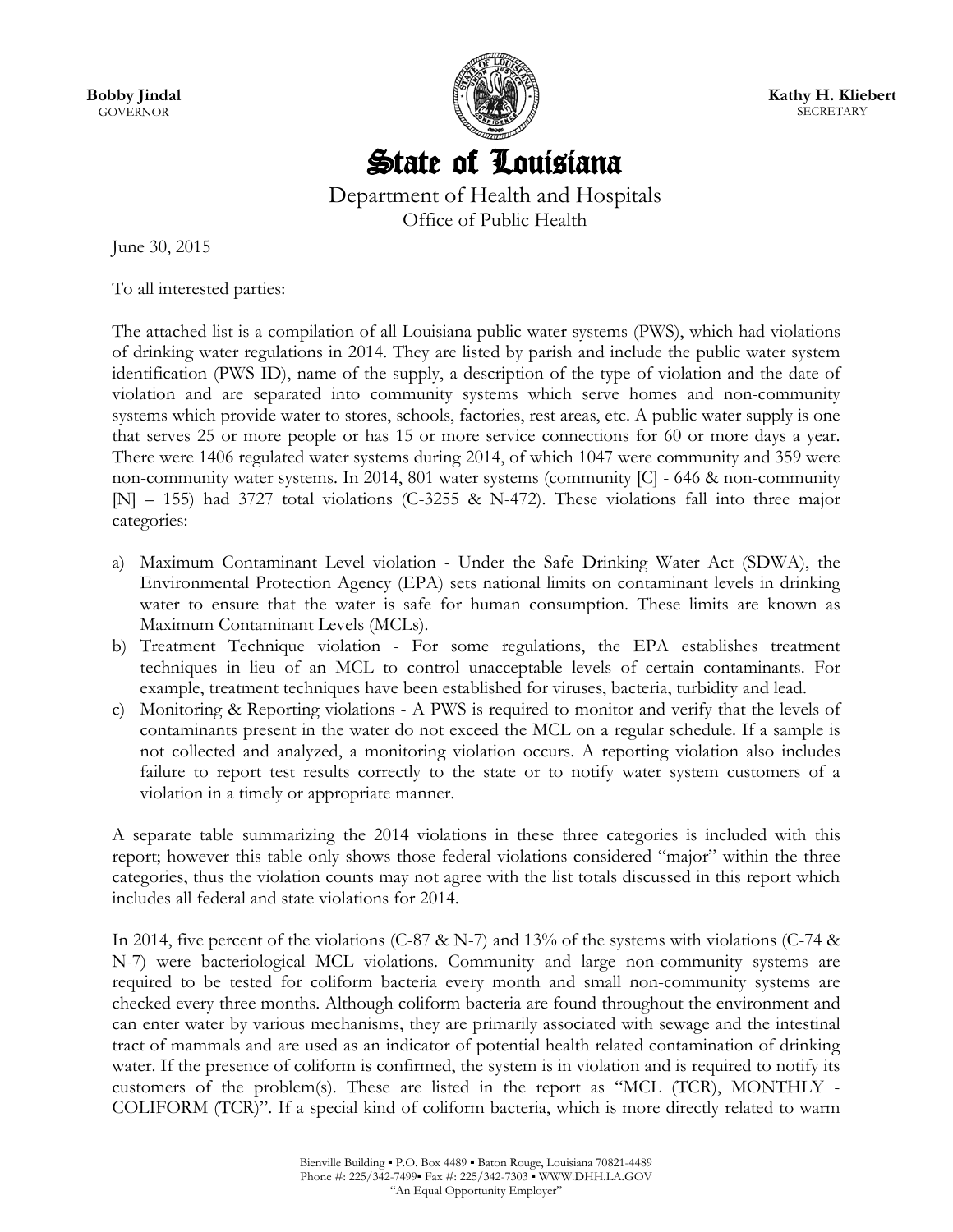blooded animals, is found the report indicates this as "MCL (TCR), ACUTE - COLIFORM (TCR)". Since these acute violations are of much greater health concern, the manner and speed in which customers are notified is greatly enhanced. Louisiana had only one acute TCR violation (C-0 & N-1) with one system in violation (C-0 & N-1). Excluding the acute violations, the notification of customers always comes after the violation occurred. The intent of the notice is to inform the customers of the potential health risk and to motivate the water systems to undertake actions that will prevent a reoccurrence of the problem.

In Louisiana the responsibility for collecting bacteriological samples lies with the individual water system. If the required number of samples is not collected, sampling violations occur and the system must notify their customers. Louisiana's public water systems had initial ("ROUTINE") and followup ("REPEAT") bacteriological sampling violations in 2014. Initial refers to the first round of sampling and follow-up refers any subsequent confirmation sampling. The report lists 246 "MONITORING (TCR), ROUTINE MAJOR" violations (C-186 & N-60) with 132 systems in violation (C-95 & N-37), and 17 "MONITORING (TCR), REPEAT MAJOR" violations (C-14 & N-2) with 15 systems in violation (C-13 & N-2). Major refers to a failure to collect any samples. There were also a few minor bacteriological monitoring violations.

Additionally, public water systems that utilize groundwater as their source are required to monitor their source water (wells) for bacteriological contaminants if coliform bacteria are found during routine bacteriological sampling. Twenty-one water systems (C-15 & N-6) with a combined 35 violations (C-25 & N-10) failed to complete this monitoring.

Violations containing the terms "SWTR", "TURBIDITY" or "IESWTR" are caused by public water systems that utilize surface water (lakes, rivers and streams) as their source that were not able to produce water with a low enough turbidity or did not monitor turbidity frequently enough. Turbidity is the measure of the amount of suspended material in the water. During the report year there were 59 regulated surface water systems in Louisiana, and 53 monitoring violations (C-47 & N-3) occurred with 10 systems in violation (C-8 & N-2), and 9 treatment technique violations (C-8 & N-1) occurred with 5 systems in violation (C-4 & N-1). These violations normally occur in the winter and are associated with the increased difficulty of treating surface waters during colder months. This notification also comes after the violation.

In Louisiana, most of the chemical sampling (excluding lead & copper, disinfectants and disinfection-by-products) is done by Office of Public Health staff. Samples to check for numerous inorganic, organic and radiological compounds are routinely collected and analyzed. If levels of these are above a safe level, an MCL violation is issued or if samples are not collected in a timely manner, a monitoring violation is issued. There were 15 chemical MCL violations for arsenic (C-15 & N-0) with 5 systems in violation (C-5 & N-0). Arsenic is a metal found in some ground water. There was 1 chemical MCL violation for 1,2-dichloroethane (C-0 & N-1) with 1 system in violation (C-0 & N-1). 1,2-dichloroethane can be found in the discharge of industrial chemical factories.

Public water systems are required to maintain an adequate level of disinfectant in their water system and are issued violations if they fail to maintain a protective level. In 2014, there were 423 inadequate chlorine residual violations (C-343 & N-80) with 195 systems in violation (C-150 & N-45).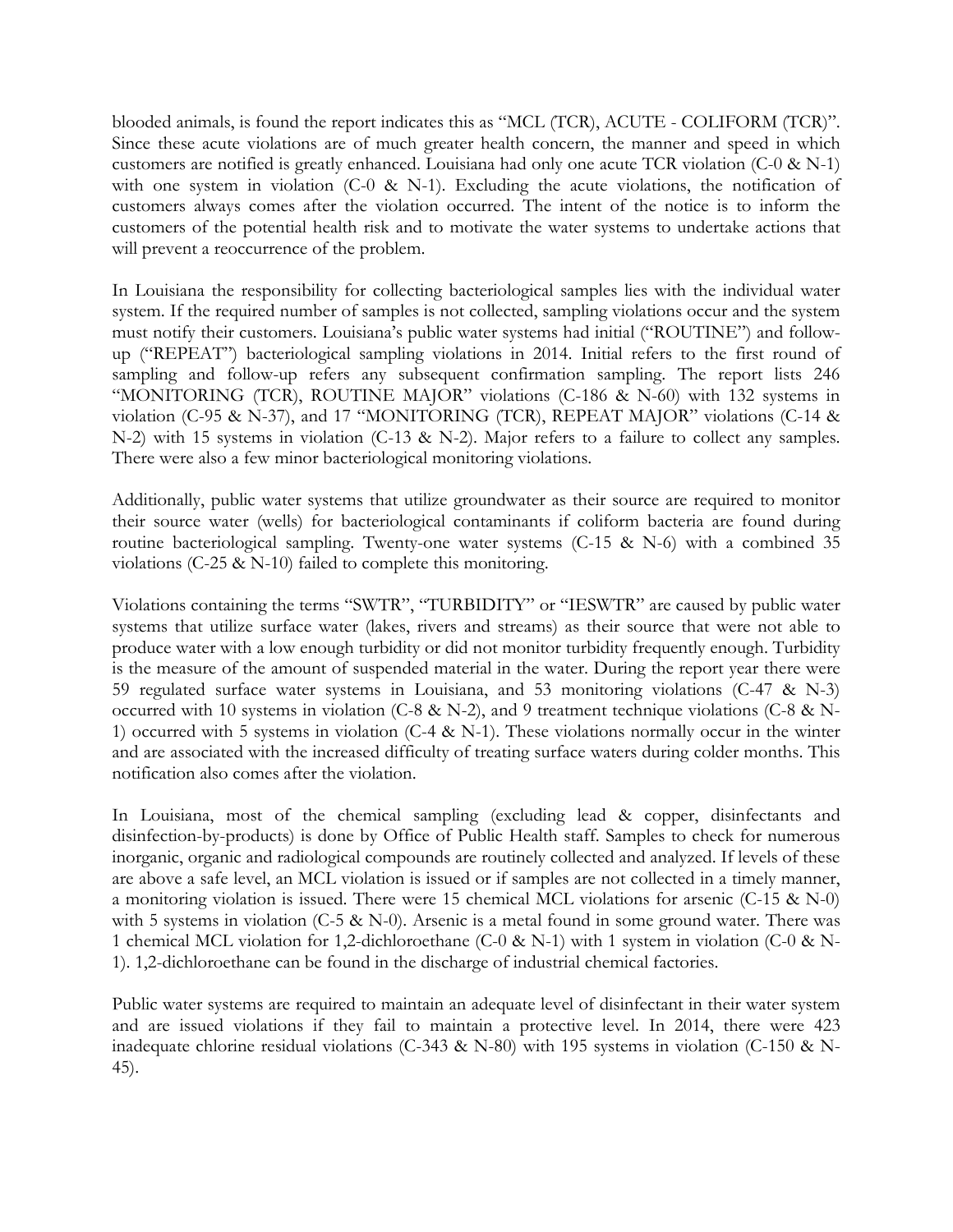Public water systems are also required to test their water for disinfection by-products and surface water systems are additionally required to test for disinfectant by-product precursors. Total Trihalomethanes (TTHMs), Total Haloacetic Acids (HAA5) and Chlorite are all disinfection byproducts formed by disinfectants used to treat drinking water. Prior to 2004, only large systems were required to monitor for TTHMs but per the Stage 1 and Stage 2 Disinfectants and Disinfection Byproducts Rules (DBPR) all community and non-transient non-community water systems are required to monitor TTHMs, HAA5 and Chlorite (if chlorine dioxide is used). Although Stage 2 of the Disinfection By-Products Rules was fully implemented in 2014, systems may have been issued a Stage 1 MCL (Average) violation during the transition phase. The implementation of the Stage 2 may have contributed to an increase in violations issued. Systems failed to monitor for TTHMs-HAA5 (373 violations [C-326 & N-47] with 301 systems in violation [C-258 & N-43]), Chlorite (one violation [C-1 & N-0] with one system in violation[C-1 & N-0]) and disinfection by-product precursors (one violation [C-1 & N-0] with one system in violation [C-1 & N-0]). For Stage 1 DBPR, there were 5 violations (C-5 & N-0) of the MCL (Average) for TTHMs with 5 systems in violation (C-5 & N-0), and 3 violations (C-3 & N-0) of the MCL (Average) for HAA5 with 3 systems in violation (C-3 & N-0). For Stage 2 DBPR, there were 299 violations (C-288 & N-11) of the MCL (LRAA) for TTHMs with 76 systems in violation (C-73 & N-3), and 111 violations (C-108 & N-3) of the MCL (LRAA) for HAA5 with 25 systems in violation (C-23 & N-2). Also, there were 16 violations (C-14 & N-2) for inadequate disinfection by-product precursor removal with 10 systems in violation (C-9 & N-1).

This report is an effort by the EPA and the Louisiana Office of Public Health to provide the general public with additional information regarding the quality of their drinking water. This report is a follow-up to earlier reports dating back to 1996. There was an increase in the number of violations due to ongoing efforts to regulate disinfection by-product monitoring for all disinfecting systems, as well as the transfer of responsibility, from OPH to individual water systems, for collecting bacteriological samples. Public water systems are challenged with meeting the tighter requirements of the new Disinfection By-products Rule while maintaining adequate disinfectant residual in the water system to control the amoeba, *Naegleria fowleri,* which has been detected so far in four public water systems in Louisiana. A report on the violations for 2015 will be issued in the summer of 2016. Additionally, each water system produces an annual Consumer Confidence Reports which provides detailed information about chemical sampling results and drinking water violations. This and other information drinking water information is available on EPA's internet site and will be available on the health department's internet site. A summary form developed by EPA with violation total and definitions is available upon request.

If you have any additional questions, please feel free to call or write.

[www.dhh.la.gov/SafeDrinkingWater](http://www.dhh.la.gov/SafeDrinkingWater) 225-342-7499 Caryn Benjamin, Deputy Chief Engineer Safe Drinking Water Program LDHH-OPH, Engineering Services P.O. Box 4489 Baton Rouge, LA 70821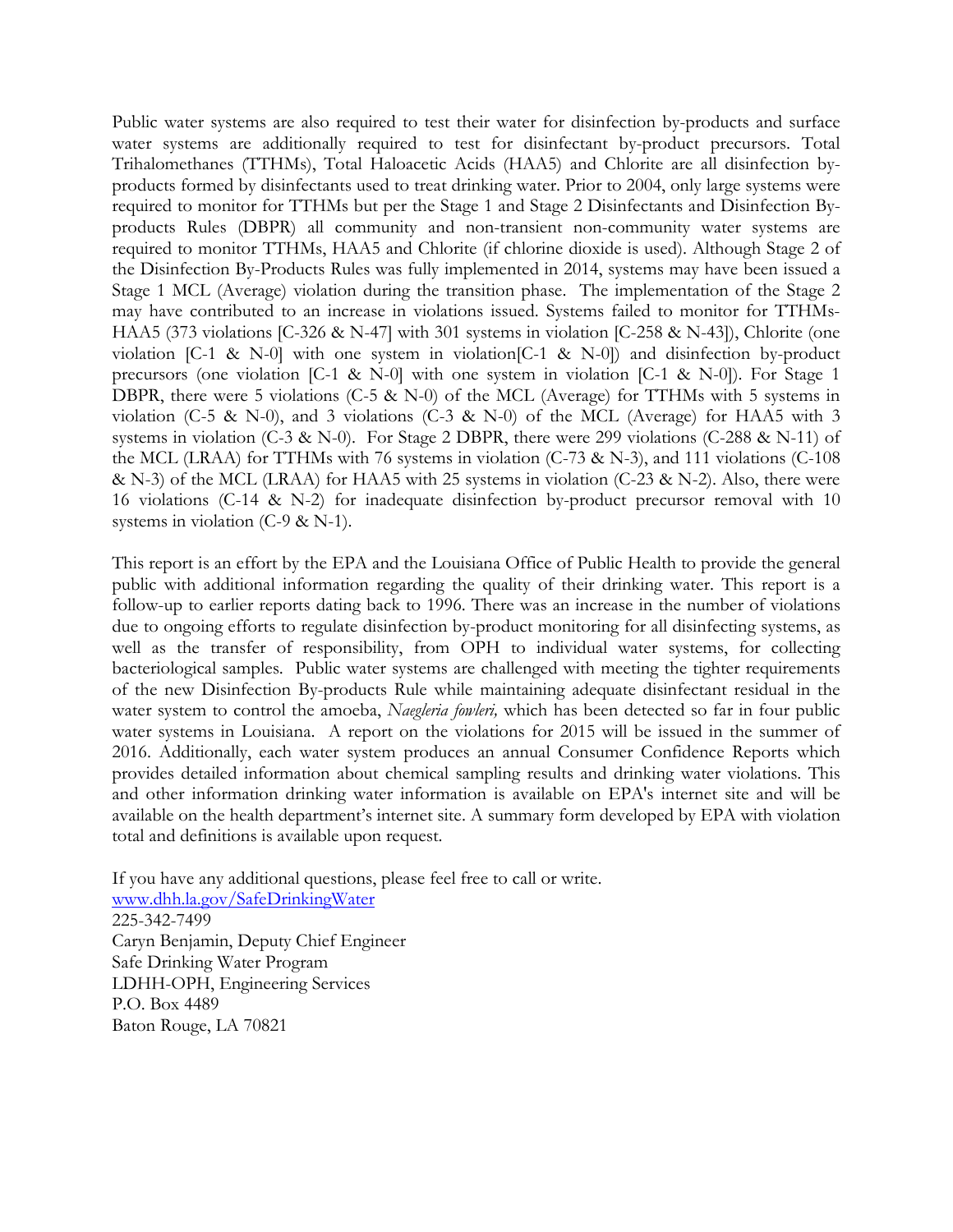#### **State of Louisiana 2014 PWS Compliance Report**

#### **Violations\* for 2014**

|                                                                                                                    | <b>MCL</b>        |            | <b>Treatment Technique</b> |            | <b>Significant Monitoring</b> |            |
|--------------------------------------------------------------------------------------------------------------------|-------------------|------------|----------------------------|------------|-------------------------------|------------|
|                                                                                                                    |                   | Systems in |                            | Systems in |                               | Systems in |
| <b>Violations Category</b>                                                                                         | <b>Violations</b> | Violation  | <b>Violations</b>          | Violation  | <b>Violations</b>             | Violation  |
| <b>Chemical Contaminant Group</b>                                                                                  | 16                | O          |                            |            | <b>NR</b>                     | NR.        |
| <b>Total Coliform Rule</b>                                                                                         | 95                | 82         |                            |            | 262                           | 143        |
| Surface Water Treatment Rule, Interim Enhanced Surface Water Treatment Rule, and Filter Backwash<br>Recycling Rule |                   |            |                            |            | 40                            |            |
| Lead and Copper Rule                                                                                               |                   |            |                            |            | 75                            | 31         |
| Consumer Confidence Report                                                                                         |                   |            |                            |            | 136                           | 86         |
| Disinfection Byproducts Rule                                                                                       | 418               | 82         | 18                         | 12         | 644                           | 407        |
| <b>Ground Water Rule</b>                                                                                           |                   |            | 89                         | 82         | 41                            | 25         |

#### **2014**

| Total number of regulated systems       | 1.406 |
|-----------------------------------------|-------|
| during report year                      |       |
| Total number of systems with violations | 623   |
| in above categories during report year  |       |
| Total number of violations              | 1.840 |
| in above categories during report year  |       |

#### **Where to Obtain the 2014 Annual State Public Water Systems Report:** http://www.dhh.la.gov/assets/oph/Center-EH/engineering/ACR2014\_Report.pdf

\*This table only shows those federal violations considered "major" within the three categories (below), thus the violation counts may not agree with the list totals discussed in the summary report which includes all federal and state violations for 2014.

- Maximum Contaminant Level violation - Under the Safe Drinking Water Act (SDWA), the Environmental Protection Agency (EPA) sets national limits on contaminant levels in drinking water to ensure that the water is safe for human consumption. These limits are known as Maximum Contaminant Levels (MCLs).

- Treatment Technique violation - For some regulations, the EPA establishes treatment techniques in lieu of an MCL to control unacceptable levels of certain contaminants. For example, treatment techniques have been established for viruses, bacteria, turbidity and lead.

- Monitoring & Reporting violations - A PWS is required to monitor and verify that the levels of contaminants present in the water do not exceed the MCL on a regular schedule. If a sample is not collected and analyzed, a monitoring violation occurs. A reporting violation also includes failure to report test results correctly to the state or to notify water system customers of a violation in a timely or appropriate manner.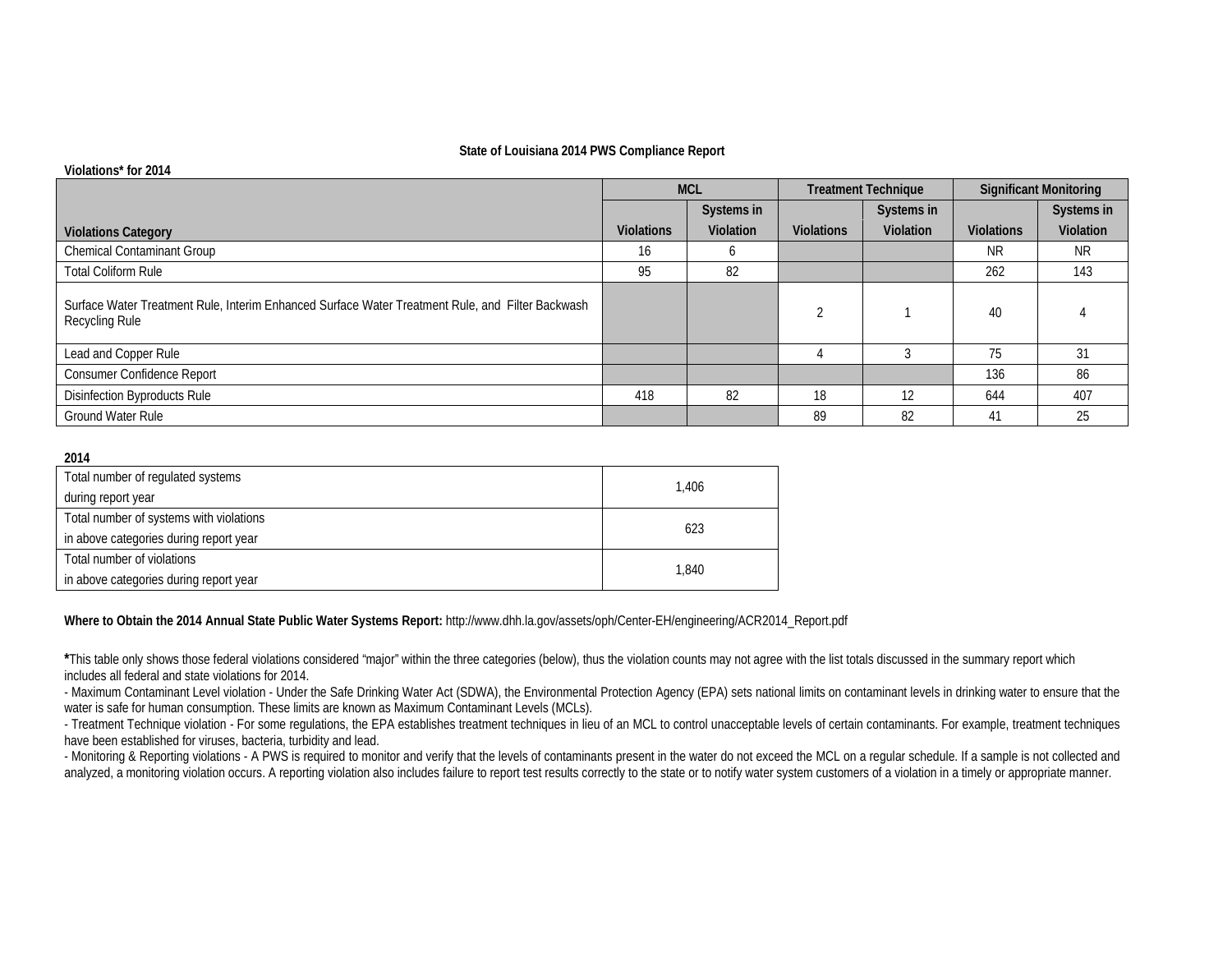| <b>PWS ID</b> | <b>Supply Name</b>                                 | <b>Type of Violation</b>                                             | Date     | Parish        |
|---------------|----------------------------------------------------|----------------------------------------------------------------------|----------|---------------|
| LA1001005     | <b>VILLAGE OF MERMENTAU</b><br><b>WATER SYSTEM</b> | MCL, LRAA<br>TOTAL HALOACETIC ACIDS (HAA5)                           | 01/01/14 | <b>ACADIA</b> |
| LA1001005     | <b>VILLAGE OF MERMENTAU</b><br>WATER SYSTEM        | MCL, LRAA<br>TOTAL HALOACETIC ACIDS (HAA5)                           | 01/01/14 | <b>ACADIA</b> |
| LA1001005     | VILLAGE OF MERMENTAU<br><b>WATER SYSTEM</b>        | FAILURE SUBMIT OEL REPORT FOR HAA5<br>TOTAL HALOACETIC ACIDS (HAA5)  | 05/01/14 | <b>ACADIA</b> |
| LA1001005     | VILLAGE OF MERMENTAU<br><b>WATER SYSTEM</b>        | FAILURE ADDRESS DEFICIENCY (GWR)<br><b>GROUNDWATER RULE</b>          | 06/11/13 | <b>ACADIA</b> |
| LA1001006     | <b>VILLAGE OF MORSE WATER</b><br><b>SYSTEM</b>     | FAILURE ADDRESS DEFICIENCY (GWR)<br><b>GROUNDWATER RULE</b>          | 06/30/12 | <b>ACADIA</b> |
| LA1001006     | <b>VILLAGE OF MORSE WATER</b><br><b>SYSTEM</b>     | PUBLIC NOTICE RULE LINKED TO VIOLATION<br><b>PUBLIC NOTICE</b>       | 11/12/13 | <b>ACADIA</b> |
| LA1001007     | <b>CITY OF RAYNE WATER</b><br><b>SYSTEM</b>        | MONITORING, ROUTINE (DBP), MAJOR<br>TOT_TTHM/HAA5                    | 09/01/13 | <b>ACADIA</b> |
| LA1001011     | ARC OF ACADIANA                                    | INADEQUATE MINIMUM CHLORINE RESIDUAL<br><b>CHLORINE</b>              | 09/01/14 | <b>ACADIA</b> |
| LA1001022     | SOUTH RAYNE WATER<br><b>CORPORATION</b>            | MONITORING, ROUTINE (DBP), MAJOR<br><b>CHLORINE</b>                  | 04/01/14 | <b>ACADIA</b> |
| LA1001022     | <b>SOUTH RAYNE WATER</b><br><b>CORPORATION</b>     | PUBLIC NOTICE RULE LINKED TO VIOLATION<br><b>PUBLIC NOTICE</b>       | 10/17/14 | <b>ACADIA</b> |
| LA1001023     | NORTH CROWLEY WATER<br><b>CORPORATION</b>          | MCL (TCR), MONTHLY<br><b>COLIFORM (TCR)</b>                          | 10/01/14 | <b>ACADIA</b> |
| LA1001023     | <b>NORTH CROWLEY WATER</b><br><b>CORPORATION</b>   | CCR ADEQUACY/AVAILABILITY/CONTENT<br><b>CONSUMER CONFIDENCE RULE</b> | 10/01/14 | <b>ACADIA</b> |
| LA1001024     | MIRE BRANCH WATER<br><b>CORPORATION</b>            | PUBLIC NOTICE RULE LINKED TO VIOLATION<br>PUBLIC NOTICE              | 04/14/14 | <b>ACADIA</b> |
| LA1001024     | <b>MIRE BRANCH WATER</b><br><b>CORPORATION</b>     | INADEQUATE MINIMUM CHLORINE RESIDUAL<br><b>CHLORINE</b>              | 04/01/14 | <b>ACADIA</b> |
| LA1001025     | <b>EGAN WATER CORPORATION</b>                      | MCL (TCR), MONTHLY<br><b>COLIFORM (TCR)</b>                          | 06/01/14 | <b>ACADIA</b> |
| LA1001026     | <b>EGAN WATER CORPORATION 2</b>                    | MCL (TCR), MONTHLY<br><b>COLIFORM (TCR)</b>                          | 06/01/14 | <b>ACADIA</b> |
| LA1003001     | ALLEN PARISH WW DISTRICT<br>NO <sub>1</sub>        | FAILURE ADDRESS DEFICIENCY (GWR)<br><b>GROUNDWATER RULE</b>          | 11/20/12 | <b>ALLEN</b>  |
| LA1003003     | NORTHWEST ALLEN WWD<br><b>WATER SYSTEM</b>         | MONITORING, ROUTINE (DBP), MINOR<br><b>CHLORINE</b>                  | 01/01/14 | <b>ALLEN</b>  |
| LA1003003     | NORTHWEST ALLEN WWD<br>WATER SYSTEM                | PUBLIC NOTICE RULE LINKED TO VIOLATION<br>PUBLIC NOTICE              | 06/19/14 | <b>ALLEN</b>  |
| LA1003003     | NORTHWEST ALLEN WWD<br>WATER SYSTEM                | INADEQUATE MINIMUM CHLORINE RESIDUAL<br><b>CHLORINE</b>              | 05/01/14 | <b>ALLEN</b>  |
| LA1003006     | CITY OF OAKDALE WATER<br><b>SYSTEM</b>             | MCL (TCR), MONTHLY<br><b>COLIFORM (TCR)</b>                          | 07/01/14 | <b>ALLEN</b>  |
| LA1003007     | TOWN OF OBERLIN WATER<br><b>SYSTEM</b>             | MONITOR GWR TRIGGERED/ADDITONAL, MAJOR<br>E. COLI                    | 05/01/13 | <b>ALLEN</b>  |
| LA1003007     | TOWN OF OBERLIN WATER<br><b>SYSTEM</b>             | MONITOR GWR TRIGGERED/ADDITONAL, MAJOR<br>E. COLI                    | 05/01/13 | <b>ALLEN</b>  |
| LA1003007     | TOWN OF OBERLIN WATER<br><b>SYSTEM</b>             | MONITOR GWR TRIGGERED/ADDITONAL, MINOR<br>E. COLI                    | 01/09/13 | <b>ALLEN</b>  |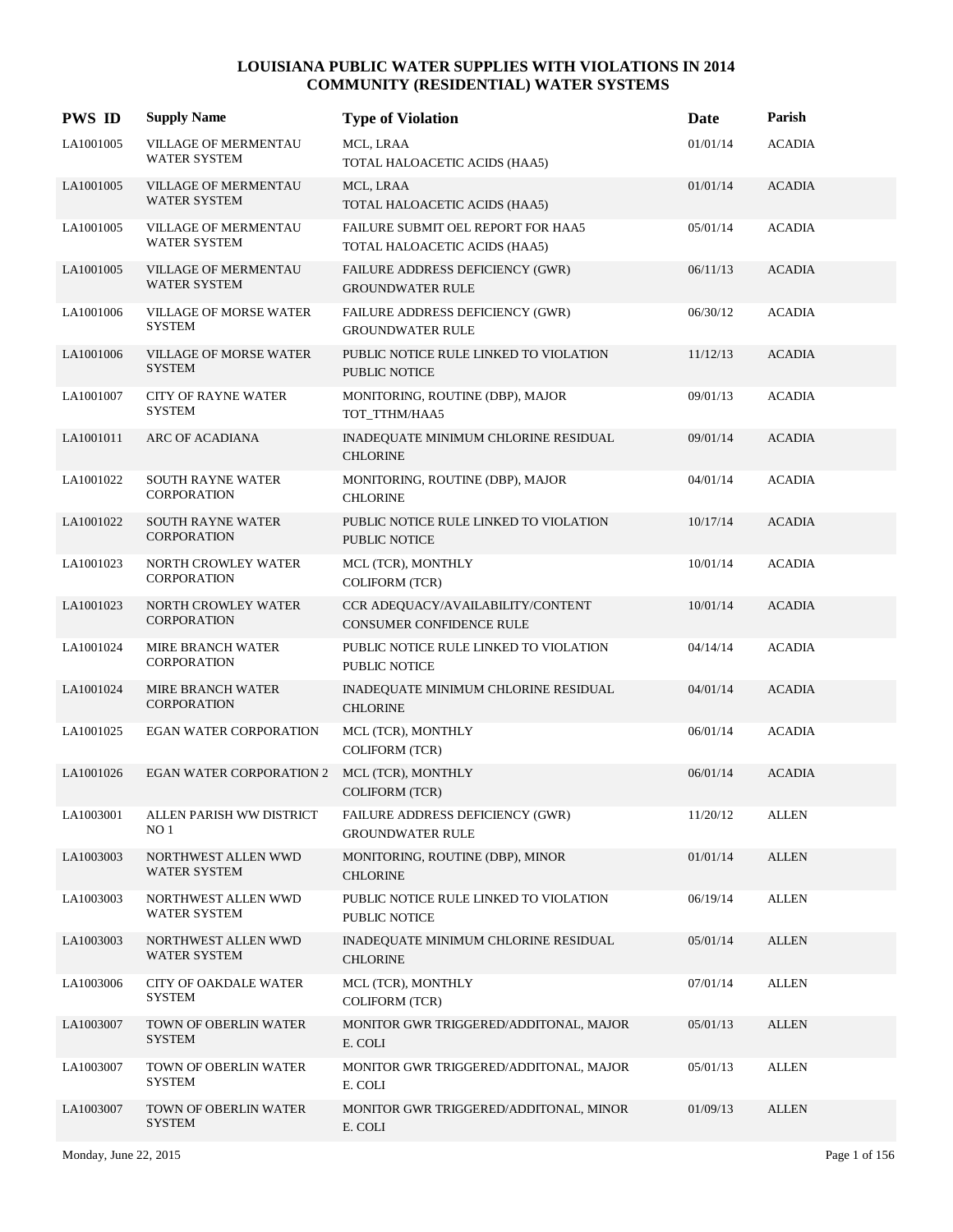| <b>PWS ID</b> | <b>Supply Name</b>                                  | <b>Type of Violation</b>                                            | Date     | Parish           |
|---------------|-----------------------------------------------------|---------------------------------------------------------------------|----------|------------------|
| LA1003007     | TOWN OF OBERLIN WATER<br><b>SYSTEM</b>              | MONITOR GWR TRIGGERED/ADDITONAL, MINOR<br>E. COLI                   | 01/09/13 | <b>ALLEN</b>     |
| LA1003007     | TOWN OF OBERLIN WATER<br><b>SYSTEM</b>              | <b>CCR REPORT</b><br>CONSUMER CONFIDENCE RULE                       | 07/01/14 | <b>ALLEN</b>     |
| LA1003007     | TOWN OF OBERLIN WATER<br><b>SYSTEM</b>              | CCR ADEQUACY/AVAILABILITY/CONTENT<br>CONSUMER CONFIDENCE RULE       | 10/01/14 | <b>ALLEN</b>     |
| LA1003007     | TOWN OF OBERLIN WATER<br><b>SYSTEM</b>              | PUBLIC NOTICE RULE LINKED TO VIOLATION<br><b>PUBLIC NOTICE</b>      | 05/13/13 | <b>ALLEN</b>     |
| LA1003007     | TOWN OF OBERLIN WATER<br><b>SYSTEM</b>              | PUBLIC NOTICE RULE LINKED TO VIOLATION<br>PUBLIC NOTICE             | 05/31/12 | <b>ALLEN</b>     |
| LA1003007     | TOWN OF OBERLIN WATER<br><b>SYSTEM</b>              | PUBLIC NOTICE RULE LINKED TO VIOLATION<br><b>PUBLIC NOTICE</b>      | 03/15/12 | <b>ALLEN</b>     |
| LA1003008     | SOUTH OAKDALE WATER<br><b>SYSTEM</b>                | MONITORING (TCR), ROUTINE MINOR<br><b>COLIFORM (TCR)</b>            | 08/01/14 | <b>ALLEN</b>     |
| LA1003008     | SOUTH OAKDALE WATER<br><b>SYSTEM</b>                | INADEQUATE MINIMUM CHLORINE RESIDUAL<br>RESIDUAL CHLORINE           | 02/01/14 | <b>ALLEN</b>     |
| LA1003010     | WEST ALLEN PARISH WATER<br><b>SYSTEM</b>            | MCL, LRAA<br><b>TTHM</b>                                            | 10/01/14 | <b>ALLEN</b>     |
| LA1003010     | WEST ALLEN PARISH WATER<br><b>SYSTEM</b>            | MCL, LRAA<br><b>TTHM</b>                                            | 07/01/14 | <b>ALLEN</b>     |
| LA1003010     | WEST ALLEN PARISH WATER<br><b>SYSTEM</b>            | FAILURE SUBMIT OEL REPORT FOR TTHM<br><b>TTHM</b>                   | 10/31/14 | <b>ALLEN</b>     |
| LA1005004     | <b>BON TERRE CORPORATION</b><br>WATER SYSTEM        | MONITORING, ROUTINE (DBP), MAJOR<br>TOT_TTHM/HAA5                   | 09/01/13 | <b>ASCENSION</b> |
| LA1005004     | <b>BON TERRE CORPORATION</b><br><b>WATER SYSTEM</b> | PUBLIC NOTICE RULE LINKED TO VIOLATION<br>PUBLIC NOTICE             | 12/23/14 | <b>ASCENSION</b> |
| LA1005005     | DIVERSION WATER - BAYOU<br><b>ESTATES</b>           | MONITORING, ROUTINE (DBP), MAJOR<br>TOT TTHM/HAA5                   | 09/01/13 | <b>ASCENSION</b> |
| LA1005005     | <b>DIVERSION WATER - BAYOU</b><br><b>ESTATES</b>    | PUBLIC NOTICE RULE LINKED TO VIOLATION<br>PUBLIC NOTICE             | 01/30/14 | <b>ASCENSION</b> |
| LA1005017     | <b>KENNEDY HEIGHTS</b><br><b>SUBDIVISION</b>        | INADEQUATE MINIMUM CHLORINE RESIDUAL<br><b>CHLORINE</b>             | 08/01/14 | <b>ASCENSION</b> |
| LA1005017     | <b>KENNEDY HEIGHTS</b><br><b>SUBDIVISION</b>        | INADEQUATE MINIMUM CHLORINE RESIDUAL<br><b>CHLORINE</b>             | 07/01/14 | <b>ASCENSION</b> |
| LA1005035     | PEOPLES WATER COMPANY                               | MCL (TCR), MONTHLY<br>COLIFORM (TCR)                                | 09/01/14 | <b>ASCENSION</b> |
| LA1005035     | PEOPLES WATER COMPANY                               | MONITORING, ROUTINE (DBP), MAJOR<br>TOT_TTHM/HAA5                   | 07/01/14 | <b>ASCENSION</b> |
| LA1005035     | PEOPLES WATER COMPANY                               | FAILURE TO PROVIDE LT2 TREATMENT<br>LT2ESWTR                        | 06/01/14 | <b>ASCENSION</b> |
| LA1005035     | PEOPLES WATER COMPANY                               | FAILURE TO PROVIDE LT2 TREATMENT<br>LT2ESWTR                        | 05/01/14 | <b>ASCENSION</b> |
| LA1005045     | ASCENSION CONSOLIDATED<br>UTILITY DISTRCT 1         | FAILURE SUBMIT OEL REPORT FOR TTHM<br>TTHM                          | 10/31/14 | <b>ASCENSION</b> |
| LA1005045     | ASCENSION CONSOLIDATED<br>UTILITY DISTRCT 1         | FAILURE SUBMIT OEL REPORT FOR HAA5<br>TOTAL HALOACETIC ACIDS (HAA5) | 07/31/14 | <b>ASCENSION</b> |
| LA1005045     | <b>ASCENSION CONSOLIDATED</b><br>UTILITY DISTRCT 1  | FAILURE SUBMIT OEL REPORT FOR TTHM<br><b>TTHM</b>                   | 07/31/14 | <b>ASCENSION</b> |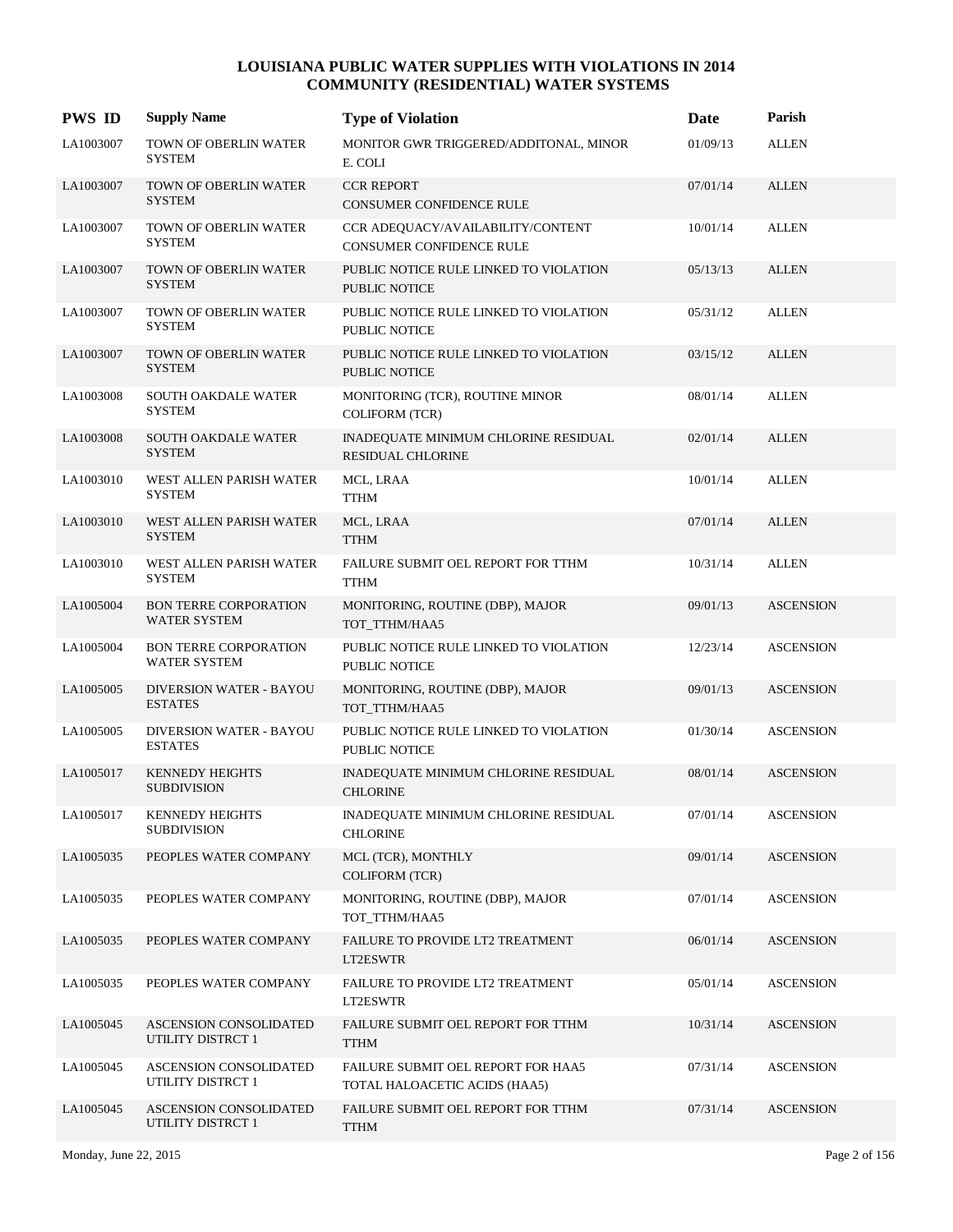| <b>PWS ID</b> | <b>Supply Name</b>                                        | <b>Type of Violation</b>                                             | Date     | Parish           |
|---------------|-----------------------------------------------------------|----------------------------------------------------------------------|----------|------------------|
| LA1005045     | ASCENSION CONSOLIDATED<br><b>UTILITY DISTRCT 1</b>        | INADEQUATE MINIMUM CHLORINE RESIDUAL<br><b>CHLORINE</b>              | 12/01/14 | <b>ASCENSION</b> |
| LA1005045     | <b>ASCENSION CONSOLIDATED</b><br><b>UTILITY DISTRCT 1</b> | INADEQUATE MINIMUM CHLORINE RESIDUAL<br><b>CHLORINE</b>              | 11/01/14 | <b>ASCENSION</b> |
| LA1005045     | ASCENSION CONSOLIDATED<br><b>UTILITY DISTRCT 1</b>        | INADEQUATE MINIMUM CHLORINE RESIDUAL<br><b>CHLORINE</b>              | 10/01/14 | <b>ASCENSION</b> |
| LA1005045     | ASCENSION CONSOLIDATED<br>UTILITY DISTRCT 1               | INADEQUATE MINIMUM CHLORINE RESIDUAL<br><b>CHLORINE</b>              | 09/01/14 | <b>ASCENSION</b> |
| LA1005045     | ASCENSION CONSOLIDATED<br><b>UTILITY DISTRCT 1</b>        | INADEQUATE MINIMUM CHLORINE RESIDUAL<br><b>CHLORINE</b>              | 08/01/14 | <b>ASCENSION</b> |
| LA1005045     | <b>ASCENSION CONSOLIDATED</b><br>UTILITY DISTRCT 1        | INADEQUATE MINIMUM CHLORINE RESIDUAL<br><b>CHLORINE</b>              | 07/01/14 | <b>ASCENSION</b> |
| LA1005045     | ASCENSION CONSOLIDATED<br><b>UTILITY DISTRCT 1</b>        | INADEQUATE MINIMUM CHLORINE RESIDUAL<br><b>CHLORINE</b>              | 06/01/14 | <b>ASCENSION</b> |
| LA1005045     | <b>ASCENSION CONSOLIDATED</b><br>UTILITY DISTRCT 1        | INADEQUATE MINIMUM CHLORINE RESIDUAL<br><b>CHLORINE</b>              | 04/01/14 | <b>ASCENSION</b> |
| LA1005046     | <b>JIMMY BABIN APARTMENTS</b>                             | MONITORING (TCR), ROUTINE MAJOR<br><b>COLIFORM (TCR)</b>             | 04/01/14 | <b>ASCENSION</b> |
| LA1005046     | <b>JIMMY BABIN APARTMENTS</b>                             | MONITORING, ROUTINE (DBP), MAJOR<br>TOT_TTHM/HAA5                    | 08/01/13 | <b>ASCENSION</b> |
| LA1005085     | MCGAHA APARTMENTS                                         | MONITORING, ROUTINE (DBP), MAJOR<br>TOT_TTHM/HAA5                    | 09/01/13 | <b>ASCENSION</b> |
| LA1005085     | MCGAHA APARTMENTS                                         | CCR ADEQUACY/AVAILABILITY/CONTENT<br>CONSUMER CONFIDENCE RULE        | 10/01/14 | <b>ASCENSION</b> |
| LA1005112     | RODDY ROAD VILLAGE<br>ASCENSION, LLC                      | MONITORING, ROUTINE (DBP), MAJOR<br>TOT_TTHM/HAA5                    | 09/01/13 | <b>ASCENSION</b> |
| LA1005112     | RODDY ROAD VILLAGE<br>ASCENSION, LLC                      | CCR ADEQUACY/AVAILABILITY/CONTENT<br>CONSUMER CONFIDENCE RULE        | 10/01/14 | <b>ASCENSION</b> |
| LA1005114     | SHADY OAKS MOBILE HOME<br>PARK WATER SYSTEM               | MONITORING, ROUTINE (DBP), MAJOR<br>TOT TTHM/HAA5                    | 09/01/13 | <b>ASCENSION</b> |
| LA1005114     | <b>SHADY OAKS MOBILE HOME</b><br>PARK WATER SYSTEM        | CCR ADEQUACY/AVAILABILITY/CONTENT<br><b>CONSUMER CONFIDENCE RULE</b> | 10/01/14 | <b>ASCENSION</b> |
| LA1005144     | <b>AUDREY F EDDY TRAILER</b><br>PARK WATER SYSTEM         | MONITORING, ROUTINE (DBP), MAJOR<br>TOT TTHM/HAA5                    | 08/01/13 | <b>ASCENSION</b> |
| LA1005144     | <b>AUDREY F EDDY TRAILER</b><br>PARK WATER SYSTEM         | PUBLIC NOTICE RULE LINKED TO VIOLATION<br>PUBLIC NOTICE              | 01/23/14 | <b>ASCENSION</b> |
| LA1005144     | <b>AUDREY F EDDY TRAILER</b><br>PARK WATER SYSTEM         | INADEQUATE MINIMUM CHLORINE RESIDUAL<br><b>CHLORINE</b>              | 12/01/14 | <b>ASCENSION</b> |
| LA1005144     | <b>AUDREY F EDDY TRAILER</b><br>PARK WATER SYSTEM         | INADEQUATE MINIMUM CHLORINE RESIDUAL<br><b>CHLORINE</b>              | 11/01/14 | <b>ASCENSION</b> |
| LA1005144     | AUDREY F EDDY TRAILER<br>PARK WATER SYSTEM                | INADEQUATE MINIMUM CHLORINE RESIDUAL<br><b>CHLORINE</b>              | 09/01/14 | <b>ASCENSION</b> |
| LA1005144     | <b>AUDREY F EDDY TRAILER</b><br>PARK WATER SYSTEM         | INADEQUATE MINIMUM CHLORINE RESIDUAL<br><b>CHLORINE</b>              | 08/01/14 | <b>ASCENSION</b> |
| LA1005144     | <b>AUDREY F EDDY TRAILER</b><br>PARK WATER SYSTEM         | INADEQUATE MINIMUM CHLORINE RESIDUAL<br><b>CHLORINE</b>              | 07/01/14 | <b>ASCENSION</b> |
| LA1005144     | AUDREY F EDDY TRAILER<br>PARK WATER SYSTEM                | INADEQUATE MINIMUM CHLORINE RESIDUAL<br><b>CHLORINE</b>              | 03/01/14 | <b>ASCENSION</b> |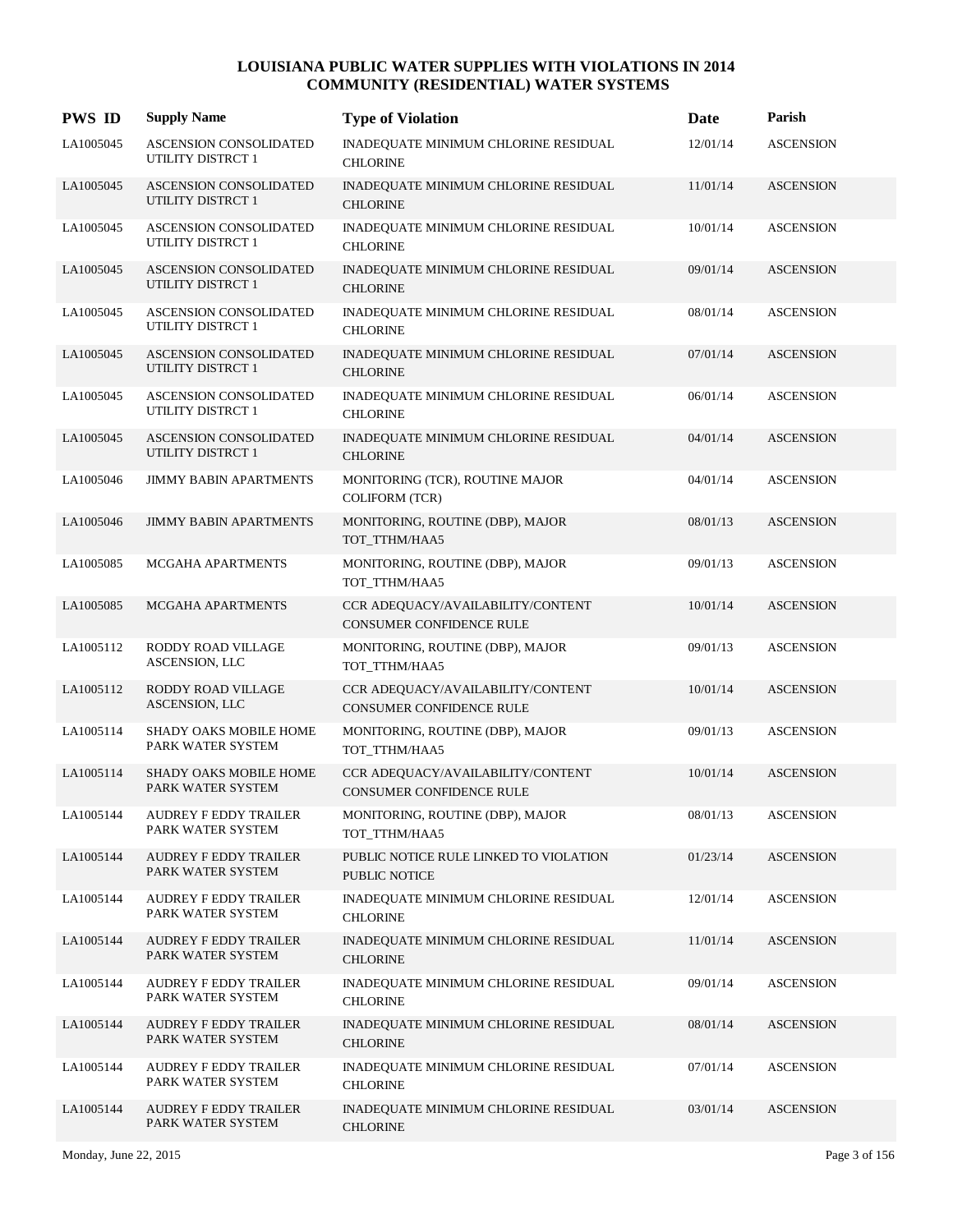| <b>PWS ID</b> | <b>Supply Name</b>                         | <b>Type of Violation</b>                                            | Date     | Parish           |
|---------------|--------------------------------------------|---------------------------------------------------------------------|----------|------------------|
| LA1005144     | AUDREY F EDDY TRAILER<br>PARK WATER SYSTEM | INADEQUATE MINIMUM CHLORINE RESIDUAL<br><b>CHLORINE</b>             | 02/01/14 | <b>ASCENSION</b> |
| LA1005148     | PLANTATION MOBILE HOME<br><b>VILLAGE</b>   | MONITORING, ROUTINE (DBP), MAJOR<br>TOT TTHM/HAA5                   | 09/01/13 | <b>ASCENSION</b> |
| LA1005148     | PLANTATION MOBILE HOME<br><b>VILLAGE</b>   | CCR ADEQUACY/AVAILABILITY/CONTENT<br>CONSUMER CONFIDENCE RULE       | 10/01/14 | <b>ASCENSION</b> |
| LA1005152     | PINE TRAILER PARK                          | MONITORING (TCR), ROUTINE MAJOR<br><b>COLIFORM (TCR)</b>            | 01/01/14 | <b>ASCENSION</b> |
| LA1005152     | PINE TRAILER PARK                          | MONITORING, ROUTINE (DBP), MAJOR<br>TOT_TTHM/HAA5                   | 10/01/14 | <b>ASCENSION</b> |
| LA1005152     | PINE TRAILER PARK                          | MONITORING, ROUTINE (DBP), MAJOR<br>TOT_TTHM/HAA5                   | 07/01/14 | <b>ASCENSION</b> |
| LA1005152     | PINE TRAILER PARK                          | MONITORING, ROUTINE (DBP), MAJOR<br>TOT_TTHM/HAA5                   | 04/01/14 | <b>ASCENSION</b> |
| LA1005152     | PINE TRAILER PARK                          | MONITORING, ROUTINE (DBP), MAJOR<br>TOT_TTHM/HAA5                   | 01/01/14 | <b>ASCENSION</b> |
| LA1005152     | PINE TRAILER PARK                          | FAILURE SUBMIT IDSE/SUBPT V PLAN (DBPR2)<br><b>DBP STAGE 2</b>      | 07/02/10 | <b>ASCENSION</b> |
| LA1005152     | PINE TRAILER PARK                          | FAILURE ADDRESS DEFICIENCY (GWR)<br><b>GROUNDWATER RULE</b>         | 07/24/11 | <b>ASCENSION</b> |
| LA1005152     | PINE TRAILER PARK                          | FOLLOW-UP OR ROUTINE TAP M/R (LCR)<br><b>LEAD &amp; COPPER RULE</b> | 07/01/14 | <b>ASCENSION</b> |
| LA1005152     | PINE TRAILER PARK                          | FOLLOW-UP OR ROUTINE TAP M/R (LCR)<br><b>LEAD &amp; COPPER RULE</b> | 01/01/14 | <b>ASCENSION</b> |
| LA1005152     | PINE TRAILER PARK                          | FOLLOW-UP OR ROUTINE TAP M/R (LCR)<br><b>LEAD &amp; COPPER RULE</b> | 07/01/13 | <b>ASCENSION</b> |
| LA1005152     | PINE TRAILER PARK                          | FOLLOW-UP OR ROUTINE TAP M/R (LCR)<br><b>LEAD &amp; COPPER RULE</b> | 01/01/13 | <b>ASCENSION</b> |
| LA1005152     | PINE TRAILER PARK                          | FOLLOW-UP OR ROUTINE TAP M/R (LCR)<br><b>LEAD &amp; COPPER RULE</b> | 07/01/12 | <b>ASCENSION</b> |
| LA1005152     | PINE TRAILER PARK                          | FOLLOW-UP OR ROUTINE TAP M/R (LCR)<br><b>LEAD &amp; COPPER RULE</b> | 01/01/08 | <b>ASCENSION</b> |
| LA1005152     | PINE TRAILER PARK                          | <b>CCR REPORT</b><br>CONSUMER CONFIDENCE RULE                       | 07/01/14 | <b>ASCENSION</b> |
| LA1005152     | PINE TRAILER PARK                          | <b>CCR REPORT</b><br>CONSUMER CONFIDENCE RULE                       | 07/01/13 | <b>ASCENSION</b> |
| LA1005152     | PINE TRAILER PARK                          | <b>CCR REPORT</b><br>CONSUMER CONFIDENCE RULE                       | 07/01/12 | <b>ASCENSION</b> |
| LA1005152     | PINE TRAILER PARK                          | <b>CCR REPORT</b><br>CONSUMER CONFIDENCE RULE                       | 07/01/11 | <b>ASCENSION</b> |
| LA1005152     | PINE TRAILER PARK                          | <b>CCR REPORT</b><br>CONSUMER CONFIDENCE RULE                       | 07/01/10 | <b>ASCENSION</b> |
| LA1005152     | PINE TRAILER PARK                          | CCR ADEQUACY/AVAILABILITY/CONTENT<br>CONSUMER CONFIDENCE RULE       | 10/01/14 | <b>ASCENSION</b> |
| LA1005152     | PINE TRAILER PARK                          | CCR ADEQUACY/AVAILABILITY/CONTENT<br>CONSUMER CONFIDENCE RULE       | 10/01/13 | <b>ASCENSION</b> |
| LA1005152     | PINE TRAILER PARK                          | CCR ADEQUACY/AVAILABILITY/CONTENT<br>CONSUMER CONFIDENCE RULE       | 10/01/12 | <b>ASCENSION</b> |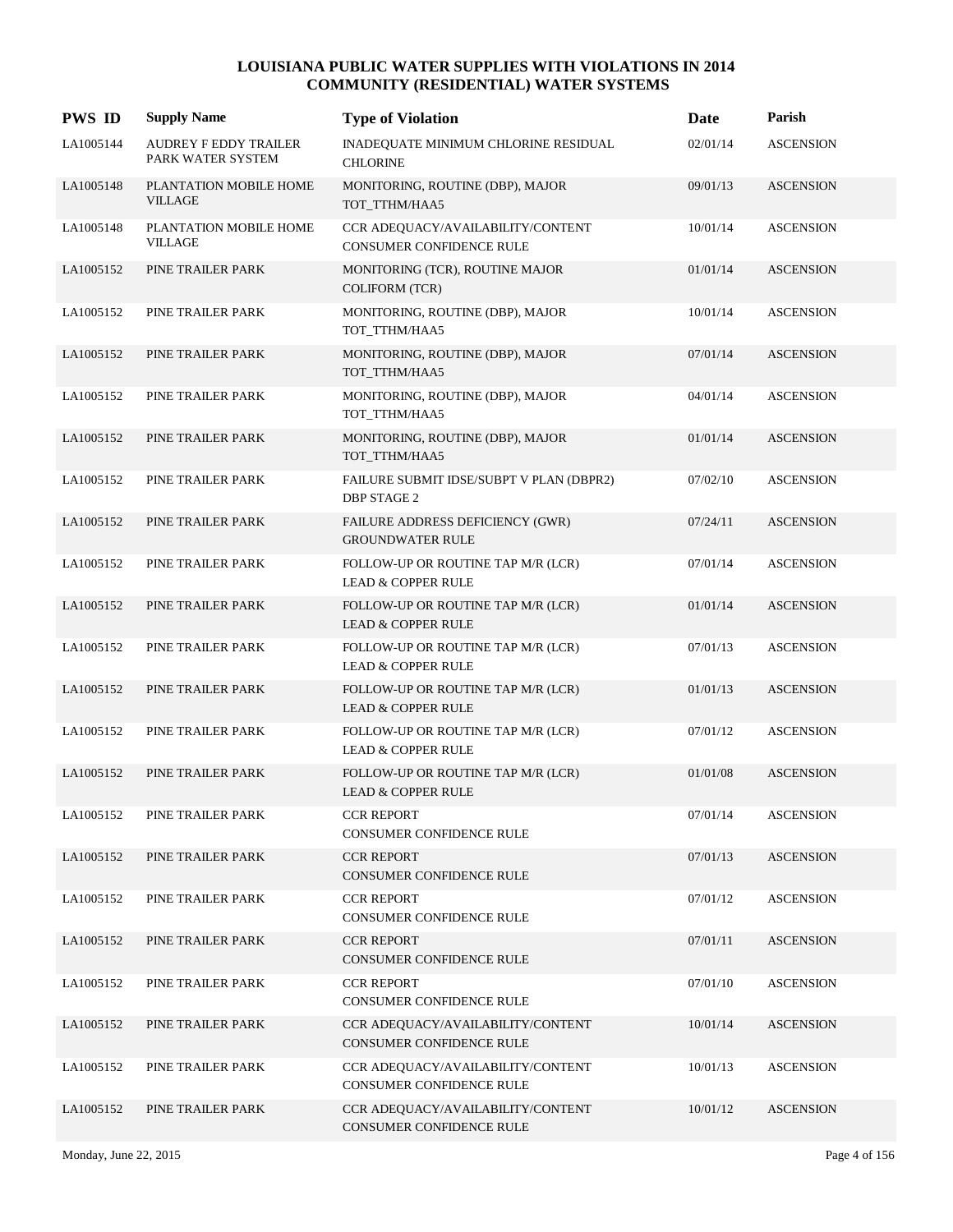| <b>PWS ID</b> | <b>Supply Name</b> | <b>Type of Violation</b>                                             | Date     | Parish           |
|---------------|--------------------|----------------------------------------------------------------------|----------|------------------|
| LA1005152     | PINE TRAILER PARK  | CCR ADEQUACY/AVAILABILITY/CONTENT<br><b>CONSUMER CONFIDENCE RULE</b> | 10/01/11 | <b>ASCENSION</b> |
| LA1005152     | PINE TRAILER PARK  | CCR ADEQUACY/AVAILABILITY/CONTENT<br><b>CONSUMER CONFIDENCE RULE</b> | 10/01/10 | <b>ASCENSION</b> |
| LA1005152     | PINE TRAILER PARK  | PUBLIC NOTICE RULE LINKED TO VIOLATION<br>PUBLIC NOTICE              | 12/02/14 | <b>ASCENSION</b> |
| LA1005152     | PINE TRAILER PARK  | PUBLIC NOTICE RULE LINKED TO VIOLATION<br><b>PUBLIC NOTICE</b>       | 10/03/14 | <b>ASCENSION</b> |
| LA1005152     | PINE TRAILER PARK  | PUBLIC NOTICE RULE LINKED TO VIOLATION<br>PUBLIC NOTICE              | 07/29/14 | <b>ASCENSION</b> |
| LA1005152     | PINE TRAILER PARK  | PUBLIC NOTICE RULE LINKED TO VIOLATION<br><b>PUBLIC NOTICE</b>       | 05/12/14 | <b>ASCENSION</b> |
| LA1005152     | PINE TRAILER PARK  | PUBLIC NOTICE RULE LINKED TO VIOLATION<br>PUBLIC NOTICE              | 05/08/14 | <b>ASCENSION</b> |
| LA1005152     | PINE TRAILER PARK  | PUBLIC NOTICE RULE LINKED TO VIOLATION<br><b>PUBLIC NOTICE</b>       | 04/23/14 | <b>ASCENSION</b> |
| LA1005152     | PINE TRAILER PARK  | PUBLIC NOTICE RULE LINKED TO VIOLATION<br><b>PUBLIC NOTICE</b>       | 04/10/14 | <b>ASCENSION</b> |
| LA1005152     | PINE TRAILER PARK  | PUBLIC NOTICE RULE LINKED TO VIOLATION<br><b>PUBLIC NOTICE</b>       | 03/19/14 | <b>ASCENSION</b> |
| LA1005152     | PINE TRAILER PARK  | PUBLIC NOTICE RULE LINKED TO VIOLATION<br>PUBLIC NOTICE              | 03/07/14 | <b>ASCENSION</b> |
| LA1005152     | PINE TRAILER PARK  | PUBLIC NOTICE RULE LINKED TO VIOLATION<br><b>PUBLIC NOTICE</b>       | 02/06/14 | <b>ASCENSION</b> |
| LA1005152     | PINE TRAILER PARK  | PUBLIC NOTICE RULE LINKED TO VIOLATION<br>PUBLIC NOTICE              | 01/08/14 | <b>ASCENSION</b> |
| LA1005152     | PINE TRAILER PARK  | PUBLIC NOTICE RULE LINKED TO VIOLATION<br><b>PUBLIC NOTICE</b>       | 12/10/13 | <b>ASCENSION</b> |
| LA1005152     | PINE TRAILER PARK  | PUBLIC NOTICE RULE LINKED TO VIOLATION<br>PUBLIC NOTICE              | 11/19/13 | <b>ASCENSION</b> |
| LA1005152     | PINE TRAILER PARK  | PUBLIC NOTICE RULE LINKED TO VIOLATION<br>PUBLIC NOTICE              | 11/13/13 | <b>ASCENSION</b> |
| LA1005152     | PINE TRAILER PARK  | PUBLIC NOTICE RULE LINKED TO VIOLATION<br>PUBLIC NOTICE              | 10/11/13 | <b>ASCENSION</b> |
| LA1005152     | PINE TRAILER PARK  | PUBLIC NOTICE RULE LINKED TO VIOLATION<br>PUBLIC NOTICE              | 09/09/13 | <b>ASCENSION</b> |
| LA1005152     | PINE TRAILER PARK  | PUBLIC NOTICE RULE LINKED TO VIOLATION<br>PUBLIC NOTICE              | 08/08/13 | <b>ASCENSION</b> |
| LA1005152     | PINE TRAILER PARK  | PUBLIC NOTICE RULE LINKED TO VIOLATION<br>PUBLIC NOTICE              | 07/10/13 | <b>ASCENSION</b> |
| LA1005152     | PINE TRAILER PARK  | PUBLIC NOTICE RULE LINKED TO VIOLATION<br>PUBLIC NOTICE              | 06/06/13 | <b>ASCENSION</b> |
| LA1005152     | PINE TRAILER PARK  | PUBLIC NOTICE RULE LINKED TO VIOLATION<br>PUBLIC NOTICE              | 05/10/13 | <b>ASCENSION</b> |
| LA1005152     | PINE TRAILER PARK  | PUBLIC NOTICE RULE LINKED TO VIOLATION<br>PUBLIC NOTICE              | 05/09/13 | <b>ASCENSION</b> |
| LA1005152     | PINE TRAILER PARK  | PUBLIC NOTICE RULE LINKED TO VIOLATION<br>PUBLIC NOTICE              | 04/11/13 | <b>ASCENSION</b> |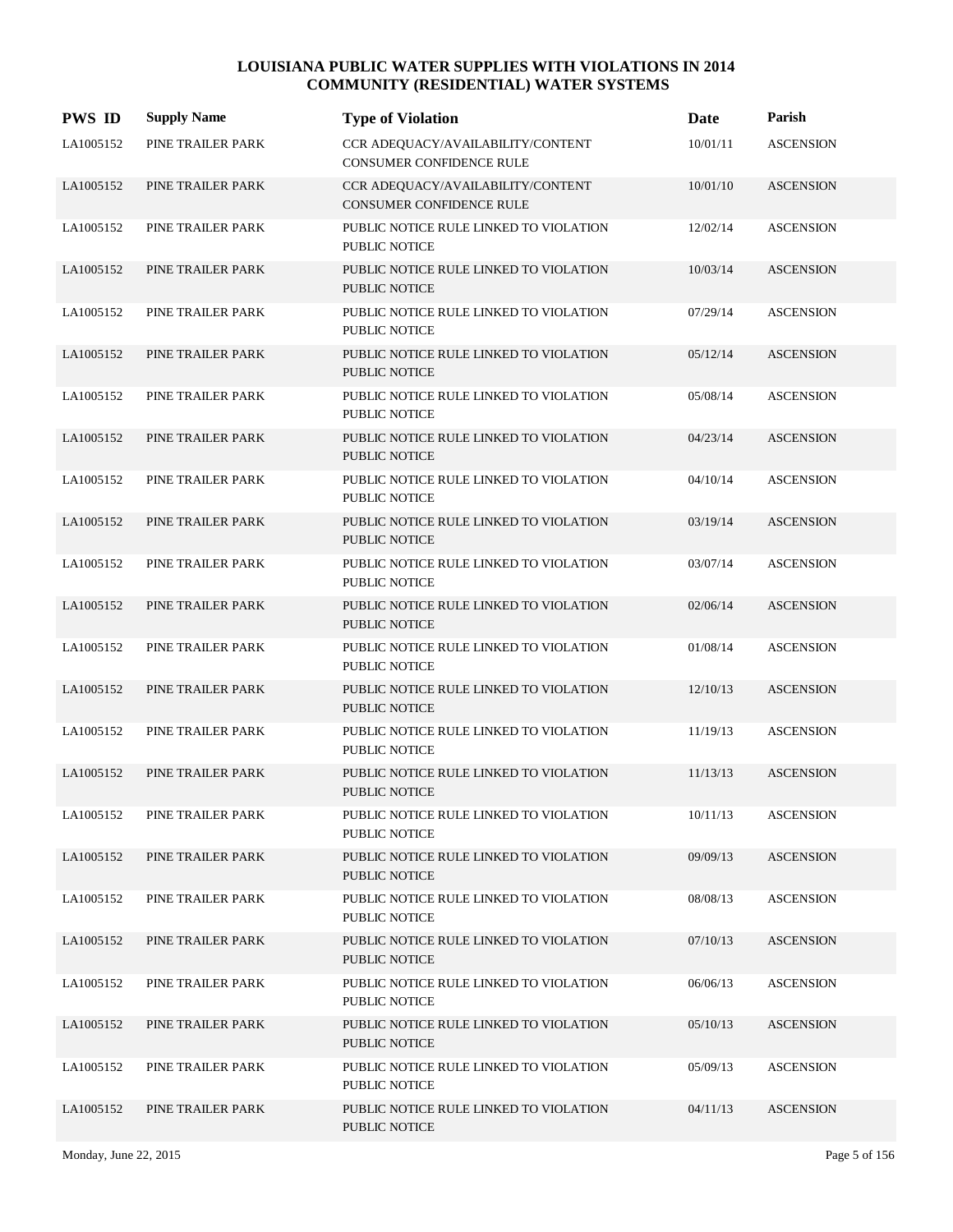| <b>PWS ID</b> | <b>Supply Name</b>                                   | <b>Type of Violation</b>                                             | Date     | Parish           |
|---------------|------------------------------------------------------|----------------------------------------------------------------------|----------|------------------|
| LA1005152     | PINE TRAILER PARK                                    | PUBLIC NOTICE RULE LINKED TO VIOLATION<br>PUBLIC NOTICE              | 03/14/13 | <b>ASCENSION</b> |
| LA1005152     | PINE TRAILER PARK                                    | PUBLIC NOTICE RULE LINKED TO VIOLATION<br>PUBLIC NOTICE              | 02/08/13 | <b>ASCENSION</b> |
| LA1005152     | PINE TRAILER PARK                                    | PUBLIC NOTICE RULE LINKED TO VIOLATION<br>PUBLIC NOTICE              | 01/16/13 | <b>ASCENSION</b> |
| LA1005152     | PINE TRAILER PARK                                    | PUBLIC NOTICE RULE LINKED TO VIOLATION<br>PUBLIC NOTICE              | 12/14/12 | <b>ASCENSION</b> |
| LA1005152     | PINE TRAILER PARK                                    | PUBLIC NOTICE RULE LINKED TO VIOLATION<br>PUBLIC NOTICE              | 11/12/12 | <b>ASCENSION</b> |
| LA1005152     | PINE TRAILER PARK                                    | PUBLIC NOTICE RULE LINKED TO VIOLATION<br>PUBLIC NOTICE              | 05/31/12 | <b>ASCENSION</b> |
| LA1005152     | PINE TRAILER PARK                                    | FAILURE TO SUBMIT MONITORING PLAN<br>TOTAL COLIFORM RULE             | 01/01/14 | <b>ASCENSION</b> |
| LA1005171     | OAK VILLAGE MOBILE HOME<br><b>PARK WS</b>            | MONITORING (TCR), REPEAT MAJOR<br><b>COLIFORM (TCR)</b>              | 05/01/14 | <b>ASCENSION</b> |
| LA1005171     | OAK VILLAGE MOBILE HOME<br>PARK WS                   | MONITOR GWR TRIGGERED/ADDITONAL, MAJOR<br>E. COLI                    | 05/30/14 | <b>ASCENSION</b> |
| LA1005171     | OAK VILLAGE MOBILE HOME<br><b>PARK WS</b>            | PUBLIC NOTICE RULE LINKED TO VIOLATION<br>PUBLIC NOTICE              | 03/19/14 | <b>ASCENSION</b> |
| LA1005171     | OAK VILLAGE MOBILE HOME<br><b>PARK WS</b>            | INADEQUATE MINIMUM CHLORINE RESIDUAL<br><b>CHLORINE</b>              | 11/01/14 | <b>ASCENSION</b> |
| LA1005175     | <b>TREYVILLE COURTS TRAILER</b><br>PARK              | MONITORING, ROUTINE (DBP), MAJOR<br>TOT_TTHM/HAA5                    | 09/01/13 | <b>ASCENSION</b> |
| LA1005175     | TREYVILLE COURTS TRAILER<br>PARK                     | CCR ADEQUACY/AVAILABILITY/CONTENT<br><b>CONSUMER CONFIDENCE RULE</b> | 10/01/14 | <b>ASCENSION</b> |
| LA1005202     | <b>COUNTRYVIEW MOBILE HOME</b><br><b>COURT</b>       | INADEQUATE MINIMUM CHLORINE RESIDUAL<br><b>CHLORINE</b>              | 08/01/14 | <b>ASCENSION</b> |
| LA1005202     | COUNTRYVIEW MOBILE HOME<br><b>COURT</b>              | INADEQUATE MINIMUM CHLORINE RESIDUAL<br><b>CHLORINE</b>              | 02/01/14 | <b>ASCENSION</b> |
| LA1005203     | <b>DIVERSION WATER - NEW</b><br><b>RIVER ESTATES</b> | MONITORING, ROUTINE (DBP), MAJOR<br>TOT_TTHM/HAA5                    | 09/01/13 | <b>ASCENSION</b> |
| LA1005206     | <b>DIVERSION WATER - RIVER</b><br><b>RUN ESTATES</b> | MONITORING, ROUTINE (DBP), MAJOR<br>TOT_TTHM/HAA5                    | 09/01/13 | <b>ASCENSION</b> |
| LA1005206     | <b>DIVERSION WATER - RIVER</b><br><b>RUN ESTATES</b> | PUBLIC NOTICE RULE LINKED TO VIOLATION<br>PUBLIC NOTICE              | 01/30/14 | <b>ASCENSION</b> |
| LA1005206     | <b>DIVERSION WATER - RIVER</b><br><b>RUN ESTATES</b> | PUBLIC NOTICE RULE LINKED TO VIOLATION<br>PUBLIC NOTICE              | 12/22/13 | <b>ASCENSION</b> |
| LA1005208     | DIVERSION WATER - CYPRESS<br>LAKES                   | MONITORING, ROUTINE (DBP), MAJOR<br>TOT TTHM/HAA5                    | 09/01/13 | <b>ASCENSION</b> |
| LA1005211     | <b>ACUD 1 ST JAMES</b>                               | MCL, LRAA<br><b>TTHM</b>                                             | 07/01/14 | <b>ASCENSION</b> |
| LA1005211     | <b>ACUD 1 ST JAMES</b>                               | MCL, LRAA<br><b>TTHM</b>                                             | 07/01/14 | <b>ASCENSION</b> |
| LA1005211     | <b>ACUD 1 ST JAMES</b>                               | MCL (TCR), MONTHLY<br><b>COLIFORM (TCR)</b>                          | 08/01/14 | <b>ASCENSION</b> |
| LA1005211     | <b>ACUD 1 ST JAMES</b>                               | MCL (TCR), MONTHLY<br><b>COLIFORM (TCR)</b>                          | 06/01/14 | <b>ASCENSION</b> |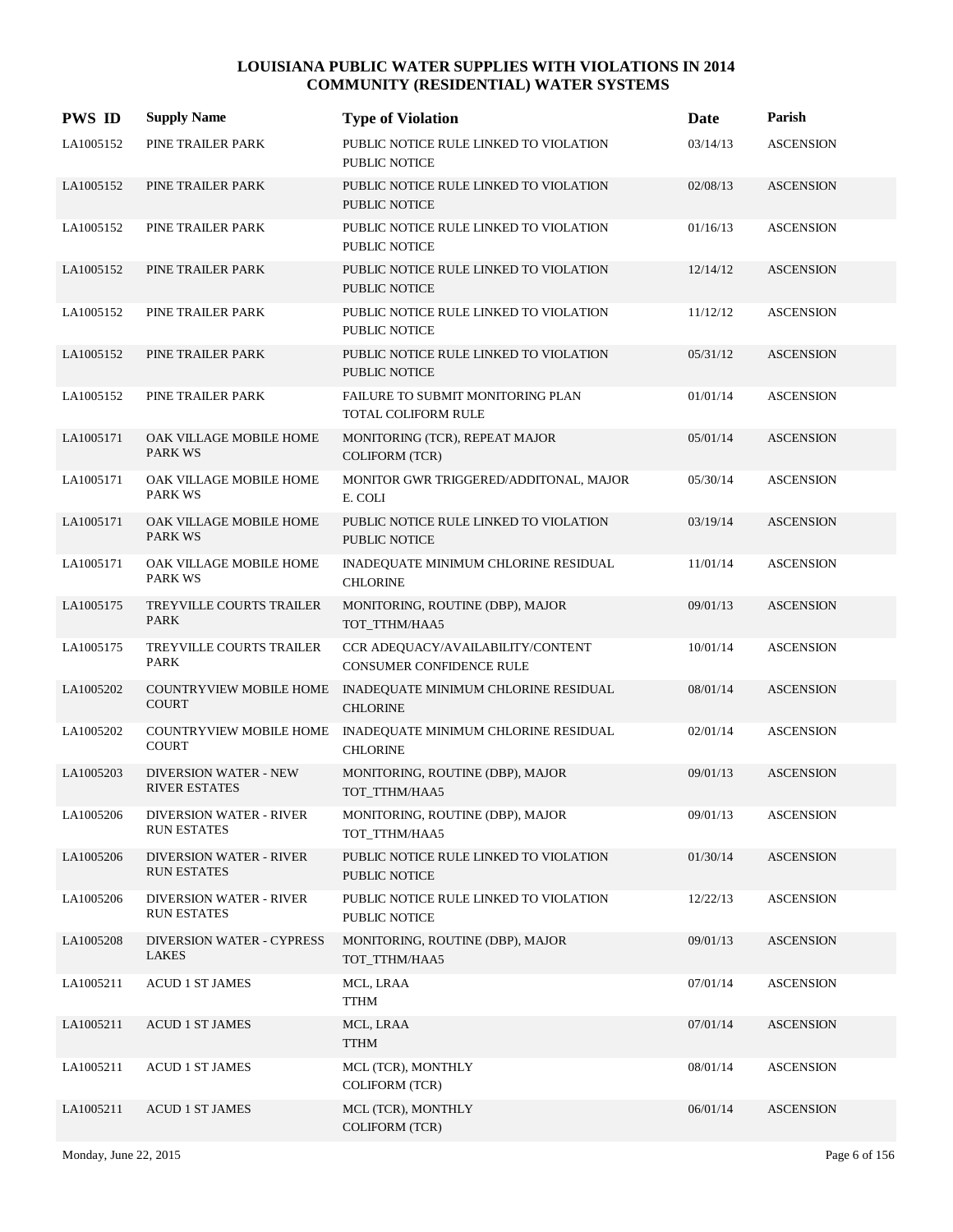| <b>PWS ID</b> | <b>Supply Name</b>                                   | <b>Type of Violation</b>                                    | Date     | Parish            |
|---------------|------------------------------------------------------|-------------------------------------------------------------|----------|-------------------|
| LA1005211     | <b>ACUD 1 ST JAMES</b>                               | FAILURE SUBMIT OEL REPORT FOR TTHM<br><b>TTHM</b>           | 07/31/14 | <b>ASCENSION</b>  |
| LA1005211     | <b>ACUD 1 ST JAMES</b>                               | INADEQUATE MINIMUM CHLORINE RESIDUAL<br><b>CHLORINE</b>     | 12/01/14 | <b>ASCENSION</b>  |
| LA1005211     | <b>ACUD 1 ST JAMES</b>                               | INADEQUATE MINIMUM CHLORINE RESIDUAL<br><b>CHLORINE</b>     | 11/01/14 | <b>ASCENSION</b>  |
| LA1005211     | <b>ACUD 1 ST JAMES</b>                               | INADEQUATE MINIMUM CHLORINE RESIDUAL<br><b>CHLORINE</b>     | 10/01/14 | <b>ASCENSION</b>  |
| LA1005211     | <b>ACUD 1 ST JAMES</b>                               | INADEQUATE MINIMUM CHLORINE RESIDUAL<br><b>CHLORINE</b>     | 09/01/14 | <b>ASCENSION</b>  |
| LA1005211     | <b>ACUD 1 ST JAMES</b>                               | INADEQUATE MINIMUM CHLORINE RESIDUAL<br><b>CHLORINE</b>     | 08/01/14 | <b>ASCENSION</b>  |
| LA1005211     | <b>ACUD 1 ST JAMES</b>                               | INADEQUATE MINIMUM CHLORINE RESIDUAL<br><b>CHLORINE</b>     | 07/01/14 | <b>ASCENSION</b>  |
| LA1005211     | <b>ACUD 1 ST JAMES</b>                               | INADEQUATE MINIMUM CHLORINE RESIDUAL<br><b>CHLORINE</b>     | 06/01/14 | <b>ASCENSION</b>  |
| LA1007001     | <b>ASSUMPTION PARISH WW</b><br><b>DISTRICT 1</b>     | MCL, LRAA<br><b>TTHM</b>                                    | 04/01/14 | <b>ASSUMPTION</b> |
| LA1007001     | <b>ASSUMPTION PARISH WW</b><br><b>DISTRICT 1</b>     | MCL, LRAA<br><b>TTHM</b>                                    | 04/01/14 | <b>ASSUMPTION</b> |
| LA1007001     | <b>ASSUMPTION PARISH WW</b><br><b>DISTRICT 1</b>     | MCL (TCR), MONTHLY<br><b>COLIFORM (TCR)</b>                 | 04/01/14 | <b>ASSUMPTION</b> |
| LA1007001     | <b>ASSUMPTION PARISH WW</b><br><b>DISTRICT 1</b>     | FAILURE SUBMIT OEL REPORT FOR TTHM<br><b>TTHM</b>           | 07/31/14 | <b>ASSUMPTION</b> |
| LA1007001     | <b>ASSUMPTION PARISH WW</b><br><b>DISTRICT 1</b>     | INADEQUATE MINIMUM CHLORINE RESIDUAL<br><b>CHLORINE</b>     | 11/01/14 | <b>ASSUMPTION</b> |
| LA1007001     | <b>ASSUMPTION PARISH WW</b><br><b>DISTRICT 1</b>     | INADEQUATE MINIMUM CHLORINE RESIDUAL<br><b>CHLORINE</b>     | 10/01/14 | <b>ASSUMPTION</b> |
| LA1007001     | <b>ASSUMPTION PARISH WW</b><br><b>DISTRICT 1</b>     | INADEQUATE MINIMUM CHLORINE RESIDUAL<br><b>CHLORINE</b>     | 09/01/14 | <b>ASSUMPTION</b> |
| LA1007001     | <b>ASSUMPTION PARISH WW</b><br><b>DISTRICT 1</b>     | INADEQUATE MINIMUM CHLORINE RESIDUAL<br><b>CHLORINE</b>     | 09/01/14 | <b>ASSUMPTION</b> |
| LA1009005     | TOWN OF COTTONPORT<br>WATER SYSTEM                   | PUBLIC NOTICE RULE LINKED TO VIOLATION<br>PUBLIC NOTICE     | 09/25/13 | <b>AVOYELLES</b>  |
| LA1009006     | TOWN OF EVERGREEN WATER<br><b>SYSTEM</b>             | FAILURE ADDRESS DEFICIENCY (GWR)<br><b>GROUNDWATER RULE</b> | 01/01/12 | <b>AVOYELLES</b>  |
| LA1009012     | <b>VILLAGE OF MOREAUVILLE</b><br><b>WATER SYSTEM</b> | PUBLIC NOTICE RULE LINKED TO VIOLATION<br>PUBLIC NOTICE     | 04/16/11 | <b>AVOYELLES</b>  |
| LA1009015     | SOUTHWEST AVOYELLES<br><b>WATER DISTRICT</b>         | MCL, LRAA<br><b>TTHM</b>                                    | 10/01/14 | <b>AVOYELLES</b>  |
| LA1009015     | SOUTHWEST AVOYELLES<br><b>WATER DISTRICT</b>         | MCL, LRAA<br><b>TTHM</b>                                    | 10/01/14 | <b>AVOYELLES</b>  |
| LA1009015     | SOUTHWEST AVOYELLES<br><b>WATER DISTRICT</b>         | MCL, LRAA<br><b>TTHM</b>                                    | 07/01/14 | <b>AVOYELLES</b>  |
| LA1009015     | SOUTHWEST AVOYELLES<br><b>WATER DISTRICT</b>         | FAILURE SUBMIT OEL REPORT FOR TTHM<br><b>TTHM</b>           | 07/31/14 | <b>AVOYELLES</b>  |
| LA1009020     | SPRING BAYOU WATER<br><b>WORKS DISTRICT</b>          | MONITORING, ROUTINE (DBP), MAJOR<br>TOT_TTHM/HAA5           | 10/01/13 | <b>AVOYELLES</b>  |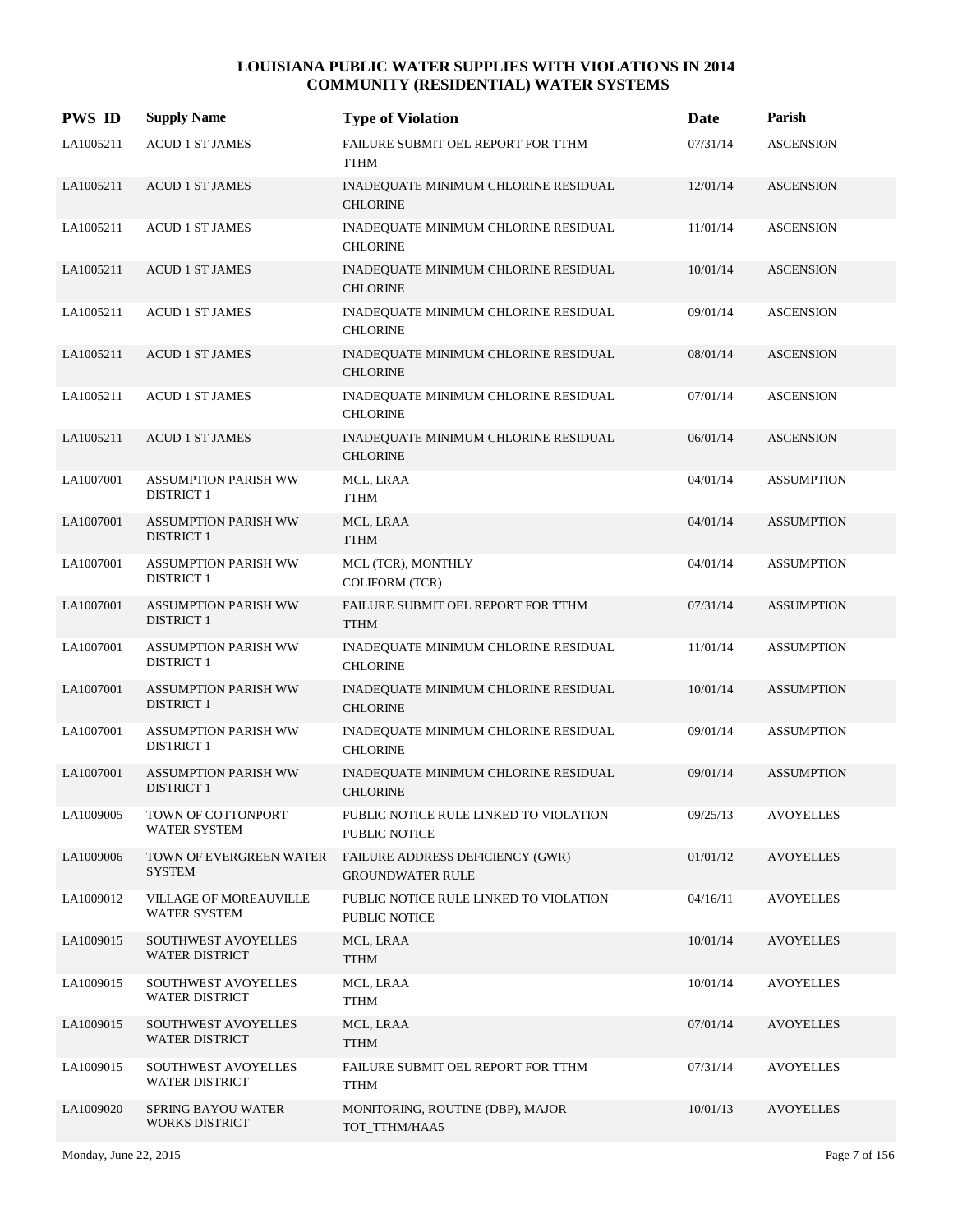| <b>PWS ID</b> | <b>Supply Name</b>                                  | <b>Type of Violation</b>                                            | Date     | Parish            |
|---------------|-----------------------------------------------------|---------------------------------------------------------------------|----------|-------------------|
| LA1011007     | TOWN OF MERRYVILLE<br>WATER SYSTEM                  | INADEQUATE MINIMUM CHLORINE RESIDUAL<br><b>CHLORINE</b>             | 08/01/14 | <b>BEAUREGARD</b> |
| LA1011008     | <b>BEAUREGARD WATER WORKS</b><br>DIST <sub>#3</sub> | MONITORING, ROUTINE (DBP), MAJOR<br>TOT_TTHM/HAA5                   | 07/01/14 | <b>BEAUREGARD</b> |
| LA1011008     | <b>BEAUREGARD WATER WORKS</b><br>DIST#3             | FAILURE TO SUBMIT MONITORING PLAN<br>TOTAL COLIFORM RULE            | 01/01/14 | <b>BEAUREGARD</b> |
| LA1013001     | ALABAMA WATER SYSTEM                                | MONITORING, ROUTINE (DBP), MAJOR<br>TOT_TTHM/HAA5                   | 08/01/13 | <b>BIENVILLE</b>  |
| LA1013002     | ALBERTA WATER SYSTEM                                | MCL, LRAA<br><b>TTHM</b>                                            | 10/01/14 | <b>BIENVILLE</b>  |
| LA1013002     | ALBERTA WATER SYSTEM                                | MCL, LRAA<br><b>TTHM</b>                                            | 10/01/14 | <b>BIENVILLE</b>  |
| LA1013002     | ALBERTA WATER SYSTEM                                | MCL, LRAA<br>TOTAL HALOACETIC ACIDS (HAA5)                          | 10/01/14 | <b>BIENVILLE</b>  |
| LA1013002     | ALBERTA WATER SYSTEM                                | MCL, LRAA<br>TOTAL HALOACETIC ACIDS (HAA5)                          | 10/01/14 | <b>BIENVILLE</b>  |
| LA1013002     | ALBERTA WATER SYSTEM                                | MCL, LRAA<br>TOTAL HALOACETIC ACIDS (HAA5)                          | 07/01/14 | <b>BIENVILLE</b>  |
| LA1013002     | ALBERTA WATER SYSTEM                                | MCL, LRAA<br><b>TTHM</b>                                            | 07/01/14 | <b>BIENVILLE</b>  |
| LA1013002     | ALBERTA WATER SYSTEM                                | MCL, LRAA<br>TOTAL HALOACETIC ACIDS (HAA5)                          | 07/01/14 | <b>BIENVILLE</b>  |
| LA1013002     | ALBERTA WATER SYSTEM                                | MCL, LRAA<br><b>TTHM</b>                                            | 07/01/14 | <b>BIENVILLE</b>  |
| LA1013002     | ALBERTA WATER SYSTEM                                | MCL, LRAA<br><b>TTHM</b>                                            | 04/01/14 | <b>BIENVILLE</b>  |
| LA1013002     | ALBERTA WATER SYSTEM                                | MCL, LRAA<br>TOTAL HALOACETIC ACIDS (HAA5)                          | 04/01/14 | <b>BIENVILLE</b>  |
| LA1013002     | ALBERTA WATER SYSTEM                                | MCL, LRAA<br><b>TTHM</b>                                            | 04/01/14 | <b>BIENVILLE</b>  |
| LA1013002     | <b>ALBERTA WATER SYSTEM</b>                         | MCL, LRAA<br>TOTAL HALOACETIC ACIDS (HAA5)                          | 04/01/14 | <b>BIENVILLE</b>  |
| LA1013002     | ALBERTA WATER SYSTEM                                | MCL, LRAA<br>TOTAL HALOACETIC ACIDS (HAA5)                          | 01/01/14 | <b>BIENVILLE</b>  |
| LA1013002     | ALBERTA WATER SYSTEM                                | MCL, LRAA<br>TOTAL HALOACETIC ACIDS (HAA5)                          | 01/01/14 | <b>BIENVILLE</b>  |
| LA1013002     | ALBERTA WATER SYSTEM                                | FAILURE SUBMIT OEL REPORT FOR HAA5<br>TOTAL HALOACETIC ACIDS (HAA5) | 07/31/14 | <b>BIENVILLE</b>  |
| LA1013002     | ALBERTA WATER SYSTEM                                | FAILURE SUBMIT OEL REPORT FOR TTHM<br><b>TTHM</b>                   | 07/31/14 | <b>BIENVILLE</b>  |
| LA1013002     | ALBERTA WATER SYSTEM                                | FAILURE SUBMIT OEL REPORT FOR TTHM<br><b>TTHM</b>                   | 05/01/14 | <b>BIENVILLE</b>  |
| LA1013002     | ALBERTA WATER SYSTEM                                | FAILURE SUBMIT OEL REPORT FOR HAA5<br>TOTAL HALOACETIC ACIDS (HAA5) | 05/01/14 | <b>BIENVILLE</b>  |
| LA1013002     | ALBERTA WATER SYSTEM                                | PUBLIC NOTICE RULE LINKED TO VIOLATION<br>PUBLIC NOTICE             | 10/17/14 | <b>BIENVILLE</b>  |
| LA1013002     | ALBERTA WATER SYSTEM                                | PUBLIC NOTICE RULE LINKED TO VIOLATION<br>PUBLIC NOTICE             | 10/17/14 | <b>BIENVILLE</b>  |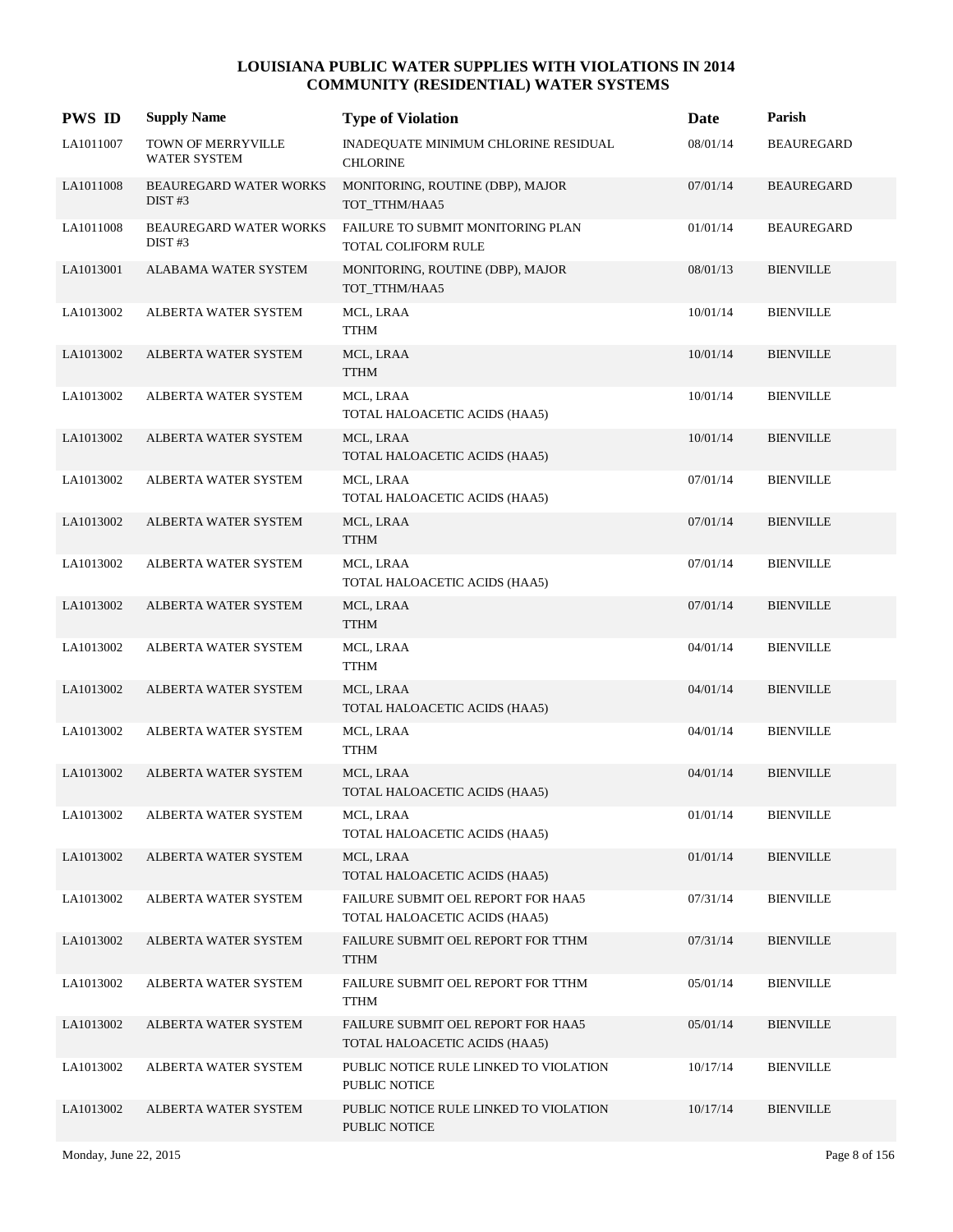| <b>PWS ID</b> | <b>Supply Name</b>            | <b>Type of Violation</b>                                         | Date     | Parish           |
|---------------|-------------------------------|------------------------------------------------------------------|----------|------------------|
| LA1013002     | ALBERTA WATER SYSTEM          | PUBLIC NOTICE RULE LINKED TO VIOLATION<br>PUBLIC NOTICE          | 08/24/14 | <b>BIENVILLE</b> |
| LA1013002     | ALBERTA WATER SYSTEM          | PUBLIC NOTICE RULE LINKED TO VIOLATION<br>PUBLIC NOTICE          | 08/24/14 | <b>BIENVILLE</b> |
| LA1013002     | ALBERTA WATER SYSTEM          | PUBLIC NOTICE RULE LINKED TO VIOLATION<br>PUBLIC NOTICE          | 05/18/14 | <b>BIENVILLE</b> |
| LA1013002     | ALBERTA WATER SYSTEM          | PUBLIC NOTICE RULE LINKED TO VIOLATION<br>PUBLIC NOTICE          | 05/07/14 | <b>BIENVILLE</b> |
| LA1013003     | <b>ARCADIA WATER SYSTEM</b>   | PUBLIC NOTICE RULE LINKED TO VIOLATION<br>PUBLIC NOTICE          | 05/31/12 | <b>BIENVILLE</b> |
| LA1013004     | <b>BIENVILLE WATER SYSTEM</b> | MONITORING, ROUTINE (DBP), MAJOR<br>TOT_TTHM/HAA5                | 08/01/13 | <b>BIENVILLE</b> |
| LA1013004     | BIENVILLE WATER SYSTEM        | FAILURE ADDRESS DEFICIENCY (GWR)<br><b>GROUNDWATER RULE</b>      | 06/02/12 | <b>BIENVILLE</b> |
| LA1013004     | <b>BIENVILLE WATER SYSTEM</b> | INADEQUATE MINIMUM CHLORINE RESIDUAL<br><b>RESIDUAL CHLORINE</b> | 02/01/14 | <b>BIENVILLE</b> |
| LA1013006     | CASTOR WATER SYSTEM           | MCL, LRAA<br><b>TTHM</b>                                         | 07/01/14 | <b>BIENVILLE</b> |
| LA1013006     | <b>CASTOR WATER SYSTEM</b>    | MCL, LRAA<br><b>TTHM</b>                                         | 07/01/14 | <b>BIENVILLE</b> |
| LA1013006     | <b>CASTOR WATER SYSTEM</b>    | MCL, LRAA<br>TOTAL HALOACETIC ACIDS (HAA5)                       | 07/01/14 | <b>BIENVILLE</b> |
| LA1013006     | <b>CASTOR WATER SYSTEM</b>    | FAILURE SUBMIT OEL REPORT FOR TTHM<br><b>TTHM</b>                | 05/01/14 | <b>BIENVILLE</b> |
| LA1013007     | FRIENDSHIP WATER SYSTEM       | MONITORING, ROUTINE (DBP), MAJOR<br>TOT_TTHM/HAA5                | 09/01/13 | <b>BIENVILLE</b> |
| LA1013007     | FRIENDSHIP WATER SYSTEM       | FAILURE TO HAVE MONITORING PLAN (IDSE)<br><b>DBP STAGE 2</b>     | 04/01/08 | <b>BIENVILLE</b> |
| LA1013007     | FRIENDSHIP WATER SYSTEM       | FAILURE SUBMIT SUBPART V PLAN, ESCALATED<br><b>DBP STAGE 2</b>   | 01/01/13 | <b>BIENVILLE</b> |
| LA1013007     | FRIENDSHIP WATER SYSTEM       | FAILURE SUBMIT IDSE/SUBPT V PLAN (DBPR2)<br><b>DBP STAGE 2</b>   | 07/02/10 | <b>BIENVILLE</b> |
| LA1013007     | FRIENDSHIP WATER SYSTEM       | PUBLIC NOTICE RULE LINKED TO VIOLATION<br>PUBLIC NOTICE          | 12/13/13 | <b>BIENVILLE</b> |
| LA1013007     | FRIENDSHIP WATER SYSTEM       | PUBLIC NOTICE RULE LINKED TO VIOLATION<br>PUBLIC NOTICE          | 05/10/13 | <b>BIENVILLE</b> |
| LA1013008     | <b>GIBSLAND WATER SYSTEM</b>  | MONITORING, ROUTINE (DBP), MAJOR<br><b>CHLORINE</b>              | 10/01/14 | <b>BIENVILLE</b> |
| LA1013008     | <b>GIBSLAND WATER SYSTEM</b>  | FAILURE ADDRESS DEFICIENCY (GWR)<br><b>GROUNDWATER RULE</b>      | 03/25/13 | <b>BIENVILLE</b> |
| LA1013008     | <b>GIBSLAND WATER SYSTEM</b>  | FAILURE ADDRESS DEFICIENCY (GWR)<br><b>GROUNDWATER RULE</b>      | 03/25/13 | <b>BIENVILLE</b> |
| LA1013008     | <b>GIBSLAND WATER SYSTEM</b>  | FAILURE ADDRESS DEFICIENCY (GWR)<br><b>GROUNDWATER RULE</b>      | 03/25/13 | <b>BIENVILLE</b> |
| LA1013008     | <b>GIBSLAND WATER SYSTEM</b>  | FAILURE ADDRESS DEFICIENCY (GWR)<br><b>GROUNDWATER RULE</b>      | 03/25/13 | <b>BIENVILLE</b> |
| LA1013008     | <b>GIBSLAND WATER SYSTEM</b>  | FAILURE ADDRESS DEFICIENCY (GWR)<br><b>GROUNDWATER RULE</b>      | 03/25/13 | <b>BIENVILLE</b> |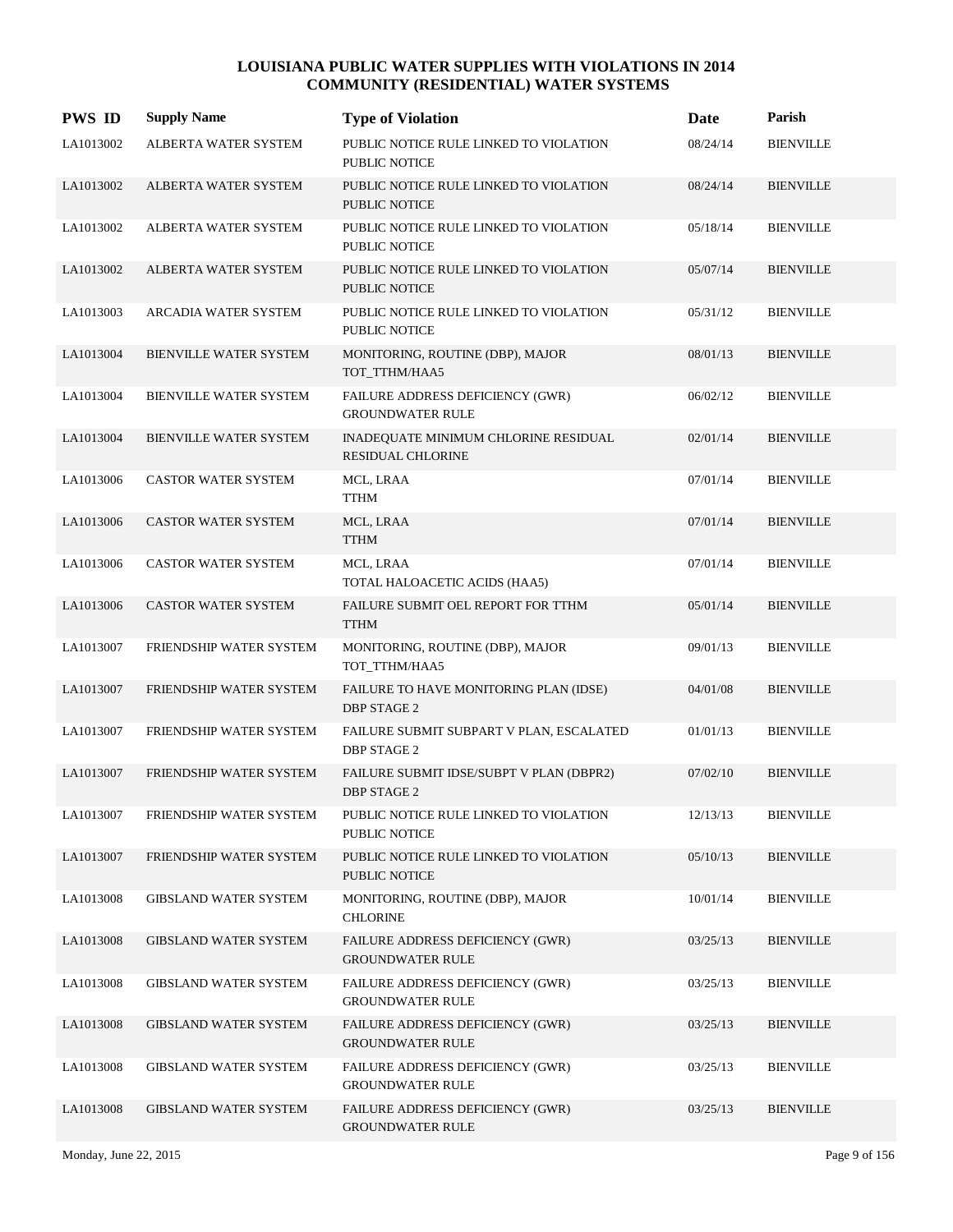| <b>PWS ID</b> | <b>Supply Name</b>                       | <b>Type of Violation</b>                                                               | Date     | Parish           |
|---------------|------------------------------------------|----------------------------------------------------------------------------------------|----------|------------------|
| LA1013008     | <b>GIBSLAND WATER SYSTEM</b>             | FAILURE ADDRESS DEFICIENCY (GWR)<br><b>GROUNDWATER RULE</b>                            | 03/25/13 | <b>BIENVILLE</b> |
| LA1013008     | <b>GIBSLAND WATER SYSTEM</b>             | FAILURE ADDRESS DEFICIENCY (GWR)<br><b>GROUNDWATER RULE</b>                            | 03/25/13 | <b>BIENVILLE</b> |
| LA1013008     | <b>GIBSLAND WATER SYSTEM</b>             | <b>CCR REPORT</b><br>CONSUMER CONFIDENCE RULE                                          | 07/01/14 | <b>BIENVILLE</b> |
| LA1013008     | <b>GIBSLAND WATER SYSTEM</b>             | CCR ADEQUACY/AVAILABILITY/CONTENT<br><b>CONSUMER CONFIDENCE RULE</b>                   | 10/01/14 | <b>BIENVILLE</b> |
| LA1013009     | <b>LUCKY WATERWORKS</b>                  | MONITORING, ROUTINE (DBP), MAJOR<br>TOT_TTHM/HAA5                                      | 08/01/13 | <b>BIENVILLE</b> |
| LA1013009     | LUCKY WATERWORKS                         | PUBLIC NOTICE RULE LINKED TO VIOLATION<br>PUBLIC NOTICE                                | 12/10/13 | <b>BIENVILLE</b> |
| LA1013009     | <b>LUCKY WATERWORKS</b>                  | INADEQUATE MINIMUM CHLORINE RESIDUAL<br>RESIDUAL CHLORINE                              | 02/01/14 | <b>BIENVILLE</b> |
| LA1013009     | LUCKY WATERWORKS                         | FAILURE TO SUBMIT MONITORING PLAN<br><b>TOTAL COLIFORM RULE</b>                        | 01/01/14 | <b>BIENVILLE</b> |
| LA1013010     | EDWARDS MILLCREEK WATER<br><b>SYSTEM</b> | MONITORING, ROUTINE (DBP), MAJOR<br>TOT_TTHM/HAA5                                      | 08/01/13 | <b>BIENVILLE</b> |
| LA1013010     | <b>SYSTEM</b>                            | EDWARDS MILLCREEK WATER PUBLIC NOTICE RULE LINKED TO VIOLATION<br>PUBLIC NOTICE        | 05/05/14 | <b>BIENVILLE</b> |
| LA1013010     | EDWARDS MILLCREEK WATER<br><b>SYSTEM</b> | PUBLIC NOTICE RULE LINKED TO VIOLATION<br>PUBLIC NOTICE                                | 03/07/14 | <b>BIENVILLE</b> |
| LA1013010     | <b>SYSTEM</b>                            | EDWARDS MILLCREEK WATER PUBLIC NOTICE RULE LINKED TO VIOLATION<br><b>PUBLIC NOTICE</b> | 03/07/14 | <b>BIENVILLE</b> |
| LA1013010     | EDWARDS MILLCREEK WATER<br><b>SYSTEM</b> | PUBLIC NOTICE RULE LINKED TO VIOLATION<br>PUBLIC NOTICE                                | 04/08/13 | <b>BIENVILLE</b> |
| LA1013010     | <b>SYSTEM</b>                            | EDWARDS MILLCREEK WATER PUBLIC NOTICE RULE LINKED TO VIOLATION<br>PUBLIC NOTICE        | 10/06/12 | <b>BIENVILLE</b> |
| LA1013010     | EDWARDS MILLCREEK WATER<br><b>SYSTEM</b> | INADEQUATE MINIMUM CHLORINE RESIDUAL<br><b>CHLORINE</b>                                | 11/01/14 | <b>BIENVILLE</b> |
| LA1013010     | <b>SYSTEM</b>                            | EDWARDS MILLCREEK WATER INADEQUATE MINIMUM CHLORINE RESIDUAL<br><b>CHLORINE</b>        | 08/01/14 | <b>BIENVILLE</b> |
| LA1013010     | <b>SYSTEM</b>                            | EDWARDS MILLCREEK WATER INADEQUATE MINIMUM CHLORINE RESIDUAL<br><b>CHLORINE</b>        | 06/01/14 | <b>BIENVILLE</b> |
| LA1013010     | <b>SYSTEM</b>                            | EDWARDS MILLCREEK WATER INADEQUATE MINIMUM CHLORINE RESIDUAL<br><b>CHLORINE</b>        | 05/01/14 | <b>BIENVILLE</b> |
| LA1013010     | EDWARDS MILLCREEK WATER<br><b>SYSTEM</b> | INADEQUATE MINIMUM CHLORINE RESIDUAL<br><b>CHLORINE</b>                                | 04/01/14 | <b>BIENVILLE</b> |
| LA1013010     | EDWARDS MILLCREEK WATER<br><b>SYSTEM</b> | INADEQUATE MINIMUM CHLORINE RESIDUAL<br><b>CHLORINE</b>                                | 03/01/14 | <b>BIENVILLE</b> |
| LA1013010     | EDWARDS MILLCREEK WATER<br><b>SYSTEM</b> | INADEQUATE MINIMUM CHLORINE RESIDUAL<br>RESIDUAL CHLORINE                              | 02/01/14 | <b>BIENVILLE</b> |
| LA1013010     | EDWARDS MILLCREEK WATER<br><b>SYSTEM</b> | FAILURE TO SUBMIT MONITORING PLAN<br>TOTAL COLIFORM RULE                               | 01/01/14 | <b>BIENVILLE</b> |
| LA1013010     | EDWARDS MILLCREEK WATER<br><b>SYSTEM</b> | FAILURE TO SUBMIT MONITORING PLAN<br>TOTAL COLIFORM RULE                               | 01/01/14 | <b>BIENVILLE</b> |
| LA1013011     | MT LEBANON WATER SYSTEM                  | MONITORING, ROUTINE (DBP), MAJOR<br>TOT_TTHM/HAA5                                      | 08/01/13 | <b>BIENVILLE</b> |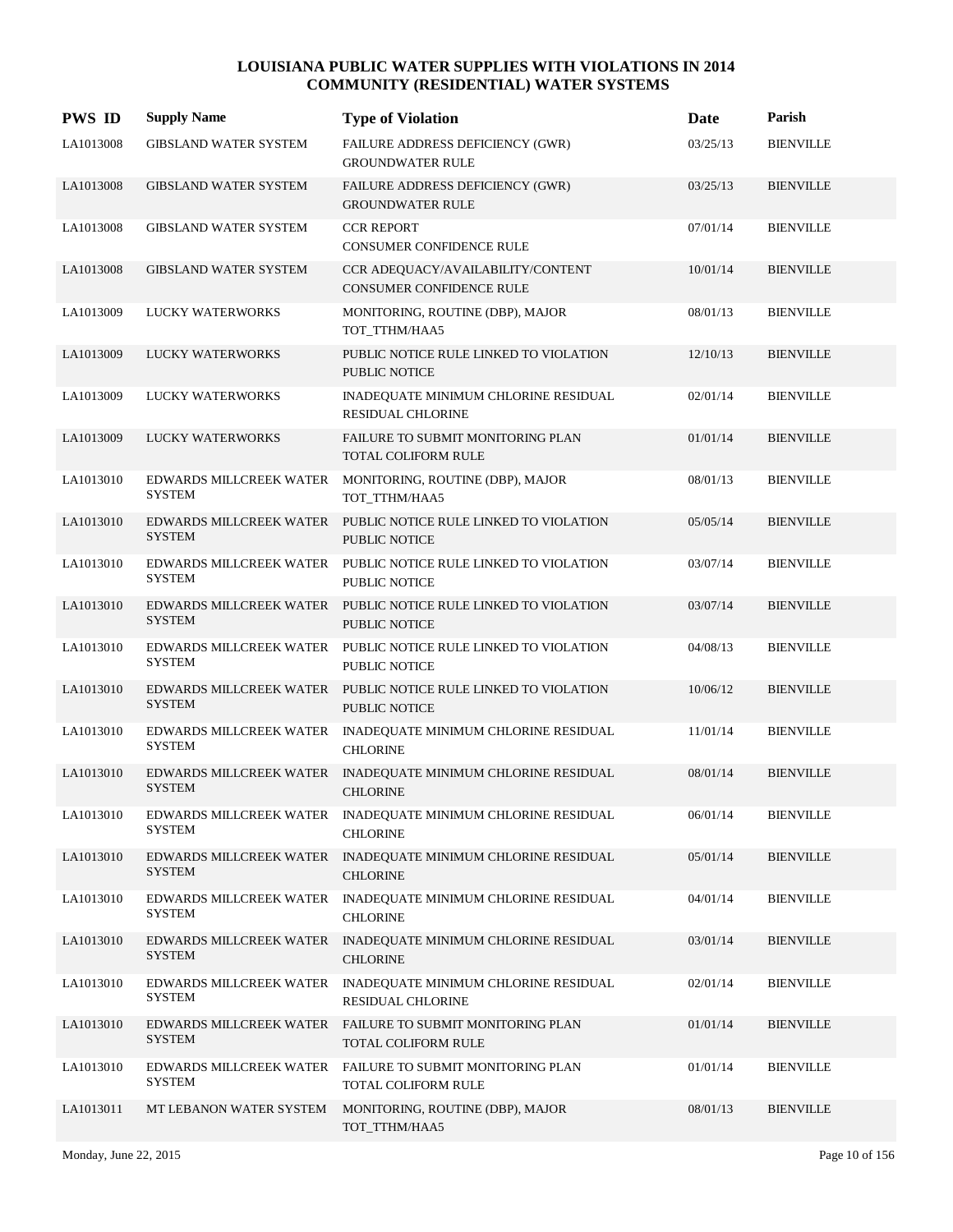| <b>PWS ID</b> | <b>Supply Name</b>                          | <b>Type of Violation</b>                                             | Date     | Parish           |
|---------------|---------------------------------------------|----------------------------------------------------------------------|----------|------------------|
| LA1013011     | MT LEBANON WATER SYSTEM                     | <b>CCR REPORT</b><br><b>CONSUMER CONFIDENCE RULE</b>                 | 07/01/13 | <b>BIENVILLE</b> |
| LA1013011     | MT LEBANON WATER SYSTEM                     | CCR ADEQUACY/AVAILABILITY/CONTENT<br><b>CONSUMER CONFIDENCE RULE</b> | 10/01/13 | <b>BIENVILLE</b> |
| LA1013011     | MT LEBANON WATER SYSTEM                     | INADEQUATE MINIMUM CHLORINE RESIDUAL<br><b>CHLORINE</b>              | 03/01/14 | <b>BIENVILLE</b> |
| LA1013012     | MT OLIVE WATER SYSTEM                       | PUBLIC NOTICE RULE LINKED TO VIOLATION<br><b>PUBLIC NOTICE</b>       | 12/13/13 | <b>BIENVILLE</b> |
| LA1013013     | RINGGOLD WATER SYSTEM                       | FOLLOW-UP OR ROUTINE TAP M/R (LCR)<br><b>LEAD &amp; COPPER RULE</b>  | 01/01/14 | <b>BIENVILLE</b> |
| LA1013013     | RINGGOLD WATER SYSTEM                       | PUBLIC NOTICE RULE LINKED TO VIOLATION<br><b>PUBLIC NOTICE</b>       | 04/08/14 | <b>BIENVILLE</b> |
| LA1013013     | RINGGOLD WATER SYSTEM                       | PUBLIC NOTICE RULE LINKED TO VIOLATION<br>PUBLIC NOTICE              | 05/31/12 | <b>BIENVILLE</b> |
| LA1013013     | RINGGOLD WATER SYSTEM                       | PUBLIC NOTICE RULE LINKED TO VIOLATION<br>PUBLIC NOTICE              | 11/28/11 | <b>BIENVILLE</b> |
| LA1013013     | RINGGOLD WATER SYSTEM                       | FAILURE TO SUBMIT MONITORING PLAN<br>TOTAL COLIFORM RULE             | 01/01/14 | <b>BIENVILLE</b> |
| LA1013014     | SALINE WATER SYSTEM                         | <b>CCR REPORT</b><br><b>CONSUMER CONFIDENCE RULE</b>                 | 07/01/14 | <b>BIENVILLE</b> |
| LA1013014     | SALINE WATER SYSTEM                         | CCR ADEQUACY/AVAILABILITY/CONTENT<br><b>CONSUMER CONFIDENCE RULE</b> | 10/01/14 | <b>BIENVILLE</b> |
| LA1013015     | TAYLOR WATER SYSTEM                         | MONITORING (TCR), ROUTINE MAJOR<br><b>COLIFORM (TCR)</b>             | 08/01/14 | <b>BIENVILLE</b> |
| LA1013015     | TAYLOR WATER SYSTEM                         | MONITORING (TCR), ROUTINE MAJOR<br>COLIFORM (TCR)                    | 04/01/14 | <b>BIENVILLE</b> |
| LA1013015     | TAYLOR WATER SYSTEM                         | MONITORING (TCR), ROUTINE MAJOR<br><b>COLIFORM (TCR)</b>             | 03/01/14 | <b>BIENVILLE</b> |
| LA1013015     | TAYLOR WATER SYSTEM                         | MONITORING, ROUTINE (DBP), MAJOR<br><b>CHLORINE</b>                  | 07/01/14 | <b>BIENVILLE</b> |
| LA1013015     | <b>TAYLOR WATER SYSTEM</b>                  | MONITORING, ROUTINE (DBP), MAJOR<br><b>CHLORINE</b>                  | 04/01/14 | <b>BIENVILLE</b> |
| LA1013015     | TAYLOR WATER SYSTEM                         | MONITORING, ROUTINE (DBP), MAJOR<br><b>CHLORINE</b>                  | 01/01/14 | <b>BIENVILLE</b> |
| LA1013015     | TAYLOR WATER SYSTEM                         | PUBLIC NOTICE RULE LINKED TO VIOLATION<br><b>PUBLIC NOTICE</b>       | 08/13/14 | <b>BIENVILLE</b> |
| LA1013015     | TAYLOR WATER SYSTEM                         | PUBLIC NOTICE RULE LINKED TO VIOLATION<br>PUBLIC NOTICE              | 08/08/14 | <b>BIENVILLE</b> |
| LA1013015     | TAYLOR WATER SYSTEM                         | PUBLIC NOTICE RULE LINKED TO VIOLATION<br>PUBLIC NOTICE              | 07/21/14 | <b>BIENVILLE</b> |
| LA1013015     | TAYLOR WATER SYSTEM                         | PUBLIC NOTICE RULE LINKED TO VIOLATION<br>PUBLIC NOTICE              | 07/04/14 | <b>BIENVILLE</b> |
| LA1013015     | TAYLOR WATER SYSTEM                         | PUBLIC NOTICE RULE LINKED TO VIOLATION<br>PUBLIC NOTICE              | 04/08/14 | <b>BIENVILLE</b> |
| LA1013016     | SHILOH WATERWORKS<br><b>DISTRICT</b>        | <b>CCR REPORT</b><br><b>CONSUMER CONFIDENCE RULE</b>                 | 07/01/14 | <b>BIENVILLE</b> |
| LA1013016     | <b>SHILOH WATERWORKS</b><br><b>DISTRICT</b> | CCR ADEQUACY/AVAILABILITY/CONTENT<br>CONSUMER CONFIDENCE RULE        | 10/01/14 | <b>BIENVILLE</b> |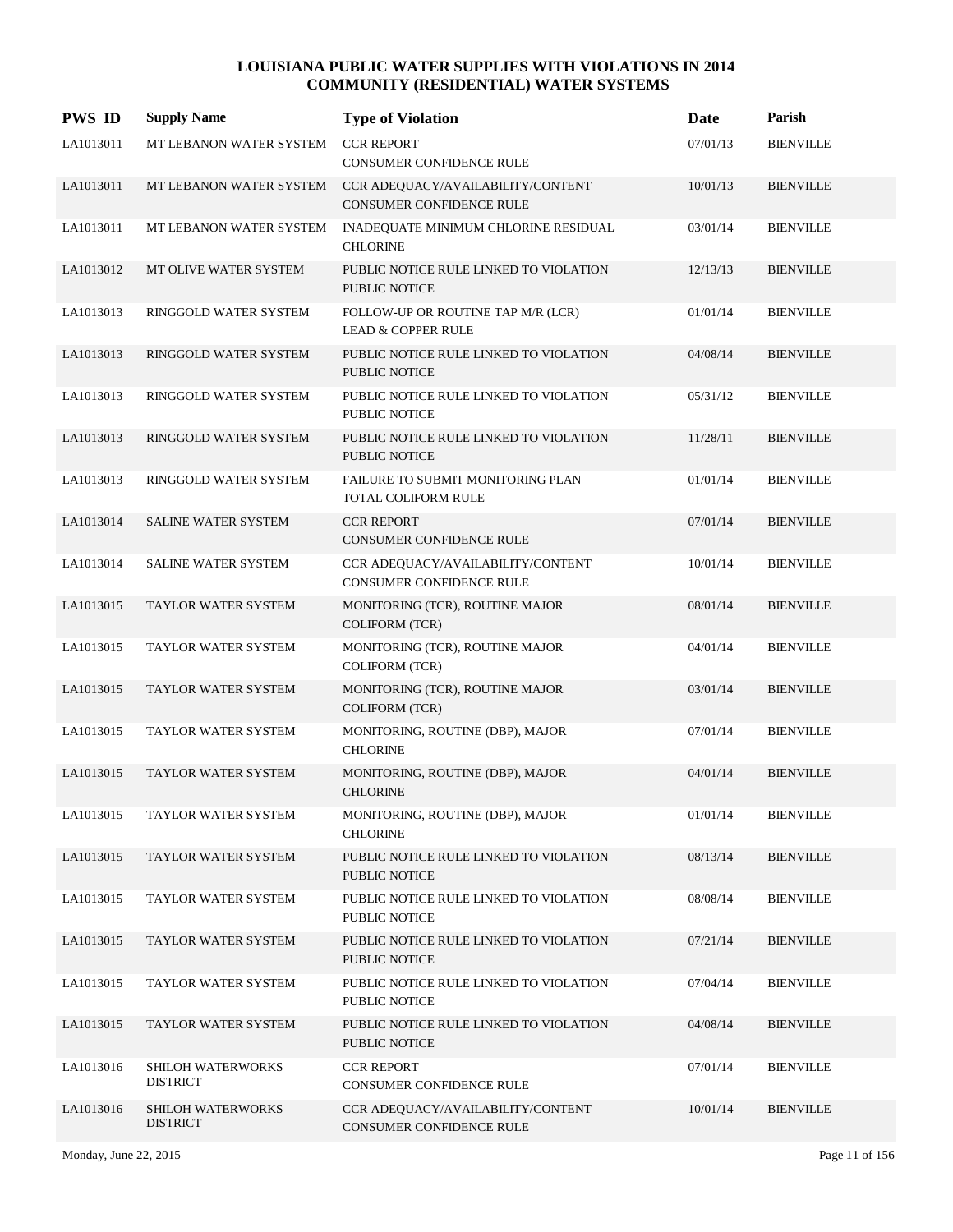| <b>PWS ID</b> | <b>Supply Name</b>                                | <b>Type of Violation</b>                                                               | Date     | Parish           |
|---------------|---------------------------------------------------|----------------------------------------------------------------------------------------|----------|------------------|
| LA1013017     | <b>SOUTHEAST BIENVILLE</b><br>WATER SYSTEM        | MONITORING (TCR), ROUTINE MINOR<br><b>COLIFORM (TCR)</b>                               | 05/01/14 | <b>BIENVILLE</b> |
| LA1013017     | SOUTHEAST BIENVILLE<br>WATER SYSTEM               | MONITORING (TCR), REPEAT MAJOR<br><b>COLIFORM (TCR)</b>                                | 09/01/14 | <b>BIENVILLE</b> |
| LA1013017     | <b>SOUTHEAST BIENVILLE</b><br><b>WATER SYSTEM</b> | MONITORING (TCR), REPEAT MAJOR<br><b>COLIFORM (TCR)</b>                                | 04/01/14 | <b>BIENVILLE</b> |
| LA1013017     | <b>SOUTHEAST BIENVILLE</b><br>WATER SYSTEM        | MONITORING, ROUTINE (DBP), MAJOR<br>TOT_TTHM/HAA5                                      | 12/01/14 | <b>BIENVILLE</b> |
| LA1013017     | SOUTHEAST BIENVILLE<br>WATER SYSTEM               | MONITORING, ROUTINE (DBP), MAJOR<br>TOT TTHM/HAA5                                      | 09/01/14 | <b>BIENVILLE</b> |
| LA1013017     | <b>SOUTHEAST BIENVILLE</b><br>WATER SYSTEM        | MONITORING, ROUTINE (DBP), MAJOR<br><b>CHLORINE</b>                                    | 07/01/14 | <b>BIENVILLE</b> |
| LA1013017     | <b>SOUTHEAST BIENVILLE</b><br><b>WATER SYSTEM</b> | MONITORING, ROUTINE (DBP), MAJOR<br>TOT_TTHM/HAA5                                      | 06/01/14 | <b>BIENVILLE</b> |
| LA1013017     | <b>SOUTHEAST BIENVILLE</b><br>WATER SYSTEM        | MONITORING, ROUTINE (DBP), MAJOR<br><b>CHLORINE</b>                                    | 04/01/14 | <b>BIENVILLE</b> |
| LA1013017     | SOUTHEAST BIENVILLE<br>WATER SYSTEM               | MONITORING, ROUTINE (DBP), MAJOR<br>TOT_TTHM/HAA5                                      | 04/01/14 | <b>BIENVILLE</b> |
| LA1013017     | <b>SOUTHEAST BIENVILLE</b><br>WATER SYSTEM        | FAILURE SUBMIT SUBPART V PLAN, ESCALATED<br><b>DBP STAGE 2</b>                         | 01/01/13 | <b>BIENVILLE</b> |
| LA1013017     | <b>SOUTHEAST BIENVILLE</b><br><b>WATER SYSTEM</b> | PUBLIC NOTICE RULE LINKED TO VIOLATION<br><b>PUBLIC NOTICE</b>                         | 10/03/14 | <b>BIENVILLE</b> |
| LA1013017     | <b>SOUTHEAST BIENVILLE</b><br>WATER SYSTEM        | PUBLIC NOTICE RULE LINKED TO VIOLATION<br><b>PUBLIC NOTICE</b>                         | 09/03/14 | <b>BIENVILLE</b> |
| LA1013017     | <b>SOUTHEAST BIENVILLE</b><br>WATER SYSTEM        | PUBLIC NOTICE RULE LINKED TO VIOLATION<br>PUBLIC NOTICE                                | 08/07/14 | <b>BIENVILLE</b> |
| LA1013017     | <b>SOUTHEAST BIENVILLE</b><br>WATER SYSTEM        | PUBLIC NOTICE RULE LINKED TO VIOLATION<br><b>PUBLIC NOTICE</b>                         | 03/19/14 | <b>BIENVILLE</b> |
| LA1013017     | <b>SOUTHEAST BIENVILLE</b><br>WATER SYSTEM        | PUBLIC NOTICE RULE LINKED TO VIOLATION<br><b>PUBLIC NOTICE</b>                         | 10/07/12 | <b>BIENVILLE</b> |
| LA1013017     | <b>SOUTHEAST BIENVILLE</b><br><b>WATER SYSTEM</b> | FAILURE TO SUBMIT MONITORING PLAN<br><b>TOTAL COLIFORM RULE</b>                        | 01/01/14 | <b>BIENVILLE</b> |
| LA1013018     |                                                   | MOUNT CALM WATER SYSTEM MONITORING, ROUTINE (DBP), MAJOR<br>TOT TTHM/HAA5              | 09/01/13 | <b>BIENVILLE</b> |
| LA1013018     |                                                   | MOUNT CALM WATER SYSTEM FAILURE SUBMIT SUBPART V PLAN, ESCALATED<br><b>DBP STAGE 2</b> | 01/01/13 | <b>BIENVILLE</b> |
| LA1013018     | MOUNT CALM WATER SYSTEM                           | PUBLIC NOTICE RULE LINKED TO VIOLATION<br>PUBLIC NOTICE                                | 03/05/14 | <b>BIENVILLE</b> |
| LA1013019     | <b>CYPRESS WATER SYSTEM</b>                       | MCL (TCR), MONTHLY<br><b>COLIFORM (TCR)</b>                                            | 08/01/14 | <b>BIENVILLE</b> |
| LA1013019     | CYPRESS WATER SYSTEM                              | PUBLIC NOTICE RULE LINKED TO VIOLATION<br>PUBLIC NOTICE                                | 01/29/14 | <b>BIENVILLE</b> |
| LA1013020     | <b>OLD SALINE COMMUNITY</b><br>WATER SYSTEM       | PUBLIC NOTICE RULE LINKED TO VIOLATION<br><b>PUBLIC NOTICE</b>                         | 03/19/14 | <b>BIENVILLE</b> |
| LA1013021     | MILLCREEK WATER SYSTEM                            | MCL (TCR), MONTHLY<br><b>COLIFORM (TCR)</b>                                            | 02/01/14 | <b>BIENVILLE</b> |
| LA1013021     | MILLCREEK WATER SYSTEM                            | MONITORING (TCR), ROUTINE MINOR<br>COLIFORM (TCR)                                      | 08/01/14 | <b>BIENVILLE</b> |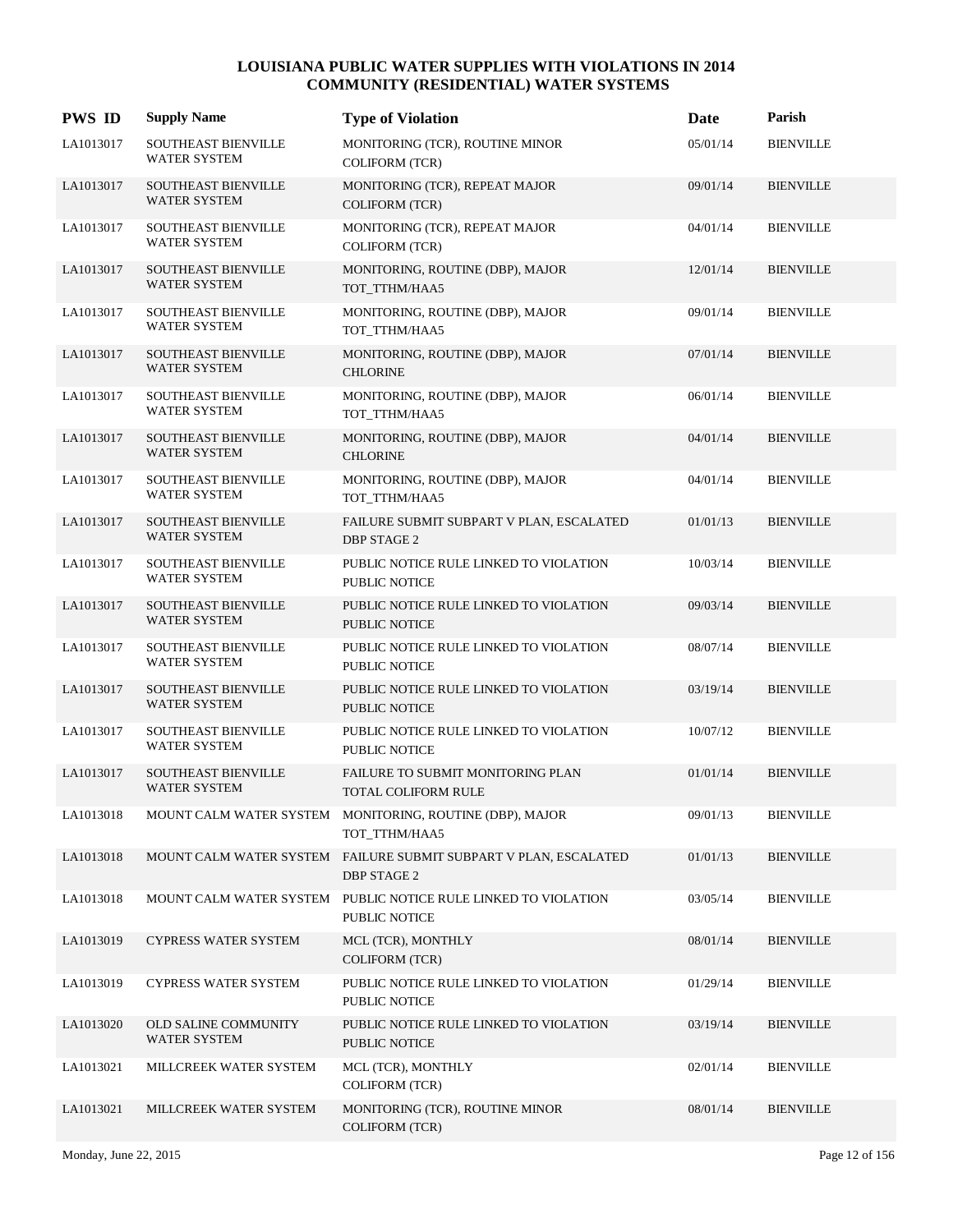| <b>PWS ID</b> | <b>Supply Name</b>                          | <b>Type of Violation</b>                                         | Date     | Parish           |
|---------------|---------------------------------------------|------------------------------------------------------------------|----------|------------------|
| LA1013021     | MILLCREEK WATER SYSTEM                      | MONITORING (TCR), ROUTINE MINOR<br><b>COLIFORM (TCR)</b>         | 03/01/14 | <b>BIENVILLE</b> |
| LA1013021     | MILLCREEK WATER SYSTEM                      | MONITORING (TCR), REPEAT MINOR<br><b>COLIFORM (TCR)</b>          | 02/01/14 | <b>BIENVILLE</b> |
| LA1013021     | MILLCREEK WATER SYSTEM                      | MONITORING, ROUTINE (DBP), MAJOR<br><b>CHLORINE</b>              | 07/01/14 | <b>BIENVILLE</b> |
| LA1013021     | MILLCREEK WATER SYSTEM                      | MONITORING, ROUTINE (DBP), MAJOR<br><b>CHLORINE</b>              | 01/01/14 | <b>BIENVILLE</b> |
| LA1013021     | MILLCREEK WATER SYSTEM                      | PUBLIC NOTICE RULE LINKED TO VIOLATION<br><b>PUBLIC NOTICE</b>   | 12/05/14 | <b>BIENVILLE</b> |
| LA1013021     | MILLCREEK WATER SYSTEM                      | PUBLIC NOTICE RULE LINKED TO VIOLATION<br>PUBLIC NOTICE          | 07/21/14 | <b>BIENVILLE</b> |
| LA1013021     | MILLCREEK WATER SYSTEM                      | PUBLIC NOTICE RULE LINKED TO VIOLATION<br><b>PUBLIC NOTICE</b>   | 07/04/14 | <b>BIENVILLE</b> |
| LA1013021     | MILLCREEK WATER SYSTEM                      | PUBLIC NOTICE RULE LINKED TO VIOLATION<br>PUBLIC NOTICE          | 06/05/14 | <b>BIENVILLE</b> |
| LA1013021     | MILLCREEK WATER SYSTEM                      | PUBLIC NOTICE RULE LINKED TO VIOLATION<br>PUBLIC NOTICE          | 06/05/14 | <b>BIENVILLE</b> |
| LA1013021     | MILLCREEK WATER SYSTEM                      | INADEQUATE MINIMUM CHLORINE RESIDUAL<br><b>CHLORINE</b>          | 07/01/14 | <b>BIENVILLE</b> |
| LA1013021     | MILLCREEK WATER SYSTEM                      | INADEQUATE MINIMUM CHLORINE RESIDUAL<br><b>RESIDUAL CHLORINE</b> | 02/01/14 | <b>BIENVILLE</b> |
| LA1013023     | SPRINGHILL COMMUNITY<br><b>WATER SYSTEM</b> | MCL, LRAA<br><b>TTHM</b>                                         | 10/01/14 | <b>BIENVILLE</b> |
| LA1013023     | SPRINGHILL COMMUNITY<br><b>WATER SYSTEM</b> | MCL, LRAA<br><b>TTHM</b>                                         | 10/01/14 | <b>BIENVILLE</b> |
| LA1013023     | SPRINGHILL COMMUNITY<br><b>WATER SYSTEM</b> | MCL, LRAA<br><b>TTHM</b>                                         | 07/01/14 | <b>BIENVILLE</b> |
| LA1013023     | SPRINGHILL COMMUNITY<br><b>WATER SYSTEM</b> | FAILURE SUBMIT OEL REPORT FOR TTHM<br><b>TTHM</b>                | 10/31/14 | <b>BIENVILLE</b> |
| LA1013023     | SPRINGHILL COMMUNITY<br>WATER SYSTEM        | FAILURE SUBMIT OEL REPORT FOR TTHM<br><b>TTHM</b>                | 07/31/14 | <b>BIENVILLE</b> |
| LA1013023     | SPRINGHILL COMMUNITY<br><b>WATER SYSTEM</b> | <b>CCR REPORT</b><br>CONSUMER CONFIDENCE RULE                    | 07/01/14 | <b>BIENVILLE</b> |
| LA1013023     | SPRINGHILL COMMUNITY<br>WATER SYSTEM        | CCR ADEQUACY/AVAILABILITY/CONTENT<br>CONSUMER CONFIDENCE RULE    | 10/01/14 | <b>BIENVILLE</b> |
| LA1013023     | SPRINGHILL COMMUNITY<br>WATER SYSTEM        | PUBLIC NOTICE RULE LINKED TO VIOLATION<br>PUBLIC NOTICE          | 11/28/14 | <b>BIENVILLE</b> |
| LA1013023     | SPRINGHILL COMMUNITY<br><b>WATER SYSTEM</b> | PUBLIC NOTICE RULE LINKED TO VIOLATION<br>PUBLIC NOTICE          | 05/09/13 | <b>BIENVILLE</b> |
| LA1013023     | SPRINGHILL COMMUNITY<br><b>WATER SYSTEM</b> | PUBLIC NOTICE RULE LINKED TO VIOLATION<br>PUBLIC NOTICE          | 05/31/12 | <b>BIENVILLE</b> |
| LA1013023     | SPRINGHILL COMMUNITY<br>WATER SYSTEM        | PUBLIC NOTICE RULE LINKED TO VIOLATION<br>PUBLIC NOTICE          | 01/25/12 | <b>BIENVILLE</b> |
| LA1015005     | COUNTRY PLACE SUBD<br>WATER SYSTEM          | MONITORING, ROUTINE (DBP), MAJOR<br>TOT_TTHM/HAA5                | 10/01/14 | <b>BOSSIER</b>   |
| LA1015005     | COUNTRY PLACE SUBD<br><b>WATER SYSTEM</b>   | MONITORING, ROUTINE (DBP), MAJOR<br>TOT_TTHM/HAA5                | 01/01/14 | <b>BOSSIER</b>   |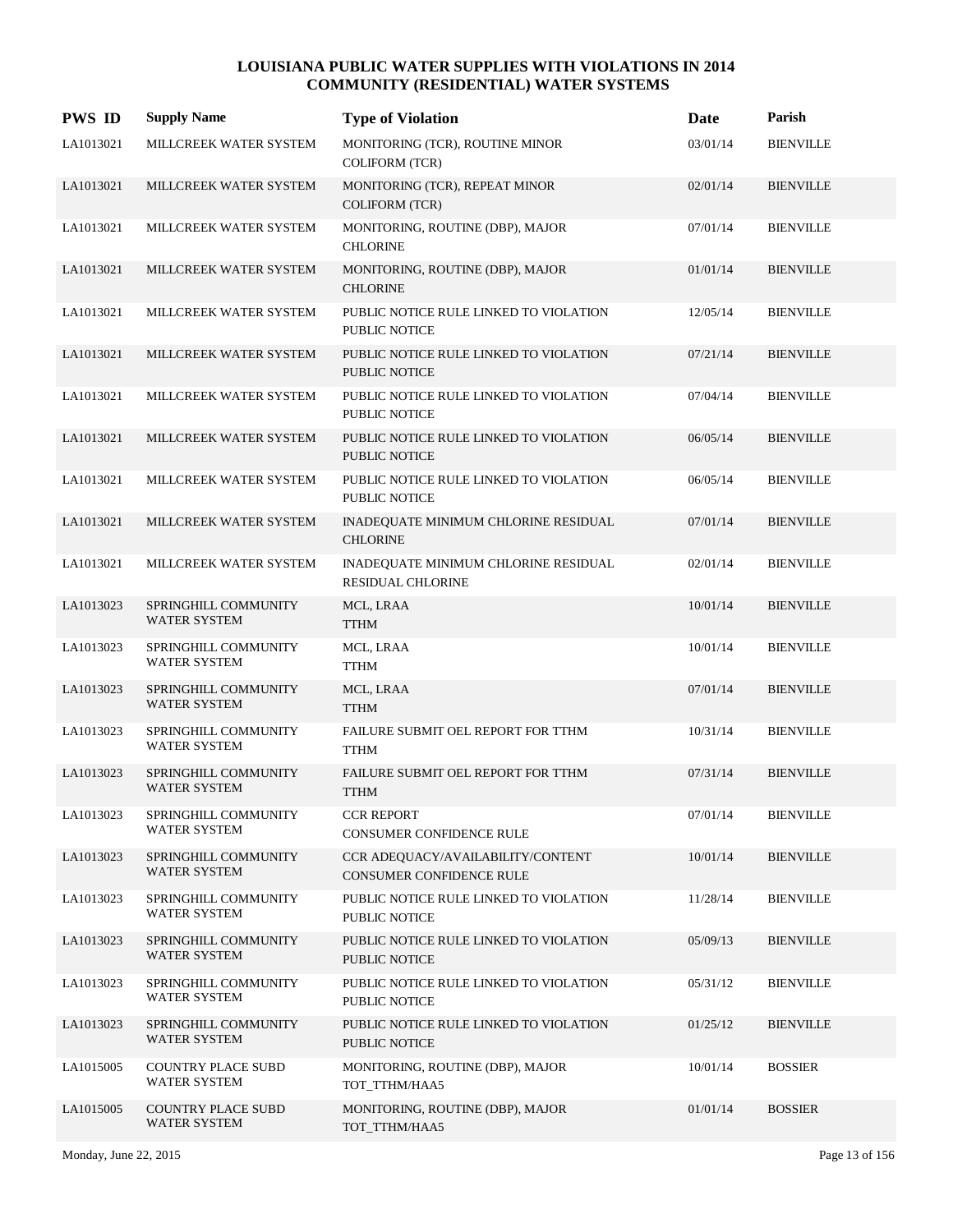| <b>PWS ID</b> | <b>Supply Name</b>                               | <b>Type of Violation</b>                                             | Date     | Parish         |
|---------------|--------------------------------------------------|----------------------------------------------------------------------|----------|----------------|
| LA1015005     | COUNTRY PLACE SUBD<br>WATER SYSTEM               | FAILURE SUBMIT OEL REPORT FOR HAA5<br>TOTAL HALOACETIC ACIDS (HAA5)  | 05/01/14 | <b>BOSSIER</b> |
| LA1015005     | <b>COUNTRY PLACE SUBD</b><br><b>WATER SYSTEM</b> | FOLLOW-UP OR ROUTINE TAP M/R (LCR)<br>LEAD & COPPER RULE             | 10/01/13 | <b>BOSSIER</b> |
| LA1015005     | COUNTRY PLACE SUBD<br><b>WATER SYSTEM</b>        | <b>CCR REPORT</b><br>CONSUMER CONFIDENCE RULE                        | 07/01/14 | <b>BOSSIER</b> |
| LA1015005     | COUNTRY PLACE SUBD<br><b>WATER SYSTEM</b>        | <b>CCR REPORT</b><br><b>CONSUMER CONFIDENCE RULE</b>                 | 07/01/13 | <b>BOSSIER</b> |
| LA1015005     | COUNTRY PLACE SUBD<br>WATER SYSTEM               | CCR ADEQUACY/AVAILABILITY/CONTENT<br><b>CONSUMER CONFIDENCE RULE</b> | 10/01/14 | <b>BOSSIER</b> |
| LA1015005     | COUNTRY PLACE SUBD<br><b>WATER SYSTEM</b>        | CCR ADEQUACY/AVAILABILITY/CONTENT<br>CONSUMER CONFIDENCE RULE        | 10/01/13 | <b>BOSSIER</b> |
| LA1015005     | COUNTRY PLACE SUBD<br><b>WATER SYSTEM</b>        | PUBLIC NOTICE RULE LINKED TO VIOLATION<br>PUBLIC NOTICE              | 08/14/14 | <b>BOSSIER</b> |
| LA1015005     | COUNTRY PLACE SUBD<br><b>WATER SYSTEM</b>        | PUBLIC NOTICE RULE LINKED TO VIOLATION<br>PUBLIC NOTICE              | 02/20/14 | <b>BOSSIER</b> |
| LA1015005     | <b>COUNTRY PLACE SUBD</b><br><b>WATER SYSTEM</b> | PUBLIC NOTICE RULE LINKED TO VIOLATION<br>PUBLIC NOTICE              | 01/29/14 | <b>BOSSIER</b> |
| LA1015006     | PLANTATION TRACE MOBILE<br><b>HOME PARK</b>      | MONITORING, ROUTINE (DBP), MAJOR<br>TOT_TTHM/HAA5                    | 01/01/14 | <b>BOSSIER</b> |
| LA1015006     | PLANTATION TRACE MOBILE<br><b>HOME PARK</b>      | PUBLIC NOTICE RULE LINKED TO VIOLATION<br>PUBLIC NOTICE              | 03/03/14 | <b>BOSSIER</b> |
| LA1015009     | <b>EVANGELINE OAKS WATER</b><br><b>SYSTEM</b>    | MONITORING, ROUTINE (DBP), MAJOR<br>TOT_TTHM/HAA5                    | 08/01/13 | <b>BOSSIER</b> |
| LA1015009     | EVANGELINE OAKS WATER<br><b>SYSTEM</b>           | FAILURE ADDRESS DEFICIENCY (GWR)<br><b>GROUNDWATER RULE</b>          | 12/29/11 | <b>BOSSIER</b> |
| LA1015009     | <b>EVANGELINE OAKS WATER</b><br><b>SYSTEM</b>    | PUBLIC NOTICE RULE LINKED TO VIOLATION<br>PUBLIC NOTICE              | 02/12/13 | <b>BOSSIER</b> |
| LA1015009     | <b>EVANGELINE OAKS WATER</b><br><b>SYSTEM</b>    | PUBLIC NOTICE RULE LINKED TO VIOLATION<br>PUBLIC NOTICE              | 05/31/12 | <b>BOSSIER</b> |
| LA1015009     | <b>EVANGELINE OAKS WATER</b><br><b>SYSTEM</b>    | PUBLIC NOTICE RULE LINKED TO VIOLATION<br>PUBLIC NOTICE              | 09/07/11 | <b>BOSSIER</b> |
| LA1015009     | <b>EVANGELINE OAKS WATER</b><br><b>SYSTEM</b>    | INADEQUATE MINIMUM CHLORINE RESIDUAL<br><b>CHLORINE</b>              | 05/01/14 | <b>BOSSIER</b> |
| LA1015009     | <b>EVANGELINE OAKS WATER</b><br><b>SYSTEM</b>    | INADEQUATE MINIMUM CHLORINE RESIDUAL<br><b>CHLORINE</b>              | 04/01/14 | <b>BOSSIER</b> |
| LA1015012     | HILLCREST MHP WATER<br><b>SYSTEM</b>             | MONITORING (TCR), ROUTINE MAJOR<br><b>COLIFORM (TCR)</b>             | 05/01/14 | <b>BOSSIER</b> |
| LA1015012     | <b>HILLCREST MHP WATER</b><br><b>SYSTEM</b>      | MONITORING, ROUTINE (DBP), MAJOR<br><b>CHLORINE</b>                  | 04/01/14 | <b>BOSSIER</b> |
| LA1015012     | HILLCREST MHP WATER<br><b>SYSTEM</b>             | MONITORING, ROUTINE (DBP), MAJOR<br>TOT_TTHM/HAA5                    | 08/01/13 | <b>BOSSIER</b> |
| LA1015014     | OAK HAVEN MHP WATER<br><b>SYSTEM</b>             | PUBLIC NOTICE RULE LINKED TO VIOLATION<br>PUBLIC NOTICE              | 02/12/14 | <b>BOSSIER</b> |
| LA1015016     | TOWN OF PLAIN DEALING<br>WATER SYSTEM            | MCL, LRAA<br>TTHM                                                    | 10/01/14 | <b>BOSSIER</b> |
| LA1015016     | TOWN OF PLAIN DEALING<br>WATER SYSTEM            | MCL, LRAA<br><b>TTHM</b>                                             | 10/01/14 | <b>BOSSIER</b> |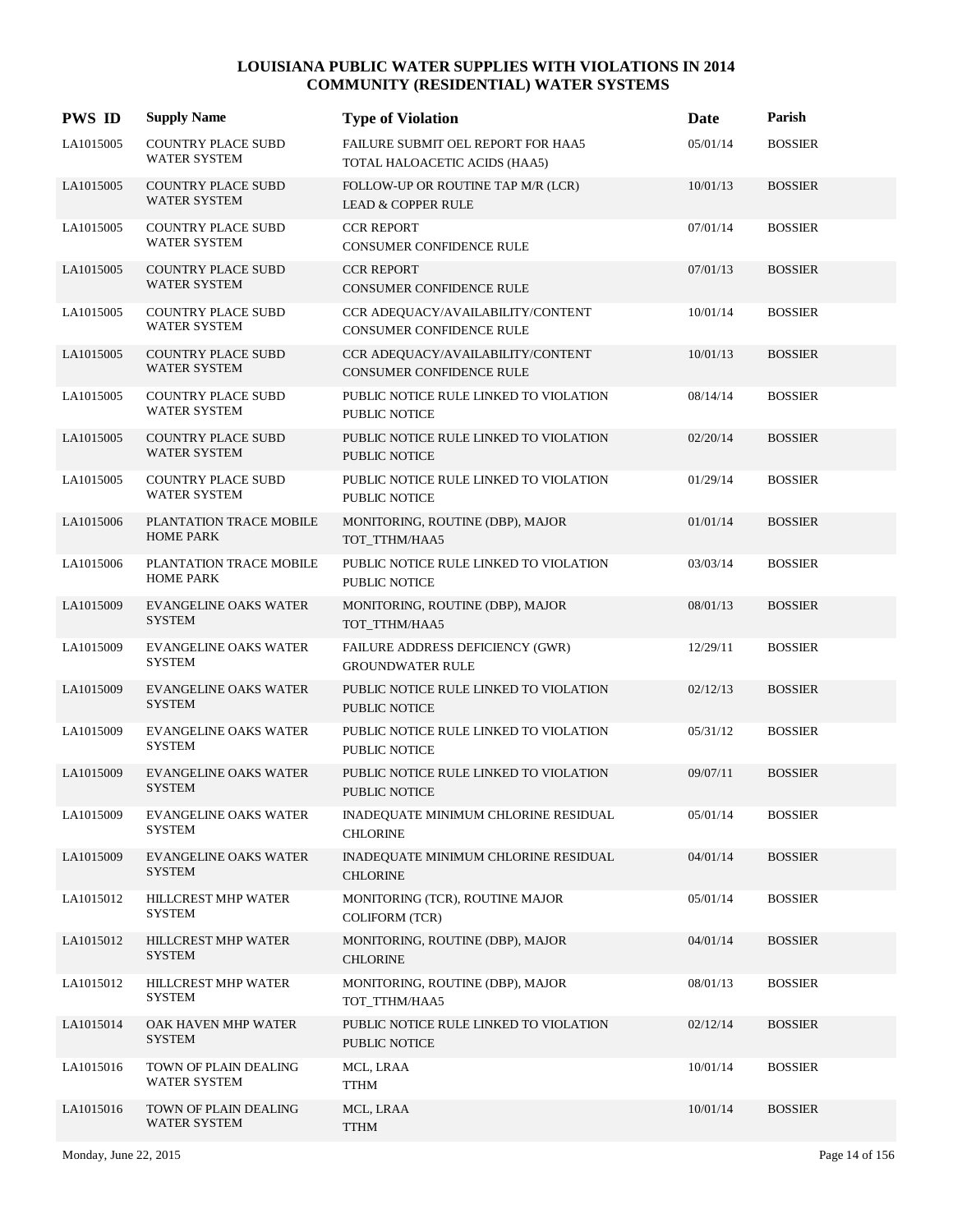| <b>PWS ID</b> | <b>Supply Name</b>                           | <b>Type of Violation</b>                                            | Date     | Parish         |
|---------------|----------------------------------------------|---------------------------------------------------------------------|----------|----------------|
| LA1015016     | TOWN OF PLAIN DEALING<br><b>WATER SYSTEM</b> | MCL, LRAA<br>TTHM                                                   | 07/01/14 | <b>BOSSIER</b> |
| LA1015016     | TOWN OF PLAIN DEALING<br>WATER SYSTEM        | MCL, LRAA<br><b>TTHM</b>                                            | 07/01/14 | <b>BOSSIER</b> |
| LA1015016     | TOWN OF PLAIN DEALING<br><b>WATER SYSTEM</b> | MCL, LRAA<br>${\rm TTHM}$                                           | 01/01/14 | <b>BOSSIER</b> |
| LA1015016     | TOWN OF PLAIN DEALING<br><b>WATER SYSTEM</b> | MCL, LRAA<br><b>TTHM</b>                                            | 01/01/14 | <b>BOSSIER</b> |
| LA1015016     | TOWN OF PLAIN DEALING<br><b>WATER SYSTEM</b> | MONITORING, ROUTINE (DBP), MAJOR<br>TOT TTHM/HAA5                   | 03/01/14 | <b>BOSSIER</b> |
| LA1015016     | TOWN OF PLAIN DEALING<br>WATER SYSTEM        | FAILURE SUBMIT OEL REPORT FOR TTHM<br><b>TTHM</b>                   | 10/31/14 | <b>BOSSIER</b> |
| LA1015016     | TOWN OF PLAIN DEALING<br><b>WATER SYSTEM</b> | FAILURE SUBMIT OEL REPORT FOR TTHM<br><b>TTHM</b>                   | 05/01/14 | <b>BOSSIER</b> |
| LA1015016     | TOWN OF PLAIN DEALING<br><b>WATER SYSTEM</b> | EXCEED SECONDARY CONTAMINANT LEVEL<br><b>FLUORIDE</b>               | 01/01/14 | <b>BOSSIER</b> |
| LA1015018     | <b>VILLAGE WATER SYSTEM</b>                  | MONITORING (TCR), ROUTINE MINOR<br><b>COLIFORM (TCR)</b>            | 02/01/14 | <b>BOSSIER</b> |
| LA1015022     | <b>BARKSDALE AFB WATER</b><br><b>SYSTEM</b>  | MCL (TCR), MONTHLY<br><b>COLIFORM (TCR)</b>                         | 09/01/14 | <b>BOSSIER</b> |
| LA1015022     | <b>BARKSDALE AFB WATER</b><br><b>SYSTEM</b>  | FAILURE SUBMIT OEL REPORT FOR TTHM<br>TTHM                          | 05/01/14 | <b>BOSSIER</b> |
| LA1015023     | ST MARYS WATER SYSTEM                        | MCL, LRAA<br><b>TTHM</b>                                            | 07/01/14 | <b>BOSSIER</b> |
| LA1015023     | ST MARYS WATER SYSTEM                        | MCL, LRAA<br><b>TTHM</b>                                            | 07/01/14 | <b>BOSSIER</b> |
| LA1015023     | ST MARYS WATER SYSTEM                        | MONITORING, ROUTINE (DBP), MAJOR<br>TOT TTHM/HAA5                   | 12/01/14 | <b>BOSSIER</b> |
| LA1015023     | ST MARYS WATER SYSTEM                        | FAILURE SUBMIT OEL REPORT FOR HAA5<br>TOTAL HALOACETIC ACIDS (HAA5) | 05/01/14 | <b>BOSSIER</b> |
| LA1015024     | <b>SOUTHGATE MHP WATER</b><br><b>SYSTEM</b>  | MCL (TCR), MONTHLY<br><b>COLIFORM (TCR)</b>                         | 07/01/14 | <b>BOSSIER</b> |
| LA1015024     | SOUTHGATE MHP WATER<br><b>SYSTEM</b>         | FAILURE SUBMIT SUBPART V PLAN, ESCALATED<br><b>DBP STAGE 2</b>      | 01/01/13 | <b>BOSSIER</b> |
| LA1015024     | <b>SOUTHGATE MHP WATER</b><br><b>SYSTEM</b>  | <b>CCR REPORT</b><br>CONSUMER CONFIDENCE RULE                       | 07/01/14 | <b>BOSSIER</b> |
| LA1015024     | <b>SOUTHGATE MHP WATER</b><br><b>SYSTEM</b>  | <b>CCR REPORT</b><br>CONSUMER CONFIDENCE RULE                       | 07/01/13 | <b>BOSSIER</b> |
| LA1015024     | SOUTHGATE MHP WATER<br><b>SYSTEM</b>         | <b>CCR REPORT</b><br>CONSUMER CONFIDENCE RULE                       | 07/01/12 | <b>BOSSIER</b> |
| LA1015024     | SOUTHGATE MHP WATER<br><b>SYSTEM</b>         | <b>CCR REPORT</b><br>CONSUMER CONFIDENCE RULE                       | 07/01/11 | <b>BOSSIER</b> |
| LA1015024     | <b>SOUTHGATE MHP WATER</b><br><b>SYSTEM</b>  | CCR ADEQUACY/AVAILABILITY/CONTENT<br>CONSUMER CONFIDENCE RULE       | 10/01/14 | <b>BOSSIER</b> |
| LA1015024     | <b>SOUTHGATE MHP WATER</b><br><b>SYSTEM</b>  | CCR ADEQUACY/AVAILABILITY/CONTENT<br>CONSUMER CONFIDENCE RULE       | 10/01/13 | <b>BOSSIER</b> |
| LA1015024     | SOUTHGATE MHP WATER<br><b>SYSTEM</b>         | CCR ADEQUACY/AVAILABILITY/CONTENT<br>CONSUMER CONFIDENCE RULE       | 10/01/12 | <b>BOSSIER</b> |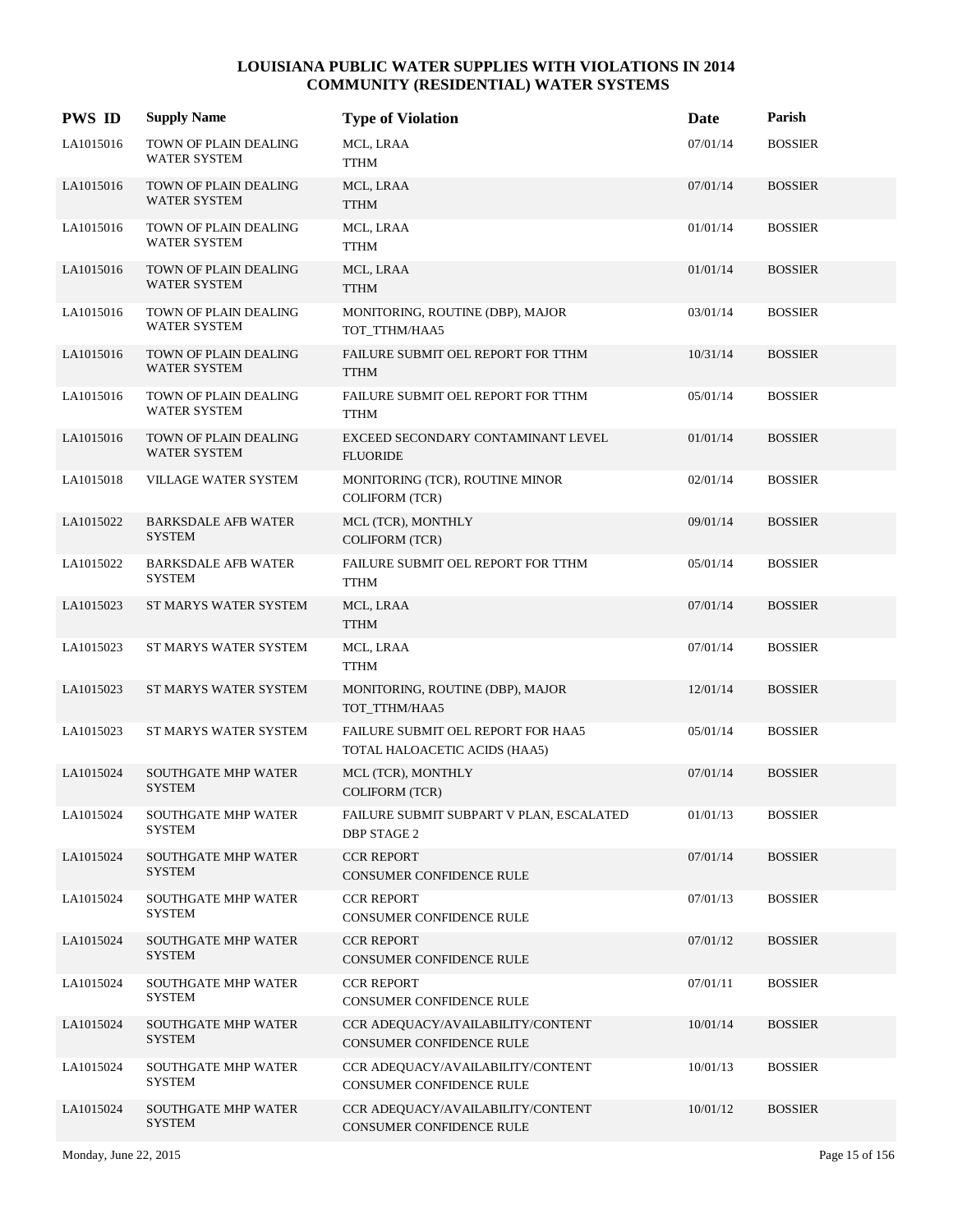| <b>PWS ID</b> | <b>Supply Name</b>                          | <b>Type of Violation</b>                                               | Date     | Parish         |
|---------------|---------------------------------------------|------------------------------------------------------------------------|----------|----------------|
| LA1015024     | <b>SOUTHGATE MHP WATER</b><br><b>SYSTEM</b> | CCR ADEQUACY/AVAILABILITY/CONTENT<br>CONSUMER CONFIDENCE RULE          | 10/01/11 | <b>BOSSIER</b> |
| LA1015024     | <b>SOUTHGATE MHP WATER</b><br><b>SYSTEM</b> | PUBLIC NOTICE RULE LINKED TO VIOLATION<br><b>PUBLIC NOTICE</b>         | 09/08/14 | <b>BOSSIER</b> |
| LA1015024     | SOUTHGATE MHP WATER<br><b>SYSTEM</b>        | PUBLIC NOTICE RULE LINKED TO VIOLATION<br>PUBLIC NOTICE                | 05/09/14 | <b>BOSSIER</b> |
| LA1015024     | <b>SOUTHGATE MHP WATER</b><br><b>SYSTEM</b> | PUBLIC NOTICE RULE LINKED TO VIOLATION<br><b>PUBLIC NOTICE</b>         | 03/19/14 | <b>BOSSIER</b> |
| LA1015024     | <b>SOUTHGATE MHP WATER</b><br><b>SYSTEM</b> | PUBLIC NOTICE RULE LINKED TO VIOLATION<br><b>PUBLIC NOTICE</b>         | 03/07/14 | <b>BOSSIER</b> |
| LA1015024     | <b>SOUTHGATE MHP WATER</b><br><b>SYSTEM</b> | PUBLIC NOTICE RULE LINKED TO VIOLATION<br><b>PUBLIC NOTICE</b>         | 03/07/14 | <b>BOSSIER</b> |
| LA1015024     | SOUTHGATE MHP WATER<br><b>SYSTEM</b>        | PUBLIC NOTICE RULE LINKED TO VIOLATION<br>PUBLIC NOTICE                | 10/15/13 | <b>BOSSIER</b> |
| LA1015024     | <b>SOUTHGATE MHP WATER</b><br><b>SYSTEM</b> | PUBLIC NOTICE RULE LINKED TO VIOLATION<br>PUBLIC NOTICE                | 08/14/13 | <b>BOSSIER</b> |
| LA1015024     | SOUTHGATE MHP WATER<br><b>SYSTEM</b>        | PUBLIC NOTICE RULE LINKED TO VIOLATION<br>PUBLIC NOTICE                | 08/09/13 | <b>BOSSIER</b> |
| LA1015024     | <b>SOUTHGATE MHP WATER</b><br><b>SYSTEM</b> | PUBLIC NOTICE RULE LINKED TO VIOLATION<br>PUBLIC NOTICE                | 07/10/13 | <b>BOSSIER</b> |
| LA1015024     | <b>SOUTHGATE MHP WATER</b><br><b>SYSTEM</b> | PUBLIC NOTICE RULE LINKED TO VIOLATION<br>PUBLIC NOTICE                | 06/06/13 | <b>BOSSIER</b> |
| LA1015024     | <b>SOUTHGATE MHP WATER</b><br><b>SYSTEM</b> | PUBLIC NOTICE RULE LINKED TO VIOLATION<br><b>PUBLIC NOTICE</b>         | 05/10/13 | <b>BOSSIER</b> |
| LA1015024     | <b>SOUTHGATE MHP WATER</b><br><b>SYSTEM</b> | PUBLIC NOTICE RULE LINKED TO VIOLATION<br>PUBLIC NOTICE                | 03/14/13 | <b>BOSSIER</b> |
| LA1015024     | SOUTHGATE MHP WATER<br><b>SYSTEM</b>        | PUBLIC NOTICE RULE LINKED TO VIOLATION<br>PUBLIC NOTICE                | 02/12/13 | <b>BOSSIER</b> |
| LA1015024     | <b>SOUTHGATE MHP WATER</b><br><b>SYSTEM</b> | PUBLIC NOTICE RULE LINKED TO VIOLATION<br>PUBLIC NOTICE                | 12/11/12 | <b>BOSSIER</b> |
| LA1015024     | <b>SOUTHGATE MHP WATER</b><br><b>SYSTEM</b> | PUBLIC NOTICE RULE LINKED TO VIOLATION<br><b>PUBLIC NOTICE</b>         | 09/08/12 | <b>BOSSIER</b> |
| LA1015024     | SOUTHGATE MHP WATER<br><b>SYSTEM</b>        | PUBLIC NOTICE RULE LINKED TO VIOLATION<br><b>PUBLIC NOTICE</b>         | 08/06/12 | <b>BOSSIER</b> |
| LA1015024     | <b>SOUTHGATE MHP WATER</b><br><b>SYSTEM</b> | PUBLIC NOTICE RULE LINKED TO VIOLATION<br><b>PUBLIC NOTICE</b>         | 07/06/12 | <b>BOSSIER</b> |
| LA1015024     | <b>SOUTHGATE MHP WATER</b><br><b>SYSTEM</b> | PUBLIC NOTICE RULE LINKED TO VIOLATION<br>PUBLIC NOTICE                | 05/31/12 | <b>BOSSIER</b> |
| LA1015024     | <b>SOUTHGATE MHP WATER</b><br><b>SYSTEM</b> | PUBLIC NOTICE RULE LINKED TO VIOLATION<br><b>PUBLIC NOTICE</b>         | 04/08/12 | <b>BOSSIER</b> |
| LA1015024     | <b>SOUTHGATE MHP WATER</b><br><b>SYSTEM</b> | PUBLIC NOTICE RULE LINKED TO VIOLATION<br>PUBLIC NOTICE                | 03/10/12 | <b>BOSSIER</b> |
| LA1015024     | <b>SOUTHGATE MHP WATER</b><br><b>SYSTEM</b> | PUBLIC NOTICE RULE LINKED TO VIOLATION<br><b>PUBLIC NOTICE</b>         | 08/06/11 | <b>BOSSIER</b> |
| LA1015024     | <b>SOUTHGATE MHP WATER</b><br><b>SYSTEM</b> | PUBLIC NOTICE RULE LINKED TO VIOLATION<br>PUBLIC NOTICE                | 08/02/11 | <b>BOSSIER</b> |
| LA1015024     | <b>SOUTHGATE MHP WATER</b><br><b>SYSTEM</b> | <b>FAILURE TO SUBMIT MONITORING PLAN</b><br><b>TOTAL COLIFORM RULE</b> | 01/01/14 | <b>BOSSIER</b> |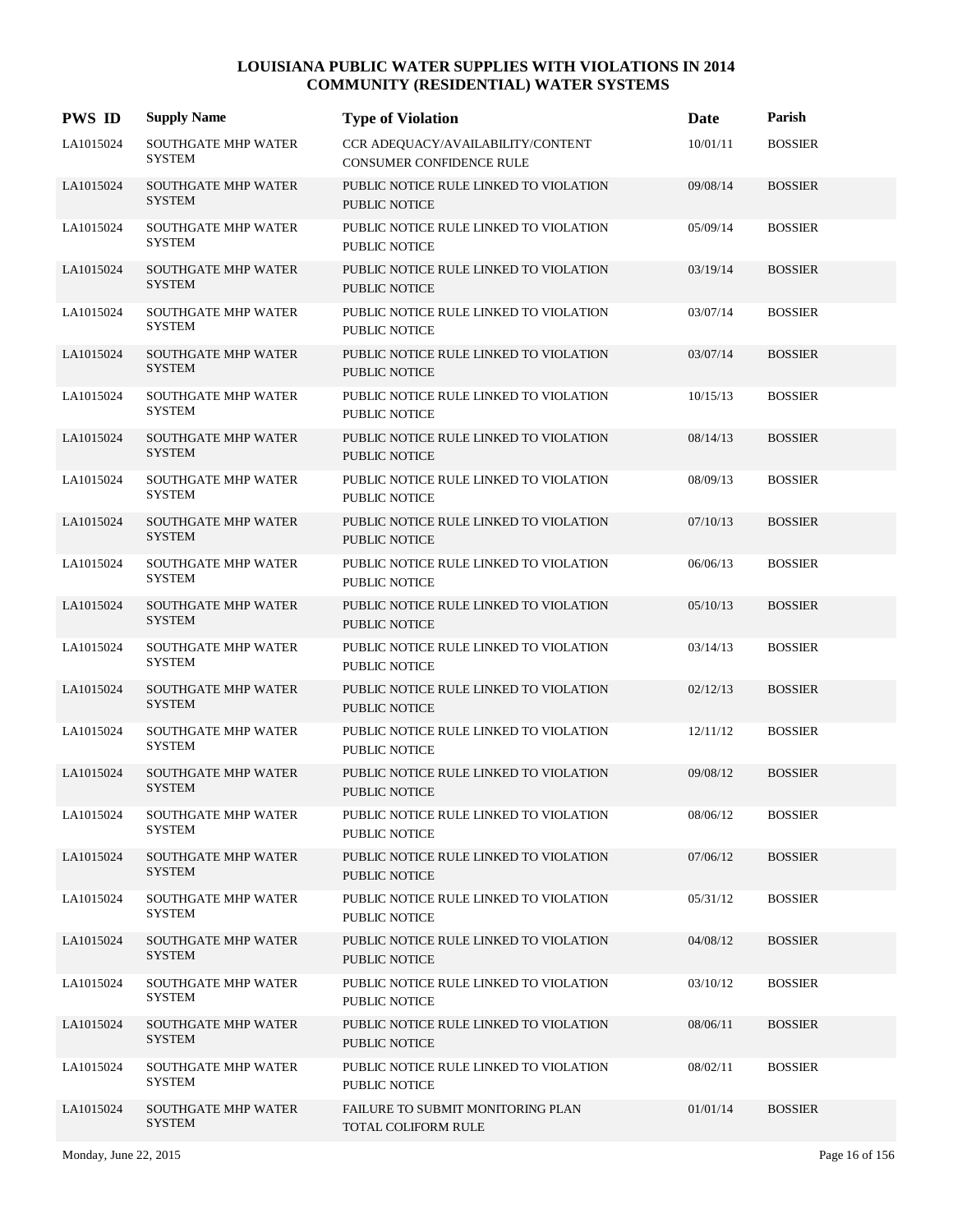| <b>PWS ID</b> | <b>Supply Name</b>                           | <b>Type of Violation</b>                                         | Date     | Parish         |
|---------------|----------------------------------------------|------------------------------------------------------------------|----------|----------------|
| LA1015029     | SOUTH BOSSIER WATER<br><b>SYSTEM</b>         | FAILURE ADDRESS DEFICIENCY (GWR)<br><b>GROUNDWATER RULE</b>      | 04/27/11 | <b>BOSSIER</b> |
| LA1015029     | <b>SOUTH BOSSIER WATER</b><br><b>SYSTEM</b>  | PUBLIC NOTICE RULE LINKED TO VIOLATION<br><b>PUBLIC NOTICE</b>   | 05/08/14 | <b>BOSSIER</b> |
| LA1015030     | RIVER POINT WATER SYSTEM                     | MONITORING, ROUTINE (DBP), MAJOR<br>TOT_TTHM/HAA5                | 08/01/13 | <b>BOSSIER</b> |
| LA1015030     | RIVER POINT WATER SYSTEM                     | FAILURE SUBMIT SUBPART V PLAN, ESCALATED<br><b>DBP STAGE 2</b>   | 01/01/13 | <b>BOSSIER</b> |
| LA1015030     | RIVER POINT WATER SYSTEM                     | FAILURE ADDRESS DEFICIENCY (GWR)<br><b>GROUNDWATER RULE</b>      | 11/14/11 | <b>BOSSIER</b> |
| LA1015030     | RIVER POINT WATER SYSTEM                     | <b>CCR REPORT</b><br>CONSUMER CONFIDENCE RULE                    | 07/01/14 | <b>BOSSIER</b> |
| LA1015030     | RIVER POINT WATER SYSTEM                     | <b>CCR REPORT</b><br>CONSUMER CONFIDENCE RULE                    | 07/01/13 | <b>BOSSIER</b> |
| LA1015030     | RIVER POINT WATER SYSTEM                     | <b>CCR REPORT</b><br>CONSUMER CONFIDENCE RULE                    | 07/01/12 | <b>BOSSIER</b> |
| LA1015030     | RIVER POINT WATER SYSTEM                     | CCR ADEOUACY/AVAILABILITY/CONTENT<br>CONSUMER CONFIDENCE RULE    | 10/01/14 | <b>BOSSIER</b> |
| LA1015030     | RIVER POINT WATER SYSTEM                     | CCR ADEQUACY/AVAILABILITY/CONTENT<br>CONSUMER CONFIDENCE RULE    | 10/01/13 | <b>BOSSIER</b> |
| LA1015030     | RIVER POINT WATER SYSTEM                     | CCR ADEQUACY/AVAILABILITY/CONTENT<br>CONSUMER CONFIDENCE RULE    | 10/01/12 | <b>BOSSIER</b> |
| LA1015030     | RIVER POINT WATER SYSTEM                     | PUBLIC NOTICE RULE LINKED TO VIOLATION<br><b>PUBLIC NOTICE</b>   | 04/09/14 | <b>BOSSIER</b> |
| LA1015030     | RIVER POINT WATER SYSTEM                     | PUBLIC NOTICE RULE LINKED TO VIOLATION<br>PUBLIC NOTICE          | 06/06/13 | <b>BOSSIER</b> |
| LA1015030     | RIVER POINT WATER SYSTEM                     | PUBLIC NOTICE RULE LINKED TO VIOLATION<br><b>PUBLIC NOTICE</b>   | 05/31/12 | <b>BOSSIER</b> |
| LA1015030     | RIVER POINT WATER SYSTEM                     | INADEQUATE MINIMUM CHLORINE RESIDUAL<br><b>CHLORINE</b>          | 11/01/14 | <b>BOSSIER</b> |
| LA1015030     | RIVER POINT WATER SYSTEM                     | INADEQUATE MINIMUM CHLORINE RESIDUAL<br><b>CHLORINE</b>          | 09/01/14 | <b>BOSSIER</b> |
| LA1015030     | RIVER POINT WATER SYSTEM                     | INADEQUATE MINIMUM CHLORINE RESIDUAL<br><b>CHLORINE</b>          | 08/01/14 | <b>BOSSIER</b> |
| LA1015030     | RIVER POINT WATER SYSTEM                     | INADEQUATE MINIMUM CHLORINE RESIDUAL<br><b>CHLORINE</b>          | 07/01/14 | <b>BOSSIER</b> |
| LA1015030     | RIVER POINT WATER SYSTEM                     | INADEQUATE MINIMUM CHLORINE RESIDUAL<br><b>CHLORINE</b>          | 06/01/14 | <b>BOSSIER</b> |
| LA1015030     | RIVER POINT WATER SYSTEM                     | INADEQUATE MINIMUM CHLORINE RESIDUAL<br><b>CHLORINE</b>          | 05/01/14 | <b>BOSSIER</b> |
| LA1015030     | RIVER POINT WATER SYSTEM                     | INADEQUATE MINIMUM CHLORINE RESIDUAL<br><b>CHLORINE</b>          | 04/01/14 | <b>BOSSIER</b> |
| LA1015030     | RIVER POINT WATER SYSTEM                     | INADEQUATE MINIMUM CHLORINE RESIDUAL<br><b>CHLORINE</b>          | 03/01/14 | <b>BOSSIER</b> |
| LA1015030     | RIVER POINT WATER SYSTEM                     | INADEQUATE MINIMUM CHLORINE RESIDUAL<br><b>RESIDUAL CHLORINE</b> | 02/01/14 | <b>BOSSIER</b> |
| LA1015032     | <b>SHADY PARK MHP WATER</b><br><b>SYSTEM</b> | MONITORING (TCR), ROUTINE MINOR<br><b>COLIFORM (TCR)</b>         | 04/01/14 | <b>BOSSIER</b> |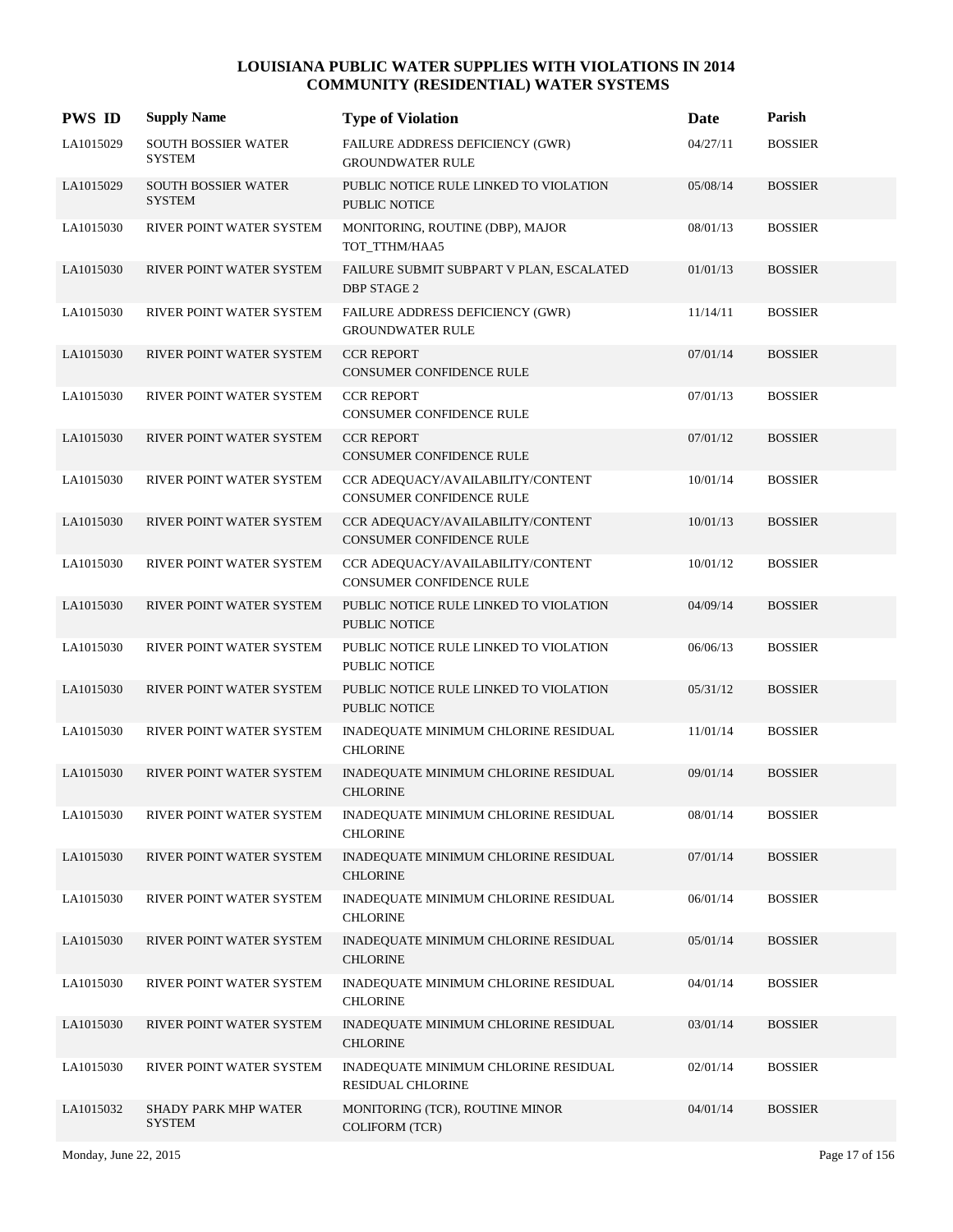| <b>PWS ID</b> | <b>Supply Name</b>                                | <b>Type of Violation</b>                                       | Date     | Parish         |
|---------------|---------------------------------------------------|----------------------------------------------------------------|----------|----------------|
| LA1015032     | <b>SHADY PARK MHP WATER</b><br><b>SYSTEM</b>      | <b>CCR REPORT</b><br><b>CONSUMER CONFIDENCE RULE</b>           | 07/01/14 | <b>BOSSIER</b> |
| LA1015032     | <b>SHADY PARK MHP WATER</b><br><b>SYSTEM</b>      | CCR ADEQUACY/AVAILABILITY/CONTENT<br>CONSUMER CONFIDENCE RULE  | 10/01/14 | <b>BOSSIER</b> |
| LA1015036     | PEACEFUL PINES MHP WATER<br><b>SYSTEM</b>         | MONITORING, ROUTINE (DBP), MAJOR<br>TOT_TTHM/HAA5              | 04/01/14 | <b>BOSSIER</b> |
| LA1015036     | PEACEFUL PINES MHP WATER<br><b>SYSTEM</b>         | FAILURE TO HAVE MONITORING PLAN (IDSE)<br><b>DBP STAGE 2</b>   | 04/01/08 | <b>BOSSIER</b> |
| LA1015036     | PEACEFUL PINES MHP WATER<br><b>SYSTEM</b>         | FAILURE SUBMIT SUBPART V PLAN, ESCALATED<br><b>DBP STAGE 2</b> | 01/01/13 | <b>BOSSIER</b> |
| LA1015036     | PEACEFUL PINES MHP WATER<br><b>SYSTEM</b>         | PUBLIC NOTICE RULE LINKED TO VIOLATION<br><b>PUBLIC NOTICE</b> | 10/03/14 | <b>BOSSIER</b> |
| LA1015036     | PEACEFUL PINES MHP WATER<br><b>SYSTEM</b>         | PUBLIC NOTICE RULE LINKED TO VIOLATION<br><b>PUBLIC NOTICE</b> | 03/19/14 | <b>BOSSIER</b> |
| LA1015036     | PEACEFUL PINES MHP WATER<br><b>SYSTEM</b>         | PUBLIC NOTICE RULE LINKED TO VIOLATION<br><b>PUBLIC NOTICE</b> | 12/12/12 | <b>BOSSIER</b> |
| LA1015036     | PEACEFUL PINES MHP WATER<br><b>SYSTEM</b>         | INADEQUATE MINIMUM CHLORINE RESIDUAL<br><b>CHLORINE</b>        | 10/01/14 | <b>BOSSIER</b> |
| LA1015036     | PEACEFUL PINES MHP WATER<br><b>SYSTEM</b>         | FAILURE TO SUBMIT MONITORING PLAN<br>TOTAL COLIFORM RULE       | 01/01/14 | <b>BOSSIER</b> |
| LA1015039     | <b>CENTRAL BOSSIER WATER</b><br><b>SYSTEM</b>     | MCL, LRAA<br><b>TTHM</b>                                       | 10/01/14 | <b>BOSSIER</b> |
| LA1015039     | <b>CENTRAL BOSSIER WATER</b><br><b>SYSTEM</b>     | MCL, LRAA<br><b>TTHM</b>                                       | 07/01/14 | <b>BOSSIER</b> |
| LA1015039     | <b>CENTRAL BOSSIER WATER</b><br><b>SYSTEM</b>     | MCL, LRAA<br><b>TTHM</b>                                       | 04/01/14 | <b>BOSSIER</b> |
| LA1015039     | CENTRAL BOSSIER WATER<br><b>SYSTEM</b>            | MCL, LRAA<br><b>TTHM</b>                                       | 01/01/14 | <b>BOSSIER</b> |
| LA1015039     | CENTRAL BOSSIER WATER<br><b>SYSTEM</b>            | MONITORING, ROUTINE (DBP), MAJOR<br>TOT TTHM/HAA5              | 12/01/14 | <b>BOSSIER</b> |
| LA1015039     | <b>CENTRAL BOSSIER WATER</b><br><b>SYSTEM</b>     | MONITORING, ROUTINE (DBP), MAJOR<br>TOT_TTHM/HAA5              | 09/01/14 | <b>BOSSIER</b> |
| LA1015039     | <b>CENTRAL BOSSIER WATER</b><br><b>SYSTEM</b>     | FAILURE SUBMIT OEL REPORT FOR TTHM<br>TTHM                     | 07/31/14 | <b>BOSSIER</b> |
| LA1015039     | <b>CENTRAL BOSSIER WATER</b><br><b>SYSTEM</b>     | FAILURE SUBMIT OEL REPORT FOR TTHM<br><b>TTHM</b>              | 05/01/14 | <b>BOSSIER</b> |
| LA1015040     | <b>CYPRESS BLACK BAYOU</b><br><b>WATER SYSTEM</b> | MONITORING, ROUTINE (DBP), MAJOR<br>TOT TTHM/HAA5              | 11/01/13 | <b>BOSSIER</b> |
| LA1015041     | BELLEVUE WATER SYSTEM                             | MONITORING, ROUTINE (DBP), MAJOR<br>TOT TTHM/HAA5              | 09/01/13 | <b>BOSSIER</b> |
| LA1015044     | <b>SLIGO WATER SYSTEM</b><br><b>INCORPORATED</b>  | FAILURE ADDRESS DEFICIENCY (GWR)<br><b>GROUNDWATER RULE</b>    | 04/08/11 | <b>BOSSIER</b> |
| LA1015044     | <b>SLIGO WATER SYSTEM</b><br><b>INCORPORATED</b>  | PUBLIC NOTICE RULE LINKED TO VIOLATION<br>PUBLIC NOTICE        | 05/31/12 | <b>BOSSIER</b> |
| LA1015044     | <b>SLIGO WATER SYSTEM</b><br><b>INCORPORATED</b>  | PUBLIC NOTICE RULE LINKED TO VIOLATION<br>PUBLIC NOTICE        | 01/25/12 | <b>BOSSIER</b> |
| LA1015047     | HIGHLAND WATER WORKS                              | MONITORING, ROUTINE (DBP), MAJOR<br><b>CHLORINE</b>            | 07/01/14 | <b>BOSSIER</b> |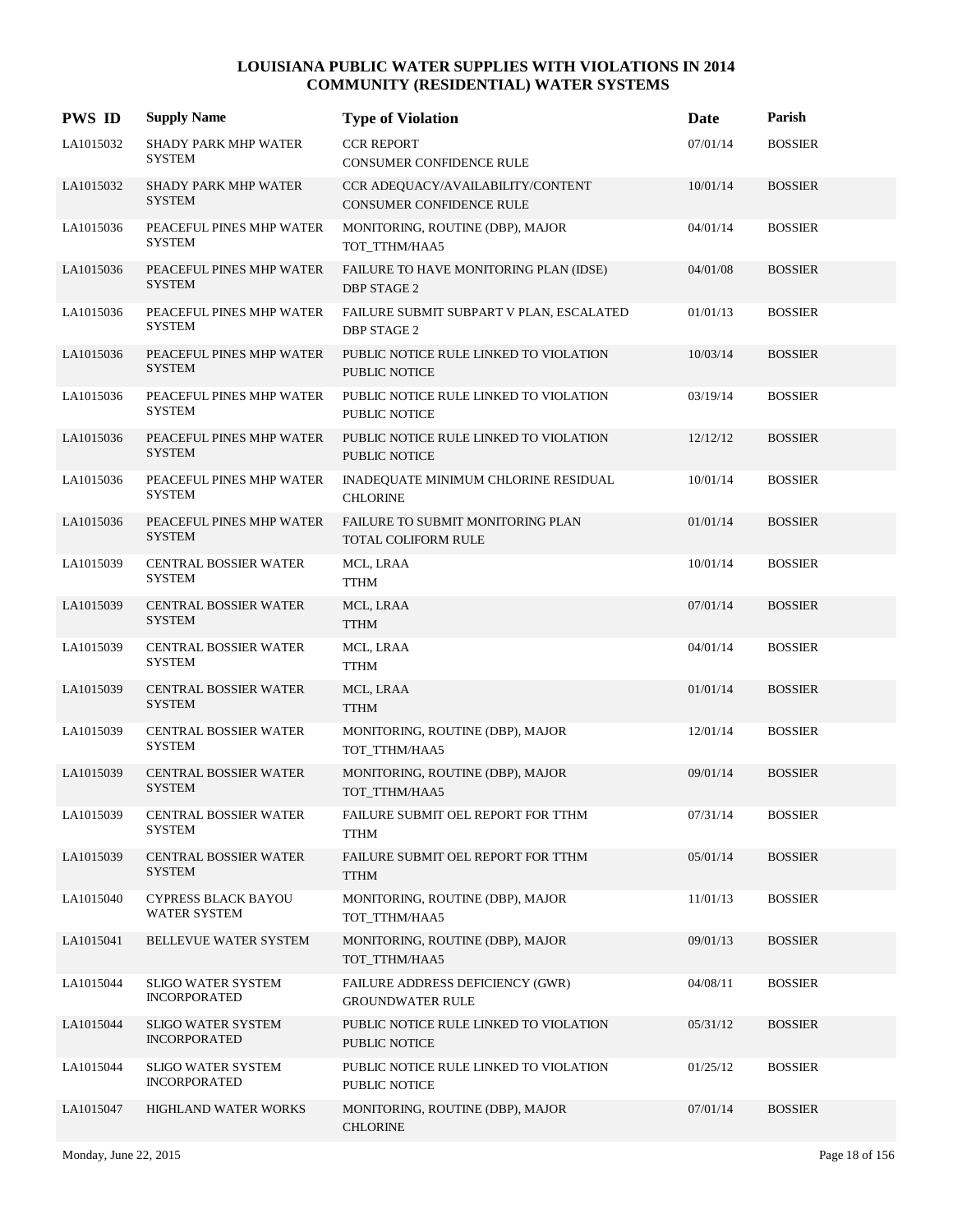| <b>PWS ID</b> | <b>Supply Name</b>                               | <b>Type of Violation</b>                                       | Date     | Parish       |
|---------------|--------------------------------------------------|----------------------------------------------------------------|----------|--------------|
| LA1017001     | TWM MOBILE HOME<br><b>COMMUNITY WATER SYSTEM</b> | MONITORING (TCR), ROUTINE MINOR<br><b>COLIFORM (TCR)</b>       | 09/01/14 | CADDO        |
| LA1017001     | TWM MOBILE HOME<br><b>COMMUNITY WATER SYSTEM</b> | MONITORING, ROUTINE (DBP), MAJOR<br><b>CHLORINE</b>            | 07/01/14 | <b>CADDO</b> |
| LA1017001     | TWM MOBILE HOME<br>COMMUNITY WATER SYSTEM        | MONITORING, ROUTINE (DBP), MAJOR<br>TOT_TTHM/HAA5              | 01/01/14 | CADDO        |
| LA1017001     | <b>TWM MOBILE HOME</b><br>COMMUNITY WATER SYSTEM | PUBLIC NOTICE RULE LINKED TO VIOLATION<br><b>PUBLIC NOTICE</b> | 11/14/13 | <b>CADDO</b> |
| LA1017001     | TWM MOBILE HOME<br><b>COMMUNITY WATER SYSTEM</b> | PUBLIC NOTICE RULE LINKED TO VIOLATION<br>PUBLIC NOTICE        | 11/12/13 | CADDO        |
| LA1017001     | TWM MOBILE HOME<br><b>COMMUNITY WATER SYSTEM</b> | PUBLIC NOTICE RULE LINKED TO VIOLATION<br><b>PUBLIC NOTICE</b> | 02/09/12 | <b>CADDO</b> |
| LA1017002     | <b>AUTUMN ACRES MHP WATER</b><br><b>SYSTEM</b>   | PUBLIC NOTICE RULE LINKED TO VIOLATION<br>PUBLIC NOTICE        | 05/31/12 | CADDO        |
| LA1017002     | <b>AUTUMN ACRES MHP WATER</b><br><b>SYSTEM</b>   | INADEQUATE MINIMUM CHLORINE RESIDUAL<br><b>CHLORINE</b>        | 04/01/14 | <b>CADDO</b> |
| LA1017004     | BEL-DI-GIL WATER SYSTEM                          | MCL, LRAA<br><b>TTHM</b>                                       | 04/01/14 | CADDO        |
| LA1017004     | <b>BEL-DI-GIL WATER SYSTEM</b>                   | MCL, LRAA<br><b>TTHM</b>                                       | 01/01/14 | <b>CADDO</b> |
| LA1017004     | BEL-DI-GIL WATER SYSTEM                          | MCL, LRAA<br><b>TTHM</b>                                       | 01/01/14 | CADDO        |
| LA1017004     | <b>BEL-DI-GIL WATER SYSTEM</b>                   | MONITORING, ROUTINE (DBP), MAJOR<br>TOT_TTHM/HAA5              | 05/01/14 | <b>CADDO</b> |
| LA1017004     | BEL-DI-GIL WATER SYSTEM                          | MONITORING, ROUTINE (DBP), MAJOR<br>TOT_TTHM/HAA5              | 11/01/13 | CADDO        |
| LA1017004     | BEL-DI-GIL WATER SYSTEM                          | FAILURE SUBMIT OEL REPORT FOR TTHM<br><b>TTHM</b>              | 07/31/14 | <b>CADDO</b> |
| LA1017004     | BEL-DI-GIL WATER SYSTEM                          | FAILURE SUBMIT OEL REPORT FOR TTHM<br><b>TTHM</b>              | 05/01/14 | CADDO        |
| LA1017004     | <b>BEL-DI-GIL WATER SYSTEM</b>                   | FAILURE SUBMIT OEL REPORT FOR TTHM<br><b>TTHM</b>              | 01/31/14 | <b>CADDO</b> |
| LA1017004     | BEL-DI-GIL WATER SYSTEM                          | FAILURE SUBMIT OEL REPORT FOR TTHM<br><b>TTHM</b>              | 10/31/13 | CADDO        |
| LA1017005     | <b>BELLA VISTA MHP WATER</b><br><b>SYSTEM</b>    | MONITORING, ROUTINE (DBP), MAJOR<br>TOT_TTHM/HAA5              | 09/01/13 | <b>CADDO</b> |
| LA1017005     | <b>BELLA VISTA MHP WATER</b><br><b>SYSTEM</b>    | FAILURE SUBMIT SUBPART V PLAN, ESCALATED<br><b>DBP STAGE 2</b> | 01/01/13 | CADDO        |
| LA1017005     | <b>BELLA VISTA MHP WATER</b><br><b>SYSTEM</b>    | FAILURE TO SUBMIT MONITORING PLAN<br>TOTAL COLIFORM RULE       | 01/01/14 | CADDO        |
| LA1017010     | EAST MOORINGSPORT WATER<br><b>SYSTEM</b>         | MONITORING (TCR), ROUTINE MAJOR<br><b>COLIFORM (TCR)</b>       | 12/01/14 | CADDO        |
| LA1017010     | EAST MOORINGSPORT WATER<br><b>SYSTEM</b>         | MONITORING (TCR), ROUTINE MAJOR<br><b>COLIFORM (TCR)</b>       | 11/01/14 | CADDO        |
| LA1017010     | EAST MOORINGSPORT WATER<br><b>SYSTEM</b>         | MONITORING (TCR), ROUTINE MAJOR<br><b>COLIFORM (TCR)</b>       | 10/01/14 | CADDO        |
| LA1017010     | EAST MOORINGSPORT WATER<br><b>SYSTEM</b>         | MONITORING (TCR), ROUTINE MAJOR<br><b>COLIFORM (TCR)</b>       | 09/01/14 | CADDO        |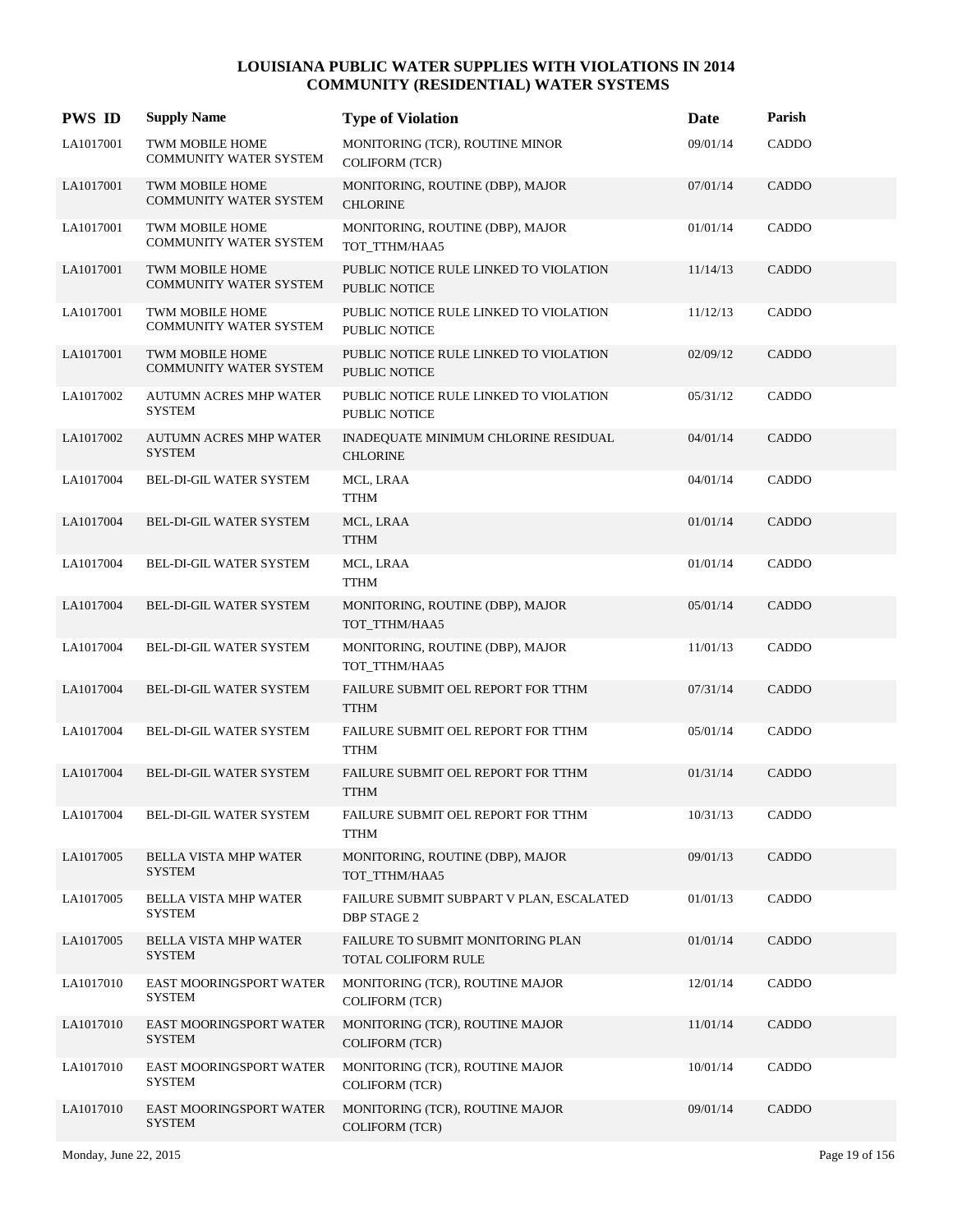| <b>PWS ID</b> | <b>Supply Name</b>                              | <b>Type of Violation</b>                                       | Date     | Parish       |
|---------------|-------------------------------------------------|----------------------------------------------------------------|----------|--------------|
| LA1017010     | EAST MOORINGSPORT WATER<br><b>SYSTEM</b>        | MONITORING (TCR), ROUTINE MAJOR<br><b>COLIFORM (TCR)</b>       | 08/01/14 | CADDO        |
| LA1017010     | EAST MOORINGSPORT WATER<br><b>SYSTEM</b>        | MONITORING (TCR), ROUTINE MAJOR<br><b>COLIFORM (TCR)</b>       | 07/01/14 | CADDO        |
| LA1017010     | EAST MOORINGSPORT WATER<br><b>SYSTEM</b>        | MONITORING (TCR), ROUTINE MAJOR<br><b>COLIFORM (TCR)</b>       | 06/01/14 | CADDO        |
| LA1017010     | EAST MOORINGSPORT WATER<br><b>SYSTEM</b>        | MONITORING (TCR), ROUTINE MAJOR<br><b>COLIFORM (TCR)</b>       | 05/01/14 | CADDO        |
| LA1017010     | EAST MOORINGSPORT WATER<br><b>SYSTEM</b>        | MONITORING (TCR), ROUTINE MAJOR<br><b>COLIFORM (TCR)</b>       | 04/01/14 | CADDO        |
| LA1017010     | EAST MOORINGSPORT WATER<br><b>SYSTEM</b>        | MONITORING (TCR), ROUTINE MAJOR<br><b>COLIFORM (TCR)</b>       | 03/01/14 | CADDO        |
| LA1017010     | EAST MOORINGSPORT WATER<br><b>SYSTEM</b>        | MONITORING (TCR), ROUTINE MAJOR<br><b>COLIFORM (TCR)</b>       | 02/01/14 | CADDO        |
| LA1017010     | EAST MOORINGSPORT WATER<br><b>SYSTEM</b>        | MONITORING (TCR), ROUTINE MAJOR<br><b>COLIFORM (TCR)</b>       | 01/01/14 | <b>CADDO</b> |
| LA1017010     | EAST MOORINGSPORT WATER<br><b>SYSTEM</b>        | MONITORING, ROUTINE (DBP), MAJOR<br><b>CHLORAMINE</b>          | 10/01/14 | CADDO        |
| LA1017010     | EAST MOORINGSPORT WATER<br><b>SYSTEM</b>        | MONITORING, ROUTINE (DBP), MAJOR<br><b>CHLORINE</b>            | 10/01/14 | <b>CADDO</b> |
| LA1017010     | EAST MOORINGSPORT WATER<br><b>SYSTEM</b>        | MONITORING, ROUTINE (DBP), MAJOR<br><b>CHLORINE</b>            | 07/01/14 | CADDO        |
| LA1017010     | <b>EAST MOORINGSPORT WATER</b><br><b>SYSTEM</b> | MONITORING, ROUTINE (DBP), MAJOR<br><b>CHLORINE</b>            | 07/01/14 | <b>CADDO</b> |
| LA1017010     | EAST MOORINGSPORT WATER<br><b>SYSTEM</b>        | MONITORING, ROUTINE (DBP), MAJOR<br><b>CHLORINE</b>            | 07/01/14 | CADDO        |
| LA1017010     | EAST MOORINGSPORT WATER<br><b>SYSTEM</b>        | MONITORING, ROUTINE (DBP), MAJOR<br><b>CHLORINE</b>            | 04/01/14 | <b>CADDO</b> |
| LA1017010     | EAST MOORINGSPORT WATER<br><b>SYSTEM</b>        | MONITORING, ROUTINE (DBP), MAJOR<br><b>CHLORINE</b>            | 04/01/14 | CADDO        |
| LA1017010     | <b>EAST MOORINGSPORT WATER</b><br><b>SYSTEM</b> | MONITORING, ROUTINE (DBP), MAJOR<br><b>CHLORINE</b>            | 04/01/14 | <b>CADDO</b> |
| LA1017010     | EAST MOORINGSPORT WATER<br><b>SYSTEM</b>        | MONITORING, ROUTINE (DBP), MAJOR<br>CARBON, TOTAL              | 01/01/14 | CADDO        |
| LA1017010     | EAST MOORINGSPORT WATER<br><b>SYSTEM</b>        | MONITORING, ROUTINE (DBP), MAJOR<br><b>CHLORINE</b>            | 01/01/14 | <b>CADDO</b> |
| LA1017010     | EAST MOORINGSPORT WATER<br><b>SYSTEM</b>        | MONITORING, ROUTINE (DBP), MAJOR<br>TOT_TTHM/HAA5              | 10/01/13 | CADDO        |
| LA1017010     | EAST MOORINGSPORT WATER<br><b>SYSTEM</b>        | FAILURE SUBMIT SUBPART V PLAN, ESCALATED<br><b>DBP STAGE 2</b> | 01/01/13 | CADDO        |
| LA1017010     | EAST MOORINGSPORT WATER<br><b>SYSTEM</b>        | MONITORING, RTN/RPT MAJOR (SWTR-FILTER)<br><b>CHLORINE</b>     | 09/01/14 | CADDO        |
| LA1017010     | EAST MOORINGSPORT WATER<br><b>SYSTEM</b>        | MONITORING, RTN/RPT MAJOR (SWTR-FILTER)<br><b>CHLORINE</b>     | 09/01/14 | CADDO        |
| LA1017010     | EAST MOORINGSPORT WATER<br><b>SYSTEM</b>        | MONITORING, RTN/RPT MAJOR (SWTR-FILTER)<br><b>CHLORINE</b>     | 08/01/14 | CADDO        |
| LA1017010     | EAST MOORINGSPORT WATER<br><b>SYSTEM</b>        | MONITORING, RTN/RPT MAJOR (SWTR-FILTER)<br><b>CHLORINE</b>     | 08/01/14 | CADDO        |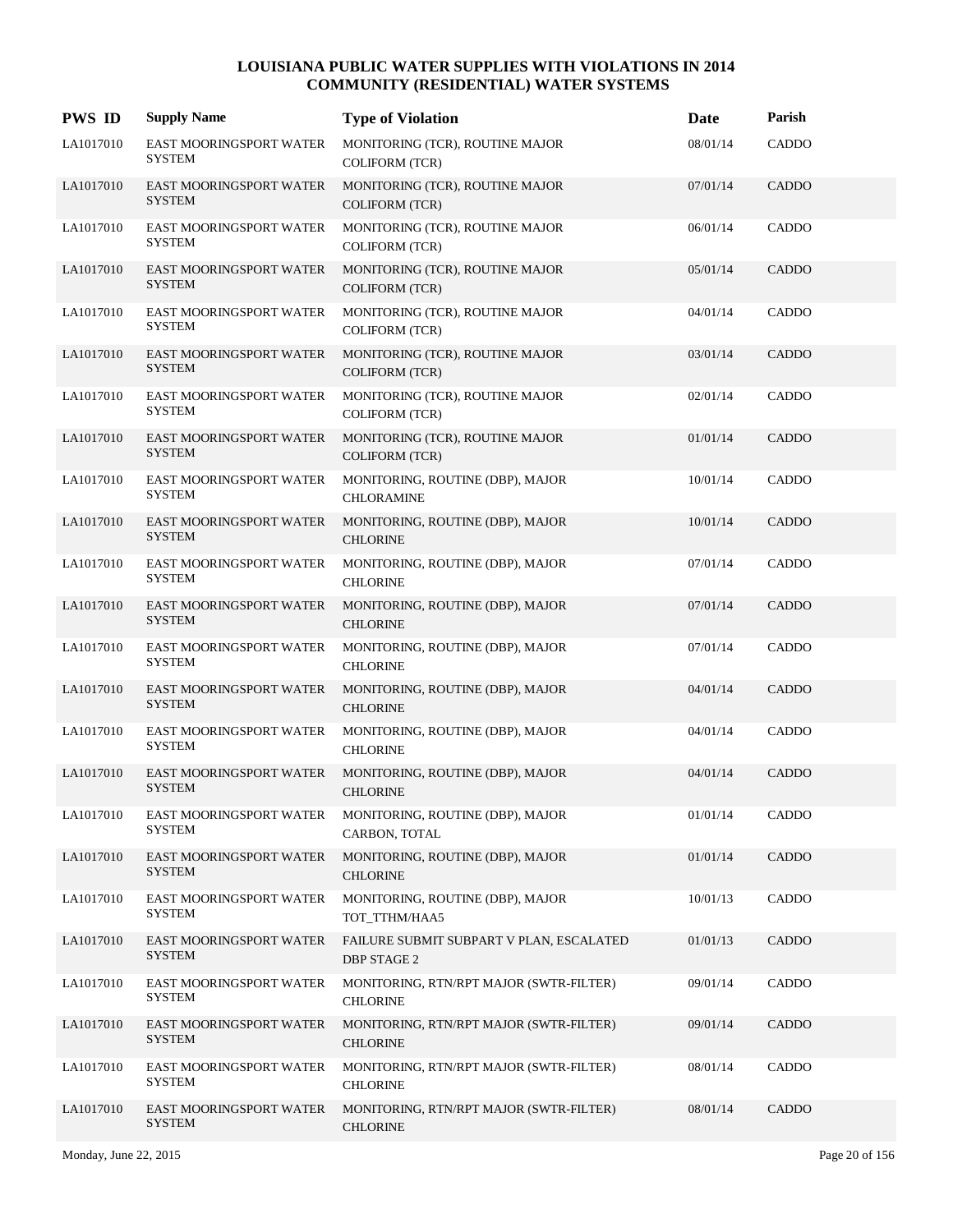| <b>PWS ID</b> | <b>Supply Name</b>                              | <b>Type of Violation</b>                                                  | Date     | Parish       |
|---------------|-------------------------------------------------|---------------------------------------------------------------------------|----------|--------------|
| LA1017010     | <b>EAST MOORINGSPORT WATER</b><br><b>SYSTEM</b> | MONITORING, RTN/RPT MAJOR (SWTR-FILTER)<br><b>CHLORINE</b>                | 07/01/14 | CADDO        |
| LA1017010     | <b>EAST MOORINGSPORT WATER</b><br><b>SYSTEM</b> | MONITORING, RTN/RPT MAJOR (SWTR-FILTER)<br><b>CHLORINE</b>                | 07/01/14 | CADDO        |
| LA1017010     | EAST MOORINGSPORT WATER<br><b>SYSTEM</b>        | MONITORING, RTN/RPT MAJOR (SWTR-FILTER)<br><b>CHLORINE</b>                | 06/01/14 | <b>CADDO</b> |
| LA1017010     | EAST MOORINGSPORT WATER<br><b>SYSTEM</b>        | MONITORING, RTN/RPT MAJOR (SWTR-FILTER)<br><b>CHLORINE</b>                | 06/01/14 | CADDO        |
| LA1017010     | <b>EAST MOORINGSPORT WATER</b><br><b>SYSTEM</b> | MONITORING, RTN/RPT MAJOR (SWTR-FILTER)<br><b>CHLORINE</b>                | 05/01/14 | CADDO        |
| LA1017010     | EAST MOORINGSPORT WATER<br><b>SYSTEM</b>        | MONITORING, RTN/RPT MAJOR (SWTR-FILTER)<br><b>CHLORINE</b>                | 05/01/14 | CADDO        |
| LA1017010     | EAST MOORINGSPORT WATER<br><b>SYSTEM</b>        | MONITORING, RTN/RPT MAJOR (SWTR-FILTER)<br><b>CHLORINE</b>                | 04/01/14 | <b>CADDO</b> |
| LA1017010     | EAST MOORINGSPORT WATER<br><b>SYSTEM</b>        | MONITORING, RTN/RPT MAJOR (SWTR-FILTER)<br><b>CHLORINE</b>                | 04/01/14 | <b>CADDO</b> |
| LA1017010     | EAST MOORINGSPORT WATER<br><b>SYSTEM</b>        | MONITORING, RTN/RPT MAJOR (SWTR-FILTER)<br><b>CHLORINE</b>                | 01/01/14 | CADDO        |
| LA1017010     | EAST MOORINGSPORT WATER<br><b>SYSTEM</b>        | MONITORING, RTN/RPT MAJOR (SWTR-FILTER)<br><b>CHLORINE</b>                | 01/01/14 | <b>CADDO</b> |
| LA1017010     | EAST MOORINGSPORT WATER<br><b>SYSTEM</b>        | MONITORING, ROUTINE (IESWTR/LT1), MAJOR<br><b>TURBIDITY</b>               | 09/01/14 | <b>CADDO</b> |
| LA1017010     | EAST MOORINGSPORT WATER<br><b>SYSTEM</b>        | MONITORING, ROUTINE (IESWTR/LT1), MAJOR<br><b>TURBIDITY</b>               | 08/01/14 | <b>CADDO</b> |
| LA1017010     | EAST MOORINGSPORT WATER<br><b>SYSTEM</b>        | MONITORING, ROUTINE (IESWTR/LT1), MAJOR<br><b>TURBIDITY</b>               | 07/01/14 | CADDO        |
| LA1017010     | EAST MOORINGSPORT WATER<br><b>SYSTEM</b>        | MONITORING, ROUTINE (IESWTR/LT1), MAJOR<br><b>TURBIDITY</b>               | 06/01/14 | <b>CADDO</b> |
| LA1017010     | EAST MOORINGSPORT WATER<br><b>SYSTEM</b>        | MONITORING, ROUTINE (IESWTR/LT1), MAJOR<br><b>TURBIDITY</b>               | 05/01/14 | <b>CADDO</b> |
| LA1017010     | EAST MOORINGSPORT WATER<br><b>SYSTEM</b>        | MONITORING, ROUTINE (IESWTR/LT1), MAJOR<br><b>TURBIDITY</b>               | 04/01/14 | <b>CADDO</b> |
| LA1017010     | EAST MOORINGSPORT WATER<br><b>SYSTEM</b>        | MONITORING, ROUTINE (IESWTR/LT1), MAJOR<br><b>TURBIDITY</b>               | 01/01/14 | CADDO        |
| LA1017010     | EAST MOORINGSPORT WATER<br><b>SYSTEM</b>        | FOLLOW-UP OR ROUTINE TAP M/R (LCR)<br><b>LEAD &amp; COPPER RULE</b>       | 07/01/14 | CADDO        |
| LA1017010     | <b>EAST MOORINGSPORT WATER</b><br><b>SYSTEM</b> | FOLLOW-UP OR ROUTINE TAP M/R (LCR)<br><b>LEAD &amp; COPPER RULE</b>       | 01/01/14 | CADDO        |
| LA1017010     | EAST MOORINGSPORT WATER<br><b>SYSTEM</b>        | FOLLOW-UP OR ROUTINE TAP M/R (LCR)<br><b>LEAD &amp; COPPER RULE</b>       | 07/01/13 | CADDO        |
| LA1017010     | EAST MOORINGSPORT WATER<br><b>SYSTEM</b>        | FOLLOW-UP OR ROUTINE TAP M/R (LCR)<br><b>LEAD &amp; COPPER RULE</b>       | 01/01/13 | CADDO        |
| LA1017010     | EAST MOORINGSPORT WATER<br><b>SYSTEM</b>        | FOLLOW-UP OR ROUTINE TAP M/R (LCR)<br><b>LEAD &amp; COPPER RULE</b>       | 07/01/12 | CADDO        |
| LA1017010     | <b>EAST MOORINGSPORT WATER</b><br><b>SYSTEM</b> | FOLLOW-UP OR ROUTINE TAP M/R (LCR)<br><b>LEAD &amp; COPPER RULE</b>       | 01/01/05 | CADDO        |
| LA1017010     | EAST MOORINGSPORT WATER<br><b>SYSTEM</b>        | INITIAL/FOLLOW-UP/ROUTINE SOWT M/R (LCR)<br><b>LEAD &amp; COPPER RULE</b> | 10/01/12 | CADDO        |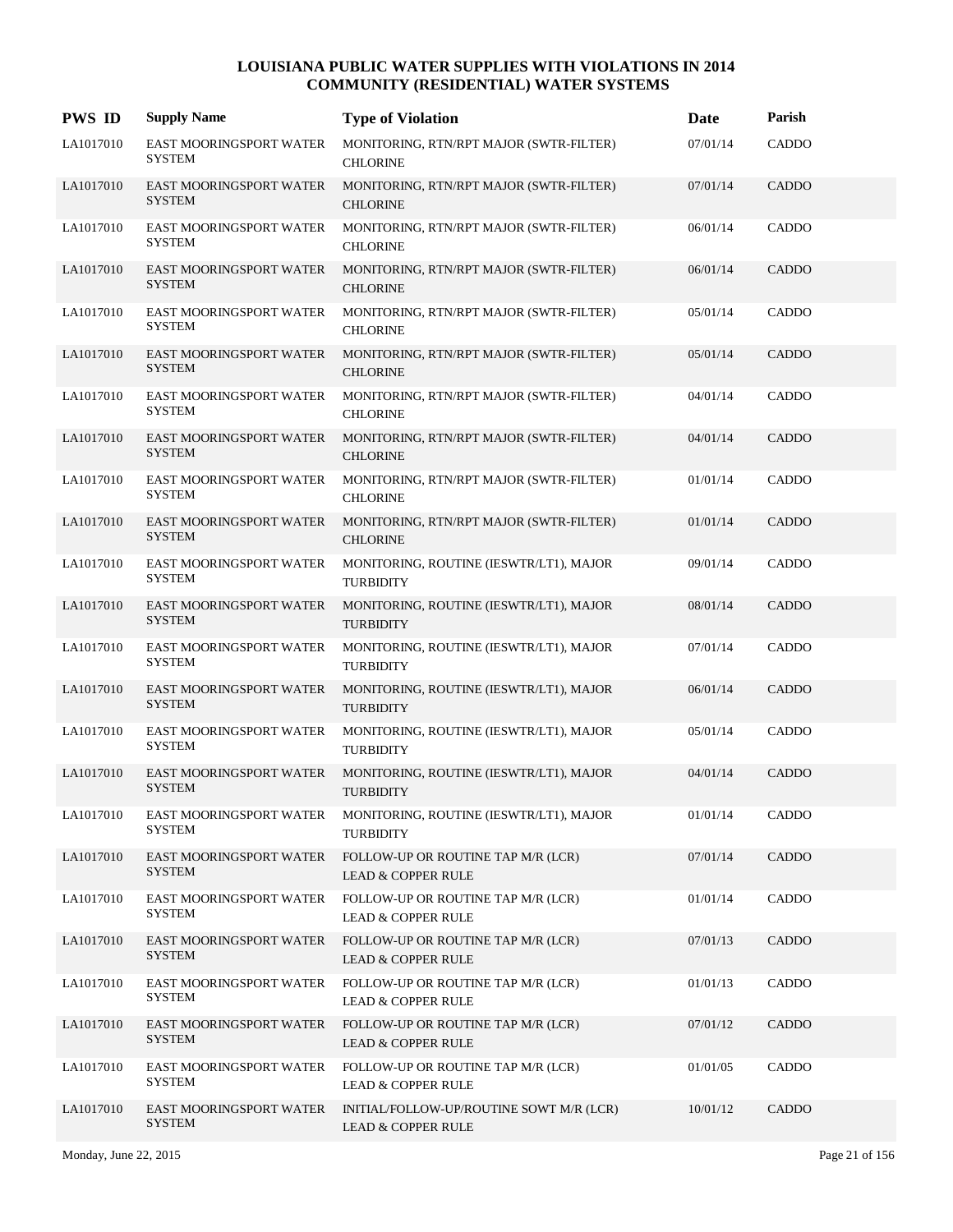| <b>PWS ID</b> | <b>Supply Name</b>                              | <b>Type of Violation</b>                                                               | Date     | Parish       |
|---------------|-------------------------------------------------|----------------------------------------------------------------------------------------|----------|--------------|
| LA1017010     | EAST MOORINGSPORT WATER<br><b>SYSTEM</b>        | INITIAL/FOLLOW-UP/ROUTINE SOWT M/R (LCR)<br><b>LEAD &amp; COPPER RULE</b>              | 04/01/12 | <b>CADDO</b> |
| LA1017010     | EAST MOORINGSPORT WATER<br><b>SYSTEM</b>        | INITIAL/FOLLOW-UP/ROUTINE SOWT M/R (LCR)<br><b>LEAD &amp; COPPER RULE</b>              | 04/01/11 | CADDO        |
| LA1017010     | EAST MOORINGSPORT WATER<br><b>SYSTEM</b>        | OCCT/SOWT RECOMMENDATION/STUDY (LCR)<br><b>LEAD &amp; COPPER RULE</b>                  | 04/11/11 | CADDO        |
| LA1017010     | EAST MOORINGSPORT WATER<br><b>SYSTEM</b>        | PUBLIC EDUCATION (LCR)<br><b>LEAD &amp; COPPER RULE</b>                                | 01/11/11 | CADDO        |
| LA1017010     | EAST MOORINGSPORT WATER<br><b>SYSTEM</b>        | <b>CCR REPORT</b><br>CONSUMER CONFIDENCE RULE                                          | 07/01/14 | CADDO        |
| LA1017010     | EAST MOORINGSPORT WATER<br><b>SYSTEM</b>        | <b>CCR REPORT</b><br>CONSUMER CONFIDENCE RULE                                          | 07/01/13 | CADDO        |
| LA1017010     | EAST MOORINGSPORT WATER<br><b>SYSTEM</b>        | <b>CCR REPORT</b><br>CONSUMER CONFIDENCE RULE                                          | 07/01/12 | CADDO        |
| LA1017010     | EAST MOORINGSPORT WATER<br><b>SYSTEM</b>        | <b>CCR REPORT</b><br><b>CONSUMER CONFIDENCE RULE</b>                                   | 07/01/11 | CADDO        |
| LA1017010     | EAST MOORINGSPORT WATER<br><b>SYSTEM</b>        | <b>CCR REPORT</b><br><b>CONSUMER CONFIDENCE RULE</b>                                   | 07/01/10 | CADDO        |
| LA1017010     | EAST MOORINGSPORT WATER<br><b>SYSTEM</b>        | CCR ADEQUACY/AVAILABILITY/CONTENT<br><b>CONSUMER CONFIDENCE RULE</b>                   | 10/01/14 | CADDO        |
| LA1017010     | EAST MOORINGSPORT WATER<br><b>SYSTEM</b>        | CCR ADEQUACY/AVAILABILITY/CONTENT<br><b>CONSUMER CONFIDENCE RULE</b>                   | 10/01/13 | CADDO        |
| LA1017010     | EAST MOORINGSPORT WATER<br><b>SYSTEM</b>        | CCR ADEQUACY/AVAILABILITY/CONTENT<br><b>CONSUMER CONFIDENCE RULE</b>                   | 10/01/12 | CADDO        |
| LA1017010     | EAST MOORINGSPORT WATER<br><b>SYSTEM</b>        | CCR ADEQUACY/AVAILABILITY/CONTENT<br><b>CONSUMER CONFIDENCE RULE</b>                   | 10/01/11 | CADDO        |
| LA1017010     | EAST MOORINGSPORT WATER<br><b>SYSTEM</b>        | CCR ADEQUACY/AVAILABILITY/CONTENT<br><b>CONSUMER CONFIDENCE RULE</b>                   | 10/01/10 | CADDO        |
| LA1017010     | <b>EAST MOORINGSPORT WATER</b><br><b>SYSTEM</b> | PUBLIC NOTICE RULE LINKED TO VIOLATION<br>PUBLIC NOTICE                                | 12/11/14 | CADDO        |
| LA1017010     | EAST MOORINGSPORT WATER<br><b>SYSTEM</b>        | PUBLIC NOTICE RULE LINKED TO VIOLATION<br><b>PUBLIC NOTICE</b>                         | 12/08/14 | CADDO        |
| LA1017010     | <b>SYSTEM</b>                                   | EAST MOORINGSPORT WATER PUBLIC NOTICE RULE LINKED TO VIOLATION<br><b>PUBLIC NOTICE</b> | 12/02/14 | CADDO        |
| LA1017010     | EAST MOORINGSPORT WATER<br><b>SYSTEM</b>        | PUBLIC NOTICE RULE LINKED TO VIOLATION<br><b>PUBLIC NOTICE</b>                         | 10/07/14 | CADDO        |
| LA1017010     | <b>EAST MOORINGSPORT WATER</b><br><b>SYSTEM</b> | PUBLIC NOTICE RULE LINKED TO VIOLATION<br>PUBLIC NOTICE                                | 09/26/14 | <b>CADDO</b> |
| LA1017010     | EAST MOORINGSPORT WATER<br><b>SYSTEM</b>        | PUBLIC NOTICE RULE LINKED TO VIOLATION<br>PUBLIC NOTICE                                | 09/26/14 | CADDO        |
| LA1017010     | EAST MOORINGSPORT WATER<br><b>SYSTEM</b>        | PUBLIC NOTICE RULE LINKED TO VIOLATION<br>PUBLIC NOTICE                                | 09/05/14 | CADDO        |
| LA1017010     | EAST MOORINGSPORT WATER<br><b>SYSTEM</b>        | PUBLIC NOTICE RULE LINKED TO VIOLATION<br>PUBLIC NOTICE                                | 07/21/14 | CADDO        |
| LA1017010     | <b>EAST MOORINGSPORT WATER</b><br><b>SYSTEM</b> | PUBLIC NOTICE RULE LINKED TO VIOLATION<br>PUBLIC NOTICE                                | 07/04/14 | CADDO        |
| LA1017010     | EAST MOORINGSPORT WATER<br><b>SYSTEM</b>        | PUBLIC NOTICE RULE LINKED TO VIOLATION<br>PUBLIC NOTICE                                | 06/05/14 | CADDO        |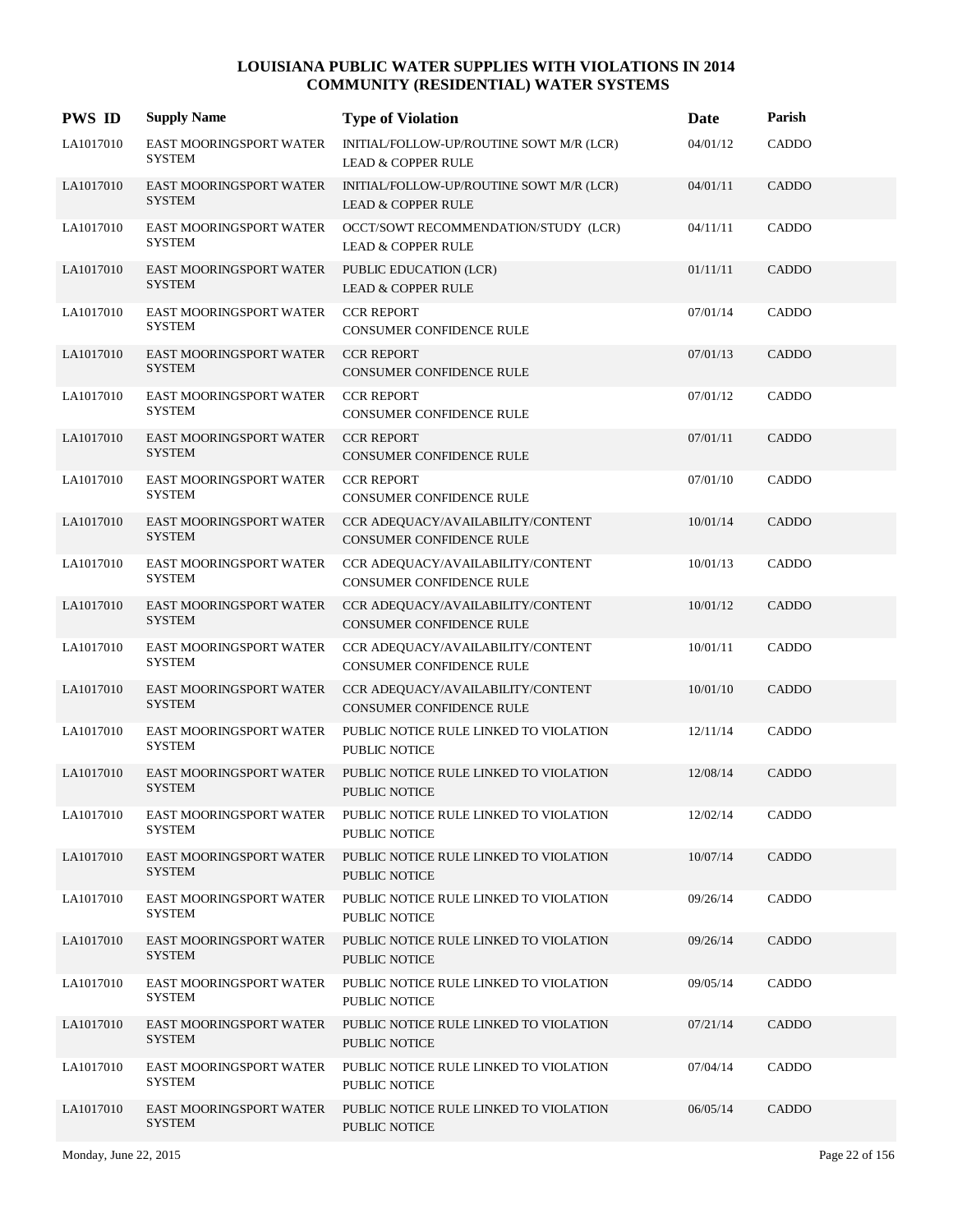| <b>PWS ID</b> | <b>Supply Name</b>                              | <b>Type of Violation</b>                                       | Date     | Parish       |
|---------------|-------------------------------------------------|----------------------------------------------------------------|----------|--------------|
| LA1017010     | <b>EAST MOORINGSPORT WATER</b><br><b>SYSTEM</b> | PUBLIC NOTICE RULE LINKED TO VIOLATION<br><b>PUBLIC NOTICE</b> | 05/09/14 | CADDO        |
| LA1017010     | EAST MOORINGSPORT WATER<br><b>SYSTEM</b>        | PUBLIC NOTICE RULE LINKED TO VIOLATION<br><b>PUBLIC NOTICE</b> | 04/23/14 | CADDO        |
| LA1017010     | <b>EAST MOORINGSPORT WATER</b><br><b>SYSTEM</b> | PUBLIC NOTICE RULE LINKED TO VIOLATION<br><b>PUBLIC NOTICE</b> | 04/08/14 | CADDO        |
| LA1017010     | <b>EAST MOORINGSPORT WATER</b><br><b>SYSTEM</b> | PUBLIC NOTICE RULE LINKED TO VIOLATION<br><b>PUBLIC NOTICE</b> | 03/10/14 | CADDO        |
| LA1017010     | <b>EAST MOORINGSPORT WATER</b><br><b>SYSTEM</b> | PUBLIC NOTICE RULE LINKED TO VIOLATION<br><b>PUBLIC NOTICE</b> | 02/12/14 | CADDO        |
| LA1017010     | <b>EAST MOORINGSPORT WATER</b><br><b>SYSTEM</b> | PUBLIC NOTICE RULE LINKED TO VIOLATION<br><b>PUBLIC NOTICE</b> | 01/30/14 | CADDO        |
| LA1017010     | <b>EAST MOORINGSPORT WATER</b><br><b>SYSTEM</b> | PUBLIC NOTICE RULE LINKED TO VIOLATION<br><b>PUBLIC NOTICE</b> | 11/19/13 | <b>CADDO</b> |
| LA1017010     | <b>EAST MOORINGSPORT WATER</b><br><b>SYSTEM</b> | PUBLIC NOTICE RULE LINKED TO VIOLATION<br><b>PUBLIC NOTICE</b> | 09/27/13 | CADDO        |
| LA1017010     | EAST MOORINGSPORT WATER<br><b>SYSTEM</b>        | PUBLIC NOTICE RULE LINKED TO VIOLATION<br>PUBLIC NOTICE        | 08/09/13 | CADDO        |
| LA1017010     | EAST MOORINGSPORT WATER<br><b>SYSTEM</b>        | PUBLIC NOTICE RULE LINKED TO VIOLATION<br><b>PUBLIC NOTICE</b> | 07/10/13 | <b>CADDO</b> |
| LA1017010     | EAST MOORINGSPORT WATER<br><b>SYSTEM</b>        | PUBLIC NOTICE RULE LINKED TO VIOLATION<br>PUBLIC NOTICE        | 06/13/13 | CADDO        |
| LA1017010     | <b>EAST MOORINGSPORT WATER</b><br><b>SYSTEM</b> | PUBLIC NOTICE RULE LINKED TO VIOLATION<br>PUBLIC NOTICE        | 06/13/13 | <b>CADDO</b> |
| LA1017010     | EAST MOORINGSPORT WATER<br><b>SYSTEM</b>        | PUBLIC NOTICE RULE LINKED TO VIOLATION<br>PUBLIC NOTICE        | 06/06/13 | CADDO        |
| LA1017010     | EAST MOORINGSPORT WATER<br><b>SYSTEM</b>        | PUBLIC NOTICE RULE LINKED TO VIOLATION<br><b>PUBLIC NOTICE</b> | 05/10/13 | <b>CADDO</b> |
| LA1017010     | <b>EAST MOORINGSPORT WATER</b><br><b>SYSTEM</b> | PUBLIC NOTICE RULE LINKED TO VIOLATION<br>PUBLIC NOTICE        | 05/09/13 | CADDO        |
| LA1017010     | <b>EAST MOORINGSPORT WATER</b><br><b>SYSTEM</b> | PUBLIC NOTICE RULE LINKED TO VIOLATION<br>PUBLIC NOTICE        | 03/12/13 | <b>CADDO</b> |
| LA1017010     | EAST MOORINGSPORT WATER<br><b>SYSTEM</b>        | PUBLIC NOTICE RULE LINKED TO VIOLATION<br>PUBLIC NOTICE        | 11/08/12 | CADDO        |
| LA1017010     | EAST MOORINGSPORT WATER<br><b>SYSTEM</b>        | PUBLIC NOTICE RULE LINKED TO VIOLATION<br>PUBLIC NOTICE        | 09/19/12 | <b>CADDO</b> |
| LA1017010     | <b>EAST MOORINGSPORT WATER</b><br><b>SYSTEM</b> | PUBLIC NOTICE RULE LINKED TO VIOLATION<br>PUBLIC NOTICE        | 05/31/12 | CADDO        |
| LA1017010     | <b>EAST MOORINGSPORT WATER</b><br><b>SYSTEM</b> | PUBLIC NOTICE RULE LINKED TO VIOLATION<br><b>PUBLIC NOTICE</b> | 01/31/12 | <b>CADDO</b> |
| LA1017010     | EAST MOORINGSPORT WATER<br><b>SYSTEM</b>        | PUBLIC NOTICE RULE LINKED TO VIOLATION<br>PUBLIC NOTICE        | 01/31/12 | CADDO        |
| LA1017010     | <b>EAST MOORINGSPORT WATER</b><br><b>SYSTEM</b> | PUBLIC NOTICE RULE LINKED TO VIOLATION<br><b>PUBLIC NOTICE</b> | 01/31/12 | <b>CADDO</b> |
| LA1017010     | <b>EAST MOORINGSPORT WATER</b><br><b>SYSTEM</b> | PUBLIC NOTICE RULE LINKED TO VIOLATION<br><b>PUBLIC NOTICE</b> | 01/31/12 | CADDO        |
| LA1017010     | <b>EAST MOORINGSPORT WATER</b><br><b>SYSTEM</b> | PUBLIC NOTICE RULE LINKED TO VIOLATION<br>PUBLIC NOTICE        | 01/31/12 | <b>CADDO</b> |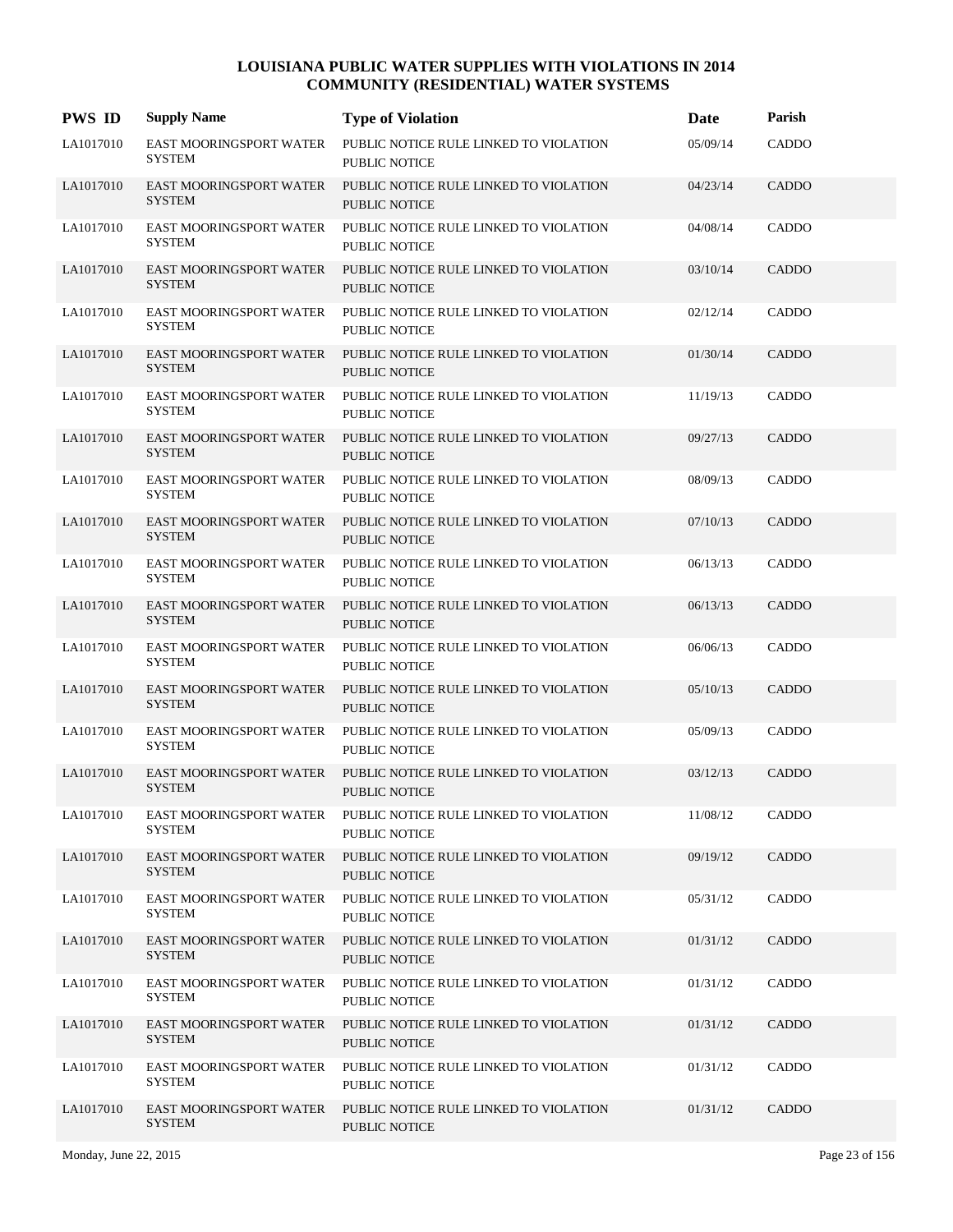| <b>PWS ID</b> | <b>Supply Name</b>                              | <b>Type of Violation</b>                                                           | Date     | Parish       |
|---------------|-------------------------------------------------|------------------------------------------------------------------------------------|----------|--------------|
| LA1017010     | <b>EAST MOORINGSPORT WATER</b><br><b>SYSTEM</b> | PUBLIC NOTICE RULE LINKED TO VIOLATION<br>PUBLIC NOTICE                            | 01/31/12 | CADDO        |
| LA1017010     | <b>EAST MOORINGSPORT WATER</b><br><b>SYSTEM</b> | PUBLIC NOTICE RULE LINKED TO VIOLATION<br><b>PUBLIC NOTICE</b>                     | 01/31/12 | <b>CADDO</b> |
| LA1017010     | <b>EAST MOORINGSPORT WATER</b><br><b>SYSTEM</b> | PUBLIC NOTICE RULE LINKED TO VIOLATION<br><b>PUBLIC NOTICE</b>                     | 01/31/12 | <b>CADDO</b> |
| LA1017010     | <b>EAST MOORINGSPORT WATER</b><br><b>SYSTEM</b> | PUBLIC NOTICE RULE LINKED TO VIOLATION<br><b>PUBLIC NOTICE</b>                     | 01/31/12 | <b>CADDO</b> |
| LA1017010     | <b>EAST MOORINGSPORT WATER</b><br><b>SYSTEM</b> | PUBLIC NOTICE RULE LINKED TO VIOLATION<br><b>PUBLIC NOTICE</b>                     | 01/31/12 | <b>CADDO</b> |
| LA1017010     | <b>EAST MOORINGSPORT WATER</b><br><b>SYSTEM</b> | PUBLIC NOTICE RULE LINKED TO VIOLATION<br><b>PUBLIC NOTICE</b>                     | 01/31/12 | CADDO        |
| LA1017010     | <b>EAST MOORINGSPORT WATER</b><br><b>SYSTEM</b> | PUBLIC NOTICE RULE LINKED TO VIOLATION<br>PUBLIC NOTICE                            | 01/31/12 | <b>CADDO</b> |
| LA1017010     | <b>EAST MOORINGSPORT WATER</b><br><b>SYSTEM</b> | PUBLIC NOTICE RULE LINKED TO VIOLATION<br><b>PUBLIC NOTICE</b>                     | 01/31/12 | <b>CADDO</b> |
| LA1017010     | EAST MOORINGSPORT WATER<br><b>SYSTEM</b>        | PUBLIC NOTICE RULE LINKED TO VIOLATION<br>PUBLIC NOTICE                            | 01/31/12 | <b>CADDO</b> |
| LA1017010     | EAST MOORINGSPORT WATER<br><b>SYSTEM</b>        | PUBLIC NOTICE RULE LINKED TO VIOLATION<br><b>PUBLIC NOTICE</b>                     | 01/31/12 | CADDO        |
| LA1017010     | <b>EAST MOORINGSPORT WATER</b><br><b>SYSTEM</b> | PUBLIC NOTICE RULE LINKED TO VIOLATION<br>PUBLIC NOTICE                            | 01/31/12 | <b>CADDO</b> |
| LA1017010     | <b>EAST MOORINGSPORT WATER</b><br><b>SYSTEM</b> | PUBLIC NOTICE RULE LINKED TO VIOLATION<br>PUBLIC NOTICE                            | 01/31/12 | <b>CADDO</b> |
| LA1017010     | <b>EAST MOORINGSPORT WATER</b><br><b>SYSTEM</b> | PUBLIC NOTICE RULE LINKED TO VIOLATION<br>PUBLIC NOTICE                            | 01/31/12 | CADDO        |
| LA1017010     | EAST MOORINGSPORT WATER<br><b>SYSTEM</b>        | PUBLIC NOTICE RULE LINKED TO VIOLATION<br><b>PUBLIC NOTICE</b>                     | 12/03/11 | CADDO        |
| LA1017010     | <b>EAST MOORINGSPORT WATER</b><br><b>SYSTEM</b> | PUBLIC NOTICE RULE LINKED TO VIOLATION<br><b>PUBLIC NOTICE</b>                     | 12/03/11 | CADDO        |
| LA1017010     | <b>EAST MOORINGSPORT WATER</b><br><b>SYSTEM</b> | FAILURE TO SUBMIT MONITORING PLAN<br><b>TOTAL COLIFORM RULE</b>                    | 01/01/14 | <b>CADDO</b> |
| LA1017015     |                                                 | HILLSIDE MHP WATER SYSTEM MONITORING (TCR), ROUTINE MAJOR<br><b>COLIFORM (TCR)</b> | 10/01/14 | CADDO        |
| LA1017015     |                                                 | HILLSIDE MHP WATER SYSTEM MONITORING (TCR), ROUTINE MAJOR<br><b>COLIFORM (TCR)</b> | 03/01/14 | CADDO        |
| LA1017015     |                                                 | HILLSIDE MHP WATER SYSTEM MONITORING, ROUTINE (DBP), MAJOR<br><b>CHLORINE</b>      | 10/01/14 | CADDO        |
| LA1017015     |                                                 | HILLSIDE MHP WATER SYSTEM MONITORING, ROUTINE (DBP), MAJOR<br><b>CHLORINE</b>      | 01/01/14 | CADDO        |
| LA1017015     |                                                 | HILLSIDE MHP WATER SYSTEM PUBLIC NOTICE RULE LINKED TO VIOLATION<br>PUBLIC NOTICE  | 07/21/14 | CADDO        |
| LA1017015     |                                                 | HILLSIDE MHP WATER SYSTEM INADEQUATE MINIMUM CHLORINE RESIDUAL<br><b>CHLORINE</b>  | 11/01/14 | CADDO        |
| LA1017016     | HOSSTON MIRA WATER<br><b>SYSTEM</b>             | MONITORING (TCR), ROUTINE MAJOR<br><b>COLIFORM (TCR)</b>                           | 02/01/14 | CADDO        |
| LA1017016     | HOSSTON MIRA WATER<br><b>SYSTEM</b>             | MONITORING, ROUTINE (DBP), MAJOR<br>TOT_TTHM/HAA5                                  | 02/01/14 | CADDO        |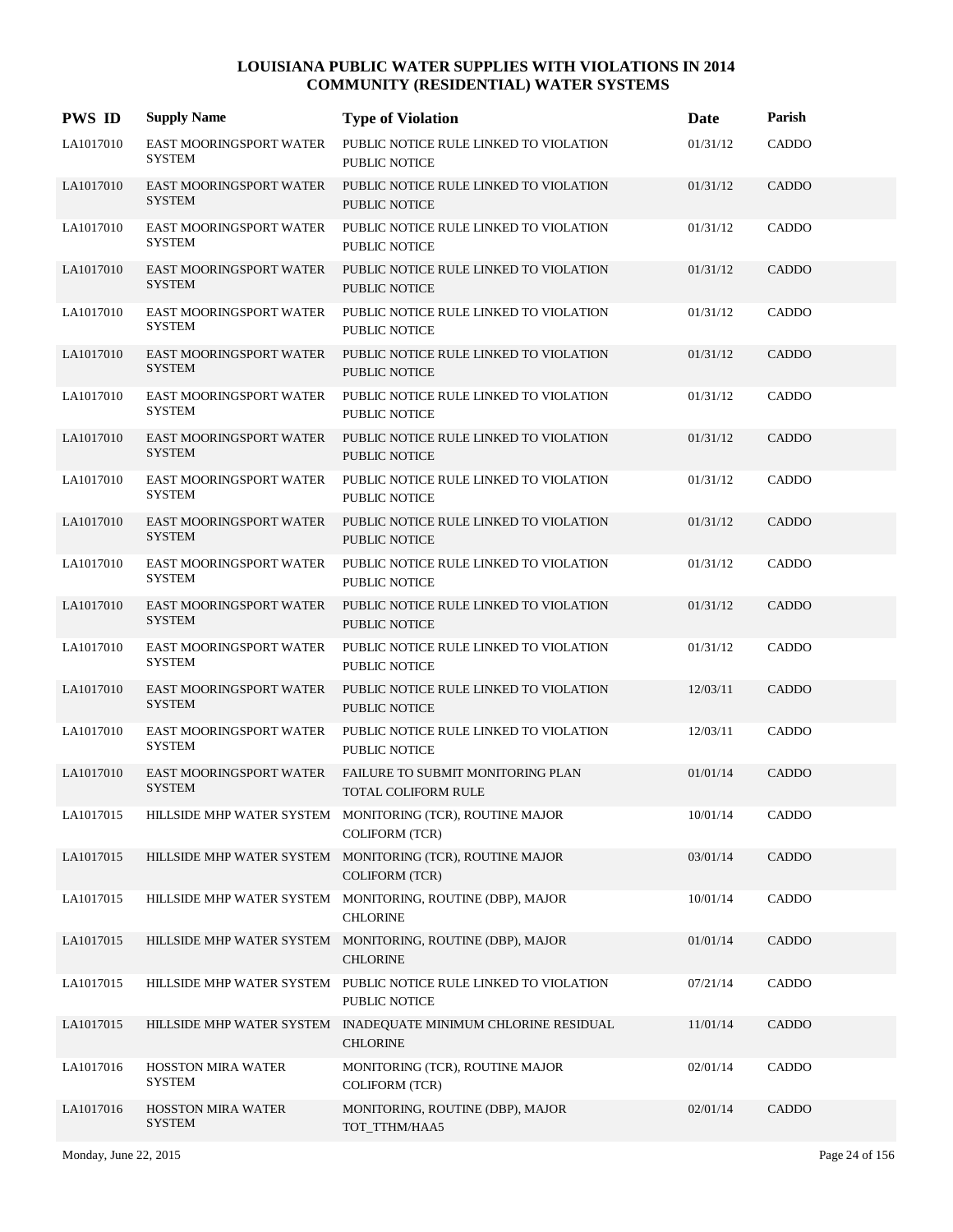| <b>PWS ID</b> | <b>Supply Name</b>                         | <b>Type of Violation</b>                                            | Date     | Parish       |
|---------------|--------------------------------------------|---------------------------------------------------------------------|----------|--------------|
| LA1017016     | <b>HOSSTON MIRA WATER</b><br><b>SYSTEM</b> | MONITORING, ROUTINE (DBP), MAJOR<br>TOT TTHM/HAA5                   | 11/01/13 | CADDO        |
| LA1017016     | <b>HOSSTON MIRA WATER</b><br><b>SYSTEM</b> | FAILURE SUBMIT OEL REPORT FOR TTHM<br><b>TTHM</b>                   | 10/31/14 | CADDO        |
| LA1017016     | <b>HOSSTON MIRA WATER</b><br><b>SYSTEM</b> | FOLLOW-UP OR ROUTINE TAP M/R (LCR)<br><b>LEAD &amp; COPPER RULE</b> | 10/01/13 | CADDO        |
| LA1017016     | <b>HOSSTON MIRA WATER</b><br><b>SYSTEM</b> | PUBLIC NOTICE RULE LINKED TO VIOLATION<br>PUBLIC NOTICE             | 09/29/14 | <b>CADDO</b> |
| LA1017017     | <b>IDA WATER SYSTEM</b>                    | MCL (TCR), MONTHLY<br><b>COLIFORM (TCR)</b>                         | 08/01/14 | CADDO        |
| LA1017017     | <b>IDA WATER SYSTEM</b>                    | MCL (TCR), MONTHLY<br><b>COLIFORM (TCR)</b>                         | 07/01/14 | CADDO        |
| LA1017017     | <b>IDA WATER SYSTEM</b>                    | MONITORING (TCR), ROUTINE MINOR<br><b>COLIFORM (TCR)</b>            | 06/01/14 | CADDO        |
| LA1017017     | <b>IDA WATER SYSTEM</b>                    | MONITORING, ROUTINE (DBP), MAJOR<br>TOT_TTHM/HAA5                   | 08/01/14 | <b>CADDO</b> |
| LA1017017     | <b>IDA WATER SYSTEM</b>                    | MONITORING, ROUTINE (DBP), MAJOR<br>TOT_TTHM/HAA5                   | 07/01/14 | CADDO        |
| LA1017017     | <b>IDA WATER SYSTEM</b>                    | MONITORING, ROUTINE (DBP), MAJOR<br>TOT_TTHM/HAA5                   | 01/01/14 | <b>CADDO</b> |
| LA1017017     | <b>IDA WATER SYSTEM</b>                    | <b>CCR REPORT</b><br>CONSUMER CONFIDENCE RULE                       | 07/01/13 | CADDO        |
| LA1017017     | <b>IDA WATER SYSTEM</b>                    | CCR ADEQUACY/AVAILABILITY/CONTENT<br>CONSUMER CONFIDENCE RULE       | 10/01/13 | <b>CADDO</b> |
| LA1017017     | <b>IDA WATER SYSTEM</b>                    | PUBLIC NOTICE RULE LINKED TO VIOLATION<br>PUBLIC NOTICE             | 09/19/14 | CADDO        |
| LA1017017     | <b>IDA WATER SYSTEM</b>                    | PUBLIC NOTICE RULE LINKED TO VIOLATION<br><b>PUBLIC NOTICE</b>      | 09/08/14 | <b>CADDO</b> |
| LA1017017     | <b>IDA WATER SYSTEM</b>                    | PUBLIC NOTICE RULE LINKED TO VIOLATION<br>PUBLIC NOTICE             | 07/10/13 | CADDO        |
| LA1017017     | <b>IDA WATER SYSTEM</b>                    | POSITIVE ECOLI AT GW SOURCE<br>E. COLI                              | 06/03/14 | <b>CADDO</b> |
| LA1017019     | LAKEVIEW WATER SYSTEM                      | MONITORING (TCR), ROUTINE MAJOR<br><b>COLIFORM (TCR)</b>            | 11/01/14 | CADDO        |
| LA1017019     | LAKEVIEW WATER SYSTEM                      | MONITORING, ROUTINE (DBP), MAJOR<br><b>CHLORAMINE</b>               | 10/01/14 | CADDO        |
| LA1017019     | LAKEVIEW WATER SYSTEM                      | MONITORING, ROUTINE (DBP), MAJOR<br>TOT_TTHM/HAA5                   | 01/01/14 | CADDO        |
| LA1017019     | LAKEVIEW WATER SYSTEM                      | FAILURE SUBMIT OEL REPORT FOR TTHM<br><b>TTHM</b>                   | 05/01/14 | CADDO        |
| LA1017023     | MOORINGSPORT WATER<br><b>SYSTEM</b>        | MCL, LRAA<br>TOTAL HALOACETIC ACIDS (HAA5)                          | 10/01/14 | CADDO        |
| LA1017023     | <b>MOORINGSPORT WATER</b><br><b>SYSTEM</b> | MCL, LRAA<br>TOTAL HALOACETIC ACIDS (HAA5)                          | 10/01/14 | CADDO        |
| LA1017023     | MOORINGSPORT WATER<br><b>SYSTEM</b>        | MCL, LRAA<br><b>TTHM</b>                                            | 10/01/14 | CADDO        |
| LA1017023     | MOORINGSPORT WATER<br><b>SYSTEM</b>        | MCL, LRAA<br><b>TTHM</b>                                            | 10/01/14 | CADDO        |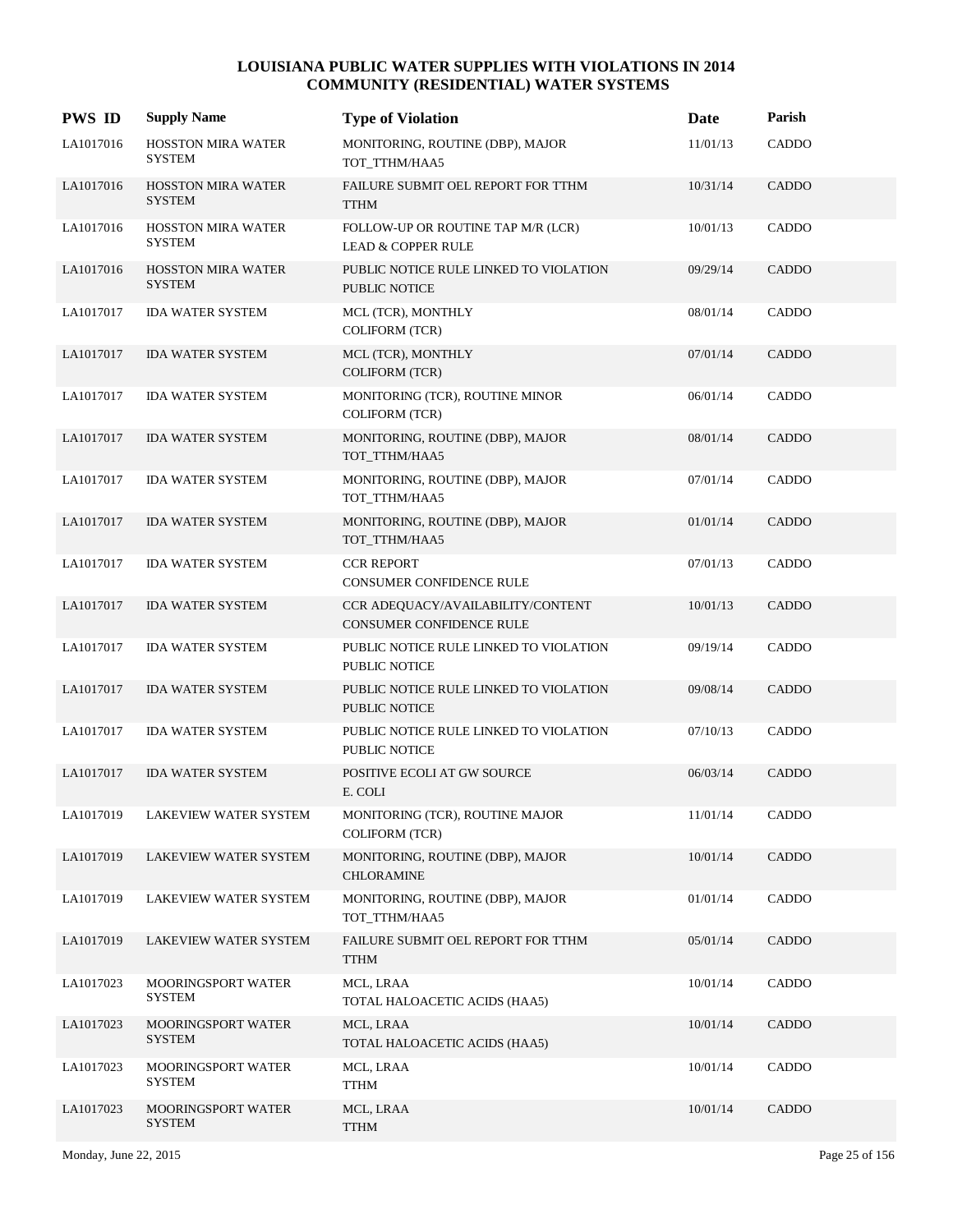| <b>PWS ID</b> | <b>Supply Name</b>                         | <b>Type of Violation</b>                                            | Date     | Parish       |
|---------------|--------------------------------------------|---------------------------------------------------------------------|----------|--------------|
| LA1017023     | <b>MOORINGSPORT WATER</b><br><b>SYSTEM</b> | MCL, LRAA<br>TTHM                                                   | 07/01/14 | CADDO        |
| LA1017023     | <b>MOORINGSPORT WATER</b><br><b>SYSTEM</b> | MCL, LRAA<br>TOTAL HALOACETIC ACIDS (HAA5)                          | 07/01/14 | <b>CADDO</b> |
| LA1017023     | <b>MOORINGSPORT WATER</b><br><b>SYSTEM</b> | MCL, LRAA<br>TOTAL HALOACETIC ACIDS (HAA5)                          | 07/01/14 | CADDO        |
| LA1017023     | <b>MOORINGSPORT WATER</b><br><b>SYSTEM</b> | MCL, LRAA<br><b>TTHM</b>                                            | 07/01/14 | CADDO        |
| LA1017023     | <b>MOORINGSPORT WATER</b><br><b>SYSTEM</b> | MCL, LRAA<br>TTHM                                                   | 04/01/14 | <b>CADDO</b> |
| LA1017023     | <b>MOORINGSPORT WATER</b><br><b>SYSTEM</b> | MCL, LRAA<br>TOTAL HALOACETIC ACIDS (HAA5)                          | 04/01/14 | CADDO        |
| LA1017023     | <b>MOORINGSPORT WATER</b><br><b>SYSTEM</b> | MCL, LRAA<br>TOTAL HALOACETIC ACIDS (HAA5)                          | 04/01/14 | CADDO        |
| LA1017023     | <b>MOORINGSPORT WATER</b><br><b>SYSTEM</b> | MCL, LRAA<br><b>TTHM</b>                                            | 04/01/14 | <b>CADDO</b> |
| LA1017023     | <b>MOORINGSPORT WATER</b><br><b>SYSTEM</b> | MCL, LRAA<br>TOTAL HALOACETIC ACIDS (HAA5)                          | 01/01/14 | <b>CADDO</b> |
| LA1017023     | <b>MOORINGSPORT WATER</b><br><b>SYSTEM</b> | MCL, LRAA<br>TOTAL HALOACETIC ACIDS (HAA5)                          | 01/01/14 | CADDO        |
| LA1017023     | <b>MOORINGSPORT WATER</b><br><b>SYSTEM</b> | MCL, LRAA<br>TTHM                                                   | 01/01/14 | CADDO        |
| LA1017023     | <b>MOORINGSPORT WATER</b><br><b>SYSTEM</b> | MCL, LRAA<br><b>TTHM</b>                                            | 01/01/14 | <b>CADDO</b> |
| LA1017023     | <b>MOORINGSPORT WATER</b><br><b>SYSTEM</b> | FAILURE SUBMIT OEL REPORT FOR HAA5<br>TOTAL HALOACETIC ACIDS (HAA5) | 07/31/14 | CADDO        |
| LA1017023     | <b>MOORINGSPORT WATER</b><br><b>SYSTEM</b> | FAILURE SUBMIT OEL REPORT FOR TTHM<br><b>TTHM</b>                   | 07/31/14 | CADDO        |
| LA1017023     | <b>MOORINGSPORT WATER</b><br><b>SYSTEM</b> | FAILURE SUBMIT OEL REPORT FOR HAA5<br>TOTAL HALOACETIC ACIDS (HAA5) | 05/01/14 | CADDO        |
| LA1017023     | <b>MOORINGSPORT WATER</b><br><b>SYSTEM</b> | FAILURE SUBMIT OEL REPORT FOR TTHM<br><b>TTHM</b>                   | 05/01/14 | CADDO        |
| LA1017023     | <b>MOORINGSPORT WATER</b><br><b>SYSTEM</b> | MONITORING, RTN/RPT MAJOR (SWTR-FILTER)<br><b>CHLORAMINE</b>        | 04/01/14 | CADDO        |
| LA1017023     | <b>MOORINGSPORT WATER</b><br><b>SYSTEM</b> | MONITORING, ROUTINE (IESWTR/LT1), MAJOR<br><b>TURBIDITY</b>         | 04/01/14 | CADDO        |
| LA1017023     | <b>MOORINGSPORT WATER</b><br><b>SYSTEM</b> | MONITORING, ROUTINE (IESWTR/LT1), MINOR<br><b>TURBIDITY</b>         | 07/01/14 | CADDO        |
| LA1017023     | <b>MOORINGSPORT WATER</b><br><b>SYSTEM</b> | MONITORING, ROUTINE (IESWTR/LT1), MINOR<br><b>TURBIDITY</b>         | 06/01/14 | CADDO        |
| LA1017023     | <b>MOORINGSPORT WATER</b><br><b>SYSTEM</b> | MONITORING, ROUTINE (IESWTR/LT1), MINOR<br><b>TURBIDITY</b>         | 05/01/14 | CADDO        |
| LA1017023     | <b>MOORINGSPORT WATER</b><br><b>SYSTEM</b> | MONITORING, ROUTINE (IESWTR/LT1), MINOR<br><b>TURBIDITY</b>         | 04/01/14 | CADDO        |
| LA1017023     | <b>MOORINGSPORT WATER</b><br><b>SYSTEM</b> | MONITORING, ROUTINE (IESWTR/LT1), MINOR<br><b>TURBIDITY</b>         | 01/01/14 | CADDO        |
| LA1017023     | MOORINGSPORT WATER<br><b>SYSTEM</b>        | <b>INADEQUATE DBP PRECURSOR REMOVAL</b><br>CARBON, TOTAL            | 01/01/14 | CADDO        |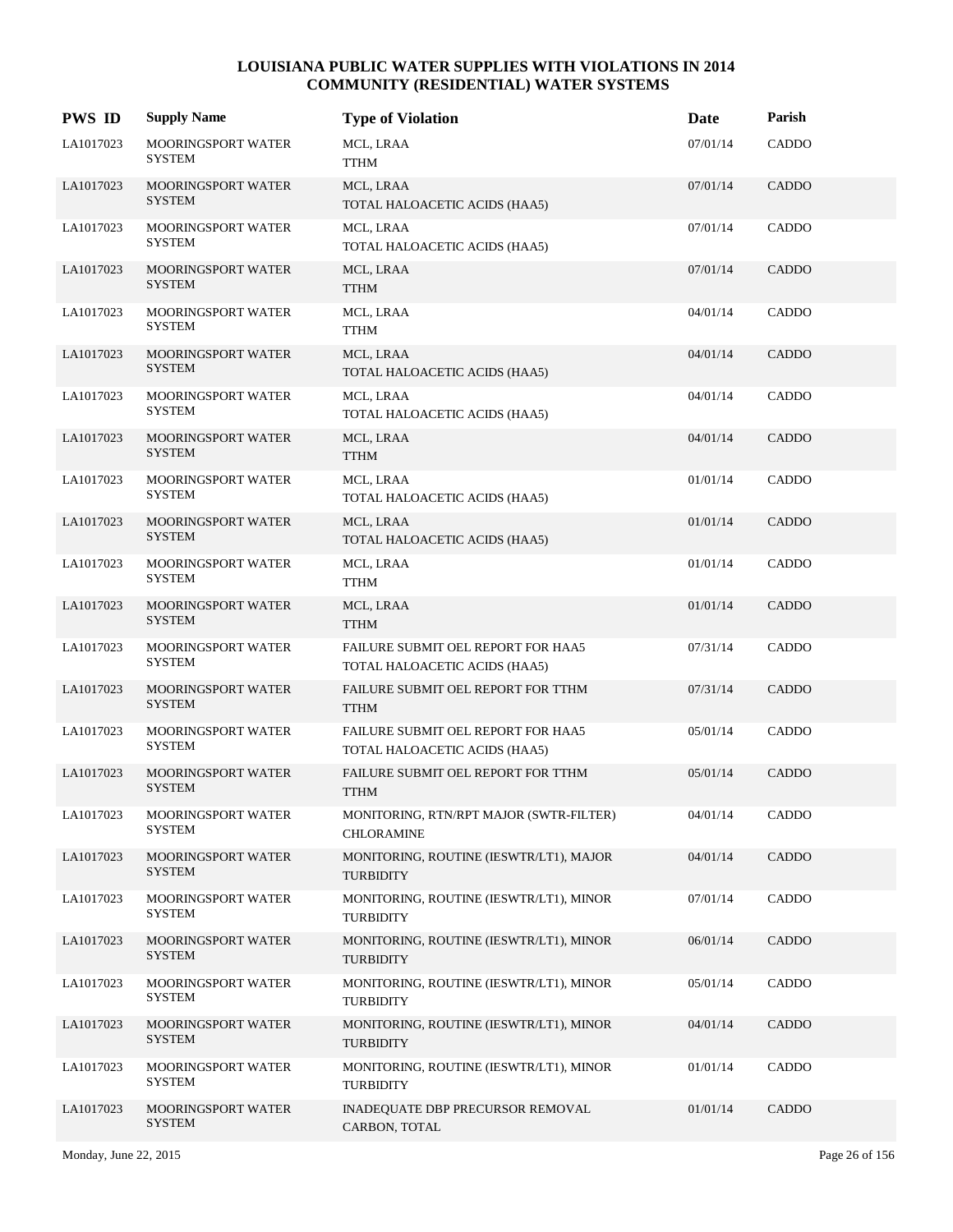| <b>PWS ID</b> | <b>Supply Name</b>                         | <b>Type of Violation</b>                                       | Date     | Parish       |
|---------------|--------------------------------------------|----------------------------------------------------------------|----------|--------------|
| LA1017023     | MOORINGSPORT WATER<br><b>SYSTEM</b>        | PUBLIC NOTICE RULE LINKED TO VIOLATION<br>PUBLIC NOTICE        | 09/05/14 | CADDO        |
| LA1017023     | <b>MOORINGSPORT WATER</b><br><b>SYSTEM</b> | PUBLIC NOTICE RULE LINKED TO VIOLATION<br><b>PUBLIC NOTICE</b> | 09/05/14 | <b>CADDO</b> |
| LA1017023     | MOORINGSPORT WATER<br><b>SYSTEM</b>        | PUBLIC NOTICE RULE LINKED TO VIOLATION<br>PUBLIC NOTICE        | 05/22/14 | CADDO        |
| LA1017023     | MOORINGSPORT WATER<br><b>SYSTEM</b>        | PUBLIC NOTICE RULE LINKED TO VIOLATION<br><b>PUBLIC NOTICE</b> | 02/12/14 | <b>CADDO</b> |
| LA1017023     | MOORINGSPORT WATER<br><b>SYSTEM</b>        | PUBLIC NOTICE RULE LINKED TO VIOLATION<br><b>PUBLIC NOTICE</b> | 11/20/13 | CADDO        |
| LA1017023     | MOORINGSPORT WATER<br><b>SYSTEM</b>        | PUBLIC NOTICE RULE LINKED TO VIOLATION<br><b>PUBLIC NOTICE</b> | 08/12/13 | CADDO        |
| LA1017026     | OIL CITY WATER WORKS                       | MCL, LRAA<br>TOTAL HALOACETIC ACIDS (HAA5)                     | 10/01/14 | CADDO        |
| LA1017026     | OIL CITY WATER WORKS                       | MCL, LRAA<br>TOTAL HALOACETIC ACIDS (HAA5)                     | 10/01/14 | <b>CADDO</b> |
| LA1017026     | OIL CITY WATER WORKS                       | MCL, LRAA<br><b>TTHM</b>                                       | 10/01/14 | CADDO        |
| LA1017026     | OIL CITY WATER WORKS                       | MCL, LRAA<br><b>TTHM</b>                                       | 10/01/14 | <b>CADDO</b> |
| LA1017026     | OIL CITY WATER WORKS                       | MCL, LRAA<br><b>TTHM</b>                                       | 07/01/14 | CADDO        |
| LA1017026     | OIL CITY WATER WORKS                       | MCL, LRAA<br>TOTAL HALOACETIC ACIDS (HAA5)                     | 07/01/14 | <b>CADDO</b> |
| LA1017026     | OIL CITY WATER WORKS                       | MCL, LRAA<br><b>TTHM</b>                                       | 07/01/14 | CADDO        |
| LA1017026     | OIL CITY WATER WORKS                       | MCL, LRAA<br>TOTAL HALOACETIC ACIDS (HAA5)                     | 07/01/14 | <b>CADDO</b> |
| LA1017026     | OIL CITY WATER WORKS                       | MCL, LRAA<br><b>TTHM</b>                                       | 04/01/14 | CADDO        |
| LA1017026     | OIL CITY WATER WORKS                       | MCL, LRAA<br>TOTAL HALOACETIC ACIDS (HAA5)                     | 04/01/14 | <b>CADDO</b> |
| LA1017026     | OIL CITY WATER WORKS                       | MCL, LRAA<br><b>TTHM</b>                                       | 04/01/14 | CADDO        |
| LA1017026     | OIL CITY WATER WORKS                       | MCL, LRAA<br>TOTAL HALOACETIC ACIDS (HAA5)                     | 04/01/14 | <b>CADDO</b> |
| LA1017026     | OIL CITY WATER WORKS                       | MCL, LRAA<br>TOTAL HALOACETIC ACIDS (HAA5)                     | 01/01/14 | CADDO        |
| LA1017026     | OIL CITY WATER WORKS                       | MCL, LRAA<br><b>TTHM</b>                                       | 01/01/14 | CADDO        |
| LA1017026     | OIL CITY WATER WORKS                       | MCL, LRAA<br><b>TTHM</b>                                       | 01/01/14 | CADDO        |
| LA1017026     | OIL CITY WATER WORKS                       | MCL, LRAA<br>TOTAL HALOACETIC ACIDS (HAA5)                     | 01/01/14 | CADDO        |
| LA1017026     | OIL CITY WATER WORKS                       | MONITORING (TCR), ROUTINE MAJOR<br><b>COLIFORM (TCR)</b>       | 10/01/14 | CADDO        |
| LA1017026     | OIL CITY WATER WORKS                       | MONITORING (TCR), ROUTINE MINOR<br><b>COLIFORM (TCR)</b>       | 12/01/14 | CADDO        |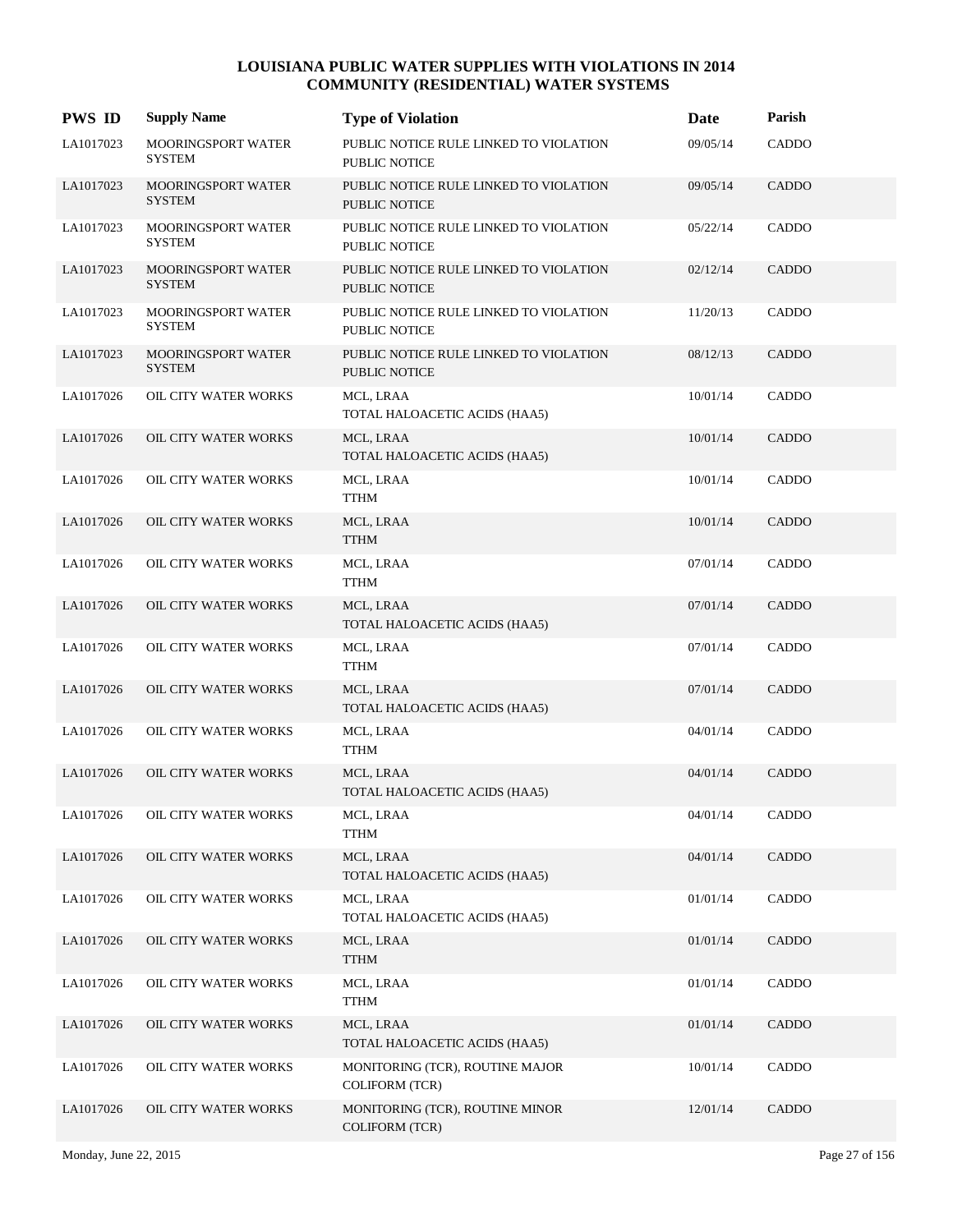| <b>PWS ID</b> | <b>Supply Name</b>                                 | <b>Type of Violation</b>                                                    | Date     | Parish       |
|---------------|----------------------------------------------------|-----------------------------------------------------------------------------|----------|--------------|
| LA1017026     | OIL CITY WATER WORKS                               | MONITORING, ROUTINE (DBP), MAJOR<br><b>CHLORAMINE</b>                       | 10/01/14 | CADDO        |
| LA1017026     | OIL CITY WATER WORKS                               | MONITORING, ROUTINE (DBP), MAJOR<br><b>CHLORAMINE</b>                       | 10/01/14 | CADDO        |
| LA1017026     | OIL CITY WATER WORKS                               | MONITORING, ROUTINE (DBP), MAJOR<br>TOT_TTHM/HAA5                           | 11/01/13 | CADDO        |
| LA1017026     | OIL CITY WATER WORKS                               | FAILURE SUBMIT OEL REPORT FOR HAA5<br>TOTAL HALOACETIC ACIDS (HAA5)         | 10/31/14 | CADDO        |
| LA1017026     | OIL CITY WATER WORKS                               | FAILURE SUBMIT OEL REPORT FOR TTHM<br><b>TTHM</b>                           | 10/31/14 | CADDO        |
| LA1017026     | OIL CITY WATER WORKS                               | FAILURE SUBMIT OEL REPORT FOR HAA5<br>TOTAL HALOACETIC ACIDS (HAA5)         | 07/31/14 | CADDO        |
| LA1017026     | OIL CITY WATER WORKS                               | FAILURE SUBMIT OEL REPORT FOR TTHM<br><b>TTHM</b>                           | 07/31/14 | CADDO        |
| LA1017026     | OIL CITY WATER WORKS                               | FAILURE SUBMIT OEL REPORT FOR TTHM<br><b>TTHM</b>                           | 05/01/14 | CADDO        |
| LA1017026     | OIL CITY WATER WORKS                               | FAILURE SUBMIT OEL REPORT FOR HAA5<br>TOTAL HALOACETIC ACIDS (HAA5)         | 05/01/14 | CADDO        |
| LA1017026     | OIL CITY WATER WORKS                               | INADEQUATE DBP PRECURSOR REMOVAL<br>CARBON, TOTAL                           | 10/01/14 | <b>CADDO</b> |
| LA1017026     | OIL CITY WATER WORKS                               | INADEQUATE DBP PRECURSOR REMOVAL<br>CARBON, TOTAL                           | 01/01/14 | CADDO        |
| LA1017026     | OIL CITY WATER WORKS                               | PUBLIC NOTICE RULE LINKED TO VIOLATION<br><b>PUBLIC NOTICE</b>              | 05/17/14 | CADDO        |
| LA1017026     | OIL CITY WATER WORKS                               | PUBLIC NOTICE RULE LINKED TO VIOLATION<br>PUBLIC NOTICE                     | 02/16/13 | CADDO        |
| LA1017028     | RODESSA WATER SYSTEM                               | MONITORING (TCR), ROUTINE MAJOR<br><b>COLIFORM (TCR)</b>                    | 02/01/14 | CADDO        |
| LA1017028     | RODESSA WATER SYSTEM                               | MONITORING, ROUTINE (DBP), MAJOR<br>TOT_TTHM/HAA5                           | 08/01/13 | CADDO        |
| LA1017029     | <b>JONES ROLLING RIDGE WATER</b><br><b>COMPANY</b> | MCL (TCR), MONTHLY<br><b>COLIFORM (TCR)</b>                                 | 07/01/14 | CADDO        |
| LA1017029     | <b>COMPANY</b>                                     | JONES ROLLING RIDGE WATER MONITORING (TCR), ROUTINE MINOR<br>COLIFORM (TCR) | 08/01/14 | CADDO        |
| LA1017029     | JONES ROLLING RIDGE WATER<br><b>COMPANY</b>        | MONITORING, ROUTINE (DBP), MAJOR<br><b>CHLORINE</b>                         | 07/01/14 | CADDO        |
| LA1017029     | <b>JONES ROLLING RIDGE WATER</b><br><b>COMPANY</b> | PUBLIC NOTICE RULE LINKED TO VIOLATION<br>PUBLIC NOTICE                     | 12/05/14 | CADDO        |
| LA1017029     | JONES ROLLING RIDGE WATER<br><b>COMPANY</b>        | PUBLIC NOTICE RULE LINKED TO VIOLATION<br>PUBLIC NOTICE                     | 10/21/14 | CADDO        |
| LA1017029     | <b>JONES ROLLING RIDGE WATER</b><br><b>COMPANY</b> | PUBLIC NOTICE RULE LINKED TO VIOLATION<br>PUBLIC NOTICE                     | 09/08/14 | CADDO        |
| LA1017029     | JONES ROLLING RIDGE WATER<br><b>COMPANY</b>        | INADEQUATE MINIMUM CHLORINE RESIDUAL<br><b>RESIDUAL CHLORINE</b>            | 02/01/14 | CADDO        |
| LA1017031     | SHREVEPORT WATER SYSTEM                            | MCL, LRAA<br><b>TTHM</b>                                                    | 01/01/14 | CADDO        |
| LA1017031     | SHREVEPORT WATER SYSTEM                            | MONITORING, ROUTINE (DBP), MAJOR<br>TOT_TTHM/HAA5                           | 07/01/14 | CADDO        |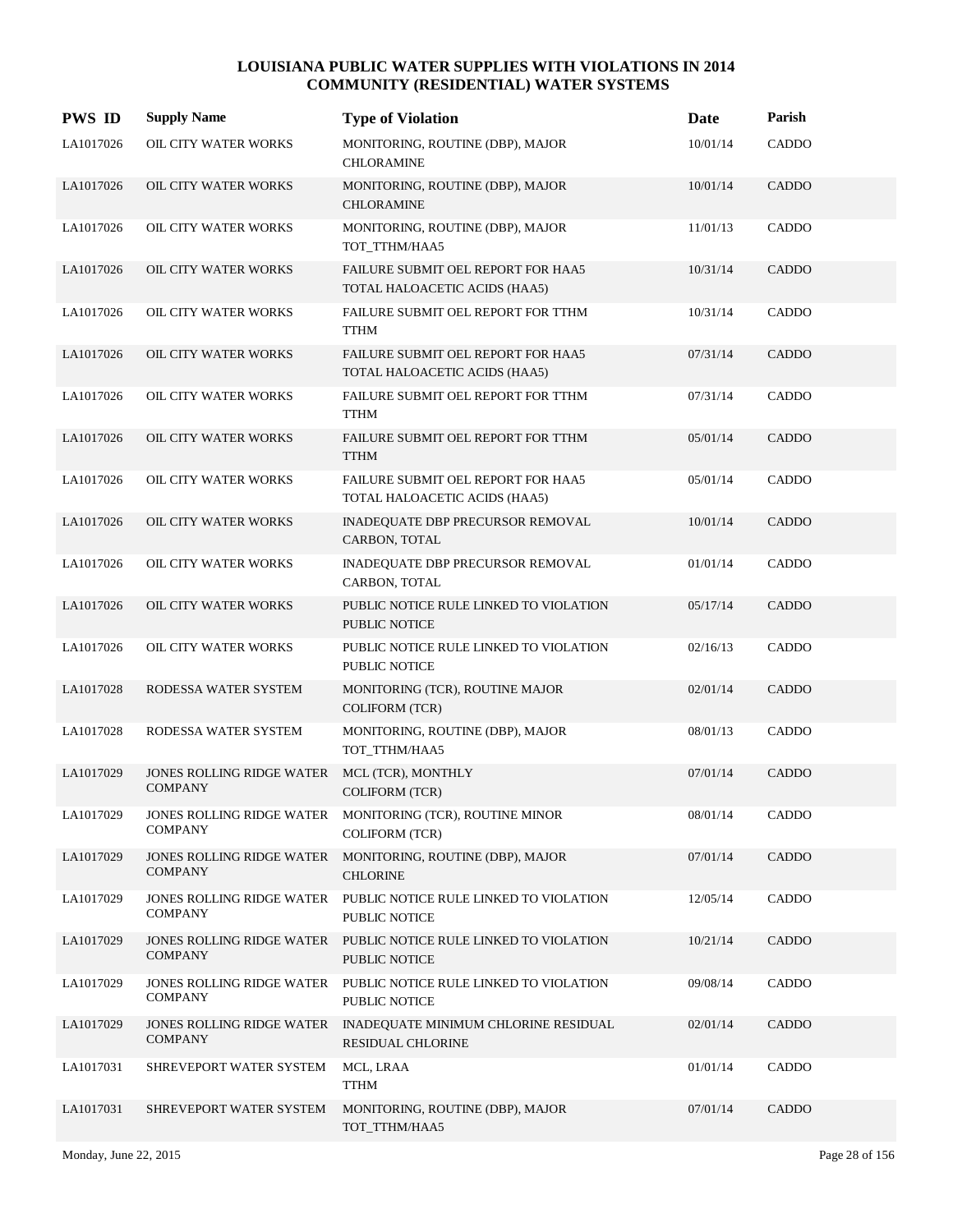| <b>PWS ID</b> | <b>Supply Name</b>                       | <b>Type of Violation</b>                                             | Date     | Parish       |
|---------------|------------------------------------------|----------------------------------------------------------------------|----------|--------------|
| LA1017031     | SHREVEPORT WATER SYSTEM                  | MONITORING, ROUTINE (DBP), MAJOR<br><b>CHLORITE</b>                  | 03/01/14 | CADDO        |
| LA1017031     | SHREVEPORT WATER SYSTEM                  | MONITORING, ROUTINE (DBP), MAJOR<br><b>BROMATE</b>                   | 01/01/14 | CADDO        |
| LA1017031     | SHREVEPORT WATER SYSTEM                  | FAILURE SUBMIT OEL REPORT FOR TTHM<br><b>TTHM</b>                    | 10/31/13 | CADDO        |
| LA1017031     | SHREVEPORT WATER SYSTEM                  | INADEQUATE DBP PRECURSOR REMOVAL<br>CARBON, TOTAL                    | 10/01/14 | CADDO        |
| LA1017033     | SPRINGLAKE MHP WATER<br><b>SYSTEM</b>    | CCR ADEQUACY/AVAILABILITY/CONTENT<br><b>CONSUMER CONFIDENCE RULE</b> | 10/01/14 | CADDO        |
| LA1017035     | SILENT CEDARS MHP WATER<br><b>SYSTEM</b> | <b>FAILURE TO SUBMIT MONITORING PLAN</b><br>TOTAL COLIFORM RULE      | 01/01/14 | CADDO        |
| LA1017036     | TYSON COMMUNITY WATER<br><b>SYSTEM</b>   | FAILURE ADDRESS DEFICIENCY (GWR)<br><b>GROUNDWATER RULE</b>          | 12/27/11 | CADDO        |
| LA1017036     | TYSON COMMUNITY WATER<br><b>SYSTEM</b>   | <b>CCR REPORT</b><br>CONSUMER CONFIDENCE RULE                        | 07/01/14 | CADDO        |
| LA1017036     | TYSON COMMUNITY WATER<br><b>SYSTEM</b>   | CCR ADEQUACY/AVAILABILITY/CONTENT<br><b>CONSUMER CONFIDENCE RULE</b> | 10/01/14 | CADDO        |
| LA1017036     | TYSON COMMUNITY WATER<br><b>SYSTEM</b>   | PUBLIC NOTICE RULE LINKED TO VIOLATION<br><b>PUBLIC NOTICE</b>       | 11/14/13 | CADDO        |
| LA1017036     | TYSON COMMUNITY WATER<br><b>SYSTEM</b>   | PUBLIC NOTICE RULE LINKED TO VIOLATION<br>PUBLIC NOTICE              | 08/10/13 | CADDO        |
| LA1017036     | TYSON COMMUNITY WATER<br><b>SYSTEM</b>   | PUBLIC NOTICE RULE LINKED TO VIOLATION<br>PUBLIC NOTICE              | 03/12/13 | CADDO        |
| LA1017036     | TYSON COMMUNITY WATER<br><b>SYSTEM</b>   | INADEQUATE MINIMUM CHLORINE RESIDUAL<br><b>CHLORINE</b>              | 11/01/14 | CADDO        |
| LA1017036     | TYSON COMMUNITY WATER<br><b>SYSTEM</b>   | INADEQUATE MINIMUM CHLORINE RESIDUAL<br><b>CHLORINE</b>              | 10/01/14 | <b>CADDO</b> |
| LA1017036     | TYSON COMMUNITY WATER<br><b>SYSTEM</b>   | INADEQUATE MINIMUM CHLORINE RESIDUAL<br><b>CHLORINE</b>              | 09/01/14 | <b>CADDO</b> |
| LA1017036     | TYSON COMMUNITY WATER<br><b>SYSTEM</b>   | INADEQUATE MINIMUM CHLORINE RESIDUAL<br><b>CHLORINE</b>              | 05/01/14 | CADDO        |
| LA1017036     | TYSON COMMUNITY WATER<br><b>SYSTEM</b>   | INADEQUATE MINIMUM CHLORINE RESIDUAL<br><b>CHLORINE</b>              | 04/01/14 | CADDO        |
| LA1017036     | TYSON COMMUNITY WATER<br><b>SYSTEM</b>   | INADEQUATE MINIMUM CHLORINE RESIDUAL<br>RESIDUAL CHLORINE            | 02/01/14 | CADDO        |
| LA1017036     | TYSON COMMUNITY WATER<br><b>SYSTEM</b>   | FAILURE TO SUBMIT MONITORING PLAN<br>TOTAL COLIFORM RULE             | 01/01/14 | <b>CADDO</b> |
| LA1017036     | TYSON COMMUNITY WATER<br><b>SYSTEM</b>   | FAILURE TO SUBMIT MONITORING PLAN<br>TOTAL COLIFORM RULE             | 01/01/14 | <b>CADDO</b> |
| LA1017042     | WILDWOOD SOUTH WATER<br><b>SYSTEM</b>    | MONITORING, ROUTINE (DBP), MAJOR<br>TOT TTHM/HAA5                    | 08/01/14 | <b>CADDO</b> |
| LA1017042     | WILDWOOD SOUTH WATER<br><b>SYSTEM</b>    | MONITORING, ROUTINE (DBP), MAJOR<br>TOT_TTHM/HAA5                    | 05/01/14 | <b>CADDO</b> |
| LA1017042     | WILDWOOD SOUTH WATER<br><b>SYSTEM</b>    | MONITORING, ROUTINE (DBP), MAJOR<br>TOT_TTHM/HAA5                    | 02/01/14 | CADDO        |
| LA1017042     | WILDWOOD SOUTH WATER<br><b>SYSTEM</b>    | MONITORING, ROUTINE (DBP), MAJOR<br>TOT_TTHM/HAA5                    | 01/01/14 | <b>CADDO</b> |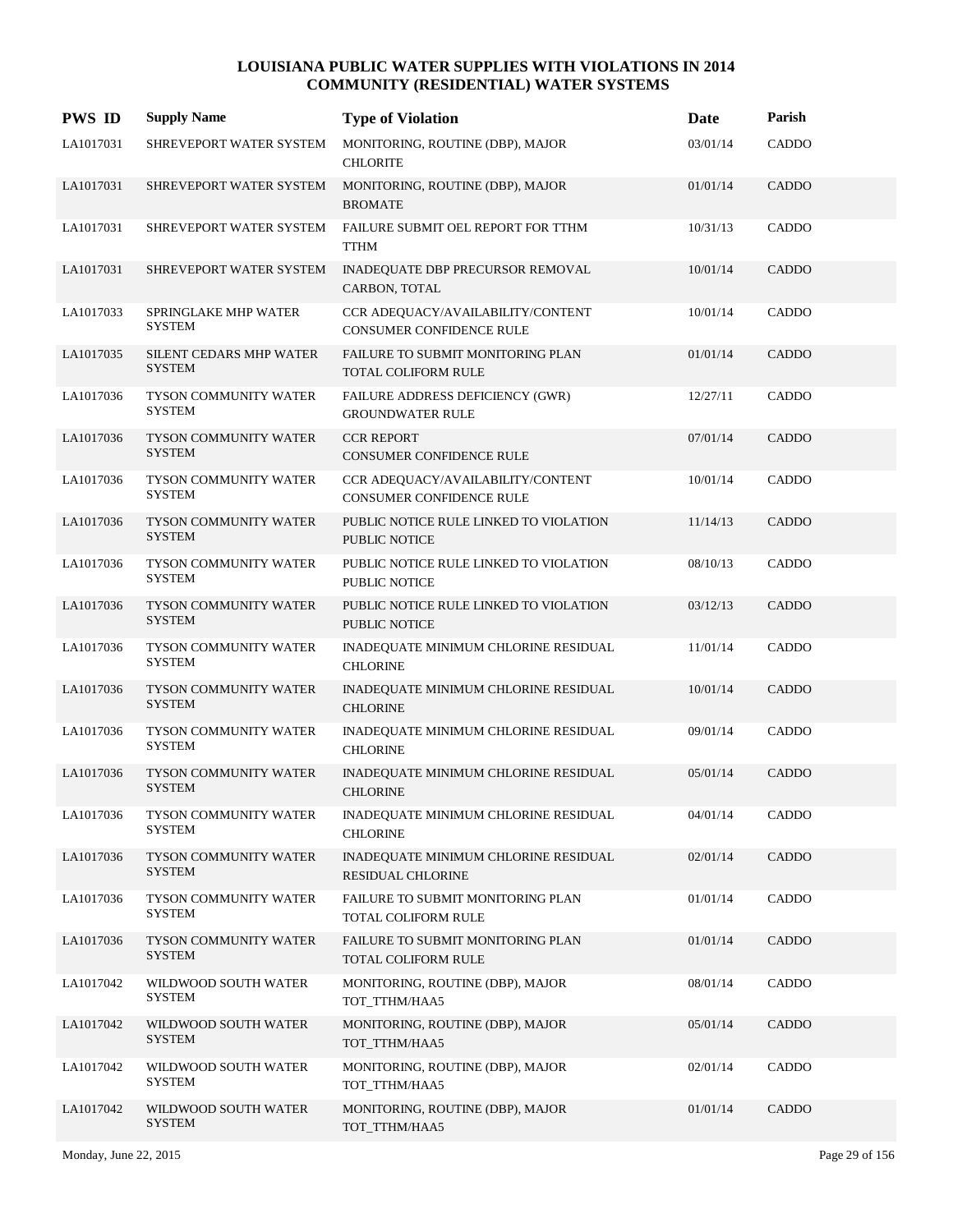| <b>PWS ID</b> | <b>Supply Name</b>                    | <b>Type of Violation</b>                                    | Date     | Parish       |
|---------------|---------------------------------------|-------------------------------------------------------------|----------|--------------|
| LA1017042     | WILDWOOD SOUTH WATER<br><b>SYSTEM</b> | PUBLIC NOTICE RULE LINKED TO VIOLATION<br>PUBLIC NOTICE     | 11/12/13 | CADDO        |
| LA1017042     | WILDWOOD SOUTH WATER<br><b>SYSTEM</b> | PUBLIC NOTICE RULE LINKED TO VIOLATION<br>PUBLIC NOTICE     | 04/17/11 | <b>CADDO</b> |
| LA1017050     | <b>EAST COVE UTILITIES</b>            | MONITORING (TCR), ROUTINE MAJOR<br><b>COLIFORM (TCR)</b>    | 09/01/14 | CADDO        |
| LA1017050     | <b>EAST COVE UTILITIES</b>            | MONITORING (TCR), ROUTINE MAJOR<br><b>COLIFORM (TCR)</b>    | 08/01/14 | <b>CADDO</b> |
| LA1017050     | <b>EAST COVE UTILITIES</b>            | MONITORING, ROUTINE (DBP), MAJOR<br><b>CHLORINE</b>         | 07/01/14 | CADDO        |
| LA1017050     | <b>EAST COVE UTILITIES</b>            | MONITORING, ROUTINE (DBP), MAJOR<br><b>CHLORINE</b>         | 07/01/14 | CADDO        |
| LA1017050     | <b>EAST COVE UTILITIES</b>            | MONITORING, RTN/RPT MAJOR (SWTR-FILTER)<br><b>CHLORINE</b>  | 09/01/14 | CADDO        |
| LA1017050     | <b>EAST COVE UTILITIES</b>            | MONITORING, RTN/RPT MAJOR (SWTR-FILTER)<br><b>CHLORINE</b>  | 09/01/14 | <b>CADDO</b> |
| LA1017050     | <b>EAST COVE UTILITIES</b>            | MONITORING, RTN/RPT MAJOR (SWTR-FILTER)<br><b>CHLORINE</b>  | 08/01/14 | CADDO        |
| LA1017050     | <b>EAST COVE UTILITIES</b>            | MONITORING, RTN/RPT MAJOR (SWTR-FILTER)<br><b>CHLORINE</b>  | 08/01/14 | <b>CADDO</b> |
| LA1017050     | <b>EAST COVE UTILITIES</b>            | MONITORING, RTN/RPT MAJOR (SWTR-FILTER)<br><b>CHLORINE</b>  | 06/01/14 | CADDO        |
| LA1017050     | <b>EAST COVE UTILITIES</b>            | MONITORING, RTN/RPT MAJOR (SWTR-FILTER)<br><b>CHLORINE</b>  | 05/01/14 | <b>CADDO</b> |
| LA1017050     | <b>EAST COVE UTILITIES</b>            | MONITORING, RTN/RPT MAJOR (SWTR-FILTER)<br><b>CHLORINE</b>  | 04/01/14 | CADDO        |
| LA1017050     | <b>EAST COVE UTILITIES</b>            | MONITORING, RTN/RPT MAJOR (SWTR-FILTER)<br><b>CHLORINE</b>  | 01/01/14 | <b>CADDO</b> |
| LA1017050     | <b>EAST COVE UTILITIES</b>            | MONITORING, ROUTINE (IESWTR/LT1), MAJOR<br><b>TURBIDITY</b> | 09/01/14 | CADDO        |
| LA1017050     | <b>EAST COVE UTILITIES</b>            | MONITORING, ROUTINE (IESWTR/LT1), MAJOR<br><b>TURBIDITY</b> | 08/01/14 | <b>CADDO</b> |
| LA1017050     | <b>EAST COVE UTILITIES</b>            | MONITORING, ROUTINE (IESWTR/LT1), MAJOR<br><b>TURBIDITY</b> | 07/01/14 | CADDO        |
| LA1017050     | <b>EAST COVE UTILITIES</b>            | MONITORING, ROUTINE (IESWTR/LT1), MAJOR<br><b>TURBIDITY</b> | 06/01/14 | CADDO        |
| LA1017050     | <b>EAST COVE UTILITIES</b>            | MONITORING, ROUTINE (IESWTR/LT1), MAJOR<br><b>TURBIDITY</b> | 05/01/14 | CADDO        |
| LA1017050     | <b>EAST COVE UTILITIES</b>            | MONITORING, ROUTINE (IESWTR/LT1), MAJOR<br><b>TURBIDITY</b> | 04/01/14 | <b>CADDO</b> |
| LA1017050     | <b>EAST COVE UTILITIES</b>            | MONITORING, ROUTINE (IESWTR/LT1), MAJOR<br><b>TURBIDITY</b> | 01/01/14 | CADDO        |
| LA1017050     | <b>EAST COVE UTILITIES</b>            | MONITORING, ROUTINE (IESWTR/LT1), MINOR<br><b>TURBIDITY</b> | 07/01/14 | <b>CADDO</b> |
| LA1017050     | <b>EAST COVE UTILITIES</b>            | MONITORING, ROUTINE (IESWTR/LT1), MINOR<br><b>TURBIDITY</b> | 06/01/14 | CADDO        |
| LA1017050     | <b>EAST COVE UTILITIES</b>            | MONITORING, ROUTINE (IESWTR/LT1), MINOR<br><b>TURBIDITY</b> | 05/01/14 | <b>CADDO</b> |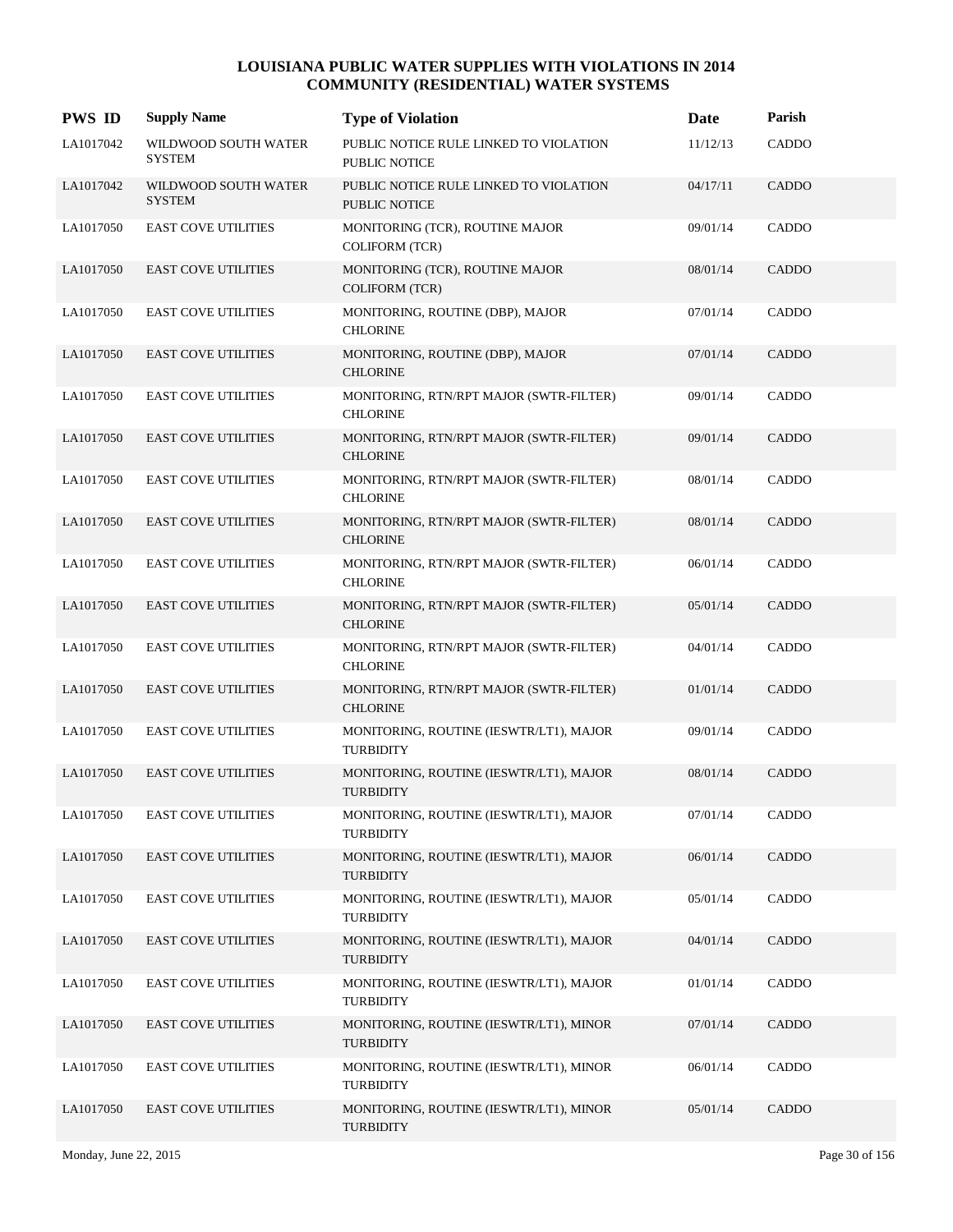| <b>PWS ID</b> | <b>Supply Name</b>         | <b>Type of Violation</b>                                             | Date     | Parish       |
|---------------|----------------------------|----------------------------------------------------------------------|----------|--------------|
| LA1017050     | <b>EAST COVE UTILITIES</b> | MONITORING, ROUTINE (IESWTR/LT1), MINOR<br><b>TURBIDITY</b>          | 04/01/14 | CADDO        |
| LA1017050     | <b>EAST COVE UTILITIES</b> | MONITORING, ROUTINE (IESWTR/LT1), MINOR<br><b>TURBIDITY</b>          | 01/01/14 | <b>CADDO</b> |
| LA1017050     | <b>EAST COVE UTILITIES</b> | MONTHLY COMB. FILTER EFFLUENT (SWTR<br><b>TURBIDITY</b>              | 07/01/14 | CADDO        |
| LA1017050     | <b>EAST COVE UTILITIES</b> | MONTHLY COMB. FILTER EFFLUENT (SWTR<br><b>TURBIDITY</b>              | 06/01/14 | <b>CADDO</b> |
| LA1017050     | <b>EAST COVE UTILITIES</b> | MONTHLY COMB. FILTER EFFLUENT (SWTR<br><b>TURBIDITY</b>              | 05/01/14 | CADDO        |
| LA1017050     | <b>EAST COVE UTILITIES</b> | MONTHLY COMB. FILTER EFFLUENT (SWTR<br><b>TURBIDITY</b>              | 01/01/14 | CADDO        |
| LA1017050     | <b>EAST COVE UTILITIES</b> | INADEQUATE DBP PRECURSOR REMOVAL<br>CARBON, TOTAL                    | 01/01/14 | CADDO        |
| LA1017050     | <b>EAST COVE UTILITIES</b> | FOLLOW-UP OR ROUTINE TAP M/R (LCR)<br><b>LEAD &amp; COPPER RULE</b>  | 07/01/14 | <b>CADDO</b> |
| LA1017050     | <b>EAST COVE UTILITIES</b> | FOLLOW-UP OR ROUTINE TAP M/R (LCR)<br><b>LEAD &amp; COPPER RULE</b>  | 07/01/13 | CADDO        |
| LA1017050     | <b>EAST COVE UTILITIES</b> | FOLLOW-UP OR ROUTINE TAP M/R (LCR)<br><b>LEAD &amp; COPPER RULE</b>  | 01/01/13 | <b>CADDO</b> |
| LA1017050     | <b>EAST COVE UTILITIES</b> | FOLLOW-UP OR ROUTINE TAP M/R (LCR)<br><b>LEAD &amp; COPPER RULE</b>  | 01/01/08 | CADDO        |
| LA1017050     | <b>EAST COVE UTILITIES</b> | <b>CCR REPORT</b><br>CONSUMER CONFIDENCE RULE                        | 07/01/13 | CADDO        |
| LA1017050     | <b>EAST COVE UTILITIES</b> | <b>CCR REPORT</b><br>CONSUMER CONFIDENCE RULE                        | 07/01/12 | CADDO        |
| LA1017050     | <b>EAST COVE UTILITIES</b> | <b>CCR REPORT</b><br>CONSUMER CONFIDENCE RULE                        | 07/01/11 | <b>CADDO</b> |
| LA1017050     | <b>EAST COVE UTILITIES</b> | <b>CCR REPORT</b><br>CONSUMER CONFIDENCE RULE                        | 07/01/10 | CADDO        |
| LA1017050     | <b>EAST COVE UTILITIES</b> | CCR ADEQUACY/AVAILABILITY/CONTENT<br><b>CONSUMER CONFIDENCE RULE</b> | 10/01/13 | <b>CADDO</b> |
| LA1017050     | <b>EAST COVE UTILITIES</b> | CCR ADEQUACY/AVAILABILITY/CONTENT<br>CONSUMER CONFIDENCE RULE        | 10/01/12 | CADDO        |
| LA1017050     | <b>EAST COVE UTILITIES</b> | CCR ADEQUACY/AVAILABILITY/CONTENT<br>CONSUMER CONFIDENCE RULE        | 10/01/11 | CADDO        |
| LA1017050     | <b>EAST COVE UTILITIES</b> | CCR ADEQUACY/AVAILABILITY/CONTENT<br>CONSUMER CONFIDENCE RULE        | 10/01/10 | CADDO        |
| LA1017050     | <b>EAST COVE UTILITIES</b> | PUBLIC NOTICE RULE LINKED TO VIOLATION<br><b>PUBLIC NOTICE</b>       | 11/19/13 | <b>CADDO</b> |
| LA1017050     | <b>EAST COVE UTILITIES</b> | PUBLIC NOTICE RULE LINKED TO VIOLATION<br>PUBLIC NOTICE              | 10/28/13 | CADDO        |
| LA1017050     | <b>EAST COVE UTILITIES</b> | PUBLIC NOTICE RULE LINKED TO VIOLATION<br>PUBLIC NOTICE              | 08/13/13 | <b>CADDO</b> |
| LA1017050     | <b>EAST COVE UTILITIES</b> | PUBLIC NOTICE RULE LINKED TO VIOLATION<br>PUBLIC NOTICE              | 05/09/13 | CADDO        |
| LA1017050     | <b>EAST COVE UTILITIES</b> | PUBLIC NOTICE RULE LINKED TO VIOLATION<br><b>PUBLIC NOTICE</b>       | 05/31/12 | CADDO        |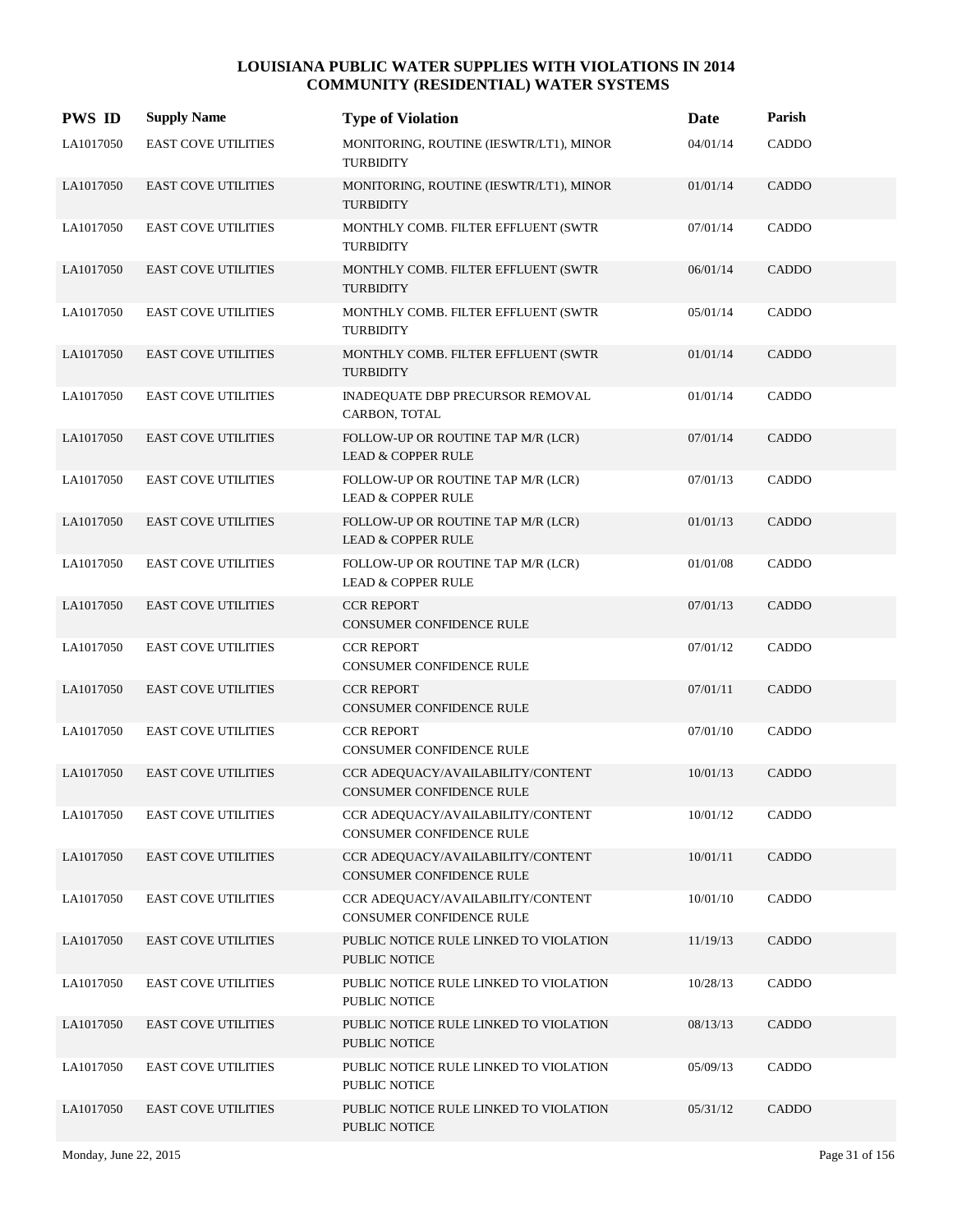| <b>PWS ID</b> | <b>Supply Name</b>                              | <b>Type of Violation</b>                                       | Date     | Parish       |
|---------------|-------------------------------------------------|----------------------------------------------------------------|----------|--------------|
| LA1017050     | <b>EAST COVE UTILITIES</b>                      | PUBLIC NOTICE RULE LINKED TO VIOLATION<br>PUBLIC NOTICE        | 01/31/12 | CADDO        |
| LA1017050     | <b>EAST COVE UTILITIES</b>                      | PUBLIC NOTICE RULE LINKED TO VIOLATION<br><b>PUBLIC NOTICE</b> | 01/31/12 | <b>CADDO</b> |
| LA1017050     | <b>EAST COVE UTILITIES</b>                      | PUBLIC NOTICE RULE LINKED TO VIOLATION<br>PUBLIC NOTICE        | 01/31/12 | CADDO        |
| LA1017050     | <b>EAST COVE UTILITIES</b>                      | PUBLIC NOTICE RULE LINKED TO VIOLATION<br><b>PUBLIC NOTICE</b> | 01/31/12 | CADDO        |
| LA1017050     | <b>EAST COVE UTILITIES</b>                      | PUBLIC NOTICE RULE LINKED TO VIOLATION<br>PUBLIC NOTICE        | 01/31/12 | CADDO        |
| LA1017050     | <b>EAST COVE UTILITIES</b>                      | PUBLIC NOTICE RULE LINKED TO VIOLATION<br><b>PUBLIC NOTICE</b> | 01/31/12 | CADDO        |
| LA1017050     | <b>EAST COVE UTILITIES</b>                      | PUBLIC NOTICE RULE LINKED TO VIOLATION<br>PUBLIC NOTICE        | 01/31/12 | CADDO        |
| LA1017050     | <b>EAST COVE UTILITIES</b>                      | PUBLIC NOTICE RULE LINKED TO VIOLATION<br><b>PUBLIC NOTICE</b> | 01/31/12 | CADDO        |
| LA1017050     | <b>EAST COVE UTILITIES</b>                      | PUBLIC NOTICE RULE LINKED TO VIOLATION<br><b>PUBLIC NOTICE</b> | 01/31/12 | CADDO        |
| LA1017050     | <b>EAST COVE UTILITIES</b>                      | PUBLIC NOTICE RULE LINKED TO VIOLATION<br><b>PUBLIC NOTICE</b> | 01/31/12 | CADDO        |
| LA1017050     | <b>EAST COVE UTILITIES</b>                      | PUBLIC NOTICE RULE LINKED TO VIOLATION<br>PUBLIC NOTICE        | 01/31/12 | CADDO        |
| LA1017050     | <b>EAST COVE UTILITIES</b>                      | PUBLIC NOTICE RULE LINKED TO VIOLATION<br><b>PUBLIC NOTICE</b> | 01/31/12 | CADDO        |
| LA1017050     | <b>EAST COVE UTILITIES</b>                      | PUBLIC NOTICE RULE LINKED TO VIOLATION<br><b>PUBLIC NOTICE</b> | 01/31/12 | CADDO        |
| LA1017050     | <b>EAST COVE UTILITIES</b>                      | PUBLIC NOTICE RULE LINKED TO VIOLATION<br><b>PUBLIC NOTICE</b> | 01/31/12 | CADDO        |
| LA1017050     | <b>EAST COVE UTILITIES</b>                      | PUBLIC NOTICE RULE LINKED TO VIOLATION<br>PUBLIC NOTICE        | 01/31/12 | CADDO        |
| LA1017050     | <b>EAST COVE UTILITIES</b>                      | PUBLIC NOTICE RULE LINKED TO VIOLATION<br><b>PUBLIC NOTICE</b> | 01/31/12 | CADDO        |
| LA1017050     | <b>EAST COVE UTILITIES</b>                      | PUBLIC NOTICE RULE LINKED TO VIOLATION<br>PUBLIC NOTICE        | 01/31/12 | CADDO        |
| LA1017050     | <b>EAST COVE UTILITIES</b>                      | PUBLIC NOTICE RULE LINKED TO VIOLATION<br>PUBLIC NOTICE        | 01/31/12 | <b>CADDO</b> |
| LA1017051     | <b>EVERGREEN ESTATES WATER</b><br><b>SYSTEM</b> | MONITORING, ROUTINE (DBP), MAJOR<br><b>CHLORINE</b>            | 01/01/14 | CADDO        |
| LA1017051     | EVERGREEN ESTATES WATER<br><b>SYSTEM</b>        | MONITORING, ROUTINE (DBP), MAJOR<br>TOT_TTHM/HAA5              | 09/01/13 | CADDO        |
| LA1017051     | <b>EVERGREEN ESTATES WATER</b><br><b>SYSTEM</b> | FAILURE TO HAVE MONITORING PLAN (IDSE)<br><b>DBP STAGE 2</b>   | 04/01/08 | CADDO        |
| LA1017051     | <b>EVERGREEN ESTATES WATER</b><br><b>SYSTEM</b> | FAILURE SUBMIT SUBPART V PLAN, ESCALATED<br>DBP STAGE 2        | 01/01/13 | CADDO        |
| LA1017051     | <b>EVERGREEN ESTATES WATER</b><br><b>SYSTEM</b> | <b>CCR REPORT</b><br>CONSUMER CONFIDENCE RULE                  | 07/01/14 | CADDO        |
| LA1017051     | EVERGREEN ESTATES WATER<br><b>SYSTEM</b>        | CCR ADEQUACY/AVAILABILITY/CONTENT<br>CONSUMER CONFIDENCE RULE  | 10/01/14 | CADDO        |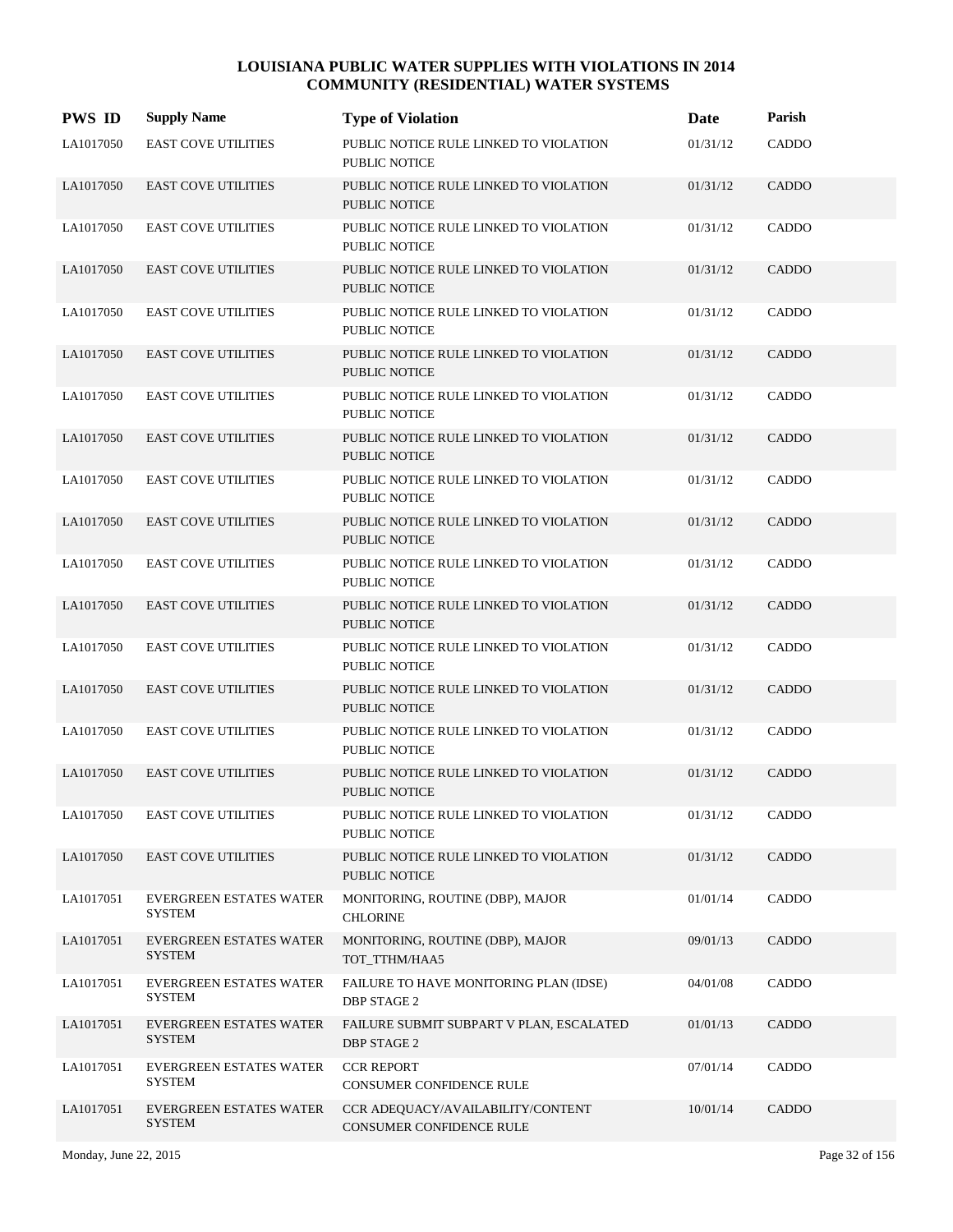| <b>PWS ID</b> | <b>Supply Name</b>                              | <b>Type of Violation</b>                                                          | Date     | Parish       |
|---------------|-------------------------------------------------|-----------------------------------------------------------------------------------|----------|--------------|
| LA1017051     | <b>EVERGREEN ESTATES WATER</b><br><b>SYSTEM</b> | PUBLIC NOTICE RULE LINKED TO VIOLATION<br>PUBLIC NOTICE                           | 06/10/14 | CADDO        |
| LA1017051     | <b>EVERGREEN ESTATES WATER</b><br><b>SYSTEM</b> | PUBLIC NOTICE RULE LINKED TO VIOLATION<br><b>PUBLIC NOTICE</b>                    | 02/03/14 | CADDO        |
| LA1017051     | <b>EVERGREEN ESTATES WATER</b><br>SYSTEM        | PUBLIC NOTICE RULE LINKED TO VIOLATION<br>PUBLIC NOTICE                           | 03/12/13 | CADDO        |
| LA1017051     | <b>EVERGREEN ESTATES WATER</b><br><b>SYSTEM</b> | INADEQUATE MINIMUM CHLORINE RESIDUAL<br><b>CHLORINE</b>                           | 06/01/14 | CADDO        |
| LA1017052     | <b>WATERWORKS DISTRICT 7</b>                    | MONITORING, ROUTINE (DBP), MAJOR<br><b>CHLORINE</b>                               | 07/01/14 | CADDO        |
| LA1017052     | <b>WATERWORKS DISTRICT 7</b>                    | MONITORING, ROUTINE (DBP), MAJOR<br>TOT_TTHM/HAA5                                 | 06/01/13 | CADDO        |
| LA1017062     | FOUR FORKS WATER SYSTEM                         | MONITORING, ROUTINE (DBP), MAJOR<br><b>CHLORINE</b>                               | 07/01/14 | <b>CADDO</b> |
| LA1017062     | FOUR FORKS WATER SYSTEM                         | MONITORING, ROUTINE (DBP), MAJOR<br>TOT_TTHM/HAA5                                 | 08/01/13 | CADDO        |
| LA1017062     | FOUR FORKS WATER SYSTEM                         | PUBLIC NOTICE RULE LINKED TO VIOLATION<br><b>PUBLIC NOTICE</b>                    | 10/23/14 | CADDO        |
| LA1017066     | SHERWOOD APARTMENTS<br><b>WATER SYSTEM</b>      | MONITORING, ROUTINE (DBP), MAJOR<br>TOT TTHM/HAA5                                 | 09/01/13 | <b>CADDO</b> |
| LA1017066     | SHERWOOD APARTMENTS<br><b>WATER SYSTEM</b>      | PUBLIC NOTICE RULE LINKED TO VIOLATION<br>PUBLIC NOTICE                           | 03/19/14 | CADDO        |
| LA1017066     | SHERWOOD APARTMENTS<br>WATER SYSTEM             | PUBLIC NOTICE RULE LINKED TO VIOLATION<br>PUBLIC NOTICE                           | 11/14/13 | <b>CADDO</b> |
| LA1017066     | SHERWOOD APARTMENTS<br><b>WATER SYSTEM</b>      | FAILURE TO SUBMIT MONITORING PLAN<br>TOTAL COLIFORM RULE                          | 01/01/14 | CADDO        |
| LA1017070     | <b>SOUTHVIEW ESTATES WATER</b><br><b>SYSTEM</b> | <b>CCR REPORT</b><br>CONSUMER CONFIDENCE RULE                                     | 07/01/14 | <b>CADDO</b> |
| LA1017070     | SOUTHVIEW ESTATES WATER<br><b>SYSTEM</b>        | <b>CCR REPORT</b><br>CONSUMER CONFIDENCE RULE                                     | 07/01/13 | <b>CADDO</b> |
| LA1017070     | SOUTHVIEW ESTATES WATER<br><b>SYSTEM</b>        | CCR ADEQUACY/AVAILABILITY/CONTENT<br><b>CONSUMER CONFIDENCE RULE</b>              | 10/01/14 | CADDO        |
| LA1017070     | SOUTHVIEW ESTATES WATER<br>SYSTEM               | CCR ADEQUACY/AVAILABILITY/CONTENT<br>CONSUMER CONFIDENCE RULE                     | 10/01/13 | CADDO        |
| LA1017075     | DIXIE GARDEN WATER SUPPLY                       | MCL, LRAA<br><b>TTHM</b>                                                          | 01/01/14 | <b>CADDO</b> |
| LA1017075     |                                                 | DIXIE GARDEN WATER SUPPLY FAILURE SUBMIT OEL REPORT FOR TTHM<br><b>TTHM</b>       | 05/01/14 | CADDO        |
| LA1017075     |                                                 | DIXIE GARDEN WATER SUPPLY PUBLIC NOTICE RULE LINKED TO VIOLATION<br>PUBLIC NOTICE | 05/08/14 | <b>CADDO</b> |
| LA1017076     | COUNTRY LIVING ESTATES<br><b>WATER SYSTEM</b>   | MONITORING, ROUTINE (DBP), MAJOR<br>TOT TTHM/HAA5                                 | 09/01/13 | CADDO        |
| LA1017080     | SOUTH SHREVEPORT MOBILE<br><b>VILLA</b>         | MONITORING, ROUTINE (DBP), MAJOR<br>TOT_TTHM/HAA5                                 | 04/01/14 | CADDO        |
| LA1017080     | SOUTH SHREVEPORT MOBILE<br>VILLA                | FAILURE SUBMIT SUBPART V PLAN, ESCALATED<br><b>DBP STAGE 2</b>                    | 01/01/13 | CADDO        |
| LA1017080     | SOUTH SHREVEPORT MOBILE<br><b>VILLA</b>         | FOLLOW-UP OR ROUTINE TAP M/R (LCR)<br><b>LEAD &amp; COPPER RULE</b>               | 10/01/13 | CADDO        |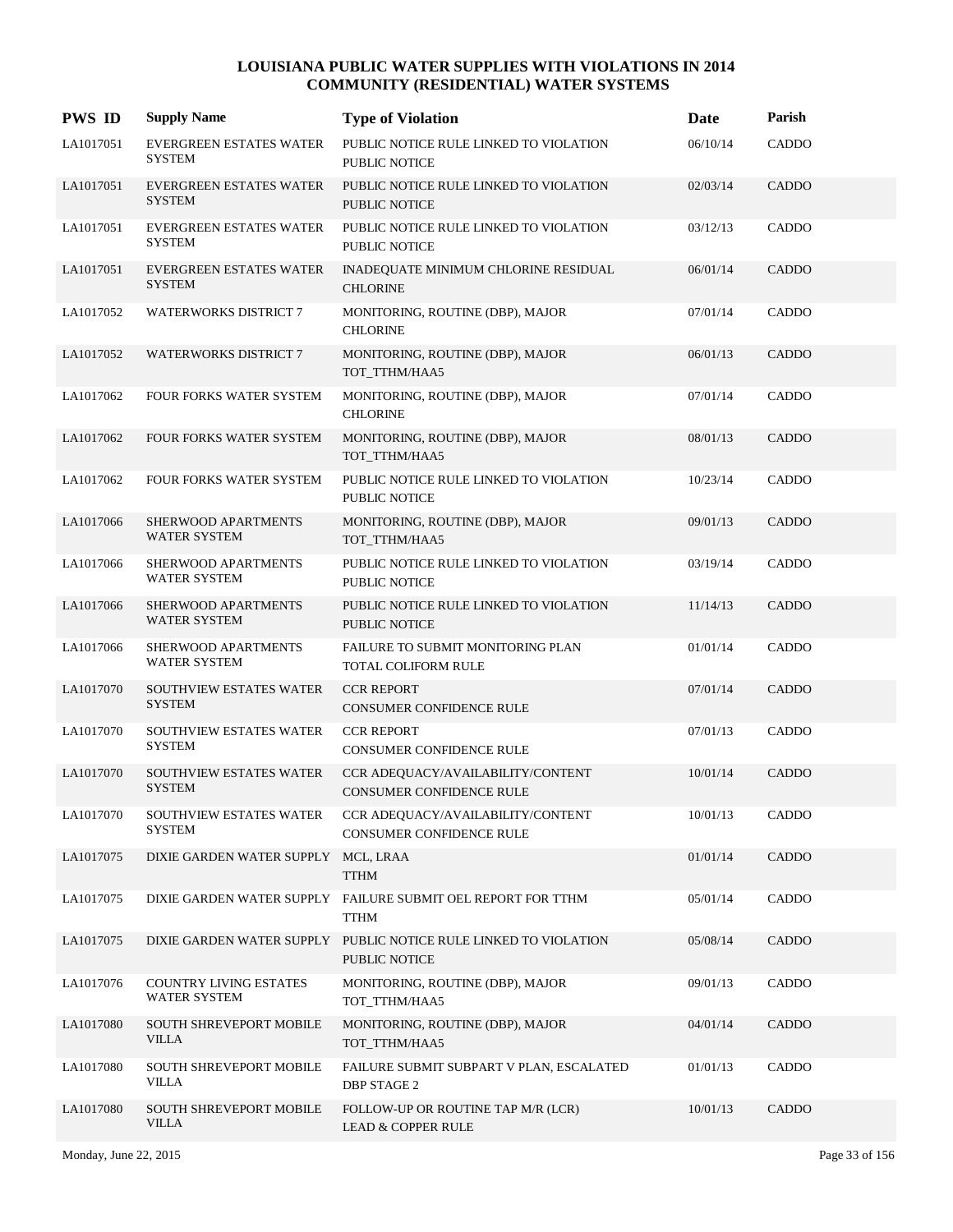| <b>PWS ID</b> | <b>Supply Name</b>                                | <b>Type of Violation</b>                                             | Date     | Parish            |
|---------------|---------------------------------------------------|----------------------------------------------------------------------|----------|-------------------|
| LA1017080     | SOUTH SHREVEPORT MOBILE<br><b>VILLA</b>           | <b>CCR REPORT</b><br>CONSUMER CONFIDENCE RULE                        | 07/01/13 | CADDO             |
| LA1017080     | <b>SOUTH SHREVEPORT MOBILE</b><br><b>VILLA</b>    | <b>CCR REPORT</b><br>CONSUMER CONFIDENCE RULE                        | 07/01/12 | CADDO             |
| LA1017080     | SOUTH SHREVEPORT MOBILE<br><b>VILLA</b>           | CCR ADEQUACY/AVAILABILITY/CONTENT<br>CONSUMER CONFIDENCE RULE        | 10/01/13 | CADDO             |
| LA1017080     | <b>SOUTH SHREVEPORT MOBILE</b><br>VILLA           | CCR ADEQUACY/AVAILABILITY/CONTENT<br><b>CONSUMER CONFIDENCE RULE</b> | 10/01/12 | CADDO             |
| LA1017080     | <b>SOUTH SHREVEPORT MOBILE</b><br>VILLA           | PUBLIC NOTICE RULE LINKED TO VIOLATION<br>PUBLIC NOTICE              | 02/20/14 | CADDO             |
| LA1017080     | <b>SOUTH SHREVEPORT MOBILE</b><br>VILLA           | PUBLIC NOTICE RULE LINKED TO VIOLATION<br><b>PUBLIC NOTICE</b>       | 10/15/13 | CADDO             |
| LA1017080     | <b>SOUTH SHREVEPORT MOBILE</b><br><b>VILLA</b>    | PUBLIC NOTICE RULE LINKED TO VIOLATION<br><b>PUBLIC NOTICE</b>       | 03/12/13 | CADDO             |
| LA1017080     | <b>SOUTH SHREVEPORT MOBILE</b><br>VILLA           | PUBLIC NOTICE RULE LINKED TO VIOLATION<br><b>PUBLIC NOTICE</b>       | 02/12/13 | CADDO             |
| LA1017080     | SOUTH SHREVEPORT MOBILE<br><b>VILLA</b>           | INADEQUATE MINIMUM CHLORINE RESIDUAL<br><b>RESIDUAL CHLORINE</b>     | 02/01/14 | CADDO             |
| LA1017081     | BIG OAKS WATER SYSTEM                             | CCR ADEQUACY/AVAILABILITY/CONTENT<br>CONSUMER CONFIDENCE RULE        | 10/01/14 | CADDO             |
| LA1017082     | <b>SHADOW LAKE MHP WATER</b><br><b>SYSTEM</b>     | MONITORING, ROUTINE (DBP), MAJOR<br>TOT_TTHM/HAA5                    | 06/01/13 | CADDO             |
| LA1017082     | <b>SHADOW LAKE MHP WATER</b><br><b>SYSTEM</b>     | INADEQUATE MINIMUM CHLORINE RESIDUAL<br><b>CHLORINE</b>              | 07/01/14 | <b>CADDO</b>      |
| LA1017083     | <b>LAKE SHREVE ESTATES</b><br><b>WATER SYSTEM</b> | MCL, LRAA<br><b>TTHM</b>                                             | 10/01/14 | CADDO             |
| LA1017083     | <b>LAKE SHREVE ESTATES</b><br><b>WATER SYSTEM</b> | MONITORING, ROUTINE (DBP), MAJOR<br>TOT_TTHM/HAA5                    | 03/01/14 | CADDO             |
| LA1017083     | <b>LAKE SHREVE ESTATES</b><br><b>WATER SYSTEM</b> | <b>CCR REPORT</b><br>CONSUMER CONFIDENCE RULE                        | 07/01/14 | CADDO             |
| LA1017083     | <b>LAKE SHREVE ESTATES</b><br><b>WATER SYSTEM</b> | CCR ADEQUACY/AVAILABILITY/CONTENT<br>CONSUMER CONFIDENCE RULE        | 10/01/14 | CADDO             |
| LA1019001     | <b>BRIGAS ESTATES WATER</b><br>SYSTEM             | MONITORING (TCR), ROUTINE MAJOR<br><b>COLIFORM (TCR)</b>             | 09/01/14 | <b>CALCASIEU</b>  |
| LA1019001     | <b>BRIGAS ESTATES WATER</b><br>SYSTEM             | MONITORING (TCR), ROUTINE MAJOR<br><b>COLIFORM (TCR)</b>             | 01/01/14 | <b>CALCASIEU</b>  |
| LA1019001     | <b>BRIGAS ESTATES WATER</b><br><b>SYSTEM</b>      | MONITORING, ROUTINE (DBP), MAJOR<br><b>CHLORINE</b>                  | 07/01/14 | CALCASIEU         |
| LA1019001     | <b>BRIGAS ESTATES WATER</b><br><b>SYSTEM</b>      | MONITORING, ROUTINE (DBP), MAJOR<br><b>CHLORINE</b>                  | 01/01/14 | CALCASIEU         |
| LA1019001     | <b>BRIGAS ESTATES WATER</b><br><b>SYSTEM</b>      | PUBLIC NOTICE RULE LINKED TO VIOLATION<br>PUBLIC NOTICE              | 05/16/14 | CALCASIEU         |
| LA1019001     | <b>BRIGAS ESTATES WATER</b><br><b>SYSTEM</b>      | PUBLIC NOTICE RULE LINKED TO VIOLATION<br>PUBLIC NOTICE              | 05/15/14 | <b>CALCASIEU</b>  |
| LA1019001     | <b>BRIGAS ESTATES WATER</b><br><b>SYSTEM</b>      | PUBLIC NOTICE RULE LINKED TO VIOLATION<br>PUBLIC NOTICE              | 01/28/14 | ${\bf CALCASIEU}$ |
| LA1019018     | <b>GARDEN HEIGHTS WATER</b><br><b>SYSTEM</b>      | INADEQUATE MINIMUM CHLORINE RESIDUAL<br><b>CHLORINE</b>              | 09/01/14 | <b>CALCASIEU</b>  |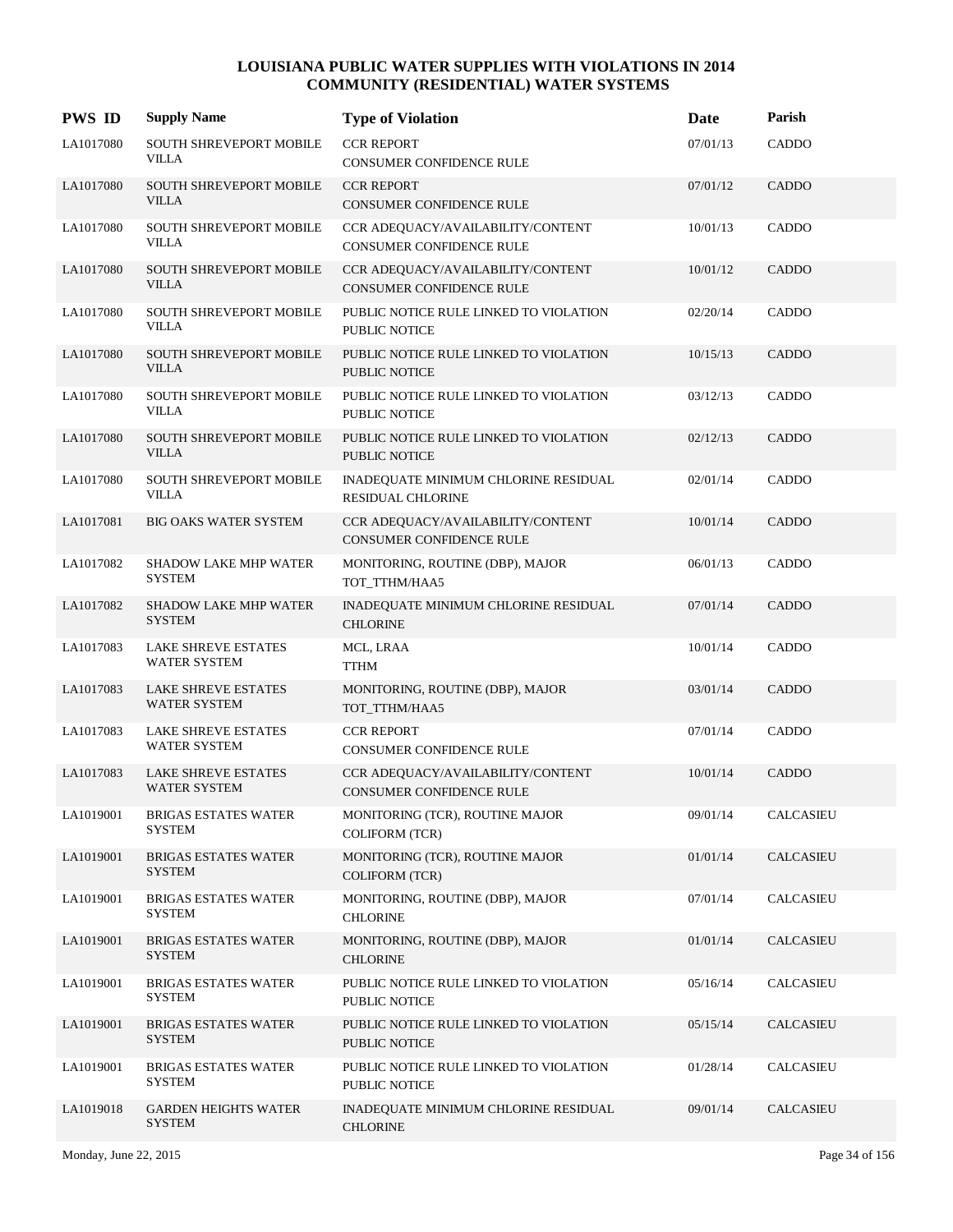| <b>PWS ID</b> | <b>Supply Name</b>                                | <b>Type of Violation</b>                                                     | Date     | Parish               |
|---------------|---------------------------------------------------|------------------------------------------------------------------------------|----------|----------------------|
| LA1019024     | UTILITY SERVICE OF LAKE<br><b>CHARLES W S</b>     | MONITORING (TCR), ROUTINE MAJOR<br><b>COLIFORM (TCR)</b>                     | 09/01/14 | <b>CALCASIEU</b>     |
| LA1019024     | UTILITY SERVICE OF LAKE<br><b>CHARLES W S</b>     | MONITORING (TCR), ROUTINE MAJOR<br><b>COLIFORM (TCR)</b>                     | 01/01/14 | <b>CALCASIEU</b>     |
| LA1019024     | UTILITY SERVICE OF LAKE<br><b>CHARLES W S</b>     | MONITORING, ROUTINE (DBP), MAJOR<br><b>CHLORINE</b>                          | 07/01/14 | <b>CALCASIEU</b>     |
| LA1019024     | UTILITY SERVICE OF LAKE<br><b>CHARLES W S</b>     | MONITORING, ROUTINE (DBP), MAJOR<br><b>CHLORINE</b>                          | 01/01/14 | <b>CALCASIEU</b>     |
| LA1019024     | UTILITY SERVICE OF LAKE<br><b>CHARLES W S</b>     | PUBLIC NOTICE RULE LINKED TO VIOLATION<br>PUBLIC NOTICE                      | 05/16/14 | <b>CALCASIEU</b>     |
| LA1019024     | UTILITY SERVICE OF LAKE<br><b>CHARLES W S</b>     | PUBLIC NOTICE RULE LINKED TO VIOLATION<br><b>PUBLIC NOTICE</b>               | 05/15/14 | <b>CALCASIEU</b>     |
| LA1019024     | UTILITY SERVICE OF LAKE<br><b>CHARLES W S</b>     | PUBLIC NOTICE RULE LINKED TO VIOLATION<br>PUBLIC NOTICE                      | 03/21/14 | <b>CALCASIEU</b>     |
| LA1019028     | <b>JESSE DUB JAMES T P WATER</b><br><b>SYSTEM</b> | MONITORING, ROUTINE (DBP), MAJOR<br>TOT_TTHM/HAA5                            | 08/01/13 | <b>CALCASIEU</b>     |
| LA1019039     | <b>SOUTHTOWNER MOBILE</b><br>ESTATES WATER SYSTEM | INADEQUATE MINIMUM CHLORINE RESIDUAL<br><b>CHLORINE</b>                      | 09/01/14 | <b>CALCASIEU</b>     |
| LA1019042     | CALCASIEU WW #14 WARD 5                           | MCL (TCR), MONTHLY<br><b>COLIFORM (TCR)</b>                                  | 06/01/14 | <b>CALCASIEU</b>     |
| LA1019044     | <b>SULPHUR CITY OF WATER</b><br><b>SYSTEM</b>     | MCL (TCR), MONTHLY<br><b>COLIFORM (TCR)</b>                                  | 08/01/14 | <b>CALCASIEU</b>     |
| LA1019044     | <b>SULPHUR CITY OF WATER</b><br><b>SYSTEM</b>     | MONITORING, ROUTINE (DBP), MAJOR<br>TOT_TTHM/HAA5                            | 09/01/14 | <b>CALCASIEU</b>     |
| LA1019044     | <b>SULPHUR CITY OF WATER</b><br><b>SYSTEM</b>     | MONITORING, ROUTINE (DBP), MAJOR<br>TOT_TTHM/HAA5                            | 01/01/14 | <b>CALCASIEU</b>     |
| LA1019048     | TOWN OF VINTON WATER<br><b>SYSTEM</b>             | MONITORING (TCR), ROUTINE MINOR<br><b>COLIFORM (TCR)</b>                     | 10/01/14 | <b>CALCASIEU</b>     |
| LA1019048     | TOWN OF VINTON WATER<br><b>SYSTEM</b>             | FAILURE ADDRESS DEFICIENCY (GWR)<br><b>GROUNDWATER RULE</b>                  | 06/27/13 | <b>CALCASIEU</b>     |
| LA1019052     | <b>MOSSVILLE WW DISTRICT NO 2</b>                 | MONITORING, ROUTINE (DBP), MAJOR<br><b>CHLORINE</b>                          | 04/01/14 | CALCASIEU            |
| LA1019052     |                                                   | MOSSVILLE WW DISTRICT NO 2 MONITORING, ROUTINE (DBP), MAJOR<br>TOT_TTHM/HAA5 | 08/01/13 | <b>CALCASIEU</b>     |
| LA1019054     | WESTLAKE CITY OF WATER<br><b>SYSTEM</b>           | MONITORING, ROUTINE (DBP), MAJOR<br>TOT_TTHM/HAA5                            | 09/01/13 | <b>CALCASIEU</b>     |
| LA1019057     | ST FRANCIS SUBDIVISION<br><b>WATER SYSTEM</b>     | MONITORING (TCR), ROUTINE MAJOR<br><b>COLIFORM (TCR)</b>                     | 09/01/14 | CALCASIEU            |
| LA1019057     | ST FRANCIS SUBDIVISION<br>WATER SYSTEM            | MONITORING (TCR), ROUTINE MAJOR<br><b>COLIFORM (TCR)</b>                     | 08/01/14 | <b>CALCASIEU</b>     |
| LA1019057     | ST FRANCIS SUBDIVISION<br>WATER SYSTEM            | MONITORING (TCR), ROUTINE MAJOR<br><b>COLIFORM (TCR)</b>                     | 07/01/14 | $\mathsf{CALCASIEU}$ |
| LA1019057     | ST FRANCIS SUBDIVISION<br><b>WATER SYSTEM</b>     | MONITORING (TCR), ROUTINE MAJOR<br><b>COLIFORM (TCR)</b>                     | 06/01/14 | <b>CALCASIEU</b>     |
| LA1019057     | ST FRANCIS SUBDIVISION<br>WATER SYSTEM            | MONITORING (TCR), ROUTINE MAJOR<br><b>COLIFORM (TCR)</b>                     | 05/01/14 | CALCASIEU            |
| LA1019057     | ST FRANCIS SUBDIVISION<br>WATER SYSTEM            | MONITORING (TCR), ROUTINE MAJOR<br>COLIFORM (TCR)                            | 04/01/14 | <b>CALCASIEU</b>     |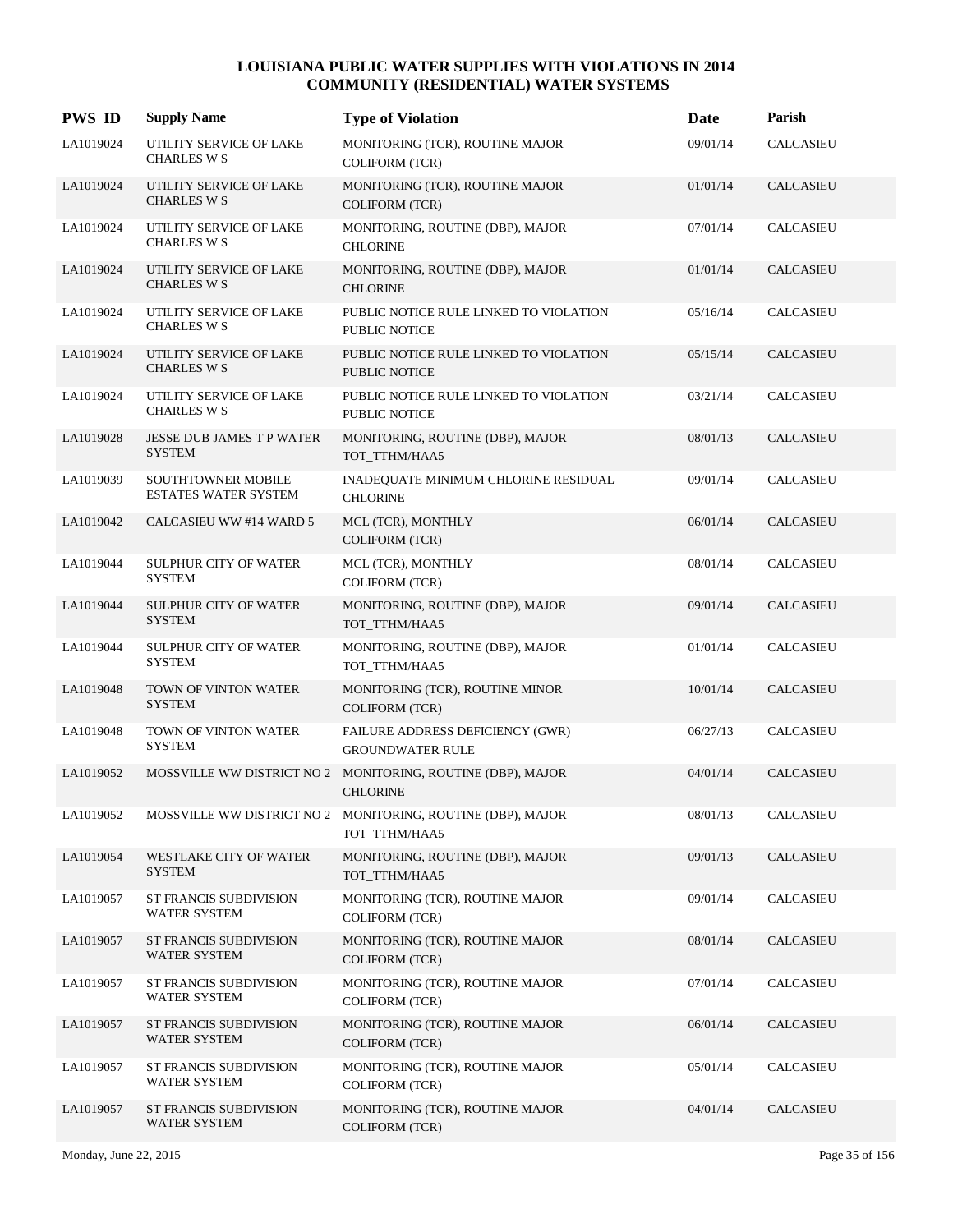| <b>PWS ID</b> | <b>Supply Name</b>                                   | <b>Type of Violation</b>                                       | Date     | Parish           |
|---------------|------------------------------------------------------|----------------------------------------------------------------|----------|------------------|
| LA1019057     | ST FRANCIS SUBDIVISION<br><b>WATER SYSTEM</b>        | MONITORING (TCR), ROUTINE MAJOR<br><b>COLIFORM (TCR)</b>       | 03/01/14 | <b>CALCASIEU</b> |
| LA1019057     | <b>ST FRANCIS SUBDIVISION</b><br><b>WATER SYSTEM</b> | MONITORING (TCR), ROUTINE MAJOR<br><b>COLIFORM (TCR)</b>       | 02/01/14 | <b>CALCASIEU</b> |
| LA1019057     | ST FRANCIS SUBDIVISION<br><b>WATER SYSTEM</b>        | MONITORING (TCR), ROUTINE MAJOR<br><b>COLIFORM (TCR)</b>       | 01/01/14 | <b>CALCASIEU</b> |
| LA1019057     | <b>ST FRANCIS SUBDIVISION</b><br><b>WATER SYSTEM</b> | MONITORING, ROUTINE (DBP), MAJOR<br><b>CHLORINE</b>            | 07/01/14 | <b>CALCASIEU</b> |
| LA1019057     | ST FRANCIS SUBDIVISION<br><b>WATER SYSTEM</b>        | MONITORING, ROUTINE (DBP), MAJOR<br><b>CHLORINE</b>            | 07/01/14 | <b>CALCASIEU</b> |
| LA1019057     | <b>ST FRANCIS SUBDIVISION</b><br><b>WATER SYSTEM</b> | MONITORING, ROUTINE (DBP), MAJOR<br><b>CHLORINE</b>            | 07/01/14 | <b>CALCASIEU</b> |
| LA1019057     | ST FRANCIS SUBDIVISION<br><b>WATER SYSTEM</b>        | MONITORING, ROUTINE (DBP), MAJOR<br><b>CHLORINE</b>            | 04/01/14 | <b>CALCASIEU</b> |
| LA1019057     | <b>ST FRANCIS SUBDIVISION</b><br><b>WATER SYSTEM</b> | MONITORING, ROUTINE (DBP), MAJOR<br><b>CHLORINE</b>            | 04/01/14 | <b>CALCASIEU</b> |
| LA1019057     | ST FRANCIS SUBDIVISION<br><b>WATER SYSTEM</b>        | MONITORING, ROUTINE (DBP), MAJOR<br><b>CHLORINE</b>            | 04/01/14 | <b>CALCASIEU</b> |
| LA1019057     | <b>ST FRANCIS SUBDIVISION</b><br><b>WATER SYSTEM</b> | MONITORING, ROUTINE (DBP), MAJOR<br><b>CHLORINE</b>            | 01/01/14 | CALCASIEU        |
| LA1019057     | ST FRANCIS SUBDIVISION<br><b>WATER SYSTEM</b>        | FAILURE SUBMIT SUBPART V PLAN, ESCALATED<br><b>DBP STAGE 2</b> | 01/01/13 | <b>CALCASIEU</b> |
| LA1019057     | <b>ST FRANCIS SUBDIVISION</b><br>WATER SYSTEM        | PUBLIC NOTICE RULE LINKED TO VIOLATION<br><b>PUBLIC NOTICE</b> | 07/15/14 | <b>CALCASIEU</b> |
| LA1019057     | ST FRANCIS SUBDIVISION<br>WATER SYSTEM               | PUBLIC NOTICE RULE LINKED TO VIOLATION<br><b>PUBLIC NOTICE</b> | 07/14/14 | <b>CALCASIEU</b> |
| LA1019057     | <b>ST FRANCIS SUBDIVISION</b><br><b>WATER SYSTEM</b> | PUBLIC NOTICE RULE LINKED TO VIOLATION<br><b>PUBLIC NOTICE</b> | 06/12/14 | <b>CALCASIEU</b> |
| LA1019057     | ST FRANCIS SUBDIVISION<br><b>WATER SYSTEM</b>        | PUBLIC NOTICE RULE LINKED TO VIOLATION<br><b>PUBLIC NOTICE</b> | 05/15/14 | <b>CALCASIEU</b> |
| LA1019057     | <b>ST FRANCIS SUBDIVISION</b><br><b>WATER SYSTEM</b> | PUBLIC NOTICE RULE LINKED TO VIOLATION<br><b>PUBLIC NOTICE</b> | 04/14/14 | CALCASIEU        |
| LA1019057     | <b>ST FRANCIS SUBDIVISION</b><br>WATER SYSTEM        | PUBLIC NOTICE RULE LINKED TO VIOLATION<br><b>PUBLIC NOTICE</b> | 03/19/14 | <b>CALCASIEU</b> |
| LA1019057     | ST FRANCIS SUBDIVISION<br><b>WATER SYSTEM</b>        | PUBLIC NOTICE RULE LINKED TO VIOLATION<br>PUBLIC NOTICE        | 03/17/14 | CALCASIEU        |
| LA1019057     | ST FRANCIS SUBDIVISION<br>WATER SYSTEM               | PUBLIC NOTICE RULE LINKED TO VIOLATION<br><b>PUBLIC NOTICE</b> | 01/13/14 | CALCASIEU        |
| LA1019057     | <b>ST FRANCIS SUBDIVISION</b><br>WATER SYSTEM        | PUBLIC NOTICE RULE LINKED TO VIOLATION<br>PUBLIC NOTICE        | 12/12/13 | CALCASIEU        |
| LA1019057     | <b>ST FRANCIS SUBDIVISION</b><br>WATER SYSTEM        | PUBLIC NOTICE RULE LINKED TO VIOLATION<br>PUBLIC NOTICE        | 11/13/13 | <b>CALCASIEU</b> |
| LA1019057     | <b>ST FRANCIS SUBDIVISION</b><br>WATER SYSTEM        | PUBLIC NOTICE RULE LINKED TO VIOLATION<br>PUBLIC NOTICE        | 10/07/13 | CALCASIEU        |
| LA1019057     | ST FRANCIS SUBDIVISION<br>WATER SYSTEM               | PUBLIC NOTICE RULE LINKED TO VIOLATION<br>PUBLIC NOTICE        | 09/11/13 | CALCASIEU        |
| LA1019057     | <b>ST FRANCIS SUBDIVISION</b><br>WATER SYSTEM        | PUBLIC NOTICE RULE LINKED TO VIOLATION<br>PUBLIC NOTICE        | 08/12/13 | CALCASIEU        |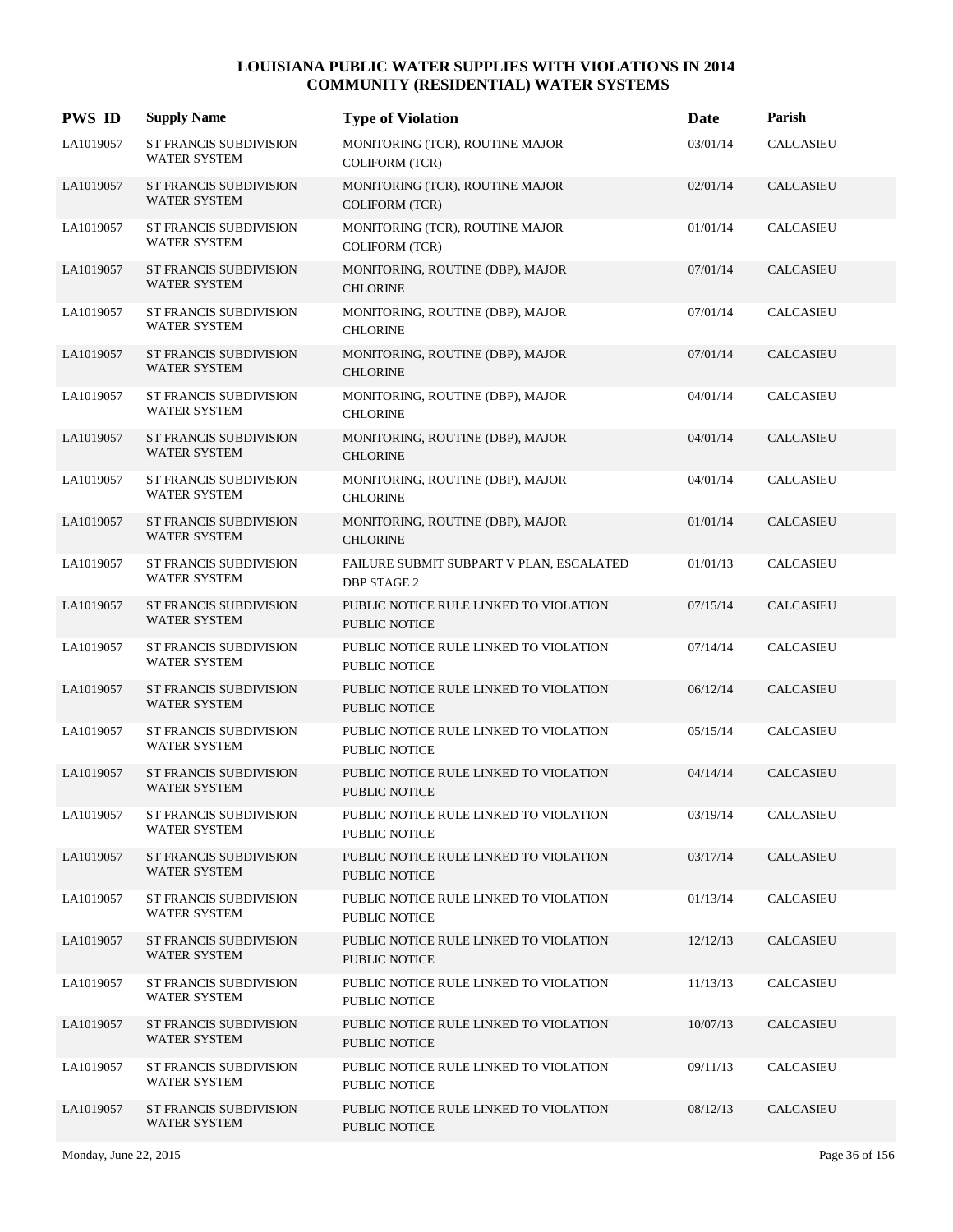| <b>PWS ID</b> | <b>Supply Name</b>                                     | <b>Type of Violation</b>                                       | Date     | Parish           |
|---------------|--------------------------------------------------------|----------------------------------------------------------------|----------|------------------|
| LA1019057     | <b>ST FRANCIS SUBDIVISION</b><br><b>WATER SYSTEM</b>   | PUBLIC NOTICE RULE LINKED TO VIOLATION<br>PUBLIC NOTICE        | 07/12/13 | <b>CALCASIEU</b> |
| LA1019057     | <b>ST FRANCIS SUBDIVISION</b><br>WATER SYSTEM          | PUBLIC NOTICE RULE LINKED TO VIOLATION<br>PUBLIC NOTICE        | 06/10/13 | CALCASIEU        |
| LA1019057     | ST FRANCIS SUBDIVISION<br><b>WATER SYSTEM</b>          | PUBLIC NOTICE RULE LINKED TO VIOLATION<br>PUBLIC NOTICE        | 05/13/13 | CALCASIEU        |
| LA1019057     | ST FRANCIS SUBDIVISION<br>WATER SYSTEM                 | PUBLIC NOTICE RULE LINKED TO VIOLATION<br>PUBLIC NOTICE        | 04/12/13 | <b>CALCASIEU</b> |
| LA1019057     | <b>ST FRANCIS SUBDIVISION</b><br>WATER SYSTEM          | PUBLIC NOTICE RULE LINKED TO VIOLATION<br><b>PUBLIC NOTICE</b> | 03/20/13 | <b>CALCASIEU</b> |
| LA1019057     | ST FRANCIS SUBDIVISION<br>WATER SYSTEM                 | PUBLIC NOTICE RULE LINKED TO VIOLATION<br>PUBLIC NOTICE        | 03/14/13 | CALCASIEU        |
| LA1019057     | ST FRANCIS SUBDIVISION<br><b>WATER SYSTEM</b>          | PUBLIC NOTICE RULE LINKED TO VIOLATION<br>PUBLIC NOTICE        | 02/15/13 | <b>CALCASIEU</b> |
| LA1019057     | <b>ST FRANCIS SUBDIVISION</b><br>WATER SYSTEM          | PUBLIC NOTICE RULE LINKED TO VIOLATION<br>PUBLIC NOTICE        | 01/17/13 | <b>CALCASIEU</b> |
| LA1019057     | ST FRANCIS SUBDIVISION<br><b>WATER SYSTEM</b>          | PUBLIC NOTICE RULE LINKED TO VIOLATION<br>PUBLIC NOTICE        | 11/13/12 | <b>CALCASIEU</b> |
| LA1019057     | <b>ST FRANCIS SUBDIVISION</b><br>WATER SYSTEM          | PUBLIC NOTICE RULE LINKED TO VIOLATION<br>PUBLIC NOTICE        | 09/14/12 | <b>CALCASIEU</b> |
| LA1019057     | <b>ST FRANCIS SUBDIVISION</b><br><b>WATER SYSTEM</b>   | PUBLIC NOTICE RULE LINKED TO VIOLATION<br>PUBLIC NOTICE        | 05/31/12 | <b>CALCASIEU</b> |
| LA1019057     | <b>ST FRANCIS SUBDIVISION</b><br>WATER SYSTEM          | PUBLIC NOTICE RULE LINKED TO VIOLATION<br><b>PUBLIC NOTICE</b> | 09/25/11 | <b>CALCASIEU</b> |
| LA1019057     | <b>ST FRANCIS SUBDIVISION</b><br><b>WATER SYSTEM</b>   | PUBLIC NOTICE RULE LINKED TO VIOLATION<br>PUBLIC NOTICE        | 08/15/11 | <b>CALCASIEU</b> |
| LA1019057     | <b>ST FRANCIS SUBDIVISION</b><br>WATER SYSTEM          | FAILURE TO SUBMIT MONITORING PLAN<br>TOTAL COLIFORM RULE       | 01/01/14 | <b>CALCASIEU</b> |
| LA1019073     | TOMMASI MOBILE VILLAGE<br><b>WATER SYSTEM</b>          | MONITORING, ROUTINE (DBP), MAJOR<br>TOT_TTHM/HAA5              | 09/01/13 | <b>CALCASIEU</b> |
| LA1019076     | OAK MEADOWS SUBDIVISION<br><b>WATER SYSTEM</b>         | INADEQUATE MINIMUM CHLORINE RESIDUAL<br><b>CHLORINE</b>        | 09/01/14 | <b>CALCASIEU</b> |
| LA1019079     | <b>EAST PARK SUBDIVISION</b><br><b>WATER SYSTEM</b>    | INADEQUATE MINIMUM CHLORINE RESIDUAL<br><b>CHLORINE</b>        | 09/01/14 | CALCASIEU        |
| LA1019083     | COUNTRY PINES SUBDVISION<br>WATER SYSTEM               | MCL (TCR), MONTHLY<br><b>COLIFORM (TCR)</b>                    | 09/01/14 | <b>CALCASIEU</b> |
| LA1019083     | <b>COUNTRY PINES SUBDVISION</b><br><b>WATER SYSTEM</b> | MONITORING (TCR), ROUTINE MAJOR<br><b>COLIFORM (TCR)</b>       | 08/01/14 | <b>CALCASIEU</b> |
| LA1019083     | <b>COUNTRY PINES SUBDVISION</b><br>WATER SYSTEM        | MONITORING (TCR), ROUTINE MAJOR<br><b>COLIFORM (TCR)</b>       | 07/01/14 | CALCASIEU        |
| LA1019083     | <b>COUNTRY PINES SUBDVISION</b><br><b>WATER SYSTEM</b> | MONITORING (TCR), ROUTINE MINOR<br><b>COLIFORM (TCR)</b>       | 11/01/14 | CALCASIEU        |
| LA1019083     | COUNTRY PINES SUBDVISION<br>WATER SYSTEM               | MONITORING, ROUTINE (DBP), MAJOR<br><b>CHLORINE</b>            | 07/01/14 | <b>CALCASIEU</b> |
| LA1019083     | <b>COUNTRY PINES SUBDVISION</b><br>WATER SYSTEM        | MONITORING, ROUTINE (DBP), MAJOR<br><b>CHLORINE</b>            | 07/01/14 | CALCASIEU        |
| LA1019083     | <b>COUNTRY PINES SUBDVISION</b><br>WATER SYSTEM        | MONITORING, ROUTINE (DBP), MAJOR<br>TOT_TTHM/HAA5              | 09/01/13 | CALCASIEU        |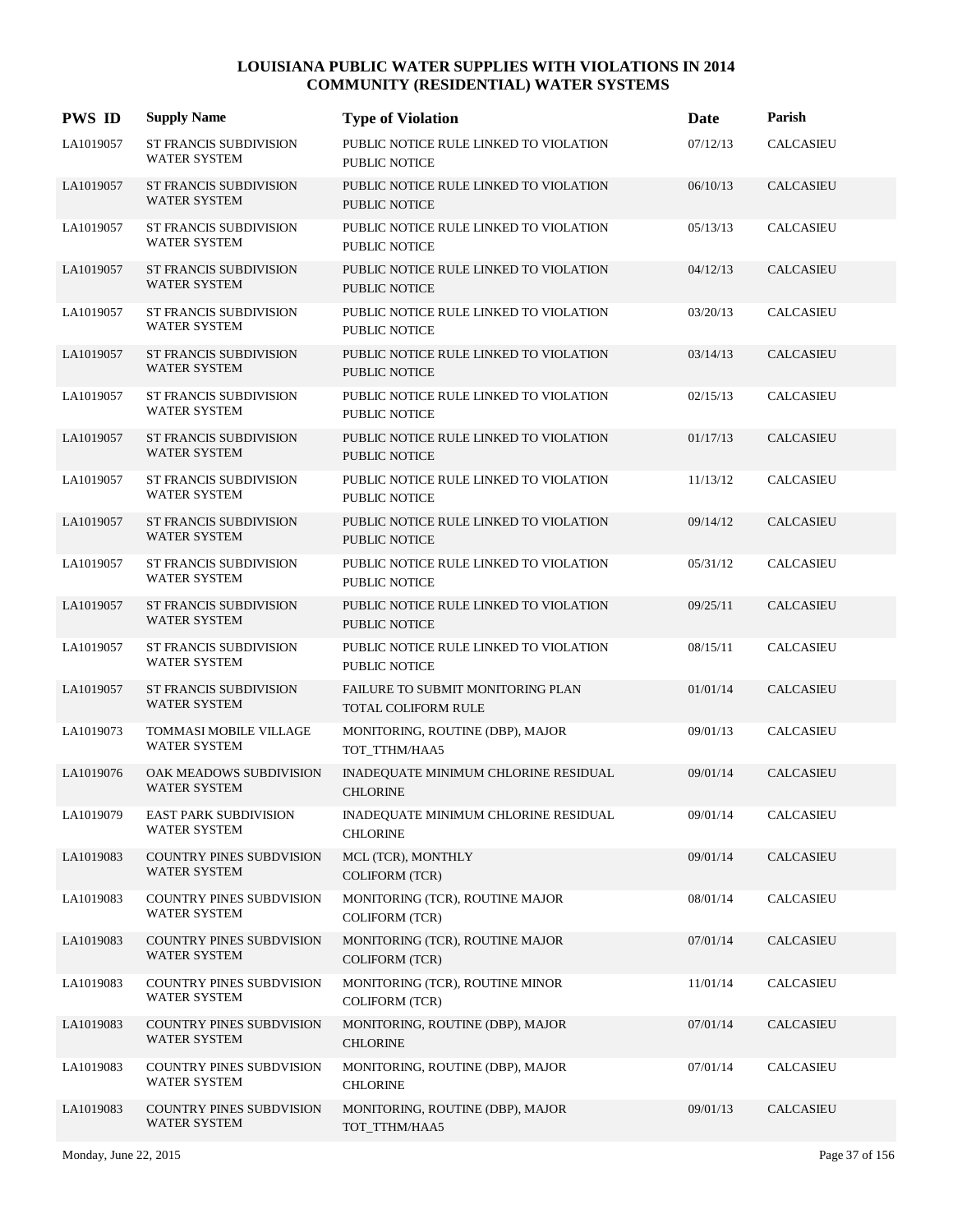| <b>PWS ID</b> | <b>Supply Name</b>                                    | <b>Type of Violation</b>                                                                 | Date     | Parish           |
|---------------|-------------------------------------------------------|------------------------------------------------------------------------------------------|----------|------------------|
| LA1019083     | COUNTRY PINES SUBDVISION<br><b>WATER SYSTEM</b>       | PUBLIC NOTICE RULE LINKED TO VIOLATION<br>PUBLIC NOTICE                                  | 01/18/14 | <b>CALCASIEU</b> |
| LA1019085     | <b>WATER SYSTEM</b>                                   | SMITH MOBILE HOME VILLAGE PUBLIC NOTICE RULE LINKED TO VIOLATION<br><b>PUBLIC NOTICE</b> | 03/21/14 | <b>CALCASIEU</b> |
| LA1019085     | <b>WATER SYSTEM</b>                                   | SMITH MOBILE HOME VILLAGE INADEQUATE MINIMUM CHLORINE RESIDUAL<br><b>CHLORINE</b>        | 09/01/14 | <b>CALCASIEU</b> |
| LA1019086     | <b>COUNTRY LIVING MOBILE</b><br><b>ESTATES W S</b>    | <b>FAILURE TO SUBMIT MONITORING PLAN</b><br><b>TOTAL COLIFORM RULE</b>                   | 01/01/14 | <b>CALCASIEU</b> |
| LA1019087     | <b>SYSTEM</b>                                         | PINOAK TRAILER PARK WATER PUBLIC NOTICE RULE LINKED TO VIOLATION<br>PUBLIC NOTICE        | 03/21/14 | <b>CALCASIEU</b> |
| LA1019091     | TESI LAKE STREET WATER<br><b>COMPANY</b>              | MONITORING (TCR), ROUTINE MAJOR<br><b>COLIFORM (TCR)</b>                                 | 07/01/14 | CALCASIEU        |
| LA1019091     | TESI LAKE STREET WATER<br><b>COMPANY</b>              | MONITORING (TCR), ROUTINE MAJOR<br><b>COLIFORM (TCR)</b>                                 | 05/01/14 | CALCASIEU        |
| LA1019091     | TESI LAKE STREET WATER<br><b>COMPANY</b>              | MONITORING, ROUTINE (DBP), MAJOR<br><b>CHLORINE</b>                                      | 07/01/14 | <b>CALCASIEU</b> |
| LA1019091     | TESI LAKE STREET WATER<br><b>COMPANY</b>              | MONITORING, ROUTINE (DBP), MAJOR<br><b>CHLORINE</b>                                      | 04/01/14 | <b>CALCASIEU</b> |
| LA1019092     | <b>COUNTRY OAKS RV AND</b><br>MOBILE HOME PARK        | MONITORING (TCR), ROUTINE MAJOR<br><b>COLIFORM (TCR)</b>                                 | 12/01/14 | <b>CALCASIEU</b> |
| LA1019092     | COUNTRY OAKS RV AND<br>MOBILE HOME PARK               | MONITORING (TCR), ROUTINE MAJOR<br><b>COLIFORM (TCR)</b>                                 | 11/01/14 | <b>CALCASIEU</b> |
| LA1019092     | <b>COUNTRY OAKS RV AND</b><br><b>MOBILE HOME PARK</b> | MONITORING, ROUTINE (DBP), MAJOR<br><b>CHLORINE</b>                                      | 10/01/14 | <b>CALCASIEU</b> |
| LA1019092     | COUNTRY OAKS RV AND<br><b>MOBILE HOME PARK</b>        | MONITORING, ROUTINE (DBP), MAJOR<br><b>CHLORINE</b>                                      | 10/01/14 | <b>CALCASIEU</b> |
| LA1019092     | <b>COUNTRY OAKS RV AND</b><br>MOBILE HOME PARK        | MONITORING, ROUTINE (DBP), MAJOR<br>TOT_TTHM/HAA5                                        | 10/01/13 | <b>CALCASIEU</b> |
| LA1019092     | <b>COUNTRY OAKS RV AND</b><br><b>MOBILE HOME PARK</b> | FAILURE ADDRESS DEFICIENCY (IESWTR)<br><b>IESWTR</b>                                     | 04/26/11 | <b>CALCASIEU</b> |
| LA1019092     | <b>COUNTRY OAKS RV AND</b><br><b>MOBILE HOME PARK</b> | <b>CCR REPORT</b><br><b>CONSUMER CONFIDENCE RULE</b>                                     | 07/01/14 | CALCASIEU        |
| LA1019092     | COUNTRY OAKS RV AND<br>MOBILE HOME PARK               | CCR ADEQUACY/AVAILABILITY/CONTENT<br>CONSUMER CONFIDENCE RULE                            | 10/01/14 | <b>CALCASIEU</b> |
| LA1019098     | SOUTH CALCASIEU ESTATES<br>SUBDIVISION W S            | MCL (TCR), MONTHLY<br><b>COLIFORM (TCR)</b>                                              | 09/01/14 | <b>CALCASIEU</b> |
| LA1019098     | SOUTH CALCASIEU ESTATES<br><b>SUBDIVISION W S</b>     | MONITORING (TCR), ROUTINE MAJOR<br><b>COLIFORM (TCR)</b>                                 | 08/01/14 | <b>CALCASIEU</b> |
| LA1019098     | SOUTH CALCASIEU ESTATES<br><b>SUBDIVISION W S</b>     | MONITORING (TCR), ROUTINE MAJOR<br><b>COLIFORM (TCR)</b>                                 | 07/01/14 | CALCASIEU        |
| LA1019098     | SOUTH CALCASIEU ESTATES<br><b>SUBDIVISION W S</b>     | MONITORING, ROUTINE (DBP), MAJOR<br><b>CHLORINE</b>                                      | 07/01/14 | CALCASIEU        |
| LA1019098     | SOUTH CALCASIEU ESTATES<br><b>SUBDIVISION W S</b>     | MONITORING, ROUTINE (DBP), MAJOR<br><b>CHLORINE</b>                                      | 07/01/14 | <b>CALCASIEU</b> |
| LA1019098     | SOUTH CALCASIEU ESTATES<br><b>SUBDIVISION W S</b>     | MONITORING, ROUTINE (DBP), MAJOR<br><b>CHLORINE</b>                                      | 04/01/14 | CALCASIEU        |
| LA1019098     | SOUTH CALCASIEU ESTATES<br><b>SUBDIVISION W S</b>     | MONITORING, ROUTINE (DBP), MAJOR<br>TOT_TTHM/HAA5                                        | 09/01/13 | <b>CALCASIEU</b> |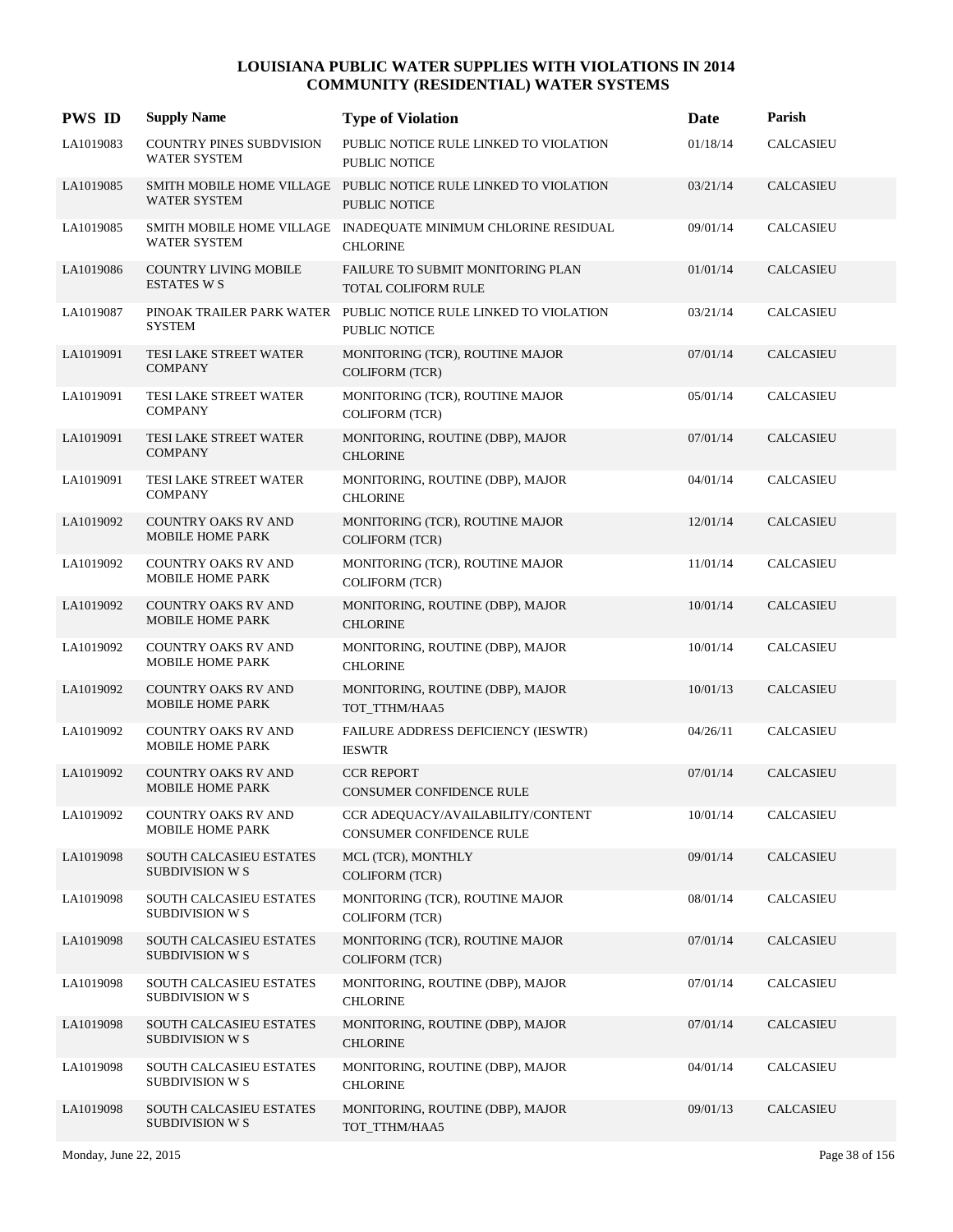| <b>PWS ID</b> | <b>Supply Name</b>                                           | <b>Type of Violation</b>                                    | Date     | Parish           |
|---------------|--------------------------------------------------------------|-------------------------------------------------------------|----------|------------------|
| LA1019098     | SOUTH CALCASIEU ESTATES<br><b>SUBDIVISION W S</b>            | MONITORING, ROUTINE (DBP), MAJOR<br>TOT_TTHM/HAA5           | 07/01/11 | <b>CALCASIEU</b> |
| LA1019105     | QUAIL RIDGE ESTATES WATER<br><b>SYSTEM</b>                   | INADEQUATE MINIMUM CHLORINE RESIDUAL<br><b>CHLORINE</b>     | 09/01/14 | <b>CALCASIEU</b> |
| LA1019109     | PHOENIX MHP OF LAKE<br>CHARLES LLC W S                       | PUBLIC NOTICE RULE LINKED TO VIOLATION<br>PUBLIC NOTICE     | 03/21/14 | <b>CALCASIEU</b> |
| LA1019109     | PHOENIX MHP OF LAKE<br>CHARLES LLC W S                       | INADEQUATE MINIMUM CHLORINE RESIDUAL<br><b>CHLORINE</b>     | 09/01/14 | <b>CALCASIEU</b> |
| LA1019112     | OAK PINE MOBILE HOME PARK<br>WATER SYSTEM                    | INADEQUATE MINIMUM CHLORINE RESIDUAL<br><b>CHLORINE</b>     | 09/01/14 | <b>CALCASIEU</b> |
| LA1019113     | LAKE CHARLES HARBOR<br>TERMINAL DISTRICT WS                  | MONITORING, ROUTINE (DBP), MAJOR<br>TOT_TTHM/HAA5           | 09/01/13 | <b>CALCASIEU</b> |
| LA1019113     | LAKE CHARLES HARBOR<br>TERMINAL DISTRICT WS                  | PUBLIC NOTICE RULE LINKED TO VIOLATION<br>PUBLIC NOTICE     | 03/03/14 | CALCASIEU        |
| LA1019113     | LAKE CHARLES HARBOR<br>TERMINAL DISTRICT WS                  | INADEQUATE MINIMUM CHLORINE RESIDUAL<br><b>CHLORINE</b>     | 09/01/14 | <b>CALCASIEU</b> |
| LA1019116     | CALCASIEU PARISH WW DIST 9<br><b>CARLYSS</b>                 | FAILURE ADDRESS DEFICIENCY (GWR)<br><b>GROUNDWATER RULE</b> | 01/15/13 | <b>CALCASIEU</b> |
| LA1019116     | CALCASIEU PARISH WW DIST 9<br><b>CARLYSS</b>                 | INADEQUATE MINIMUM CHLORINE RESIDUAL<br><b>CHLORINE</b>     | 10/01/14 | <b>CALCASIEU</b> |
| LA1019122     | <b>CLEARVIEW MOBILE HOME</b><br>PARK                         | MONITORING (TCR), ROUTINE MAJOR<br><b>COLIFORM (TCR)</b>    | 12/01/14 | <b>CALCASIEU</b> |
| LA1019122     | <b>CLEARVIEW MOBILE HOME</b><br>PARK                         | MONITORING (TCR), ROUTINE MAJOR<br><b>COLIFORM (TCR)</b>    | 11/01/14 | <b>CALCASIEU</b> |
| LA1019122     | CLEARVIEW MOBILE HOME<br>$\ensuremath{\mathsf{PARK}}\xspace$ | MONITORING (TCR), ROUTINE MAJOR<br><b>COLIFORM (TCR)</b>    | 10/01/14 | <b>CALCASIEU</b> |
| LA1019122     | <b>CLEARVIEW MOBILE HOME</b><br><b>PARK</b>                  | MONITORING (TCR), ROUTINE MAJOR<br><b>COLIFORM (TCR)</b>    | 09/01/14 | <b>CALCASIEU</b> |
| LA1019122     | <b>CLEARVIEW MOBILE HOME</b><br>PARK                         | MONITORING (TCR), ROUTINE MAJOR<br><b>COLIFORM (TCR)</b>    | 08/01/14 | <b>CALCASIEU</b> |
| LA1019122     | <b>CLEARVIEW MOBILE HOME</b><br>PARK                         | MONITORING (TCR), ROUTINE MAJOR<br><b>COLIFORM (TCR)</b>    | 07/01/14 | <b>CALCASIEU</b> |
| LA1019122     | <b>CLEARVIEW MOBILE HOME</b><br>PARK                         | MONITORING (TCR), ROUTINE MAJOR<br><b>COLIFORM (TCR)</b>    | 06/01/14 | <b>CALCASIEU</b> |
| LA1019122     | <b>CLEARVIEW MOBILE HOME</b><br>PARK                         | MONITORING (TCR), ROUTINE MAJOR<br><b>COLIFORM (TCR)</b>    | 05/01/14 | <b>CALCASIEU</b> |
| LA1019122     | <b>CLEARVIEW MOBILE HOME</b><br>PARK                         | MONITORING (TCR), ROUTINE MAJOR<br><b>COLIFORM (TCR)</b>    | 04/01/14 | <b>CALCASIEU</b> |
| LA1019122     | <b>CLEARVIEW MOBILE HOME</b><br>PARK                         | MONITORING (TCR), ROUTINE MAJOR<br><b>COLIFORM (TCR)</b>    | 03/01/14 | <b>CALCASIEU</b> |
| LA1019122     | <b>CLEARVIEW MOBILE HOME</b><br>PARK                         | MONITORING (TCR), ROUTINE MAJOR<br><b>COLIFORM (TCR)</b>    | 02/01/14 | <b>CALCASIEU</b> |
| LA1019122     | <b>CLEARVIEW MOBILE HOME</b><br>PARK                         | MONITORING (TCR), ROUTINE MAJOR<br><b>COLIFORM (TCR)</b>    | 01/01/14 | <b>CALCASIEU</b> |
| LA1019122     | <b>CLEARVIEW MOBILE HOME</b><br>PARK                         | MONITORING, ROUTINE (DBP), MAJOR<br><b>CHLORINE</b>         | 10/01/14 | CALCASIEU        |
| LA1019122     | <b>CLEARVIEW MOBILE HOME</b><br>PARK                         | MONITORING, ROUTINE (DBP), MAJOR<br><b>CHLORINE</b>         | 10/01/14 | <b>CALCASIEU</b> |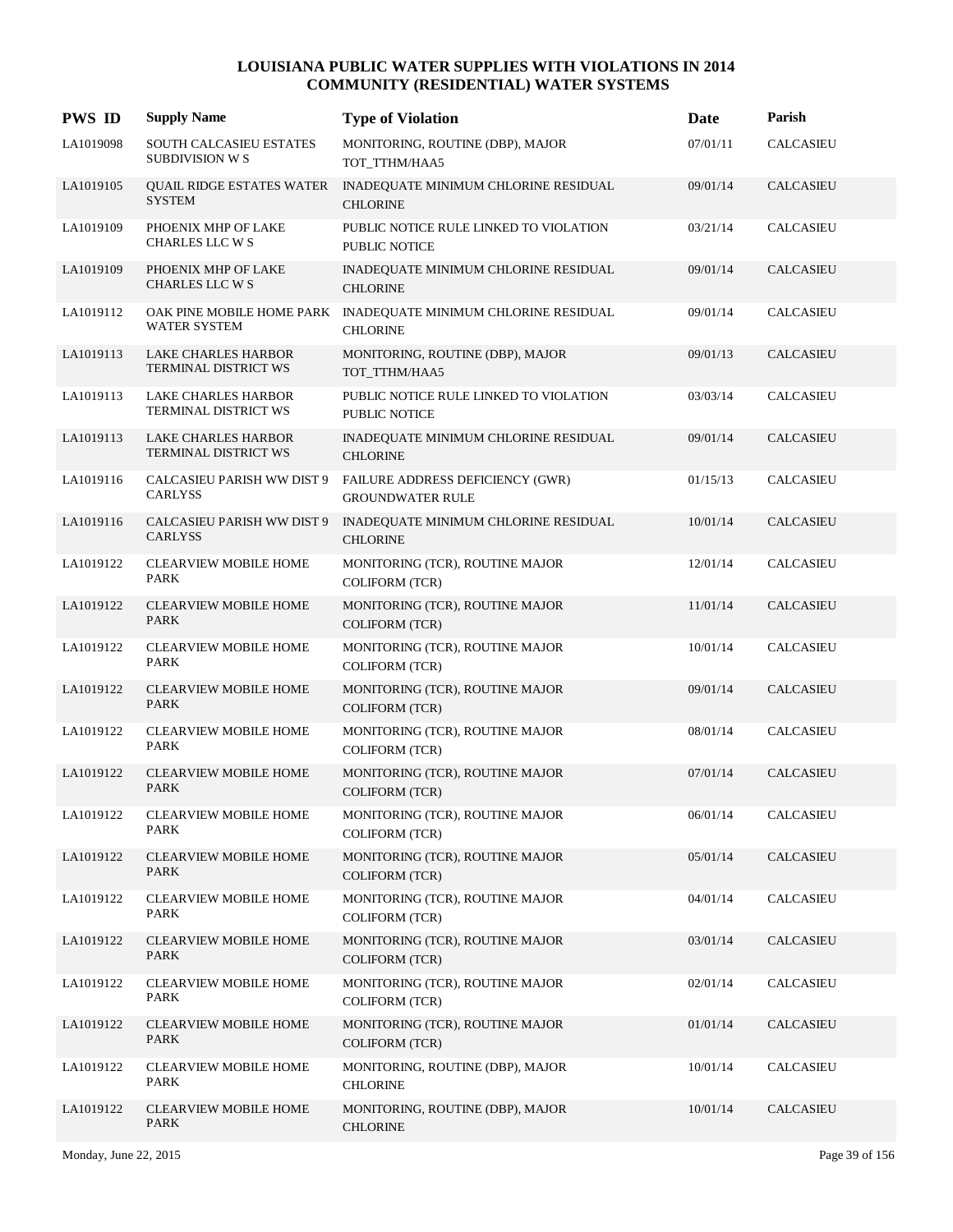| <b>PWS ID</b> | <b>Supply Name</b>                          | <b>Type of Violation</b>                                            | Date     | Parish               |
|---------------|---------------------------------------------|---------------------------------------------------------------------|----------|----------------------|
| LA1019122     | <b>CLEARVIEW MOBILE HOME</b><br>PARK        | MONITORING, ROUTINE (DBP), MAJOR<br><b>CHLORINE</b>                 | 10/01/14 | <b>CALCASIEU</b>     |
| LA1019122     | <b>CLEARVIEW MOBILE HOME</b><br>PARK        | MONITORING, ROUTINE (DBP), MAJOR<br><b>CHLORINE</b>                 | 07/01/14 | <b>CALCASIEU</b>     |
| LA1019122     | <b>CLEARVIEW MOBILE HOME</b><br>PARK        | MONITORING, ROUTINE (DBP), MAJOR<br><b>CHLORINE</b>                 | 07/01/14 | <b>CALCASIEU</b>     |
| LA1019122     | <b>CLEARVIEW MOBILE HOME</b><br>PARK        | MONITORING, ROUTINE (DBP), MAJOR<br><b>CHLORINE</b>                 | 07/01/14 | <b>CALCASIEU</b>     |
| LA1019122     | <b>CLEARVIEW MOBILE HOME</b><br>PARK        | MONITORING, ROUTINE (DBP), MAJOR<br><b>CHLORINE</b>                 | 04/01/14 | <b>CALCASIEU</b>     |
| LA1019122     | <b>CLEARVIEW MOBILE HOME</b><br><b>PARK</b> | MONITORING, ROUTINE (DBP), MAJOR<br><b>CHLORINE</b>                 | 04/01/14 | CALCASIEU            |
| LA1019122     | <b>CLEARVIEW MOBILE HOME</b><br><b>PARK</b> | MONITORING, ROUTINE (DBP), MAJOR<br><b>CHLORINE</b>                 | 04/01/14 | <b>CALCASIEU</b>     |
| LA1019122     | <b>CLEARVIEW MOBILE HOME</b><br>PARK        | MONITORING, ROUTINE (DBP), MAJOR<br><b>CHLORINE</b>                 | 01/01/14 | <b>CALCASIEU</b>     |
| LA1019122     | <b>CLEARVIEW MOBILE HOME</b><br>PARK        | MONITORING, ROUTINE (DBP), MAJOR<br>TOT_TTHM/HAA5                   | 09/01/13 | <b>CALCASIEU</b>     |
| LA1019122     | CLEARVIEW MOBILE HOME<br><b>PARK</b>        | FAILURE SUBMIT SUBPART V PLAN, ESCALATED<br><b>DBP STAGE 2</b>      | 01/01/13 | <b>CALCASIEU</b>     |
| LA1019122     | <b>CLEARVIEW MOBILE HOME</b><br>PARK        | FAILURE ADDRESS DEFICIENCY (GWR)<br><b>GROUNDWATER RULE</b>         | 01/17/12 | <b>CALCASIEU</b>     |
| LA1019122     | <b>CLEARVIEW MOBILE HOME</b><br>PARK        | FOLLOW-UP OR ROUTINE TAP M/R (LCR)<br><b>LEAD &amp; COPPER RULE</b> | 07/01/14 | <b>CALCASIEU</b>     |
| LA1019122     | <b>CLEARVIEW MOBILE HOME</b><br>PARK        | FOLLOW-UP OR ROUTINE TAP M/R (LCR)<br><b>LEAD &amp; COPPER RULE</b> | 01/01/14 | <b>CALCASIEU</b>     |
| LA1019122     | CLEARVIEW MOBILE HOME<br>PARK               | FOLLOW-UP OR ROUTINE TAP M/R (LCR)<br><b>LEAD &amp; COPPER RULE</b> | 07/01/13 | CALCASIEU            |
| LA1019122     | <b>CLEARVIEW MOBILE HOME</b><br>PARK        | FOLLOW-UP OR ROUTINE TAP M/R (LCR)<br><b>LEAD &amp; COPPER RULE</b> | 01/01/13 | <b>CALCASIEU</b>     |
| LA1019122     | <b>CLEARVIEW MOBILE HOME</b><br><b>PARK</b> | FOLLOW-UP OR ROUTINE TAP M/R (LCR)<br><b>LEAD &amp; COPPER RULE</b> | 07/01/12 | CALCASIEU            |
| LA1019122     | <b>CLEARVIEW MOBILE HOME</b><br>PARK        | FOLLOW-UP OR ROUTINE TAP M/R (LCR)<br><b>LEAD &amp; COPPER RULE</b> | 07/01/09 | <b>CALCASIEU</b>     |
| LA1019122     | <b>CLEARVIEW MOBILE HOME</b><br>PARK        | <b>CCR REPORT</b><br>CONSUMER CONFIDENCE RULE                       | 07/01/14 | <b>CALCASIEU</b>     |
| LA1019122     | <b>CLEARVIEW MOBILE HOME</b><br>PARK        | <b>CCR REPORT</b><br>CONSUMER CONFIDENCE RULE                       | 07/01/13 | CALCASIEU            |
| LA1019122     | <b>CLEARVIEW MOBILE HOME</b><br>PARK        | <b>CCR REPORT</b><br>CONSUMER CONFIDENCE RULE                       | 07/01/12 | <b>CALCASIEU</b>     |
| LA1019122     | <b>CLEARVIEW MOBILE HOME</b><br>PARK        | <b>CCR REPORT</b><br>CONSUMER CONFIDENCE RULE                       | 07/01/11 | $\mathsf{CALCASIEU}$ |
| LA1019122     | <b>CLEARVIEW MOBILE HOME</b><br>PARK        | <b>CCR REPORT</b><br>CONSUMER CONFIDENCE RULE                       | 07/01/10 | <b>CALCASIEU</b>     |
| LA1019122     | <b>CLEARVIEW MOBILE HOME</b><br>PARK        | CCR ADEQUACY/AVAILABILITY/CONTENT<br>CONSUMER CONFIDENCE RULE       | 10/01/14 | CALCASIEU            |
| LA1019122     | CLEARVIEW MOBILE HOME<br>PARK               | CCR ADEQUACY/AVAILABILITY/CONTENT<br>CONSUMER CONFIDENCE RULE       | 10/01/13 | <b>CALCASIEU</b>     |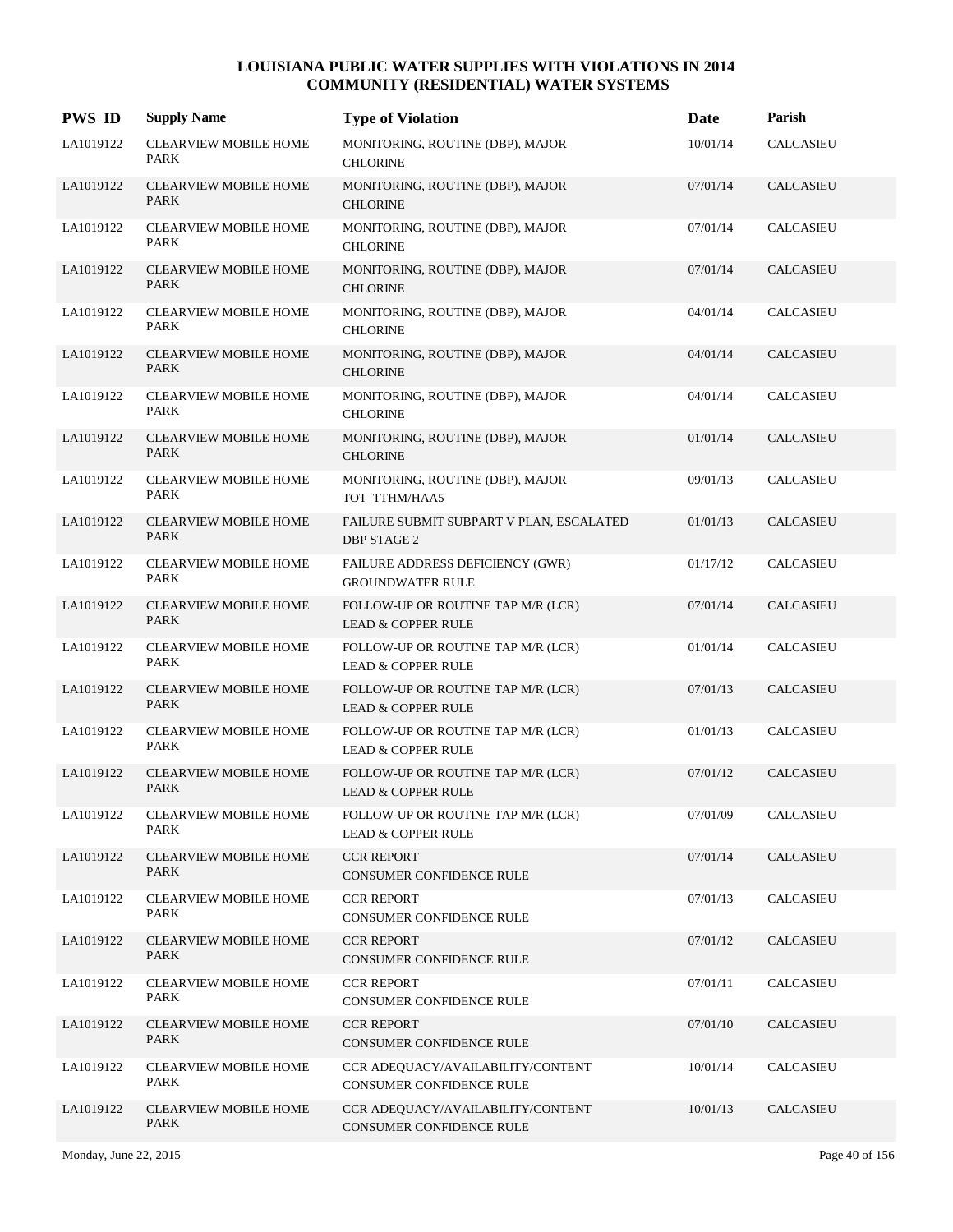| <b>PWS ID</b> | <b>Supply Name</b>                          | <b>Type of Violation</b>                                             | Date     | Parish           |
|---------------|---------------------------------------------|----------------------------------------------------------------------|----------|------------------|
| LA1019122     | <b>CLEARVIEW MOBILE HOME</b><br>PARK        | CCR ADEQUACY/AVAILABILITY/CONTENT<br><b>CONSUMER CONFIDENCE RULE</b> | 10/01/12 | <b>CALCASIEU</b> |
| LA1019122     | <b>CLEARVIEW MOBILE HOME</b><br>PARK        | CCR ADEQUACY/AVAILABILITY/CONTENT<br><b>CONSUMER CONFIDENCE RULE</b> | 10/01/11 | <b>CALCASIEU</b> |
| LA1019122     | <b>CLEARVIEW MOBILE HOME</b><br><b>PARK</b> | CCR ADEQUACY/AVAILABILITY/CONTENT<br><b>CONSUMER CONFIDENCE RULE</b> | 10/01/10 | <b>CALCASIEU</b> |
| LA1019122     | <b>CLEARVIEW MOBILE HOME</b><br>PARK        | PUBLIC NOTICE RULE LINKED TO VIOLATION<br><b>PUBLIC NOTICE</b>       | 12/18/14 | <b>CALCASIEU</b> |
| LA1019122     | <b>CLEARVIEW MOBILE HOME</b><br>PARK        | PUBLIC NOTICE RULE LINKED TO VIOLATION<br>PUBLIC NOTICE              | 12/18/14 | <b>CALCASIEU</b> |
| LA1019122     | <b>CLEARVIEW MOBILE HOME</b><br><b>PARK</b> | PUBLIC NOTICE RULE LINKED TO VIOLATION<br>PUBLIC NOTICE              | 12/02/14 | <b>CALCASIEU</b> |
| LA1019122     | <b>CLEARVIEW MOBILE HOME</b><br><b>PARK</b> | PUBLIC NOTICE RULE LINKED TO VIOLATION<br><b>PUBLIC NOTICE</b>       | 10/11/14 | <b>CALCASIEU</b> |
| LA1019122     | <b>CLEARVIEW MOBILE HOME</b><br>PARK        | PUBLIC NOTICE RULE LINKED TO VIOLATION<br><b>PUBLIC NOTICE</b>       | 10/03/14 | <b>CALCASIEU</b> |
| LA1019122     | <b>CLEARVIEW MOBILE HOME</b><br>PARK        | PUBLIC NOTICE RULE LINKED TO VIOLATION<br><b>PUBLIC NOTICE</b>       | 10/03/14 | <b>CALCASIEU</b> |
| LA1019122     | <b>CLEARVIEW MOBILE HOME</b><br><b>PARK</b> | PUBLIC NOTICE RULE LINKED TO VIOLATION<br><b>PUBLIC NOTICE</b>       | 09/20/14 | <b>CALCASIEU</b> |
| LA1019122     | <b>CLEARVIEW MOBILE HOME</b><br>PARK        | PUBLIC NOTICE RULE LINKED TO VIOLATION<br><b>PUBLIC NOTICE</b>       | 09/20/14 | CALCASIEU        |
| LA1019122     | <b>CLEARVIEW MOBILE HOME</b><br>PARK        | PUBLIC NOTICE RULE LINKED TO VIOLATION<br><b>PUBLIC NOTICE</b>       | 08/13/14 | <b>CALCASIEU</b> |
| LA1019122     | <b>CLEARVIEW MOBILE HOME</b><br>PARK        | PUBLIC NOTICE RULE LINKED TO VIOLATION<br><b>PUBLIC NOTICE</b>       | 08/11/14 | <b>CALCASIEU</b> |
| LA1019122     | <b>CLEARVIEW MOBILE HOME</b><br><b>PARK</b> | PUBLIC NOTICE RULE LINKED TO VIOLATION<br><b>PUBLIC NOTICE</b>       | 07/15/14 | <b>CALCASIEU</b> |
| LA1019122     | <b>CLEARVIEW MOBILE HOME</b><br>PARK        | PUBLIC NOTICE RULE LINKED TO VIOLATION<br><b>PUBLIC NOTICE</b>       | 07/14/14 | <b>CALCASIEU</b> |
| LA1019122     | <b>CLEARVIEW MOBILE HOME</b><br><b>PARK</b> | PUBLIC NOTICE RULE LINKED TO VIOLATION<br><b>PUBLIC NOTICE</b>       | 06/12/14 | CALCASIEU        |
| LA1019122     | <b>CLEARVIEW MOBILE HOME</b><br>PARK        | PUBLIC NOTICE RULE LINKED TO VIOLATION<br><b>PUBLIC NOTICE</b>       | 05/15/14 | <b>CALCASIEU</b> |
| LA1019122     | <b>CLEARVIEW MOBILE HOME</b><br>PARK        | PUBLIC NOTICE RULE LINKED TO VIOLATION<br><b>PUBLIC NOTICE</b>       | 04/23/14 | <b>CALCASIEU</b> |
| LA1019122     | <b>CLEARVIEW MOBILE HOME</b><br>PARK        | PUBLIC NOTICE RULE LINKED TO VIOLATION<br><b>PUBLIC NOTICE</b>       | 04/14/14 | <b>CALCASIEU</b> |
| LA1019122     | <b>CLEARVIEW MOBILE HOME</b><br>PARK        | PUBLIC NOTICE RULE LINKED TO VIOLATION<br>PUBLIC NOTICE              | 03/17/14 | CALCASIEU        |
| LA1019122     | <b>CLEARVIEW MOBILE HOME</b><br>PARK        | PUBLIC NOTICE RULE LINKED TO VIOLATION<br>PUBLIC NOTICE              | 02/07/14 | <b>CALCASIEU</b> |
| LA1019122     | <b>CLEARVIEW MOBILE HOME</b><br>PARK        | PUBLIC NOTICE RULE LINKED TO VIOLATION<br>PUBLIC NOTICE              | 01/29/14 | CALCASIEU        |
| LA1019122     | <b>CLEARVIEW MOBILE HOME</b><br>PARK        | PUBLIC NOTICE RULE LINKED TO VIOLATION<br><b>PUBLIC NOTICE</b>       | 01/13/14 | <b>CALCASIEU</b> |
| LA1019122     | <b>CLEARVIEW MOBILE HOME</b><br>PARK        | PUBLIC NOTICE RULE LINKED TO VIOLATION<br>PUBLIC NOTICE              | 12/12/13 | CALCASIEU        |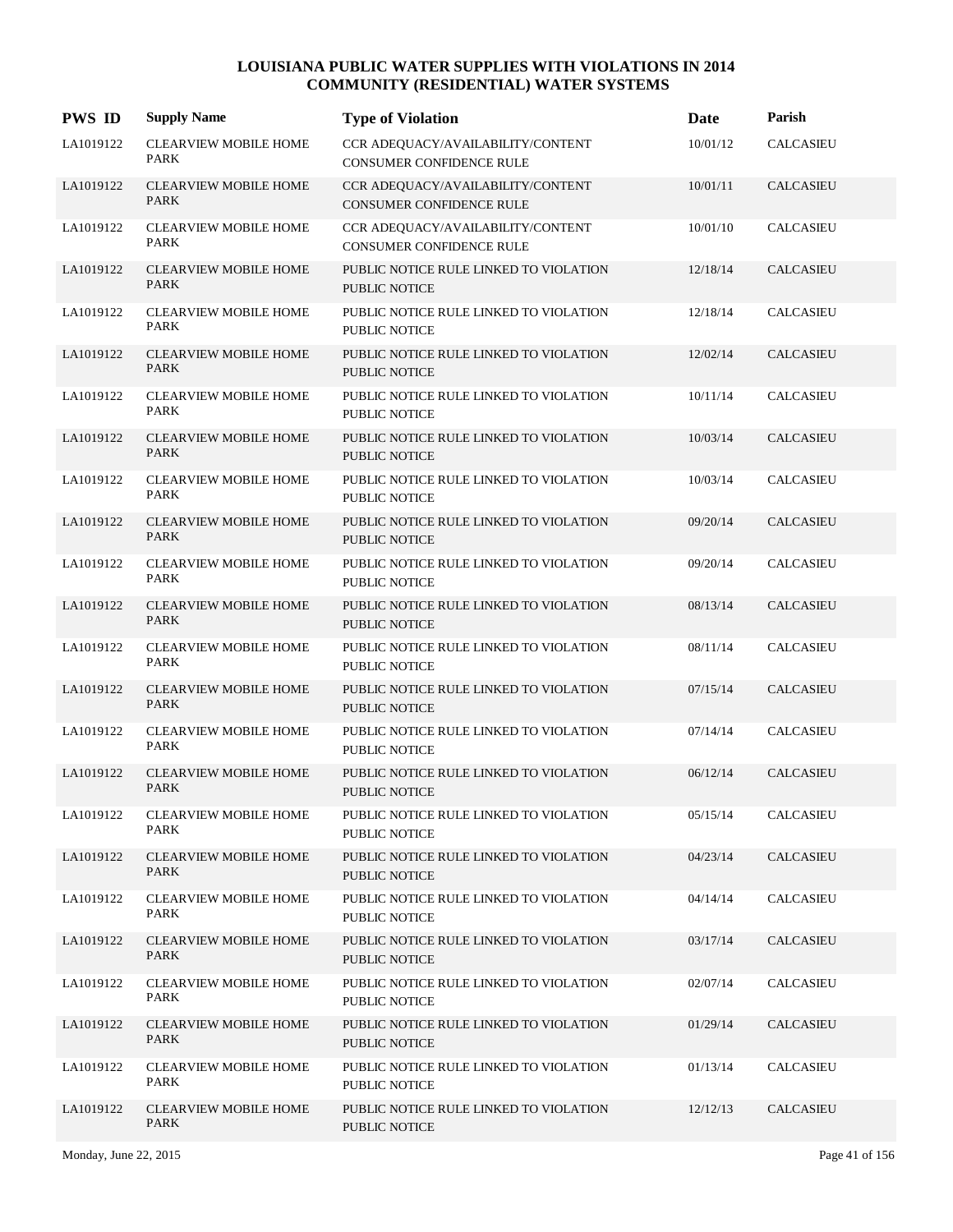| <b>PWS ID</b> | <b>Supply Name</b>                              | <b>Type of Violation</b>                                       | Date     | Parish               |
|---------------|-------------------------------------------------|----------------------------------------------------------------|----------|----------------------|
| LA1019122     | <b>CLEARVIEW MOBILE HOME</b><br>PARK            | PUBLIC NOTICE RULE LINKED TO VIOLATION<br>PUBLIC NOTICE        | 11/19/13 | <b>CALCASIEU</b>     |
| LA1019122     | <b>CLEARVIEW MOBILE HOME</b><br>PARK            | PUBLIC NOTICE RULE LINKED TO VIOLATION<br>PUBLIC NOTICE        | 11/13/13 | <b>CALCASIEU</b>     |
| LA1019122     | <b>CLEARVIEW MOBILE HOME</b><br><b>PARK</b>     | PUBLIC NOTICE RULE LINKED TO VIOLATION<br><b>PUBLIC NOTICE</b> | 10/07/13 | <b>CALCASIEU</b>     |
| LA1019122     | <b>CLEARVIEW MOBILE HOME</b><br>PARK            | PUBLIC NOTICE RULE LINKED TO VIOLATION<br><b>PUBLIC NOTICE</b> | 09/11/13 | <b>CALCASIEU</b>     |
| LA1019122     | <b>CLEARVIEW MOBILE HOME</b><br>PARK            | PUBLIC NOTICE RULE LINKED TO VIOLATION<br>PUBLIC NOTICE        | 08/12/13 | <b>CALCASIEU</b>     |
| LA1019122     | <b>CLEARVIEW MOBILE HOME</b><br><b>PARK</b>     | PUBLIC NOTICE RULE LINKED TO VIOLATION<br>PUBLIC NOTICE        | 07/12/13 | <b>CALCASIEU</b>     |
| LA1019122     | <b>CLEARVIEW MOBILE HOME</b><br><b>PARK</b>     | PUBLIC NOTICE RULE LINKED TO VIOLATION<br>PUBLIC NOTICE        | 06/10/13 | <b>CALCASIEU</b>     |
| LA1019122     | <b>CLEARVIEW MOBILE HOME</b><br>PARK            | PUBLIC NOTICE RULE LINKED TO VIOLATION<br><b>PUBLIC NOTICE</b> | 05/13/13 | <b>CALCASIEU</b>     |
| LA1019122     | <b>CLEARVIEW MOBILE HOME</b><br>PARK            | PUBLIC NOTICE RULE LINKED TO VIOLATION<br><b>PUBLIC NOTICE</b> | 05/09/13 | <b>CALCASIEU</b>     |
| LA1019122     | CLEARVIEW MOBILE HOME<br><b>PARK</b>            | PUBLIC NOTICE RULE LINKED TO VIOLATION<br><b>PUBLIC NOTICE</b> | 04/12/13 | CALCASIEU            |
| LA1019122     | <b>CLEARVIEW MOBILE HOME</b><br>PARK            | PUBLIC NOTICE RULE LINKED TO VIOLATION<br><b>PUBLIC NOTICE</b> | 03/20/13 | <b>CALCASIEU</b>     |
| LA1019122     | <b>CLEARVIEW MOBILE HOME</b><br>PARK            | PUBLIC NOTICE RULE LINKED TO VIOLATION<br><b>PUBLIC NOTICE</b> | 02/15/13 | <b>CALCASIEU</b>     |
| LA1019122     | <b>CLEARVIEW MOBILE HOME</b><br>PARK            | PUBLIC NOTICE RULE LINKED TO VIOLATION<br><b>PUBLIC NOTICE</b> | 01/16/13 | <b>CALCASIEU</b>     |
| LA1019122     | <b>CLEARVIEW MOBILE HOME</b><br><b>PARK</b>     | PUBLIC NOTICE RULE LINKED TO VIOLATION<br><b>PUBLIC NOTICE</b> | 11/12/12 | <b>CALCASIEU</b>     |
| LA1019122     | <b>CLEARVIEW MOBILE HOME</b><br>PARK            | PUBLIC NOTICE RULE LINKED TO VIOLATION<br><b>PUBLIC NOTICE</b> | 10/30/12 | <b>CALCASIEU</b>     |
| LA1019122     | <b>CLEARVIEW MOBILE HOME</b><br><b>PARK</b>     | PUBLIC NOTICE RULE LINKED TO VIOLATION<br><b>PUBLIC NOTICE</b> | 05/31/12 | CALCASIEU            |
| LA1019122     | <b>CLEARVIEW MOBILE HOME</b><br>PARK            | FAILURE TO SUBMIT MONITORING PLAN<br>TOTAL COLIFORM RULE       | 01/01/14 | <b>CALCASIEU</b>     |
| LA1019123     | GULF STREAM MANOR WATER<br><b>SYSTEM</b>        | <b>CCR REPORT</b><br>CONSUMER CONFIDENCE RULE                  | 07/01/14 | <b>CALCASIEU</b>     |
| LA1019123     | GULF STREAM MANOR WATER<br><b>SYSTEM</b>        | <b>CCR REPORT</b><br>CONSUMER CONFIDENCE RULE                  | 07/01/13 | CALCASIEU            |
| LA1019123     | GULF STREAM MANOR WATER<br><b>SYSTEM</b>        | CCR ADEQUACY/AVAILABILITY/CONTENT<br>CONSUMER CONFIDENCE RULE  | 10/01/14 | <b>CALCASIEU</b>     |
| LA1019123     | GULF STREAM MANOR WATER<br><b>SYSTEM</b>        | CCR ADEQUACY/AVAILABILITY/CONTENT<br>CONSUMER CONFIDENCE RULE  | 10/01/13 | $\mathsf{CALCASIEU}$ |
| LA1019123     | <b>GULF STREAM MANOR WATER</b><br><b>SYSTEM</b> | INADEQUATE MINIMUM CHLORINE RESIDUAL<br><b>CHLORINE</b>        | 09/01/14 | <b>CALCASIEU</b>     |
| LA1019124     | RUTHERFORD TRAILER PARK<br>WATER SYSTEM         | MONITORING, ROUTINE (DBP), MAJOR<br>TOT_TTHM/HAA5              | 09/01/13 | CALCASIEU            |
| LA1019124     | RUTHERFORD TRAILER PARK<br>WATER SYSTEM         | PUBLIC NOTICE RULE LINKED TO VIOLATION<br>PUBLIC NOTICE        | 03/19/14 | <b>CALCASIEU</b>     |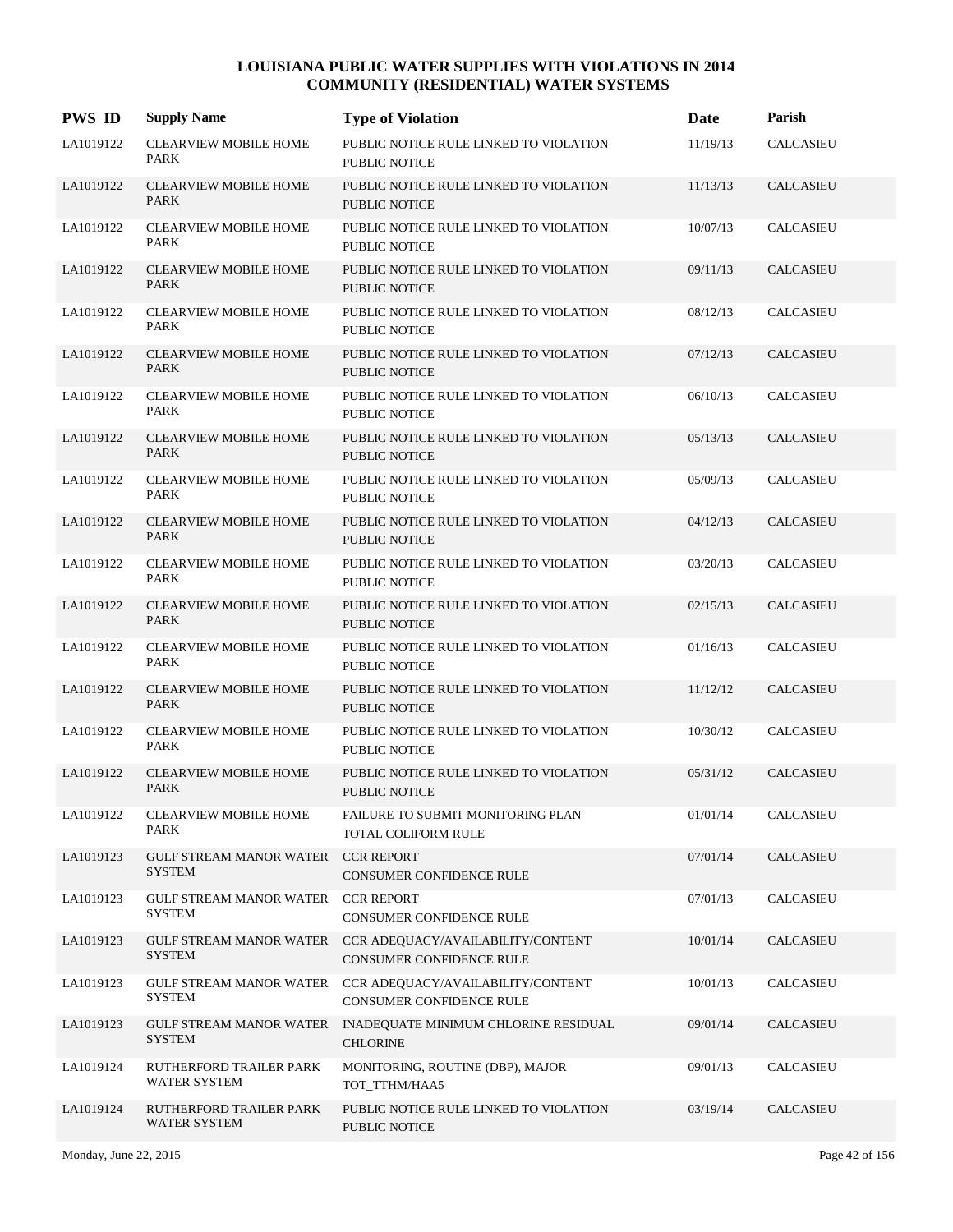| <b>PWS ID</b> | <b>Supply Name</b>     | <b>Type of Violation</b>                                           | Date     | Parish           |
|---------------|------------------------|--------------------------------------------------------------------|----------|------------------|
| LA1019125     | MILES MOBILE HOME PARK | MONITORING (TCR), ROUTINE MAJOR<br><b>COLIFORM (TCR)</b>           | 12/01/14 | <b>CALCASIEU</b> |
| LA1019125     | MILES MOBILE HOME PARK | MONITORING (TCR), ROUTINE MAJOR<br><b>COLIFORM (TCR)</b>           | 11/01/14 | <b>CALCASIEU</b> |
| LA1019125     | MILES MOBILE HOME PARK | MONITORING (TCR), ROUTINE MAJOR<br><b>COLIFORM (TCR)</b>           | 10/01/14 | <b>CALCASIEU</b> |
| LA1019125     | MILES MOBILE HOME PARK | MONITORING (TCR), ROUTINE MAJOR<br><b>COLIFORM (TCR)</b>           | 09/01/14 | <b>CALCASIEU</b> |
| LA1019125     | MILES MOBILE HOME PARK | MONITORING (TCR), ROUTINE MAJOR<br>COLIFORM (TCR)                  | 07/01/14 | <b>CALCASIEU</b> |
| LA1019125     | MILES MOBILE HOME PARK | MONITORING (TCR), ROUTINE MAJOR<br><b>COLIFORM (TCR)</b>           | 06/01/14 | <b>CALCASIEU</b> |
| LA1019125     | MILES MOBILE HOME PARK | MONITORING (TCR), ROUTINE MAJOR<br><b>COLIFORM (TCR)</b>           | 05/01/14 | CALCASIEU        |
| LA1019125     | MILES MOBILE HOME PARK | MONITORING (TCR), ROUTINE MAJOR<br><b>COLIFORM (TCR)</b>           | 04/01/14 | <b>CALCASIEU</b> |
| LA1019125     | MILES MOBILE HOME PARK | MONITORING (TCR), ROUTINE MAJOR<br><b>COLIFORM (TCR)</b>           | 01/01/14 | CALCASIEU        |
| LA1019125     | MILES MOBILE HOME PARK | MONITORING, ROUTINE (DBP), MAJOR<br><b>CHLORINE</b>                | 10/01/14 | <b>CALCASIEU</b> |
| LA1019125     | MILES MOBILE HOME PARK | MONITORING, ROUTINE (DBP), MAJOR<br><b>CHLORINE</b>                | 10/01/14 | <b>CALCASIEU</b> |
| LA1019125     | MILES MOBILE HOME PARK | MONITORING, ROUTINE (DBP), MAJOR<br><b>CHLORINE</b>                | 10/01/14 | <b>CALCASIEU</b> |
| LA1019125     | MILES MOBILE HOME PARK | MONITORING, ROUTINE (DBP), MAJOR<br><b>CHLORINE</b>                | 07/01/14 | <b>CALCASIEU</b> |
| LA1019125     | MILES MOBILE HOME PARK | MONITORING, ROUTINE (DBP), MAJOR<br><b>CHLORINE</b>                | 07/01/14 | <b>CALCASIEU</b> |
| LA1019125     | MILES MOBILE HOME PARK | MONITORING, ROUTINE (DBP), MAJOR<br><b>CHLORINE</b>                | 07/01/14 | CALCASIEU        |
| LA1019125     | MILES MOBILE HOME PARK | MONITORING, ROUTINE (DBP), MAJOR<br><b>CHLORINE</b>                | 04/01/14 | <b>CALCASIEU</b> |
| LA1019125     | MILES MOBILE HOME PARK | MONITORING, ROUTINE (DBP), MAJOR<br><b>CHLORINE</b>                | 04/01/14 | <b>CALCASIEU</b> |
| LA1019125     | MILES MOBILE HOME PARK | MONITORING, ROUTINE (DBP), MAJOR<br><b>CHLORINE</b>                | 04/01/14 | <b>CALCASIEU</b> |
| LA1019125     | MILES MOBILE HOME PARK | MONITORING, ROUTINE (DBP), MAJOR<br>TOT TTHM/HAA5                  | 09/01/13 | <b>CALCASIEU</b> |
| LA1019125     | MILES MOBILE HOME PARK | FAILURE ADDRESS DEFICIENCY (GWR)<br><b>GROUNDWATER RULE</b>        | 06/05/12 | <b>CALCASIEU</b> |
| LA1019125     | MILES MOBILE HOME PARK | <b>INITIAL TAP SAMPLING (LCR)</b><br><b>LEAD &amp; COPPER RULE</b> | 07/01/14 | <b>CALCASIEU</b> |
| LA1019125     | MILES MOBILE HOME PARK | <b>CCR REPORT</b><br>CONSUMER CONFIDENCE RULE                      | 07/01/14 | <b>CALCASIEU</b> |
| LA1019125     | MILES MOBILE HOME PARK | CCR ADEQUACY/AVAILABILITY/CONTENT<br>CONSUMER CONFIDENCE RULE      | 10/01/14 | CALCASIEU        |
| LA1019125     | MILES MOBILE HOME PARK | PUBLIC NOTICE RULE LINKED TO VIOLATION<br>PUBLIC NOTICE            | 12/18/14 | <b>CALCASIEU</b> |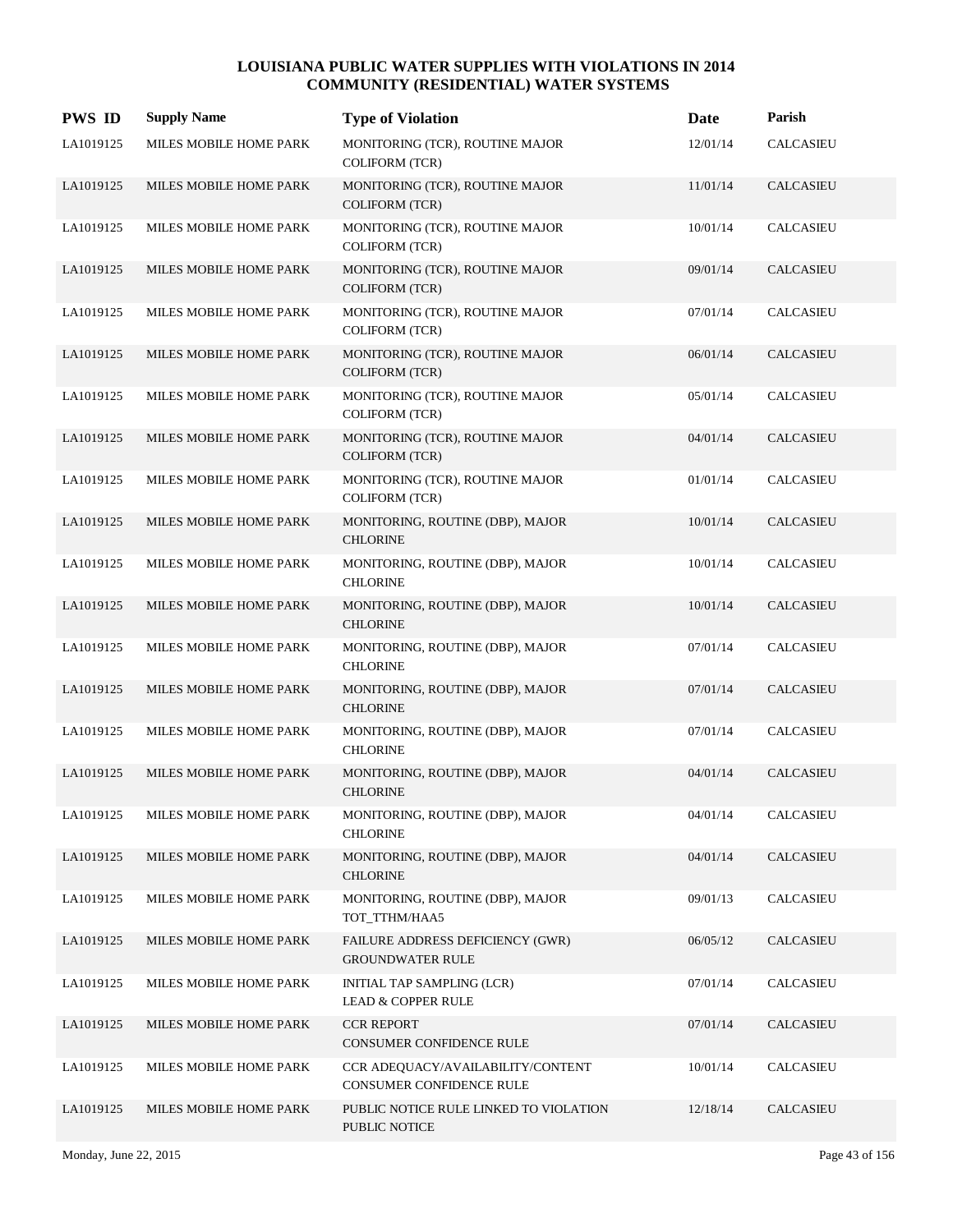| <b>PWS ID</b> | <b>Supply Name</b>                   | <b>Type of Violation</b>                                       | Date     | Parish           |
|---------------|--------------------------------------|----------------------------------------------------------------|----------|------------------|
| LA1019125     | MILES MOBILE HOME PARK               | PUBLIC NOTICE RULE LINKED TO VIOLATION<br>PUBLIC NOTICE        | 12/02/14 | <b>CALCASIEU</b> |
| LA1019125     | MILES MOBILE HOME PARK               | PUBLIC NOTICE RULE LINKED TO VIOLATION<br><b>PUBLIC NOTICE</b> | 10/11/14 | CALCASIEU        |
| LA1019125     | MILES MOBILE HOME PARK               | PUBLIC NOTICE RULE LINKED TO VIOLATION<br>PUBLIC NOTICE        | 10/03/14 | <b>CALCASIEU</b> |
| LA1019125     | MILES MOBILE HOME PARK               | PUBLIC NOTICE RULE LINKED TO VIOLATION<br>PUBLIC NOTICE        | 10/03/14 | <b>CALCASIEU</b> |
| LA1019125     | MILES MOBILE HOME PARK               | PUBLIC NOTICE RULE LINKED TO VIOLATION<br>PUBLIC NOTICE        | 09/20/14 | <b>CALCASIEU</b> |
| LA1019125     | MILES MOBILE HOME PARK               | PUBLIC NOTICE RULE LINKED TO VIOLATION<br><b>PUBLIC NOTICE</b> | 09/20/14 | CALCASIEU        |
| LA1019125     | MILES MOBILE HOME PARK               | PUBLIC NOTICE RULE LINKED TO VIOLATION<br><b>PUBLIC NOTICE</b> | 08/13/14 | <b>CALCASIEU</b> |
| LA1019125     | MILES MOBILE HOME PARK               | PUBLIC NOTICE RULE LINKED TO VIOLATION<br><b>PUBLIC NOTICE</b> | 08/11/14 | <b>CALCASIEU</b> |
| LA1019125     | MILES MOBILE HOME PARK               | PUBLIC NOTICE RULE LINKED TO VIOLATION<br>PUBLIC NOTICE        | 05/15/14 | <b>CALCASIEU</b> |
| LA1019125     | MILES MOBILE HOME PARK               | PUBLIC NOTICE RULE LINKED TO VIOLATION<br><b>PUBLIC NOTICE</b> | 04/14/14 | <b>CALCASIEU</b> |
| LA1019125     | MILES MOBILE HOME PARK               | PUBLIC NOTICE RULE LINKED TO VIOLATION<br>PUBLIC NOTICE        | 03/17/14 | <b>CALCASIEU</b> |
| LA1019125     | MILES MOBILE HOME PARK               | PUBLIC NOTICE RULE LINKED TO VIOLATION<br>PUBLIC NOTICE        | 03/05/14 | <b>CALCASIEU</b> |
| LA1019125     | MILES MOBILE HOME PARK               | PUBLIC NOTICE RULE LINKED TO VIOLATION<br>PUBLIC NOTICE        | 02/07/14 | <b>CALCASIEU</b> |
| LA1019125     | MILES MOBILE HOME PARK               | PUBLIC NOTICE RULE LINKED TO VIOLATION<br><b>PUBLIC NOTICE</b> | 05/09/13 | <b>CALCASIEU</b> |
| LA1019125     | MILES MOBILE HOME PARK               | INADEQUATE MINIMUM CHLORINE RESIDUAL<br><b>CHLORINE</b>        | 08/01/14 | <b>CALCASIEU</b> |
| LA1021002     | <b>COLUMBIA WATER SYSTEM</b>         | MONITORING (TCR), ROUTINE MAJOR<br><b>COLIFORM (TCR)</b>       | 01/01/14 | <b>CALDWELL</b>  |
| LA1021004     | EAST COLUMBIA WATER<br><b>SYSTEM</b> | MONITORING (TCR), ROUTINE MAJOR<br><b>COLIFORM (TCR)</b>       | 10/01/14 | CALDWELL         |
| LA1021004     | <b>EAST COLUMBIA WATER</b><br>SYSTEM | MONITORING, ROUTINE (DBP), MAJOR<br>CHLORAMINE                 | 10/01/14 | CALDWELL         |
| LA1021006     | HEBERT WATER SYSTEM                  | MONITORING, ROUTINE (DBP), MAJOR<br>TOT TTHM/HAA5              | 07/01/13 | <b>CALDWELL</b>  |
| LA1021007     | <b>HOLUM WATER SYSTEM</b>            | MCL (TCR), MONTHLY<br><b>COLIFORM (TCR)</b>                    | 10/01/14 | CALDWELL         |
| LA1021007     | HOLUM WATER SYSTEM                   | PUBLIC NOTICE RULE LINKED TO VIOLATION<br>PUBLIC NOTICE        | 12/08/14 | CALDWELL         |
| LA1021008     | KELLY WATER DISTRICT                 | MCL (TCR), MONTHLY<br>COLIFORM (TCR)                           | 06/01/14 | <b>CALDWELL</b>  |
| LA1021010     | WARDS 4 & 5 WATER SYSTEM             | PUBLIC NOTICE RULE LINKED TO VIOLATION<br>PUBLIC NOTICE        | 03/19/14 | CALDWELL         |
| LA1021011     | VIXEN WATER SYSTEM EAST              | INADEQUATE MINIMUM CHLORINE RESIDUAL<br><b>CHLORINE</b>        | 06/01/14 | CALDWELL         |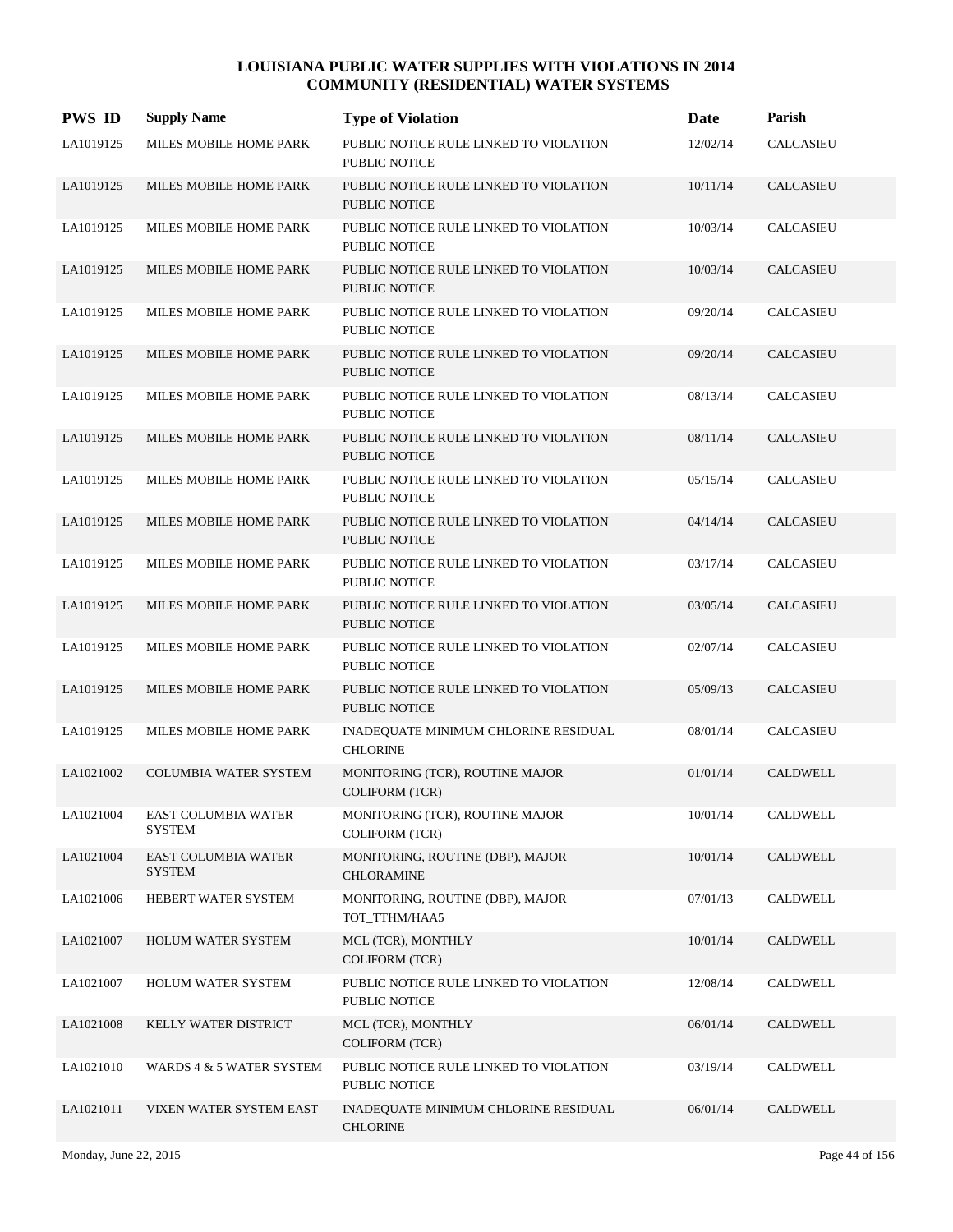| <b>PWS ID</b> | <b>Supply Name</b>                            | <b>Type of Violation</b>                                             | Date     | Parish           |
|---------------|-----------------------------------------------|----------------------------------------------------------------------|----------|------------------|
| LA1023002     | <b>CAMERON PARISH WW</b><br><b>DISTRICT 2</b> | MONITORING, ROUTINE (DBP), MAJOR<br>TOT TTHM/HAA5                    | 08/01/14 | <b>CAMERON</b>   |
| LA1023002     | <b>CAMERON PARISH WW</b><br><b>DISTRICT 2</b> | PUBLIC NOTICE RULE LINKED TO VIOLATION<br><b>PUBLIC NOTICE</b>       | 10/14/13 | <b>CAMERON</b>   |
| LA1023012     | <b>CAMERON PARISH WW</b><br><b>DISTRICT 9</b> | MCL, LRAA<br><b>TTHM</b>                                             | 10/01/14 | <b>CAMERON</b>   |
| LA1023012     | <b>CAMERON PARISH WW</b><br>DISTRICT 9        | MCL, LRAA<br><b>TTHM</b>                                             | 10/01/14 | <b>CAMERON</b>   |
| LA1023012     | <b>CAMERON PARISH WW</b><br>DISTRICT 9        | MCL, LRAA<br><b>TTHM</b>                                             | 07/01/14 | <b>CAMERON</b>   |
| LA1023012     | <b>CAMERON PARISH WW</b><br><b>DISTRICT 9</b> | MCL, LRAA<br><b>TTHM</b>                                             | 04/01/14 | <b>CAMERON</b>   |
| LA1023012     | <b>CAMERON PARISH WW</b><br><b>DISTRICT 9</b> | FAILURE SUBMIT OEL REPORT FOR TTHM<br><b>TTHM</b>                    | 10/31/14 | <b>CAMERON</b>   |
| LA1023012     | <b>CAMERON PARISH WW</b><br><b>DISTRICT 9</b> | FAILURE SUBMIT OEL REPORT FOR TTHM<br><b>TTHM</b>                    | 07/31/14 | <b>CAMERON</b>   |
| LA1023012     | <b>CAMERON PARISH WW</b><br><b>DISTRICT 9</b> | FAILURE SUBMIT OEL REPORT FOR TTHM<br><b>TTHM</b>                    | 05/01/14 | <b>CAMERON</b>   |
| LA1023012     | <b>CAMERON PARISH WW</b><br><b>DISTRICT 9</b> | FAILURE ADDRESS DEFICIENCY (GWR)<br><b>GROUNDWATER RULE</b>          | 10/25/12 | <b>CAMERON</b>   |
| LA1023012     | <b>CAMERON PARISH WW</b><br><b>DISTRICT 9</b> | <b>CCR REPORT</b><br>CONSUMER CONFIDENCE RULE                        | 07/01/13 | <b>CAMERON</b>   |
| LA1023012     | <b>CAMERON PARISH WW</b><br><b>DISTRICT 9</b> | CCR ADEQUACY/AVAILABILITY/CONTENT<br><b>CONSUMER CONFIDENCE RULE</b> | 10/01/13 | <b>CAMERON</b>   |
| LA1023012     | <b>CAMERON PARISH WW</b><br><b>DISTRICT 9</b> | PUBLIC NOTICE RULE LINKED TO VIOLATION<br>PUBLIC NOTICE              | 10/29/14 | <b>CAMERON</b>   |
| LA1023012     | <b>CAMERON PARISH WW</b><br><b>DISTRICT 9</b> | PUBLIC NOTICE RULE LINKED TO VIOLATION<br>PUBLIC NOTICE              | 03/19/14 | <b>CAMERON</b>   |
| LA1025002     | BLACK RIVER WATER SYSTEM                      | FAILURE ADDRESS DEFICIENCY (GWR)<br><b>GROUNDWATER RULE</b>          | 05/22/12 | <b>CATAHOULA</b> |
| LA1025003     | <b>ENTERPRISE WATER SYSTEM</b>                | MCL, LRAA<br><b>TTHM</b>                                             | 07/01/14 | <b>CATAHOULA</b> |
| LA1025003     | ENTERPRISE WATER SYSTEM                       | MONITORING, ROUTINE (DBP), MAJOR<br>TOT_TTHM/HAA5                    | 03/01/14 | <b>CATAHOULA</b> |
| LA1025003     | ENTERPRISE WATER SYSTEM                       | FAILURE SUBMIT OEL REPORT FOR TTHM<br><b>TTHM</b>                    | 10/31/14 | <b>CATAHOULA</b> |
| LA1025003     | ENTERPRISE WATER SYSTEM                       | FAILURE SUBMIT SUBPART V PLAN, ESCALATED<br><b>DBP STAGE 2</b>       | 01/01/13 | <b>CATAHOULA</b> |
| LA1025003     | <b>ENTERPRISE WATER SYSTEM</b>                | FAILURE SUBMIT IDSE/SUBPT V PLAN (DBPR2)<br><b>DBP STAGE 2</b>       | 07/02/10 | <b>CATAHOULA</b> |
| LA1025003     | ENTERPRISE WATER SYSTEM                       | CCR ADEQUACY/AVAILABILITY/CONTENT<br>CONSUMER CONFIDENCE RULE        | 10/01/13 | <b>CATAHOULA</b> |
| LA1025003     | ENTERPRISE WATER SYSTEM                       | PUBLIC NOTICE RULE LINKED TO VIOLATION<br><b>PUBLIC NOTICE</b>       | 11/30/14 | <b>CATAHOULA</b> |
| LA1025003     | ENTERPRISE WATER SYSTEM                       | PUBLIC NOTICE RULE LINKED TO VIOLATION<br>PUBLIC NOTICE              | 09/29/14 | <b>CATAHOULA</b> |
| LA1025003     | ENTERPRISE WATER SYSTEM                       | PUBLIC NOTICE RULE LINKED TO VIOLATION<br>PUBLIC NOTICE              | 11/13/13 | <b>CATAHOULA</b> |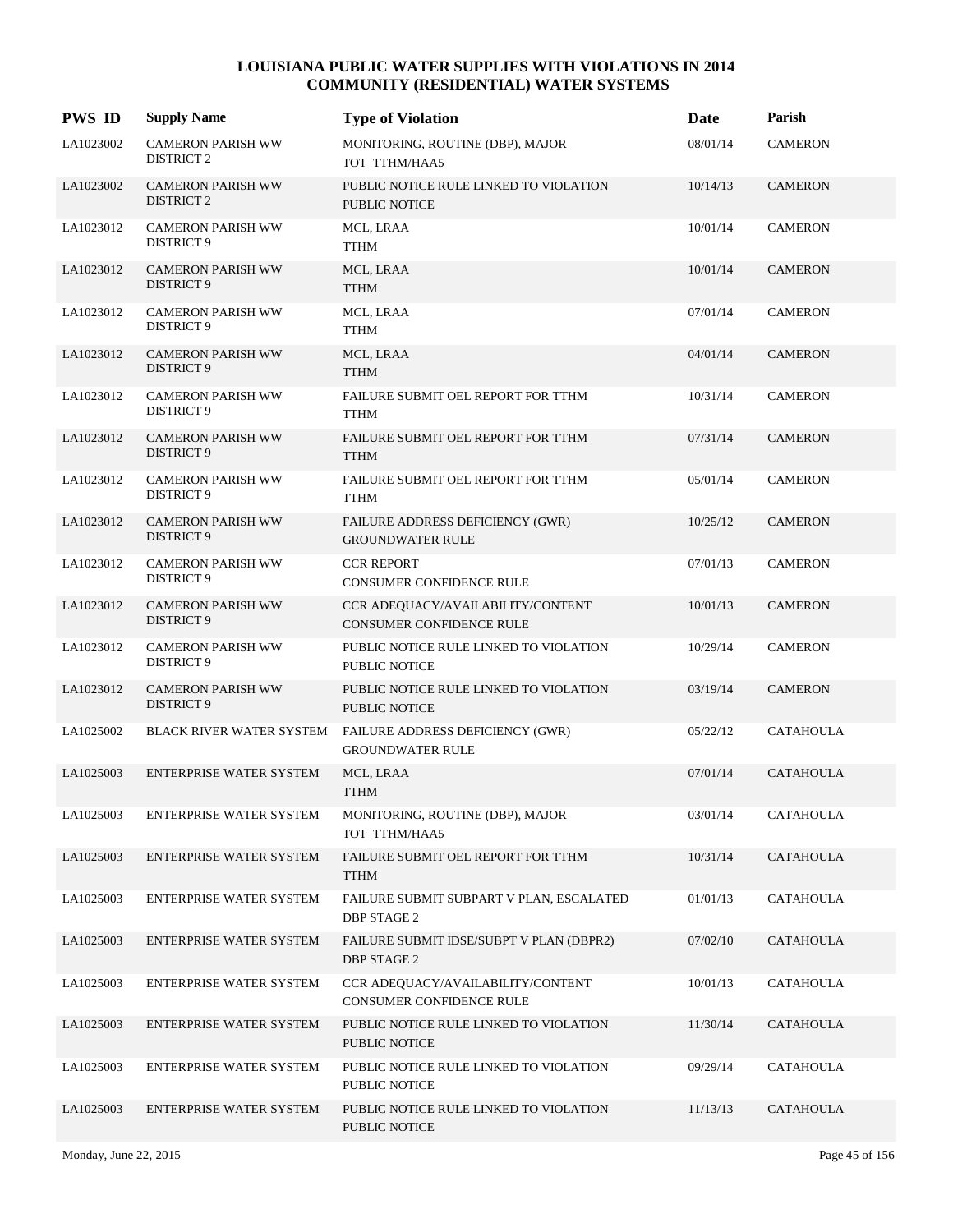| <b>PWS ID</b> | <b>Supply Name</b>                                    | <b>Type of Violation</b>                                                                | Date     | Parish           |
|---------------|-------------------------------------------------------|-----------------------------------------------------------------------------------------|----------|------------------|
| LA1025004     | <b>VILLAGE OF HARRISONBURG</b><br><b>WATER SYSTEM</b> | FOLLOW-UP OR ROUTINE TAP M/R (LCR)<br><b>LEAD &amp; COPPER RULE</b>                     | 10/01/14 | <b>CATAHOULA</b> |
| LA1025004     | <b>VILLAGE OF HARRISONBURG</b><br><b>WATER SYSTEM</b> | <b>CCR REPORT</b><br>CONSUMER CONFIDENCE RULE                                           | 07/01/14 | <b>CATAHOULA</b> |
| LA1025004     | VILLAGE OF HARRISONBURG<br>WATER SYSTEM               | CCR ADEQUACY/AVAILABILITY/CONTENT<br>CONSUMER CONFIDENCE RULE                           | 10/01/14 | <b>CATAHOULA</b> |
| LA1025007     | LELAND WATER SYSTEM INC                               | MONITOR GWR TRIGGERED/ADDITONAL, MAJOR<br>E. COLI                                       | 06/12/13 | <b>CATAHOULA</b> |
| LA1025008     | SANDY LAKE WATER SUPPLY                               | MCL (TCR), MONTHLY<br><b>COLIFORM (TCR)</b>                                             | 04/01/14 | <b>CATAHOULA</b> |
| LA1025009     | VILLAGE OF SICILY ISLAND<br><b>WATER SYSTEM</b>       | MONITOR GWR TRIGGERED/ADDITONAL, MAJOR<br>E. COLI                                       | 06/07/13 | <b>CATAHOULA</b> |
| LA1025010     | LARTO MAYNA WATER<br><b>SYSTEM</b>                    | FAILURE ADDRESS DEFICIENCY (GWR)<br><b>GROUNDWATER RULE</b>                             | 01/31/12 | <b>CATAHOULA</b> |
| LA1027001     | ATHENS WATER SYSTEM                                   | PUBLIC NOTICE RULE LINKED TO VIOLATION<br>PUBLIC NOTICE                                 | 01/23/14 | <b>CLAIBORNE</b> |
| LA1027003     | HOMER WATER SYSTEM                                    | MCL (TCR), MONTHLY<br><b>COLIFORM (TCR)</b>                                             | 07/01/14 | <b>CLAIBORNE</b> |
| LA1027003     | HOMER WATER SYSTEM                                    | MONITORING (TCR), ROUTINE MINOR<br><b>COLIFORM (TCR)</b>                                | 08/01/14 | <b>CLAIBORNE</b> |
| LA1027003     | HOMER WATER SYSTEM                                    | MONITORING, ROUTINE (DBP), MAJOR<br><b>CHLORINE</b>                                     | 07/01/14 | <b>CLAIBORNE</b> |
| LA1027003     | HOMER WATER SYSTEM                                    | CCR ADEQUACY/AVAILABILITY/CONTENT<br>CONSUMER CONFIDENCE RULE                           | 10/01/14 | <b>CLAIBORNE</b> |
| LA1027003     | HOMER WATER SYSTEM                                    | PUBLIC NOTICE RULE LINKED TO VIOLATION<br>PUBLIC NOTICE                                 | 12/05/14 | <b>CLAIBORNE</b> |
| LA1027003     | HOMER WATER SYSTEM                                    | PUBLIC NOTICE RULE LINKED TO VIOLATION<br><b>PUBLIC NOTICE</b>                          | 09/08/14 | <b>CLAIBORNE</b> |
| LA1027005     | <b>LISBON WATER SYSTEM</b>                            | FAILURE ADDRESS DEFICIENCY (GWR)<br><b>GROUNDWATER RULE</b>                             | 12/28/11 | <b>CLAIBORNE</b> |
| LA1027006     | <b>SOUTH CLAIBORNE WATER</b><br><b>SYSTEM</b>         | MONITORING, ROUTINE (DBP), MAJOR<br>TOT_TTHM/HAA5                                       | 10/01/13 | <b>CLAIBORNE</b> |
| LA1027009     | CENTRAL CLAIBORNE WATER<br><b>SYSTEM</b>              | MONITORING, ROUTINE (DBP), MAJOR<br>TOT_TTHM/HAA5                                       | 10/01/13 | <b>CLAIBORNE</b> |
| LA1027009     | CENTRAL CLAIBORNE WATER<br><b>SYSTEM</b>              | PUBLIC NOTICE RULE LINKED TO VIOLATION<br>PUBLIC NOTICE                                 | 01/29/14 | <b>CLAIBORNE</b> |
| LA1027010     |                                                       | NORTON SHOP WATER SYSTEM MONITORING, ROUTINE (DBP), MAJOR<br>TOT TTHM/HAA5              | 10/01/13 | <b>CLAIBORNE</b> |
| LA1027010     |                                                       | NORTON SHOP WATER SYSTEM FAILURE SUBMIT SUBPART V PLAN, ESCALATED<br><b>DBP STAGE 2</b> | 01/01/13 | <b>CLAIBORNE</b> |
| LA1027010     | NORTON SHOP WATER SYSTEM CCR REPORT                   | CONSUMER CONFIDENCE RULE                                                                | 07/01/14 | <b>CLAIBORNE</b> |
| LA1027010     | NORTON SHOP WATER SYSTEM CCR REPORT                   | CONSUMER CONFIDENCE RULE                                                                | 07/01/13 | <b>CLAIBORNE</b> |
| LA1027010     |                                                       | NORTON SHOP WATER SYSTEM CCR ADEQUACY/AVAILABILITY/CONTENT<br>CONSUMER CONFIDENCE RULE  | 10/01/14 | <b>CLAIBORNE</b> |
| LA1027010     |                                                       | NORTON SHOP WATER SYSTEM CCR ADEQUACY/AVAILABILITY/CONTENT<br>CONSUMER CONFIDENCE RULE  | 10/01/13 | <b>CLAIBORNE</b> |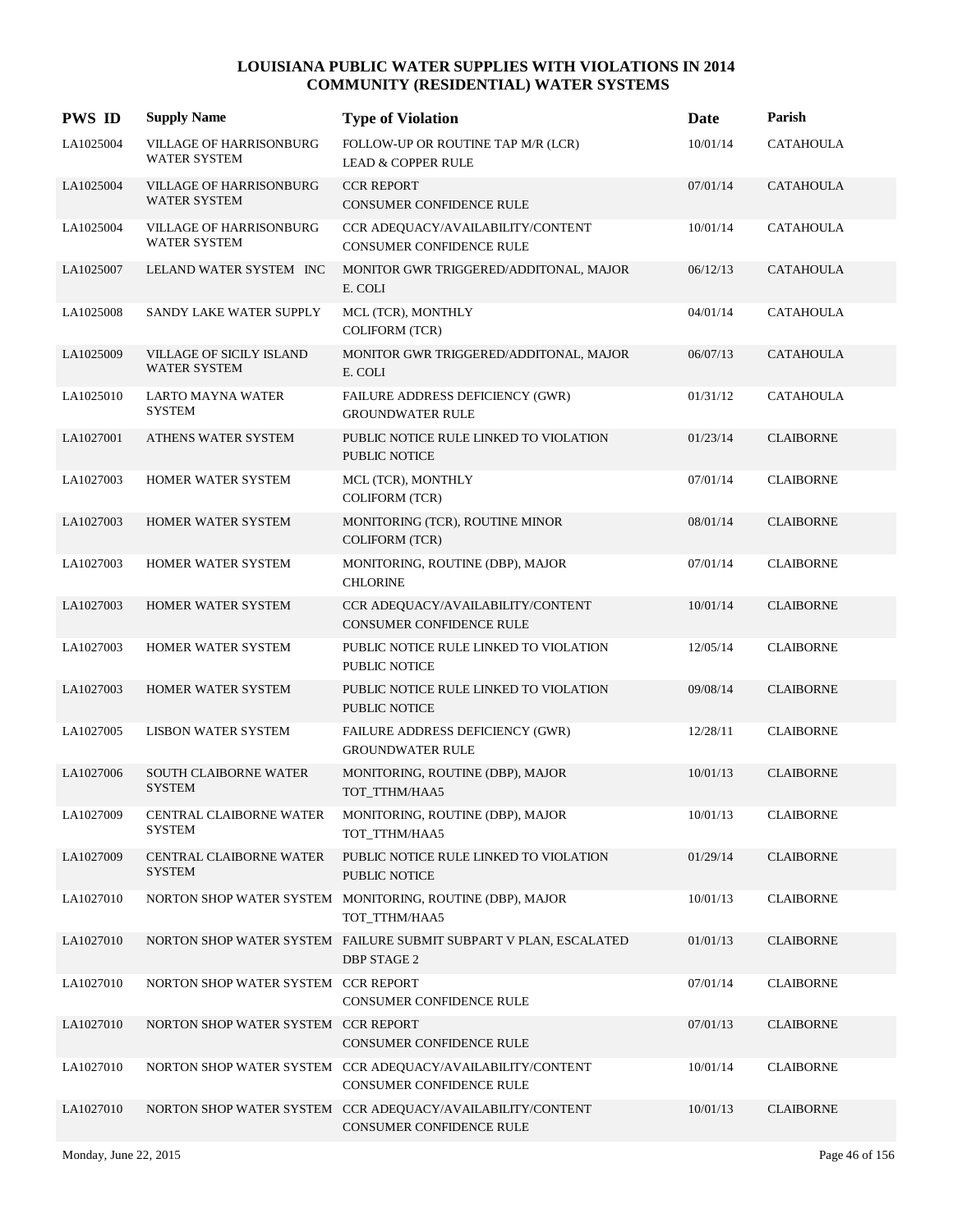| <b>PWS ID</b> | <b>Supply Name</b>                               | <b>Type of Violation</b>                                                          | Date     | Parish           |
|---------------|--------------------------------------------------|-----------------------------------------------------------------------------------|----------|------------------|
| LA1027010     |                                                  | NORTON SHOP WATER SYSTEM FAILURE TO SUBMIT MONITORING PLAN<br>TOTAL COLIFORM RULE | 01/01/14 | <b>CLAIBORNE</b> |
| LA1027014     | LEATHERMAN CREEK WATER<br><b>SYSTEM</b>          | MCL (TCR), MONTHLY<br><b>COLIFORM (TCR)</b>                                       | 09/01/14 | <b>CLAIBORNE</b> |
| LA1027014     | LEATHERMAN CREEK WATER<br><b>SYSTEM</b>          | MONITORING (TCR), REPEAT MAJOR<br><b>COLIFORM (TCR)</b>                           | 08/01/14 | <b>CLAIBORNE</b> |
| LA1027014     | LEATHERMAN CREEK WATER<br><b>SYSTEM</b>          | MONITORING, ROUTINE (DBP), MAJOR<br><b>CHLORINE</b>                               | 07/01/14 | <b>CLAIBORNE</b> |
| LA1027014     | LEATHERMAN CREEK WATER<br><b>SYSTEM</b>          | MONITORING, ROUTINE (DBP), MAJOR<br><b>CHLORINE</b>                               | 01/01/14 | <b>CLAIBORNE</b> |
| LA1027014     | <b>LEATHERMAN CREEK WATER</b><br><b>SYSTEM</b>   | MONITORING, ROUTINE (DBP), MAJOR<br>TOT_TTHM/HAA5                                 | 09/01/13 | <b>CLAIBORNE</b> |
| LA1029002     | TOWN OF CLAYTON WATER<br><b>SYSTEM</b>           | MCL, LRAA<br><b>TTHM</b>                                                          | 04/01/14 | <b>CONCORDIA</b> |
| LA1029002     | TOWN OF CLAYTON WATER<br><b>SYSTEM</b>           | MONITOR GWR TRIGGERED/ADDITONAL, MAJOR<br>E. COLI                                 | 06/26/13 | <b>CONCORDIA</b> |
| LA1029002     | TOWN OF CLAYTON WATER<br><b>SYSTEM</b>           | FAILURE SUBMIT OEL REPORT FOR TTHM<br><b>TTHM</b>                                 | 07/31/14 | <b>CONCORDIA</b> |
| LA1029002     | TOWN OF CLAYTON WATER<br><b>SYSTEM</b>           | FAILURE SUBMIT OEL REPORT FOR TTHM<br><b>TTHM</b>                                 | 05/01/14 | <b>CONCORDIA</b> |
| LA1029002     | TOWN OF CLAYTON WATER<br><b>SYSTEM</b>           | FAILURE SUBMIT OEL REPORT FOR HAA5<br>TOTAL HALOACETIC ACIDS (HAA5)               | 05/01/14 | CONCORDIA        |
| LA1029002     | TOWN OF CLAYTON WATER<br><b>SYSTEM</b>           | FAILURE ADDRESS DEFICIENCY (GWR)<br><b>GROUNDWATER RULE</b>                       | 01/31/12 | <b>CONCORDIA</b> |
| LA1029003     | <b>CONCORDIA WATERWORKS</b><br><b>DISTRICT 1</b> | FAILURE ADDRESS DEFICIENCY (GWR)<br><b>GROUNDWATER RULE</b>                       | 09/01/12 | <b>CONCORDIA</b> |
| LA1029005     | TOWN OF FERRIDAY WATER<br><b>SYSTEM</b>          | MCL, LRAA<br>TOTAL HALOACETIC ACIDS (HAA5)                                        | 07/01/14 | <b>CONCORDIA</b> |
| LA1029005     | TOWN OF FERRIDAY WATER<br><b>SYSTEM</b>          | MCL, LRAA<br>TOTAL HALOACETIC ACIDS (HAA5)                                        | 07/01/14 | CONCORDIA        |
| LA1029005     | TOWN OF FERRIDAY WATER<br><b>SYSTEM</b>          | MCL, LRAA<br>TOTAL HALOACETIC ACIDS (HAA5)                                        | 04/01/14 | <b>CONCORDIA</b> |
| LA1029005     | TOWN OF FERRIDAY WATER<br><b>SYSTEM</b>          | MCL, LRAA<br><b>TTHM</b>                                                          | 04/01/14 | CONCORDIA        |
| LA1029005     | TOWN OF FERRIDAY WATER<br><b>SYSTEM</b>          | MCL, LRAA<br>TOTAL HALOACETIC ACIDS (HAA5)                                        | 04/01/14 | CONCORDIA        |
| LA1029005     | TOWN OF FERRIDAY WATER<br><b>SYSTEM</b>          | MCL, LRAA<br>TOTAL HALOACETIC ACIDS (HAA5)                                        | 01/01/14 | CONCORDIA        |
| LA1029005     | TOWN OF FERRIDAY WATER<br><b>SYSTEM</b>          | MCL, LRAA<br>TOTAL HALOACETIC ACIDS (HAA5)                                        | 01/01/14 | CONCORDIA        |
| LA1029005     | TOWN OF FERRIDAY WATER<br><b>SYSTEM</b>          | MCL, LRAA<br>TOTAL HALOACETIC ACIDS (HAA5)                                        | 01/01/14 | CONCORDIA        |
| LA1029005     | TOWN OF FERRIDAY WATER<br><b>SYSTEM</b>          | MCL, LRAA<br>TOTAL HALOACETIC ACIDS (HAA5)                                        | 01/01/14 | CONCORDIA        |
| LA1029005     | TOWN OF FERRIDAY WATER<br><b>SYSTEM</b>          | FAILURE SUBMIT OEL REPORT FOR TTHM<br><b>TTHM</b>                                 | 07/31/14 | CONCORDIA        |
| LA1029005     | TOWN OF FERRIDAY WATER<br><b>SYSTEM</b>          | FAILURE SUBMIT OEL REPORT FOR HAA5<br>TOTAL HALOACETIC ACIDS (HAA5)               | 07/31/14 | CONCORDIA        |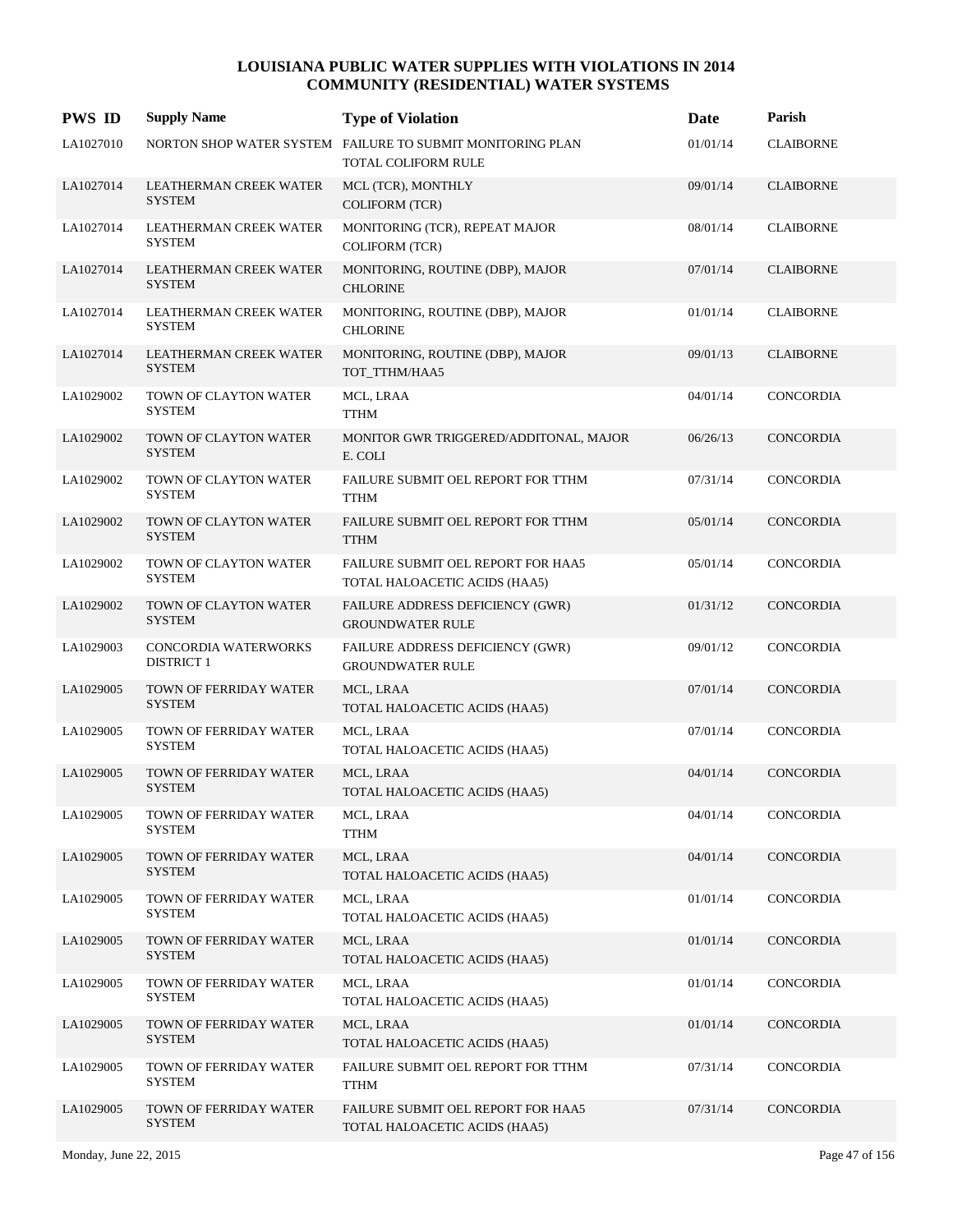| <b>PWS ID</b> | <b>Supply Name</b>                                  | <b>Type of Violation</b>                                             | Date     | Parish           |
|---------------|-----------------------------------------------------|----------------------------------------------------------------------|----------|------------------|
| LA1029005     | TOWN OF FERRIDAY WATER<br><b>SYSTEM</b>             | FAILURE SUBMIT OEL REPORT FOR HAA5<br>TOTAL HALOACETIC ACIDS (HAA5)  | 05/01/14 | <b>CONCORDIA</b> |
| LA1029005     | TOWN OF FERRIDAY WATER<br><b>SYSTEM</b>             | <b>INADEQUATE DBP PRECURSOR REMOVAL</b><br>CARBON, TOTAL             | 10/01/14 | CONCORDIA        |
| LA1029005     | TOWN OF FERRIDAY WATER<br><b>SYSTEM</b>             | INADEQUATE DBP PRECURSOR REMOVAL<br>CARBON, TOTAL                    | 07/01/14 | CONCORDIA        |
| LA1029005     | TOWN OF FERRIDAY WATER<br><b>SYSTEM</b>             | <b>INADEQUATE DBP PRECURSOR REMOVAL</b><br>CARBON, TOTAL             | 04/01/14 | <b>CONCORDIA</b> |
| LA1029005     | TOWN OF FERRIDAY WATER<br><b>SYSTEM</b>             | INADEQUATE DBP PRECURSOR REMOVAL<br>CARBON, TOTAL                    | 01/01/14 | CONCORDIA        |
| LA1029005     | TOWN OF FERRIDAY WATER<br><b>SYSTEM</b>             | <b>CCR REPORT</b><br><b>CONSUMER CONFIDENCE RULE</b>                 | 07/01/14 | CONCORDIA        |
| LA1029005     | TOWN OF FERRIDAY WATER<br><b>SYSTEM</b>             | <b>CCR REPORT</b><br>CONSUMER CONFIDENCE RULE                        | 07/01/13 | <b>CONCORDIA</b> |
| LA1029005     | TOWN OF FERRIDAY WATER<br><b>SYSTEM</b>             | CCR ADEQUACY/AVAILABILITY/CONTENT<br><b>CONSUMER CONFIDENCE RULE</b> | 10/01/14 | <b>CONCORDIA</b> |
| LA1029005     | TOWN OF FERRIDAY WATER<br><b>SYSTEM</b>             | CCR ADEQUACY/AVAILABILITY/CONTENT<br><b>CONSUMER CONFIDENCE RULE</b> | 10/01/13 | CONCORDIA        |
| LA1029005     | TOWN OF FERRIDAY WATER<br><b>SYSTEM</b>             | PUBLIC NOTICE RULE LINKED TO VIOLATION<br><b>PUBLIC NOTICE</b>       | 11/05/14 | CONCORDIA        |
| LA1029005     | TOWN OF FERRIDAY WATER<br><b>SYSTEM</b>             | PUBLIC NOTICE RULE LINKED TO VIOLATION<br><b>PUBLIC NOTICE</b>       | 10/29/14 | CONCORDIA        |
| LA1029005     | TOWN OF FERRIDAY WATER<br><b>SYSTEM</b>             | PUBLIC NOTICE RULE LINKED TO VIOLATION<br><b>PUBLIC NOTICE</b>       | 05/22/14 | CONCORDIA        |
| LA1029005     | TOWN OF FERRIDAY WATER<br><b>SYSTEM</b>             | PUBLIC NOTICE RULE LINKED TO VIOLATION<br>PUBLIC NOTICE              | 05/01/12 | CONCORDIA        |
| LA1029006     | LAKE ST JOHN WATERWORKS<br><b>DISTRICT 1</b>        | MCL, LRAA<br><b>TTHM</b>                                             | 10/01/14 | CONCORDIA        |
| LA1029006     | LAKE ST JOHN WATERWORKS<br><b>DISTRICT 1</b>        | MCL, LRAA<br><b>TTHM</b>                                             | 10/01/14 | CONCORDIA        |
| LA1029006     | <b>LAKE ST JOHN WATERWORKS</b><br><b>DISTRICT 1</b> | MCL, LRAA<br>TOTAL HALOACETIC ACIDS (HAA5)                           | 10/01/14 | CONCORDIA        |
| LA1029006     | LAKE ST JOHN WATERWORKS<br><b>DISTRICT 1</b>        | MCL, LRAA<br>TOTAL HALOACETIC ACIDS (HAA5)                           | 10/01/14 | CONCORDIA        |
| LA1029006     | LAKE ST JOHN WATERWORKS<br><b>DISTRICT 1</b>        | MCL, LRAA<br>TOTAL HALOACETIC ACIDS (HAA5)                           | 07/01/14 | CONCORDIA        |
| LA1029006     | LAKE ST JOHN WATERWORKS<br><b>DISTRICT 1</b>        | MCL, LRAA<br><b>TTHM</b>                                             | 07/01/14 | <b>CONCORDIA</b> |
| LA1029006     | <b>LAKE ST JOHN WATERWORKS</b><br><b>DISTRICT 1</b> | MCL, LRAA<br><b>TTHM</b>                                             | 04/01/14 | CONCORDIA        |
| LA1029006     | LAKE ST JOHN WATERWORKS<br><b>DISTRICT 1</b>        | MCL, LRAA<br><b>TTHM</b>                                             | 04/01/14 | CONCORDIA        |
| LA1029006     | LAKE ST JOHN WATERWORKS<br><b>DISTRICT 1</b>        | MCL, LRAA<br>TOTAL HALOACETIC ACIDS (HAA5)                           | 04/01/14 | CONCORDIA        |
| LA1029006     | LAKE ST JOHN WATERWORKS<br><b>DISTRICT 1</b>        | MCL, LRAA<br>TOTAL HALOACETIC ACIDS (HAA5)                           | 04/01/14 | CONCORDIA        |
| LA1029006     | LAKE ST JOHN WATERWORKS<br><b>DISTRICT 1</b>        | MCL, LRAA<br>TOTAL HALOACETIC ACIDS (HAA5)                           | 01/01/14 | <b>CONCORDIA</b> |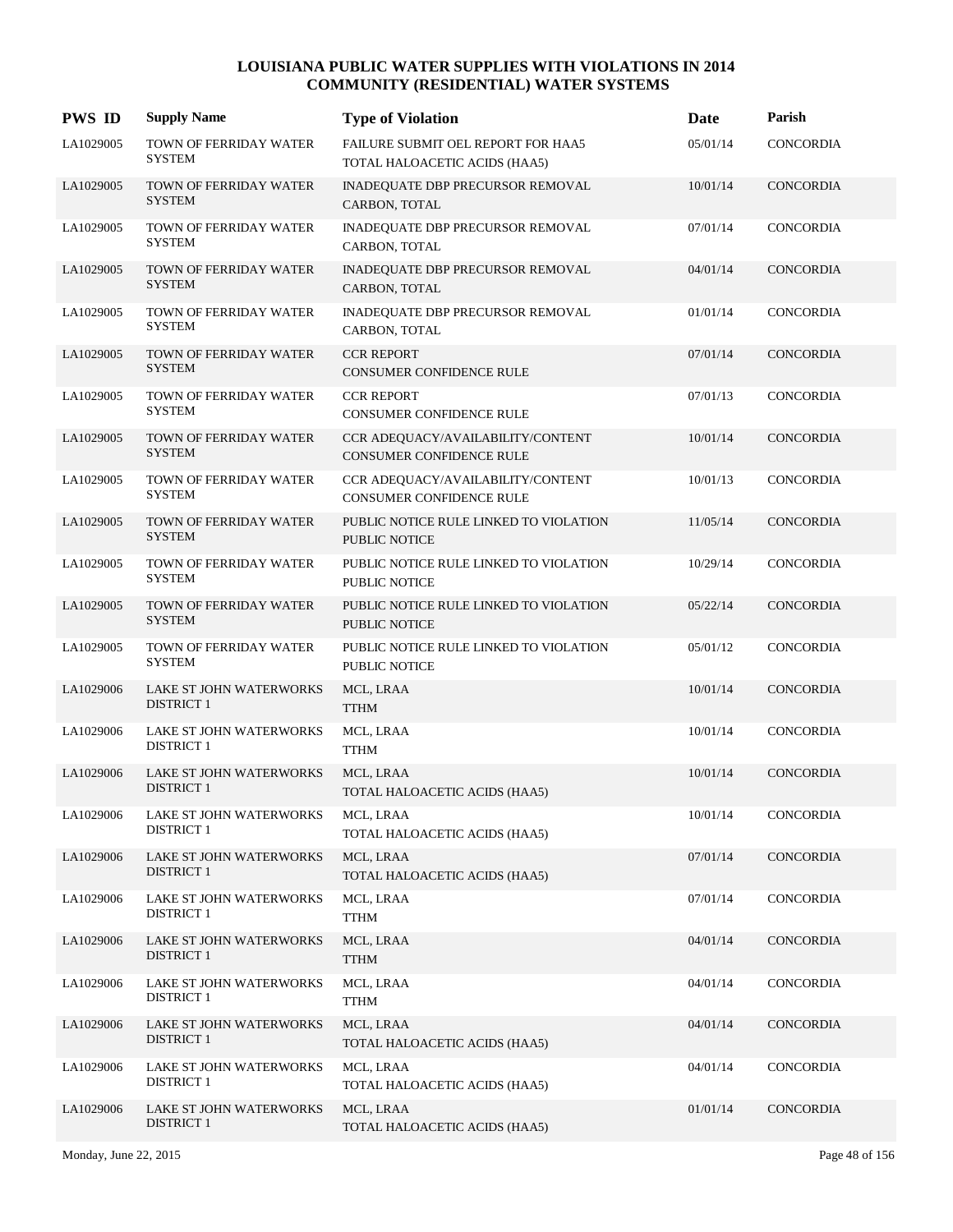| <b>PWS ID</b> | <b>Supply Name</b>                                  | <b>Type of Violation</b>                                                   | Date     | Parish           |
|---------------|-----------------------------------------------------|----------------------------------------------------------------------------|----------|------------------|
| LA1029006     | LAKE ST JOHN WATERWORKS<br><b>DISTRICT 1</b>        | MCL, AVERAGE<br><b>TTHM</b>                                                | 01/01/14 | <b>CONCORDIA</b> |
| LA1029006     | LAKE ST JOHN WATERWORKS<br><b>DISTRICT 1</b>        | <b>FAILURE SUBMIT OEL REPORT FOR HAA5</b><br>TOTAL HALOACETIC ACIDS (HAA5) | 07/31/14 | <b>CONCORDIA</b> |
| LA1029006     | LAKE ST JOHN WATERWORKS<br><b>DISTRICT 1</b>        | FAILURE SUBMIT OEL REPORT FOR TTHM<br><b>TTHM</b>                          | 07/31/14 | <b>CONCORDIA</b> |
| LA1029006     | LAKE ST JOHN WATERWORKS<br><b>DISTRICT 1</b>        | FAILURE SUBMIT OEL REPORT FOR HAA5<br>TOTAL HALOACETIC ACIDS (HAA5)        | 05/01/14 | <b>CONCORDIA</b> |
| LA1029006     | <b>LAKE ST JOHN WATERWORKS</b><br><b>DISTRICT 1</b> | FAILURE SUBMIT OEL REPORT FOR TTHM<br><b>TTHM</b>                          | 05/01/14 | <b>CONCORDIA</b> |
| LA1029009     | TOWN OF RIDGECREST WATER MCL, LRAA<br><b>SUPPLY</b> | <b>TTHM</b>                                                                | 10/01/14 | <b>CONCORDIA</b> |
| LA1029009     | TOWN OF RIDGECREST WATER<br><b>SUPPLY</b>           | MCL, LRAA<br><b>TTHM</b>                                                   | 07/01/14 | <b>CONCORDIA</b> |
| LA1029009     | <b>SUPPLY</b>                                       | TOWN OF RIDGECREST WATER FAILURE SUBMIT OEL REPORT FOR TTHM<br><b>TTHM</b> | 10/31/14 | <b>CONCORDIA</b> |
| LA1029014     | NORTH LAKE ST JOHN WATER<br><b>SYSTEM</b>           | MCL, LRAA<br>TTHM                                                          | 10/01/14 | <b>CONCORDIA</b> |
| LA1029014     | NORTH LAKE ST JOHN WATER<br><b>SYSTEM</b>           | MCL, LRAA<br><b>TTHM</b>                                                   | 07/01/14 | <b>CONCORDIA</b> |
| LA1029014     | NORTH LAKE ST JOHN WATER<br><b>SYSTEM</b>           | MCL, LRAA<br>TOTAL HALOACETIC ACIDS (HAA5)                                 | 07/01/14 | CONCORDIA        |
| LA1029014     | NORTH LAKE ST JOHN WATER<br><b>SYSTEM</b>           | MCL, LRAA<br>TOTAL HALOACETIC ACIDS (HAA5)                                 | 04/01/14 | <b>CONCORDIA</b> |
| LA1029014     | NORTH LAKE ST JOHN WATER<br><b>SYSTEM</b>           | MCL, AVERAGE<br>TTHM                                                       | 01/01/14 | <b>CONCORDIA</b> |
| LA1029014     | NORTH LAKE ST JOHN WATER<br><b>SYSTEM</b>           | FAILURE SUBMIT OEL REPORT FOR TTHM<br><b>TTHM</b>                          | 07/31/14 | <b>CONCORDIA</b> |
| LA1029014     | NORTH LAKE ST JOHN WATER<br><b>SYSTEM</b>           | FAILURE SUBMIT OEL REPORT FOR HAA5<br>TOTAL HALOACETIC ACIDS (HAA5)        | 07/31/14 | CONCORDIA        |
| LA1029014     | NORTH LAKE ST JOHN WATER<br><b>SYSTEM</b>           | <b>FAILURE SUBMIT OEL REPORT FOR HAA5</b><br>TOTAL HALOACETIC ACIDS (HAA5) | 05/01/14 | <b>CONCORDIA</b> |
| LA1029014     | NORTH LAKE ST JOHN WATER<br><b>SYSTEM</b>           | PUBLIC NOTICE RULE LINKED TO VIOLATION<br>PUBLIC NOTICE                    | 11/28/14 | CONCORDIA        |
| LA1031005     | EAST DESOTO WATER SYSTEM                            | MONITORING, ROUTINE (DBP), MAJOR<br>TOT_TTHM/HAA5                          | 07/01/14 | DE SOTO          |
| LA1031006     | <b>GRAND CANE WATER SYSTEM</b>                      | MCL (TCR), MONTHLY<br><b>COLIFORM (TCR)</b>                                | 11/01/14 | DE SOTO          |
| LA1031006     | <b>GRAND CANE WATER SYSTEM</b>                      | PUBLIC NOTICE RULE LINKED TO VIOLATION<br><b>PUBLIC NOTICE</b>             | 03/07/14 | DE SOTO          |
| LA1031007     | KEATCHIE WATER SYSTEM                               | MCL (TCR), MONTHLY<br><b>COLIFORM (TCR)</b>                                | 10/01/14 | DE SOTO          |
| LA1031007     | KEATCHIE WATER SYSTEM                               | MONITORING, ROUTINE (DBP), MAJOR<br>TOT_TTHM/HAA5                          | 09/01/13 | DE SOTO          |
| LA1031008     | LOGANSPORT WATER SYSTEM                             | MCL, LRAA<br>TOTAL HALOACETIC ACIDS (HAA5)                                 | 10/01/14 | DE SOTO          |
| LA1031008     | LOGANSPORT WATER SYSTEM                             | MCL, LRAA<br>TOTAL HALOACETIC ACIDS (HAA5)                                 | 07/01/14 | DE SOTO          |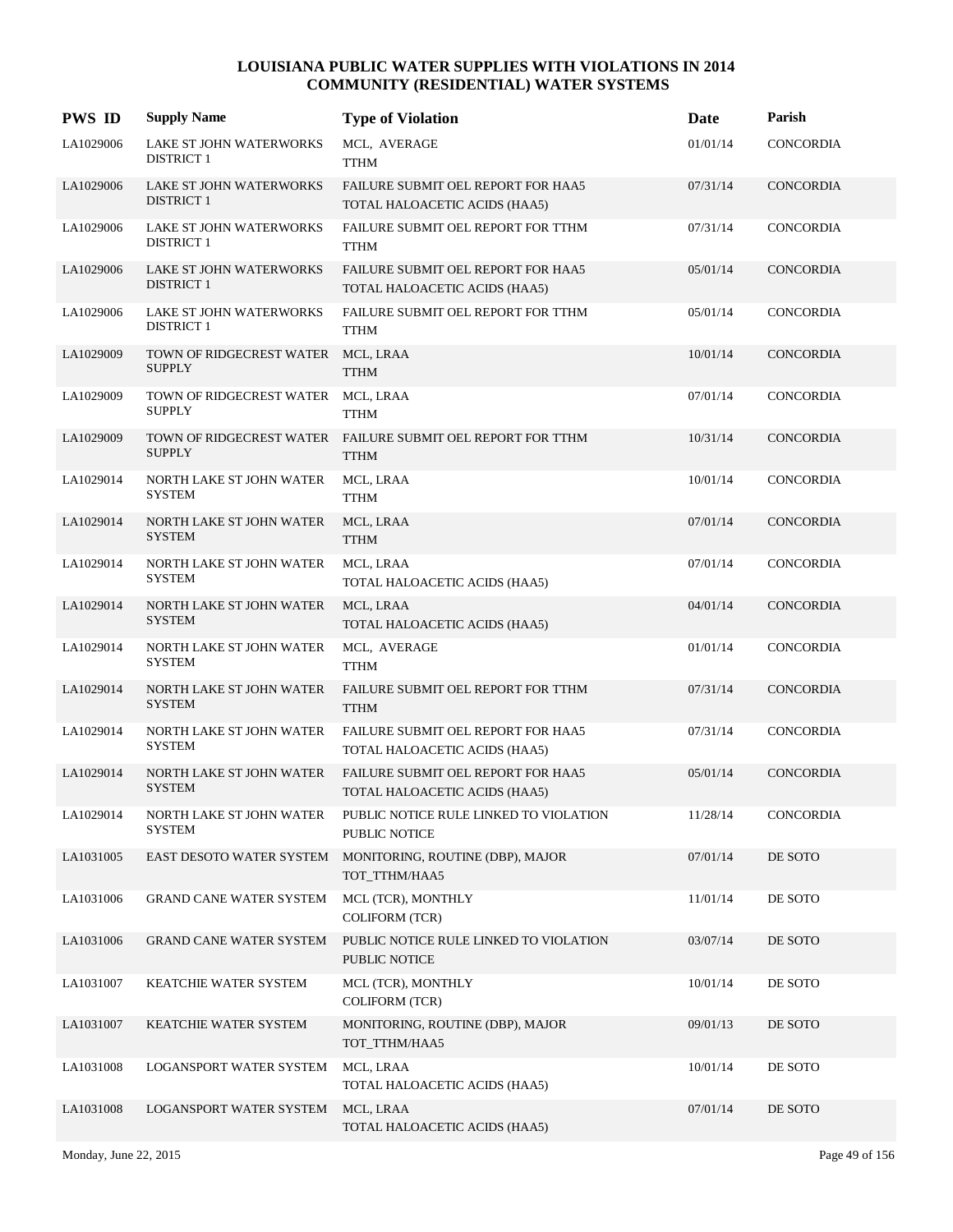| <b>PWS ID</b> | <b>Supply Name</b>                             | <b>Type of Violation</b>                                            | Date     | Parish  |
|---------------|------------------------------------------------|---------------------------------------------------------------------|----------|---------|
| LA1031008     | LOGANSPORT WATER SYSTEM                        | MCL, LRAA<br>TOTAL HALOACETIC ACIDS (HAA5)                          | 07/01/14 | DE SOTO |
| LA1031008     | LOGANSPORT WATER SYSTEM                        | FAILURE SUBMIT OEL REPORT FOR HAA5<br>TOTAL HALOACETIC ACIDS (HAA5) | 07/31/14 | DE SOTO |
| LA1031009     | MANSFIELD WATER SYSTEM                         | MCL, LRAA<br>TOTAL HALOACETIC ACIDS (HAA5)                          | 07/01/14 | DE SOTO |
| LA1031009     | MANSFIELD WATER SYSTEM                         | MCL, LRAA<br>TOTAL HALOACETIC ACIDS (HAA5)                          | 07/01/14 | DE SOTO |
| LA1031009     | MANSFIELD WATER SYSTEM                         | MCL, LRAA<br><b>TTHM</b>                                            | 07/01/14 | DE SOTO |
| LA1031009     | MANSFIELD WATER SYSTEM                         | MCL, LRAA<br><b>TTHM</b>                                            | 07/01/14 | DE SOTO |
| LA1031009     | MANSFIELD WATER SYSTEM                         | MCL, LRAA<br>TOTAL HALOACETIC ACIDS (HAA5)                          | 04/01/14 | DE SOTO |
| LA1031009     | MANSFIELD WATER SYSTEM                         | MCL, LRAA<br><b>TTHM</b>                                            | 04/01/14 | DE SOTO |
| LA1031009     | MANSFIELD WATER SYSTEM                         | MCL, LRAA<br><b>TTHM</b>                                            | 04/01/14 | DE SOTO |
| LA1031009     | MANSFIELD WATER SYSTEM                         | MCL (TCR), MONTHLY<br><b>COLIFORM (TCR)</b>                         | 04/01/14 | DE SOTO |
| LA1031009     | MANSFIELD WATER SYSTEM                         | FAILURE SUBMIT OEL REPORT FOR HAA5<br>TOTAL HALOACETIC ACIDS (HAA5) | 07/31/14 | DE SOTO |
| LA1031009     | <b>MANSFIELD WATER SYSTEM</b>                  | FAILURE SUBMIT OEL REPORT FOR TTHM<br><b>TTHM</b>                   | 07/31/14 | DE SOTO |
| LA1031011     | NORTH DESOTO WATER<br><b>SYSTEM</b>            | MONITORING (TCR), ROUTINE MAJOR<br><b>COLIFORM (TCR)</b>            | 03/01/14 | DE SOTO |
| LA1031011     | NORTH DESOTO WATER<br><b>SYSTEM</b>            | MONITORING, ROUTINE (DBP), MAJOR<br><b>CHLORINE</b>                 | 01/01/14 | DE SOTO |
| LA1031011     | NORTH DESOTO WATER<br><b>SYSTEM</b>            | PUBLIC NOTICE RULE LINKED TO VIOLATION<br>PUBLIC NOTICE             | 07/21/14 | DE SOTO |
| LA1031012     | RAMBIN-WALLACE WATER<br><b>SYSTEM</b>          | MCL (TCR), MONTHLY<br><b>COLIFORM (TCR)</b>                         | 07/01/14 | DE SOTO |
| LA1031014     | SOUTH MANSFIELD WATER<br>SYSTEM                | MONITORING (TCR), ROUTINE MINOR<br><b>COLIFORM (TCR)</b>            | 10/01/14 | DE SOTO |
| LA1031014     | SOUTH MANSFIELD WATER<br><b>SYSTEM</b>         | MONITORING (TCR), REPEAT MAJOR<br>COLIFORM (TCR)                    | 09/01/14 | DE SOTO |
| LA1031014     | <b>SOUTH MANSFIELD WATER</b><br><b>SYSTEM</b>  | MONITORING, ROUTINE (DBP), MAJOR<br><b>CHLORINE</b>                 | 10/01/14 | DE SOTO |
| LA1031028     | HIGHWAY 513 WATER SUPPLY                       | FAILURE SUBMIT OEL REPORT FOR HAA5<br>TOTAL HALOACETIC ACIDS (HAA5) | 10/31/14 | DE SOTO |
| LA1031029     | SOUTH DESOTO WATER<br><b>SYSTEM</b>            | FAILURE SUBMIT OEL REPORT FOR TTHM<br><b>TTHM</b>                   | 10/31/14 | DE SOTO |
| LA1031029     | <b>SOUTH DESOTO WATER</b><br><b>SYSTEM</b>     | PUBLIC NOTICE RULE LINKED TO VIOLATION<br>PUBLIC NOTICE             | 04/28/12 | DE SOTO |
| LA1031030     | DESOTO PARISH WATER<br><b>WORKS DISTRICT 1</b> | MCL, LRAA<br>TOTAL HALOACETIC ACIDS (HAA5)                          | 10/01/14 | DE SOTO |
| LA1031030     | DESOTO PARISH WATER<br><b>WORKS DISTRICT 1</b> | MCL, LRAA<br>TOTAL HALOACETIC ACIDS (HAA5)                          | 10/01/14 | DE SOTO |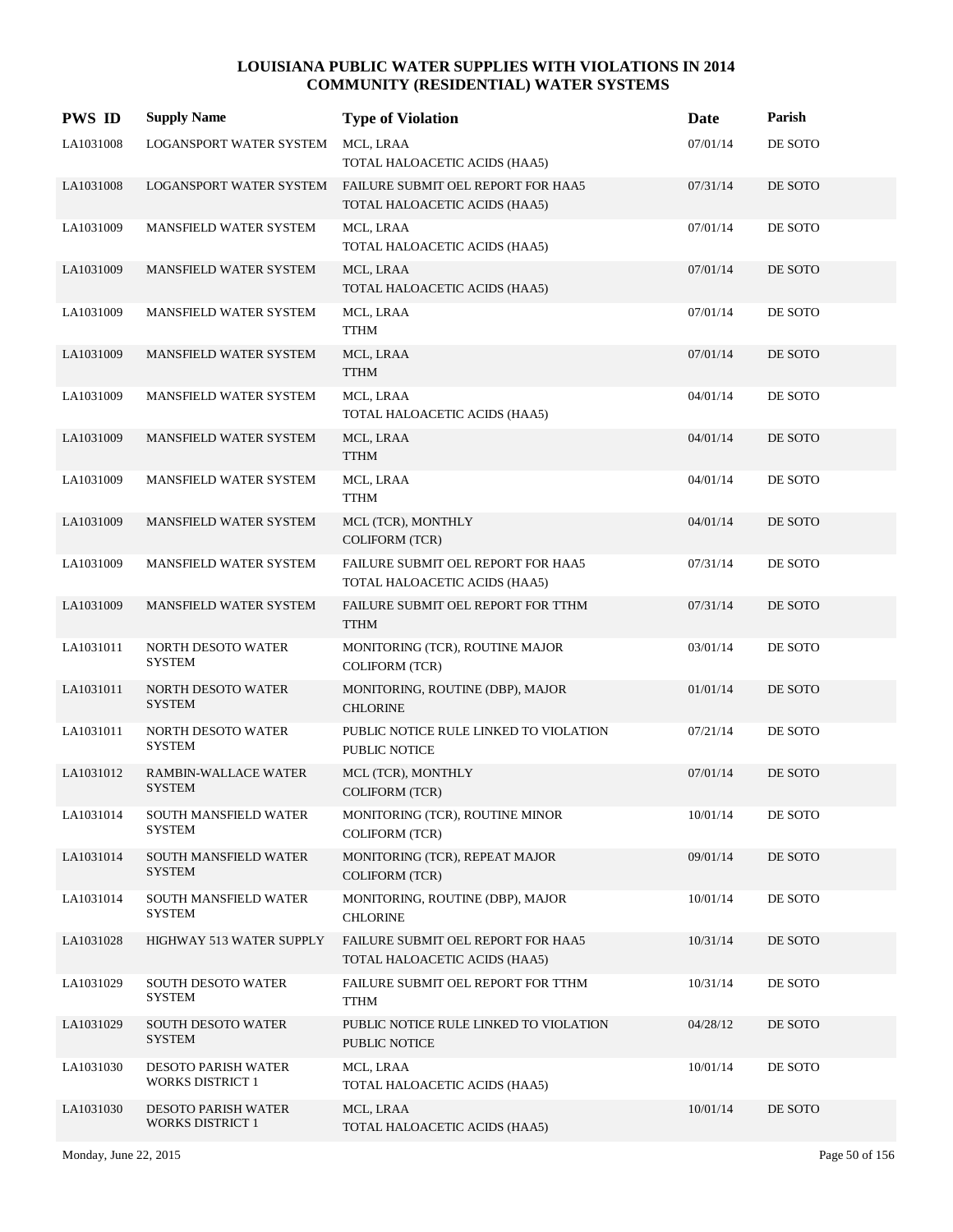| <b>PWS ID</b> | <b>Supply Name</b>                                    | <b>Type of Violation</b>                                            | Date     | Parish                  |
|---------------|-------------------------------------------------------|---------------------------------------------------------------------|----------|-------------------------|
| LA1031030     | DESOTO PARISH WATER<br><b>WORKS DISTRICT 1</b>        | MCL, LRAA<br><b>TTHM</b>                                            | 07/01/14 | DE SOTO                 |
| LA1031030     | <b>DESOTO PARISH WATER</b><br><b>WORKS DISTRICT 1</b> | MCL, LRAA<br>TOTAL HALOACETIC ACIDS (HAA5)                          | 07/01/14 | DE SOTO                 |
| LA1031030     | <b>DESOTO PARISH WATER</b><br><b>WORKS DISTRICT 1</b> | MCL, LRAA<br><b>TTHM</b>                                            | 07/01/14 | DE SOTO                 |
| LA1031030     | <b>DESOTO PARISH WATER</b><br><b>WORKS DISTRICT 1</b> | MCL, LRAA<br>TOTAL HALOACETIC ACIDS (HAA5)                          | 07/01/14 | DE SOTO                 |
| LA1031030     | <b>DESOTO PARISH WATER</b><br><b>WORKS DISTRICT 1</b> | MCL, LRAA<br><b>TTHM</b>                                            | 04/01/14 | DE SOTO                 |
| LA1031030     | <b>DESOTO PARISH WATER</b><br><b>WORKS DISTRICT 1</b> | MCL, LRAA<br>TOTAL HALOACETIC ACIDS (HAA5)                          | 04/01/14 | DE SOTO                 |
| LA1031030     | <b>DESOTO PARISH WATER</b><br><b>WORKS DISTRICT 1</b> | MCL, LRAA<br><b>TTHM</b>                                            | 04/01/14 | DE SOTO                 |
| LA1031030     | <b>DESOTO PARISH WATER</b><br><b>WORKS DISTRICT 1</b> | MCL, LRAA<br>TOTAL HALOACETIC ACIDS (HAA5)                          | 04/01/14 | DE SOTO                 |
| LA1031030     | DESOTO PARISH WATER<br><b>WORKS DISTRICT 1</b>        | MCL, LRAA<br>TTHM                                                   | 01/01/14 | DE SOTO                 |
| LA1031030     | <b>DESOTO PARISH WATER</b><br><b>WORKS DISTRICT 1</b> | MCL, LRAA<br>TOTAL HALOACETIC ACIDS (HAA5)                          | 01/01/14 | DE SOTO                 |
| LA1031030     | <b>DESOTO PARISH WATER</b><br><b>WORKS DISTRICT 1</b> | <b>QUALIFIED OPERATOR FAILURE</b><br><b>DBP STAGE 1</b>             | 06/30/04 | DE SOTO                 |
| LA1031030     | <b>DESOTO PARISH WATER</b><br><b>WORKS DISTRICT 1</b> | MCL (TCR), MONTHLY<br><b>COLIFORM (TCR)</b>                         | 07/01/14 | DE SOTO                 |
| LA1031030     | <b>DESOTO PARISH WATER</b><br><b>WORKS DISTRICT 1</b> | FAILURE SUBMIT OEL REPORT FOR HAA5<br>TOTAL HALOACETIC ACIDS (HAA5) | 10/31/14 | DE SOTO                 |
| LA1031030     | <b>DESOTO PARISH WATER</b><br><b>WORKS DISTRICT 1</b> | FAILURE SUBMIT OEL REPORT FOR TTHM<br><b>TTHM</b>                   | 10/31/14 | DE SOTO                 |
| LA1031030     | <b>DESOTO PARISH WATER</b><br><b>WORKS DISTRICT 1</b> | FAILURE SUBMIT OEL REPORT FOR HAA5<br>TOTAL HALOACETIC ACIDS (HAA5) | 07/31/14 | DE SOTO                 |
| LA1031030     | <b>DESOTO PARISH WATER</b><br><b>WORKS DISTRICT 1</b> | FAILURE SUBMIT OEL REPORT FOR TTHM<br><b>TTHM</b>                   | 07/31/14 | DE SOTO                 |
| LA1031030     | <b>DESOTO PARISH WATER</b><br><b>WORKS DISTRICT 1</b> | FAILURE SUBMIT OEL REPORT FOR TTHM<br>TTHM                          | 05/01/14 | DE SOTO                 |
| LA1031030     | <b>DESOTO PARISH WATER</b><br>WORKS DISTRICT 1        | FAILURE SUBMIT OEL REPORT FOR HAA5<br>TOTAL HALOACETIC ACIDS (HAA5) | 05/01/14 | DE SOTO                 |
| LA1031030     | <b>DESOTO PARISH WATER</b><br><b>WORKS DISTRICT 1</b> | PUBLIC NOTICE RULE LINKED TO VIOLATION<br>PUBLIC NOTICE             | 05/22/14 | DE SOTO                 |
| LA1033003     | <b>CITY OF BAKER WATER</b><br><b>SYSTEM</b>           | MONITORING, ROUTINE (DBP), MAJOR<br>TOT_TTHM/HAA5                   | 10/01/14 | <b>EAST BATON ROUGE</b> |
| LA1033003     | <b>CITY OF BAKER WATER</b><br><b>SYSTEM</b>           | MONITORING, ROUTINE (DBP), MAJOR<br>TOT_TTHM/HAA5                   | 04/01/14 | <b>EAST BATON ROUGE</b> |
| LA1033003     | <b>CITY OF BAKER WATER</b><br><b>SYSTEM</b>           | MONITORING, ROUTINE (DBP), MAJOR<br>TOT_TTHM/HAA5                   | 01/01/14 | <b>EAST BATON ROUGE</b> |
| LA1033030     | CITY OF ZACHARY WATER<br><b>SYSTEM</b>                | MCL (TCR), MONTHLY<br><b>COLIFORM (TCR)</b>                         | 09/01/14 | <b>EAST BATON ROUGE</b> |
| LA1033132     | J.E.S.T.C.                                            | FAILURE SUBMIT SUBPART V PLAN, ESCALATED<br><b>DBP STAGE 2</b>      | 01/01/13 | <b>EAST BATON ROUGE</b> |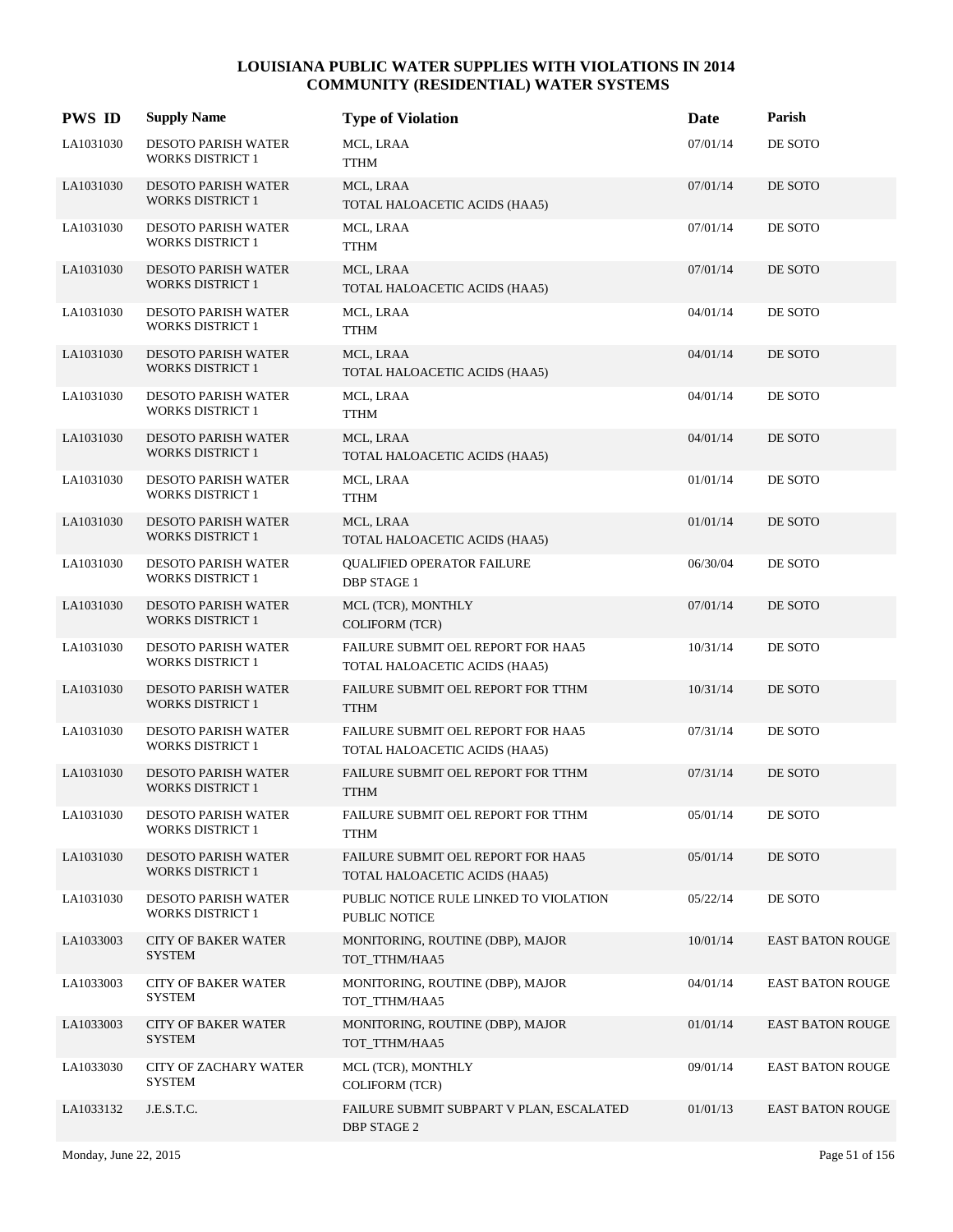| <b>PWS ID</b> | <b>Supply Name</b>                     | <b>Type of Violation</b>                                             | Date     | Parish                  |
|---------------|----------------------------------------|----------------------------------------------------------------------|----------|-------------------------|
| LA1033132     | J.E.S.T.C.                             | <b>CCR REPORT</b><br>CONSUMER CONFIDENCE RULE                        | 07/01/13 | <b>EAST BATON ROUGE</b> |
| LA1033132     | J.E.S.T.C.                             | <b>CCR REPORT</b><br><b>CONSUMER CONFIDENCE RULE</b>                 | 07/01/12 | <b>EAST BATON ROUGE</b> |
| LA1033132     | J.E.S.T.C.                             | CCR ADEQUACY/AVAILABILITY/CONTENT<br><b>CONSUMER CONFIDENCE RULE</b> | 10/01/13 | <b>EAST BATON ROUGE</b> |
| LA1033132     | J.E.S.T.C.                             | CCR ADEQUACY/AVAILABILITY/CONTENT<br><b>CONSUMER CONFIDENCE RULE</b> | 10/01/12 | <b>EAST BATON ROUGE</b> |
| LA1033132     | J.E.S.T.C.                             | PUBLIC NOTICE RULE LINKED TO VIOLATION<br>PUBLIC NOTICE              | 03/03/14 | <b>EAST BATON ROUGE</b> |
| LA1033132     | J.E.S.T.C.                             | PUBLIC NOTICE RULE LINKED TO VIOLATION<br><b>PUBLIC NOTICE</b>       | 05/31/12 | <b>EAST BATON ROUGE</b> |
| LA1033132     | J.E.S.T.C.                             | PUBLIC NOTICE RULE LINKED TO VIOLATION<br>PUBLIC NOTICE              | 11/28/11 | <b>EAST BATON ROUGE</b> |
| LA1035004     | MONTICELLO WATER SYSTEM                | MONITORING (TCR), ROUTINE MAJOR<br><b>COLIFORM (TCR)</b>             | 02/01/14 | <b>EAST CARROLL</b>     |
| LA1035004     | MONTICELLO WATER SYSTEM                | MONITORING, ROUTINE (DBP), MAJOR<br>TOT_TTHM/HAA5                    | 08/01/13 | <b>EAST CARROLL</b>     |
| LA1035004     | MONTICELLO WATER SYSTEM                | PUBLIC NOTICE RULE LINKED TO VIOLATION<br><b>PUBLIC NOTICE</b>       | 12/10/13 | <b>EAST CARROLL</b>     |
| LA1035006     | <b>EAST CARROLL WS NORTH</b>           | MONITORING (TCR), ROUTINE MAJOR<br><b>COLIFORM (TCR)</b>             | 04/01/14 | EAST CARROLL            |
| LA1035006     | <b>EAST CARROLL WS NORTH</b>           | MONITORING, ROUTINE (DBP), MAJOR<br><b>CHLORINE</b>                  | 04/01/14 | <b>EAST CARROLL</b>     |
| LA1035006     | EAST CARROLL WS NORTH                  | MONITORING, ROUTINE (DBP), MAJOR<br>TOT_TTHM/HAA5                    | 08/01/13 | <b>EAST CARROLL</b>     |
| LA1035006     | EAST CARROLL WS NORTH                  | PUBLIC NOTICE RULE LINKED TO VIOLATION<br><b>PUBLIC NOTICE</b>       | 08/13/14 | <b>EAST CARROLL</b>     |
| LA1035006     | <b>EAST CARROLL WS NORTH</b>           | PUBLIC NOTICE RULE LINKED TO VIOLATION<br><b>PUBLIC NOTICE</b>       | 03/12/13 | <b>EAST CARROLL</b>     |
| LA1035006     | <b>EAST CARROLL WS NORTH</b>           | INADEQUATE MINIMUM CHLORINE RESIDUAL<br><b>CHLORINE</b>              | 10/01/14 | <b>EAST CARROLL</b>     |
| LA1035007     | <b>EAST CARROLL WS SOUTH</b>           | MONITORING (TCR), ROUTINE MAJOR<br><b>COLIFORM (TCR)</b>             | 04/01/14 | EAST CARROLL            |
| LA1035007     | <b>EAST CARROLL WS SOUTH</b>           | MONITORING, ROUTINE (DBP), MAJOR<br><b>CHLORINE</b>                  | 04/01/14 | <b>EAST CARROLL</b>     |
| LA1035007     | <b>EAST CARROLL WS SOUTH</b>           | MONITORING, ROUTINE (DBP), MAJOR<br>TOT_TTHM/HAA5                    | 08/01/13 | <b>EAST CARROLL</b>     |
| LA1035007     | <b>EAST CARROLL WS SOUTH</b>           | PUBLIC NOTICE RULE LINKED TO VIOLATION<br><b>PUBLIC NOTICE</b>       | 08/13/14 | <b>EAST CARROLL</b>     |
| LA1035007     | EAST CARROLL WS SOUTH                  | PUBLIC NOTICE RULE LINKED TO VIOLATION<br>PUBLIC NOTICE              | 08/08/14 | <b>EAST CARROLL</b>     |
| LA1035007     | <b>EAST CARROLL WS SOUTH</b>           | PUBLIC NOTICE RULE LINKED TO VIOLATION<br>PUBLIC NOTICE              | 12/10/13 | <b>EAST CARROLL</b>     |
| LA1035007     | <b>EAST CARROLL WS SOUTH</b>           | PUBLIC NOTICE RULE LINKED TO VIOLATION<br>PUBLIC NOTICE              | 03/12/13 | <b>EAST CARROLL</b>     |
| LA1037002     | DIXON CORRECTIONAL<br><b>INSTITUTE</b> | MONITORING, ROUTINE (DBP), MAJOR<br>TOT_TTHM/HAA5                    | 07/01/13 | <b>EAST FELICIANA</b>   |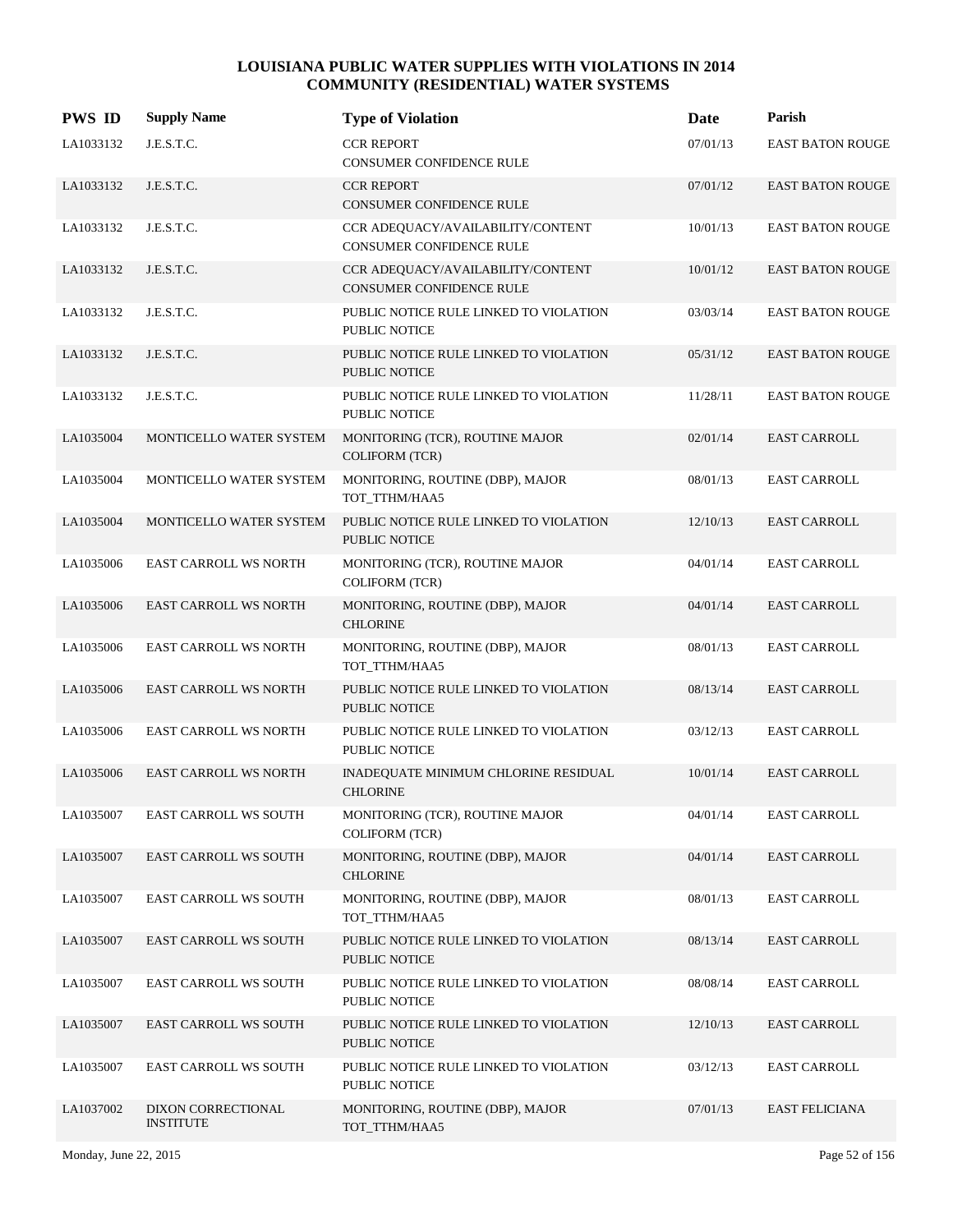| <b>PWS ID</b> | <b>Supply Name</b>                                | <b>Type of Violation</b>                                                   | Date     | Parish                |
|---------------|---------------------------------------------------|----------------------------------------------------------------------------|----------|-----------------------|
| LA1037004     | EAST FELICIANA RURAL<br>WATER SYSTEM              | MONITORING, ROUTINE (DBP), MAJOR<br>TOT_TTHM/HAA5                          | 07/01/13 | EAST FELICIANA        |
| LA1037005     | EASTERN LOUISIANA MENTAL<br><b>HEALTH SYSTEMS</b> | MCL (TCR), MONTHLY<br>COLIFORM (TCR)                                       | 04/01/14 | <b>EAST FELICIANA</b> |
| LA1037005     | EASTERN LOUISIANA MENTAL<br><b>HEALTH SYSTEMS</b> | MONITORING, ROUTINE (DBP), MAJOR<br>TOT_TTHM/HAA5                          | 09/01/13 | <b>EAST FELICIANA</b> |
| LA1037005     | EASTERN LOUISIANA MENTAL<br><b>HEALTH SYSTEMS</b> | PUBLIC NOTICE RULE LINKED TO VIOLATION<br><b>PUBLIC NOTICE</b>             | 02/18/11 | <b>EAST FELICIANA</b> |
| LA1037008     | TOWN OF SLAUGHTER WATER<br><b>SYSTEM</b>          | CCR ADEQUACY/AVAILABILITY/CONTENT<br><b>CONSUMER CONFIDENCE RULE</b>       | 10/01/13 | <b>EAST FELICIANA</b> |
| LA1037009     | VILLA FELICIANA MEDICAL<br><b>COMPLEX</b>         | <b>CCR REPORT</b><br><b>CONSUMER CONFIDENCE RULE</b>                       | 07/01/14 | <b>EAST FELICIANA</b> |
| LA1037009     | VILLA FELICIANA MEDICAL<br><b>COMPLEX</b>         | CCR ADEQUACY/AVAILABILITY/CONTENT<br><b>CONSUMER CONFIDENCE RULE</b>       | 10/01/14 | <b>EAST FELICIANA</b> |
| LA1037010     | <b>VILLAGE OF WILSON WATER</b><br><b>SYSTEM</b>   | INADEQUATE MINIMUM CHLORINE RESIDUAL<br><b>CHLORINE</b>                    | 09/01/14 | <b>EAST FELICIANA</b> |
| LA1037011     | EAST FELICIANA RURAL-<br>REEVES-MORGAN            | MONITORING, ROUTINE (DBP), MAJOR<br>TOT_TTHM/HAA5                          | 12/01/14 | <b>EAST FELICIANA</b> |
| LA1037011     | <b>EAST FELICIANA RURAL-</b><br>REEVES-MORGAN     | MONITORING, ROUTINE (DBP), MAJOR<br>TOT_TTHM/HAA5                          | 08/01/13 | <b>EAST FELICIANA</b> |
| LA1037011     | EAST FELICIANA RURAL-<br><b>REEVES-MORGAN</b>     | INADEQUATE MINIMUM CHLORINE RESIDUAL<br><b>CHLORINE</b>                    | 03/01/14 | <b>EAST FELICIANA</b> |
| LA1037012     | LOUISIANA WAR VETERANS                            | MONITORING, ROUTINE (DBP), MAJOR<br><b>CHLORINE</b>                        | 01/01/14 | <b>EAST FELICIANA</b> |
| LA1037014     | EAST FELICIANA WWKS<br><b>DISTRICT 7</b>          | MONITORING, ROUTINE (DBP), MAJOR<br>TOT_TTHM/HAA5                          | 08/01/13 | <b>EAST FELICIANA</b> |
| LA1039002     | CHATAIGNIER WATER SYSTEM                          | MCL, LRAA<br><b>TTHM</b>                                                   | 04/01/14 | <b>EVANGELINE</b>     |
| LA1039002     | CHATAIGNIER WATER SYSTEM                          | MCL, LRAA<br><b>TTHM</b>                                                   | 01/01/14 | <b>EVANGELINE</b>     |
| LA1039002     | CHATAIGNIER WATER SYSTEM                          | MONITOR GWR TRIGGERED/ADDITONAL, MAJOR<br>E. COLI                          | 06/18/13 | <b>EVANGELINE</b>     |
| LA1039002     |                                                   | CHATAIGNIER WATER SYSTEM MONITOR GWR TRIGGERED/ADDITONAL, MAJOR<br>E. COLI | 06/18/13 | <b>EVANGELINE</b>     |
| LA1039002     |                                                   | CHATAIGNIER WATER SYSTEM FAILURE SUBMIT OEL REPORT FOR TTHM<br><b>TTHM</b> | 05/01/14 | <b>EVANGELINE</b>     |
| LA1039002     | CHATAIGNIER WATER SYSTEM                          | PUBLIC NOTICE RULE LINKED TO VIOLATION<br>PUBLIC NOTICE                    | 09/05/14 | <b>EVANGELINE</b>     |
| LA1039002     | CHATAIGNIER WATER SYSTEM                          | PUBLIC NOTICE RULE LINKED TO VIOLATION<br>PUBLIC NOTICE                    | 03/17/14 | <b>EVANGELINE</b>     |
| LA1039003     | EAST SIDE WATER SYSTEM                            | MONITOR GWR TRIGGERED/ADDITONAL, MAJOR<br>E. COLI                          | 12/04/13 | <b>EVANGELINE</b>     |
| LA1039003     | <b>EAST SIDE WATER SYSTEM</b>                     | MONITOR GWR TRIGGERED/ADDITONAL, MAJOR<br>E. COLI                          | 12/04/13 | <b>EVANGELINE</b>     |
| LA1039003     | <b>EAST SIDE WATER SYSTEM</b>                     | MONITOR GWR TRIGGERED/ADDITONAL, MAJOR<br>E. COLI                          | 12/04/13 | <b>EVANGELINE</b>     |
| LA1039003     | EAST SIDE WATER SYSTEM                            | FAILURE ADDRESS DEFICIENCY (GWR)<br><b>GROUNDWATER RULE</b>                | 12/21/11 | <b>EVANGELINE</b>     |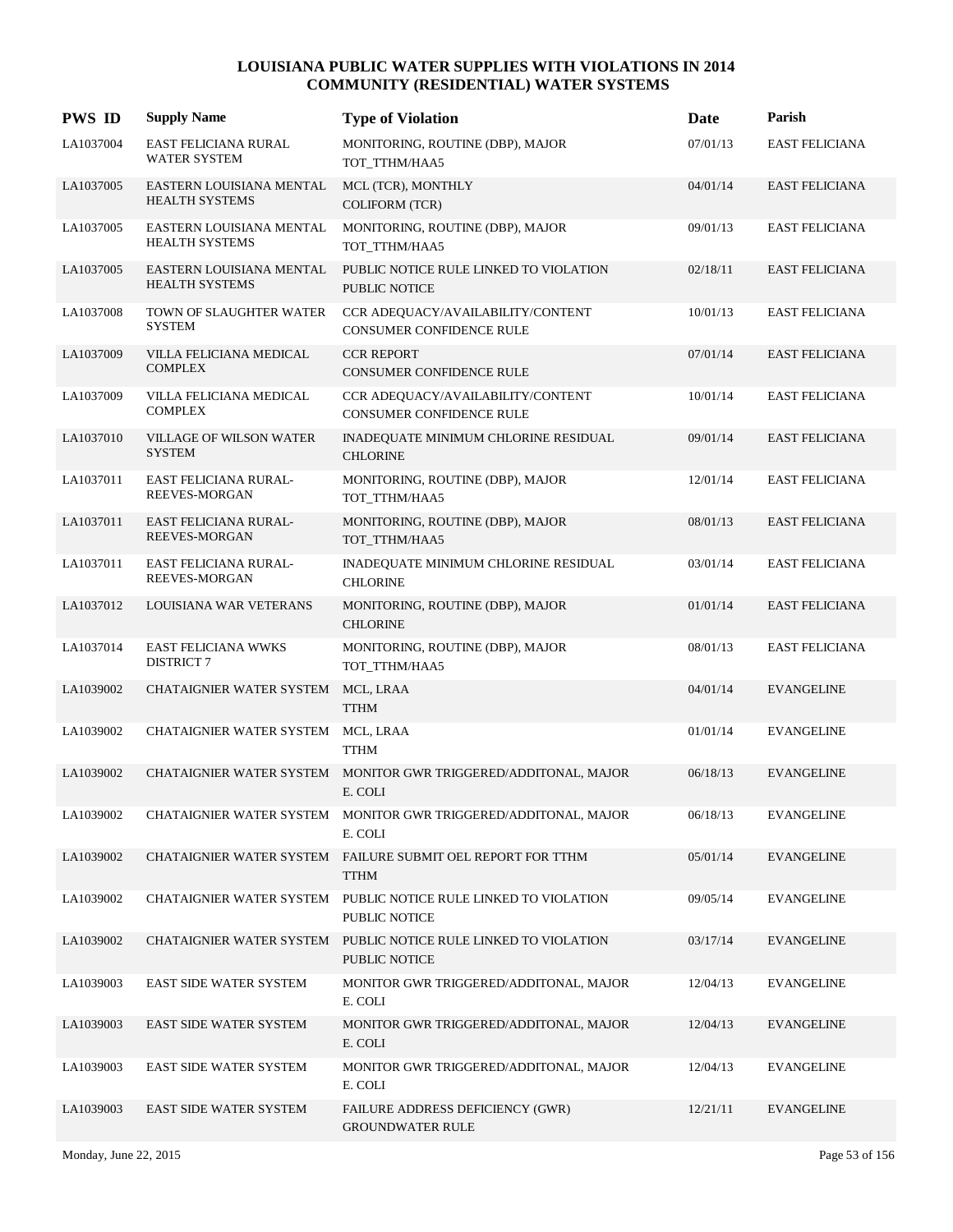| <b>PWS ID</b> | <b>Supply Name</b>                                     | <b>Type of Violation</b>                                       | Date     | Parish            |
|---------------|--------------------------------------------------------|----------------------------------------------------------------|----------|-------------------|
| LA1039005     | TOWN OF MAMOU WATER<br><b>SYSTEM</b>                   | FAILURE SUBMIT OEL REPORT FOR TTHM<br><b>TTHM</b>              | 01/31/14 | <b>EVANGELINE</b> |
| LA1039005     | TOWN OF MAMOU WATER<br><b>SYSTEM</b>                   | EXCEED SECONDARY CONTAMINANT LEVEL<br><b>FLUORIDE</b>          | 01/01/14 | <b>EVANGELINE</b> |
| LA1039007     | REDDELL VIDRINE WATER<br><b>DISTRICT</b>               | EXCEED SECONDARY CONTAMINANT LEVEL<br><b>FLUORIDE</b>          | 01/01/14 | <b>EVANGELINE</b> |
| LA1039009     | TE MAMOU WATER DISTRICT                                | MONITORING, ROUTINE (DBP), MAJOR<br>TOT TTHM/HAA5              | 08/01/13 | <b>EVANGELINE</b> |
| LA1039009     | TE MAMOU WATER DISTRICT                                | INADEQUATE MINIMUM CHLORINE RESIDUAL<br><b>CHLORINE</b>        | 03/01/14 | <b>EVANGELINE</b> |
| LA1039010     | CITY OF VILLE PLATTE WATER<br><b>SYSTEM</b>            | MONITORING, ROUTINE (DBP), MAJOR<br>TOT_TTHM/HAA5              | 08/01/13 | <b>EVANGELINE</b> |
| LA1039010     | CITY OF VILLE PLATTE WATER<br><b>SYSTEM</b>            | <b>CCR REPORT</b><br><b>CONSUMER CONFIDENCE RULE</b>           | 07/01/14 | <b>EVANGELINE</b> |
| LA1039010     | CITY OF VILLE PLATTE WATER<br><b>SYSTEM</b>            | CCR ADEQUACY/AVAILABILITY/CONTENT<br>CONSUMER CONFIDENCE RULE  | 10/01/14 | <b>EVANGELINE</b> |
| LA1039013     | VILLAGE OF TURKEY CREEK<br>WATER SYSTEM                | MONITORING, ROUTINE (DBP), MAJOR<br>TOT TTHM/HAA5              | 07/01/13 | <b>EVANGELINE</b> |
| LA1039014     | <b>EVANGELINE PARISH</b><br><b>INDUSTRIAL PARK W S</b> | MCL (TCR), MONTHLY<br><b>COLIFORM (TCR)</b>                    | 05/01/14 | <b>EVANGELINE</b> |
| LA1039017     | WARD 5 WW DISTRICT 1 -<br><b>LONE PINE</b>             | PUBLIC NOTICE RULE LINKED TO VIOLATION<br>PUBLIC NOTICE        | 07/12/13 | <b>EVANGELINE</b> |
| LA1039018     | PINE PRAIRIE CORRECTIONAL<br><b>FACILITY WS</b>        | MONITORING, ROUTINE (DBP), MAJOR<br>TOT_TTHM/HAA5              | 11/01/13 | <b>EVANGELINE</b> |
| LA1041007     | WISNER WATER SYSTEM                                    | <b>CCR REPORT</b><br><b>CONSUMER CONFIDENCE RULE</b>           | 07/01/14 | <b>FRANKLIN</b>   |
| LA1041007     | WISNER WATER SYSTEM                                    | CCR ADEQUACY/AVAILABILITY/CONTENT<br>CONSUMER CONFIDENCE RULE  | 10/01/14 | <b>FRANKLIN</b>   |
| LA1041007     | WISNER WATER SYSTEM                                    | PUBLIC NOTICE RULE LINKED TO VIOLATION<br><b>PUBLIC NOTICE</b> | 05/31/12 | <b>FRANKLIN</b>   |
| LA1041009     | WEST WINNSBORO WATER<br><b>SYSTEM</b>                  | MCL (TCR), MONTHLY<br><b>COLIFORM (TCR)</b>                    | 04/01/14 | <b>FRANKLIN</b>   |
| LA1043001     | ZONE 2 WATER SYSTEM INC                                | MONITORING (TCR), ROUTINE MINOR<br><b>COLIFORM (TCR)</b>       | 07/01/14 | <b>GRANT</b>      |
| LA1043001     | ZONE 2 WATER SYSTEM INC                                | MONITORING, ROUTINE (DBP), MAJOR<br><b>CHLORINE</b>            | 07/01/14 | <b>GRANT</b>      |
| LA1043001     | ZONE 2 WATER SYSTEM INC                                | MONITORING, ROUTINE (DBP), MAJOR<br>TOT_TTHM/HAA5              | 01/01/14 | <b>GRANT</b>      |
| LA1043001     | ZONE 2 WATER SYSTEM INC                                | PUBLIC NOTICE RULE LINKED TO VIOLATION<br>PUBLIC NOTICE        | 08/09/14 | <b>GRANT</b>      |
| LA1043001     | ZONE 2 WATER SYSTEM INC                                | PUBLIC NOTICE RULE LINKED TO VIOLATION<br>PUBLIC NOTICE        | 05/08/14 | <b>GRANT</b>      |
| LA1043004     | VILLAGE OF GEORGETOWN<br>WATER SUPPLY                  | MCL, LRAA<br><b>TTHM</b>                                       | 10/01/14 | <b>GRANT</b>      |
| LA1043004     | <b>VILLAGE OF GEORGETOWN</b><br>WATER SUPPLY           | MCL, LRAA<br>TTHM                                              | 10/01/14 | GRANT             |
| LA1043004     | <b>VILLAGE OF GEORGETOWN</b><br><b>WATER SUPPLY</b>    | MCL, LRAA<br><b>TTHM</b>                                       | 07/01/14 | <b>GRANT</b>      |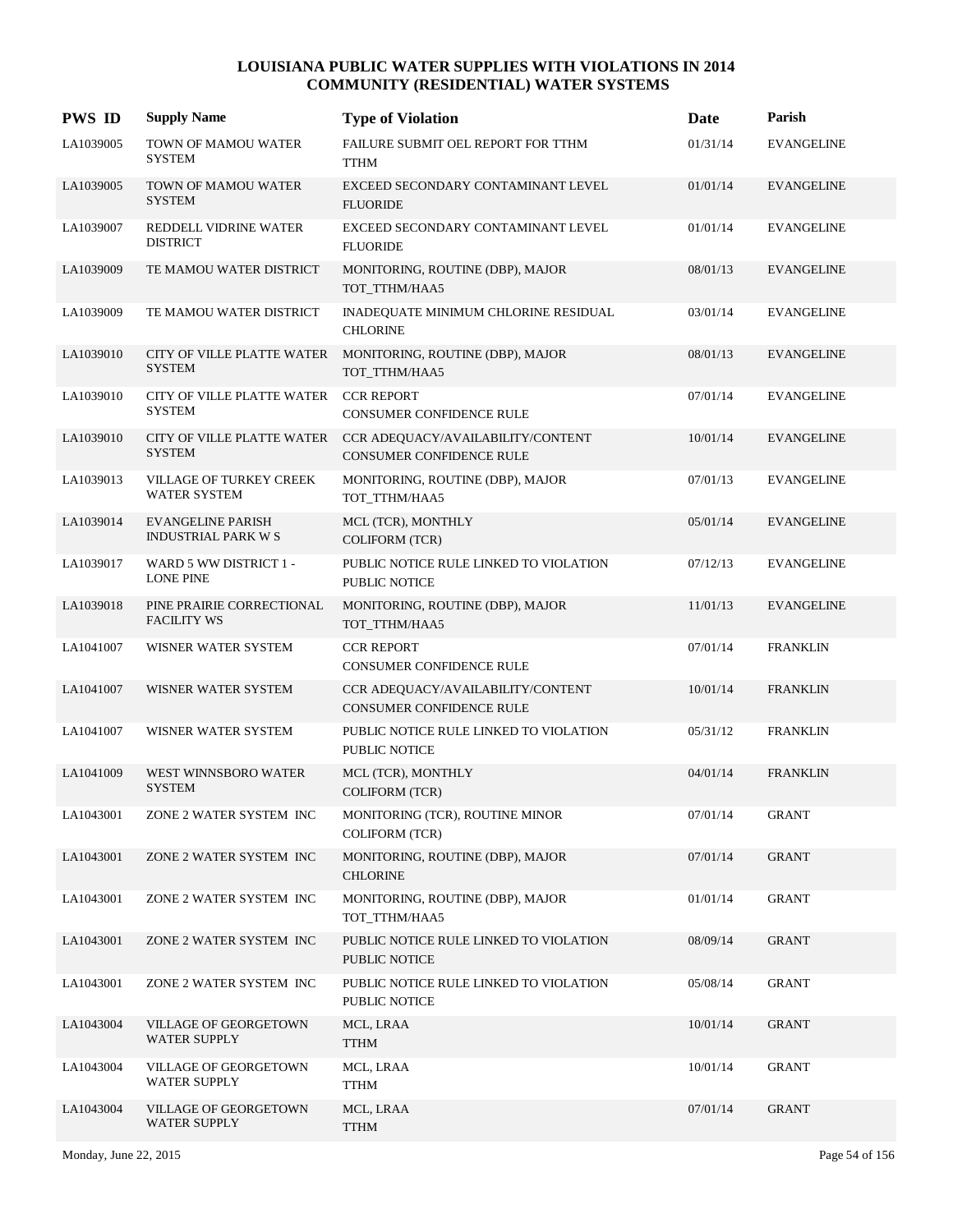| <b>PWS ID</b> | <b>Supply Name</b>                                  | <b>Type of Violation</b>                                            | Date     | Parish       |
|---------------|-----------------------------------------------------|---------------------------------------------------------------------|----------|--------------|
| LA1043004     | <b>VILLAGE OF GEORGETOWN</b><br><b>WATER SUPPLY</b> | MCL, LRAA<br><b>TTHM</b>                                            | 07/01/14 | <b>GRANT</b> |
| LA1043004     | <b>VILLAGE OF GEORGETOWN</b><br><b>WATER SUPPLY</b> | MCL, LRAA<br><b>TTHM</b>                                            | 04/01/14 | <b>GRANT</b> |
| LA1043004     | VILLAGE OF GEORGETOWN<br><b>WATER SUPPLY</b>        | MCL, LRAA<br><b>TTHM</b>                                            | 04/01/14 | <b>GRANT</b> |
| LA1043004     | <b>VILLAGE OF GEORGETOWN</b><br><b>WATER SUPPLY</b> | MCL, LRAA<br><b>TTHM</b>                                            | 01/01/14 | <b>GRANT</b> |
| LA1043004     | <b>VILLAGE OF GEORGETOWN</b><br><b>WATER SUPPLY</b> | MCL, LRAA<br><b>TTHM</b>                                            | 01/01/14 | <b>GRANT</b> |
| LA1043004     | <b>VILLAGE OF GEORGETOWN</b><br><b>WATER SUPPLY</b> | FAILURE SUBMIT OEL REPORT FOR TTHM<br><b>TTHM</b>                   | 10/31/14 | <b>GRANT</b> |
| LA1043004     | VILLAGE OF GEORGETOWN<br><b>WATER SUPPLY</b>        | FAILURE SUBMIT OEL REPORT FOR TTHM<br><b>TTHM</b>                   | 07/31/14 | <b>GRANT</b> |
| LA1043004     | <b>VILLAGE OF GEORGETOWN</b><br><b>WATER SUPPLY</b> | FAILURE SUBMIT OEL REPORT FOR TTHM<br>TTHM                          | 05/01/14 | <b>GRANT</b> |
| LA1043004     | <b>VILLAGE OF GEORGETOWN</b><br>WATER SUPPLY        | FAILURE ADDRESS DEFICIENCY (GWR)<br><b>GROUNDWATER RULE</b>         | 12/26/10 | <b>GRANT</b> |
| LA1043004     | <b>VILLAGE OF GEORGETOWN</b><br><b>WATER SUPPLY</b> | FOLLOW-UP OR ROUTINE TAP M/R (LCR)<br><b>LEAD &amp; COPPER RULE</b> | 07/01/14 | <b>GRANT</b> |
| LA1043004     | VILLAGE OF GEORGETOWN<br><b>WATER SUPPLY</b>        | FOLLOW-UP OR ROUTINE TAP M/R (LCR)<br><b>LEAD &amp; COPPER RULE</b> | 01/01/14 | GRANT        |
| LA1043004     | <b>VILLAGE OF GEORGETOWN</b><br><b>WATER SUPPLY</b> | FOLLOW-UP OR ROUTINE TAP M/R (LCR)<br><b>LEAD &amp; COPPER RULE</b> | 07/01/13 | <b>GRANT</b> |
| LA1043004     | <b>VILLAGE OF GEORGETOWN</b><br><b>WATER SUPPLY</b> | FOLLOW-UP OR ROUTINE TAP M/R (LCR)<br><b>LEAD &amp; COPPER RULE</b> | 01/01/13 | <b>GRANT</b> |
| LA1043004     | <b>VILLAGE OF GEORGETOWN</b><br><b>WATER SUPPLY</b> | FOLLOW-UP OR ROUTINE TAP M/R (LCR)<br><b>LEAD &amp; COPPER RULE</b> | 07/01/12 | <b>GRANT</b> |
| LA1043004     | VILLAGE OF GEORGETOWN<br><b>WATER SUPPLY</b>        | FOLLOW-UP OR ROUTINE TAP M/R (LCR)<br><b>LEAD &amp; COPPER RULE</b> | 01/01/05 | GRANT        |
| LA1043005     | TOWN OF MONTGOMERY<br><b>WATER SYSTEM</b>           | MONITORING (TCR), ROUTINE MAJOR<br><b>COLIFORM (TCR)</b>            | 09/01/14 | <b>GRANT</b> |
| LA1043005     | TOWN OF MONTGOMERY<br>WATER SYSTEM                  | MONITORING, ROUTINE (DBP), MAJOR<br><b>CHLORINE</b>                 | 07/01/14 | <b>GRANT</b> |
| LA1043008     | SOUTH GRANT WATER<br><b>CORPORATION</b>             | MONITORING, ROUTINE (DBP), MAJOR<br>TOT_TTHM/HAA5                   | 10/01/13 | <b>GRANT</b> |
| LA1043013     | CENTRAL GRANT WATER<br><b>SYSTEM</b>                | FAILURE ADDRESS DEFICIENCY (GWR)<br><b>GROUNDWATER RULE</b>         | 12/30/11 | GRANT        |
| LA1043013     | CENTRAL GRANT WATER<br><b>SYSTEM</b>                | PUBLIC NOTICE RULE LINKED TO VIOLATION<br>PUBLIC NOTICE             | 01/29/14 | <b>GRANT</b> |
| LA1043014     | WEST GRANT WATER<br><b>ASSOCIATION</b>              | MCL (TCR), MONTHLY<br><b>COLIFORM (TCR)</b>                         | 04/01/14 | <b>GRANT</b> |
| LA1043014     | WEST GRANT WATER<br><b>ASSOCIATION</b>              | MONITORING (TCR), ROUTINE MAJOR<br><b>COLIFORM (TCR)</b>            | 06/01/14 | <b>GRANT</b> |
| LA1043014     | WEST GRANT WATER<br><b>ASSOCIATION</b>              | MONITORING, ROUTINE (DBP), MAJOR<br><b>CHLORINE</b>                 | 04/01/14 | GRANT        |
| LA1043014     | WEST GRANT WATER<br><b>ASSOCIATION</b>              | MONITOR GWR TRIGGERED/ADDITONAL, MINOR<br>E. COLI                   | 01/14/13 | <b>GRANT</b> |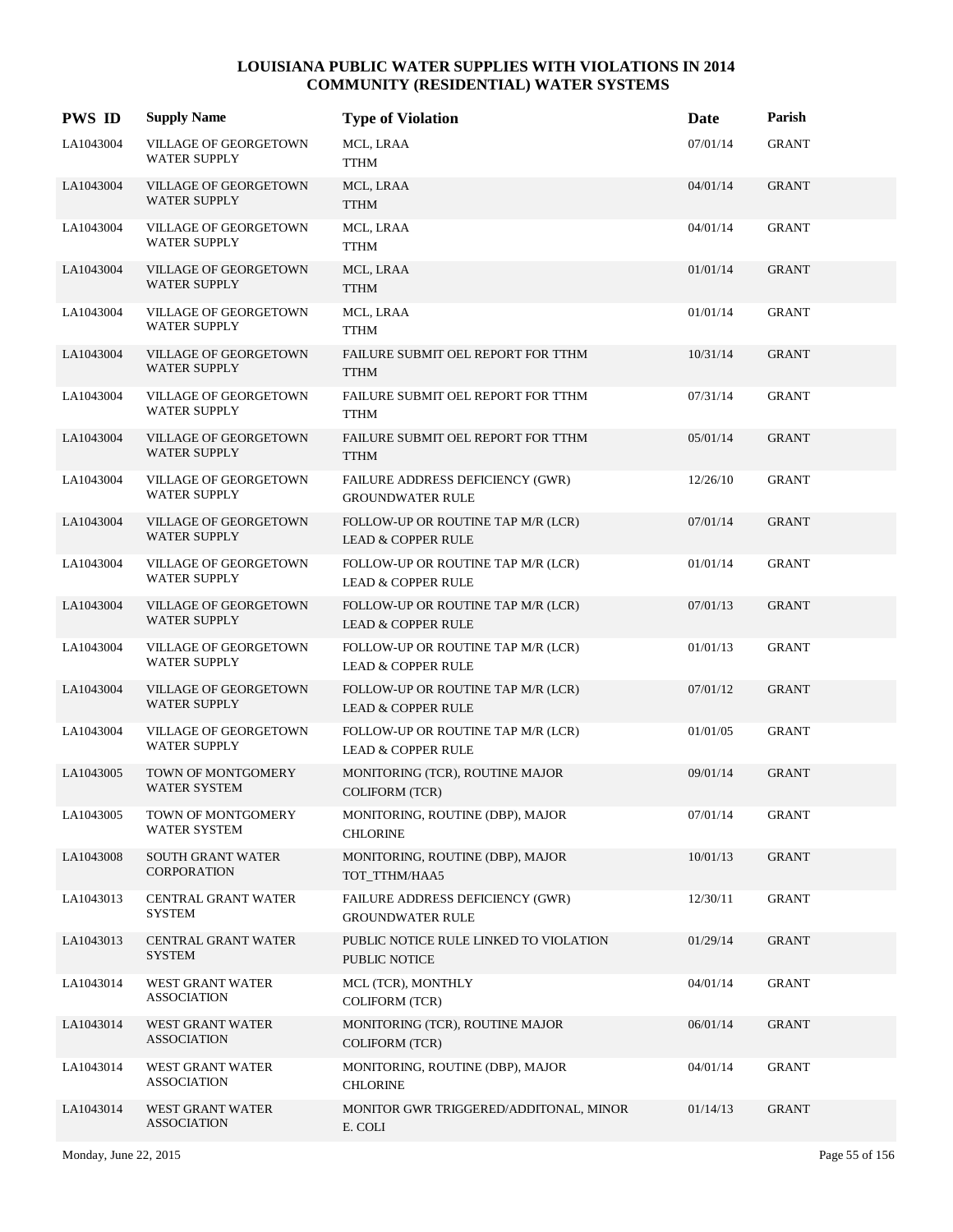| <b>PWS ID</b> | <b>Supply Name</b>                                   | <b>Type of Violation</b>                                            | Date     | Parish           |
|---------------|------------------------------------------------------|---------------------------------------------------------------------|----------|------------------|
| LA1043014     | <b>WEST GRANT WATER</b><br><b>ASSOCIATION</b>        | PUBLIC NOTICE RULE LINKED TO VIOLATION<br>PUBLIC NOTICE             | 06/08/14 | <b>GRANT</b>     |
| LA1045004     | <b>CITY OF JEANERETTE WATER</b><br><b>SYSTEM</b>     | MCL (TCR), MONTHLY<br><b>COLIFORM (TCR)</b>                         | 06/01/14 | <b>IBERIA</b>    |
| LA1045028     | PLANTATION VILLAGE MHP<br><b>WATER SYSTEM</b>        | MCL, AVERAGE<br><b>ARSENIC</b>                                      | 01/01/14 | <b>IBERIA</b>    |
| LA1045037     | TESI PORT EAST SUBDIVISION                           | MONITORING (TCR), ROUTINE MAJOR<br><b>COLIFORM (TCR)</b>            | 05/01/14 | <b>IBERIA</b>    |
| LA1045037     | <b>TESI PORT EAST SUBDIVISION</b>                    | MONITORING, ROUTINE (DBP), MAJOR<br><b>CHLORINE</b>                 | 04/01/14 | <b>IBERIA</b>    |
| LA1045040     | TMT INVESTMENTS MOBILE<br><b>HOME PARK</b>           | MONITORING, ROUTINE (DBP), MAJOR<br>TOT_TTHM/HAA5                   | 07/01/13 | <b>IBERIA</b>    |
| LA1045040     | TMT INVESTMENTS MOBILE<br><b>HOME PARK</b>           | PUBLIC NOTICE RULE LINKED TO VIOLATION<br><b>PUBLIC NOTICE</b>      | 05/31/12 | <b>IBERIA</b>    |
| LA1045041     | R & D PROPERTIES, LLC,<br><b>MOBILE HOME PARK</b>    | MONITORING, ROUTINE (DBP), MAJOR<br>TOT_TTHM/HAA5                   | 10/01/13 | <b>IBERIA</b>    |
| LA1045041     | R & D PROPERTIES, LLC,<br><b>MOBILE HOME PARK</b>    | FAILURE SUBMIT SUBPART V PLAN, ESCALATED<br><b>DBP STAGE 2</b>      | 01/01/13 | <b>IBERIA</b>    |
| LA1045041     | R & D PROPERTIES, LLC,<br><b>MOBILE HOME PARK</b>    | FAILURE ADDRESS DEFICIENCY (GWR)<br><b>GROUNDWATER RULE</b>         | 12/17/12 | <b>IBERIA</b>    |
| LA1047001     | <b>VILLAGE OF GROSSE TETE</b><br><b>WATER SYSTEM</b> | MONITORING, ROUTINE (DBP), MAJOR<br>TOT_TTHM/HAA5                   | 08/01/13 | <b>IBERVILLE</b> |
| LA1047002     | <b>IBERVILLE WATER WORKS</b><br><b>DISTRICT 3</b>    | FAILURE SUBMIT OEL REPORT FOR HAA5<br>TOTAL HALOACETIC ACIDS (HAA5) | 05/01/14 | <b>IBERVILLE</b> |
| LA1047003     | TOWN OF MARINGOUIN                                   | MCL (TCR), MONTHLY<br><b>COLIFORM (TCR)</b>                         | 02/01/14 | <b>IBERVILLE</b> |
| LA1047003     | TOWN OF MARINGOUIN                                   | MCL (TCR), MONTHLY<br><b>COLIFORM (TCR)</b>                         | 01/01/14 | <b>IBERVILLE</b> |
| LA1047003     | <b>TOWN OF MARINGOUIN</b>                            | MONITORING, ROUTINE (DBP), MAJOR<br><b>CHLORINE</b>                 | 01/01/14 | <b>IBERVILLE</b> |
| LA1047006     | <b>VILLAGE OF ROSEDALE</b><br><b>WATER SYSTEM</b>    | FAILURE SUBMIT OEL REPORT FOR TTHM<br><b>TTHM</b>                   | 10/31/14 | <b>IBERVILLE</b> |
| LA1047011     | <b>ANNADALE PLANTATION</b><br><b>WATER SUPPLY</b>    | MONITORING, ROUTINE (DBP), MAJOR<br>TOT_TTHM/HAA5                   | 09/01/13 | <b>IBERVILLE</b> |
| LA1047011     | <b>ANNADALE PLANTATION</b><br>WATER SUPPLY           | FAILURE ADDRESS DEFICIENCY (GWR)<br><b>GROUNDWATER RULE</b>         | 05/17/11 | <b>IBERVILLE</b> |
| LA1047011     | ANNADALE PLANTATION<br><b>WATER SUPPLY</b>           | <b>CCR REPORT</b><br>CONSUMER CONFIDENCE RULE                       | 07/01/13 | <b>IBERVILLE</b> |
| LA1047011     | <b>ANNADALE PLANTATION</b><br>WATER SUPPLY           | CCR ADEQUACY/AVAILABILITY/CONTENT<br>CONSUMER CONFIDENCE RULE       | 10/01/13 | <b>IBERVILLE</b> |
| LA1047011     | ANNADALE PLANTATION<br><b>WATER SUPPLY</b>           | INADEQUATE MINIMUM CHLORINE RESIDUAL<br><b>CHLORINE</b>             | 11/01/14 | <b>IBERVILLE</b> |
| LA1047011     | <b>ANNADALE PLANTATION</b><br>WATER SUPPLY           | INADEQUATE MINIMUM CHLORINE RESIDUAL<br><b>CHLORINE</b>             | 10/01/14 | <b>IBERVILLE</b> |
| LA1047011     | <b>ANNADALE PLANTATION</b><br><b>WATER SUPPLY</b>    | INADEQUATE MINIMUM CHLORINE RESIDUAL<br><b>CHLORINE</b>             | 03/01/14 | <b>IBERVILLE</b> |
| LA1047011     | <b>ANNADALE PLANTATION</b><br><b>WATER SUPPLY</b>    | INADEQUATE MINIMUM CHLORINE RESIDUAL<br><b>CHLORINE</b>             | 02/01/14 | <b>IBERVILLE</b> |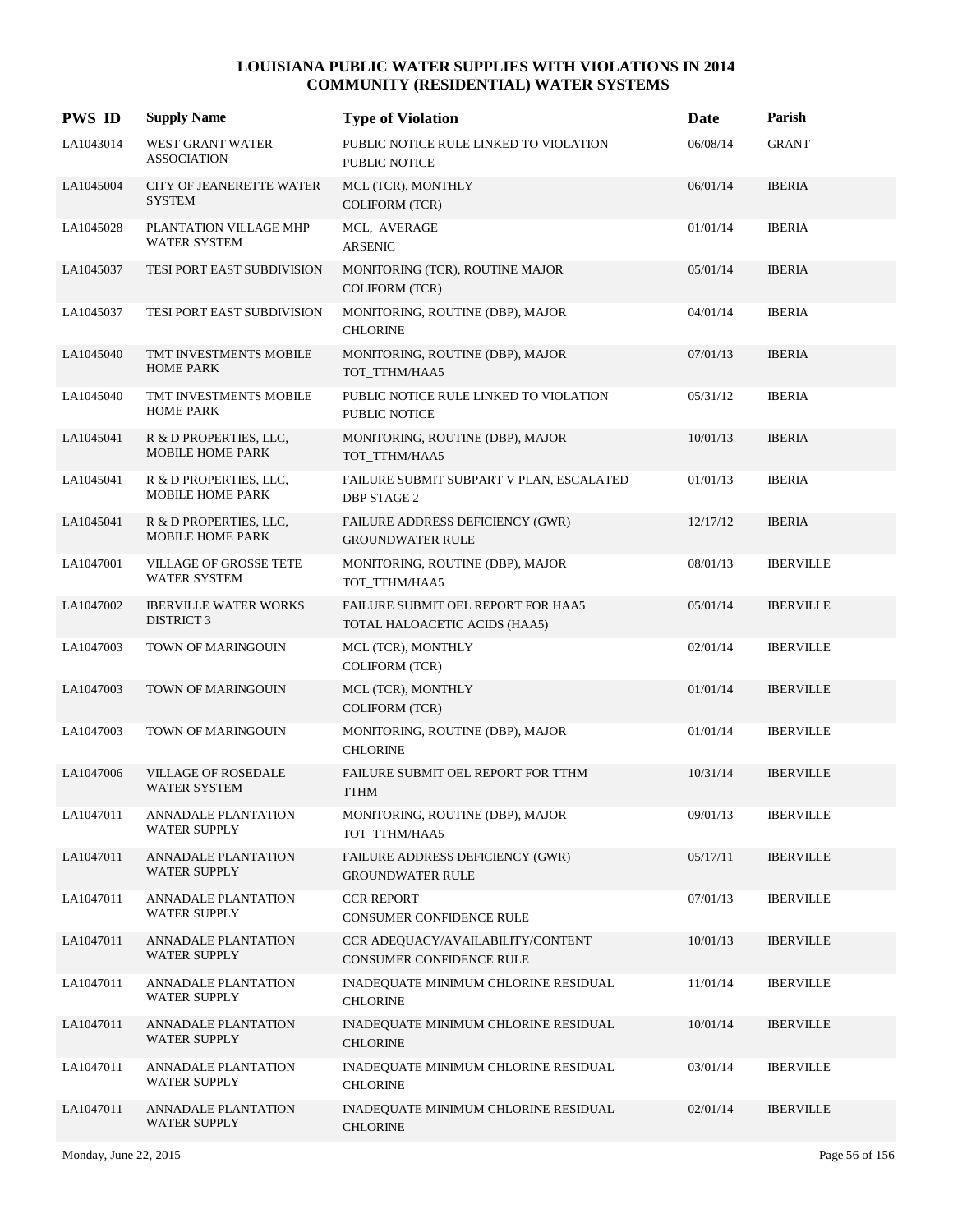| <b>PWS ID</b> | <b>Supply Name</b>                     | <b>Type of Violation</b>                                             | Date     | Parish           |
|---------------|----------------------------------------|----------------------------------------------------------------------|----------|------------------|
| LA1047024     | NORTH IBERVILLE WATER<br><b>SYSTEM</b> | INADEQUATE MINIMUM CHLORINE RESIDUAL<br><b>CHLORINE</b>              | 03/01/14 | <b>IBERVILLE</b> |
| LA1047029     | ANGELLOZ SUBDIVISION                   | MONITORING, ROUTINE (DBP), MAJOR<br>TOT_TTHM/HAA5                    | 08/01/13 | <b>IBERVILLE</b> |
| LA1049004     | CHATHAM WATER SYSTEM                   | MONITORING, ROUTINE (DBP), MAJOR<br>TOT_TTHM/HAA5                    | 11/01/13 | <b>JACKSON</b>   |
| LA1049006     | <b>EAST HODGE WATER SYSTEM</b>         | MONITORING (TCR), ROUTINE MAJOR<br><b>COLIFORM (TCR)</b>             | 12/01/14 | <b>JACKSON</b>   |
| LA1049006     | EAST HODGE WATER SYSTEM                | MONITORING (TCR), ROUTINE MAJOR<br><b>COLIFORM (TCR)</b>             | 11/01/14 | <b>JACKSON</b>   |
| LA1049006     | EAST HODGE WATER SYSTEM                | MONITORING, ROUTINE (DBP), MAJOR<br>TOT_TTHM/HAA5                    | 12/01/14 | <b>JACKSON</b>   |
| LA1049006     | EAST HODGE WATER SYSTEM                | MONITORING, ROUTINE (DBP), MAJOR<br><b>CHLORINE</b>                  | 10/01/14 | <b>JACKSON</b>   |
| LA1049006     | <b>EAST HODGE WATER SYSTEM</b>         | MONITORING, ROUTINE (DBP), MAJOR<br><b>CHLORINE</b>                  | 10/01/14 | <b>JACKSON</b>   |
| LA1049006     | EAST HODGE WATER SYSTEM                | MONITORING, ROUTINE (DBP), MAJOR<br>TOT_TTHM/HAA5                    | 09/01/14 | <b>JACKSON</b>   |
| LA1049006     | EAST HODGE WATER SYSTEM                | MONITORING, ROUTINE (DBP), MAJOR<br>TOT_TTHM/HAA5                    | 06/01/14 | <b>JACKSON</b>   |
| LA1049006     | EAST HODGE WATER SYSTEM                | MONITORING, ROUTINE (DBP), MAJOR<br>TOT_TTHM/HAA5                    | 03/01/14 | <b>JACKSON</b>   |
| LA1049006     | <b>EAST HODGE WATER SYSTEM</b>         | MONITORING, ROUTINE (DBP), MAJOR<br>TOT_TTHM/HAA5                    | 01/01/14 | <b>JACKSON</b>   |
| LA1049006     | EAST HODGE WATER SYSTEM                | FAILURE SUBMIT SUBPART V PLAN, ESCALATED<br><b>DBP STAGE 2</b>       | 01/01/13 | <b>JACKSON</b>   |
| LA1049006     | EAST HODGE WATER SYSTEM                | FAILURE ADDRESS DEFICIENCY (GWR)<br><b>GROUNDWATER RULE</b>          | 05/07/12 | <b>JACKSON</b>   |
| LA1049006     | EAST HODGE WATER SYSTEM                | <b>CCR REPORT</b><br>CONSUMER CONFIDENCE RULE                        | 07/01/14 | <b>JACKSON</b>   |
| LA1049006     | EAST HODGE WATER SYSTEM                | <b>CCR REPORT</b><br><b>CONSUMER CONFIDENCE RULE</b>                 | 07/01/13 | <b>JACKSON</b>   |
| LA1049006     | EAST HODGE WATER SYSTEM                | <b>CCR REPORT</b><br>CONSUMER CONFIDENCE RULE                        | 07/01/12 | <b>JACKSON</b>   |
| LA1049006     | EAST HODGE WATER SYSTEM                | CCR ADEQUACY/AVAILABILITY/CONTENT<br>CONSUMER CONFIDENCE RULE        | 10/01/14 | <b>JACKSON</b>   |
| LA1049006     | EAST HODGE WATER SYSTEM                | CCR ADEQUACY/AVAILABILITY/CONTENT<br>CONSUMER CONFIDENCE RULE        | 10/01/13 | <b>JACKSON</b>   |
| LA1049006     | <b>EAST HODGE WATER SYSTEM</b>         | CCR ADEQUACY/AVAILABILITY/CONTENT<br><b>CONSUMER CONFIDENCE RULE</b> | 10/01/12 | <b>JACKSON</b>   |
| LA1049006     | EAST HODGE WATER SYSTEM                | PUBLIC NOTICE RULE LINKED TO VIOLATION<br>PUBLIC NOTICE              | 09/29/14 | <b>JACKSON</b>   |
| LA1049006     | <b>EAST HODGE WATER SYSTEM</b>         | PUBLIC NOTICE RULE LINKED TO VIOLATION<br>PUBLIC NOTICE              | 07/29/14 | <b>JACKSON</b>   |
| LA1049006     | EAST HODGE WATER SYSTEM                | PUBLIC NOTICE RULE LINKED TO VIOLATION<br>PUBLIC NOTICE              | 09/14/13 | <b>JACKSON</b>   |
| LA1049006     | EAST HODGE WATER SYSTEM                | PUBLIC NOTICE RULE LINKED TO VIOLATION<br>PUBLIC NOTICE              | 06/07/13 | <b>JACKSON</b>   |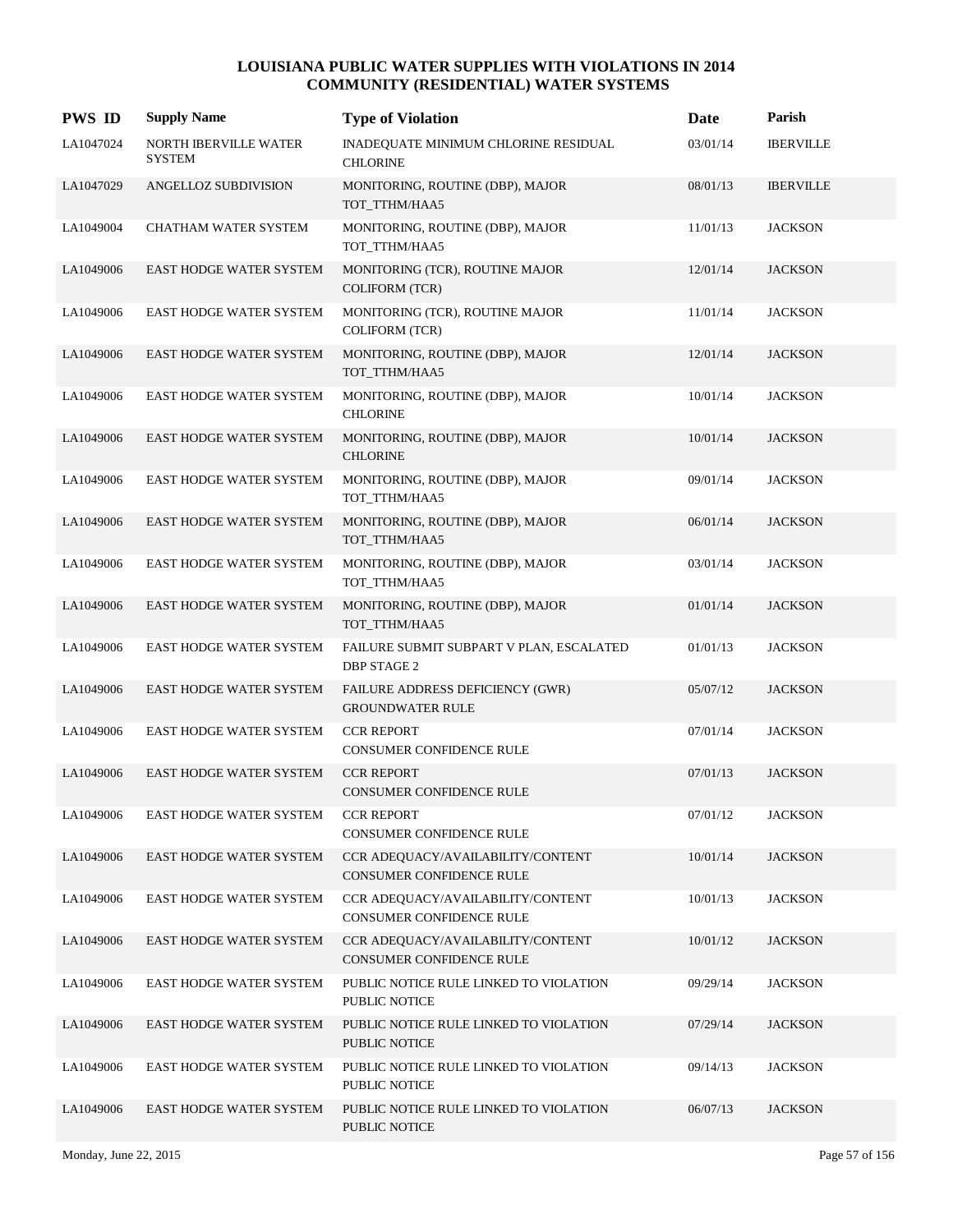| <b>PWS ID</b> | <b>Supply Name</b>       | <b>Type of Violation</b>                                            | Date     | Parish         |
|---------------|--------------------------|---------------------------------------------------------------------|----------|----------------|
| LA1049006     | EAST HODGE WATER SYSTEM  | PUBLIC NOTICE RULE LINKED TO VIOLATION<br>PUBLIC NOTICE             | 05/31/12 | <b>JACKSON</b> |
| LA1049007     | <b>EROS WATER SYSTEM</b> | MCL, LRAA<br><b>TTHM</b>                                            | 10/01/14 | <b>JACKSON</b> |
| LA1049007     | EROS WATER SYSTEM        | MCL, LRAA<br><b>TTHM</b>                                            | 10/01/14 | <b>JACKSON</b> |
| LA1049007     | <b>EROS WATER SYSTEM</b> | MCL, LRAA<br><b>TTHM</b>                                            | 07/01/14 | <b>JACKSON</b> |
| LA1049007     | <b>EROS WATER SYSTEM</b> | MCL, LRAA<br><b>TTHM</b>                                            | 07/01/14 | <b>JACKSON</b> |
| LA1049007     | <b>EROS WATER SYSTEM</b> | MCL, LRAA<br><b>TTHM</b>                                            | 04/01/14 | <b>JACKSON</b> |
| LA1049007     | <b>EROS WATER SYSTEM</b> | MONITORING, ROUTINE (DBP), MAJOR<br>TOT_TTHM/HAA5                   | 06/01/14 | <b>JACKSON</b> |
| LA1049007     | <b>EROS WATER SYSTEM</b> | FAILURE SUBMIT OEL REPORT FOR HAA5<br>TOTAL HALOACETIC ACIDS (HAA5) | 07/31/14 | <b>JACKSON</b> |
| LA1049007     | EROS WATER SYSTEM        | FAILURE SUBMIT OEL REPORT FOR TTHM<br>TTHM                          | 07/31/14 | <b>JACKSON</b> |
| LA1049007     | <b>EROS WATER SYSTEM</b> | PUBLIC NOTICE RULE LINKED TO VIOLATION<br><b>PUBLIC NOTICE</b>      | 05/08/14 | <b>JACKSON</b> |
| LA1049008     | HODGE WATER SYSTEM       | MONITORING, ROUTINE (DBP), MAJOR<br>TOT_TTHM/HAA5                   | 10/01/14 | <b>JACKSON</b> |
| LA1049008     | HODGE WATER SYSTEM       | MONITORING, ROUTINE (DBP), MAJOR<br>TOT_TTHM/HAA5                   | 07/01/14 | <b>JACKSON</b> |
| LA1049008     | HODGE WATER SYSTEM       | MONITORING, ROUTINE (DBP), MAJOR<br>TOT_TTHM/HAA5                   | 04/01/14 | <b>JACKSON</b> |
| LA1049008     | HODGE WATER SYSTEM       | MONITORING, ROUTINE (DBP), MAJOR<br>TOT_TTHM/HAA5                   | 01/01/14 | <b>JACKSON</b> |
| LA1049008     | HODGE WATER SYSTEM       | PUBLIC NOTICE RULE LINKED TO VIOLATION<br>PUBLIC NOTICE             | 11/13/14 | <b>JACKSON</b> |
| LA1049008     | HODGE WATER SYSTEM       | PUBLIC NOTICE RULE LINKED TO VIOLATION<br>PUBLIC NOTICE             | 07/29/14 | <b>JACKSON</b> |
| LA1049008     | HODGE WATER SYSTEM       | PUBLIC NOTICE RULE LINKED TO VIOLATION<br>PUBLIC NOTICE             | 02/08/13 | <b>JACKSON</b> |
| LA1049008     | HODGE WATER SYSTEM       | INADEQUATE MINIMUM CHLORINE RESIDUAL<br><b>CHLORINE</b>             | 03/01/14 | <b>JACKSON</b> |
| LA1049008     | HODGE WATER SYSTEM       | INADEQUATE MINIMUM CHLORINE RESIDUAL<br><b>RESIDUAL CHLORINE</b>    | 02/01/14 | <b>JACKSON</b> |
| LA1049010     | JONESBORO WATER SYSTEM   | MCL (TCR), MONTHLY<br><b>COLIFORM (TCR)</b>                         | 07/01/14 | <b>JACKSON</b> |
| LA1049010     | JONESBORO WATER SYSTEM   | MONITORING (TCR), ROUTINE MAJOR<br><b>COLIFORM (TCR)</b>            | 12/01/14 | <b>JACKSON</b> |
| LA1049010     | JONESBORO WATER SYSTEM   | MONITORING (TCR), ROUTINE MAJOR<br><b>COLIFORM (TCR)</b>            | 11/01/14 | <b>JACKSON</b> |
| LA1049010     | JONESBORO WATER SYSTEM   | MONITORING (TCR), ROUTINE MINOR<br><b>COLIFORM (TCR)</b>            | 08/01/14 | <b>JACKSON</b> |
| LA1049010     | JONESBORO WATER SYSTEM   | MONITORING (TCR), ROUTINE MINOR<br>COLIFORM (TCR)                   | 06/01/14 | <b>JACKSON</b> |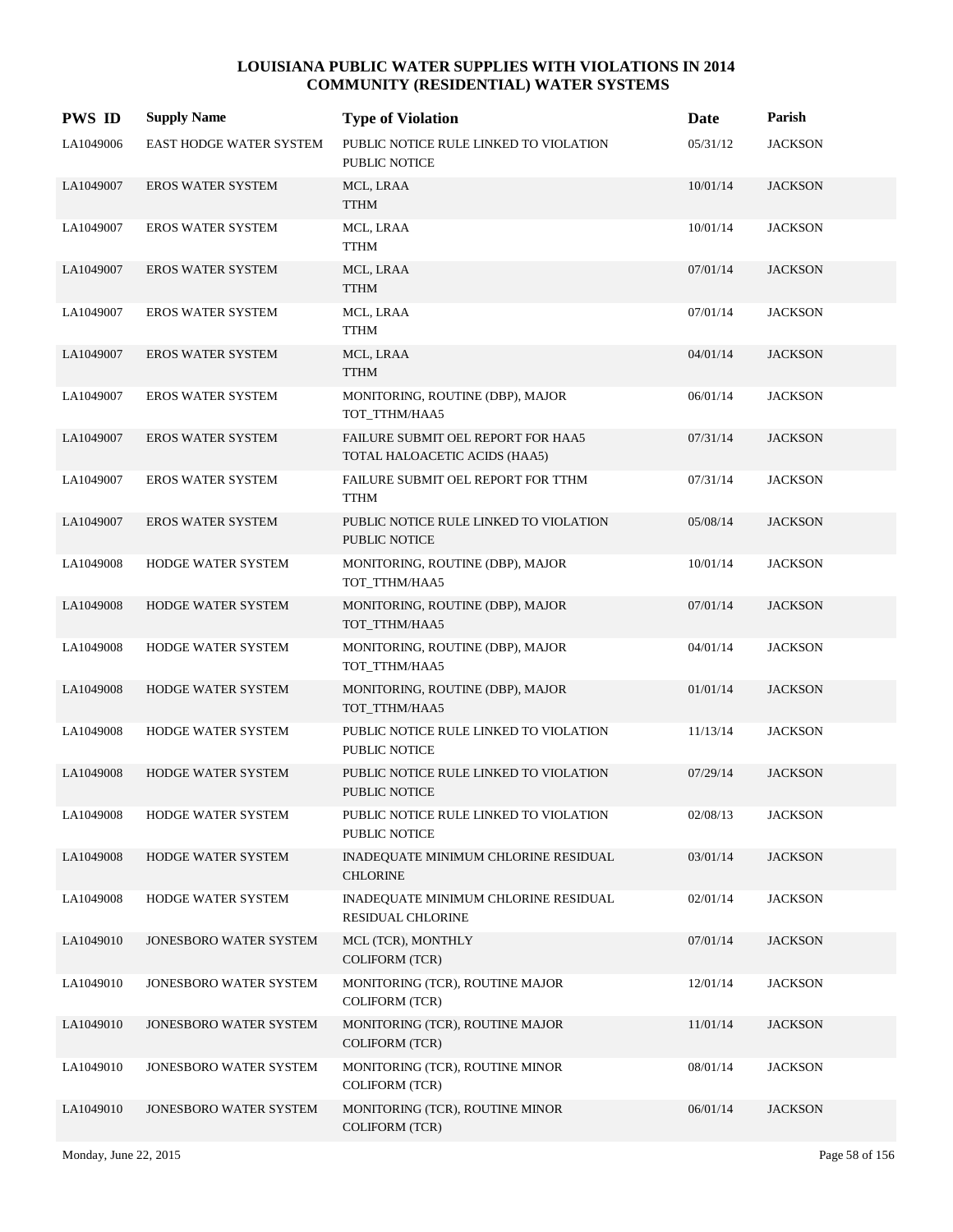| <b>PWS ID</b> | <b>Supply Name</b>                            | <b>Type of Violation</b>                                                   | Date     | Parish         |
|---------------|-----------------------------------------------|----------------------------------------------------------------------------|----------|----------------|
| LA1049010     | JONESBORO WATER SYSTEM                        | MONITORING, ROUTINE (DBP), MAJOR<br>TOT_TTHM/HAA5                          | 12/01/14 | <b>JACKSON</b> |
| LA1049010     | JONESBORO WATER SYSTEM                        | MONITORING, ROUTINE (DBP), MAJOR<br><b>CHLORINE</b>                        | 10/01/14 | <b>JACKSON</b> |
| LA1049010     | JONESBORO WATER SYSTEM                        | MONITORING, ROUTINE (DBP), MAJOR<br><b>CHLORINE</b>                        | 10/01/14 | <b>JACKSON</b> |
| LA1049010     | <b>JONESBORO WATER SYSTEM</b>                 | MONITORING, ROUTINE (DBP), MAJOR<br>TOT_TTHM/HAA5                          | 09/01/14 | <b>JACKSON</b> |
| LA1049010     | JONESBORO WATER SYSTEM                        | MONITORING, ROUTINE (DBP), MAJOR<br><b>CHLORINE</b>                        | 07/01/14 | <b>JACKSON</b> |
| LA1049010     | JONESBORO WATER SYSTEM                        | MONITORING, ROUTINE (DBP), MAJOR<br>TOT_TTHM/HAA5                          | 06/01/14 | <b>JACKSON</b> |
| LA1049010     | JONESBORO WATER SYSTEM                        | MONITORING, ROUTINE (DBP), MAJOR<br><b>CHLORINE</b>                        | 04/01/14 | <b>JACKSON</b> |
| LA1049010     | JONESBORO WATER SYSTEM                        | MONITORING, ROUTINE (DBP), MAJOR<br>TOT_TTHM/HAA5                          | 03/01/14 | <b>JACKSON</b> |
| LA1049010     | JONESBORO WATER SYSTEM                        | MONITORING, ROUTINE (DBP), MAJOR<br>TOT_TTHM/HAA5                          | 01/01/14 | <b>JACKSON</b> |
| LA1049010     | JONESBORO WATER SYSTEM                        | FAILURE SUBMIT SUBPART V PLAN, ESCALATED<br><b>DBP STAGE 2</b>             | 01/01/13 | <b>JACKSON</b> |
| LA1049010     | JONESBORO WATER SYSTEM                        | FAILURE ADDRESS DEFICIENCY (GWR)<br><b>GROUNDWATER RULE</b>                | 10/21/12 | <b>JACKSON</b> |
| LA1049010     | JONESBORO WATER SYSTEM                        | <b>CCR REPORT</b><br><b>CONSUMER CONFIDENCE RULE</b>                       | 07/01/14 | <b>JACKSON</b> |
| LA1049010     | JONESBORO WATER SYSTEM                        | CCR ADEQUACY/AVAILABILITY/CONTENT<br>CONSUMER CONFIDENCE RULE              | 10/01/14 | <b>JACKSON</b> |
| LA1049010     | JONESBORO WATER SYSTEM                        | PUBLIC NOTICE RULE LINKED TO VIOLATION<br>PUBLIC NOTICE                    | 12/05/14 | <b>JACKSON</b> |
| LA1049010     | JONESBORO WATER SYSTEM                        | PUBLIC NOTICE RULE LINKED TO VIOLATION<br><b>PUBLIC NOTICE</b>             | 12/05/14 | <b>JACKSON</b> |
| LA1049010     | JONESBORO WATER SYSTEM                        | PUBLIC NOTICE RULE LINKED TO VIOLATION<br>PUBLIC NOTICE                    | 10/07/14 | <b>JACKSON</b> |
| LA1049010     | JONESBORO WATER SYSTEM                        | PUBLIC NOTICE RULE LINKED TO VIOLATION<br><b>PUBLIC NOTICE</b>             | 09/30/14 | <b>JACKSON</b> |
| LA1049010     | JONESBORO WATER SYSTEM                        | PUBLIC NOTICE RULE LINKED TO VIOLATION<br>PUBLIC NOTICE                    | 09/08/14 | <b>JACKSON</b> |
| LA1049010     | JONESBORO WATER SYSTEM                        | PUBLIC NOTICE RULE LINKED TO VIOLATION<br>PUBLIC NOTICE                    | 07/29/14 | <b>JACKSON</b> |
| LA1049013     | PUNKIN CENTER HILLTOP WS                      | INADEQUATE MINIMUM CHLORINE RESIDUAL<br><b>CHLORINE</b>                    | 03/01/14 | <b>JACKSON</b> |
| LA1049013     | PUNKIN CENTER HILLTOP WS                      | INADEQUATE MINIMUM CHLORINE RESIDUAL<br><b>RESIDUAL CHLORINE</b>           | 02/01/14 | <b>JACKSON</b> |
| LA1049016     |                                               | SHADY GROVE WATER SYSTEM MONITORING, ROUTINE (DBP), MAJOR<br>TOT_TTHM/HAA5 | 08/01/13 | <b>JACKSON</b> |
| LA1049017     | SOUTHEAST HODGE WATER<br><b>SYSTEM</b>        | MONITORING, ROUTINE (DBP), MAJOR<br>TOT_TTHM/HAA5                          | 07/01/14 | <b>JACKSON</b> |
| LA1049017     | <b>SOUTHEAST HODGE WATER</b><br><b>SYSTEM</b> | MONITORING, ROUTINE (DBP), MAJOR<br>TOT_TTHM/HAA5                          | 04/01/14 | <b>JACKSON</b> |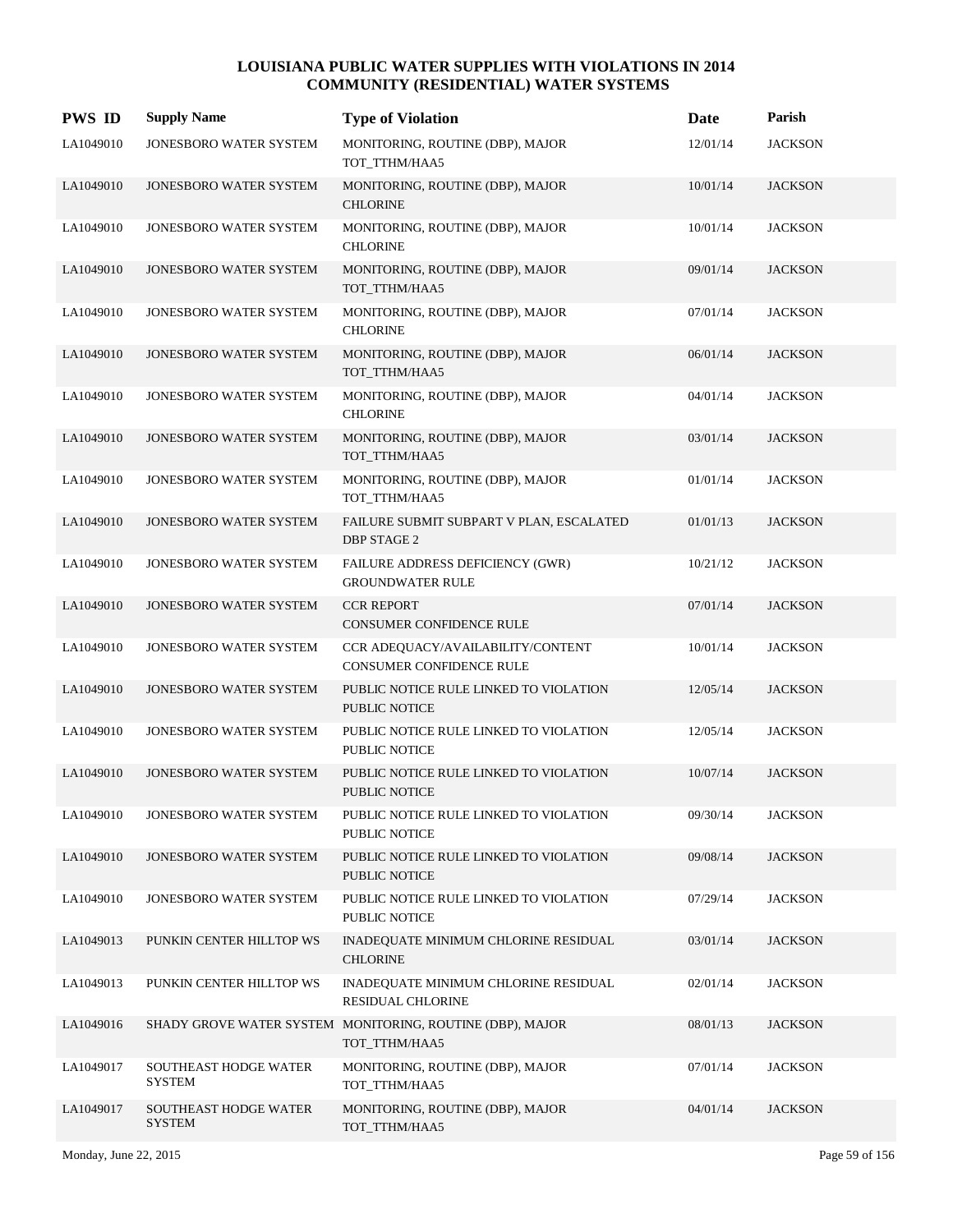| <b>PWS ID</b> | <b>Supply Name</b>                            | <b>Type of Violation</b>                                                         | Date     | Parish         |
|---------------|-----------------------------------------------|----------------------------------------------------------------------------------|----------|----------------|
| LA1049017     | SOUTHEAST HODGE WATER<br><b>SYSTEM</b>        | FAILURE SUBMIT SUBPART V PLAN, ESCALATED<br><b>DBP STAGE 2</b>                   | 01/01/13 | <b>JACKSON</b> |
| LA1049017     | <b>SOUTHEAST HODGE WATER</b><br><b>SYSTEM</b> | FAILURE ADDRESS DEFICIENCY (GWR)<br><b>GROUNDWATER RULE</b>                      | 05/10/12 | <b>JACKSON</b> |
| LA1049017     | SOUTHEAST HODGE WATER<br><b>SYSTEM</b>        | <b>CCR REPORT</b><br>CONSUMER CONFIDENCE RULE                                    | 07/01/14 | <b>JACKSON</b> |
| LA1049017     | SOUTHEAST HODGE WATER<br><b>SYSTEM</b>        | CCR ADEQUACY/AVAILABILITY/CONTENT<br>CONSUMER CONFIDENCE RULE                    | 10/01/14 | <b>JACKSON</b> |
| LA1049017     | <b>SOUTHEAST HODGE WATER</b><br><b>SYSTEM</b> | PUBLIC NOTICE RULE LINKED TO VIOLATION<br>PUBLIC NOTICE                          | 10/03/14 | <b>JACKSON</b> |
| LA1049017     | SOUTHEAST HODGE WATER<br><b>SYSTEM</b>        | PUBLIC NOTICE RULE LINKED TO VIOLATION<br>PUBLIC NOTICE                          | 03/19/14 | <b>JACKSON</b> |
| LA1049017     | SOUTHEAST HODGE WATER<br><b>SYSTEM</b>        | PUBLIC NOTICE RULE LINKED TO VIOLATION<br>PUBLIC NOTICE                          | 01/09/14 | <b>JACKSON</b> |
| LA1049020     | WYATT MANOR WATER<br><b>SYSTEM</b>            | MONITORING (TCR), ROUTINE MINOR<br><b>COLIFORM (TCR)</b>                         | 08/01/14 | <b>JACKSON</b> |
| LA1049020     | WYATT MANOR WATER<br><b>SYSTEM</b>            | MONITORING, ROUTINE (DBP), MAJOR<br><b>CHLORINE</b>                              | 07/01/14 | <b>JACKSON</b> |
| LA1049020     | WYATT MANOR WATER<br><b>SYSTEM</b>            | MONITORING, ROUTINE (DBP), MAJOR<br>TOT_TTHM/HAA5                                | 08/01/13 | <b>JACKSON</b> |
| LA1049020     | WYATT MANOR WATER<br><b>SYSTEM</b>            | CCR ADEQUACY/AVAILABILITY/CONTENT<br>CONSUMER CONFIDENCE RULE                    | 10/01/13 | <b>JACKSON</b> |
| LA1049020     | WYATT MANOR WATER<br><b>SYSTEM</b>            | PUBLIC NOTICE RULE LINKED TO VIOLATION<br><b>PUBLIC NOTICE</b>                   | 03/19/14 | <b>JACKSON</b> |
| LA1049020     | WYATT MANOR WATER<br><b>SYSTEM</b>            | PUBLIC NOTICE RULE LINKED TO VIOLATION<br>PUBLIC NOTICE                          | 12/11/13 | <b>JACKSON</b> |
| LA1049023     | WALKER COMMUNITY SYSTEM MCL (TCR), MONTHLY    | <b>COLIFORM (TCR)</b>                                                            | 07/01/14 | <b>JACKSON</b> |
| LA1049023     |                                               | WALKER COMMUNITY SYSTEM MONITORING (TCR), ROUTINE MINOR<br><b>COLIFORM (TCR)</b> | 08/01/14 | <b>JACKSON</b> |
| LA1049023     |                                               | WALKER COMMUNITY SYSTEM MONITORING, ROUTINE (DBP), MAJOR<br><b>CHLORINE</b>      | 07/01/14 | <b>JACKSON</b> |
| LA1049023     |                                               | WALKER COMMUNITY SYSTEM MONITORING, ROUTINE (DBP), MAJOR<br>TOT_TTHM/HAA5        | 09/01/13 | <b>JACKSON</b> |
| LA1049023     |                                               | WALKER COMMUNITY SYSTEM PUBLIC NOTICE RULE LINKED TO VIOLATION<br>PUBLIC NOTICE  | 12/05/14 | <b>JACKSON</b> |
| LA1049026     | EBENEZER WATER SYSTEM                         | MONITORING (TCR), ROUTINE MAJOR<br><b>COLIFORM (TCR)</b>                         | 12/01/14 | <b>JACKSON</b> |
| LA1049026     | EBENEZER WATER SYSTEM                         | MONITORING, ROUTINE (DBP), MAJOR<br><b>CHLORINE</b>                              | 10/01/14 | <b>JACKSON</b> |
| LA1049026     | EBENEZER WATER SYSTEM                         | FAILURE ADDRESS DEFICIENCY (GWR)<br><b>GROUNDWATER RULE</b>                      | 01/04/12 | <b>JACKSON</b> |
| LA1049026     | <b>EBENEZER WATER SYSTEM</b>                  | PUBLIC NOTICE RULE LINKED TO VIOLATION<br>PUBLIC NOTICE                          | 10/06/13 | <b>JACKSON</b> |
| LA1049026     | EBENEZER WATER SYSTEM                         | INADEQUATE MINIMUM CHLORINE RESIDUAL<br><b>CHLORINE</b>                          | 07/01/14 | <b>JACKSON</b> |
| LA1049026     | EBENEZER WATER SYSTEM                         | INADEQUATE MINIMUM CHLORINE RESIDUAL<br><b>CHLORINE</b>                          | 06/01/14 | <b>JACKSON</b> |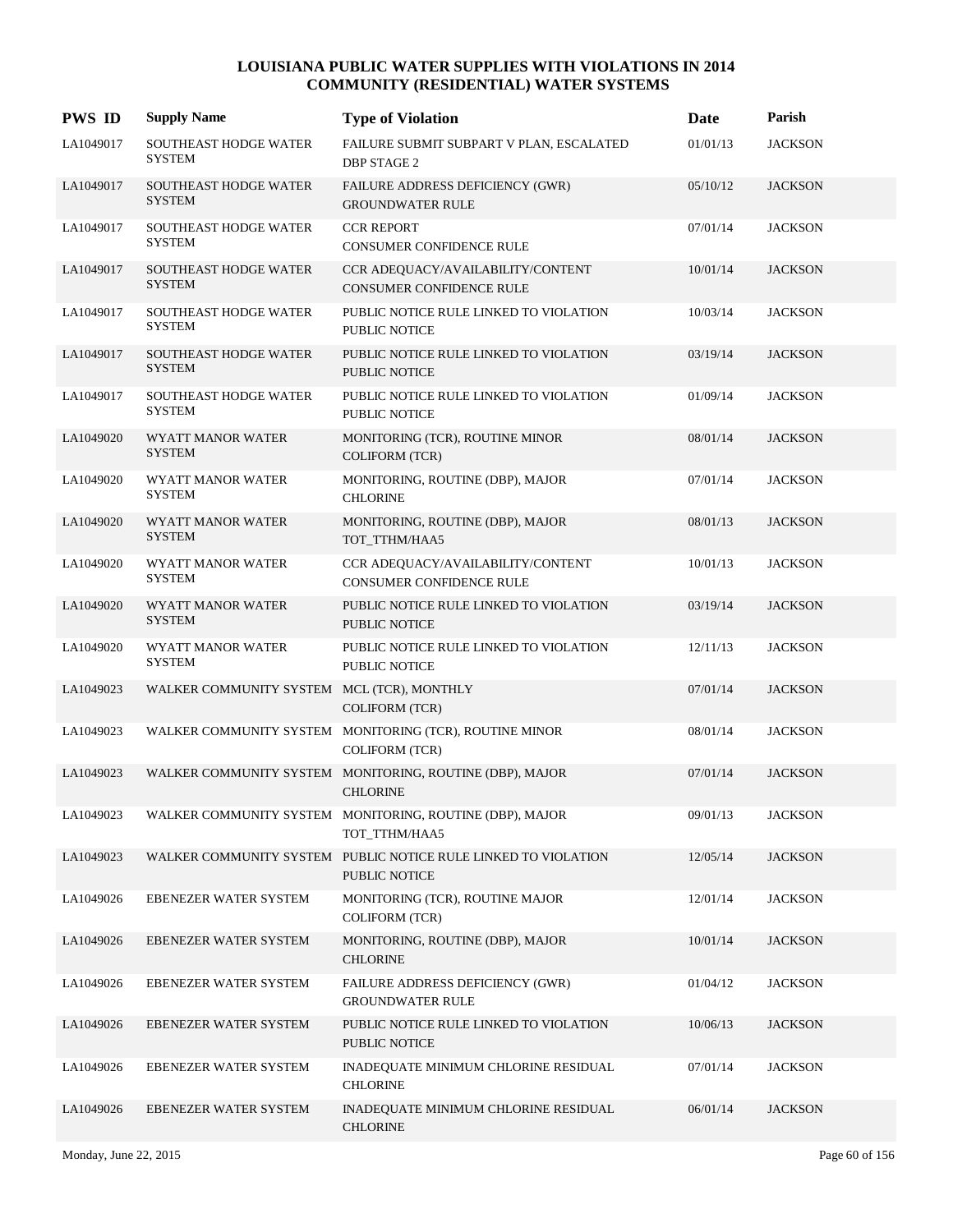| <b>PWS ID</b> | <b>Supply Name</b>                      | <b>Type of Violation</b>                                       | Date     | Parish         |
|---------------|-----------------------------------------|----------------------------------------------------------------|----------|----------------|
| LA1049030     | SPILLWAY ESTATES WATER<br><b>SYSTEM</b> | MONITORING (TCR), ROUTINE MAJOR<br><b>COLIFORM (TCR)</b>       | 08/01/14 | <b>JACKSON</b> |
| LA1049030     | SPILLWAY ESTATES WATER<br><b>SYSTEM</b> | MONITORING (TCR), ROUTINE MAJOR<br><b>COLIFORM (TCR)</b>       | 04/01/14 | <b>JACKSON</b> |
| LA1049030     | SPILLWAY ESTATES WATER<br><b>SYSTEM</b> | MONITORING (TCR), ROUTINE MAJOR<br><b>COLIFORM (TCR)</b>       | 03/01/14 | <b>JACKSON</b> |
| LA1049030     | SPILLWAY ESTATES WATER<br><b>SYSTEM</b> | MONITORING, ROUTINE (DBP), MAJOR<br>TOT_TTHM/HAA5              | 12/01/14 | <b>JACKSON</b> |
| LA1049030     | SPILLWAY ESTATES WATER<br><b>SYSTEM</b> | MONITORING, ROUTINE (DBP), MAJOR<br>TOT_TTHM/HAA5              | 09/01/14 | <b>JACKSON</b> |
| LA1049030     | SPILLWAY ESTATES WATER<br><b>SYSTEM</b> | MONITORING, ROUTINE (DBP), MAJOR<br><b>CHLORINE</b>            | 07/01/14 | <b>JACKSON</b> |
| LA1049030     | SPILLWAY ESTATES WATER<br><b>SYSTEM</b> | MONITORING, ROUTINE (DBP), MAJOR<br><b>CHLORINE</b>            | 04/01/14 | <b>JACKSON</b> |
| LA1049030     | SPILLWAY ESTATES WATER<br><b>SYSTEM</b> | MONITORING, ROUTINE (DBP), MAJOR<br><b>CHLORINE</b>            | 01/01/14 | <b>JACKSON</b> |
| LA1049030     | SPILLWAY ESTATES WATER<br><b>SYSTEM</b> | FAILURE SUBMIT OEL REPORT FOR TTHM<br><b>TTHM</b>              | 10/31/14 | <b>JACKSON</b> |
| LA1049030     | SPILLWAY ESTATES WATER<br><b>SYSTEM</b> | PUBLIC NOTICE RULE LINKED TO VIOLATION<br>PUBLIC NOTICE        | 08/13/14 | <b>JACKSON</b> |
| LA1049030     | SPILLWAY ESTATES WATER<br><b>SYSTEM</b> | PUBLIC NOTICE RULE LINKED TO VIOLATION<br>PUBLIC NOTICE        | 08/08/14 | <b>JACKSON</b> |
| LA1049030     | SPILLWAY ESTATES WATER<br><b>SYSTEM</b> | PUBLIC NOTICE RULE LINKED TO VIOLATION<br><b>PUBLIC NOTICE</b> | 07/21/14 | <b>JACKSON</b> |
| LA1049030     | SPILLWAY ESTATES WATER<br><b>SYSTEM</b> | PUBLIC NOTICE RULE LINKED TO VIOLATION<br>PUBLIC NOTICE        | 07/04/14 | <b>JACKSON</b> |
| LA1049030     | SPILLWAY ESTATES WATER<br><b>SYSTEM</b> | PUBLIC NOTICE RULE LINKED TO VIOLATION<br>PUBLIC NOTICE        | 04/08/14 | <b>JACKSON</b> |
| LA1049031     | VIXEN WATER SYSTEM WEST                 | MCL, LRAA<br><b>TTHM</b>                                       | 10/01/14 | <b>JACKSON</b> |
| LA1049031     | VIXEN WATER SYSTEM WEST                 | MCL, LRAA<br>TOTAL HALOACETIC ACIDS (HAA5)                     | 10/01/14 | <b>JACKSON</b> |
| LA1049031     | VIXEN WATER SYSTEM WEST                 | MCL, LRAA<br><b>TTHM</b>                                       | 10/01/14 | <b>JACKSON</b> |
| LA1049031     | VIXEN WATER SYSTEM WEST                 | MCL, LRAA<br>TOTAL HALOACETIC ACIDS (HAA5)                     | 10/01/14 | <b>JACKSON</b> |
| LA1049031     | VIXEN WATER SYSTEM WEST                 | MCL, LRAA<br>TOTAL HALOACETIC ACIDS (HAA5)                     | 07/01/14 | <b>JACKSON</b> |
| LA1049031     | VIXEN WATER SYSTEM WEST                 | MCL, LRAA<br><b>TTHM</b>                                       | 07/01/14 | <b>JACKSON</b> |
| LA1049031     | VIXEN WATER SYSTEM WEST                 | MCL, LRAA<br>${\rm TTHM}$                                      | 07/01/14 | <b>JACKSON</b> |
| LA1049031     | VIXEN WATER SYSTEM WEST                 | MCL, LRAA<br><b>TTHM</b>                                       | 04/01/14 | <b>JACKSON</b> |
| LA1049031     | VIXEN WATER SYSTEM WEST                 | MCL, LRAA<br>TOTAL HALOACETIC ACIDS (HAA5)                     | 04/01/14 | <b>JACKSON</b> |
| LA1049031     | VIXEN WATER SYSTEM WEST                 | MCL, LRAA<br><b>TTHM</b>                                       | 04/01/14 | <b>JACKSON</b> |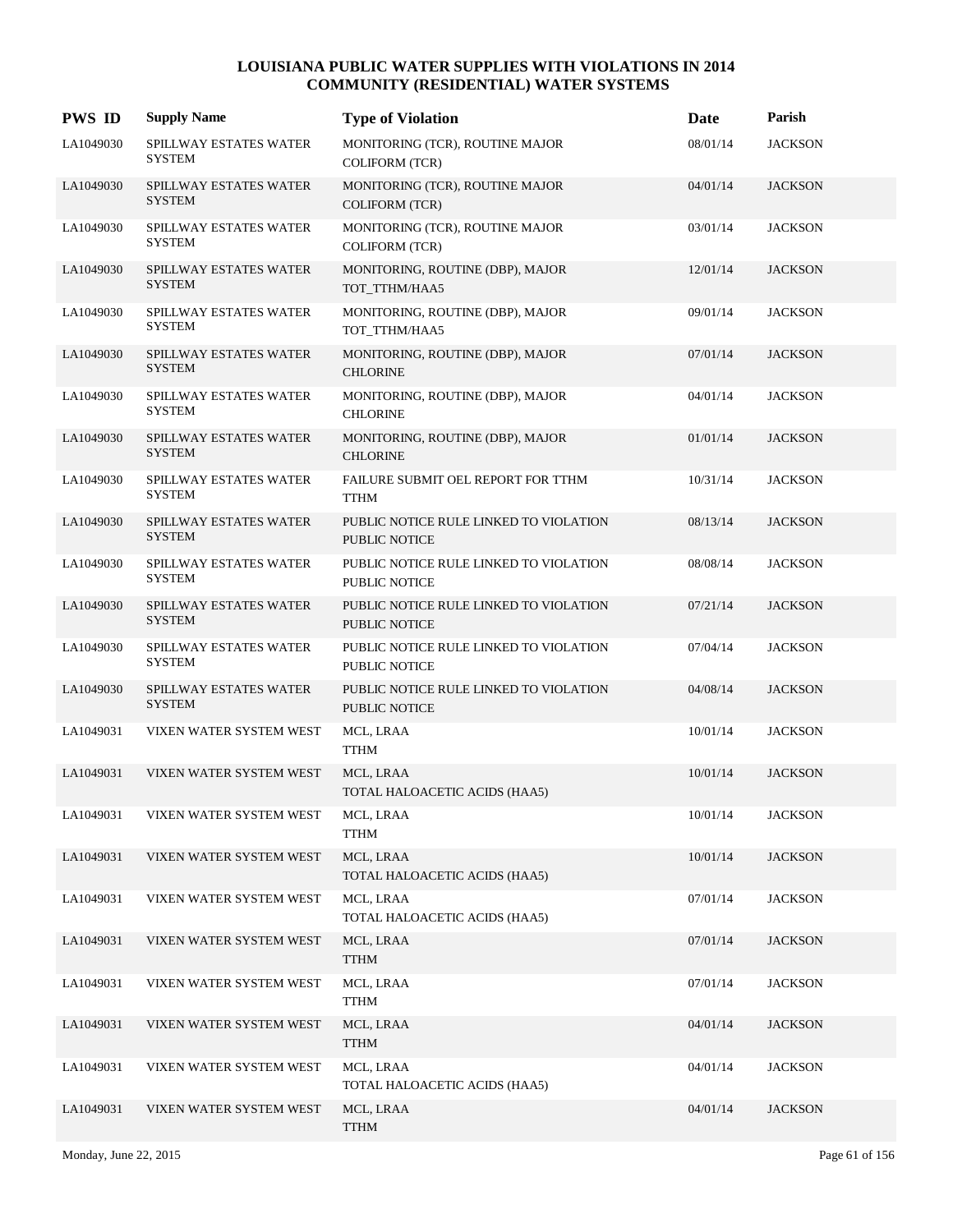| <b>PWS ID</b> | <b>Supply Name</b>                          | <b>Type of Violation</b>                                            | Date     | Parish         |
|---------------|---------------------------------------------|---------------------------------------------------------------------|----------|----------------|
| LA1049031     | VIXEN WATER SYSTEM WEST                     | MCL, LRAA<br>TTHM                                                   | 01/01/14 | <b>JACKSON</b> |
| LA1049031     | VIXEN WATER SYSTEM WEST                     | MCL, LRAA<br><b>TTHM</b>                                            | 01/01/14 | <b>JACKSON</b> |
| LA1049031     | VIXEN WATER SYSTEM WEST                     | MCL, AVERAGE<br>TOTAL HALOACETIC ACIDS (HAA5)                       | 01/01/14 | <b>JACKSON</b> |
| LA1049031     | VIXEN WATER SYSTEM WEST                     | FAILURE SUBMIT OEL REPORT FOR TTHM<br><b>TTHM</b>                   | 05/01/14 | <b>JACKSON</b> |
| LA1049031     | VIXEN WATER SYSTEM WEST                     | FAILURE SUBMIT OEL REPORT FOR HAA5<br>TOTAL HALOACETIC ACIDS (HAA5) | 05/01/14 | <b>JACKSON</b> |
| LA1049031     | VIXEN WATER SYSTEM WEST                     | FAILURE ADDRESS DEFICIENCY (GWR)<br><b>GROUNDWATER RULE</b>         | 10/02/12 | <b>JACKSON</b> |
| LA1049031     | VIXEN WATER SYSTEM WEST                     | PUBLIC NOTICE RULE LINKED TO VIOLATION<br><b>PUBLIC NOTICE</b>      | 09/05/14 | <b>JACKSON</b> |
| LA1049031     | VIXEN WATER SYSTEM WEST                     | PUBLIC NOTICE RULE LINKED TO VIOLATION<br><b>PUBLIC NOTICE</b>      | 09/05/14 | <b>JACKSON</b> |
| LA1049031     | VIXEN WATER SYSTEM WEST                     | PUBLIC NOTICE RULE LINKED TO VIOLATION<br>PUBLIC NOTICE             | 05/31/14 | <b>JACKSON</b> |
| LA1049031     | VIXEN WATER SYSTEM WEST                     | PUBLIC NOTICE RULE LINKED TO VIOLATION<br><b>PUBLIC NOTICE</b>      | 05/22/14 | <b>JACKSON</b> |
| LA1049031     | VIXEN WATER SYSTEM WEST                     | PUBLIC NOTICE RULE LINKED TO VIOLATION<br>PUBLIC NOTICE             | 11/20/13 | <b>JACKSON</b> |
| LA1049032     | PARADISE POINT WATER<br><b>SYSTEM</b>       | MONITORING (TCR), ROUTINE MAJOR<br><b>COLIFORM (TCR)</b>            | 08/01/14 | <b>JACKSON</b> |
| LA1049032     | PARADISE POINT WATER<br><b>SYSTEM</b>       | MONITORING (TCR), ROUTINE MAJOR<br><b>COLIFORM (TCR)</b>            | 04/01/14 | <b>JACKSON</b> |
| LA1049032     | PARADISE POINT WATER<br><b>SYSTEM</b>       | MONITORING (TCR), ROUTINE MAJOR<br><b>COLIFORM (TCR)</b>            | 03/01/14 | <b>JACKSON</b> |
| LA1049032     | PARADISE POINT WATER<br><b>SYSTEM</b>       | MONITORING, ROUTINE (DBP), MAJOR<br><b>CHLORINE</b>                 | 07/01/14 | <b>JACKSON</b> |
| LA1049032     | PARADISE POINT WATER<br><b>SYSTEM</b>       | MONITORING, ROUTINE (DBP), MAJOR<br><b>CHLORINE</b>                 | 04/01/14 | <b>JACKSON</b> |
| LA1049032     | PARADISE POINT WATER<br><b>SYSTEM</b>       | PUBLIC NOTICE RULE LINKED TO VIOLATION<br>PUBLIC NOTICE             | 08/13/14 | <b>JACKSON</b> |
| LA1049032     | PARADISE POINT WATER<br><b>SYSTEM</b>       | PUBLIC NOTICE RULE LINKED TO VIOLATION<br><b>PUBLIC NOTICE</b>      | 08/08/14 | <b>JACKSON</b> |
| LA1049032     | PARADISE POINT WATER<br><b>SYSTEM</b>       | PUBLIC NOTICE RULE LINKED TO VIOLATION<br>PUBLIC NOTICE             | 07/04/14 | <b>JACKSON</b> |
| LA1049032     | PARADISE POINT WATER<br><b>SYSTEM</b>       | PUBLIC NOTICE RULE LINKED TO VIOLATION<br>PUBLIC NOTICE             | 04/08/14 | <b>JACKSON</b> |
| LA1049032     | PARADISE POINT WATER<br><b>SYSTEM</b>       | PUBLIC NOTICE RULE LINKED TO VIOLATION<br>PUBLIC NOTICE             | 09/19/11 | <b>JACKSON</b> |
| LA1049033     | <b>HANCOCK HAVEN WATER</b><br><b>SYSTEM</b> | MONITORING (TCR), ROUTINE MAJOR<br><b>COLIFORM (TCR)</b>            | 08/01/14 | <b>JACKSON</b> |
| LA1049033     | HANCOCK HAVEN WATER<br><b>SYSTEM</b>        | MONITORING (TCR), ROUTINE MAJOR<br>COLIFORM (TCR)                   | 04/01/14 | <b>JACKSON</b> |
| LA1049033     | <b>HANCOCK HAVEN WATER</b><br><b>SYSTEM</b> | MONITORING (TCR), ROUTINE MAJOR<br>COLIFORM (TCR)                   | 03/01/14 | <b>JACKSON</b> |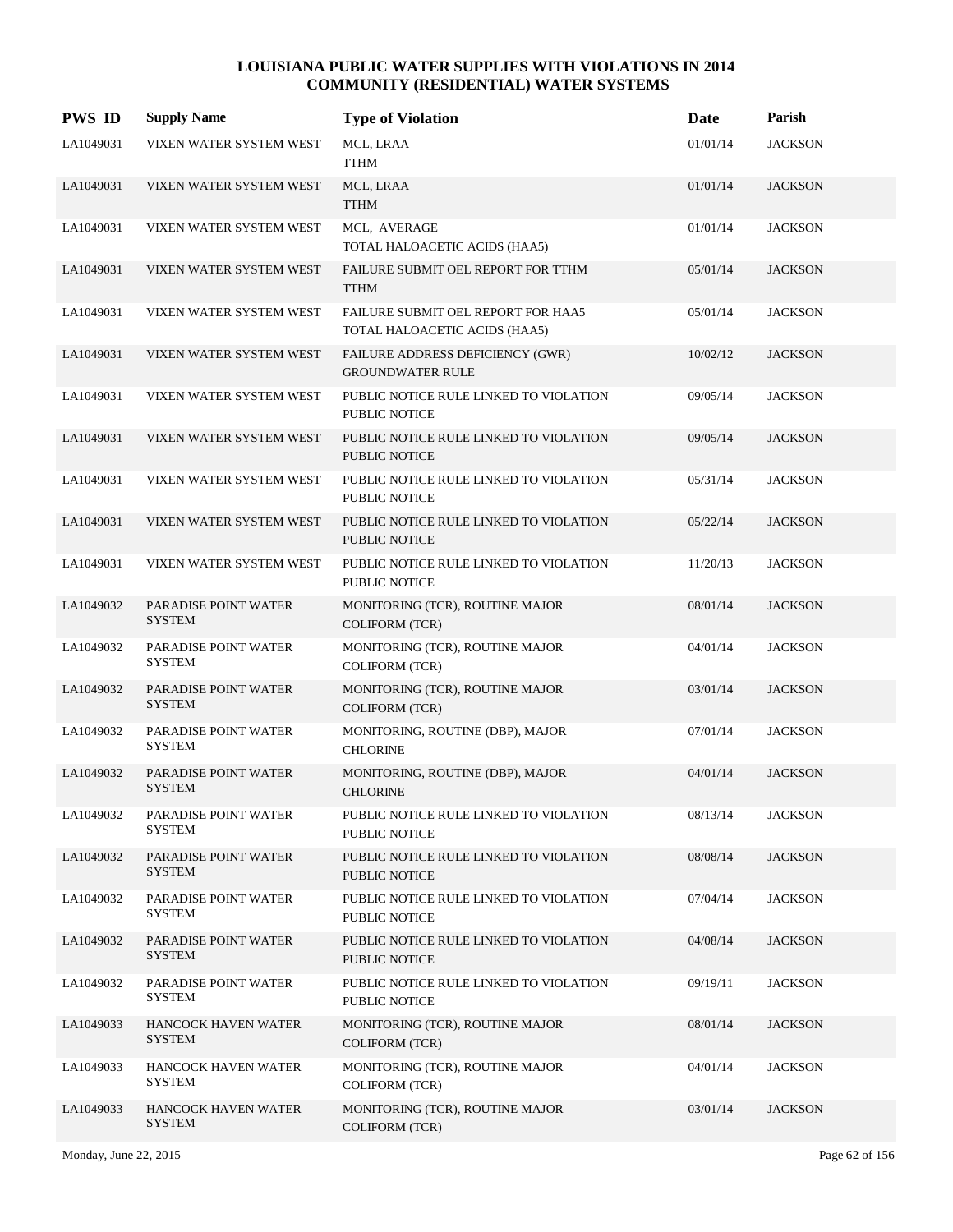| <b>PWS ID</b> | <b>Supply Name</b>                          | <b>Type of Violation</b>                                       | Date     | Parish           |
|---------------|---------------------------------------------|----------------------------------------------------------------|----------|------------------|
| LA1049033     | HANCOCK HAVEN WATER<br><b>SYSTEM</b>        | MONITORING, ROUTINE (DBP), MAJOR<br><b>CHLORINE</b>            | 07/01/14 | <b>JACKSON</b>   |
| LA1049033     | <b>HANCOCK HAVEN WATER</b><br><b>SYSTEM</b> | MONITORING, ROUTINE (DBP), MAJOR<br><b>CHLORINE</b>            | 04/01/14 | <b>JACKSON</b>   |
| LA1049033     | HANCOCK HAVEN WATER<br><b>SYSTEM</b>        | MONITORING, ROUTINE (DBP), MAJOR<br><b>CHLORINE</b>            | 01/01/14 | <b>JACKSON</b>   |
| LA1049033     | <b>HANCOCK HAVEN WATER</b><br><b>SYSTEM</b> | PUBLIC NOTICE RULE LINKED TO VIOLATION<br><b>PUBLIC NOTICE</b> | 08/13/14 | <b>JACKSON</b>   |
| LA1049033     | <b>HANCOCK HAVEN WATER</b><br><b>SYSTEM</b> | PUBLIC NOTICE RULE LINKED TO VIOLATION<br>PUBLIC NOTICE        | 08/08/14 | <b>JACKSON</b>   |
| LA1049033     | HANCOCK HAVEN WATER<br><b>SYSTEM</b>        | PUBLIC NOTICE RULE LINKED TO VIOLATION<br>PUBLIC NOTICE        | 07/21/14 | <b>JACKSON</b>   |
| LA1049033     | HANCOCK HAVEN WATER<br><b>SYSTEM</b>        | PUBLIC NOTICE RULE LINKED TO VIOLATION<br>PUBLIC NOTICE        | 07/04/14 | <b>JACKSON</b>   |
| LA1049033     | <b>HANCOCK HAVEN WATER</b><br><b>SYSTEM</b> | PUBLIC NOTICE RULE LINKED TO VIOLATION<br><b>PUBLIC NOTICE</b> | 04/08/14 | <b>JACKSON</b>   |
| LA1049033     | HANCOCK HAVEN WATER<br><b>SYSTEM</b>        | PUBLIC NOTICE RULE LINKED TO VIOLATION<br>PUBLIC NOTICE        | 09/19/11 | <b>JACKSON</b>   |
| LA1051001     | E JEFFERSON WW DISTRICT 1                   | INADEQUATE MINIMUM CHLORINE RESIDUAL<br><b>CHLORINE</b>        | 11/01/14 | <b>JEFFERSON</b> |
| LA1051001     | E JEFFERSON WW DISTRICT 1                   | INADEQUATE MINIMUM CHLORINE RESIDUAL<br><b>CHLORINE</b>        | 10/01/14 | <b>JEFFERSON</b> |
| LA1051001     | E JEFFERSON WW DISTRICT 1                   | INADEQUATE MINIMUM CHLORINE RESIDUAL<br><b>CHLORINE</b>        | 09/01/14 | <b>JEFFERSON</b> |
| LA1051001     | E JEFFERSON WW DISTRICT 1                   | INADEQUATE MINIMUM CHLORINE RESIDUAL<br><b>CHLORINE</b>        | 07/01/14 | <b>JEFFERSON</b> |
| LA1051001     | E JEFFERSON WW DISTRICT 1                   | INADEQUATE MINIMUM CHLORINE RESIDUAL<br><b>CHLORINE</b>        | 06/01/14 | <b>JEFFERSON</b> |
| LA1051001     | E JEFFERSON WW DISTRICT 1                   | INADEQUATE MINIMUM CHLORINE RESIDUAL<br><b>SWTR</b>            | 02/01/14 | <b>JEFFERSON</b> |
| LA1051003     | <b>GRETNA WATERWORKS</b>                    | FAILURE SUBMIT OEL REPORT FOR TTHM<br><b>TTHM</b>              | 05/01/14 | <b>JEFFERSON</b> |
| LA1051004     | W JEFFERSON WW DISTRICT 2                   | INADEQUATE MINIMUM CHLORINE RESIDUAL<br><b>CHLORINE</b>        | 12/01/14 | <b>JEFFERSON</b> |
| LA1051004     | W JEFFERSON WW DISTRICT 2                   | INADEQUATE MINIMUM CHLORINE RESIDUAL<br><b>CHLORINE</b>        | 11/01/14 | <b>JEFFERSON</b> |
| LA1051004     | W JEFFERSON WW DISTRICT 2                   | INADEQUATE MINIMUM CHLORINE RESIDUAL<br><b>CHLORINE</b>        | 10/01/14 | <b>JEFFERSON</b> |
| LA1051004     | W JEFFERSON WW DISTRICT 2                   | INADEQUATE MINIMUM CHLORINE RESIDUAL<br><b>CHLORINE</b>        | 09/01/14 | <b>JEFFERSON</b> |
| LA1051004     | W JEFFERSON WW DISTRICT 2                   | INADEQUATE MINIMUM CHLORINE RESIDUAL<br><b>CHLORINE</b>        | 08/01/14 | <b>JEFFERSON</b> |
| LA1051004     | W JEFFERSON WW DISTRICT 2                   | INADEQUATE MINIMUM CHLORINE RESIDUAL<br><b>CHLORINE</b>        | 07/01/14 | <b>JEFFERSON</b> |
| LA1051004     | W JEFFERSON WW DISTRICT 2                   | INADEQUATE MINIMUM CHLORINE RESIDUAL<br><b>CHLORINE</b>        | 06/01/14 | <b>JEFFERSON</b> |
| LA1051004     | W JEFFERSON WW DISTRICT 2                   | INADEQUATE MINIMUM CHLORINE RESIDUAL<br><b>CHLORAMINE</b>      | 05/01/14 | <b>JEFFERSON</b> |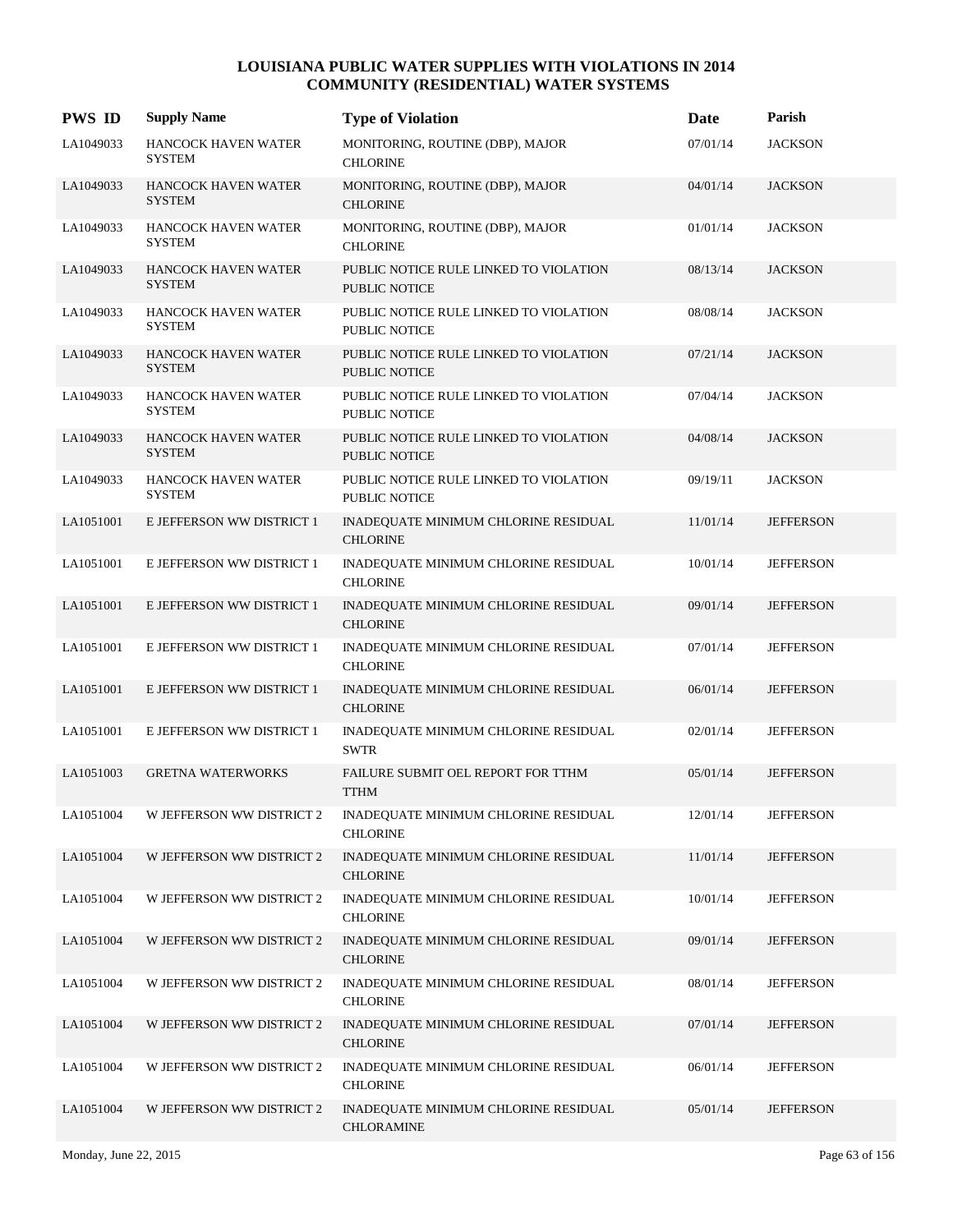| <b>PWS ID</b> | <b>Supply Name</b>                              | <b>Type of Violation</b>                                            | Date     | Parish                 |
|---------------|-------------------------------------------------|---------------------------------------------------------------------|----------|------------------------|
| LA1051004     | W JEFFERSON WW DISTRICT 2                       | INADEQUATE MINIMUM CHLORINE RESIDUAL<br><b>CHLORAMINE</b>           | 04/01/14 | <b>JEFFERSON</b>       |
| LA1051004     | W JEFFERSON WW DISTRICT 2                       | INADEQUATE MINIMUM CHLORINE RESIDUAL<br><b>CHLORAMINE</b>           | 03/01/14 | <b>JEFFERSON</b>       |
| LA1051004     | W JEFFERSON WW DISTRICT 2                       | INADEQUATE MINIMUM CHLORINE RESIDUAL<br><b>SWTR</b>                 | 02/01/14 | <b>JEFFERSON</b>       |
| LA1051005     | WESTWEGO WATERWORKS                             | MCL, LRAA<br>TOTAL HALOACETIC ACIDS (HAA5)                          | 10/01/14 | <b>JEFFERSON</b>       |
| LA1051005     | WESTWEGO WATERWORKS                             | MCL, LRAA<br>TOTAL HALOACETIC ACIDS (HAA5)                          | 10/01/14 | <b>JEFFERSON</b>       |
| LA1051005     | WESTWEGO WATERWORKS                             | MCL, LRAA<br>TOTAL HALOACETIC ACIDS (HAA5)                          | 07/01/14 | <b>JEFFERSON</b>       |
| LA1051005     | WESTWEGO WATERWORKS                             | MCL, LRAA<br>TOTAL HALOACETIC ACIDS (HAA5)                          | 07/01/14 | <b>JEFFERSON</b>       |
| LA1051005     | WESTWEGO WATERWORKS                             | MCL, LRAA<br>TOTAL HALOACETIC ACIDS (HAA5)                          | 07/01/14 | <b>JEFFERSON</b>       |
| LA1051005     | WESTWEGO WATERWORKS                             | MCL, LRAA<br>TOTAL HALOACETIC ACIDS (HAA5)                          | 07/01/14 | <b>JEFFERSON</b>       |
| LA1051005     | WESTWEGO WATERWORKS                             | MCL, LRAA<br>TOTAL HALOACETIC ACIDS (HAA5)                          | 04/01/14 | <b>JEFFERSON</b>       |
| LA1051005     | WESTWEGO WATERWORKS                             | MCL, LRAA<br>TOTAL HALOACETIC ACIDS (HAA5)                          | 04/01/14 | <b>JEFFERSON</b>       |
| LA1051005     | <b>WESTWEGO WATERWORKS</b>                      | MCL (TCR), MONTHLY<br>COLIFORM (TCR)                                | 09/01/14 | <b>JEFFERSON</b>       |
| LA1051005     | WESTWEGO WATERWORKS                             | FAILURE SUBMIT OEL REPORT FOR HAA5<br>TOTAL HALOACETIC ACIDS (HAA5) | 07/31/14 | <b>JEFFERSON</b>       |
| LA1051005     | WESTWEGO WATERWORKS                             | FAILURE SUBMIT OEL REPORT FOR TTHM<br><b>TTHM</b>                   | 07/31/14 | <b>JEFFERSON</b>       |
| LA1053001     | TOWN OF ELTON WATER<br><b>SYSTEM</b>            | MCL (TCR), MONTHLY<br>COLIFORM (TCR)                                | 05/01/14 | JEFFERSON DAVIS        |
| LA1053003     | <b>CITY OF JENNINGS WATER</b><br><b>SYSTEM</b>  | FAILURE ADDRESS DEFICIENCY (GWR)<br><b>GROUNDWATER RULE</b>         | 11/01/12 | <b>JEFFERSON DAVIS</b> |
| LA1053007     | <b>VILLAGE OF FENTON WATER</b><br><b>SYSTEM</b> | PUBLIC NOTICE RULE LINKED TO VIOLATION<br>PUBLIC NOTICE             | 03/19/14 | <b>JEFFERSON DAVIS</b> |
| LA1053013     | JEFF DAVIS WATER DISTRICT 4                     | INADEQUATE MINIMUM CHLORINE RESIDUAL<br><b>CHLORINE</b>             | 07/01/14 | <b>JEFFERSON DAVIS</b> |
| LA1055003     | CITY OF BROUSSARD WATER<br><b>SYSTEM</b>        | MCL (TCR), MONTHLY<br><b>COLIFORM (TCR)</b>                         | 06/01/14 | LAFAYETTE              |
| LA1055003     | CITY OF BROUSSARD WATER<br><b>SYSTEM</b>        | MONITORING (TCR), REPEAT MAJOR<br><b>COLIFORM (TCR)</b>             | 06/01/14 | LAFAYETTE              |
| LA1055003     | CITY OF BROUSSARD WATER<br><b>SYSTEM</b>        | MONITOR GWR TRIGGERED/ADDITONAL, MAJOR<br>E. COLI                   | 07/01/14 | LAFAYETTE              |
| LA1055003     | <b>CITY OF BROUSSARD WATER</b><br><b>SYSTEM</b> | MONITOR GWR TRIGGERED/ADDITONAL, MAJOR<br>E. COLI                   | 07/01/14 | LAFAYETTE              |
| LA1055003     | CITY OF BROUSSARD WATER<br><b>SYSTEM</b>        | MONITOR GWR TRIGGERED/ADDITONAL, MAJOR<br>E. COLI                   | 07/01/14 | LAFAYETTE              |
| LA1055003     | CITY OF BROUSSARD WATER<br><b>SYSTEM</b>        | MONITOR GWR TRIGGERED/ADDITONAL, MAJOR<br>E. COLI                   | 07/01/14 | LAFAYETTE              |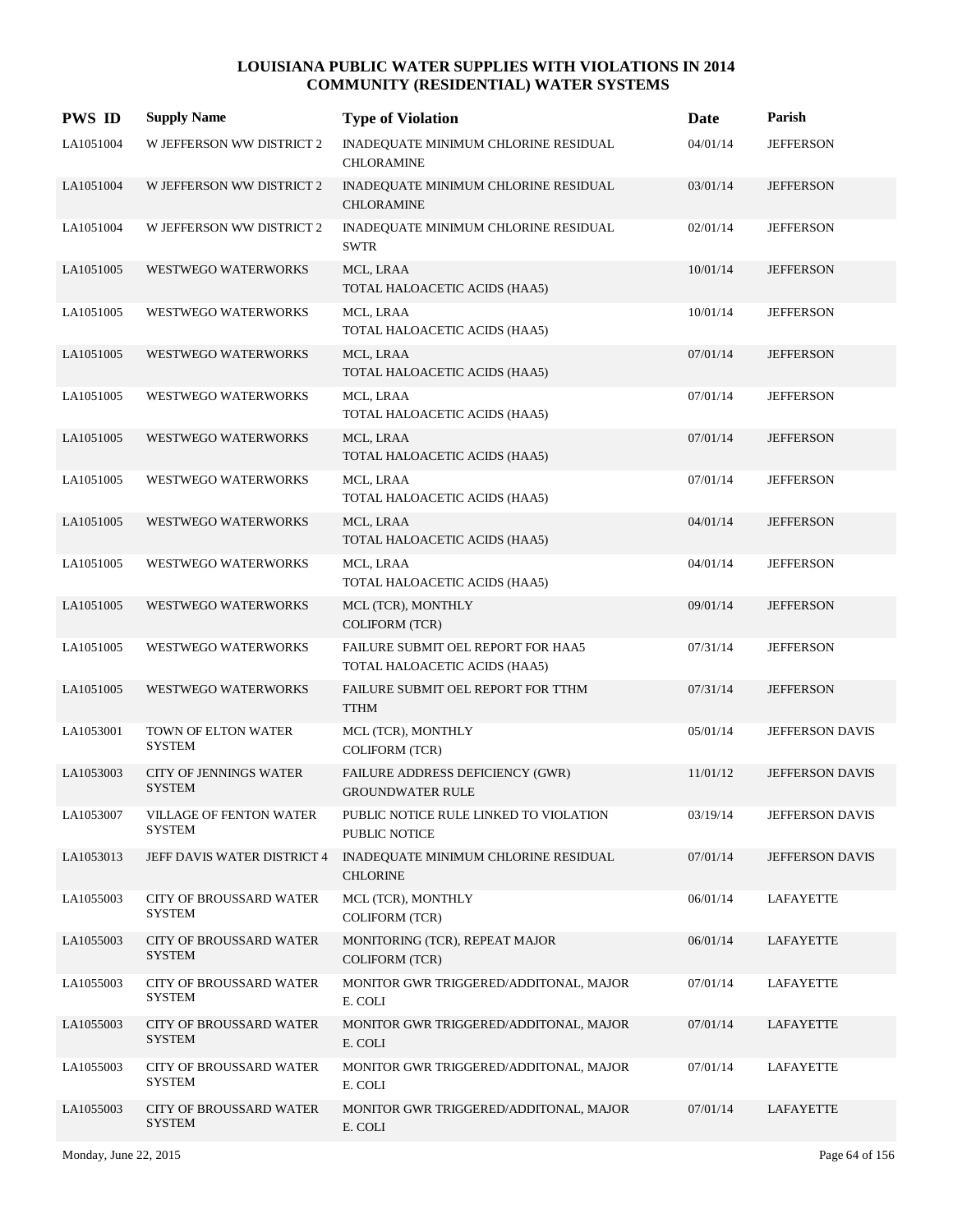| <b>PWS ID</b> | <b>Supply Name</b>                                      | <b>Type of Violation</b>                                         | Date     | Parish           |
|---------------|---------------------------------------------------------|------------------------------------------------------------------|----------|------------------|
| LA1055003     | <b>CITY OF BROUSSARD WATER</b><br><b>SYSTEM</b>         | MONITOR GWR TRIGGERED/ADDITONAL, MAJOR<br>E. COLI                | 07/01/14 | <b>LAFAYETTE</b> |
| LA1055003     | <b>CITY OF BROUSSARD WATER</b><br><b>SYSTEM</b>         | MONITOR GWR TRIGGERED/ADDITONAL, MAJOR<br>E. COLI                | 07/01/14 | <b>LAFAYETTE</b> |
| LA1055003     | CITY OF BROUSSARD WATER<br><b>SYSTEM</b>                | <b>CCR REPORT</b><br>CONSUMER CONFIDENCE RULE                    | 07/01/14 | LAFAYETTE        |
| LA1055003     | <b>CITY OF BROUSSARD WATER</b><br><b>SYSTEM</b>         | CCR ADEQUACY/AVAILABILITY/CONTENT<br>CONSUMER CONFIDENCE RULE    | 10/01/14 | LAFAYETTE        |
| LA1055011     | TOWN OF DUSON WATER<br><b>SYSTEM</b>                    | MONITORING, ROUTINE (DBP), MAJOR<br>TOT TTHM/HAA5                | 07/01/13 | <b>LAFAYETTE</b> |
| LA1055011     | TOWN OF DUSON WATER<br><b>SYSTEM</b>                    | <b>CCR REPORT</b><br>CONSUMER CONFIDENCE RULE                    | 07/01/14 | LAFAYETTE        |
| LA1055011     | TOWN OF DUSON WATER<br><b>SYSTEM</b>                    | CCR ADEQUACY/AVAILABILITY/CONTENT<br>CONSUMER CONFIDENCE RULE    | 10/01/14 | LAFAYETTE        |
| LA1055011     | TOWN OF DUSON WATER<br><b>SYSTEM</b>                    | CCR ADEQUACY/AVAILABILITY/CONTENT<br>CONSUMER CONFIDENCE RULE    | 10/01/13 | <b>LAFAYETTE</b> |
| LA1055015     | HOLIDAY MOBILE HOME<br>VILLA WATER SYSTEM               | MONITORING, ROUTINE (DBP), MAJOR<br>TOT_TTHM/HAA5                | 08/01/13 | <b>LAFAYETTE</b> |
| LA1055017     | <b>LAFAYETTE UTILITIES WATER</b><br><b>SYSTEM</b>       | INADEQUATE MINIMUM CHLORINE RESIDUAL<br><b>CHLORINE</b>          | 03/01/14 | LAFAYETTE        |
| LA1055017     | LAFAYETTE UTILITIES WATER<br><b>SYSTEM</b>              | INADEQUATE MINIMUM CHLORINE RESIDUAL<br><b>RESIDUAL CHLORINE</b> | 02/01/14 | LAFAYETTE        |
| LA1055021     | <b>MAXIES MOBILE VALLEY</b><br>WATER SYSTEM             | MONITORING, ROUTINE (DBP), MAJOR<br>TOT_TTHM/HAA5                | 09/01/13 | LAFAYETTE        |
| LA1055026     | CITY OF SCOTT WATER<br><b>SYSTEM</b>                    | MONITORING, ROUTINE (DBP), MAJOR<br>TOT_TTHM/HAA5                | 06/01/13 | LAFAYETTE        |
| LA1055040     | TESI COUNTRY PINES M H EST<br><b>WATER SYSTEM</b>       | MONITORING (TCR), ROUTINE MAJOR<br><b>COLIFORM (TCR)</b>         | 05/01/14 | LAFAYETTE        |
| LA1055040     | TESI COUNTRY PINES M H EST<br><b>WATER SYSTEM</b>       | MONITORING, ROUTINE (DBP), MAJOR<br><b>CHLORINE</b>              | 04/01/14 | LAFAYETTE        |
| LA1055043     | TESI FOX RUN SUBDIVISION<br><b>WATER SYSTEM</b>         | MONITORING (TCR), ROUTINE MAJOR<br><b>COLIFORM (TCR)</b>         | 05/01/14 | <b>LAFAYETTE</b> |
| LA1055043     | TESI FOX RUN SUBDIVISION<br><b>WATER SYSTEM</b>         | MONITORING, ROUTINE (DBP), MAJOR<br><b>CHLORINE</b>              | 04/01/14 | <b>LAFAYETTE</b> |
| LA1055043     | TESI FOX RUN SUBDIVISION<br>WATER SYSTEM                | MONITORING, ROUTINE (DBP), MAJOR<br><b>CHLORINE</b>              | 04/01/14 | LAFAYETTE        |
| LA1055048     | PARKLAND TRAILER PARK<br><b>WATER SYSTEM</b>            | MONITORING, ROUTINE (DBP), MAJOR<br><b>CHLORINE</b>              | 04/01/14 | LAFAYETTE        |
| LA1055067     | LAKEVIEW TRAILER PARK<br><b>WATER SYSTEM</b>            | MONITORING, ROUTINE (DBP), MAJOR<br>TOT_TTHM/HAA5                | 08/01/13 | LAFAYETTE        |
| LA1055070     | VILLAGE QUEST SUBDIVISION<br><b>WATER SYSTEM</b>        | MONITORING, ROUTINE (DBP), MAJOR<br>TOT_TTHM/HAA5                | 09/01/13 | LAFAYETTE        |
| LA1055070     | <b>VILLAGE QUEST SUBDIVISION</b><br><b>WATER SYSTEM</b> | FAILURE SUBMIT SUBPART V PLAN, ESCALATED<br><b>DBP STAGE 2</b>   | 01/01/13 | LAFAYETTE        |
| LA1055070     | VILLAGE QUEST SUBDIVISION<br>WATER SYSTEM               | PUBLIC NOTICE RULE LINKED TO VIOLATION<br>PUBLIC NOTICE          | 03/19/14 | LAFAYETTE        |
| LA1055070     | VILLAGE QUEST SUBDIVISION<br><b>WATER SYSTEM</b>        | PUBLIC NOTICE RULE LINKED TO VIOLATION<br>PUBLIC NOTICE          | 07/12/13 | LAFAYETTE        |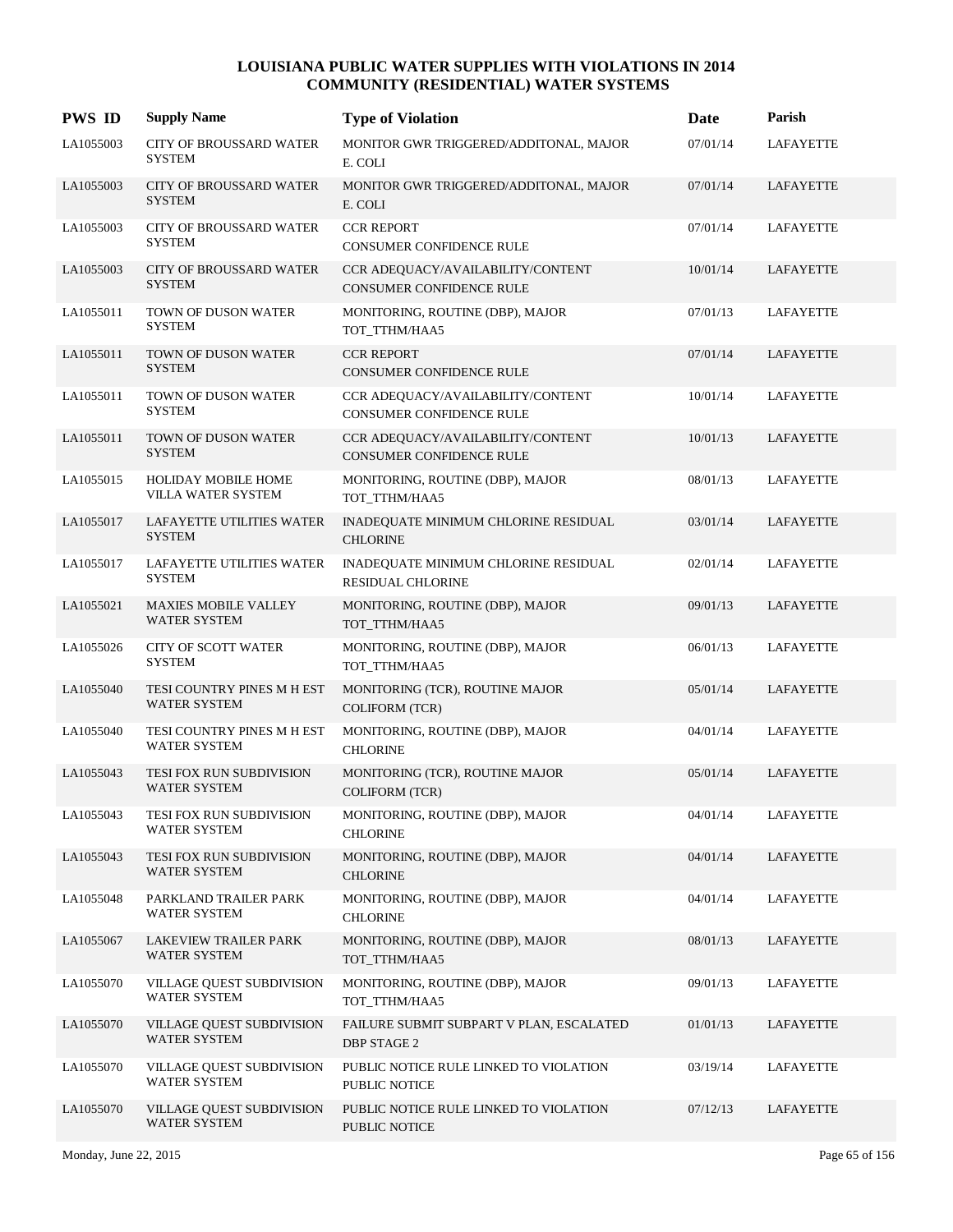| <b>PWS ID</b> | <b>Supply Name</b>                                     | <b>Type of Violation</b>                                                           | Date     | Parish           |
|---------------|--------------------------------------------------------|------------------------------------------------------------------------------------|----------|------------------|
| LA1055070     | VILLAGE QUEST SUBDIVISION<br><b>WATER SYSTEM</b>       | PUBLIC NOTICE RULE LINKED TO VIOLATION<br><b>PUBLIC NOTICE</b>                     | 12/17/12 | <b>LAFAYETTE</b> |
| LA1055082     | <b>BELLE PLACE TRAILER PARK</b><br><b>WATER SYSTEM</b> | CCR ADEQUACY/AVAILABILITY/CONTENT<br>CONSUMER CONFIDENCE RULE                      | 10/01/13 | LAFAYETTE        |
| LA1055082     | BELLE PLACE TRAILER PARK<br><b>WATER SYSTEM</b>        | PUBLIC NOTICE RULE LINKED TO VIOLATION<br>PUBLIC NOTICE                            | 11/08/13 | <b>LAFAYETTE</b> |
| LA1055088     | TESI CARENCRO VILLAGE<br><b>SUBD WATER SYSTEM</b>      | MONITORING (TCR), ROUTINE MAJOR<br><b>COLIFORM (TCR)</b>                           | 05/01/14 | <b>LAFAYETTE</b> |
| LA1055088     | TESI CARENCRO VILLAGE<br><b>SUBD WATER SYSTEM</b>      | MONITORING, ROUTINE (DBP), MAJOR<br><b>CHLORINE</b>                                | 04/01/14 | <b>LAFAYETTE</b> |
| LA1055094     | <b>BELLEVILLE SUBDIVISION</b><br><b>WATER SYSTEM</b>   | MONITORING, ROUTINE (DBP), MAJOR<br>TOT_TTHM/HAA5                                  | 09/01/13 | LAFAYETTE        |
| LA1055094     | BELLEVILLE SUBDIVISION<br><b>WATER SYSTEM</b>          | FAILURE SUBMIT SUBPART V PLAN, ESCALATED<br><b>DBP STAGE 2</b>                     | 01/01/13 | <b>LAFAYETTE</b> |
| LA1055094     | <b>BELLEVILLE SUBDIVISION</b><br><b>WATER SYSTEM</b>   | FAILURE ADDRESS DEFICIENCY (GWR)<br><b>GROUNDWATER RULE</b>                        | 06/27/12 | LAFAYETTE        |
| LA1055094     | <b>BELLEVILLE SUBDIVISION</b><br><b>WATER SYSTEM</b>   | PUBLIC NOTICE RULE LINKED TO VIOLATION<br>PUBLIC NOTICE                            | 01/27/14 | <b>LAFAYETTE</b> |
| LA1055094     | <b>BELLEVILLE SUBDIVISION</b><br><b>WATER SYSTEM</b>   | PUBLIC NOTICE RULE LINKED TO VIOLATION<br><b>PUBLIC NOTICE</b>                     | 07/12/13 | LAFAYETTE        |
| LA1055101     | <b>SYSTEM</b>                                          | TESI JACKSON SQUARE WATER MONITORING (TCR), ROUTINE MAJOR<br><b>COLIFORM (TCR)</b> | 05/01/14 | <b>LAFAYETTE</b> |
| LA1055101     | <b>SYSTEM</b>                                          | TESI JACKSON SQUARE WATER MONITORING, ROUTINE (DBP), MAJOR<br><b>CHLORINE</b>      | 04/01/14 | LAFAYETTE        |
| LA1055103     | <b>SUNRISE ADDITION TRAILER</b><br><b>PARK WS</b>      | MONITORING, ROUTINE (DBP), MAJOR<br>TOT_TTHM/HAA5                                  | 08/01/13 | <b>LAFAYETTE</b> |
| LA1055103     | SUNRISE ADDITION TRAILER<br><b>PARK WS</b>             | PUBLIC NOTICE RULE LINKED TO VIOLATION<br>PUBLIC NOTICE                            | 05/13/13 | LAFAYETTE        |
| LA1055103     | <b>SUNRISE ADDITION TRAILER</b><br><b>PARK WS</b>      | PUBLIC NOTICE RULE LINKED TO VIOLATION<br>PUBLIC NOTICE                            | 10/30/12 | <b>LAFAYETTE</b> |
| LA1055103     | <b>SUNRISE ADDITION TRAILER</b><br><b>PARK WS</b>      | PUBLIC NOTICE RULE LINKED TO VIOLATION<br><b>PUBLIC NOTICE</b>                     | 05/31/12 | LAFAYETTE        |
| LA1055103     | <b>SUNRISE ADDITION TRAILER</b><br><b>PARK WS</b>      | PUBLIC NOTICE RULE LINKED TO VIOLATION<br>PUBLIC NOTICE                            | 04/19/11 | <b>LAFAYETTE</b> |
| LA1055115     | TESI COUNTRY SQUARE SUBD<br>WATER SYSTEM               | MONITORING (TCR), ROUTINE MAJOR<br><b>COLIFORM (TCR)</b>                           | 05/01/14 | LAFAYETTE        |
| LA1055115     | TESI COUNTRY SQUARE SUBD<br>WATER SYSTEM               | MONITORING, ROUTINE (DBP), MAJOR<br><b>CHLORINE</b>                                | 04/01/14 | LAFAYETTE        |
| LA1055115     | TESI COUNTRY SQUARE SUBD<br><b>WATER SYSTEM</b>        | MONITORING, ROUTINE (DBP), MAJOR<br><b>CHLORINE</b>                                | 04/01/14 | LAFAYETTE        |
| LA1055115     | TESI COUNTRY SQUARE SUBD<br>WATER SYSTEM               | FAILURE ADDRESS DEFICIENCY (GWR)<br><b>GROUNDWATER RULE</b>                        | 05/01/13 | LAFAYETTE        |
| LA1055116     | TESI GRANDE STAKES SUBD<br>WATER SYSTEM                | MONITORING (TCR), ROUTINE MAJOR<br><b>COLIFORM (TCR)</b>                           | 05/01/14 | LAFAYETTE        |
| LA1055116     | TESI GRANDE STAKES SUBD<br>WATER SYSTEM                | MONITORING, ROUTINE (DBP), MAJOR<br><b>CHLORINE</b>                                | 04/01/14 | LAFAYETTE        |
| LA1055121     | CAJUN COUNTRY MHP WATER<br><b>SYSTEM</b>               | CCR ADEQUACY/AVAILABILITY/CONTENT<br>CONSUMER CONFIDENCE RULE                      | 10/01/14 | LAFAYETTE        |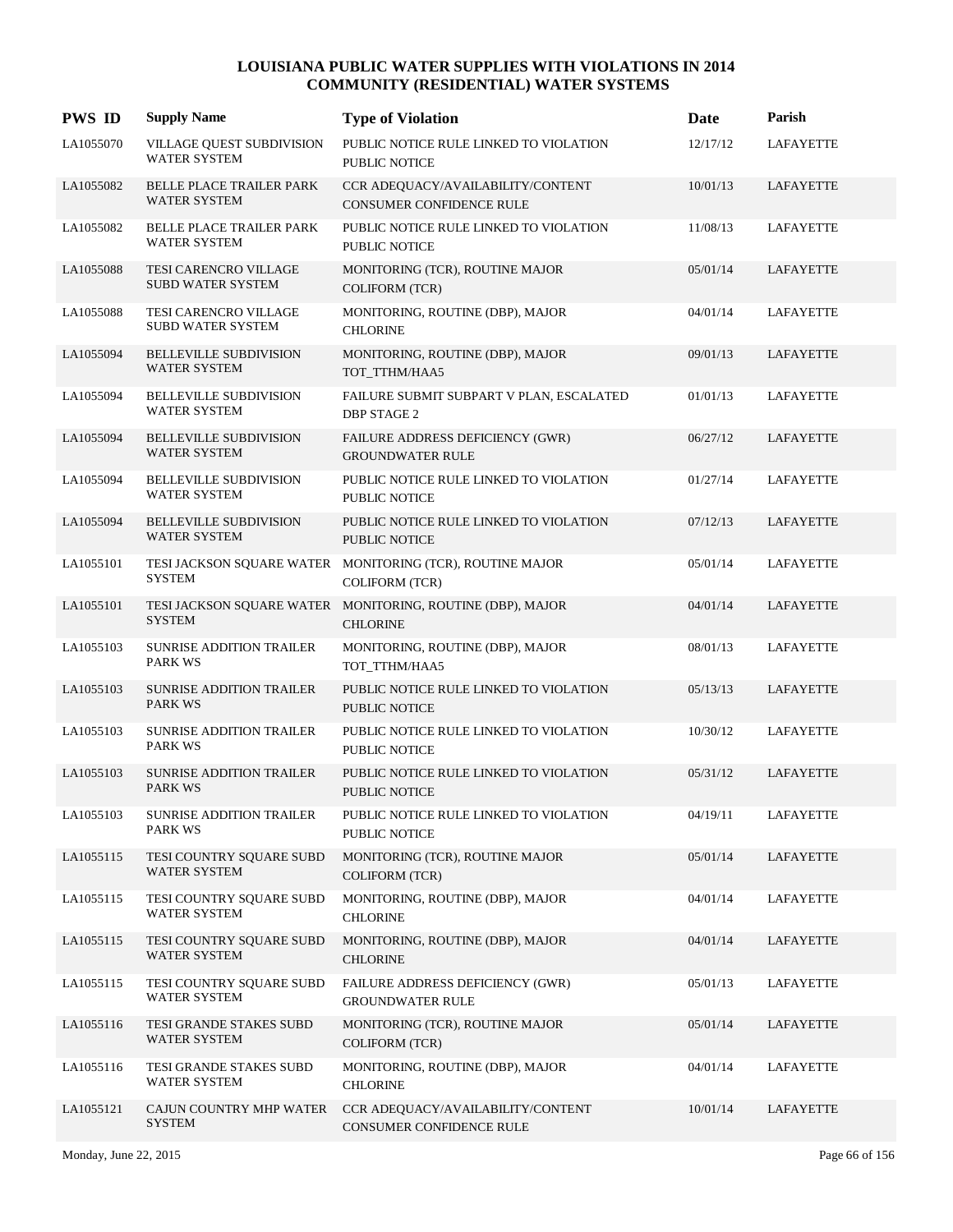| <b>PWS ID</b> | <b>Supply Name</b>                                 | <b>Type of Violation</b>                                             | Date     | Parish           |
|---------------|----------------------------------------------------|----------------------------------------------------------------------|----------|------------------|
| LA1055121     | CAJUN COUNTRY MHP WATER<br><b>SYSTEM</b>           | INADEQUATE MINIMUM CHLORINE RESIDUAL<br><b>CHLORINE</b>              | 09/01/14 | <b>LAFAYETTE</b> |
| LA1055124     | TESI COUNTRY LANE ESTATES<br><b>WATER SYSTEM</b>   | MONITORING (TCR), ROUTINE MAJOR<br><b>COLIFORM (TCR)</b>             | 05/01/14 | LAFAYETTE        |
| LA1055124     | TESI COUNTRY LANE ESTATES<br><b>WATER SYSTEM</b>   | MONITORING, ROUTINE (DBP), MAJOR<br><b>CHLORINE</b>                  | 04/01/14 | LAFAYETTE        |
| LA1055125     | SHADY OAKS ESTATES WATER<br><b>SYSTEM</b>          | FAILURE ADDRESS DEFICIENCY (GWR)<br><b>GROUNDWATER RULE</b>          | 10/22/12 | LAFAYETTE        |
| LA1055125     | SHADY OAKS ESTATES WATER<br><b>SYSTEM</b>          | <b>CCR REPORT</b><br>CONSUMER CONFIDENCE RULE                        | 07/01/13 | LAFAYETTE        |
| LA1055125     | SHADY OAKS ESTATES WATER<br><b>SYSTEM</b>          | CCR ADEQUACY/AVAILABILITY/CONTENT<br><b>CONSUMER CONFIDENCE RULE</b> | 10/01/13 | LAFAYETTE        |
| LA1055125     | SHADY OAKS ESTATES WATER<br><b>SYSTEM</b>          | PUBLIC NOTICE RULE LINKED TO VIOLATION<br><b>PUBLIC NOTICE</b>       | 05/31/12 | LAFAYETTE        |
| LA1055125     | SHADY OAKS ESTATES WATER<br><b>SYSTEM</b>          | INADEQUATE MINIMUM CHLORINE RESIDUAL<br><b>CHLORINE</b>              | 09/01/14 | LAFAYETTE        |
| LA1055128     | TESI SOUTHFIELD SQUARE<br><b>WATER SYSTEM</b>      | MONITORING (TCR), ROUTINE MAJOR<br><b>COLIFORM (TCR)</b>             | 05/01/14 | LAFAYETTE        |
| LA1055128     | TESI SOUTHFIELD SQUARE<br><b>WATER SYSTEM</b>      | MONITORING, ROUTINE (DBP), MAJOR<br><b>CHLORINE</b>                  | 04/01/14 | LAFAYETTE        |
| LA1055130     | VICTORIA VILLAGE MH<br><b>ESTATES WATER SYSTEM</b> | PUBLIC NOTICE RULE LINKED TO VIOLATION<br>PUBLIC NOTICE              | 03/19/14 | LAFAYETTE        |
| LA1055130     | VICTORIA VILLAGE MH<br><b>ESTATES WATER SYSTEM</b> | INADEQUATE MINIMUM CHLORINE RESIDUAL<br><b>RESIDUAL CHLORINE</b>     | 02/01/14 | LAFAYETTE        |
| LA1055131     | <b>TESI COTE GELEE</b><br>APARTMENTS WATER SYSTEM  | MONITORING (TCR), ROUTINE MAJOR<br><b>COLIFORM (TCR)</b>             | 05/01/14 | LAFAYETTE        |
| LA1055131     | <b>TESI COTE GELEE</b><br>APARTMENTS WATER SYSTEM  | MONITORING, ROUTINE (DBP), MAJOR<br><b>CHLORINE</b>                  | 04/01/14 | LAFAYETTE        |
| LA1055137     | <b>MARKRIDGE PARK</b><br>SUBDIVISION WATER SYSTEM  | MONITORING, ROUTINE (DBP), MAJOR<br>TOT_TTHM/HAA5                    | 09/01/13 | LAFAYETTE        |
| LA1055137     | <b>MARKRIDGE PARK</b><br>SUBDIVISION WATER SYSTEM  | FAILURE SUBMIT SUBPART V PLAN, ESCALATED<br><b>DBP STAGE 2</b>       | 01/01/13 | LAFAYETTE        |
| LA1055137     | <b>MARKRIDGE PARK</b><br>SUBDIVISION WATER SYSTEM  | FAILURE ADDRESS DEFICIENCY (GWR)<br><b>GROUNDWATER RULE</b>          | 12/19/11 | <b>LAFAYETTE</b> |
| LA1055137     | <b>MARKRIDGE PARK</b><br>SUBDIVISION WATER SYSTEM  | PUBLIC NOTICE RULE LINKED TO VIOLATION<br>PUBLIC NOTICE              | 03/05/14 | LAFAYETTE        |
| LA1055137     | <b>MARKRIDGE PARK</b><br>SUBDIVISION WATER SYSTEM  | PUBLIC NOTICE RULE LINKED TO VIOLATION<br>PUBLIC NOTICE              | 07/12/13 | LAFAYETTE        |
| LA1055138     | <b>GARDEN HEIGHTS SUBD</b><br><b>WATER SYSTEM</b>  | FAILURE ADDRESS DEFICIENCY (GWR)<br><b>GROUNDWATER RULE</b>          | 01/14/13 | <b>LAFAYETTE</b> |
| LA1055138     | <b>GARDEN HEIGHTS SUBD</b><br><b>WATER SYSTEM</b>  | <b>CCR REPORT</b><br>CONSUMER CONFIDENCE RULE                        | 07/01/14 | <b>LAFAYETTE</b> |
| LA1055138     | <b>GARDEN HEIGHTS SUBD</b><br>WATER SYSTEM         | <b>CCR REPORT</b><br>CONSUMER CONFIDENCE RULE                        | 07/01/13 | LAFAYETTE        |
| LA1055138     | <b>GARDEN HEIGHTS SUBD</b><br>WATER SYSTEM         | CCR ADEQUACY/AVAILABILITY/CONTENT<br>CONSUMER CONFIDENCE RULE        | 10/01/14 | LAFAYETTE        |
| LA1055138     | <b>GARDEN HEIGHTS SUBD</b><br><b>WATER SYSTEM</b>  | CCR ADEQUACY/AVAILABILITY/CONTENT<br>CONSUMER CONFIDENCE RULE        | 10/01/13 | LAFAYETTE        |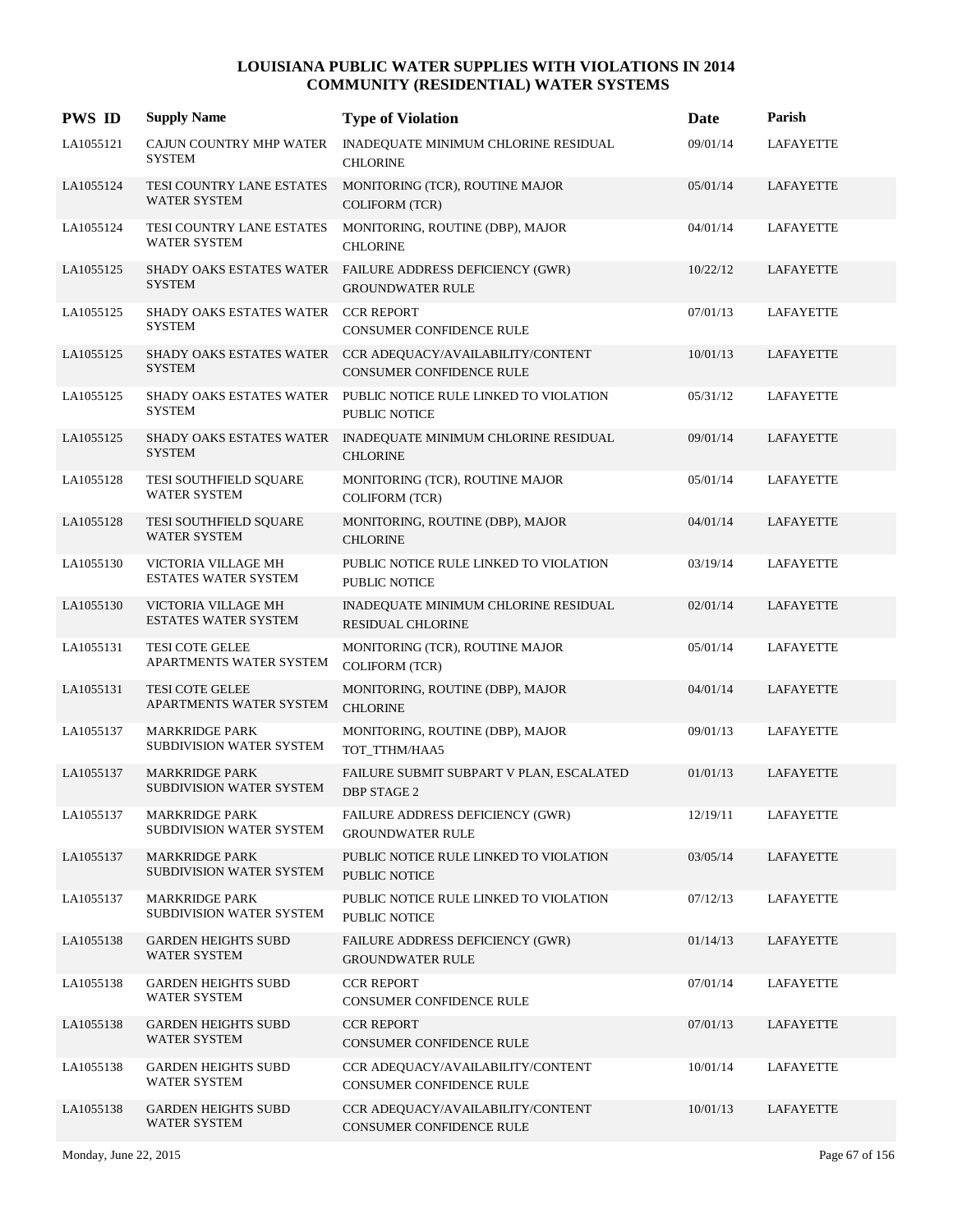| <b>PWS ID</b> | <b>Supply Name</b>                                        | <b>Type of Violation</b>                                 | Date     | Parish           |
|---------------|-----------------------------------------------------------|----------------------------------------------------------|----------|------------------|
| LA1055138     | <b>GARDEN HEIGHTS SUBD</b><br><b>WATER SYSTEM</b>         | PUBLIC NOTICE RULE LINKED TO VIOLATION<br>PUBLIC NOTICE  | 05/31/12 | <b>LAFAYETTE</b> |
| LA1055140     | TESI OSSUN HEIGHTS SUBD<br><b>WATER SYSTEM</b>            | MONITORING (TCR), ROUTINE MAJOR<br><b>COLIFORM (TCR)</b> | 05/01/14 | LAFAYETTE        |
| LA1055140     | TESI OSSUN HEIGHTS SUBD<br><b>WATER SYSTEM</b>            | MONITORING, ROUTINE (DBP), MAJOR<br><b>CHLORINE</b>      | 04/01/14 | <b>LAFAYETTE</b> |
| LA1055140     | TESI OSSUN HEIGHTS SUBD<br><b>WATER SYSTEM</b>            | MONITORING, ROUTINE (DBP), MAJOR<br><b>CHLORINE</b>      | 04/01/14 | <b>LAFAYETTE</b> |
| LA1055144     | <b>TESI COACH HOUSE MANOR</b><br><b>WATER SYSTEM</b>      | MONITORING (TCR), ROUTINE MAJOR<br><b>COLIFORM (TCR)</b> | 05/01/14 | LAFAYETTE        |
| LA1055144     | TESI COACH HOUSE MANOR<br><b>WATER SYSTEM</b>             | MONITORING, ROUTINE (DBP), MAJOR<br><b>CHLORINE</b>      | 04/01/14 | LAFAYETTE        |
| LA1055147     | <b>TESI LEXINGTON HEIGHTS</b><br><b>SUBD WATER SYSTEM</b> | MONITORING (TCR), ROUTINE MAJOR<br><b>COLIFORM (TCR)</b> | 05/01/14 | LAFAYETTE        |
| LA1055147     | TESI LEXINGTON HEIGHTS<br>SUBD WATER SYSTEM               | MONITORING, ROUTINE (DBP), MAJOR<br><b>CHLORINE</b>      | 04/01/14 | LAFAYETTE        |
| LA1055148     | TESI TREWHILL SUBDIVISION<br><b>WATER SYSTEM</b>          | MONITORING (TCR), ROUTINE MAJOR<br><b>COLIFORM (TCR)</b> | 05/01/14 | <b>LAFAYETTE</b> |
| LA1055148     | TESI TREWHILL SUBDIVISION<br><b>WATER SYSTEM</b>          | MONITORING, ROUTINE (DBP), MAJOR<br><b>CHLORINE</b>      | 04/01/14 | LAFAYETTE        |
| LA1055148     | TESI TREWHILL SUBDIVISION<br><b>WATER SYSTEM</b>          | MONITORING, ROUTINE (DBP), MAJOR<br><b>CHLORINE</b>      | 04/01/14 | LAFAYETTE        |
| LA1055150     | TESI YOUNG ACRES WATER<br><b>SYSTEM</b>                   | MONITORING (TCR), ROUTINE MAJOR<br><b>COLIFORM (TCR)</b> | 05/01/14 | LAFAYETTE        |
| LA1055150     | <b>TESI YOUNG ACRES WATER</b><br><b>SYSTEM</b>            | MONITORING (TCR), ROUTINE MINOR<br><b>COLIFORM (TCR)</b> | 09/01/14 | LAFAYETTE        |
| LA1055150     | TESI YOUNG ACRES WATER<br><b>SYSTEM</b>                   | MONITORING, ROUTINE (DBP), MAJOR<br><b>CHLORINE</b>      | 04/01/14 | LAFAYETTE        |
| LA1055150     | TESI YOUNG ACRES WATER<br><b>SYSTEM</b>                   | MONITORING, ROUTINE (DBP), MINOR<br><b>CHLORINE</b>      | 07/01/14 | LAFAYETTE        |
| LA1055150     | <b>TESI YOUNG ACRES WATER</b><br><b>SYSTEM</b>            | INADEQUATE MINIMUM CHLORINE RESIDUAL<br><b>CHLORINE</b>  | 08/01/14 | LAFAYETTE        |
| LA1055153     | TESI LAKEVIEW ESTATES<br><b>SUBD WATER SYSTEM</b>         | MCL, AVERAGE<br><b>ARSENIC</b>                           | 07/01/14 | <b>LAFAYETTE</b> |
| LA1055153     | <b>TESI LAKEVIEW ESTATES</b><br>SUBD WATER SYSTEM         | MCL, AVERAGE<br>ARSENIC                                  | 04/01/14 | LAFAYETTE        |
| LA1055153     | TESI LAKEVIEW ESTATES<br>SUBD WATER SYSTEM                | MCL, AVERAGE<br>ARSENIC                                  | 01/01/14 | LAFAYETTE        |
| LA1055153     | TESI LAKEVIEW ESTATES<br><b>SUBD WATER SYSTEM</b>         | MONITORING (TCR), ROUTINE MAJOR<br><b>COLIFORM (TCR)</b> | 05/01/14 | LAFAYETTE        |
| LA1055153     | TESI LAKEVIEW ESTATES<br><b>SUBD WATER SYSTEM</b>         | MONITORING, ROUTINE (DBP), MAJOR<br><b>CHLORINE</b>      | 04/01/14 | LAFAYETTE        |
| LA1055155     | TESI SHENANDOAH ESTATES<br>WATER SYSTEM                   | MONITORING (TCR), ROUTINE MAJOR<br><b>COLIFORM (TCR)</b> | 05/01/14 | LAFAYETTE        |
| LA1055155     | TESI SHENANDOAH ESTATES<br>WATER SYSTEM                   | MONITORING, ROUTINE (DBP), MAJOR<br><b>CHLORINE</b>      | 04/01/14 | LAFAYETTE        |
| LA1055155     | TESI SHENANDOAH ESTATES<br>WATER SYSTEM                   | MONITORING, ROUTINE (DBP), MAJOR<br>TOT_TTHM/HAA5        | 10/01/13 | LAFAYETTE        |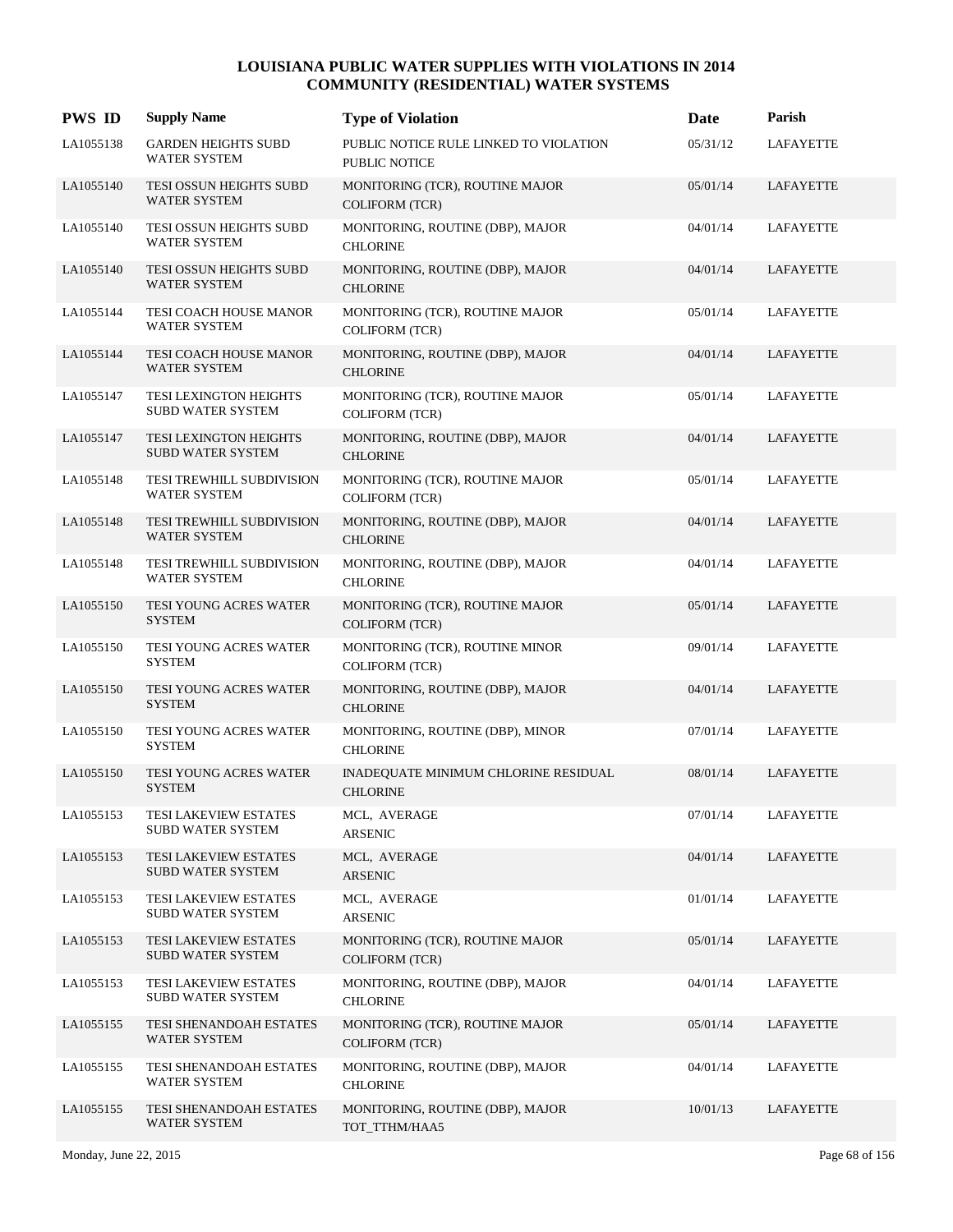| <b>PWS ID</b> | <b>Supply Name</b>                                | <b>Type of Violation</b>                                      | Date     | Parish           |
|---------------|---------------------------------------------------|---------------------------------------------------------------|----------|------------------|
| LA1055161     | TESI SHARLO CONDOMINIUMS<br><b>WATER SYSTEM</b>   | MONITORING (TCR), ROUTINE MAJOR<br><b>COLIFORM (TCR)</b>      | 05/01/14 | <b>LAFAYETTE</b> |
| LA1055161     | TESI SHARLO CONDOMINIUMS<br><b>WATER SYSTEM</b>   | MONITORING, ROUTINE (DBP), MAJOR<br><b>CHLORINE</b>           | 04/01/14 | <b>LAFAYETTE</b> |
| LA1055162     | LE TRIOMPHE SUBDIVISION<br><b>WATER SYSTEM</b>    | MONITORING, ROUTINE (DBP), MAJOR<br>TOT_TTHM/HAA5             | 07/01/13 | <b>LAFAYETTE</b> |
| LA1055164     | TESI BEAU PARTERRE SUBD<br><b>WATER SYSTEM</b>    | MONITORING (TCR), ROUTINE MAJOR<br><b>COLIFORM (TCR)</b>      | 05/01/14 | LAFAYETTE        |
| LA1055164     | TESI BEAU PARTERRE SUBD<br><b>WATER SYSTEM</b>    | MONITORING, ROUTINE (DBP), MAJOR<br><b>CHLORINE</b>           | 04/01/14 | <b>LAFAYETTE</b> |
| LA1055167     | TESI ROYALTON PARK SUBD<br><b>WATER SYSTEM</b>    | MONITORING (TCR), ROUTINE MAJOR<br><b>COLIFORM (TCR)</b>      | 05/01/14 | LAFAYETTE        |
| LA1055167     | TESI ROYALTON PARK SUBD<br><b>WATER SYSTEM</b>    | MONITORING, ROUTINE (DBP), MAJOR<br><b>CHLORINE</b>           | 04/01/14 | <b>LAFAYETTE</b> |
| LA1055167     | TESI ROYALTON PARK SUBD<br><b>WATER SYSTEM</b>    | FAILURE ADDRESS DEFICIENCY (GWR)<br><b>GROUNDWATER RULE</b>   | 07/05/12 | LAFAYETTE        |
| LA1055169     | TESI WINDY MEADOWS SUBD<br><b>WATER SYSTEM</b>    | MONITORING (TCR), ROUTINE MAJOR<br><b>COLIFORM (TCR)</b>      | 05/01/14 | <b>LAFAYETTE</b> |
| LA1055169     | TESI WINDY MEADOWS SUBD<br><b>WATER SYSTEM</b>    | MONITORING, ROUTINE (DBP), MAJOR<br><b>CHLORINE</b>           | 04/01/14 | LAFAYETTE        |
| LA1055170     | TESI HACKBERRY PLACE<br><b>WATER SYSTEM</b>       | MONITORING (TCR), ROUTINE MAJOR<br><b>COLIFORM (TCR)</b>      | 05/01/14 | LAFAYETTE        |
| LA1055170     | TESI HACKBERRY PLACE<br><b>WATER SYSTEM</b>       | MONITORING, ROUTINE (DBP), MAJOR<br><b>CHLORINE</b>           | 04/01/14 | LAFAYETTE        |
| LA1055173     | <b>CHARTRES PLACE</b><br><b>SUBDIVISION</b>       | MONITORING, ROUTINE (DBP), MAJOR<br>TOT_TTHM/HAA5             | 08/01/13 | LAFAYETTE        |
| LA1055173     | <b>CHARTRES PLACE</b><br><b>SUBDIVISION</b>       | INADEQUATE MINIMUM CHLORINE RESIDUAL<br><b>CHLORINE</b>       | 09/01/14 | LAFAYETTE        |
| LA1055174     | HABERSHAM SUBDIVISION<br><b>WATER SYSTEM</b>      | MONITORING, ROUTINE (DBP), MAJOR<br>TOT TTHM/HAA5             | 08/01/13 | LAFAYETTE        |
| LA1055175     | PINNACLE PLACE SUBDIVISION<br><b>WATER SYSTEM</b> | MONITORING, ROUTINE (DBP), MAJOR<br>TOT_TTHM/HAA5             | 08/01/13 | LAFAYETTE        |
| LA1055193     | <b>CITY OF BROUSSARD</b><br>PURCHASE WATER SYSTEM | MCL (TCR), MONTHLY<br><b>COLIFORM (TCR)</b>                   | 06/01/14 | <b>LAFAYETTE</b> |
| LA1055193     | <b>CITY OF BROUSSARD</b><br>PURCHASE WATER SYSTEM | MONITORING (TCR), REPEAT MAJOR<br>COLIFORM (TCR)              | 06/01/14 | LAFAYETTE        |
| LA1055193     | <b>CITY OF BROUSSARD</b><br>PURCHASE WATER SYSTEM | MONITORING, ROUTINE (DBP), MAJOR<br><b>CHLORINE</b>           | 04/01/14 | LAFAYETTE        |
| LA1055193     | <b>CITY OF BROUSSARD</b><br>PURCHASE WATER SYSTEM | MONITORING, ROUTINE (DBP), MAJOR<br>TOT TTHM/HAA5             | 01/01/14 | LAFAYETTE        |
| LA1055193     | <b>CITY OF BROUSSARD</b><br>PURCHASE WATER SYSTEM | <b>CCR REPORT</b><br>CONSUMER CONFIDENCE RULE                 | 07/01/14 | LAFAYETTE        |
| LA1055193     | <b>CITY OF BROUSSARD</b><br>PURCHASE WATER SYSTEM | CCR ADEQUACY/AVAILABILITY/CONTENT<br>CONSUMER CONFIDENCE RULE | 10/01/14 | LAFAYETTE        |
| LA1055194     | CITY OF BROUSSARD HWY 90<br>WATER SYSTEM          | MONITORING (TCR), ROUTINE MINOR<br><b>COLIFORM (TCR)</b>      | 07/01/14 | LAFAYETTE        |
| LA1055194     | CITY OF BROUSSARD HWY 90<br><b>WATER SYSTEM</b>   | MONITORING (TCR), REPEAT MAJOR<br>COLIFORM (TCR)              | 06/01/14 | LAFAYETTE        |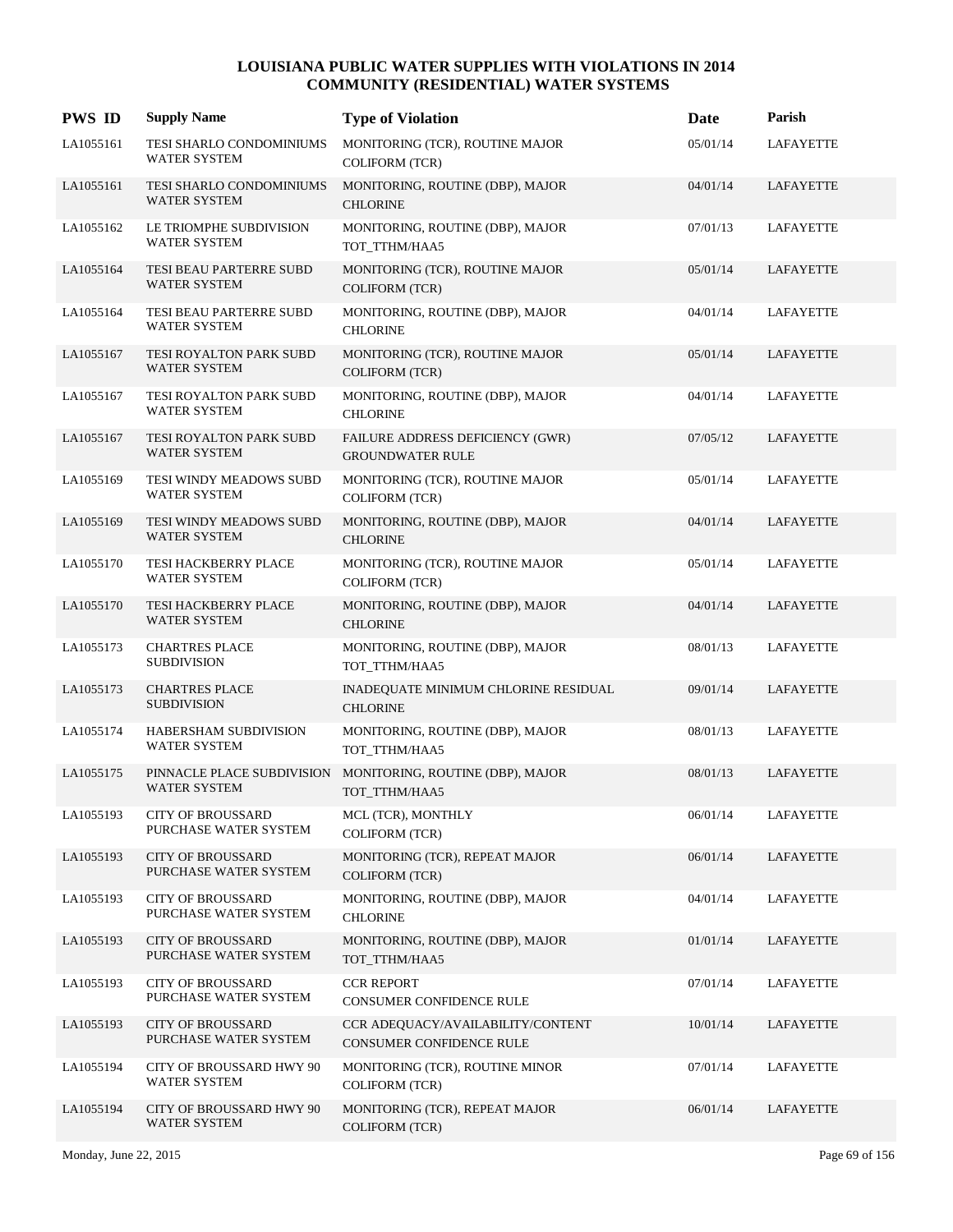| <b>PWS ID</b> | <b>Supply Name</b>                                     | <b>Type of Violation</b>                                            | Date     | Parish           |
|---------------|--------------------------------------------------------|---------------------------------------------------------------------|----------|------------------|
| LA1055194     | <b>CITY OF BROUSSARD HWY 90</b><br>WATER SYSTEM        | MONITORING, ROUTINE (DBP), MINOR<br><b>CHLORINE</b>                 | 07/01/14 | <b>LAFAYETTE</b> |
| LA1055194     | <b>CITY OF BROUSSARD HWY 90</b><br><b>WATER SYSTEM</b> | MONITOR GWR TRIGGERED/ADDITONAL, MAJOR<br>E. COLI                   | 07/01/14 | LAFAYETTE        |
| LA1055194     | <b>CITY OF BROUSSARD HWY 90</b><br>WATER SYSTEM        | MONITOR GWR TRIGGERED/ADDITONAL, MAJOR<br>E. COLI                   | 07/01/14 | LAFAYETTE        |
| LA1055194     | <b>CITY OF BROUSSARD HWY 90</b><br>WATER SYSTEM        | <b>CCR REPORT</b><br>CONSUMER CONFIDENCE RULE                       | 07/01/14 | LAFAYETTE        |
| LA1055194     | <b>CITY OF BROUSSARD HWY 90</b><br><b>WATER SYSTEM</b> | CCR ADEQUACY/AVAILABILITY/CONTENT<br>CONSUMER CONFIDENCE RULE       | 10/01/14 | LAFAYETTE        |
| LA1057003     | THIBODAUX WATERWORKS                                   | FAILURE SUBMIT OEL REPORT FOR TTHM<br><b>TTHM</b>                   | 10/31/13 | LAFOURCHE        |
| LA1059001     | <b>BELAH FELLOWSHIP WATER</b><br><b>SYSTEM</b>         | PUBLIC NOTICE RULE LINKED TO VIOLATION<br>PUBLIC NOTICE             | 01/23/14 | <b>LA SALLE</b>  |
| LA1059001     | <b>BELAH FELLOWSHIP WATER</b><br><b>SYSTEM</b>         | PUBLIC NOTICE RULE LINKED TO VIOLATION<br>PUBLIC NOTICE             | 04/12/12 | <b>LA SALLE</b>  |
| LA1059002     | <b>LASALLE WATERWORKS</b><br><b>DISTRICT 1</b>         | MONITORING, ROUTINE (DBP), MAJOR<br>TOT_TTHM/HAA5                   | 08/01/13 | <b>LA SALLE</b>  |
| LA1059004     | TOWN OF OLLA WATER<br><b>SYSTEM</b>                    | MCL, LRAA<br><b>TTHM</b>                                            | 04/01/14 | <b>LA SALLE</b>  |
| LA1059010     | TOWN OF TULLOS WATER<br><b>SYSTEM</b>                  | MCL, LRAA<br><b>TTHM</b>                                            | 10/01/14 | <b>LA SALLE</b>  |
| LA1059010     | TOWN OF TULLOS WATER<br><b>SYSTEM</b>                  | MCL, LRAA<br><b>TTHM</b>                                            | 10/01/14 | <b>LA SALLE</b>  |
| LA1059010     | TOWN OF TULLOS WATER<br><b>SYSTEM</b>                  | MCL, LRAA<br><b>TTHM</b>                                            | 07/01/14 | <b>LA SALLE</b>  |
| LA1059010     | TOWN OF TULLOS WATER<br><b>SYSTEM</b>                  | MCL, LRAA<br><b>TTHM</b>                                            | 07/01/14 | <b>LA SALLE</b>  |
| LA1059010     | TOWN OF TULLOS WATER<br><b>SYSTEM</b>                  | MCL, LRAA<br><b>TTHM</b>                                            | 04/01/14 | <b>LA SALLE</b>  |
| LA1059010     | TOWN OF TULLOS WATER<br><b>SYSTEM</b>                  | MCL, LRAA<br><b>TTHM</b>                                            | 04/01/14 | <b>LA SALLE</b>  |
| LA1059010     | TOWN OF TULLOS WATER<br><b>SYSTEM</b>                  | FAILURE SUBMIT OEL REPORT FOR TTHM<br><b>TTHM</b>                   | 10/31/14 | <b>LA SALLE</b>  |
| LA1059010     | TOWN OF TULLOS WATER<br><b>SYSTEM</b>                  | FAILURE SUBMIT OEL REPORT FOR TTHM<br><b>TTHM</b>                   | 07/31/14 | <b>LA SALLE</b>  |
| LA1059010     | <b>TOWN OF TULLOS WATER</b><br><b>SYSTEM</b>           | FAILURE SUBMIT OEL REPORT FOR TTHM<br>TTHM                          | 05/01/14 | <b>LA SALLE</b>  |
| LA1059010     | TOWN OF TULLOS WATER<br><b>SYSTEM</b>                  | FOLLOW-UP OR ROUTINE TAP M/R (LCR)<br><b>LEAD &amp; COPPER RULE</b> | 10/01/12 | <b>LA SALLE</b>  |
| LA1059010     | TOWN OF TULLOS WATER<br><b>SYSTEM</b>                  | <b>CCR REPORT</b><br>CONSUMER CONFIDENCE RULE                       | 07/01/13 | <b>LA SALLE</b>  |
| LA1059010     | TOWN OF TULLOS WATER<br><b>SYSTEM</b>                  | CCR ADEQUACY/AVAILABILITY/CONTENT<br>CONSUMER CONFIDENCE RULE       | 10/01/13 | <b>LA SALLE</b>  |
| LA1059010     | <b>TOWN OF TULLOS WATER</b><br><b>SYSTEM</b>           | PUBLIC NOTICE RULE LINKED TO VIOLATION<br>PUBLIC NOTICE             | 03/14/13 | <b>LA SALLE</b>  |
| LA1059011     | TOWN OF URANIA WATER<br><b>SYSTEM</b>                  | FAILURE ADDRESS DEFICIENCY (GWR)<br><b>GROUNDWATER RULE</b>         | 05/09/12 | <b>LA SALLE</b>  |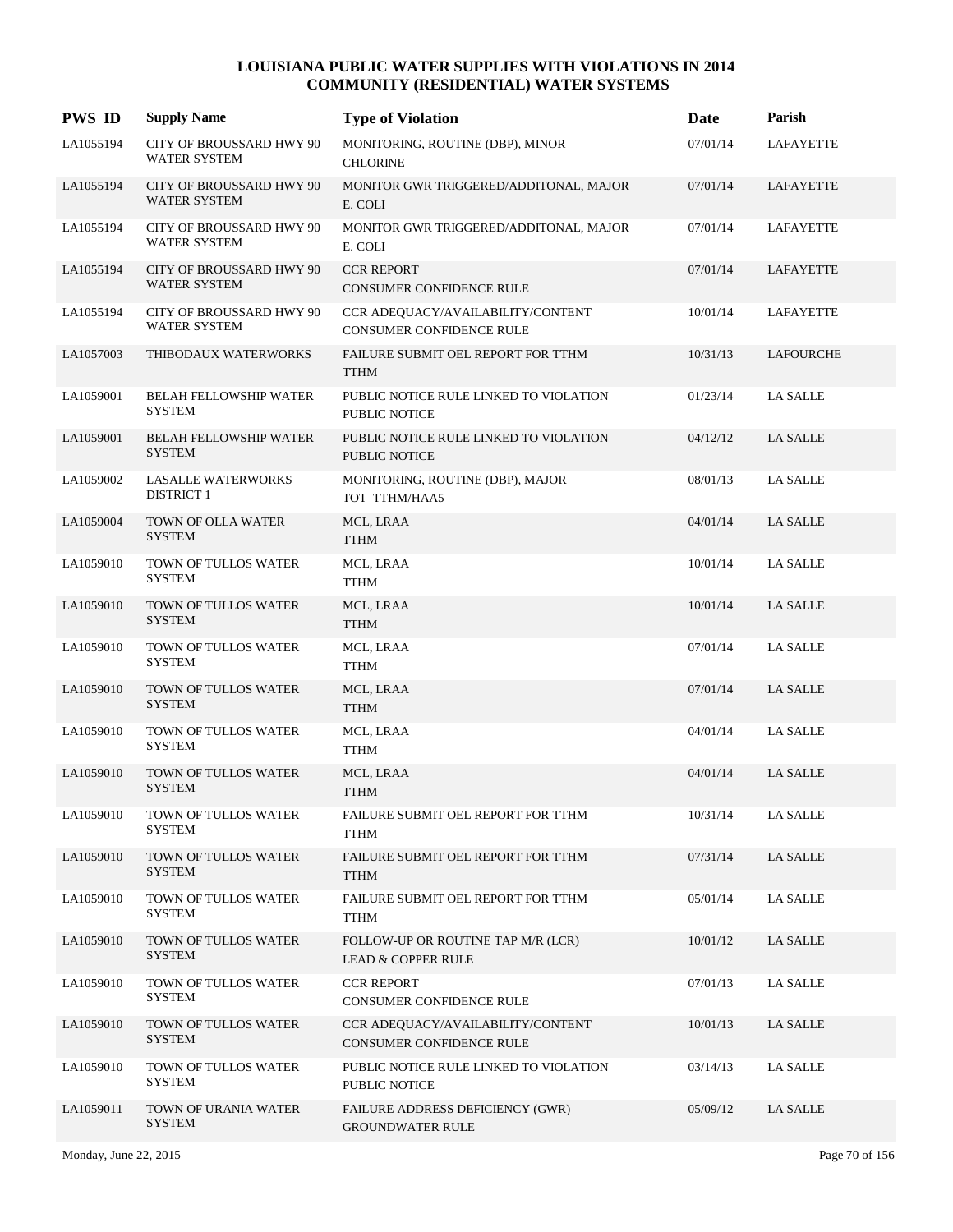| <b>PWS ID</b> | <b>Supply Name</b>                             | <b>Type of Violation</b>                                       | Date     | Parish          |
|---------------|------------------------------------------------|----------------------------------------------------------------|----------|-----------------|
| LA1059018     | RURAL UTILITIES INC                            | FAILURE TO HAVE MONITORING PLAN (IDSE)<br><b>DBP STAGE 2</b>   | 04/01/08 | <b>LA SALLE</b> |
| LA1059018     | RURAL UTILITIES INC                            | FAILURE SUBMIT IDSE/SUBPT V PLAN (DBPR2)<br><b>DBP STAGE 2</b> | 07/02/10 | LA SALLE        |
| LA1059018     | RURAL UTILITIES INC                            | PUBLIC NOTICE RULE LINKED TO VIOLATION<br>PUBLIC NOTICE        | 12/14/12 | <b>LA SALLE</b> |
| LA1061003     | DUBACH WATER SYSTEM                            | MCL, LRAA<br><b>TTHM</b>                                       | 10/01/14 | <b>LINCOLN</b>  |
| LA1061003     | DUBACH WATER SYSTEM                            | MCL, LRAA<br><b>TTHM</b>                                       | 10/01/14 | <b>LINCOLN</b>  |
| LA1061003     | DUBACH WATER SYSTEM                            | MCL, LRAA<br><b>TTHM</b>                                       | 07/01/14 | <b>LINCOLN</b>  |
| LA1061003     | DUBACH WATER SYSTEM                            | MCL, LRAA<br><b>TTHM</b>                                       | 07/01/14 | <b>LINCOLN</b>  |
| LA1061003     | <b>DUBACH WATER SYSTEM</b>                     | MCL, LRAA<br><b>TTHM</b>                                       | 04/01/14 | <b>LINCOLN</b>  |
| LA1061003     | <b>DUBACH WATER SYSTEM</b>                     | MCL, LRAA<br><b>TTHM</b>                                       | 04/01/14 | <b>LINCOLN</b>  |
| LA1061003     | <b>DUBACH WATER SYSTEM</b>                     | MCL, LRAA<br><b>TTHM</b>                                       | 01/01/14 | <b>LINCOLN</b>  |
| LA1061003     | <b>DUBACH WATER SYSTEM</b>                     | MCL, LRAA<br><b>TTHM</b>                                       | 01/01/14 | <b>LINCOLN</b>  |
| LA1061003     | DUBACH WATER SYSTEM                            | MCL (TCR), MONTHLY<br><b>COLIFORM (TCR)</b>                    | 12/01/14 | <b>LINCOLN</b>  |
| LA1061003     | DUBACH WATER SYSTEM                            | FAILURE SUBMIT OEL REPORT FOR TTHM<br><b>TTHM</b>              | 07/31/14 | <b>LINCOLN</b>  |
| LA1061003     | DUBACH WATER SYSTEM                            | FAILURE SUBMIT OEL REPORT FOR TTHM<br><b>TTHM</b>              | 05/01/14 | <b>LINCOLN</b>  |
| LA1061005     | <b>GRAMBLING STATE</b><br><b>UNIVERSITY WS</b> | MCL (TCR), MONTHLY<br><b>COLIFORM (TCR)</b>                    | 06/01/14 | <b>LINCOLN</b>  |
| LA1061005     | <b>GRAMBLING STATE</b><br>UNIVERSITY WS        | MCL (TCR), MONTHLY<br><b>COLIFORM (TCR)</b>                    | 04/01/14 | <b>LINCOLN</b>  |
| LA1061005     | <b>GRAMBLING STATE</b><br>UNIVERSITY WS        | PUBLIC NOTICE RULE LINKED TO VIOLATION<br>PUBLIC NOTICE        | 06/08/14 | <b>LINCOLN</b>  |
| LA1061005     | <b>GRAMBLING STATE</b><br><b>UNIVERSITY WS</b> | PUBLIC NOTICE RULE LINKED TO VIOLATION<br>PUBLIC NOTICE        | 02/25/14 | <b>LINCOLN</b>  |
| LA1061006     | <b>GRAMBLING WATER SYSTEM</b>                  | MCL (TCR), MONTHLY<br><b>COLIFORM (TCR)</b>                    | 09/01/14 | <b>LINCOLN</b>  |
| LA1061006     | <b>GRAMBLING WATER SYSTEM</b>                  | MCL (TCR), MONTHLY<br><b>COLIFORM (TCR)</b>                    | 06/01/14 | <b>LINCOLN</b>  |
| LA1061006     | <b>GRAMBLING WATER SYSTEM</b>                  | MCL (TCR), MONTHLY<br><b>COLIFORM (TCR)</b>                    | 04/01/14 | <b>LINCOLN</b>  |
| LA1061006     | <b>GRAMBLING WATER SYSTEM</b>                  | MONITORING, ROUTINE (DBP), MAJOR<br>TOT_TTHM/HAA5              | 09/01/13 | <b>LINCOLN</b>  |
| LA1061007     | <b>GREATER WARD 1</b><br>WATERWORKS DISTRICT   | MONITORING, ROUTINE (DBP), MAJOR<br><b>CHLORINE</b>            | 01/01/14 | <b>LINCOLN</b>  |
| LA1061008     | <b>HICO WATER SYSTEM</b>                       | MCL, LRAA<br><b>TTHM</b>                                       | 10/01/14 | <b>LINCOLN</b>  |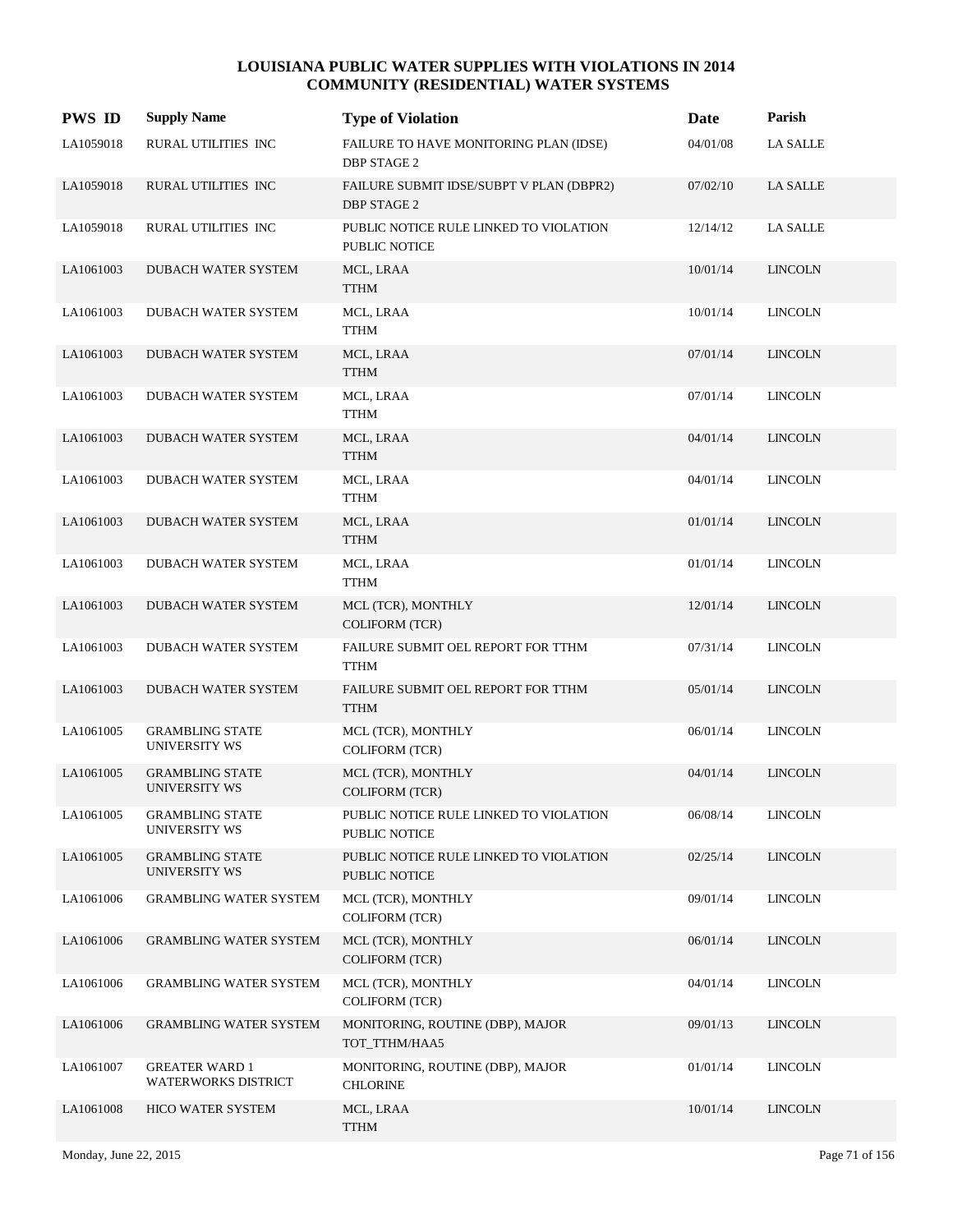| <b>PWS ID</b> | <b>Supply Name</b>                | <b>Type of Violation</b>                                                                      | Date     | Parish            |
|---------------|-----------------------------------|-----------------------------------------------------------------------------------------------|----------|-------------------|
| LA1061008     | HICO WATER SYSTEM                 | MCL, LRAA<br><b>TTHM</b>                                                                      | 07/01/14 | <b>LINCOLN</b>    |
| LA1061008     | HICO WATER SYSTEM                 | MONITORING, ROUTINE (DBP), MAJOR<br>TOT_TTHM/HAA5                                             | 11/01/14 | <b>LINCOLN</b>    |
| LA1061008     | HICO WATER SYSTEM                 | MONITORING, ROUTINE (DBP), MAJOR<br><b>CHLORINE</b>                                           | 04/01/14 | <b>LINCOLN</b>    |
| LA1061008     | <b>HICO WATER SYSTEM</b>          | MONITORING, ROUTINE (DBP), MAJOR<br>TOT_TTHM/HAA5                                             | 11/01/13 | <b>LINCOLN</b>    |
| LA1061008     | HICO WATER SYSTEM                 | FAILURE SUBMIT OEL REPORT FOR TTHM<br><b>TTHM</b>                                             | 10/31/14 | <b>LINCOLN</b>    |
| LA1061008     | HICO WATER SYSTEM                 | FAILURE SUBMIT OEL REPORT FOR TTHM<br><b>TTHM</b>                                             | 07/31/14 | <b>LINCOLN</b>    |
| LA1061008     | HICO WATER SYSTEM                 | FAILURE SUBMIT OEL REPORT FOR TTHM<br>TTHM                                                    | 01/31/14 | <b>LINCOLN</b>    |
| LA1061015     | MT ZION WATER SYSTEM              | MONITORING, ROUTINE (DBP), MAJOR<br>TOT_TTHM/HAA5                                             | 08/01/13 | <b>LINCOLN</b>    |
| LA1061016     |                                   | GRAMBLING STATE UNIV WEST FAILURE SUBMIT SUBPART V PLAN, ESCALATED<br><b>DBP STAGE 2</b>      | 01/01/13 | <b>LINCOLN</b>    |
| LA1061016     |                                   | GRAMBLING STATE UNIV WEST FOLLOW-UP OR ROUTINE TAP M/R (LCR)<br><b>LEAD &amp; COPPER RULE</b> | 01/01/14 | <b>LINCOLN</b>    |
| LA1061016     |                                   | GRAMBLING STATE UNIV WEST PUBLIC NOTICE RULE LINKED TO VIOLATION<br>PUBLIC NOTICE             | 04/23/14 | <b>LINCOLN</b>    |
| LA1061016     |                                   | GRAMBLING STATE UNIV WEST PUBLIC NOTICE RULE LINKED TO VIOLATION<br>PUBLIC NOTICE             | 02/25/14 | <b>LINCOLN</b>    |
| LA1061018     | SIMSBORO WATER SYSTEM             | FOLLOW-UP OR ROUTINE TAP M/R (LCR)<br>LEAD & COPPER RULE                                      | 10/01/13 | <b>LINCOLN</b>    |
| LA1061018     | SIMSBORO WATER SYSTEM             | PUBLIC NOTICE RULE LINKED TO VIOLATION<br><b>PUBLIC NOTICE</b>                                | 10/06/12 | <b>LINCOLN</b>    |
| LA1061021     | RISER ROAD WATER SYSTEM           | MONITORING, ROUTINE (DBP), MAJOR<br>TOT_TTHM/HAA5                                             | 09/01/13 | <b>LINCOLN</b>    |
| LA1061024     | <b>CULBERTSON WATER SYSTEM</b>    | MCL, LRAA<br><b>TTHM</b>                                                                      | 10/01/14 | <b>LINCOLN</b>    |
| LA1061024     | CULBERTSON WATER SYSTEM MCL, LRAA | <b>TTHM</b>                                                                                   | 07/01/14 | <b>LINCOLN</b>    |
| LA1061024     | <b>CULBERTSON WATER SYSTEM</b>    | MCL, LRAA<br><b>TTHM</b>                                                                      | 04/01/14 | <b>LINCOLN</b>    |
| LA1061024     | <b>CULBERTSON WATER SYSTEM</b>    | FAILURE SUBMIT OEL REPORT FOR TTHM<br><b>TTHM</b>                                             | 07/31/14 | <b>LINCOLN</b>    |
| LA1061024     | <b>CULBERTSON WATER SYSTEM</b>    | FAILURE SUBMIT OEL REPORT FOR TTHM<br><b>TTHM</b>                                             | 05/01/14 | <b>LINCOLN</b>    |
| LA1061024     | CULBERTSON WATER SYSTEM           | INADEQUATE MINIMUM CHLORINE RESIDUAL<br>RESIDUAL CHLORINE                                     | 02/01/14 | <b>LINCOLN</b>    |
| LA1061031     | TREMONT WATER DISTRICT            | MONITORING, ROUTINE (DBP), MAJOR<br>TOT_TTHM/HAA5                                             | 07/01/13 | <b>LINCOLN</b>    |
| LA1061031     | TREMONT WATER DISTRICT            | PUBLIC NOTICE RULE LINKED TO VIOLATION<br>PUBLIC NOTICE                                       | 11/14/14 | <b>LINCOLN</b>    |
| LA1063003     | COLYELL COMMUNITY WATER           | MONITORING, ROUTINE (DBP), MAJOR<br>TOT_TTHM/HAA5                                             | 09/01/13 | <b>LIVINGSTON</b> |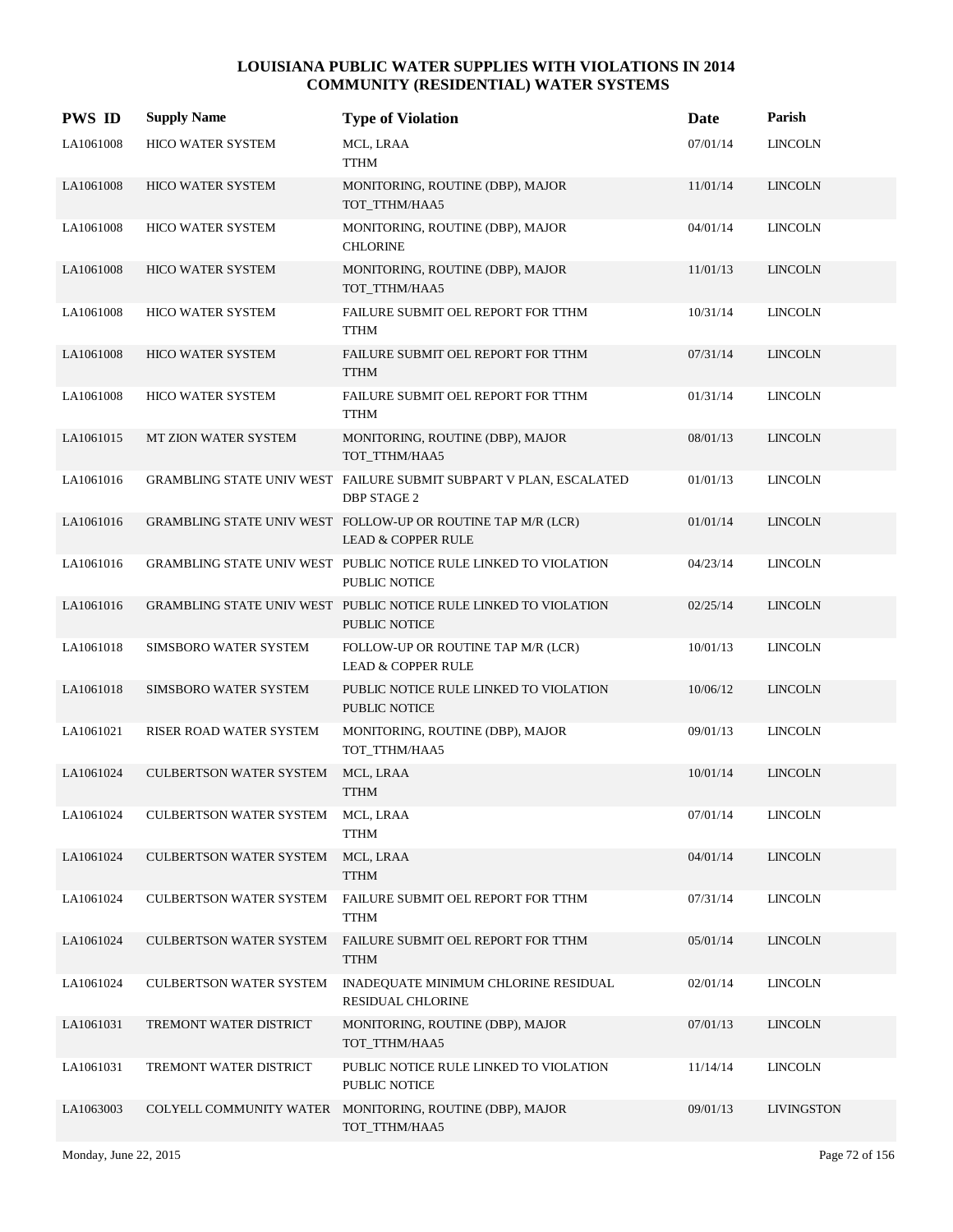| <b>PWS ID</b> | <b>Supply Name</b>                                        | <b>Type of Violation</b>                                                        | Date     | Parish            |
|---------------|-----------------------------------------------------------|---------------------------------------------------------------------------------|----------|-------------------|
| LA1063003     |                                                           | COLYELL COMMUNITY WATER MONITOR GWR TRIGGERED/ADDITONAL, MAJOR<br>E. COLI       | 07/27/14 | <b>LIVINGSTON</b> |
| LA1063003     |                                                           | COLYELL COMMUNITY WATER INADEQUATE MINIMUM CHLORINE RESIDUAL<br><b>CHLORINE</b> | 03/01/14 | <b>LIVINGSTON</b> |
| LA1063003     | COLYELL COMMUNITY WATER                                   | INADEQUATE MINIMUM CHLORINE RESIDUAL<br><b>CHLORINE</b>                         | 02/01/14 | <b>LIVINGSTON</b> |
| LA1063013     | TOWN OF LIVINGSTON                                        | MCL (TCR), MONTHLY<br><b>COLIFORM (TCR)</b>                                     | 08/01/14 | <b>LIVINGSTON</b> |
| LA1063013     | TOWN OF LIVINGSTON                                        | PUBLIC NOTICE RULE LINKED TO VIOLATION<br>PUBLIC NOTICE                         | 03/19/14 | <b>LIVINGSTON</b> |
| LA1063017     | WALKER WATER SYSTEM                                       | MCL (TCR), MONTHLY<br><b>COLIFORM (TCR)</b>                                     | 07/01/14 | <b>LIVINGSTON</b> |
| LA1063018     | RIVER PINES PLANTATION<br><b>UTILITIES</b>                | MONITORING, ROUTINE (DBP), MAJOR<br>TOT TTHM/HAA5                               | 09/01/13 | <b>LIVINGSTON</b> |
| LA1063022     | TOWN OF ALBANY WATER<br><b>SYSTEM</b>                     | MCL (TCR), MONTHLY<br><b>COLIFORM (TCR)</b>                                     | 10/01/14 | <b>LIVINGSTON</b> |
| LA1063022     | TOWN OF ALBANY WATER<br><b>SYSTEM</b>                     | FAILURE ADDRESS DEFICIENCY (GWR)<br><b>GROUNDWATER RULE</b>                     | 01/02/12 | <b>LIVINGSTON</b> |
| LA1063024     | <b>FSWC- SPRINGFIELD</b>                                  | MONITORING (TCR), ROUTINE MAJOR<br>COLIFORM (TCR)                               | 04/01/14 | <b>LIVINGSTON</b> |
| LA1063024     | <b>FSWC- SPRINGFIELD</b>                                  | MONITORING, ROUTINE (DBP), MAJOR<br>TOT_TTHM/HAA5                               | 07/01/13 | LIVINGSTON        |
| LA1063028     | FSWC-WHITEHALL/HEAD OF<br><b>ISLAND</b>                   | MONITORING, ROUTINE (DBP), MAJOR<br>TOT_TTHM/HAA5                               | 07/01/13 | <b>LIVINGSTON</b> |
| LA1063029     | DIVERSION WATER- OLIVIA<br><b>ROSE</b>                    | MONITORING, ROUTINE (DBP), MAJOR<br>TOT_TTHM/HAA5                               | 09/01/13 | <b>LIVINGSTON</b> |
| LA1063030     | TOWN OF KILLIAN WATER<br><b>SYSTEM</b>                    | INADEQUATE MINIMUM CHLORINE RESIDUAL<br><b>CHLORINE</b>                         | 04/01/14 | <b>LIVINGSTON</b> |
| LA1063030     | TOWN OF KILLIAN WATER<br><b>SYSTEM</b>                    | INADEQUATE MINIMUM CHLORINE RESIDUAL<br><b>CHLORINE</b>                         | 03/01/14 | <b>LIVINGSTON</b> |
| LA1063033     | <b>VILLAGE OF PORT VINCENT</b><br><b>WATER SYSTEM</b>     | FAILURE ADDRESS DEFICIENCY (GWR)<br><b>GROUNDWATER RULE</b>                     | 12/17/11 | <b>LIVINGSTON</b> |
| LA1063033     | VILLAGE OF PORT VINCENT<br>WATER SYSTEM                   | PUBLIC NOTICE RULE LINKED TO VIOLATION<br>PUBLIC NOTICE                         | 04/18/11 | <b>LIVINGSTON</b> |
| LA1063036     | <b>DIVERSION WATER - TERRY</b><br><b>HARBOR CAMPSITES</b> | MONITORING, ROUTINE (DBP), MAJOR<br>TOT_TTHM/HAA5                               | 10/01/13 | <b>LIVINGSTON</b> |
| LA1063036     | <b>DIVERSION WATER - TERRY</b><br><b>HARBOR CAMPSITES</b> | PUBLIC NOTICE RULE LINKED TO VIOLATION<br>PUBLIC NOTICE                         | 02/03/14 | <b>LIVINGSTON</b> |
| LA1063038     | VINCENT ACRES WATER CO                                    | INADEQUATE MINIMUM CHLORINE RESIDUAL<br><b>CHLORINE</b>                         | 03/01/14 | <b>LIVINGSTON</b> |
| LA1063038     | VINCENT ACRES WATER CO                                    | INADEQUATE MINIMUM CHLORINE RESIDUAL<br><b>CHLORINE</b>                         | 02/01/14 | <b>LIVINGSTON</b> |
| LA1063071     | HILLTOP TRAILER PARK                                      | FAILURE SUBMIT SUBPART V PLAN, ESCALATED<br>DBP STAGE 2                         | 01/01/13 | <b>LIVINGSTON</b> |
| LA1063071     | HILLTOP TRAILER PARK                                      | <b>CCR REPORT</b><br>CONSUMER CONFIDENCE RULE                                   | 07/01/13 | <b>LIVINGSTON</b> |
| LA1063071     | HILLTOP TRAILER PARK                                      | CCR ADEQUACY/AVAILABILITY/CONTENT<br>CONSUMER CONFIDENCE RULE                   | 10/01/13 | <b>LIVINGSTON</b> |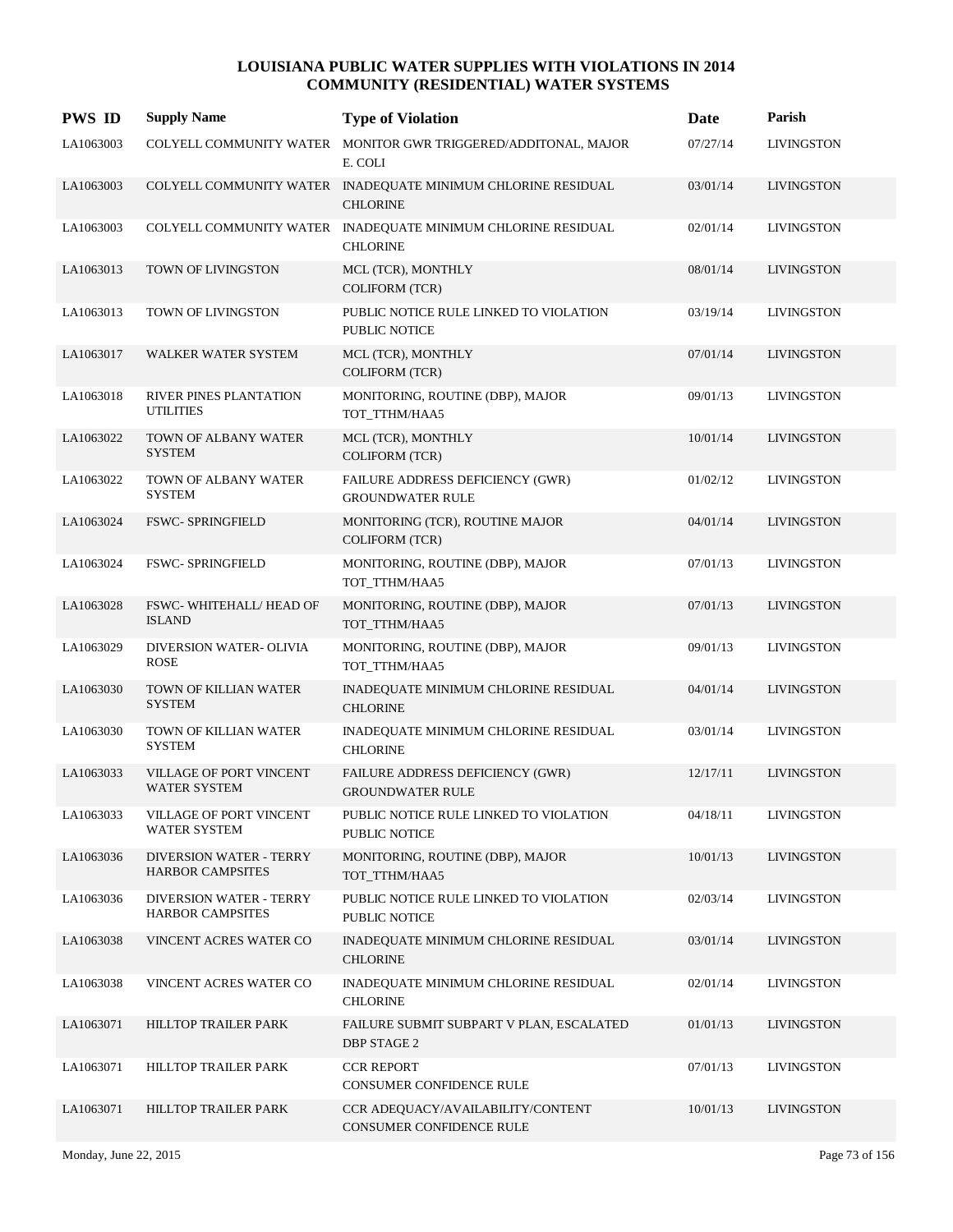| <b>PWS ID</b> | <b>Supply Name</b>                               | <b>Type of Violation</b>                                                     | Date     | Parish            |
|---------------|--------------------------------------------------|------------------------------------------------------------------------------|----------|-------------------|
| LA1063071     | HILLTOP TRAILER PARK                             | PUBLIC NOTICE RULE LINKED TO VIOLATION<br>PUBLIC NOTICE                      | 03/03/14 | <b>LIVINGSTON</b> |
| LA1063071     | HILLTOP TRAILER PARK                             | PUBLIC NOTICE RULE LINKED TO VIOLATION<br>PUBLIC NOTICE                      | 12/14/12 | <b>LIVINGSTON</b> |
| LA1063071     | HILLTOP TRAILER PARK                             | PUBLIC NOTICE RULE LINKED TO VIOLATION<br>PUBLIC NOTICE                      | 05/31/12 | <b>LIVINGSTON</b> |
| LA1063071     | HILLTOP TRAILER PARK                             | INADEQUATE MINIMUM CHLORINE RESIDUAL<br><b>CHLORINE</b>                      | 06/01/14 | <b>LIVINGSTON</b> |
| LA1063071     | HILLTOP TRAILER PARK                             | INADEQUATE MINIMUM CHLORINE RESIDUAL<br><b>CHLORINE</b>                      | 04/01/14 | <b>LIVINGSTON</b> |
| LA1063071     | HILLTOP TRAILER PARK                             | FAILURE TO SUBMIT MONITORING PLAN<br>TOTAL COLIFORM RULE                     | 01/01/14 | <b>LIVINGSTON</b> |
| LA1063083     | PINE ACRES                                       | MONITORING, ROUTINE (DBP), MAJOR<br>TOT TTHM/HAA5                            | 09/01/13 | <b>LIVINGSTON</b> |
| LA1063089     | <b>FSWC-PINE HEAVEN</b>                          | MONITORING, ROUTINE (DBP), MAJOR<br>TOT_TTHM/HAA5                            | 07/01/13 | <b>LIVINGSTON</b> |
| LA1063103     | <b>DIVERSION WATER -</b><br>MONTROSE SUBDIVISION | MONITORING, ROUTINE (DBP), MAJOR<br>TOT TTHM/HAA5                            | 09/01/13 | <b>LIVINGSTON</b> |
| LA1063103     | <b>DIVERSION WATER -</b><br>MONTROSE SUBDIVISION | INADEQUATE MINIMUM CHLORINE RESIDUAL<br><b>CHLORINE</b>                      | 02/01/14 | <b>LIVINGSTON</b> |
| LA1063104     | DIVERSION WATER-WATER<br>FRONT WEST              | MONITORING, ROUTINE (DBP), MAJOR<br>TOT_TTHM/HAA5                            | 09/01/13 | <b>LIVINGSTON</b> |
| LA1063104     | DIVERSION WATER-WATER<br>FRONT WEST              | PUBLIC NOTICE RULE LINKED TO VIOLATION<br><b>PUBLIC NOTICE</b>               | 02/03/14 | <b>LIVINGSTON</b> |
| LA1063106     | RIVERSCAPE @ CLIO<br><b>SUBDIVISION</b>          | MONITOR GWR TRIGGERED/ADDITONAL, MAJOR<br>E. COLI                            | 05/02/13 | <b>LIVINGSTON</b> |
| LA1063106     | RIVERSCAPE @ CLIO<br><b>SUBDIVISION</b>          | PUBLIC NOTICE RULE LINKED TO VIOLATION<br>PUBLIC NOTICE                      | 08/08/13 | <b>LIVINGSTON</b> |
| LA1063114     | <b>DIVERSION WATER -</b><br><b>CHINQUAPIN</b>    | MONITORING, ROUTINE (DBP), MAJOR<br>TOT_TTHM/HAA5                            | 10/01/13 | <b>LIVINGSTON</b> |
| LA1063114     | <b>DIVERSION WATER -</b><br><b>CHINQUAPIN</b>    | PUBLIC NOTICE RULE LINKED TO VIOLATION<br><b>PUBLIC NOTICE</b>               | 02/03/14 | <b>LIVINGSTON</b> |
| LA1063115     | <b>SETTLEMENT</b>                                | DIVERSION WATER - OLD MILL MONITORING, ROUTINE (DBP), MAJOR<br>TOT_TTHM/HAA5 | 09/01/13 | <b>LIVINGSTON</b> |
| LA1063117     | DIVERSION WATER-THE COVE                         | MONITORING, ROUTINE (DBP), MAJOR<br>TOT_TTHM/HAA5                            | 08/01/13 | <b>LIVINGSTON</b> |
| LA1063117     | DIVERSION WATER-THE COVE                         | INADEQUATE MINIMUM CHLORINE RESIDUAL<br><b>CHLORINE</b>                      | 03/01/14 | <b>LIVINGSTON</b> |
| LA1063118     | <b>DIVERSION WATER - CYPRESS</b><br><b>POINT</b> | MONITORING, ROUTINE (DBP), MAJOR<br>TOT TTHM/HAA5                            | 09/01/13 | <b>LIVINGSTON</b> |
| LA1063122     | HAYNES SETTLEMENT                                | MONITORING (TCR), ROUTINE MAJOR<br><b>COLIFORM (TCR)</b>                     | 04/01/14 | LIVINGSTON        |
| LA1063122     | HAYNES SETTLEMENT                                | MONITORING, ROUTINE (DBP), MAJOR<br>TOT_TTHM/HAA5                            | 08/01/13 | <b>LIVINGSTON</b> |
| LA1063123     | <b>DIVERSION WATER -</b><br><b>STONEHILL</b>     | MONITORING, ROUTINE (DBP), MAJOR<br>TOT_TTHM/HAA5                            | 09/01/13 | <b>LIVINGSTON</b> |
| LA1063125     | CARTHAGE BLUFF MARINA                            | MONITORING (TCR), ROUTINE MINOR<br>COLIFORM (TCR)                            | 09/01/14 | <b>LIVINGSTON</b> |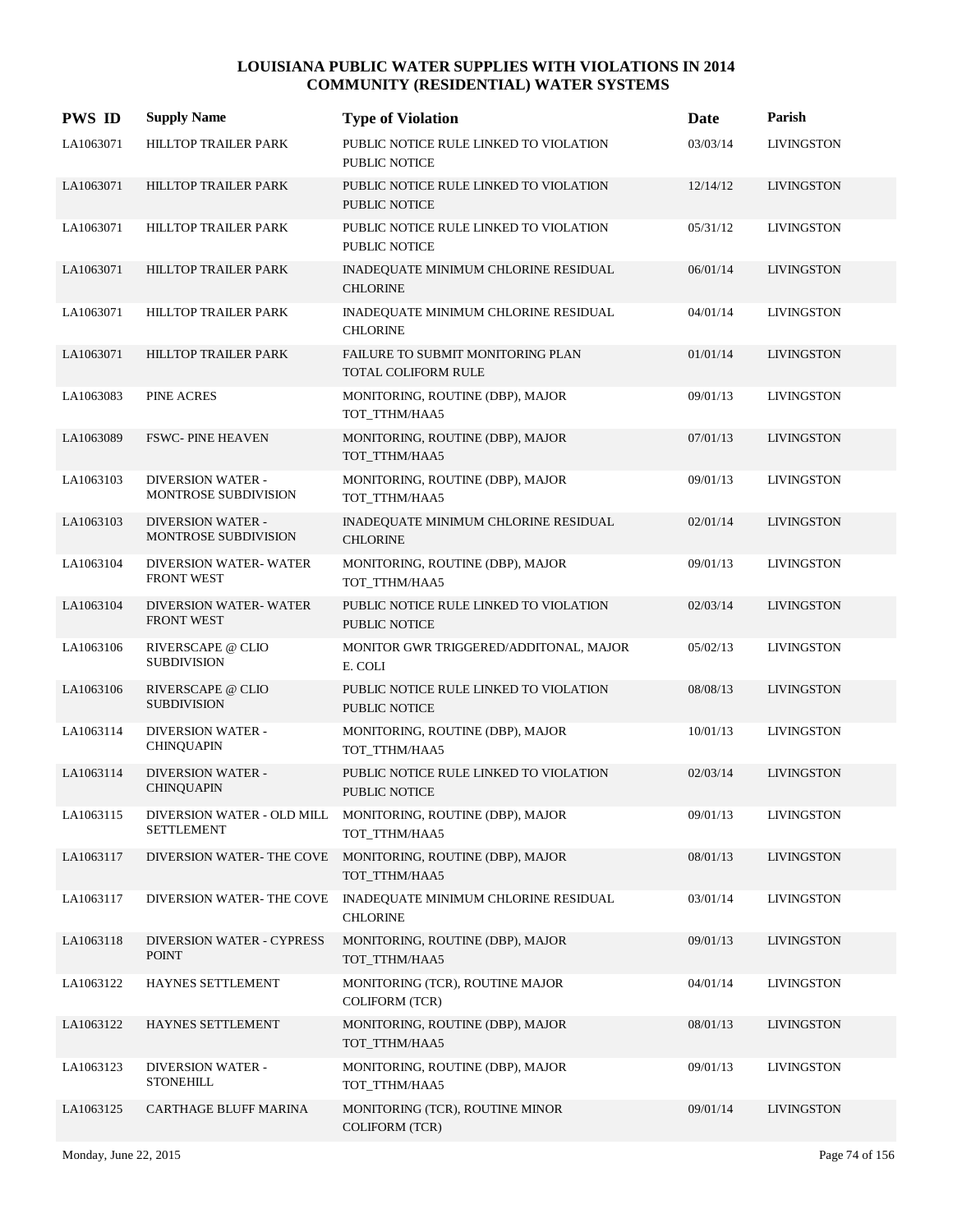| <b>PWS ID</b> | <b>Supply Name</b>                                | <b>Type of Violation</b>                                              | Date     | Parish            |
|---------------|---------------------------------------------------|-----------------------------------------------------------------------|----------|-------------------|
| LA1063125     | CARTHAGE BLUFF MARINA                             | MONITORING, ROUTINE (DBP), MAJOR<br>TOT_TTHM/HAA5                     | 09/01/13 | <b>LIVINGSTON</b> |
| LA1063125     | CARTHAGE BLUFF MARINA                             | FAILURE SUBMIT SUBPART V PLAN, ESCALATED<br><b>DBP STAGE 2</b>        | 01/01/13 | <b>LIVINGSTON</b> |
| LA1063125     | CARTHAGE BLUFF MARINA                             | FAILURE ADDRESS DEFICIENCY (GWR)<br><b>GROUNDWATER RULE</b>           | 09/12/13 | <b>LIVINGSTON</b> |
| LA1063125     | <b>CARTHAGE BLUFF MARINA</b>                      | <b>CCR REPORT</b><br>CONSUMER CONFIDENCE RULE                         | 07/01/14 | <b>LIVINGSTON</b> |
| LA1063125     | CARTHAGE BLUFF MARINA                             | <b>CCR REPORT</b><br>CONSUMER CONFIDENCE RULE                         | 07/01/13 | LIVINGSTON        |
| LA1063125     | CARTHAGE BLUFF MARINA                             | CCR ADEQUACY/AVAILABILITY/CONTENT<br>CONSUMER CONFIDENCE RULE         | 10/01/14 | <b>LIVINGSTON</b> |
| LA1063125     | <b>CARTHAGE BLUFF MARINA</b>                      | CCR ADEQUACY/AVAILABILITY/CONTENT<br>CONSUMER CONFIDENCE RULE         | 10/01/13 | <b>LIVINGSTON</b> |
| LA1063125     | <b>CARTHAGE BLUFF MARINA</b>                      | PUBLIC NOTICE RULE LINKED TO VIOLATION<br>PUBLIC NOTICE               | 01/29/14 | <b>LIVINGSTON</b> |
| LA1063125     | CARTHAGE BLUFF MARINA                             | FAILURE TO SUBMIT MONITORING PLAN<br>TOTAL COLIFORM RULE              | 01/01/14 | <b>LIVINGSTON</b> |
| LA1063126     | LIVINGSTON PAR UTILITIES-<br><b>BRUCES HARBOR</b> | MONITORING, ROUTINE (DBP), MAJOR<br>TOT_TTHM/HAA5                     | 08/01/13 | <b>LIVINGSTON</b> |
| LA1065001     | DELTA WATER SYSTEM                                | MONITORING, ROUTINE (DBP), MAJOR<br>TOT_TTHM/HAA5                     | 10/01/13 | <b>MADISON</b>    |
| LA1065005     | <b>BAYOU MACON WATER</b><br><b>SYSTEM</b>         | MCL, LRAA<br><b>TTHM</b>                                              | 10/01/14 | <b>MADISON</b>    |
| LA1065005     | <b>BAYOU MACON WATER</b><br><b>SYSTEM</b>         | MCL, LRAA<br><b>TTHM</b>                                              | 07/01/14 | <b>MADISON</b>    |
| LA1065005     | <b>BAYOU MACON WATER</b><br><b>SYSTEM</b>         | MONITORING, ROUTINE (DBP), MAJOR<br>TOT_TTHM/HAA5                     | 02/01/14 | <b>MADISON</b>    |
| LA1065005     | <b>BAYOU MACON WATER</b><br><b>SYSTEM</b>         | MONITORING, ROUTINE (DBP), MAJOR<br>TOT TTHM/HAA5                     | 11/01/13 | <b>MADISON</b>    |
| LA1065005     | <b>BAYOU MACON WATER</b><br><b>SYSTEM</b>         | PUBLIC NOTICE RULE LINKED TO VIOLATION<br><b>PUBLIC NOTICE</b>        | 11/30/14 | <b>MADISON</b>    |
| LA1065005     | <b>BAYOU MACON WATER</b><br><b>SYSTEM</b>         | PUBLIC NOTICE RULE LINKED TO VIOLATION<br>PUBLIC NOTICE               | 09/28/14 | <b>MADISON</b>    |
| LA1065005     | <b>BAYOU MACON WATER</b><br><b>SYSTEM</b>         | PUBLIC NOTICE RULE LINKED TO VIOLATION<br>PUBLIC NOTICE               | 05/07/14 | <b>MADISON</b>    |
| LA1067004     | <b>BONITA WATER SYSTEM</b>                        | MONITORING (TCR), ROUTINE MAJOR<br><b>COLIFORM (TCR)</b>              | 05/01/14 | <b>MOREHOUSE</b>  |
| LA1067004     | <b>BONITA WATER SYSTEM</b>                        | MONITORING, ROUTINE (DBP), MAJOR<br><b>CHLORINE</b>                   | 04/01/14 | <b>MOREHOUSE</b>  |
| LA1067004     | <b>BONITA WATER SYSTEM</b>                        | PUBLIC NOTICE RULE LINKED TO VIOLATION<br>PUBLIC NOTICE               | 09/05/14 | <b>MOREHOUSE</b>  |
| LA1067005     | <b>COLLINSTON WATER SYSTEM</b>                    | OCCT/SOWT RECOMMENDATION/STUDY (LCR)<br><b>LEAD &amp; COPPER RULE</b> | 07/01/11 | <b>MOREHOUSE</b>  |
| LA1067005     | <b>COLLINSTON WATER SYSTEM</b>                    | PUBLIC NOTICE RULE LINKED TO VIOLATION<br>PUBLIC NOTICE               | 12/05/11 | <b>MOREHOUSE</b>  |
| LA1067007     | LAKEVIEW ESTATES SUBD WS                          | MONITORING (TCR), ROUTINE MAJOR<br><b>COLIFORM (TCR)</b>              | 08/01/14 | <b>MOREHOUSE</b>  |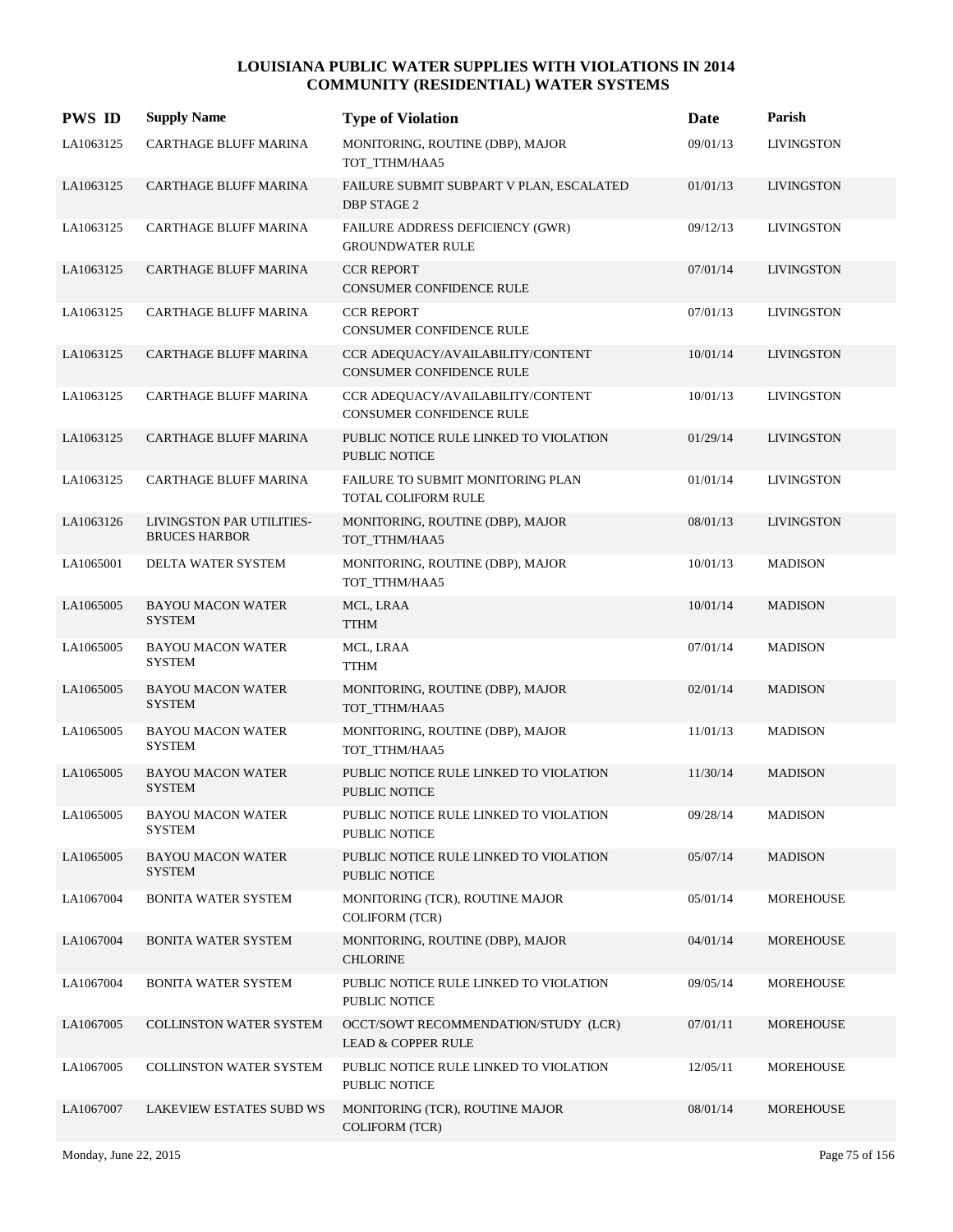| <b>PWS ID</b> | <b>Supply Name</b>                                  | <b>Type of Violation</b>                                       | <b>Date</b> | Parish           |
|---------------|-----------------------------------------------------|----------------------------------------------------------------|-------------|------------------|
| LA1067007     | <b>LAKEVIEW ESTATES SUBD WS</b>                     | MONITORING (TCR), ROUTINE MAJOR<br><b>COLIFORM (TCR)</b>       | 04/01/14    | <b>MOREHOUSE</b> |
| LA1067007     | <b>LAKEVIEW ESTATES SUBD WS</b>                     | MONITORING (TCR), ROUTINE MAJOR<br><b>COLIFORM (TCR)</b>       | 03/01/14    | MOREHOUSE        |
| LA1067007     | <b>LAKEVIEW ESTATES SUBD WS</b>                     | MONITORING, ROUTINE (DBP), MAJOR<br><b>CHLORAMINE</b>          | 07/01/14    | <b>MOREHOUSE</b> |
| LA1067007     | <b>LAKEVIEW ESTATES SUBD WS</b>                     | MONITORING, ROUTINE (DBP), MAJOR<br><b>CHLORINE</b>            | 04/01/14    | <b>MOREHOUSE</b> |
| LA1067007     | <b>LAKEVIEW ESTATES SUBD WS</b>                     | MONITORING, ROUTINE (DBP), MAJOR<br><b>CHLORINE</b>            | 01/01/14    | <b>MOREHOUSE</b> |
| LA1067007     | <b>LAKEVIEW ESTATES SUBD WS</b>                     | MONITORING, ROUTINE (DBP), MAJOR<br>TOT_TTHM/HAA5              | 08/01/13    | MOREHOUSE        |
| LA1067007     | <b>LAKEVIEW ESTATES SUBD WS</b>                     | PUBLIC NOTICE RULE LINKED TO VIOLATION<br>PUBLIC NOTICE        | 08/13/14    | MOREHOUSE        |
| LA1067007     | <b>LAKEVIEW ESTATES SUBD WS</b>                     | PUBLIC NOTICE RULE LINKED TO VIOLATION<br><b>PUBLIC NOTICE</b> | 08/08/14    | <b>MOREHOUSE</b> |
| LA1067007     | <b>LAKEVIEW ESTATES SUBD WS</b>                     | PUBLIC NOTICE RULE LINKED TO VIOLATION<br><b>PUBLIC NOTICE</b> | 07/21/14    | <b>MOREHOUSE</b> |
| LA1067007     | <b>LAKEVIEW ESTATES SUBD WS</b>                     | PUBLIC NOTICE RULE LINKED TO VIOLATION<br><b>PUBLIC NOTICE</b> | 07/04/14    | MOREHOUSE        |
| LA1067007     | <b>LAKEVIEW ESTATES SUBD WS</b>                     | PUBLIC NOTICE RULE LINKED TO VIOLATION<br>PUBLIC NOTICE        | 04/08/14    | MOREHOUSE        |
| LA1067011     | <b>WATERWORKS 1 OF</b><br>MOREHOUSE, INC            | MONITORING (TCR), ROUTINE MINOR<br><b>COLIFORM (TCR)</b>       | 01/01/14    | MOREHOUSE        |
| LA1067011     | <b>WATERWORKS 1 OF</b><br>MOREHOUSE, INC            | MONITORING, ROUTINE (DBP), MAJOR<br>TOT_TTHM/HAA5              | 09/01/13    | MOREHOUSE        |
| LA1067011     | <b>WATERWORKS 1 OF</b><br>MOREHOUSE, INC            | PUBLIC NOTICE RULE LINKED TO VIOLATION<br><b>PUBLIC NOTICE</b> | 05/08/14    | MOREHOUSE        |
| LA1067011     | <b>WATERWORKS 1 OF</b><br>MOREHOUSE, INC            | PUBLIC NOTICE RULE LINKED TO VIOLATION<br>PUBLIC NOTICE        | 04/08/14    | MOREHOUSE        |
| LA1067012     | <b>CONSOLIDATED</b><br><b>WATERWORKS DISTRICT 2</b> | MONITORING, ROUTINE (DBP), MAJOR<br>TOT_TTHM/HAA5              | 09/01/13    | MOREHOUSE        |
| LA1067016     | WARD 3 WATER ASSOCIATION                            | MONITORING, ROUTINE (DBP), MAJOR<br><b>CHLORINE</b>            | 10/01/14    | MOREHOUSE        |
| LA1067016     | <b>WARD 3 WATER ASSOCIATION</b>                     | MONITORING, ROUTINE (DBP), MAJOR<br>TOT_TTHM/HAA5              | 08/01/13    | MOREHOUSE        |
| LA1067017     | <b>JONES MCGINTY WATER</b><br><b>SYSTEM</b>         | MCL, LRAA<br><b>TTHM</b>                                       | 10/01/14    | <b>MOREHOUSE</b> |
| LA1067017     | <b>JONES MCGINTY WATER</b><br><b>SYSTEM</b>         | MCL, LRAA<br><b>TTHM</b>                                       | 10/01/14    | MOREHOUSE        |
| LA1067017     | JONES MCGINTY WATER<br><b>SYSTEM</b>                | MCL, LRAA<br><b>TTHM</b>                                       | 07/01/14    | <b>MOREHOUSE</b> |
| LA1067017     | <b>JONES MCGINTY WATER</b><br><b>SYSTEM</b>         | MCL, LRAA<br><b>TTHM</b>                                       | 07/01/14    | MOREHOUSE        |
| LA1067017     | <b>JONES MCGINTY WATER</b><br><b>SYSTEM</b>         | MCL, LRAA<br><b>TTHM</b>                                       | 04/01/14    | <b>MOREHOUSE</b> |
| LA1067017     | JONES MCGINTY WATER<br><b>SYSTEM</b>                | MCL, LRAA<br><b>TTHM</b>                                       | 04/01/14    | MOREHOUSE        |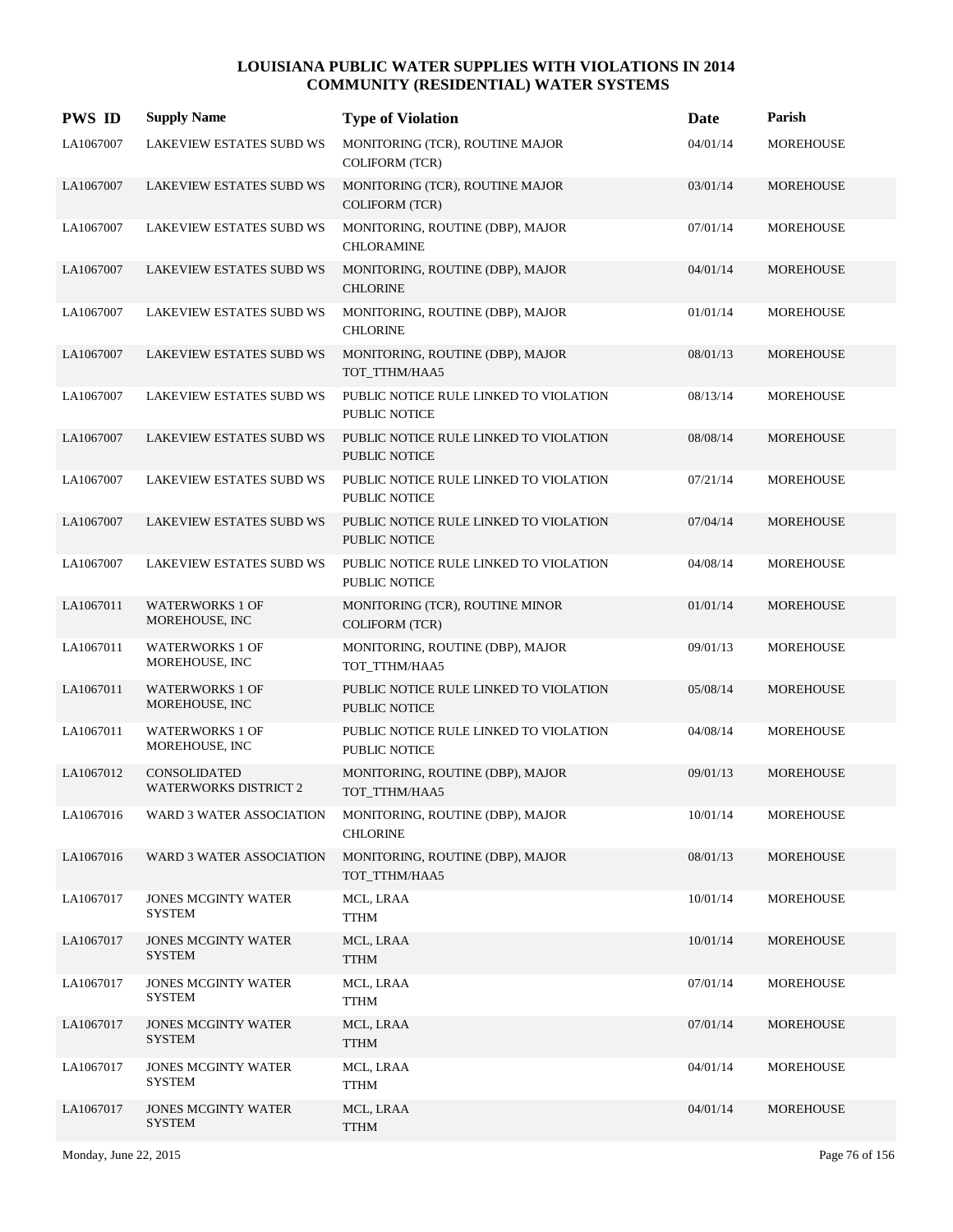| <b>PWS ID</b> | <b>Supply Name</b>                            | <b>Type of Violation</b>                                            | Date     | Parish              |
|---------------|-----------------------------------------------|---------------------------------------------------------------------|----------|---------------------|
| LA1067017     | <b>JONES MCGINTY WATER</b><br><b>SYSTEM</b>   | MCL, LRAA<br><b>TTHM</b>                                            | 01/01/14 | <b>MOREHOUSE</b>    |
| LA1067017     | <b>JONES MCGINTY WATER</b><br><b>SYSTEM</b>   | FAILURE SUBMIT OEL REPORT FOR TTHM<br><b>TTHM</b>                   | 07/31/14 | <b>MOREHOUSE</b>    |
| LA1067017     | <b>JONES MCGINTY WATER</b><br><b>SYSTEM</b>   | FAILURE SUBMIT OEL REPORT FOR TTHM<br>TTHM                          | 05/01/14 | <b>MOREHOUSE</b>    |
| LA1067017     | <b>JONES MCGINTY WATER</b><br><b>SYSTEM</b>   | FAILURE SUBMIT OEL REPORT FOR TTHM<br><b>TTHM</b>                   | 01/31/14 | <b>MOREHOUSE</b>    |
| LA1067018     | BEEKMAN WATER SYSTEM                          | FAILURE TO HAVE MONITORING PLAN (IDSE)<br><b>DBP STAGE 2</b>        | 04/01/08 | MOREHOUSE           |
| LA1067018     | BEEKMAN WATER SYSTEM                          | FAILURE ADDRESS DEFICIENCY (GWR)<br><b>GROUNDWATER RULE</b>         | 02/16/11 | <b>MOREHOUSE</b>    |
| LA1067022     | SPICEWOOD MOBILE HOME<br>PARK WATER SYSTEM    | MONITORING (TCR), ROUTINE MINOR<br><b>COLIFORM (TCR)</b>            | 12/01/14 | <b>MOREHOUSE</b>    |
| LA1067022     | SPICEWOOD MOBILE HOME<br>PARK WATER SYSTEM    | MONITORING, ROUTINE (DBP), MAJOR<br><b>CHLORINE</b>                 | 10/01/14 | <b>MOREHOUSE</b>    |
| LA1067022     | SPICEWOOD MOBILE HOME<br>PARK WATER SYSTEM    | MONITORING, ROUTINE (DBP), MAJOR<br>TOT_TTHM/HAA5                   | 08/01/13 | MOREHOUSE           |
| LA1067022     | SPICEWOOD MOBILE HOME<br>PARK WATER SYSTEM    | PUBLIC NOTICE RULE LINKED TO VIOLATION<br>PUBLIC NOTICE             | 02/03/14 | <b>MOREHOUSE</b>    |
| LA1069002     | <b>CLARENCE WATER SYSTEM</b>                  | MCL (TCR), MONTHLY<br><b>COLIFORM (TCR)</b>                         | 04/01/14 | <b>NATCHITOCHES</b> |
| LA1069002     | <b>CLARENCE WATER SYSTEM</b>                  | FAILURE SUBMIT OEL REPORT FOR HAA5<br>TOTAL HALOACETIC ACIDS (HAA5) | 07/31/14 | <b>NATCHITOCHES</b> |
| LA1069005     | HAGEWOOD WATER SYSTEM                         | PUBLIC NOTICE RULE LINKED TO VIOLATION<br>PUBLIC NOTICE             | 11/21/12 | <b>NATCHITOCHES</b> |
| LA1069006     | NATCHITOCHES PARISH WWKS<br><b>DISTRICT 2</b> | MONITORING, ROUTINE (DBP), MAJOR<br>TOT_TTHM/HAA5                   | 07/01/13 | <b>NATCHITOCHES</b> |
| LA1069007     | NATCHITOCHES WATER<br><b>SYSTEM</b>           | MCL (TCR), MONTHLY<br><b>COLIFORM (TCR)</b>                         | 12/01/14 | <b>NATCHITOCHES</b> |
| LA1069007     | NATCHITOCHES WATER<br><b>SYSTEM</b>           | MCL (TCR), MONTHLY<br><b>COLIFORM (TCR)</b>                         | 08/01/14 | <b>NATCHITOCHES</b> |
| LA1069007     | NATCHITOCHES WATER<br><b>SYSTEM</b>           | MCL (TCR), MONTHLY<br><b>COLIFORM (TCR)</b>                         | 06/01/14 | NATCHITOCHES        |
| LA1069007     | NATCHITOCHES WATER<br><b>SYSTEM</b>           | FAILURE SUBMIT OEL REPORT FOR HAA5<br>TOTAL HALOACETIC ACIDS (HAA5) | 10/31/14 | <b>NATCHITOCHES</b> |
| LA1069007     | NATCHITOCHES WATER<br><b>SYSTEM</b>           | CCR ADEQUACY/AVAILABILITY/CONTENT<br>CONSUMER CONFIDENCE RULE       | 10/01/14 | <b>NATCHITOCHES</b> |
| LA1069007     | NATCHITOCHES WATER<br><b>SYSTEM</b>           | PUBLIC NOTICE RULE LINKED TO VIOLATION<br>PUBLIC NOTICE             | 08/07/14 | <b>NATCHITOCHES</b> |
| LA1069009     | PROVENCAL WATER SYSTEM                        | <b>CCR REPORT</b><br>CONSUMER CONFIDENCE RULE                       | 07/01/14 | <b>NATCHITOCHES</b> |
| LA1069009     | PROVENCAL WATER SYSTEM                        | CCR ADEQUACY/AVAILABILITY/CONTENT<br>CONSUMER CONFIDENCE RULE       | 10/01/14 | <b>NATCHITOCHES</b> |
| LA1069009     | PROVENCAL WATER SYSTEM                        | PUBLIC NOTICE RULE LINKED TO VIOLATION<br>PUBLIC NOTICE             | 03/19/14 | <b>NATCHITOCHES</b> |
| LA1069009     | PROVENCAL WATER SYSTEM                        | PUBLIC NOTICE RULE LINKED TO VIOLATION<br>PUBLIC NOTICE             | 02/12/14 | <b>NATCHITOCHES</b> |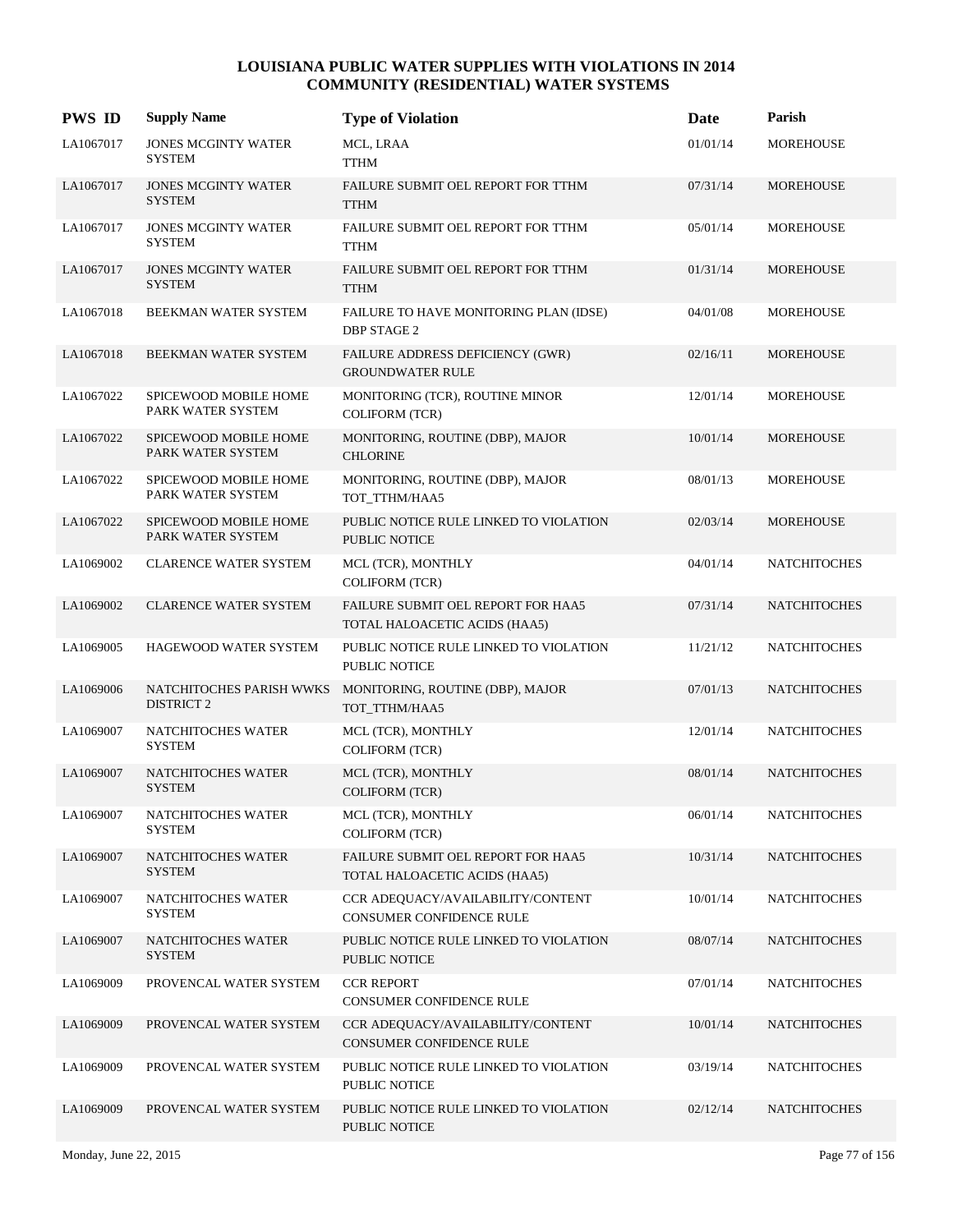| <b>PWS ID</b> | <b>Supply Name</b>                               | <b>Type of Violation</b>                                            | Date     | Parish              |
|---------------|--------------------------------------------------|---------------------------------------------------------------------|----------|---------------------|
| LA1069010     | ROBELINE MARTHAVILLE<br>WATER SYSTEM             | MCL, LRAA<br><b>TTHM</b>                                            | 01/01/14 | <b>NATCHITOCHES</b> |
| LA1069010     | ROBELINE MARTHAVILLE<br><b>WATER SYSTEM</b>      | FAILURE SUBMIT OEL REPORT FOR HAA5<br>TOTAL HALOACETIC ACIDS (HAA5) | 01/31/14 | <b>NATCHITOCHES</b> |
| LA1069010     | ROBELINE MARTHAVILLE<br><b>WATER SYSTEM</b>      | FAILURE SUBMIT OEL REPORT FOR TTHM<br><b>TTHM</b>                   | 01/31/14 | <b>NATCHITOCHES</b> |
| LA1069012     | <b>CHESTNUT-READHIMER</b><br><b>WATER SYSTEM</b> | MCL, LRAA<br><b>TTHM</b>                                            | 07/01/14 | <b>NATCHITOCHES</b> |
| LA1069012     | <b>CHESTNUT-READHIMER</b><br><b>WATER SYSTEM</b> | MCL, LRAA<br>TOTAL HALOACETIC ACIDS (HAA5)                          | 07/01/14 | <b>NATCHITOCHES</b> |
| LA1069012     | <b>CHESTNUT-READHIMER</b><br><b>WATER SYSTEM</b> | MCL, LRAA<br><b>TTHM</b>                                            | 07/01/14 | <b>NATCHITOCHES</b> |
| LA1069012     | <b>CHESTNUT-READHIMER</b><br><b>WATER SYSTEM</b> | MCL, LRAA<br><b>TTHM</b>                                            | 04/01/14 | <b>NATCHITOCHES</b> |
| LA1069012     | <b>CHESTNUT-READHIMER</b><br><b>WATER SYSTEM</b> | MCL, LRAA<br>TOTAL HALOACETIC ACIDS (HAA5)                          | 04/01/14 | <b>NATCHITOCHES</b> |
| LA1069012     | <b>CHESTNUT-READHIMER</b><br>WATER SYSTEM        | MCL, LRAA<br>TOTAL HALOACETIC ACIDS (HAA5)                          | 04/01/14 | <b>NATCHITOCHES</b> |
| LA1069012     | CHESTNUT-READHIMER<br><b>WATER SYSTEM</b>        | MCL, LRAA<br><b>TTHM</b>                                            | 04/01/14 | <b>NATCHITOCHES</b> |
| LA1069012     | CHESTNUT-READHIMER<br><b>WATER SYSTEM</b>        | MCL, LRAA<br>TOTAL HALOACETIC ACIDS (HAA5)                          | 01/01/14 | <b>NATCHITOCHES</b> |
| LA1069012     | CHESTNUT-READHIMER<br><b>WATER SYSTEM</b>        | MCL, LRAA<br><b>TTHM</b>                                            | 01/01/14 | <b>NATCHITOCHES</b> |
| LA1069012     | CHESTNUT-READHIMER<br>WATER SYSTEM               | MCL, LRAA<br>TOTAL HALOACETIC ACIDS (HAA5)                          | 01/01/14 | <b>NATCHITOCHES</b> |
| LA1069012     | CHESTNUT-READHIMER<br><b>WATER SYSTEM</b>        | MCL, LRAA<br><b>TTHM</b>                                            | 01/01/14 | <b>NATCHITOCHES</b> |
| LA1069012     | CHESTNUT-READHIMER<br><b>WATER SYSTEM</b>        | MONITORING, ROUTINE (DBP), MAJOR<br>TOT_TTHM/HAA5                   | 09/01/14 | <b>NATCHITOCHES</b> |
| LA1069012     | CHESTNUT-READHIMER<br>WATER SYSTEM               | FAILURE SUBMIT OEL REPORT FOR TTHM<br><b>TTHM</b>                   | 10/31/14 | <b>NATCHITOCHES</b> |
| LA1069012     | <b>CHESTNUT-READHIMER</b><br><b>WATER SYSTEM</b> | FAILURE SUBMIT OEL REPORT FOR HAA5<br>TOTAL HALOACETIC ACIDS (HAA5) | 10/31/14 | <b>NATCHITOCHES</b> |
| LA1069012     | CHESTNUT-READHIMER<br><b>WATER SYSTEM</b>        | FAILURE SUBMIT OEL REPORT FOR TTHM<br><b>TTHM</b>                   | 07/31/14 | <b>NATCHITOCHES</b> |
| LA1069012     | CHESTNUT-READHIMER<br>WATER SYSTEM               | FAILURE SUBMIT OEL REPORT FOR HAA5<br>TOTAL HALOACETIC ACIDS (HAA5) | 07/31/14 | <b>NATCHITOCHES</b> |
| LA1069012     | CHESTNUT-READHIMER<br><b>WATER SYSTEM</b>        | FAILURE SUBMIT OEL REPORT FOR HAA5<br>TOTAL HALOACETIC ACIDS (HAA5) | 05/01/14 | <b>NATCHITOCHES</b> |
| LA1069012     | CHESTNUT-READHIMER<br><b>WATER SYSTEM</b>        | FAILURE SUBMIT OEL REPORT FOR TTHM<br><b>TTHM</b>                   | 05/01/14 | <b>NATCHITOCHES</b> |
| LA1069012     | CHESTNUT-READHIMER<br><b>WATER SYSTEM</b>        | PUBLIC NOTICE RULE LINKED TO VIOLATION<br>PUBLIC NOTICE             | 05/23/14 | <b>NATCHITOCHES</b> |
| LA1069012     | CHESTNUT-READHIMER<br>WATER SYSTEM               | PUBLIC NOTICE RULE LINKED TO VIOLATION<br>PUBLIC NOTICE             | 01/29/14 | <b>NATCHITOCHES</b> |
| LA1069013     | SANDY POINT 480 WATER<br><b>SYSTEM</b>           | <b>CCR REPORT</b><br>CONSUMER CONFIDENCE RULE                       | 07/01/14 | <b>NATCHITOCHES</b> |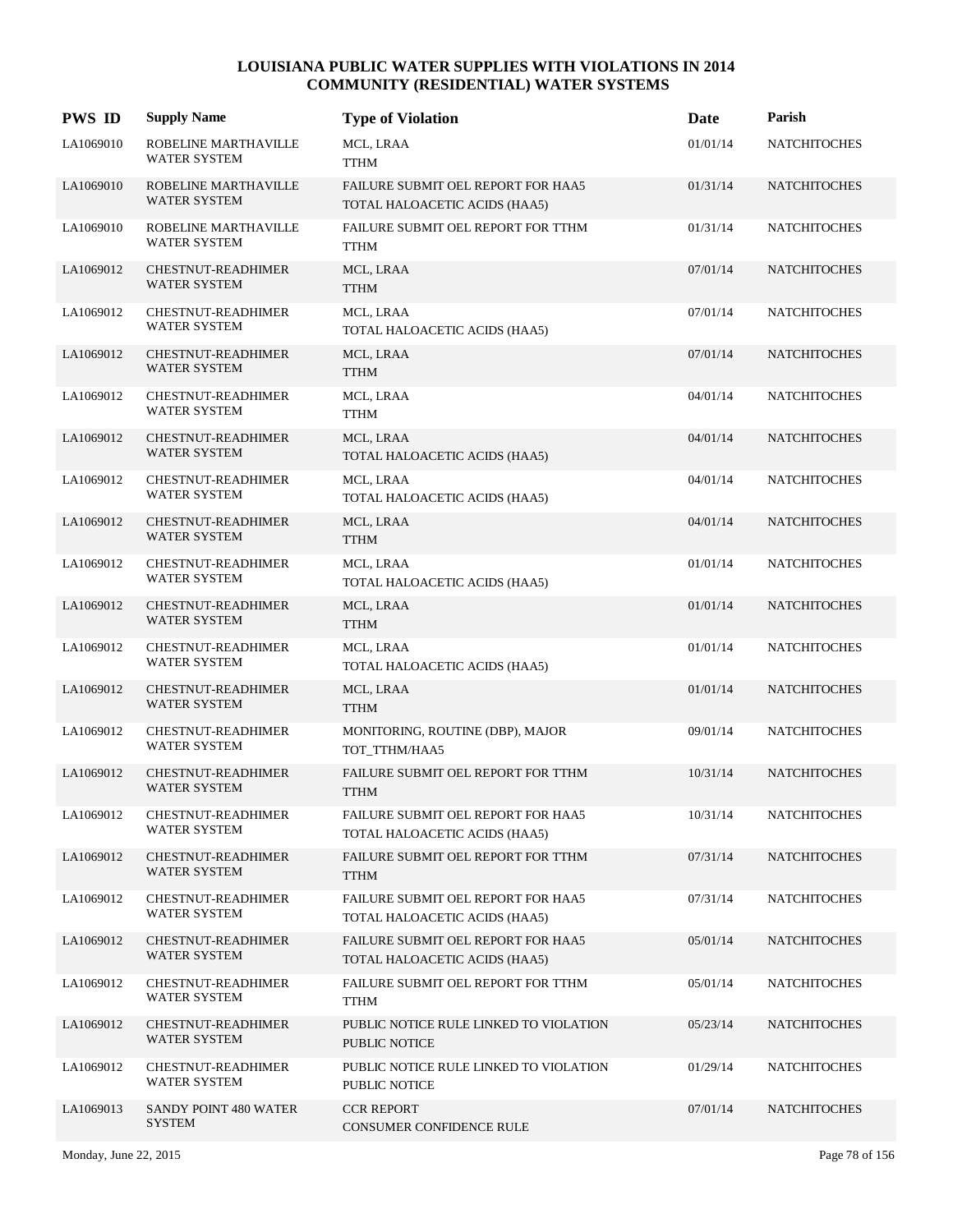| <b>PWS ID</b> | <b>Supply Name</b>                              | <b>Type of Violation</b>                                         | Date     | Parish              |
|---------------|-------------------------------------------------|------------------------------------------------------------------|----------|---------------------|
| LA1069013     | SANDY POINT 480 WATER<br><b>SYSTEM</b>          | CCR ADEQUACY/AVAILABILITY/CONTENT<br>CONSUMER CONFIDENCE RULE    | 10/01/14 | <b>NATCHITOCHES</b> |
| LA1073003     | <b>BETTER WATERWORKS</b><br>WATER SYSTEM        | MONITORING (TCR), ROUTINE MAJOR<br><b>COLIFORM (TCR)</b>         | 08/01/14 | <b>OUACHITA</b>     |
| LA1073003     | BETTER WATERWORKS<br><b>WATER SYSTEM</b>        | MONITORING (TCR), ROUTINE MINOR<br><b>COLIFORM (TCR)</b>         | 05/01/14 | <b>OUACHITA</b>     |
| LA1073003     | <b>BETTER WATERWORKS</b><br>WATER SYSTEM        | MONITORING (TCR), REPEAT MAJOR<br><b>COLIFORM</b> (TCR)          | 04/01/14 | <b>OUACHITA</b>     |
| LA1073003     | BETTER WATERWORKS<br><b>WATER SYSTEM</b>        | MONITORING, ROUTINE (DBP), MAJOR<br><b>CHLORAMINE</b>            | 07/01/14 | <b>OUACHITA</b>     |
| LA1073003     | <b>BETTER WATERWORKS</b><br><b>WATER SYSTEM</b> | MONITORING, ROUTINE (DBP), MAJOR<br><b>CHLORAMINE</b>            | 04/01/14 | <b>OUACHITA</b>     |
| LA1073003     | BETTER WATERWORKS<br><b>WATER SYSTEM</b>        | FAILURE TO HAVE MONITORING PLAN (IDSE)<br><b>DBP STAGE 2</b>     | 04/01/08 | <b>OUACHITA</b>     |
| LA1073003     | <b>BETTER WATERWORKS</b><br><b>WATER SYSTEM</b> | PUBLIC NOTICE RULE LINKED TO VIOLATION<br><b>PUBLIC NOTICE</b>   | 12/08/14 | <b>OUACHITA</b>     |
| LA1073003     | <b>BETTER WATERWORKS</b><br><b>WATER SYSTEM</b> | PUBLIC NOTICE RULE LINKED TO VIOLATION<br><b>PUBLIC NOTICE</b>   | 05/07/14 | <b>OUACHITA</b>     |
| LA1073004     | <b>BROWNVILLE WATER SYSTEM</b>                  | MCL (TCR), MONTHLY<br><b>COLIFORM (TCR)</b>                      | 04/01/14 | <b>OUACHITA</b>     |
| LA1073004     | BROWNVILLE WATER SYSTEM                         | INADEQUATE MINIMUM CHLORINE RESIDUAL<br><b>CHLORAMINE</b>        | 10/01/14 | <b>OUACHITA</b>     |
| LA1073004     | <b>BROWNVILLE WATER SYSTEM</b>                  | INADEQUATE MINIMUM CHLORINE RESIDUAL<br><b>CHLORAMINE</b>        | 03/01/14 | <b>OUACHITA</b>     |
| LA1073004     | BROWNVILLE WATER SYSTEM                         | INADEQUATE MINIMUM CHLORINE RESIDUAL<br><b>RESIDUAL CHLORINE</b> | 02/01/14 | <b>OUACHITA</b>     |
| LA1073007     | CHARMINGDALE SUBDIVISION<br>WS                  | MONITORING (TCR), ROUTINE MAJOR<br><b>COLIFORM (TCR)</b>         | 03/01/14 | <b>OUACHITA</b>     |
| LA1073007     | CHARMINGDALE SUBDIVISION<br>WS                  | MONITORING (TCR), ROUTINE MINOR<br><b>COLIFORM (TCR)</b>         | 08/01/14 | <b>OUACHITA</b>     |
| LA1073007     | <b>CHARMINGDALE SUBDIVISION</b><br>WS           | MONITORING, ROUTINE (DBP), MAJOR<br><b>CHLORINE</b>              | 07/01/14 | <b>OUACHITA</b>     |
| LA1073007     | CHARMINGDALE SUBDIVISION<br>WS                  | MONITORING, ROUTINE (DBP), MAJOR<br><b>CHLORINE</b>              | 01/01/14 | <b>OUACHITA</b>     |
| LA1073007     | <b>CHARMINGDALE SUBDIVISION</b><br>WS           | PUBLIC NOTICE RULE LINKED TO VIOLATION<br>PUBLIC NOTICE          | 07/21/14 | <b>OUACHITA</b>     |
| LA1073007     | <b>CHARMINGDALE SUBDIVISION</b><br>WS           | PUBLIC NOTICE RULE LINKED TO VIOLATION<br>PUBLIC NOTICE          | 07/04/14 | <b>OUACHITA</b>     |
| LA1073007     | CHARMINGDALE SUBDIVISION<br>WS                  | PUBLIC NOTICE RULE LINKED TO VIOLATION<br>PUBLIC NOTICE          | 04/08/14 | <b>OUACHITA</b>     |
| LA1073007     | <b>CHARMINGDALE SUBDIVISION</b><br>WS           | INADEQUATE MINIMUM CHLORINE RESIDUAL<br><b>CHLORINE</b>          | 09/01/14 | <b>OUACHITA</b>     |
| LA1073011     | <b>COUNTRY ESTATES WS</b>                       | MONITORING (TCR), ROUTINE MAJOR<br><b>COLIFORM (TCR)</b>         | 08/01/14 | <b>OUACHITA</b>     |
| LA1073011     | <b>COUNTRY ESTATES WS</b>                       | MONITORING (TCR), ROUTINE MINOR<br><b>COLIFORM (TCR)</b>         | 05/01/14 | <b>OUACHITA</b>     |
| LA1073011     | <b>COUNTRY ESTATES WS</b>                       | MONITORING (TCR), REPEAT MAJOR<br>COLIFORM (TCR)                 | 04/01/14 | <b>OUACHITA</b>     |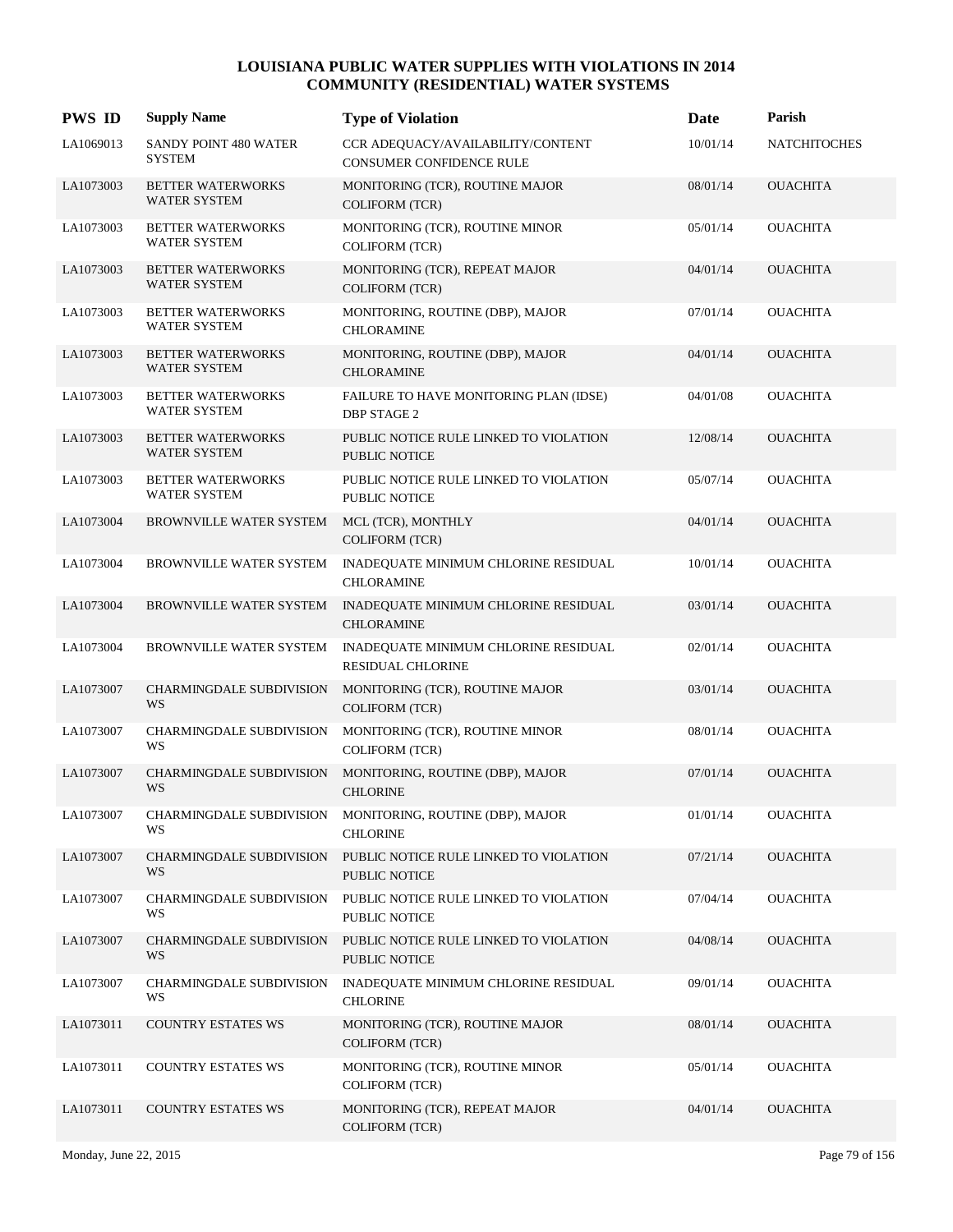| <b>PWS ID</b> | <b>Supply Name</b>              | <b>Type of Violation</b>                                                                  | <b>Date</b> | Parish          |
|---------------|---------------------------------|-------------------------------------------------------------------------------------------|-------------|-----------------|
| LA1073011     | <b>COUNTRY ESTATES WS</b>       | MONITORING, ROUTINE (DBP), MAJOR<br><b>CHLORAMINE</b>                                     | 07/01/14    | <b>OUACHITA</b> |
| LA1073011     | <b>COUNTRY ESTATES WS</b>       | MONITORING, ROUTINE (DBP), MAJOR<br><b>CHLORINE</b>                                       | 04/01/14    | <b>OUACHITA</b> |
| LA1073011     | COUNTRY ESTATES WS              | PUBLIC NOTICE RULE LINKED TO VIOLATION<br>PUBLIC NOTICE                                   | 12/08/14    | <b>OUACHITA</b> |
| LA1073014     | FROST TOWN WATER SYSTEM         | MONITORING, ROUTINE (DBP), MAJOR<br>TOT_TTHM/HAA5                                         | 09/01/13    | <b>OUACHITA</b> |
| LA1073016     |                                 | GREEN ACRES SUBDIVISION WS MONITORING (TCR), ROUTINE MAJOR<br><b>COLIFORM (TCR)</b>       | 03/01/14    | <b>OUACHITA</b> |
| LA1073016     |                                 | GREEN ACRES SUBDIVISION WS MONITORING (TCR), ROUTINE MINOR<br><b>COLIFORM (TCR)</b>       | 08/01/14    | <b>OUACHITA</b> |
| LA1073016     |                                 | GREEN ACRES SUBDIVISION WS MONITORING, ROUTINE (DBP), MAJOR<br><b>CHLORINE</b>            | 07/01/14    | <b>OUACHITA</b> |
| LA1073016     |                                 | GREEN ACRES SUBDIVISION WS MONITORING, ROUTINE (DBP), MAJOR<br><b>CHLORINE</b>            | 01/01/14    | <b>OUACHITA</b> |
| LA1073016     |                                 | GREEN ACRES SUBDIVISION WS PUBLIC NOTICE RULE LINKED TO VIOLATION<br>PUBLIC NOTICE        | 07/21/14    | <b>OUACHITA</b> |
| LA1073016     |                                 | GREEN ACRES SUBDIVISION WS PUBLIC NOTICE RULE LINKED TO VIOLATION<br><b>PUBLIC NOTICE</b> | 07/04/14    | <b>OUACHITA</b> |
| LA1073016     |                                 | GREEN ACRES SUBDIVISION WS INADEQUATE MINIMUM CHLORINE RESIDUAL<br><b>CHLORINE</b>        | 11/01/14    | <b>OUACHITA</b> |
| LA1073020     | <b>KIROLI DARBONNE WS</b>       | MCL (TCR), MONTHLY<br><b>COLIFORM (TCR)</b>                                               | 04/01/14    | <b>OUACHITA</b> |
| LA1073020     | KIROLI DARBONNE WS              | INADEQUATE MINIMUM CHLORINE RESIDUAL<br><b>CHLORINE</b>                                   | 04/01/14    | <b>OUACHITA</b> |
| LA1073020     | <b>KIROLI DARBONNE WS</b>       | INADEQUATE MINIMUM CHLORINE RESIDUAL<br><b>CHLORINE</b>                                   | 03/01/14    | <b>OUACHITA</b> |
| LA1073021     | <b>WATERSIDE SUBDIVISION WS</b> | MONITORING (TCR), ROUTINE MAJOR<br><b>COLIFORM (TCR)</b>                                  | 03/01/14    | <b>OUACHITA</b> |
| LA1073021     | <b>WATERSIDE SUBDIVISION WS</b> | MONITORING, ROUTINE (DBP), MAJOR<br><b>CHLORINE</b>                                       | 01/01/14    | <b>OUACHITA</b> |
| LA1073021     | <b>WATERSIDE SUBDIVISION WS</b> | PUBLIC NOTICE RULE LINKED TO VIOLATION<br>PUBLIC NOTICE                                   | 07/21/14    | <b>OUACHITA</b> |
| LA1073021     | <b>WATERSIDE SUBDIVISION WS</b> | PUBLIC NOTICE RULE LINKED TO VIOLATION<br>PUBLIC NOTICE                                   | 07/04/14    | <b>OUACHITA</b> |
| LA1073021     | <b>WATERSIDE SUBDIVISION WS</b> | PUBLIC NOTICE RULE LINKED TO VIOLATION<br>PUBLIC NOTICE                                   | 04/08/14    | <b>OUACHITA</b> |
| LA1073021     | WATERSIDE SUBDIVISION WS        | INADEQUATE MINIMUM CHLORINE RESIDUAL<br><b>CHLORAMINE</b>                                 | 11/01/14    | <b>OUACHITA</b> |
| LA1073021     | WATERSIDE SUBDIVISION WS        | INADEQUATE MINIMUM CHLORINE RESIDUAL<br><b>CHLORAMINE</b>                                 | 10/01/14    | <b>OUACHITA</b> |
| LA1073021     | <b>WATERSIDE SUBDIVISION WS</b> | INADEQUATE MINIMUM CHLORINE RESIDUAL<br>CHLORAMINE                                        | 09/01/14    | <b>OUACHITA</b> |
| LA1073021     | WATERSIDE SUBDIVISION WS        | INADEQUATE MINIMUM CHLORINE RESIDUAL<br><b>CHLORINE</b>                                   | 08/01/14    | <b>OUACHITA</b> |
| LA1073025     | RAMSEY WATER SYSTEM             | MONITORING (TCR), ROUTINE MAJOR<br>COLIFORM (TCR)                                         | 08/01/14    | <b>OUACHITA</b> |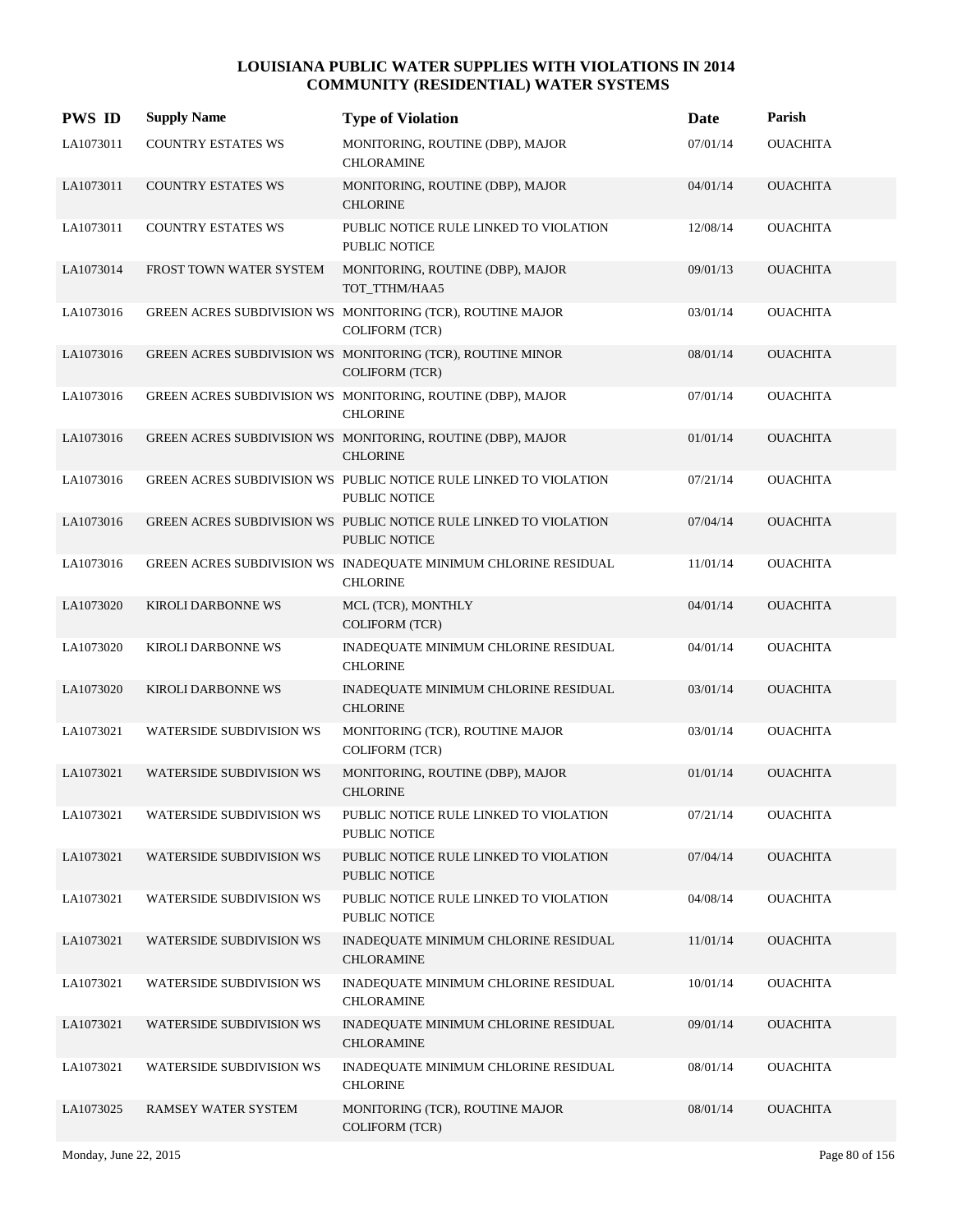| <b>PWS ID</b> | <b>Supply Name</b>                                           | <b>Type of Violation</b>                                                           | Date     | Parish          |
|---------------|--------------------------------------------------------------|------------------------------------------------------------------------------------|----------|-----------------|
| LA1073025     | RAMSEY WATER SYSTEM                                          | MONITORING, ROUTINE (DBP), MAJOR<br><b>CHLORAMINE</b>                              | 07/01/14 | <b>OUACHITA</b> |
| LA1073025     | RAMSEY WATER SYSTEM                                          | PUBLIC NOTICE RULE LINKED TO VIOLATION<br>PUBLIC NOTICE                            | 12/08/14 | <b>OUACHITA</b> |
| LA1073031     | <b>MONROE WATER SYSTEM</b>                                   | MCL (TCR), MONTHLY<br><b>COLIFORM (TCR)</b>                                        | 08/01/14 | <b>OUACHITA</b> |
| LA1073031     | MONROE WATER SYSTEM                                          | INADEQUATE MINIMUM CHLORINE RESIDUAL<br><b>CHLORAMINE</b>                          | 10/01/14 | <b>OUACHITA</b> |
| LA1073031     | MONROE WATER SYSTEM                                          | INADEQUATE MINIMUM CHLORINE RESIDUAL<br><b>CHLORAMINE</b>                          | 09/01/14 | <b>OUACHITA</b> |
| LA1073031     | MONROE WATER SYSTEM                                          | INADEQUATE MINIMUM CHLORINE RESIDUAL<br><b>CHLORAMINE</b>                          | 08/01/14 | <b>OUACHITA</b> |
| LA1073031     | <b>MONROE WATER SYSTEM</b>                                   | INADEQUATE MINIMUM CHLORINE RESIDUAL<br><b>CHLORAMINE</b>                          | 07/01/14 | <b>OUACHITA</b> |
| LA1073031     | MONROE WATER SYSTEM                                          | INADEQUATE MINIMUM CHLORINE RESIDUAL<br><b>CHLORAMINE</b>                          | 06/01/14 | <b>OUACHITA</b> |
| LA1073035     | NORTH MONROE ET AL WATER MCL (TCR), MONTHLY<br><b>SYSTEM</b> | <b>COLIFORM (TCR)</b>                                                              | 09/01/14 | <b>OUACHITA</b> |
| LA1073035     | NORTH MONROE ET AL WATER MCL (TCR), MONTHLY<br><b>SYSTEM</b> | <b>COLIFORM (TCR)</b>                                                              | 04/01/14 | <b>OUACHITA</b> |
| LA1073035     | <b>SYSTEM</b>                                                | NORTH MONROE ET AL WATER INADEQUATE MINIMUM CHLORINE RESIDUAL<br><b>CHLORAMINE</b> | 12/01/14 | <b>OUACHITA</b> |
| LA1073035     | <b>SYSTEM</b>                                                | NORTH MONROE ET AL WATER INADEQUATE MINIMUM CHLORINE RESIDUAL<br><b>CHLORAMINE</b> | 11/01/14 | <b>OUACHITA</b> |
| LA1073035     | <b>SYSTEM</b>                                                | NORTH MONROE ET AL WATER INADEQUATE MINIMUM CHLORINE RESIDUAL<br><b>CHLORAMINE</b> | 10/01/14 | <b>OUACHITA</b> |
| LA1073035     | <b>SYSTEM</b>                                                | NORTH MONROE ET AL WATER INADEQUATE MINIMUM CHLORINE RESIDUAL<br><b>CHLORAMINE</b> | 09/01/14 | <b>OUACHITA</b> |
| LA1073035     | <b>SYSTEM</b>                                                | NORTH MONROE ET AL WATER INADEQUATE MINIMUM CHLORINE RESIDUAL<br><b>CHLORAMINE</b> | 08/01/14 | <b>OUACHITA</b> |
| LA1073035     | <b>SYSTEM</b>                                                | NORTH MONROE ET AL WATER INADEQUATE MINIMUM CHLORINE RESIDUAL<br><b>CHLORAMINE</b> | 04/01/14 | <b>OUACHITA</b> |
| LA1073035     | <b>SYSTEM</b>                                                | NORTH MONROE ET AL WATER INADEQUATE MINIMUM CHLORINE RESIDUAL                      | 02/01/14 | <b>OUACHITA</b> |
| LA1073038     | PINE BAYOU WATER SYSTEM                                      | MONITORING (TCR), ROUTINE MAJOR<br><b>COLIFORM (TCR)</b>                           | 03/01/14 | <b>OUACHITA</b> |
| LA1073038     | PINE BAYOU WATER SYSTEM                                      | MONITORING, ROUTINE (DBP), MAJOR<br><b>CHLORINE</b>                                | 01/01/14 | <b>OUACHITA</b> |
| LA1073040     | PRAIRIE ROAD WATER<br><b>DISTRICT</b>                        | FAILURE SUBMIT OEL REPORT FOR TTHM<br><b>TTHM</b>                                  | 07/31/14 | <b>OUACHITA</b> |
| LA1073046     | SOUTH MONROE WS GOWC                                         | MCL, LRAA<br><b>TTHM</b>                                                           | 10/01/14 | <b>OUACHITA</b> |
| LA1073046     | SOUTH MONROE WS GOWC                                         | MCL, LRAA<br><b>TTHM</b>                                                           | 07/01/14 | <b>OUACHITA</b> |
| LA1073046     | SOUTH MONROE WS GOWC                                         | MCL (TCR), MONTHLY<br><b>COLIFORM (TCR)</b>                                        | 07/01/14 | <b>OUACHITA</b> |
| LA1073046     | SOUTH MONROE WS GOWC                                         | MCL (TCR), MONTHLY<br>COLIFORM (TCR)                                               | 04/01/14 | <b>OUACHITA</b> |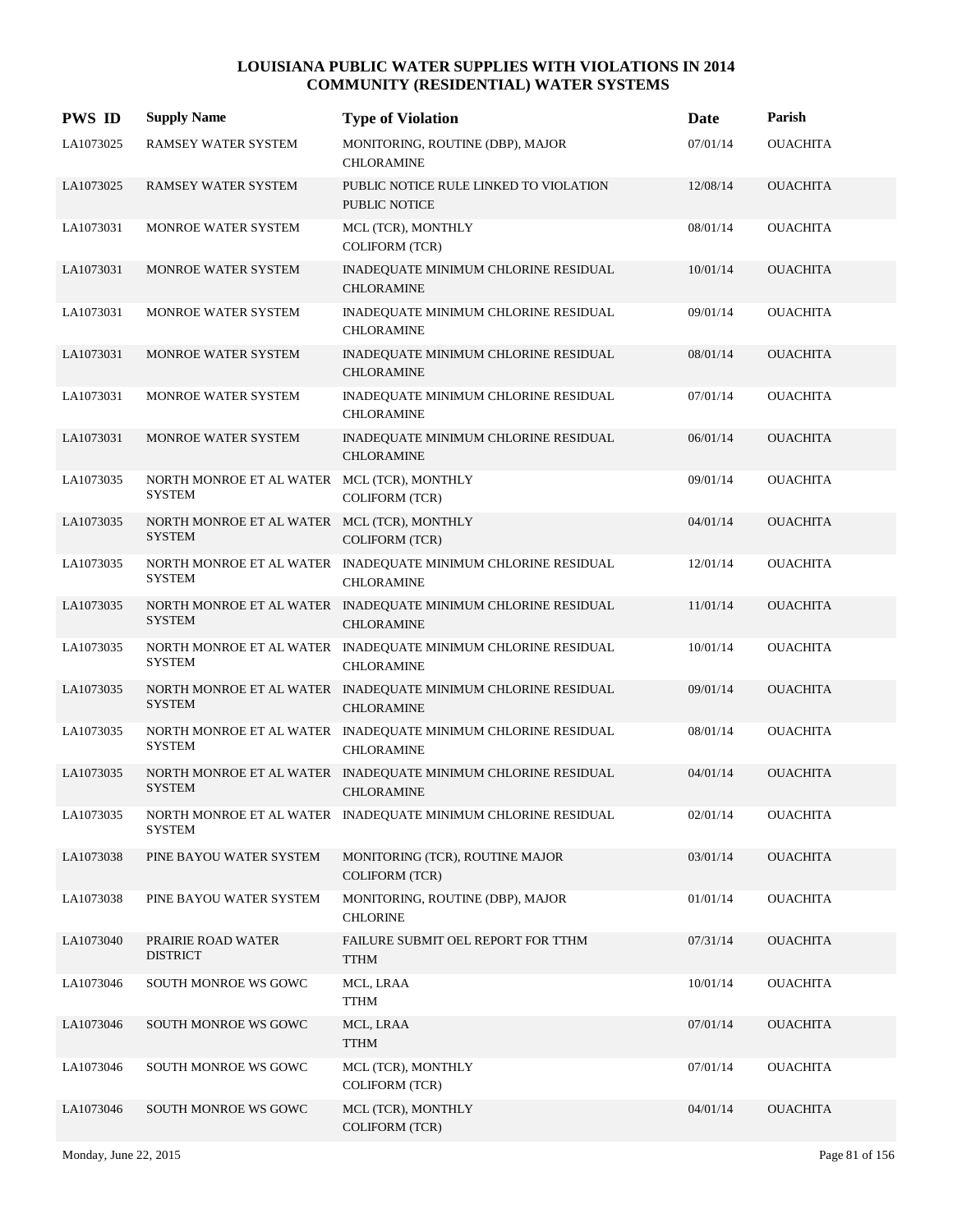| <b>PWS ID</b> | <b>Supply Name</b>                           | <b>Type of Violation</b>                                      | Date     | Parish          |
|---------------|----------------------------------------------|---------------------------------------------------------------|----------|-----------------|
| LA1073046     | SOUTH MONROE WS GOWC                         | FAILURE SUBMIT OEL REPORT FOR TTHM<br><b>TTHM</b>             | 10/31/14 | <b>OUACHITA</b> |
| LA1073046     | SOUTH MONROE WS GOWC                         | INADEQUATE MINIMUM CHLORINE RESIDUAL<br><b>CHLORINE</b>       | 04/01/14 | <b>OUACHITA</b> |
| LA1073049     | SUBURBAN NORTH WATER<br><b>SYSTEM</b>        | MCL, LRAA<br><b>TTHM</b>                                      | 07/01/14 | <b>OUACHITA</b> |
| LA1073049     | SUBURBAN NORTH WATER<br><b>SYSTEM</b>        | MONITORING (TCR), ROUTINE MAJOR<br><b>COLIFORM (TCR)</b>      | 03/01/14 | <b>OUACHITA</b> |
| LA1073049     | SUBURBAN NORTH WATER<br><b>SYSTEM</b>        | MONITORING, ROUTINE (DBP), MAJOR<br><b>CHLORINE</b>           | 01/01/14 | <b>OUACHITA</b> |
| LA1073049     | SUBURBAN NORTH WATER<br><b>SYSTEM</b>        | MONITORING, ROUTINE (DBP), MAJOR<br>TOT_TTHM/HAA5             | 12/01/13 | <b>OUACHITA</b> |
| LA1073049     | SUBURBAN NORTH WATER<br><b>SYSTEM</b>        | FAILURE SUBMIT OEL REPORT FOR TTHM<br><b>TTHM</b>             | 10/31/14 | <b>OUACHITA</b> |
| LA1073049     | SUBURBAN NORTH WATER<br><b>SYSTEM</b>        | FAILURE SUBMIT OEL REPORT FOR TTHM<br><b>TTHM</b>             | 07/31/14 | <b>OUACHITA</b> |
| LA1073049     | SUBURBAN NORTH WATER<br><b>SYSTEM</b>        | PUBLIC NOTICE RULE LINKED TO VIOLATION<br>PUBLIC NOTICE       | 07/30/14 | <b>OUACHITA</b> |
| LA1073049     | SUBURBAN NORTH WATER<br><b>SYSTEM</b>        | PUBLIC NOTICE RULE LINKED TO VIOLATION<br>PUBLIC NOTICE       | 07/21/14 | <b>OUACHITA</b> |
| LA1073049     | SUBURBAN NORTH WATER<br><b>SYSTEM</b>        | PUBLIC NOTICE RULE LINKED TO VIOLATION<br>PUBLIC NOTICE       | 07/04/14 | <b>OUACHITA</b> |
| LA1073049     | <b>SUBURBAN NORTH WATER</b><br><b>SYSTEM</b> | PUBLIC NOTICE RULE LINKED TO VIOLATION<br>PUBLIC NOTICE       | 04/08/14 | <b>OUACHITA</b> |
| LA1073049     | SUBURBAN NORTH WATER<br><b>SYSTEM</b>        | INADEQUATE MINIMUM CHLORINE RESIDUAL<br><b>CHLORINE</b>       | 09/01/14 | <b>OUACHITA</b> |
| LA1073054     | TOWN & COUNTRY SERVICE                       | CCR ADEQUACY/AVAILABILITY/CONTENT<br>CONSUMER CONFIDENCE RULE | 10/01/14 | <b>OUACHITA</b> |
| LA1073055     | WEST HWY 80 ARK ROAD WS                      | MCL (TCR), MONTHLY<br><b>COLIFORM (TCR)</b>                   | 07/01/14 | <b>OUACHITA</b> |
| LA1073055     | WEST HWY 80 ARK ROAD WS                      | MCL (TCR), MONTHLY<br><b>COLIFORM (TCR)</b>                   | 04/01/14 | <b>OUACHITA</b> |
| LA1073055     | WEST HWY 80 ARK ROAD WS                      | FAILURE SUBMIT OEL REPORT FOR TTHM<br><b>TTHM</b>             | 10/31/14 | <b>OUACHITA</b> |
| LA1073055     | WEST HWY 80 ARK ROAD WS                      | INADEQUATE MINIMUM CHLORINE RESIDUAL<br><b>CHLORAMINE</b>     | 04/01/14 | <b>OUACHITA</b> |
| LA1073055     | WEST HWY 80 ARK ROAD WS                      | INADEQUATE MINIMUM CHLORINE RESIDUAL<br>CHLORAMINE            | 03/01/14 | <b>OUACHITA</b> |
| LA1073055     | WEST HWY 80 ARK ROAD WS                      | INADEQUATE MINIMUM CHLORINE RESIDUAL<br><b>CHLORAMINE</b>     | 01/01/14 | <b>OUACHITA</b> |
| LA1073056     | WEST MONROE WATER<br><b>SYSTEM</b>           | MCL, LRAA<br><b>TTHM</b>                                      | 01/01/14 | <b>OUACHITA</b> |
| LA1073056     | WEST MONROE WATER<br><b>SYSTEM</b>           | MONITORING (TCR), ROUTINE MINOR<br><b>COLIFORM (TCR)</b>      | 12/01/14 | <b>OUACHITA</b> |
| LA1073056     | WEST MONROE WATER<br><b>SYSTEM</b>           | MONITORING, ROUTINE (DBP), MAJOR<br><b>CHLORAMINE</b>         | 10/01/14 | <b>OUACHITA</b> |
| LA1073056     | WEST MONROE WATER<br><b>SYSTEM</b>           | FAILURE SUBMIT OEL REPORT FOR TTHM<br><b>TTHM</b>             | 05/01/14 | <b>OUACHITA</b> |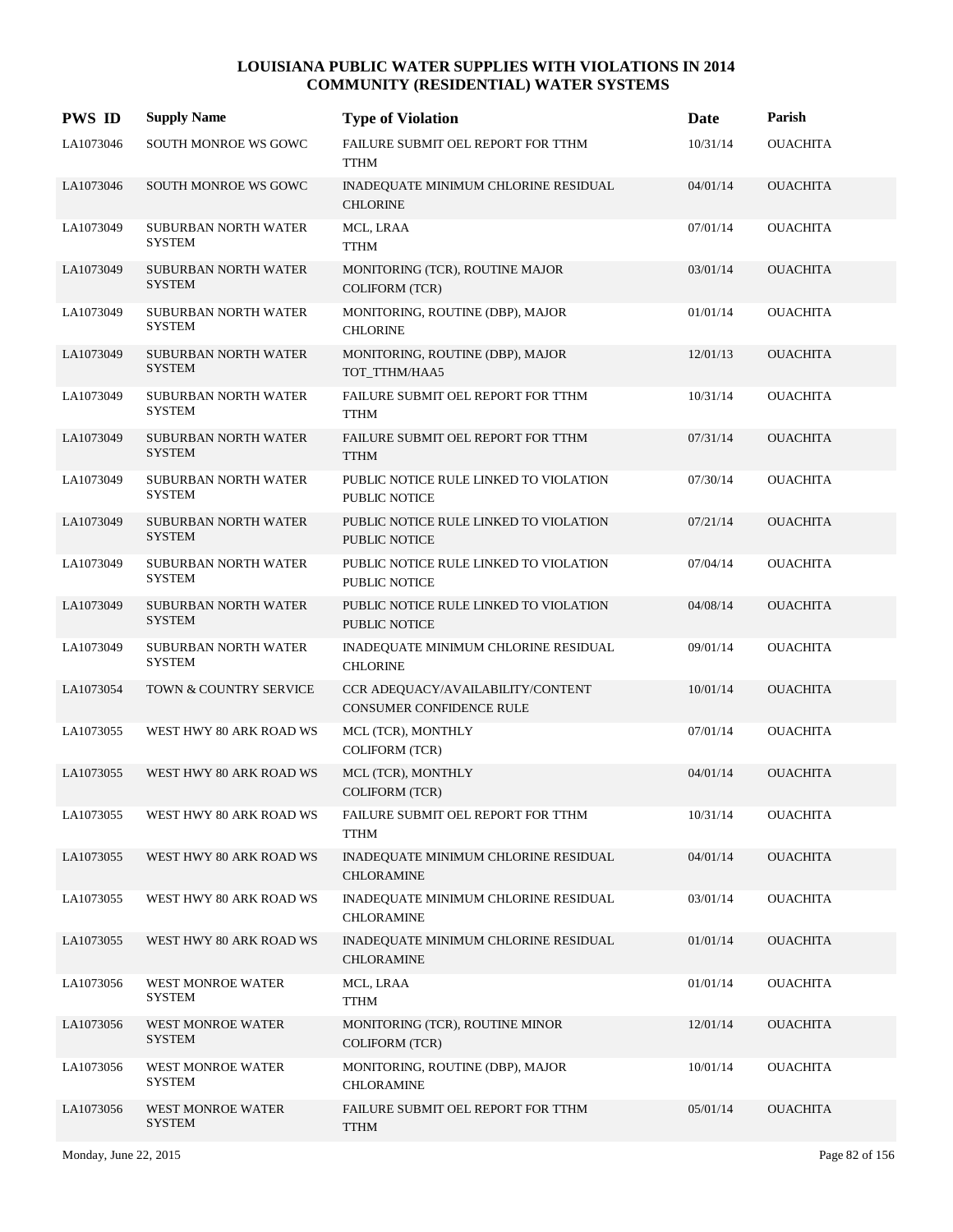| <b>PWS ID</b> | <b>Supply Name</b>                           | <b>Type of Violation</b>                                                            | Date     | Parish          |
|---------------|----------------------------------------------|-------------------------------------------------------------------------------------|----------|-----------------|
| LA1073056     | <b>WEST MONROE WATER</b><br><b>SYSTEM</b>    | FAILURE SUBMIT OEL REPORT FOR TTHM<br><b>TTHM</b>                                   | 01/31/14 | <b>OUACHITA</b> |
| LA1073056     | <b>WEST MONROE WATER</b><br><b>SYSTEM</b>    | FAILURE SUBMIT OEL REPORT FOR TTHM<br><b>TTHM</b>                                   | 10/31/13 | <b>OUACHITA</b> |
| LA1073058     | <b>INDIAN VILLAGE WATER</b><br><b>SYSTEM</b> | MONITORING, ROUTINE (DBP), MAJOR<br>TOT_TTHM/HAA5                                   | 03/01/14 | <b>OUACHITA</b> |
| LA1073058     | INDIAN VILLAGE WATER<br><b>SYSTEM</b>        | PUBLIC NOTICE RULE LINKED TO VIOLATION<br><b>PUBLIC NOTICE</b>                      | 09/30/14 | <b>OUACHITA</b> |
| LA1073058     | <b>INDIAN VILLAGE WATER</b><br><b>SYSTEM</b> | PUBLIC NOTICE RULE LINKED TO VIOLATION<br>PUBLIC NOTICE                             | 05/08/14 | <b>OUACHITA</b> |
| LA1073058     | <b>INDIAN VILLAGE WATER</b><br><b>SYSTEM</b> | PUBLIC NOTICE RULE LINKED TO VIOLATION<br><b>PUBLIC NOTICE</b>                      | 09/02/13 | <b>OUACHITA</b> |
| LA1073060     | CADEVILLE WATER DISTRICT                     | MCL, LRAA<br><b>TTHM</b>                                                            | 10/01/14 | <b>OUACHITA</b> |
| LA1073060     | CADEVILLE WATER DISTRICT                     | MCL, LRAA<br><b>TTHM</b>                                                            | 10/01/14 | <b>OUACHITA</b> |
| LA1073060     | CADEVILLE WATER DISTRICT                     | MCL, LRAA<br>TTHM                                                                   | 07/01/14 | <b>OUACHITA</b> |
| LA1073060     | CADEVILLE WATER DISTRICT                     | MCL, LRAA<br><b>TTHM</b>                                                            | 07/01/14 | <b>OUACHITA</b> |
| LA1073060     | CADEVILLE WATER DISTRICT                     | MCL, LRAA<br><b>TTHM</b>                                                            | 04/01/14 | <b>OUACHITA</b> |
| LA1073060     | CADEVILLE WATER DISTRICT                     | MCL, LRAA<br><b>TTHM</b>                                                            | 04/01/14 | <b>OUACHITA</b> |
| LA1073060     | CADEVILLE WATER DISTRICT                     | MCL, LRAA<br>TTHM                                                                   | 01/01/14 | <b>OUACHITA</b> |
| LA1073060     | CADEVILLE WATER DISTRICT                     | MCL, LRAA<br><b>TTHM</b>                                                            | 01/01/14 | <b>OUACHITA</b> |
| LA1073060     | CADEVILLE WATER DISTRICT                     | FAILURE SUBMIT OEL REPORT FOR TTHM<br><b>TTHM</b>                                   | 07/31/14 | <b>OUACHITA</b> |
| LA1073060     | CADEVILLE WATER DISTRICT                     | FAILURE SUBMIT OEL REPORT FOR HAA5<br>TOTAL HALOACETIC ACIDS (HAA5)                 | 07/31/14 | <b>OUACHITA</b> |
| LA1073060     | CADEVILLE WATER DISTRICT                     | FAILURE SUBMIT OEL REPORT FOR TTHM<br>TTHM                                          | 05/01/14 | <b>OUACHITA</b> |
| LA1073060     | CADEVILLE WATER DISTRICT                     | INADEQUATE MINIMUM CHLORINE RESIDUAL<br><b>CHLORINE</b>                             | 06/01/14 | <b>OUACHITA</b> |
| LA1073060     | CADEVILLE WATER DISTRICT                     | INADEQUATE MINIMUM CHLORINE RESIDUAL<br><b>CHLORINE</b>                             | 05/01/14 | <b>OUACHITA</b> |
| LA1073061     |                                              | HIDDEN OAKS SUBDIVISION WS MONITORING (TCR), ROUTINE MAJOR<br><b>COLIFORM (TCR)</b> | 08/01/14 | <b>OUACHITA</b> |
| LA1073061     |                                              | HIDDEN OAKS SUBDIVISION WS MONITORING, ROUTINE (DBP), MAJOR<br><b>CHLORAMINE</b>    | 07/01/14 | <b>OUACHITA</b> |
| LA1073061     |                                              | HIDDEN OAKS SUBDIVISION WS PUBLIC NOTICE RULE LINKED TO VIOLATION<br>PUBLIC NOTICE  | 12/08/14 | <b>OUACHITA</b> |
| LA1073063     | PECAN LAKE SUBDIVISION WS                    | MONITORING (TCR), ROUTINE MAJOR<br><b>COLIFORM (TCR)</b>                            | 08/01/14 | <b>OUACHITA</b> |
| LA1073063     | PECAN LAKE SUBDIVISION WS                    | MONITORING (TCR), ROUTINE MINOR<br>COLIFORM (TCR)                                   | 05/01/14 | <b>OUACHITA</b> |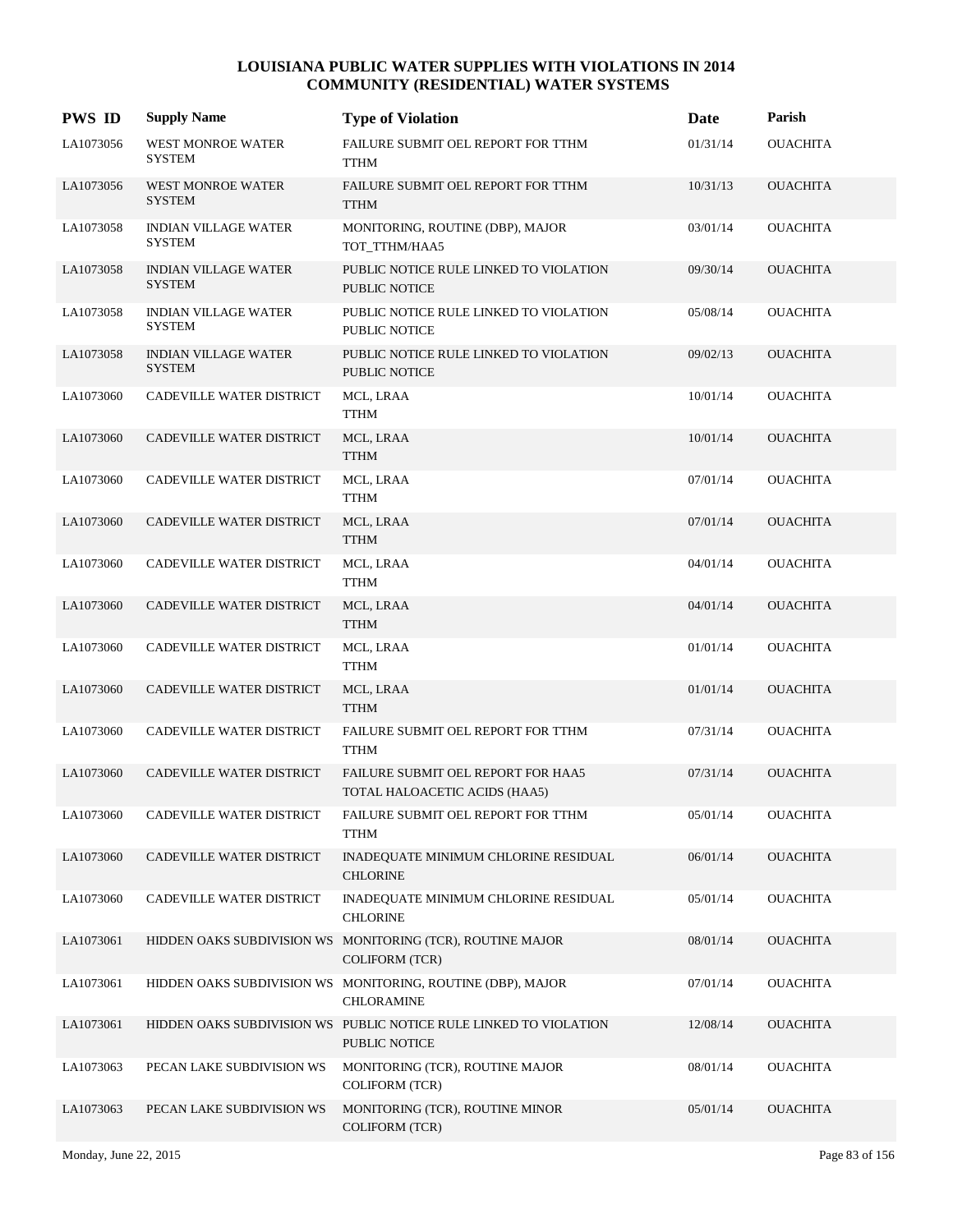| <b>PWS ID</b> | <b>Supply Name</b>                             | <b>Type of Violation</b>                                       | <b>Date</b> | Parish          |
|---------------|------------------------------------------------|----------------------------------------------------------------|-------------|-----------------|
| LA1073063     | PECAN LAKE SUBDIVISION WS                      | MONITORING (TCR), REPEAT MAJOR<br><b>COLIFORM (TCR)</b>        | 04/01/14    | <b>OUACHITA</b> |
| LA1073063     | PECAN LAKE SUBDIVISION WS                      | MONITORING, ROUTINE (DBP), MAJOR<br><b>CHLORAMINE</b>          | 07/01/14    | <b>OUACHITA</b> |
| LA1073063     | PECAN LAKE SUBDIVISION WS                      | MONITORING, ROUTINE (DBP), MAJOR<br><b>CHLORINE</b>            | 04/01/14    | <b>OUACHITA</b> |
| LA1073063     | PECAN LAKE SUBDIVISION WS                      | PUBLIC NOTICE RULE LINKED TO VIOLATION<br><b>PUBLIC NOTICE</b> | 12/08/14    | <b>OUACHITA</b> |
| LA1073064     | <b>HILLSIDE PARK SUBDIVISION</b><br>WS         | MONITORING (TCR), ROUTINE MAJOR<br><b>COLIFORM (TCR)</b>       | 03/01/14    | <b>OUACHITA</b> |
| LA1073064     | HILLSIDE PARK SUBDIVISION<br>WS                | MONITORING, ROUTINE (DBP), MAJOR<br><b>CHLORINE</b>            | 01/01/14    | <b>OUACHITA</b> |
| LA1073064     | <b>HILLSIDE PARK SUBDIVISION</b><br>WS         | PUBLIC NOTICE RULE LINKED TO VIOLATION<br>PUBLIC NOTICE        | 07/21/14    | <b>OUACHITA</b> |
| LA1073064     | <b>HILLSIDE PARK SUBDIVISION</b><br>WS         | PUBLIC NOTICE RULE LINKED TO VIOLATION<br><b>PUBLIC NOTICE</b> | 07/04/14    | <b>OUACHITA</b> |
| LA1073064     | <b>HILLSIDE PARK SUBDIVISION</b><br>WS         | PUBLIC NOTICE RULE LINKED TO VIOLATION<br>PUBLIC NOTICE        | 04/08/14    | <b>OUACHITA</b> |
| LA1073071     | LAKESHORE SWARTZ WATER<br><b>SYSTEM</b>        | MCL (TCR), MONTHLY<br><b>COLIFORM (TCR)</b>                    | 10/01/14    | <b>OUACHITA</b> |
| LA1073071     | LAKESHORE SWARTZ WATER<br><b>SYSTEM</b>        | MCL (TCR), MONTHLY<br><b>COLIFORM (TCR)</b>                    | 04/01/14    | <b>OUACHITA</b> |
| LA1073071     | LAKESHORE SWARTZ WATER<br><b>SYSTEM</b>        | INADEQUATE MINIMUM CHLORINE RESIDUAL<br><b>CHLORAMINE</b>      | 12/01/14    | <b>OUACHITA</b> |
| LA1073071     | LAKESHORE SWARTZ WATER<br><b>SYSTEM</b>        | INADEQUATE MINIMUM CHLORINE RESIDUAL<br><b>CHLORAMINE</b>      | 11/01/14    | <b>OUACHITA</b> |
| LA1073071     | LAKESHORE SWARTZ WATER<br><b>SYSTEM</b>        | INADEQUATE MINIMUM CHLORINE RESIDUAL<br><b>CHLORAMINE</b>      | 10/01/14    | <b>OUACHITA</b> |
| LA1073071     | LAKESHORE SWARTZ WATER<br><b>SYSTEM</b>        | INADEQUATE MINIMUM CHLORINE RESIDUAL<br><b>CHLORAMINE</b>      | 09/01/14    | OUACHITA        |
| LA1073071     | LAKESHORE SWARTZ WATER<br><b>SYSTEM</b>        | INADEQUATE MINIMUM CHLORINE RESIDUAL<br><b>CHLORAMINE</b>      | 08/01/14    | <b>OUACHITA</b> |
| LA1073071     | LAKESHORE SWARTZ WATER<br>SYSTEM               | INADEQUATE MINIMUM CHLORINE RESIDUAL<br><b>CHLORAMINE</b>      | 04/01/14    | <b>OUACHITA</b> |
| LA1073071     | <b>LAKESHORE SWARTZ WATER</b><br><b>SYSTEM</b> | INADEQUATE MINIMUM CHLORINE RESIDUAL<br><b>CHLORAMINE</b>      | 03/01/14    | <b>OUACHITA</b> |
| LA1073075     | LANS MOBILE HOME PARK WS                       | INADEQUATE MINIMUM CHLORINE RESIDUAL<br>RESIDUAL CHLORINE      | 02/01/14    | <b>OUACHITA</b> |
| LA1073090     | LINCOLN HILLS SUBDIVISION<br>WS                | MONITORING (TCR), ROUTINE MAJOR<br><b>COLIFORM (TCR)</b>       | 08/01/14    | <b>OUACHITA</b> |
| LA1073090     | LINCOLN HILLS SUBDIVISION<br>WS                | MONITORING, ROUTINE (DBP), MAJOR<br><b>CHLORAMINE</b>          | 07/01/14    | <b>OUACHITA</b> |
| LA1073090     | LINCOLN HILLS SUBDIVISION<br>WS                | PUBLIC NOTICE RULE LINKED TO VIOLATION<br>PUBLIC NOTICE        | 12/08/14    | <b>OUACHITA</b> |
| LA1073097     | WESTERN UTILITIES, INC                         | FAILURE ADDRESS DEFICIENCY (GWR)<br><b>GROUNDWATER RULE</b>    | 01/09/12    | <b>OUACHITA</b> |
| LA1073099     | <b>CHENIERE DREW SOUTH</b><br>WATER SYSTEM     | MCL (TCR), MONTHLY<br>COLIFORM (TCR)                           | 07/01/14    | <b>OUACHITA</b> |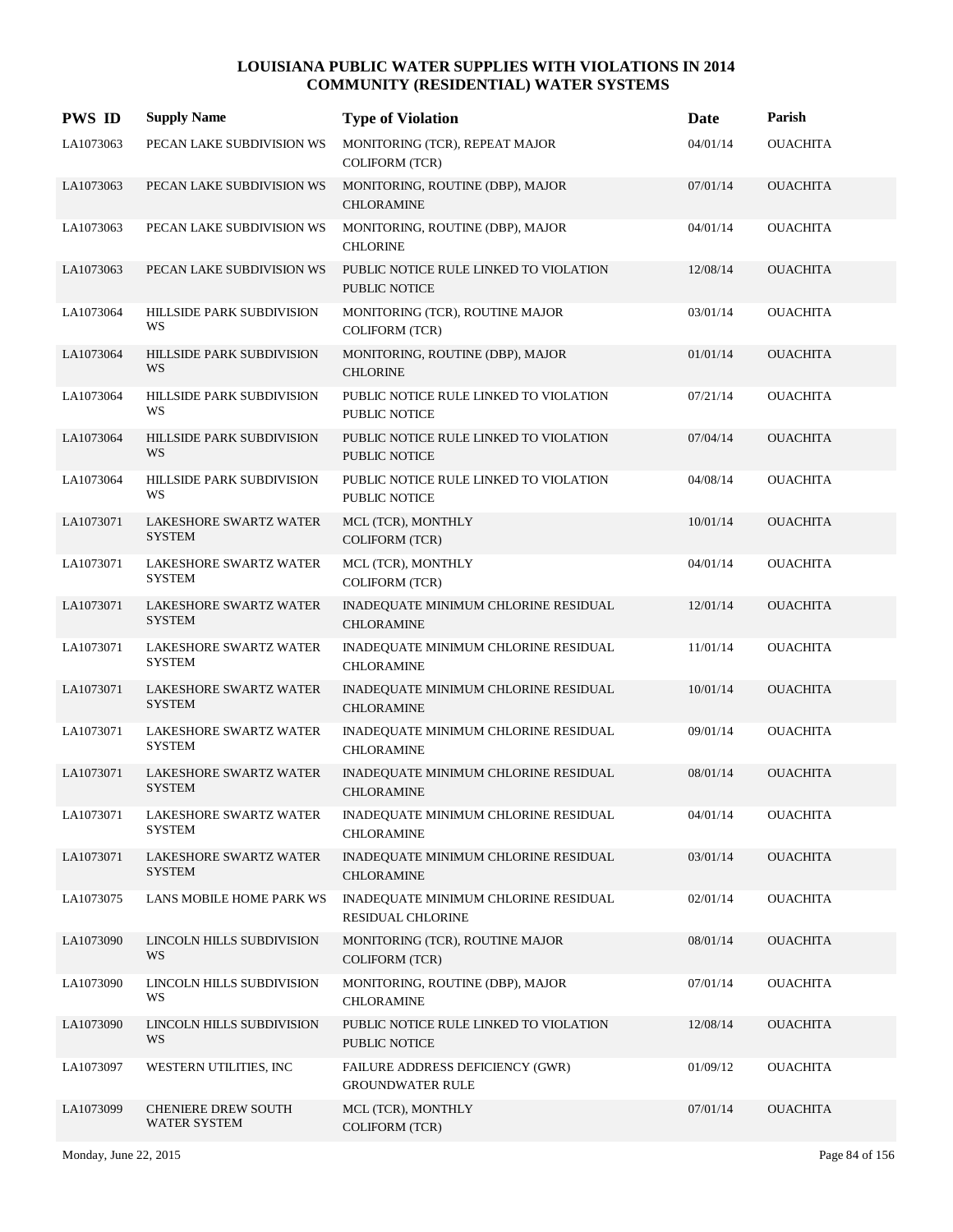| <b>PWS ID</b> | <b>Supply Name</b>                           | <b>Type of Violation</b>                                            | Date     | Parish             |
|---------------|----------------------------------------------|---------------------------------------------------------------------|----------|--------------------|
| LA1073108     | <b>LOVE ESTATES WS</b>                       | MONITORING (TCR), ROUTINE MAJOR<br>COLIFORM (TCR)                   | 03/01/14 | <b>OUACHITA</b>    |
| LA1073108     | <b>LOVE ESTATES WS</b>                       | MONITORING (TCR), ROUTINE MINOR<br><b>COLIFORM (TCR)</b>            | 08/01/14 | <b>OUACHITA</b>    |
| LA1073108     | <b>LOVE ESTATES WS</b>                       | MONITORING, ROUTINE (DBP), MAJOR<br>TOT_TTHM/HAA5                   | 10/01/14 | <b>OUACHITA</b>    |
| LA1073108     | <b>LOVE ESTATES WS</b>                       | MONITORING, ROUTINE (DBP), MAJOR<br><b>CHLORINE</b>                 | 07/01/14 | <b>OUACHITA</b>    |
| LA1073108     | <b>LOVE ESTATES WS</b>                       | MONITORING, ROUTINE (DBP), MAJOR<br><b>CHLORINE</b>                 | 01/01/14 | <b>OUACHITA</b>    |
| LA1073108     | <b>LOVE ESTATES WS</b>                       | FAILURE SUBMIT OEL REPORT FOR TTHM<br><b>TTHM</b>                   | 10/31/14 | <b>OUACHITA</b>    |
| LA1073108     | <b>LOVE ESTATES WS</b>                       | FAILURE SUBMIT OEL REPORT FOR TTHM<br><b>TTHM</b>                   | 07/31/14 | <b>OUACHITA</b>    |
| LA1073108     | <b>LOVE ESTATES WS</b>                       | PUBLIC NOTICE RULE LINKED TO VIOLATION<br>PUBLIC NOTICE             | 07/21/14 | <b>OUACHITA</b>    |
| LA1073108     | <b>LOVE ESTATES WS</b>                       | PUBLIC NOTICE RULE LINKED TO VIOLATION<br>PUBLIC NOTICE             | 07/04/14 | <b>OUACHITA</b>    |
| LA1073108     | <b>LOVE ESTATES WS</b>                       | PUBLIC NOTICE RULE LINKED TO VIOLATION<br><b>PUBLIC NOTICE</b>      | 04/08/14 | <b>OUACHITA</b>    |
| LA1073108     | <b>LOVE ESTATES WS</b>                       | PUBLIC NOTICE RULE LINKED TO VIOLATION<br>PUBLIC NOTICE             | 07/12/13 | <b>OUACHITA</b>    |
| LA1073108     | <b>LOVE ESTATES WS</b>                       | INADEQUATE MINIMUM CHLORINE RESIDUAL<br><b>CHLORINE</b>             | 10/01/14 | <b>OUACHITA</b>    |
| LA1073110     | WILDWOOD MHP WS                              | MONITORING (TCR), ROUTINE MAJOR<br><b>COLIFORM (TCR)</b>            | 08/01/14 | <b>OUACHITA</b>    |
| LA1073110     | WILDWOOD MHP WS                              | MONITORING, ROUTINE (DBP), MAJOR<br><b>CHLORAMINE</b>               | 07/01/14 | <b>OUACHITA</b>    |
| LA1073110     | WILDWOOD MHP WS                              | PUBLIC NOTICE RULE LINKED TO VIOLATION<br>PUBLIC NOTICE             | 12/08/14 | <b>OUACHITA</b>    |
| LA1075001     | <b>BELLE CHASSE WATER</b><br><b>DISTRICT</b> | MONITORING, ROUTINE (IESWTR/LT1), MINOR<br><b>TURBIDITY</b>         | 02/01/14 | <b>PLAQUEMINES</b> |
| LA1075001     | <b>BELLE CHASSE WATER</b><br><b>DISTRICT</b> | PUBLIC NOTICE RULE LINKED TO VIOLATION<br>PUBLIC NOTICE             | 05/08/14 | <b>PLAQUEMINES</b> |
| LA1075004     | DALCOUR WATERWORKS<br><b>DISTRICT</b>        | <b>INADEQUATE DBP PRECURSOR REMOVAL</b><br>CARBON, TOTAL            | 10/01/14 | <b>PLAQUEMINES</b> |
| LA1075004     | DALCOUR WATERWORKS<br><b>DISTRICT</b>        | PUBLIC NOTICE RULE LINKED TO VIOLATION<br>PUBLIC NOTICE             | 05/08/14 | <b>PLAQUEMINES</b> |
| LA1075004     | DALCOUR WATERWORKS<br><b>DISTRICT</b>        | INADEQUATE MINIMUM CHLORINE RESIDUAL<br><b>CHLORINE</b>             | 10/01/14 | <b>PLAQUEMINES</b> |
| LA1075004     | DALCOUR WATERWORKS<br><b>DISTRICT</b>        | INADEQUATE MINIMUM CHLORINE RESIDUAL<br><b>CHLORAMINE</b>           | 05/01/14 | PLAQUEMINES        |
| LA1075005     | POINTE A LA HACHE WATER<br><b>SYSTEM</b>     | MCL, LRAA<br><b>TTHM</b>                                            | 10/01/14 | <b>PLAQUEMINES</b> |
| LA1075005     | POINTE A LA HACHE WATER<br><b>SYSTEM</b>     | FAILURE SUBMIT OEL REPORT FOR HAA5<br>TOTAL HALOACETIC ACIDS (HAA5) | 10/31/14 | <b>PLAQUEMINES</b> |
| LA1075005     | POINTE A LA HACHE WATER<br><b>SYSTEM</b>     | FAILURE SUBMIT OEL REPORT FOR TTHM<br><b>TTHM</b>                   | 10/31/14 | <b>PLAQUEMINES</b> |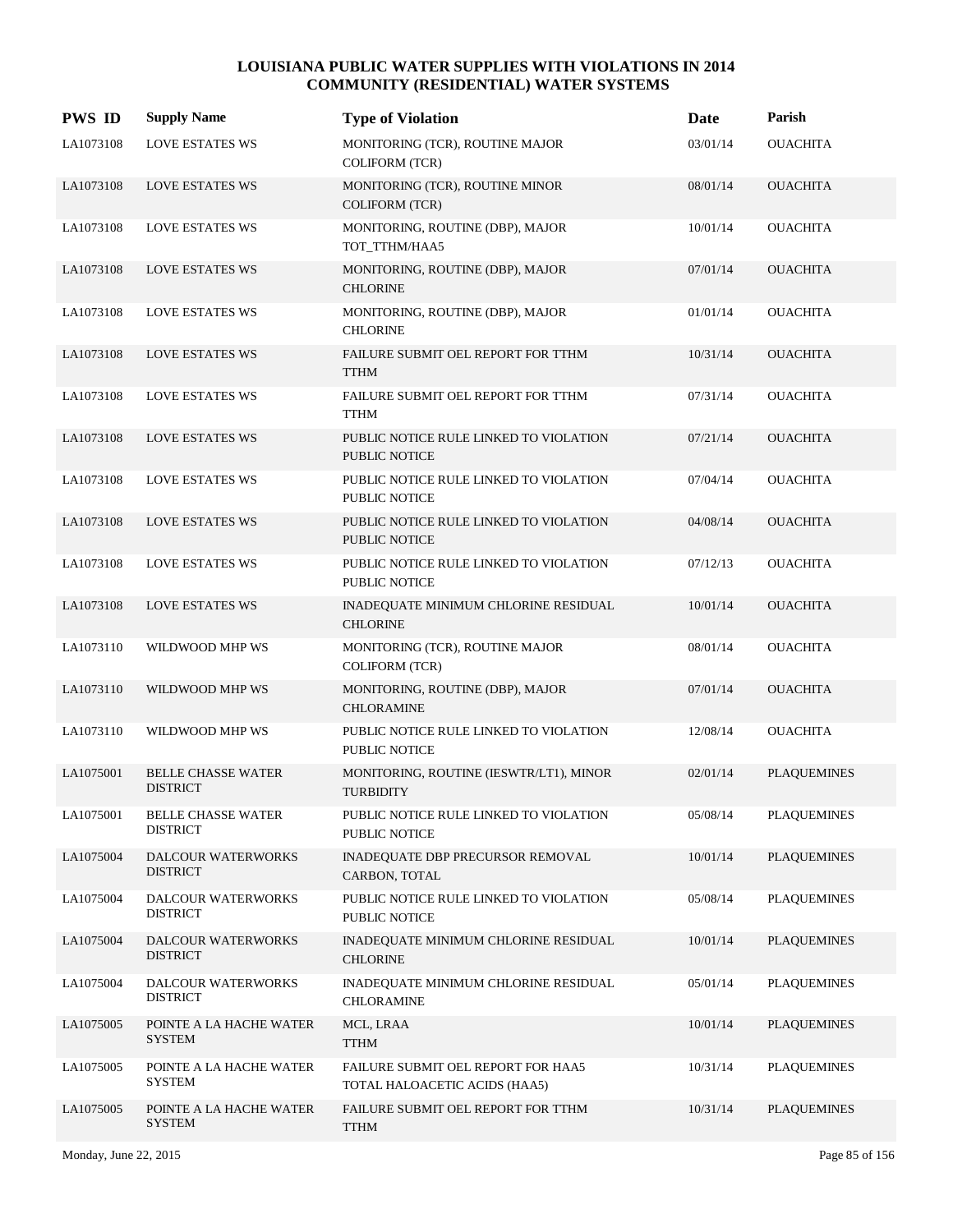| <b>PWS ID</b> | <b>Supply Name</b>                            | <b>Type of Violation</b>                                            | Date     | Parish             |
|---------------|-----------------------------------------------|---------------------------------------------------------------------|----------|--------------------|
| LA1075005     | POINTE A LA HACHE WATER<br><b>SYSTEM</b>      | FAILURE SUBMIT OEL REPORT FOR HAA5<br>TOTAL HALOACETIC ACIDS (HAA5) | 07/31/14 | <b>PLAQUEMINES</b> |
| LA1075005     | POINTE A LA HACHE WATER<br><b>SYSTEM</b>      | FAILURE SUBMIT OEL REPORT FOR TTHM<br><b>TTHM</b>                   | 07/31/14 | <b>PLAQUEMINES</b> |
| LA1075005     | POINTE A LA HACHE WATER<br><b>SYSTEM</b>      | PUBLIC NOTICE RULE LINKED TO VIOLATION<br>PUBLIC NOTICE             | 05/08/14 | <b>PLAQUEMINES</b> |
| LA1075005     | POINTE A LA HACHE WATER<br><b>SYSTEM</b>      | INADEQUATE MINIMUM CHLORINE RESIDUAL<br><b>CHLORAMINE</b>           | 04/01/14 | <b>PLAQUEMINES</b> |
| LA1075006     | PORT SULPHUR WATER<br><b>DISTRICT</b>         | MCL, LRAA<br><b>TTHM</b>                                            | 04/01/14 | <b>PLAQUEMINES</b> |
| LA1075006     | PORT SULPHUR WATER<br><b>DISTRICT</b>         | MCL, LRAA<br>TOTAL HALOACETIC ACIDS (HAA5)                          | 04/01/14 | <b>PLAQUEMINES</b> |
| LA1075006     | PORT SULPHUR WATER<br><b>DISTRICT</b>         | MCL, LRAA<br>TOTAL HALOACETIC ACIDS (HAA5)                          | 04/01/14 | <b>PLAQUEMINES</b> |
| LA1075006     | PORT SULPHUR WATER<br><b>DISTRICT</b>         | MCL, LRAA<br><b>TTHM</b>                                            | 04/01/14 | <b>PLAQUEMINES</b> |
| LA1075006     | PORT SULPHUR WATER<br><b>DISTRICT</b>         | MCL, AVERAGE<br>TOTAL HALOACETIC ACIDS (HAA5)                       | 01/01/14 | <b>PLAQUEMINES</b> |
| LA1075006     | PORT SULPHUR WATER<br><b>DISTRICT</b>         | FAILURE SUBMIT OEL REPORT FOR HAA5<br>TOTAL HALOACETIC ACIDS (HAA5) | 07/31/14 | <b>PLAQUEMINES</b> |
| LA1075006     | PORT SULPHUR WATER<br><b>DISTRICT</b>         | FAILURE SUBMIT OEL REPORT FOR TTHM<br><b>TTHM</b>                   | 07/31/14 | <b>PLAQUEMINES</b> |
| LA1075006     | PORT SULPHUR WATER<br><b>DISTRICT</b>         | INADEQUATE DBP PRECURSOR REMOVAL<br>CARBON, TOTAL                   | 10/01/14 | <b>PLAQUEMINES</b> |
| LA1075006     | PORT SULPHUR WATER<br><b>DISTRICT</b>         | PUBLIC NOTICE RULE LINKED TO VIOLATION<br>PUBLIC NOTICE             | 05/08/14 | <b>PLAQUEMINES</b> |
| LA1075006     | PORT SULPHUR WATER<br><b>DISTRICT</b>         | INADEQUATE MINIMUM CHLORINE RESIDUAL<br><b>CHLORINE</b>             | 12/01/14 | <b>PLAQUEMINES</b> |
| LA1075006     | PORT SULPHUR WATER<br><b>DISTRICT</b>         | INADEQUATE MINIMUM CHLORINE RESIDUAL<br><b>CHLORINE</b>             | 11/01/14 | <b>PLAQUEMINES</b> |
| LA1075006     | PORT SULPHUR WATER<br><b>DISTRICT</b>         | INADEQUATE MINIMUM CHLORINE RESIDUAL<br><b>CHLORINE</b>             | 10/01/14 | <b>PLAQUEMINES</b> |
| LA1075006     | PORT SULPHUR WATER<br><b>DISTRICT</b>         | INADEQUATE MINIMUM CHLORINE RESIDUAL<br><b>CHLORINE</b>             | 09/01/14 | <b>PLAQUEMINES</b> |
| LA1077012     | HERMITAGE COMMUNITY                           | MONITORING, ROUTINE (DBP), MAJOR<br>TOT TTHM/HAA5                   | 08/31/13 | POINTE COUPEE      |
| LA1077012     | HERMITAGE COMMUNITY                           | FAILURE SUBMIT SUBPART V PLAN, ESCALATED<br><b>DBP STAGE 2</b>      | 01/01/13 | POINTE COUPEE      |
| LA1077012     | HERMITAGE COMMUNITY                           | <b>CCR REPORT</b><br>CONSUMER CONFIDENCE RULE                       | 07/01/14 | POINTE COUPEE      |
| LA1077012     | HERMITAGE COMMUNITY                           | CCR ADEQUACY/AVAILABILITY/CONTENT<br>CONSUMER CONFIDENCE RULE       | 10/01/14 | POINTE COUPEE      |
| LA1077012     | HERMITAGE COMMUNITY                           | PUBLIC NOTICE RULE LINKED TO VIOLATION<br>PUBLIC NOTICE             | 03/03/14 | POINTE COUPEE      |
| LA1077013     | <b>INNIS WATER CORPORATION</b><br><b>INC</b>  | INADEQUATE MINIMUM CHLORINE RESIDUAL<br><b>CHLORINE</b>             | 10/01/14 | POINTE COUPEE      |
| LA1077024     | M&S WATER SUPPLY<br><b>COMPANY - VENTRESS</b> | MONITORING, ROUTINE (DBP), MAJOR<br>TOT_TTHM/HAA5                   | 01/01/14 | POINTE COUPEE      |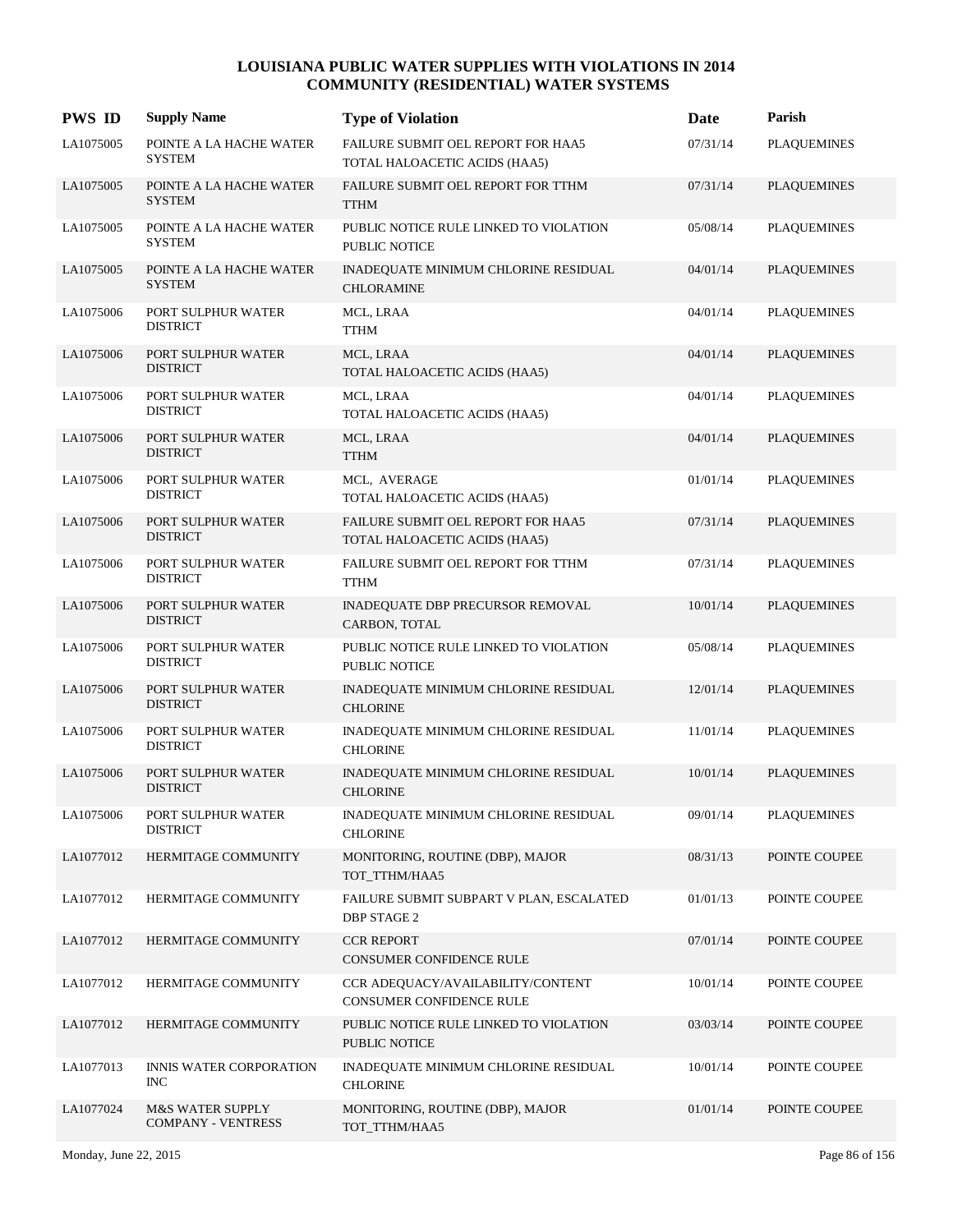| <b>PWS ID</b> | <b>Supply Name</b>                                       | <b>Type of Violation</b>                                          | Date     | Parish         |
|---------------|----------------------------------------------------------|-------------------------------------------------------------------|----------|----------------|
| LA1077024     | <b>M&amp;S WATER SUPPLY</b><br><b>COMPANY - VENTRESS</b> | INADEQUATE MINIMUM CHLORINE RESIDUAL<br><b>CHLORINE</b>           | 07/01/14 | POINTE COUPEE  |
| LA1077024     | <b>M&amp;S WATER SUPPLY</b><br><b>COMPANY - VENTRESS</b> | <b>INADEQUATE MINIMUM CHLORINE RESIDUAL</b><br><b>CHLORINE</b>    | 05/01/14 | POINTE COUPEE  |
| LA1077024     | <b>M&amp;S WATER SUPPLY</b><br><b>COMPANY - VENTRESS</b> | INADEQUATE MINIMUM CHLORINE RESIDUAL<br><b>CHLORINE</b>           | 04/01/14 | POINTE COUPEE  |
| LA1077026     | <b>CITY OF NEW ROADS WATER</b><br><b>SYSTEM</b>          | MONITORING (TCR), ROUTINE MINOR<br><b>COLIFORM (TCR)</b>          | 08/01/14 | POINTE COUPEE  |
| LA1077026     | <b>CITY OF NEW ROADS WATER</b><br><b>SYSTEM</b>          | MONITORING, ROUTINE (DBP), MAJOR<br><b>CHLORINE</b>               | 10/01/14 | POINTE COUPEE  |
| LA1077026     | CITY OF NEW ROADS WATER<br><b>SYSTEM</b>                 | INADEQUATE MINIMUM CHLORINE RESIDUAL<br><b>CHLORINE</b>           | 03/01/14 | POINTE COUPEE  |
| LA1077026     | CITY OF NEW ROADS WATER<br><b>SYSTEM</b>                 | INADEQUATE MINIMUM CHLORINE RESIDUAL<br><b>CHLORINE</b>           | 02/01/14 | POINTE COUPEE  |
| LA1077034     | <b>OLD RIVER WATER 1</b>                                 | MONITORING (TCR), ROUTINE MAJOR<br><b>COLIFORM (TCR)</b>          | 11/01/14 | POINTE COUPEE  |
| LA1077034     | <b>OLD RIVER WATER 1</b>                                 | INADEQUATE MINIMUM CHLORINE RESIDUAL<br><b>CHLORINE</b>           | 12/01/14 | POINTE COUPEE  |
| LA1077037     | TORBERT- FRISCO WATER<br><b>WORKS</b>                    | MONITORING, ROUTINE (DBP), MAJOR<br>TOTAL HALOACETIC ACIDS (HAA5) | 10/01/13 | POINTE COUPEE  |
| LA1077041     | <b>FALSE RIVER WATER</b><br><b>COMPANY</b>               | MONITORING, ROUTINE (DBP), MAJOR<br><b>CHLORINE</b>               | 01/01/14 | POINTE COUPEE  |
| LA1077046     | POINTE COUPEE DETENTION<br><b>CENTER</b>                 | MONITORING (TCR), ROUTINE MAJOR<br><b>COLIFORM (TCR)</b>          | 10/01/14 | POINTE COUPEE  |
| LA1077046     | POINTE COUPEE DETENTION<br><b>CENTER</b>                 | MONITORING (TCR), ROUTINE MAJOR<br><b>COLIFORM (TCR)</b>          | 07/01/14 | POINTE COUPEE  |
| LA1077046     | POINTE COUPEE DETENTION<br><b>CENTER</b>                 | PUBLIC NOTICE RULE LINKED TO VIOLATION<br>PUBLIC NOTICE           | 03/19/14 | POINTE COUPEE  |
| LA1077046     | POINTE COUPEE DETENTION<br><b>CENTER</b>                 | INADEQUATE MINIMUM CHLORINE RESIDUAL<br><b>CHLORINE</b>           | 03/01/14 | POINTE COUPEE  |
| LA1077046     | POINTE COUPEE DETENTION<br><b>CENTER</b>                 | INADEQUATE MINIMUM CHLORINE RESIDUAL<br><b>CHLORINE</b>           | 02/01/14 | POINTE COUPEE  |
| LA1077047     | POINTE COUPEE WWKS<br><b>DISTRICT 2 - HWY 10</b>         | INADEQUATE MINIMUM CHLORINE RESIDUAL<br><b>CHLORINE</b>           | 04/01/14 | POINTE COUPEE  |
| LA1079001     | CITY OF ALEXANDRIA WATER<br><b>SYSTEM</b>                | EXCEED SECONDARY CONTAMINANT LEVEL<br><b>FLUORIDE</b>             | 01/01/14 | <b>RAPIDES</b> |
| LA1079003     | TOWN OF BOYCE WATER<br><b>SYSTEM</b>                     | MCL (TCR), MONTHLY<br><b>COLIFORM (TCR)</b>                       | 10/01/14 | <b>RAPIDES</b> |
| LA1079003     | TOWN OF BOYCE WATER<br><b>SYSTEM</b>                     | MONITORING (TCR), ROUTINE MINOR<br><b>COLIFORM (TCR)</b>          | 11/01/14 | <b>RAPIDES</b> |
| LA1079003     | TOWN OF BOYCE WATER<br><b>SYSTEM</b>                     | MONITORING (TCR), REPEAT MAJOR<br><b>COLIFORM (TCR)</b>           | 10/01/14 | <b>RAPIDES</b> |
| LA1079003     | TOWN OF BOYCE WATER<br><b>SYSTEM</b>                     | MONITORING, ROUTINE (DBP), MAJOR<br><b>CHLORINE</b>               | 10/01/14 | <b>RAPIDES</b> |
| LA1079003     | TOWN OF BOYCE WATER<br><b>SYSTEM</b>                     | MONITORING, ROUTINE (DBP), MAJOR<br><b>CHLORINE</b>               | 10/01/14 | <b>RAPIDES</b> |
| LA1079009     | FOREST HILL UTILITIES                                    | MCL (TCR), MONTHLY<br><b>COLIFORM (TCR)</b>                       | 12/01/14 | <b>RAPIDES</b> |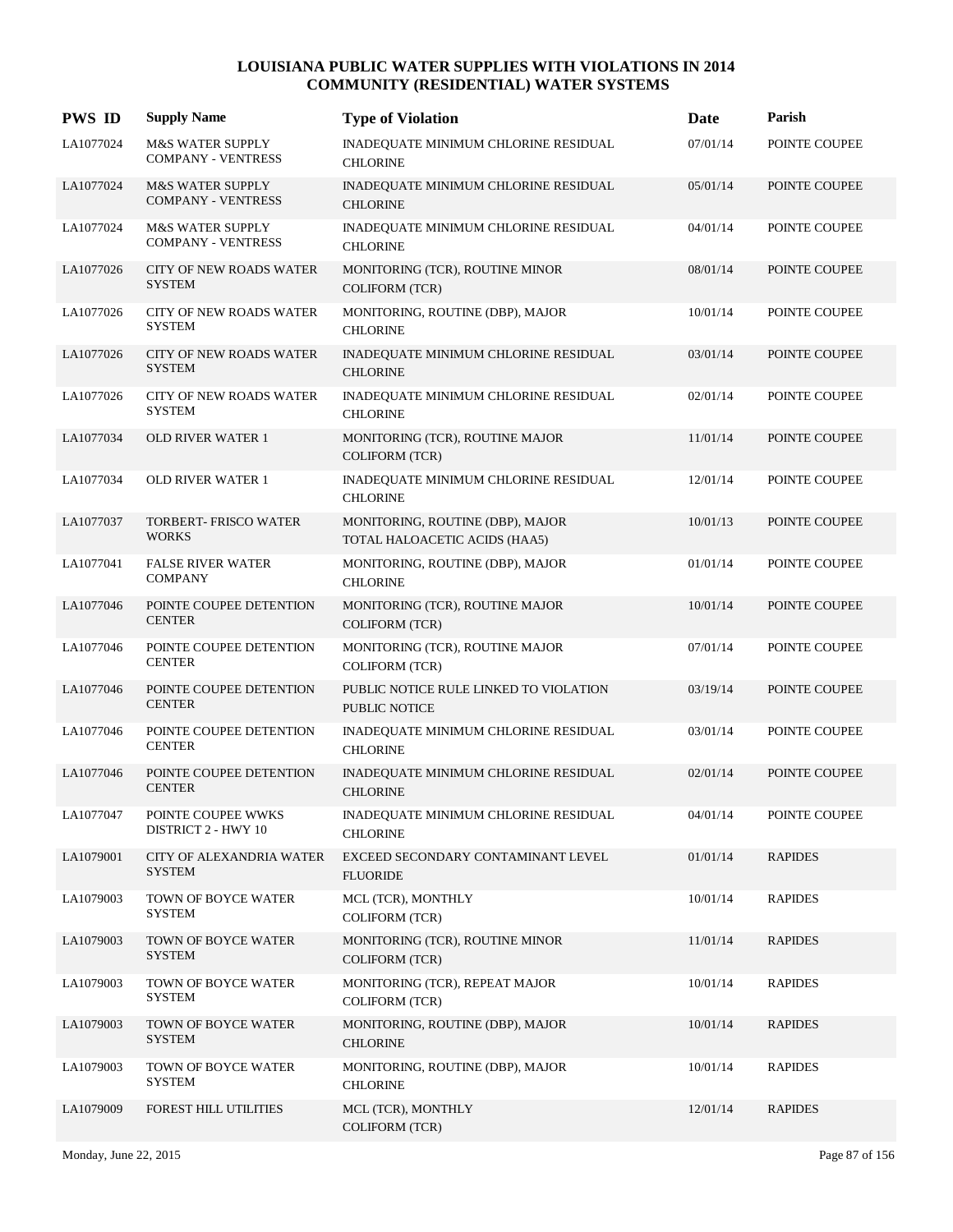| <b>PWS ID</b> | <b>Supply Name</b>                             | <b>Type of Violation</b>                                                                     | Date     | Parish           |
|---------------|------------------------------------------------|----------------------------------------------------------------------------------------------|----------|------------------|
| LA1079012     | HINESTON WATER SYSTEM,<br><b>INC</b>           | MONITORING (TCR), ROUTINE MAJOR<br><b>COLIFORM (TCR)</b>                                     | 05/01/14 | <b>RAPIDES</b>   |
| LA1079012     | HINESTON WATER SYSTEM,<br><b>INC</b>           | MONITORING, ROUTINE (DBP), MAJOR<br><b>CHLORINE</b>                                          | 04/01/14 | <b>RAPIDES</b>   |
| LA1079015     | VILLAGE OF MCNARY WATER<br><b>SYSTEM</b>       | MONITORING, ROUTINE (DBP), MAJOR<br>TOT_TTHM/HAA5                                            | 10/01/13 | <b>RAPIDES</b>   |
| LA1079016     | CITY OF PINEVILLE WATER<br><b>SYSTEM</b>       | FAILURE ADDRESS DEFICIENCY (GWR)<br><b>GROUNDWATER RULE</b>                                  | 01/01/12 | <b>RAPIDES</b>   |
| LA1079020     | RAPIDES ISLAND WATER<br><b>ASSOCIATION INC</b> | MONITORING (TCR), ROUTINE MINOR<br><b>COLIFORM (TCR)</b>                                     | 06/01/14 | <b>RAPIDES</b>   |
| LA1079020     | RAPIDES ISLAND WATER<br><b>ASSOCIATION INC</b> | MONITORING, ROUTINE (DBP), MAJOR<br><b>CHLORINE</b>                                          | 04/01/14 | <b>RAPIDES</b>   |
| LA1079027     | TOWN OF WOODWORTH<br><b>WATER SYSTEM</b>       | FOLLOW-UP OR ROUTINE TAP M/R (LCR)<br><b>LEAD &amp; COPPER RULE</b>                          | 10/01/13 | <b>RAPIDES</b>   |
| LA1079027     | TOWN OF WOODWORTH<br><b>WATER SYSTEM</b>       | PUBLIC NOTICE RULE LINKED TO VIOLATION<br><b>PUBLIC NOTICE</b>                               | 05/08/14 | <b>RAPIDES</b>   |
| LA1079027     | TOWN OF WOODWORTH<br><b>WATER SYSTEM</b>       | EXCEED SECONDARY CONTAMINANT LEVEL<br><b>FLUORIDE</b>                                        | 01/01/14 | <b>RAPIDES</b>   |
| LA1079028     | VETERANS ADMINISTRATION                        | INADEQUATE MINIMUM CHLORINE RESIDUAL<br><b>CHLORINE</b>                                      | 07/01/14 | <b>RAPIDES</b>   |
| LA1079028     | VETERANS ADMINISTRATION                        | INADEQUATE MINIMUM CHLORINE RESIDUAL<br><b>CHLORAMINE</b>                                    | 05/01/14 | <b>RAPIDES</b>   |
| LA1079030     | HAMMOCK WATER SUPPLY                           | MCL, AVERAGE<br><b>ARSENIC</b>                                                               | 10/01/14 | <b>RAPIDES</b>   |
| LA1079030     | HAMMOCK WATER SUPPLY                           | MCL, AVERAGE<br><b>ARSENIC</b>                                                               | 07/01/14 | <b>RAPIDES</b>   |
| LA1079030     | HAMMOCK WATER SUPPLY                           | MCL, AVERAGE<br><b>ARSENIC</b>                                                               | 04/01/14 | <b>RAPIDES</b>   |
| LA1079030     | HAMMOCK WATER SUPPLY                           | MCL, AVERAGE<br><b>ARSENIC</b>                                                               | 01/01/14 | <b>RAPIDES</b>   |
| LA1079030     | HAMMOCK WATER SUPPLY                           | FAILURE ADDRESS DEFICIENCY (GWR)<br><b>GROUNDWATER RULE</b>                                  | 01/05/12 | <b>RAPIDES</b>   |
| LA1079030     | HAMMOCK WATER SUPPLY                           | <b>CCR REPORT</b><br>CONSUMER CONFIDENCE RULE                                                | 07/01/14 | <b>RAPIDES</b>   |
| LA1079030     | HAMMOCK WATER SUPPLY                           | CCR ADEQUACY/AVAILABILITY/CONTENT<br>CONSUMER CONFIDENCE RULE                                | 10/01/14 | <b>RAPIDES</b>   |
| LA1079030     | HAMMOCK WATER SUPPLY                           | PUBLIC NOTICE RULE LINKED TO VIOLATION<br>PUBLIC NOTICE                                      | 05/31/12 | <b>RAPIDES</b>   |
| LA1081001     | COUSHATTA WATER SYSTEM                         | MONITORING, ROUTINE (DBP), MAJOR<br>TOT_TTHM/HAA5                                            | 08/01/13 | <b>RED RIVER</b> |
| LA1081002     | EAST CROSS WATER SYSTEM                        | PUBLIC NOTICE RULE LINKED TO VIOLATION<br>PUBLIC NOTICE                                      | 05/31/12 | <b>RED RIVER</b> |
| LA1081002     | <b>EAST CROSS WATER SYSTEM</b>                 | PUBLIC NOTICE RULE LINKED TO VIOLATION<br>PUBLIC NOTICE                                      | 03/08/12 | <b>RED RIVER</b> |
| LA1081004     | HALL SUMMIT WATER SYSTEM                       | MONITORING, ROUTINE (DBP), MAJOR<br>TOT_TTHM/HAA5                                            | 09/01/13 | <b>RED RIVER</b> |
| LA1081004     |                                                | HALL SUMMIT WATER SYSTEM FOLLOW-UP OR ROUTINE TAP M/R (LCR)<br><b>LEAD &amp; COPPER RULE</b> | 10/01/13 | <b>RED RIVER</b> |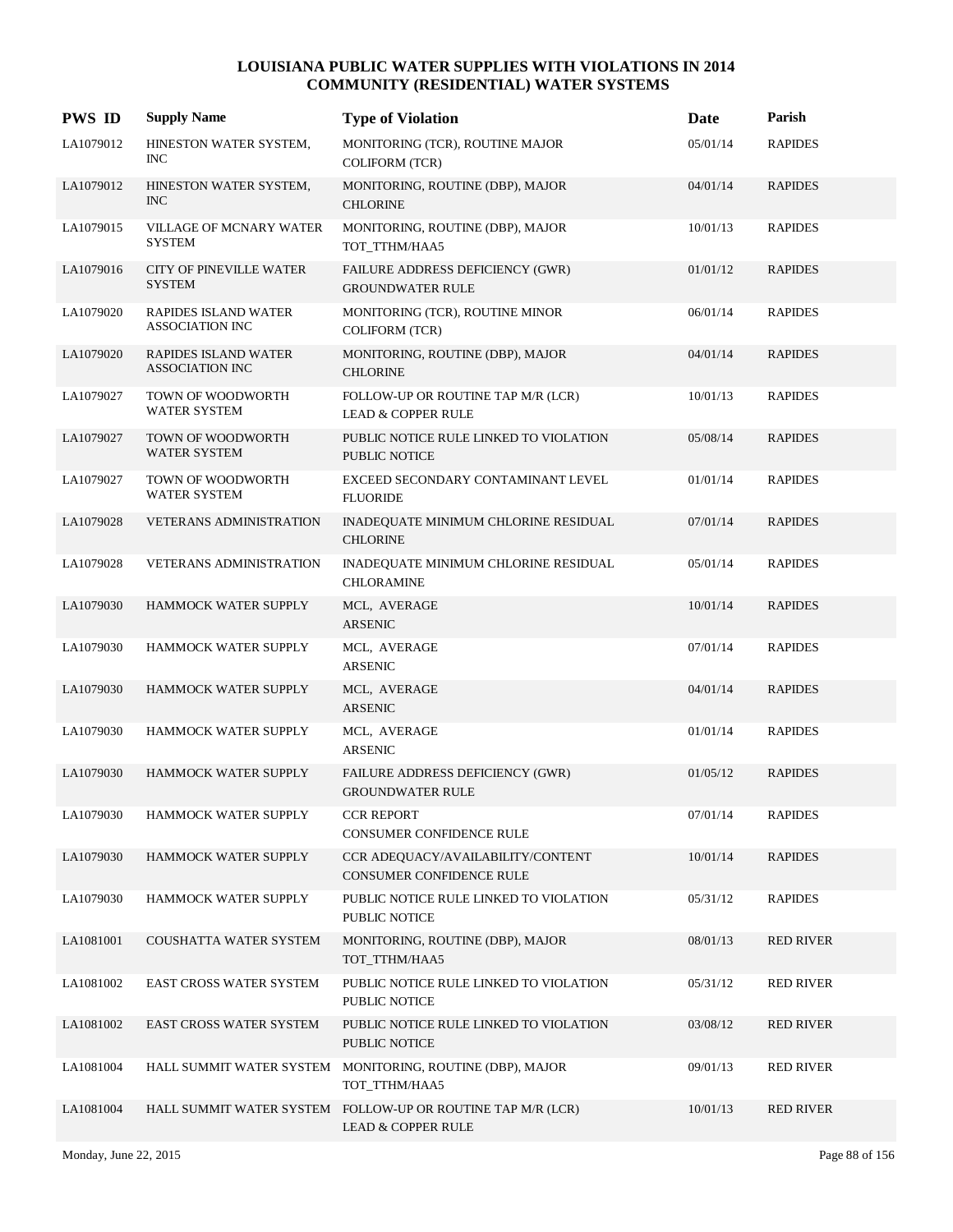| <b>PWS ID</b> | <b>Supply Name</b>                                 | <b>Type of Violation</b>                                                         | Date     | Parish           |
|---------------|----------------------------------------------------|----------------------------------------------------------------------------------|----------|------------------|
| LA1081004     |                                                    | HALL SUMMIT WATER SYSTEM PUBLIC NOTICE RULE LINKED TO VIOLATION<br>PUBLIC NOTICE | 02/20/14 | <b>RED RIVER</b> |
| LA1081005     | HALFWAY-CARROLL WATER<br><b>SYSTEM</b>             | FAILURE TO SUBMIT MONITORING PLAN<br>TOTAL COLIFORM RULE                         | 01/01/14 | <b>RED RIVER</b> |
| LA1081006     | <b>MARTIN WATER SYSTEM</b>                         | MONITORING, ROUTINE (DBP), MAJOR<br>TOT_TTHM/HAA5                                | 11/01/13 | <b>RED RIVER</b> |
| LA1081006     | <b>MARTIN WATER SYSTEM</b>                         | PUBLIC NOTICE RULE LINKED TO VIOLATION<br><b>PUBLIC NOTICE</b>                   | 05/31/12 | <b>RED RIVER</b> |
| LA1081010     | HICKORY GROVE WATER<br><b>SYSTEM</b>               | MCL (TCR), MONTHLY<br><b>COLIFORM (TCR)</b>                                      | 06/01/14 | <b>RED RIVER</b> |
| LA1081010     | HICKORY GROVE WATER<br><b>SYSTEM</b>               | MONITORING, ROUTINE (DBP), MAJOR<br><b>CHLORAMINE</b>                            | 01/01/14 | <b>RED RIVER</b> |
| LA1081010     | <b>HICKORY GROVE WATER</b><br><b>SYSTEM</b>        | PUBLIC NOTICE RULE LINKED TO VIOLATION<br>PUBLIC NOTICE                          | 08/07/14 | <b>RED RIVER</b> |
| LA1081010     | <b>HICKORY GROVE WATER</b><br><b>SYSTEM</b>        | PUBLIC NOTICE RULE LINKED TO VIOLATION<br><b>PUBLIC NOTICE</b>                   | 04/17/11 | <b>RED RIVER</b> |
| LA1081011     | <b>SOCIAL SPRINGS WATER</b><br><b>SYSTEM SOUTH</b> | PUBLIC NOTICE RULE LINKED TO VIOLATION<br>PUBLIC NOTICE                          | 05/03/12 | <b>RED RIVER</b> |
| LA1081012     | <b>FAIRVIEW UNION WATER</b><br><b>SYSTEM</b>       | MCL, LRAA<br><b>TTHM</b>                                                         | 10/01/14 | <b>RED RIVER</b> |
| LA1081012     | <b>FAIRVIEW UNION WATER</b><br><b>SYSTEM</b>       | MCL, LRAA<br><b>TTHM</b>                                                         | 10/01/14 | <b>RED RIVER</b> |
| LA1081012     | <b>FAIRVIEW UNION WATER</b><br><b>SYSTEM</b>       | MCL, LRAA<br>TOTAL HALOACETIC ACIDS (HAA5)                                       | 10/01/14 | <b>RED RIVER</b> |
| LA1081012     | <b>FAIRVIEW UNION WATER</b><br><b>SYSTEM</b>       | MCL, LRAA<br>TOTAL HALOACETIC ACIDS (HAA5)                                       | 10/01/14 | <b>RED RIVER</b> |
| LA1081012     | <b>FAIRVIEW UNION WATER</b><br><b>SYSTEM</b>       | MCL, LRAA<br>TOTAL HALOACETIC ACIDS (HAA5)                                       | 07/01/14 | <b>RED RIVER</b> |
| LA1081012     | <b>FAIRVIEW UNION WATER</b><br><b>SYSTEM</b>       | MCL, LRAA<br><b>TTHM</b>                                                         | 07/01/14 | <b>RED RIVER</b> |
| LA1081012     | <b>FAIRVIEW UNION WATER</b><br><b>SYSTEM</b>       | MCL, LRAA<br><b>TTHM</b>                                                         | 07/01/14 | <b>RED RIVER</b> |
| LA1081012     | <b>FAIRVIEW UNION WATER</b><br><b>SYSTEM</b>       | MCL, LRAA<br>TOTAL HALOACETIC ACIDS (HAA5)                                       | 07/01/14 | <b>RED RIVER</b> |
| LA1081012     | <b>FAIRVIEW UNION WATER</b><br><b>SYSTEM</b>       | MCL, LRAA<br>TOTAL HALOACETIC ACIDS (HAA5)                                       | 04/01/14 | <b>RED RIVER</b> |
| LA1081012     | <b>FAIRVIEW UNION WATER</b><br><b>SYSTEM</b>       | MCL, LRAA<br>TTHM                                                                | 04/01/14 | <b>RED RIVER</b> |
| LA1081012     | <b>FAIRVIEW UNION WATER</b><br><b>SYSTEM</b>       | MCL, LRAA<br>TOTAL HALOACETIC ACIDS (HAA5)                                       | 04/01/14 | <b>RED RIVER</b> |
| LA1081012     | <b>FAIRVIEW UNION WATER</b><br><b>SYSTEM</b>       | MCL, LRAA<br>TTHM                                                                | 04/01/14 | <b>RED RIVER</b> |
| LA1081012     | <b>FAIRVIEW UNION WATER</b><br><b>SYSTEM</b>       | MCL, LRAA<br>TOTAL HALOACETIC ACIDS (HAA5)                                       | 01/01/14 | <b>RED RIVER</b> |
| LA1081012     | <b>FAIRVIEW UNION WATER</b><br><b>SYSTEM</b>       | MCL, LRAA<br>TOTAL HALOACETIC ACIDS (HAA5)                                       | 01/01/14 | <b>RED RIVER</b> |
| LA1081012     | <b>FAIRVIEW UNION WATER</b><br><b>SYSTEM</b>       | MCL, LRAA<br>TOTAL HALOACETIC ACIDS (HAA5)                                       | 01/01/14 | <b>RED RIVER</b> |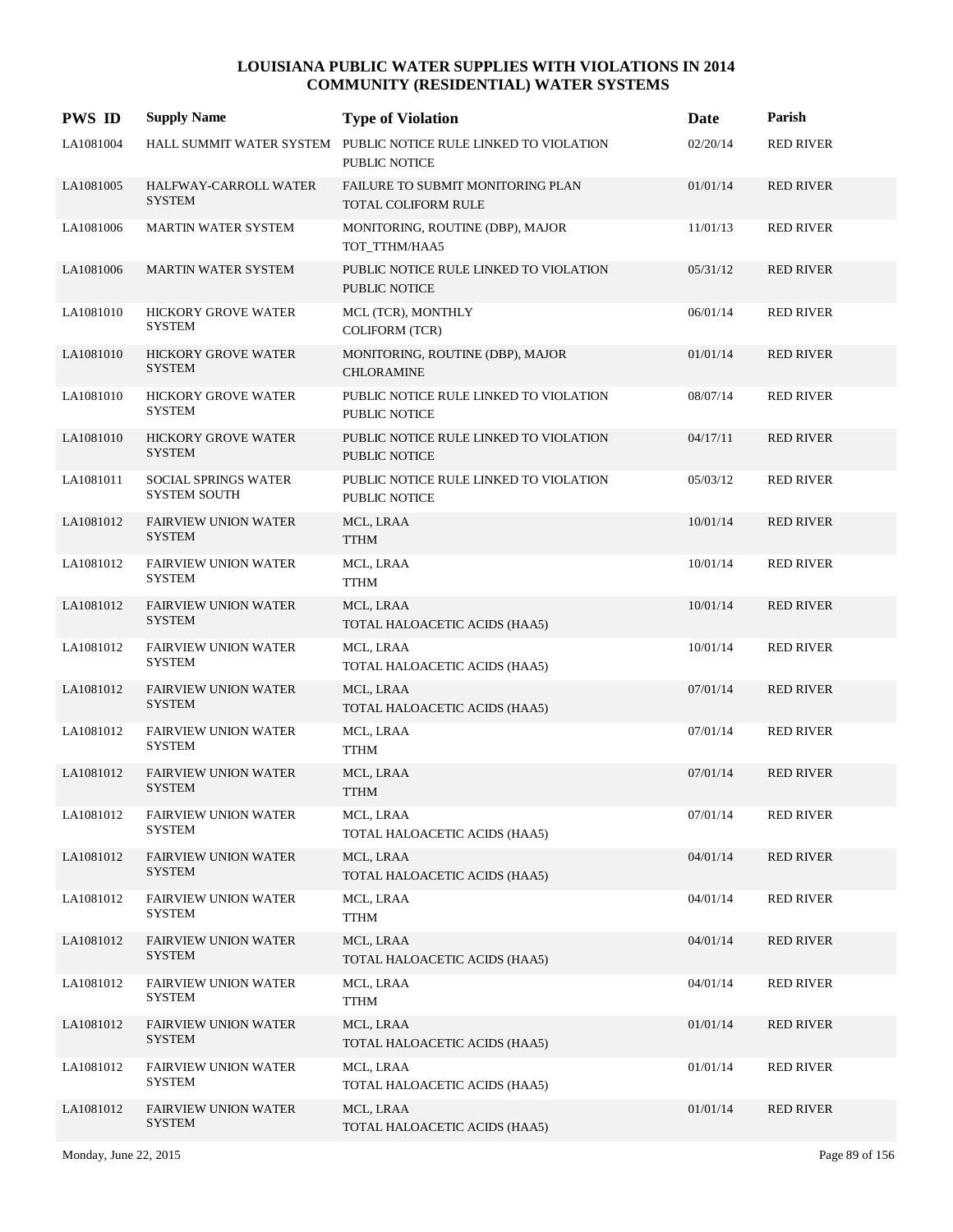| <b>PWS ID</b> | <b>Supply Name</b>                           | <b>Type of Violation</b>                                            | Date     | Parish           |
|---------------|----------------------------------------------|---------------------------------------------------------------------|----------|------------------|
| LA1081012     | <b>FAIRVIEW UNION WATER</b><br><b>SYSTEM</b> | MCL, LRAA<br>TTHM                                                   | 01/01/14 | <b>RED RIVER</b> |
| LA1081012     | <b>FAIRVIEW UNION WATER</b><br><b>SYSTEM</b> | MCL, LRAA<br><b>TTHM</b>                                            | 01/01/14 | <b>RED RIVER</b> |
| LA1081012     | <b>FAIRVIEW UNION WATER</b><br><b>SYSTEM</b> | MCL, LRAA<br><b>TTHM</b>                                            | 01/01/14 | <b>RED RIVER</b> |
| LA1081012     | <b>FAIRVIEW UNION WATER</b><br><b>SYSTEM</b> | MONITORING, ROUTINE (DBP), MAJOR<br>TOT_TTHM/HAA5                   | 01/01/14 | <b>RED RIVER</b> |
| LA1081012     | <b>FAIRVIEW UNION WATER</b><br><b>SYSTEM</b> | FAILURE SUBMIT OEL REPORT FOR HAA5<br>TOTAL HALOACETIC ACIDS (HAA5) | 07/31/14 | <b>RED RIVER</b> |
| LA1081012     | <b>FAIRVIEW UNION WATER</b><br><b>SYSTEM</b> | FAILURE SUBMIT OEL REPORT FOR TTHM<br><b>TTHM</b>                   | 07/31/14 | <b>RED RIVER</b> |
| LA1081012     | <b>FAIRVIEW UNION WATER</b><br><b>SYSTEM</b> | FAILURE SUBMIT OEL REPORT FOR TTHM<br><b>TTHM</b>                   | 05/01/14 | <b>RED RIVER</b> |
| LA1081012     | <b>FAIRVIEW UNION WATER</b><br><b>SYSTEM</b> | FAILURE SUBMIT OEL REPORT FOR HAA5<br>TOTAL HALOACETIC ACIDS (HAA5) | 05/01/14 | <b>RED RIVER</b> |
| LA1081012     | <b>FAIRVIEW UNION WATER</b><br><b>SYSTEM</b> | FAILURE SUBMIT OEL REPORT FOR TTHM<br><b>TTHM</b>                   | 10/31/13 | <b>RED RIVER</b> |
| LA1081012     | <b>FAIRVIEW UNION WATER</b><br><b>SYSTEM</b> | FAILURE SUBMIT OEL REPORT FOR HAA5<br>TOTAL HALOACETIC ACIDS (HAA5) | 10/31/13 | <b>RED RIVER</b> |
| LA1081012     | <b>FAIRVIEW UNION WATER</b><br><b>SYSTEM</b> | PUBLIC NOTICE RULE LINKED TO VIOLATION<br>PUBLIC NOTICE             | 07/29/14 | <b>RED RIVER</b> |
| LA1081012     | <b>FAIRVIEW UNION WATER</b><br><b>SYSTEM</b> | PUBLIC NOTICE RULE LINKED TO VIOLATION<br>PUBLIC NOTICE             | 05/23/14 | <b>RED RIVER</b> |
| LA1083006     | RAYVILLE WATER SYSTEM                        | FAILURE ADDRESS DEFICIENCY (GWR)<br><b>GROUNDWATER RULE</b>         | 01/24/12 | <b>RICHLAND</b>  |
| LA1083006     | RAYVILLE WATER SYSTEM                        | PUBLIC NOTICE RULE LINKED TO VIOLATION<br><b>PUBLIC NOTICE</b>      | 05/31/12 | <b>RICHLAND</b>  |
| LA1083008     | RIVER ROAD WATER SYSTEM                      | MCL, LRAA<br><b>TTHM</b>                                            | 07/01/14 | <b>RICHLAND</b>  |
| LA1083008     | RIVER ROAD WATER SYSTEM                      | MONITORING, ROUTINE (DBP), MAJOR<br>TOT_TTHM/HAA5                   | 07/01/14 | <b>RICHLAND</b>  |
| LA1083008     | RIVER ROAD WATER SYSTEM                      | MONITORING, ROUTINE (DBP), MAJOR<br>TOT_TTHM/HAA5                   | 04/01/14 | <b>RICHLAND</b>  |
| LA1083008     | RIVER ROAD WATER SYSTEM                      | MONITORING, ROUTINE (DBP), MAJOR<br>TOT_TTHM/HAA5                   | 01/01/14 | <b>RICHLAND</b>  |
| LA1083008     | RIVER ROAD WATER SYSTEM                      | FAILURE SUBMIT OEL REPORT FOR TTHM<br><b>TTHM</b>                   | 10/31/14 | <b>RICHLAND</b>  |
| LA1083008     | RIVER ROAD WATER SYSTEM                      | FAILURE ADDRESS DEFICIENCY (GWR)<br><b>GROUNDWATER RULE</b>         | 09/27/12 | <b>RICHLAND</b>  |
| LA1083008     | RIVER ROAD WATER SYSTEM                      | PUBLIC NOTICE RULE LINKED TO VIOLATION<br>PUBLIC NOTICE             | 07/29/14 | <b>RICHLAND</b>  |
| LA1083011     | WARDEN WATER SYSTEM                          | PUBLIC NOTICE RULE LINKED TO VIOLATION<br>PUBLIC NOTICE             | 06/09/13 | <b>RICHLAND</b>  |
| LA1083012     | ARCHIBALD WATER SYSTEM                       | MONITORING, ROUTINE (DBP), MAJOR<br>TOT_TTHM/HAA5                   | 08/01/13 | <b>RICHLAND</b>  |
| LA1083015     | RICHLAND HEIGHTS SUBD<br>WATER SYSTEM        | MONITORING (TCR), ROUTINE MAJOR<br>COLIFORM (TCR)                   | 08/01/14 | <b>RICHLAND</b>  |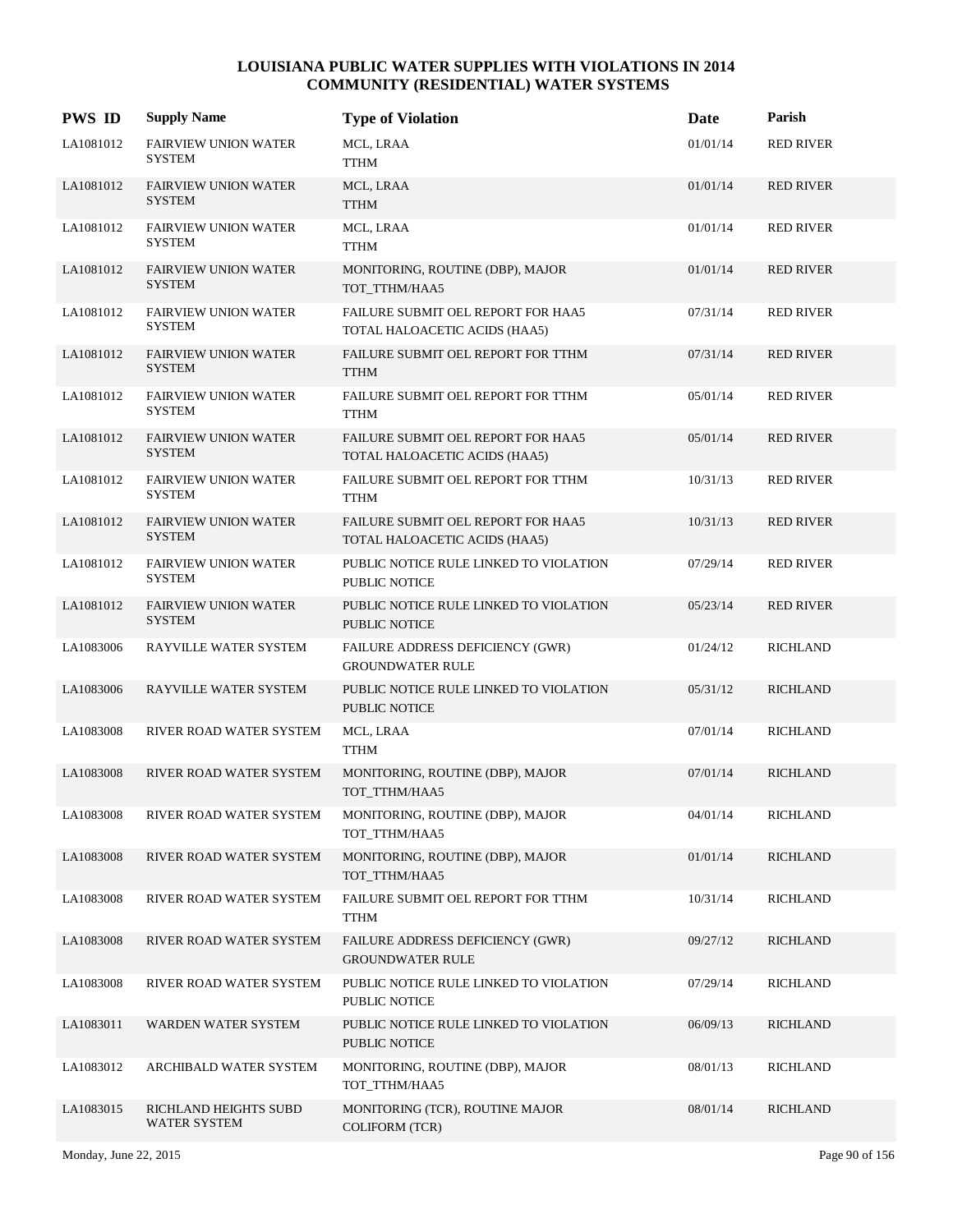| <b>PWS ID</b> | <b>Supply Name</b>                           | <b>Type of Violation</b>                                       | Date     | Parish          |
|---------------|----------------------------------------------|----------------------------------------------------------------|----------|-----------------|
| LA1083015     | RICHLAND HEIGHTS SUBD<br><b>WATER SYSTEM</b> | MONITORING (TCR), ROUTINE MAJOR<br><b>COLIFORM (TCR)</b>       | 05/01/14 | <b>RICHLAND</b> |
| LA1083015     | RICHLAND HEIGHTS SUBD<br>WATER SYSTEM        | MONITORING (TCR), ROUTINE MAJOR<br><b>COLIFORM (TCR)</b>       | 04/01/14 | <b>RICHLAND</b> |
| LA1083015     | RICHLAND HEIGHTS SUBD<br><b>WATER SYSTEM</b> | MONITORING (TCR), ROUTINE MAJOR<br><b>COLIFORM (TCR)</b>       | 03/01/14 | <b>RICHLAND</b> |
| LA1083015     | RICHLAND HEIGHTS SUBD<br>WATER SYSTEM        | MONITORING, ROUTINE (DBP), MAJOR<br><b>CHLORINE</b>            | 07/01/14 | <b>RICHLAND</b> |
| LA1083015     | RICHLAND HEIGHTS SUBD<br><b>WATER SYSTEM</b> | MONITORING, ROUTINE (DBP), MAJOR<br><b>CHLORINE</b>            | 04/01/14 | <b>RICHLAND</b> |
| LA1083015     | RICHLAND HEIGHTS SUBD<br><b>WATER SYSTEM</b> | MONITORING, ROUTINE (DBP), MAJOR<br><b>CHLORINE</b>            | 04/01/14 | <b>RICHLAND</b> |
| LA1083015     | RICHLAND HEIGHTS SUBD<br><b>WATER SYSTEM</b> | MONITORING, ROUTINE (DBP), MAJOR<br><b>CHLORINE</b>            | 01/01/14 | <b>RICHLAND</b> |
| LA1083015     | RICHLAND HEIGHTS SUBD<br><b>WATER SYSTEM</b> | PUBLIC NOTICE RULE LINKED TO VIOLATION<br><b>PUBLIC NOTICE</b> | 09/05/14 | <b>RICHLAND</b> |
| LA1083015     | RICHLAND HEIGHTS SUBD<br><b>WATER SYSTEM</b> | PUBLIC NOTICE RULE LINKED TO VIOLATION<br><b>PUBLIC NOTICE</b> | 08/13/14 | <b>RICHLAND</b> |
| LA1083015     | RICHLAND HEIGHTS SUBD<br><b>WATER SYSTEM</b> | PUBLIC NOTICE RULE LINKED TO VIOLATION<br>PUBLIC NOTICE        | 08/08/14 | <b>RICHLAND</b> |
| LA1083015     | RICHLAND HEIGHTS SUBD<br><b>WATER SYSTEM</b> | PUBLIC NOTICE RULE LINKED TO VIOLATION<br>PUBLIC NOTICE        | 07/21/14 | <b>RICHLAND</b> |
| LA1083015     | RICHLAND HEIGHTS SUBD<br>WATER SYSTEM        | PUBLIC NOTICE RULE LINKED TO VIOLATION<br><b>PUBLIC NOTICE</b> | 07/04/14 | <b>RICHLAND</b> |
| LA1083015     | RICHLAND HEIGHTS SUBD<br>WATER SYSTEM        | PUBLIC NOTICE RULE LINKED TO VIOLATION<br>PUBLIC NOTICE        | 04/08/14 | <b>RICHLAND</b> |
| LA1083017     | PALMETTO ADDICTION<br><b>RECOVERY</b>        | MONITORING (TCR), ROUTINE MAJOR<br><b>COLIFORM (TCR)</b>       | 04/01/14 | <b>RICHLAND</b> |
| LA1083017     | PALMETTO ADDICTION<br><b>RECOVERY</b>        | MONITORING, ROUTINE (DBP), MAJOR<br><b>CHLORINE</b>            | 04/01/14 | <b>RICHLAND</b> |
| LA1083017     | PALMETTO ADDICTION<br><b>RECOVERY</b>        | MONITORING, ROUTINE (DBP), MAJOR<br>TOT TTHM/HAA5              | 09/01/13 | <b>RICHLAND</b> |
| LA1083017     | PALMETTO ADDICTION<br><b>RECOVERY</b>        | FAILURE SUBMIT SUBPART V PLAN, ESCALATED<br><b>DBP STAGE 2</b> | 01/01/13 | <b>RICHLAND</b> |
| LA1083017     | PALMETTO ADDICTION<br><b>RECOVERY</b>        | PUBLIC NOTICE RULE LINKED TO VIOLATION<br>PUBLIC NOTICE        | 03/19/14 | <b>RICHLAND</b> |
| LA1083017     | PALMETTO ADDICTION<br><b>RECOVERY</b>        | PUBLIC NOTICE RULE LINKED TO VIOLATION<br>PUBLIC NOTICE        | 04/08/13 | <b>RICHLAND</b> |
| LA1083017     | PALMETTO ADDICTION<br><b>RECOVERY</b>        | PUBLIC NOTICE RULE LINKED TO VIOLATION<br>PUBLIC NOTICE        | 05/31/12 | <b>RICHLAND</b> |
| LA1085001     | A A MHP WATER SYSTEM                         | MONITOR GWR TRIGGERED/ADDITONAL, MAJOR<br>E. COLI              | 07/16/13 | <b>SABINE</b>   |
| LA1085001     | A A MHP WATER SYSTEM                         | PUBLIC NOTICE RULE LINKED TO VIOLATION<br><b>PUBLIC NOTICE</b> | 04/08/13 | <b>SABINE</b>   |
| LA1085001     | A A MHP WATER SYSTEM                         | PUBLIC NOTICE RULE LINKED TO VIOLATION<br>PUBLIC NOTICE        | 12/11/12 | <b>SABINE</b>   |
| LA1085007     | CONVERSE WATER SYSTEM                        | EXCEED SECONDARY CONTAMINANT LEVEL<br><b>FLUORIDE</b>          | 01/01/14 | <b>SABINE</b>   |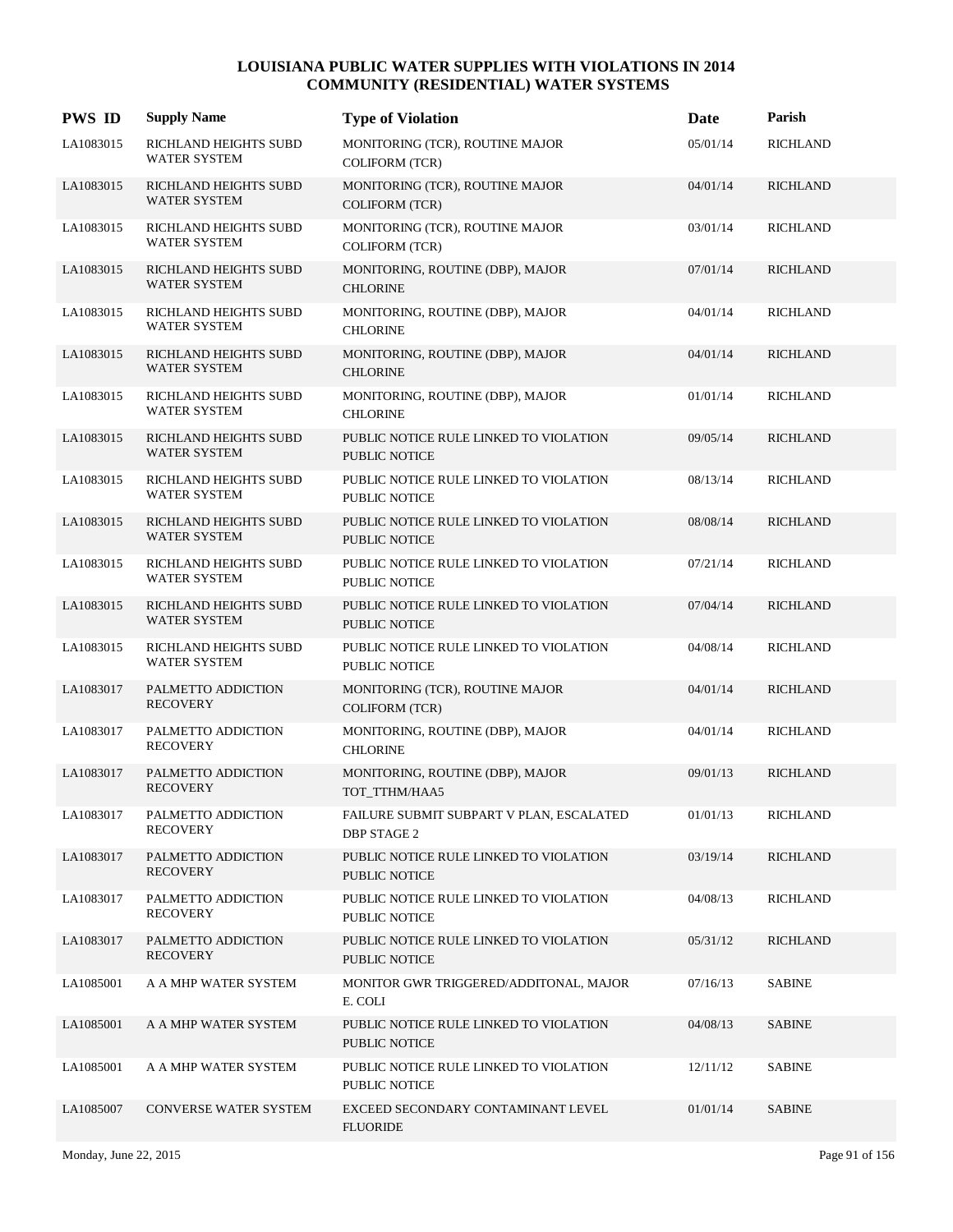| <b>PWS ID</b> | <b>Supply Name</b>                                            | <b>Type of Violation</b>                                                             | Date     | Parish        |
|---------------|---------------------------------------------------------------|--------------------------------------------------------------------------------------|----------|---------------|
| LA1085016     |                                                               | CITY OF MANY WATER SYSTEM PUBLIC NOTICE RULE LINKED TO VIOLATION<br>PUBLIC NOTICE    | 05/12/11 | <b>SABINE</b> |
| LA1085017     | NOBLE WATER SYSTEM                                            | FOLLOW-UP OR ROUTINE TAP M/R (LCR)<br><b>LEAD &amp; COPPER RULE</b>                  | 10/01/12 | <b>SABINE</b> |
| LA1085017     | NOBLE WATER SYSTEM                                            | <b>CCR REPORT</b><br>CONSUMER CONFIDENCE RULE                                        | 07/01/14 | <b>SABINE</b> |
| LA1085017     | <b>NOBLE WATER SYSTEM</b>                                     | <b>CCR REPORT</b><br>CONSUMER CONFIDENCE RULE                                        | 07/01/13 | <b>SABINE</b> |
| LA1085017     | NOBLE WATER SYSTEM                                            | CCR ADEQUACY/AVAILABILITY/CONTENT<br>CONSUMER CONFIDENCE RULE                        | 10/01/14 | <b>SABINE</b> |
| LA1085017     | NOBLE WATER SYSTEM                                            | CCR ADEQUACY/AVAILABILITY/CONTENT<br>CONSUMER CONFIDENCE RULE                        | 10/01/13 | <b>SABINE</b> |
| LA1085017     | NOBLE WATER SYSTEM                                            | PUBLIC NOTICE RULE LINKED TO VIOLATION<br>PUBLIC NOTICE                              | 03/14/13 | <b>SABINE</b> |
| LA1085017     | <b>NOBLE WATER SYSTEM</b>                                     | PUBLIC NOTICE RULE LINKED TO VIOLATION<br><b>PUBLIC NOTICE</b>                       | 05/31/12 | <b>SABINE</b> |
| LA1085017     | NOBLE WATER SYSTEM                                            | EXCEED SECONDARY CONTAMINANT LEVEL<br><b>FLUORIDE</b>                                | 01/01/14 | <b>SABINE</b> |
| LA1085018     |                                                               | PEG LEG COVE WATER SYSTEM MONITORING (TCR), ROUTINE MAJOR<br><b>COLIFORM (TCR)</b>   | 08/01/14 | <b>SABINE</b> |
| LA1085036     | <b>SABINE PARISH WATER</b><br><b>DISTRICT 1</b>               | MCL, AVERAGE<br><b>TTHM</b>                                                          | 01/01/14 | <b>SABINE</b> |
| LA1085036     | <b>SABINE PARISH WATER</b><br><b>DISTRICT 1</b>               | MONITORING (TCR), ROUTINE MAJOR<br><b>COLIFORM (TCR)</b>                             | 08/01/14 | <b>SABINE</b> |
| LA1085036     | <b>SABINE PARISH WATER</b><br><b>DISTRICT 1</b>               | MONITORING, ROUTINE (DBP), MAJOR<br><b>CHLORINE</b>                                  | 07/01/14 | <b>SABINE</b> |
| LA1085041     | <b>MARSHS WATER AND SEWER</b>                                 | MONITORING (TCR), ROUTINE MINOR<br><b>COLIFORM (TCR)</b>                             | 07/01/14 | <b>SABINE</b> |
| LA1085041     | <b>MARSHS WATER AND SEWER</b>                                 | MONITORING, ROUTINE (DBP), MAJOR<br><b>CHLORINE</b>                                  | 07/01/14 | <b>SABINE</b> |
| LA1085041     | <b>MARSHS WATER AND SEWER</b>                                 | PUBLIC NOTICE RULE LINKED TO VIOLATION<br><b>PUBLIC NOTICE</b>                       | 09/26/14 | <b>SABINE</b> |
| LA1085043     | EBARB WWKS DIST #1 - NORTH MCL, LRAA<br>EBARB                 | <b>TTHM</b>                                                                          | 07/01/14 | <b>SABINE</b> |
| LA1085043     | EBARB WWKS DIST #1 - NORTH MCL, LRAA<br>EBARB                 | <b>TTHM</b>                                                                          | 04/01/14 | <b>SABINE</b> |
| LA1085043     | EBARB WWKS DIST #1 - NORTH MCL, LRAA<br>EBARB                 | <b>TTHM</b>                                                                          | 01/01/14 | <b>SABINE</b> |
| LA1085043     | EBARB WWKS DIST #1 - NORTH MCL (TCR), MONTHLY<br><b>EBARB</b> | <b>COLIFORM (TCR)</b>                                                                | 08/01/14 | <b>SABINE</b> |
| LA1085043     | <b>EBARB</b>                                                  | EBARB WWKS DIST #1 - NORTH FAILURE SUBMIT OEL REPORT FOR TTHM<br><b>TTHM</b>         | 05/01/14 | <b>SABINE</b> |
| LA1085043     | EBARB                                                         | EBARB WWKS DIST #1 - NORTH INADEQUATE MINIMUM CHLORINE RESIDUAL<br><b>CHLORAMINE</b> | 04/01/14 | <b>SABINE</b> |
| LA1085043     | EBARB                                                         | EBARB WWKS DIST #1 - NORTH EXCEED SECONDARY CONTAMINANT LEVEL<br><b>FLUORIDE</b>     | 01/01/14 | <b>SABINE</b> |
| LA1085044     | UNION SPRINGS WATER<br><b>SYSTEM</b>                          | MCL, LRAA<br><b>TTHM</b>                                                             | 10/01/14 | <b>SABINE</b> |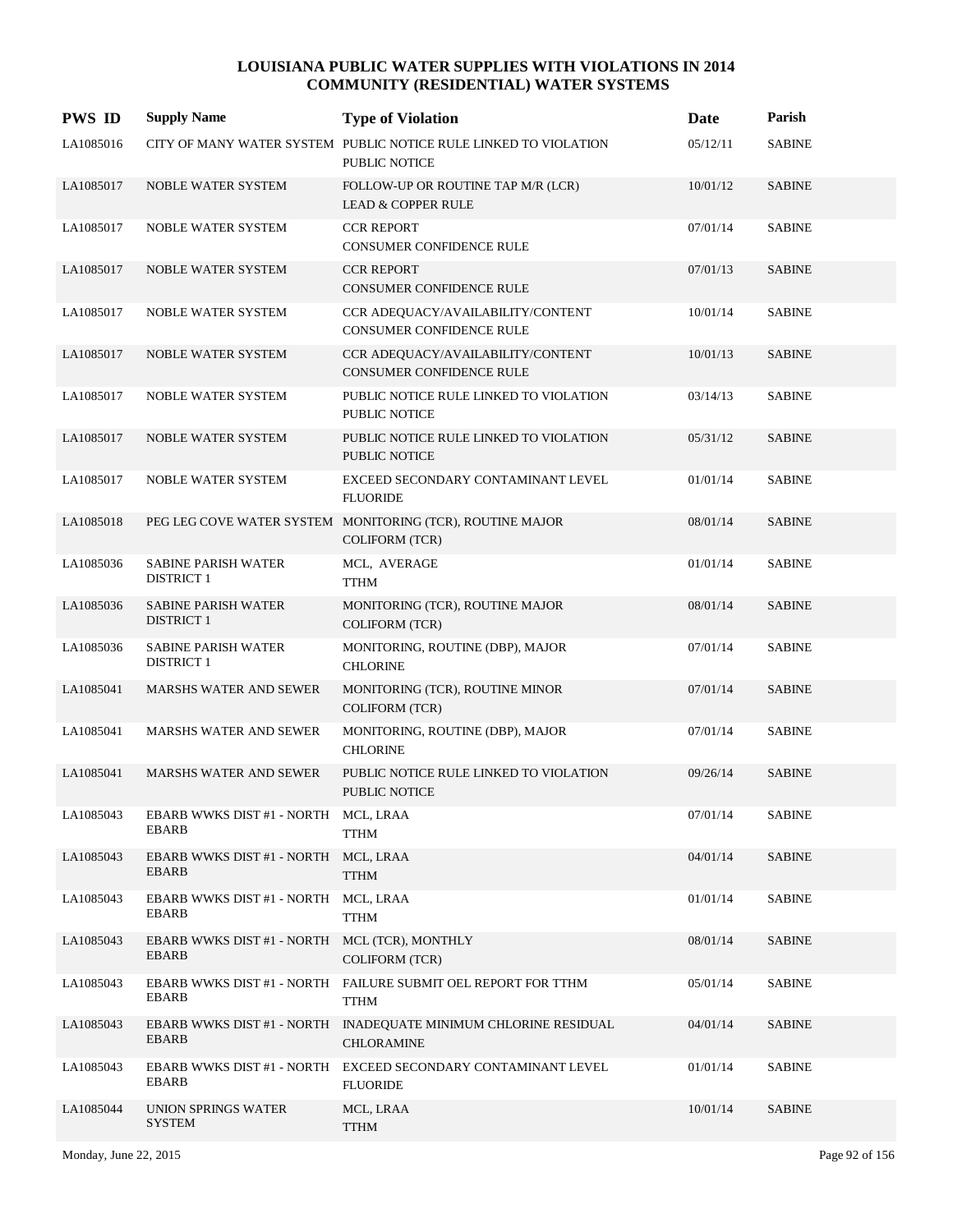| <b>PWS ID</b> | <b>Supply Name</b>                          | <b>Type of Violation</b>                                       | Date     | Parish        |
|---------------|---------------------------------------------|----------------------------------------------------------------|----------|---------------|
| LA1085044     | UNION SPRINGS WATER<br><b>SYSTEM</b>        | MCL, LRAA<br><b>TTHM</b>                                       | 04/01/14 | <b>SABINE</b> |
| LA1085044     | <b>UNION SPRINGS WATER</b><br><b>SYSTEM</b> | MONITORING (TCR), ROUTINE MINOR<br><b>COLIFORM (TCR)</b>       | 07/01/14 | <b>SABINE</b> |
| LA1085044     | UNION SPRINGS WATER<br><b>SYSTEM</b>        | MONITORING, ROUTINE (DBP), MAJOR<br><b>CHLORINE</b>            | 07/01/14 | <b>SABINE</b> |
| LA1085044     | UNION SPRINGS WATER<br><b>SYSTEM</b>        | MONITORING, ROUTINE (DBP), MAJOR<br>TOT_TTHM/HAA5              | 02/01/14 | <b>SABINE</b> |
| LA1085044     | UNION SPRINGS WATER<br><b>SYSTEM</b>        | FAILURE SUBMIT OEL REPORT FOR TTHM<br>TTHM                     | 07/31/14 | <b>SABINE</b> |
| LA1085044     | <b>UNION SPRINGS WATER</b><br><b>SYSTEM</b> | PUBLIC NOTICE RULE LINKED TO VIOLATION<br>PUBLIC NOTICE        | 11/10/14 | <b>SABINE</b> |
| LA1085044     | UNION SPRINGS WATER<br><b>SYSTEM</b>        | PUBLIC NOTICE RULE LINKED TO VIOLATION<br><b>PUBLIC NOTICE</b> | 10/04/14 | <b>SABINE</b> |
| LA1085044     | <b>UNION SPRINGS WATER</b><br><b>SYSTEM</b> | PUBLIC NOTICE RULE LINKED TO VIOLATION<br><b>PUBLIC NOTICE</b> | 09/20/14 | <b>SABINE</b> |
| LA1085044     | UNION SPRINGS WATER<br><b>SYSTEM</b>        | PUBLIC NOTICE RULE LINKED TO VIOLATION<br><b>PUBLIC NOTICE</b> | 12/10/13 | <b>SABINE</b> |
| LA1085044     | UNION SPRINGS WATER<br><b>SYSTEM</b>        | EXCEED SECONDARY CONTAMINANT LEVEL<br><b>FLUORIDE</b>          | 01/01/14 | <b>SABINE</b> |
| LA1085046     | PENDLETON WATER<br><b>ASSSOCIATION</b>      | MONITORING (TCR), REPEAT MAJOR<br><b>COLIFORM (TCR)</b>        | 01/01/14 | <b>SABINE</b> |
| LA1085046     | PENDLETON WATER<br><b>ASSSOCIATION</b>      | PUBLIC NOTICE RULE LINKED TO VIOLATION<br>PUBLIC NOTICE        | 05/09/14 | <b>SABINE</b> |
| LA1085053     | BELMONT WATERWORKS INC                      | MCL, LRAA<br>TTHM                                              | 10/01/14 | <b>SABINE</b> |
| LA1085053     | BELMONT WATERWORKS INC                      | MCL, LRAA<br><b>TTHM</b>                                       | 07/01/14 | <b>SABINE</b> |
| LA1085053     | BELMONT WATERWORKS INC                      | MCL, LRAA<br>TTHM                                              | 07/01/14 | <b>SABINE</b> |
| LA1085053     | <b>BELMONT WATERWORKS INC</b>               | MCL, LRAA<br><b>TTHM</b>                                       | 04/01/14 | <b>SABINE</b> |
| LA1085053     | BELMONT WATERWORKS INC                      | MONITORING, ROUTINE (DBP), MAJOR<br>TOT TTHM/HAA5              | 12/01/14 | <b>SABINE</b> |
| LA1085053     | BELMONT WATERWORKS INC                      | MONITORING, ROUTINE (DBP), MAJOR<br>TOT_TTHM/HAA5              | 06/01/14 | <b>SABINE</b> |
| LA1085053     | BELMONT WATERWORKS INC                      | MONITORING, ROUTINE (DBP), MAJOR<br>TOT_TTHM/HAA5              | 03/01/14 | <b>SABINE</b> |
| LA1085053     | BELMONT WATERWORKS INC                      | MONITORING, ROUTINE (DBP), MAJOR<br>TOT_TTHM/HAA5              | 12/01/13 | <b>SABINE</b> |
| LA1085053     | BELMONT WATERWORKS INC                      | FAILURE SUBMIT OEL REPORT FOR TTHM<br><b>TTHM</b>              | 10/31/14 | <b>SABINE</b> |
| LA1085053     | BELMONT WATERWORKS INC                      | FAILURE SUBMIT OEL REPORT FOR TTHM<br><b>TTHM</b>              | 07/31/14 | <b>SABINE</b> |
| LA1085053     | BELMONT WATERWORKS INC                      | PUBLIC NOTICE RULE LINKED TO VIOLATION<br>PUBLIC NOTICE        | 09/28/14 | <b>SABINE</b> |
| LA1085053     | BELMONT WATERWORKS INC                      | PUBLIC NOTICE RULE LINKED TO VIOLATION<br>PUBLIC NOTICE        | 09/07/14 | <b>SABINE</b> |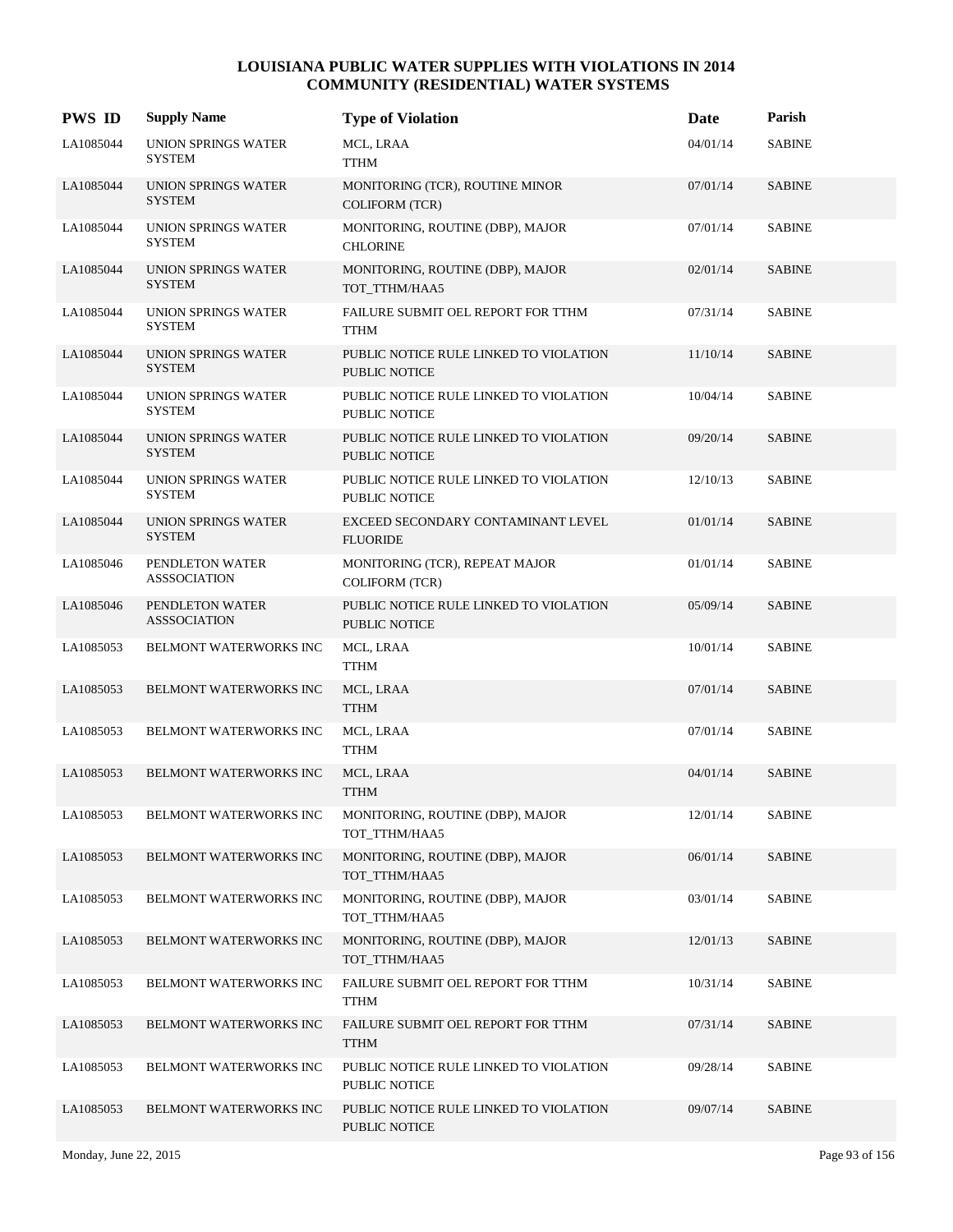| <b>PWS ID</b> | <b>Supply Name</b>                                | <b>Type of Violation</b>                                       | Date     | Parish            |
|---------------|---------------------------------------------------|----------------------------------------------------------------|----------|-------------------|
| LA1085053     | BELMONT WATERWORKS INC                            | PUBLIC NOTICE RULE LINKED TO VIOLATION<br><b>PUBLIC NOTICE</b> | 07/16/14 | <b>SABINE</b>     |
| LA1085053     | BELMONT WATERWORKS INC                            | PUBLIC NOTICE RULE LINKED TO VIOLATION<br>PUBLIC NOTICE        | 05/07/14 | <b>SABINE</b>     |
| LA1085053     | BELMONT WATERWORKS INC                            | PUBLIC NOTICE RULE LINKED TO VIOLATION<br>PUBLIC NOTICE        | 01/27/14 | <b>SABINE</b>     |
| LA1085053     | BELMONT WATERWORKS INC                            | PUBLIC NOTICE RULE LINKED TO VIOLATION<br><b>PUBLIC NOTICE</b> | 11/20/13 | <b>SABINE</b>     |
| LA1085055     | SOUTH TOLEDO BEND WATER<br><b>DISTRICT</b>        | <b>QUALIFIED OPERATOR FAILURE</b><br><b>DBP STAGE 1</b>        | 07/19/04 | <b>SABINE</b>     |
| LA1085055     | SOUTH TOLEDO BEND WATER<br><b>DISTRICT</b>        | FAILURE SUBMIT OEL REPORT FOR TTHM<br><b>TTHM</b>              | 10/31/14 | <b>SABINE</b>     |
| LA1085058     | EBARB WWKS DIST #1 - N<br>EBARB/BELMONT           | MCL, LRAA<br><b>TTHM</b>                                       | 10/01/14 | <b>SABINE</b>     |
| LA1085058     | EBARB WWKS DIST #1 - N<br>EBARB/BELMONT           | MCL, LRAA<br>TTHM                                              | 07/01/14 | <b>SABINE</b>     |
| LA1085058     | EBARB WWKS DIST #1 - N<br><b>EBARB/BELMONT</b>    | MCL, LRAA<br>TTHM                                              | 07/01/14 | <b>SABINE</b>     |
| LA1085058     | EBARB WWKS DIST #1-N<br>EBARB/BELMONT             | MCL, LRAA<br><b>TTHM</b>                                       | 04/01/14 | <b>SABINE</b>     |
| LA1085058     | EBARB WWKS DIST #1 - N<br>EBARB/BELMONT           | MCL, LRAA<br><b>TTHM</b>                                       | 04/01/14 | <b>SABINE</b>     |
| LA1085058     | EBARB WWKS DIST #1-N<br>EBARB/BELMONT             | MCL, AVERAGE<br><b>TTHM</b>                                    | 01/01/14 | <b>SABINE</b>     |
| LA1085058     | EBARB WWKS DIST #1 - N<br>EBARB/BELMONT           | FAILURE SUBMIT OEL REPORT FOR TTHM<br><b>TTHM</b>              | 10/31/14 | <b>SABINE</b>     |
| LA1085058     | EBARB WWKS DIST #1-N<br>EBARB/BELMONT             | FAILURE SUBMIT OEL REPORT FOR TTHM<br><b>TTHM</b>              | 07/31/14 | <b>SABINE</b>     |
| LA1085058     | EBARB WWKS DIST #1-N<br>EBARB/BELMONT             | FAILURE SUBMIT OEL REPORT FOR TTHM<br>TTHM                     | 05/01/14 | <b>SABINE</b>     |
| LA1085058     | EBARB WWKS DIST #1 - N<br>EBARB/BELMONT           | INADEQUATE MINIMUM CHLORINE RESIDUAL<br><b>CHLORINE</b>        | 05/01/14 | <b>SABINE</b>     |
| LA1085058     | EBARB WWKS DIST #1-N<br>EBARB/BELMONT             | INADEQUATE MINIMUM CHLORINE RESIDUAL<br>CHLORAMINE             | 04/01/14 | <b>SABINE</b>     |
| LA1085059     | <b>EBARB WWKS DIST #1-</b><br>AIMWELL AREA        | MCL, LRAA<br><b>TTHM</b>                                       | 10/01/14 | <b>SABINE</b>     |
| LA1085059     | <b>EBARB WWKS DIST #1-</b><br><b>AIMWELL AREA</b> | MCL (TCR), MONTHLY<br><b>COLIFORM (TCR)</b>                    | 09/01/14 | SABINE            |
| LA1085059     | <b>EBARB WWKS DIST #1-</b><br><b>AIMWELL AREA</b> | MCL (TCR), MONTHLY<br><b>COLIFORM (TCR)</b>                    | 01/01/14 | <b>SABINE</b>     |
| LA1085059     | <b>EBARB WWKS DIST #1-</b><br><b>AIMWELL AREA</b> | INADEQUATE MINIMUM CHLORINE RESIDUAL<br><b>CHLORINE</b>        | 08/01/14 | <b>SABINE</b>     |
| LA1085059     | <b>EBARB WWKS DIST #1-</b><br><b>AIMWELL AREA</b> | INADEQUATE MINIMUM CHLORINE RESIDUAL<br><b>CHLORAMINE</b>      | 05/01/14 | <b>SABINE</b>     |
| LA1085059     | <b>EBARB WWKS DIST #1-</b><br><b>AIMWELL AREA</b> | INADEQUATE MINIMUM CHLORINE RESIDUAL<br><b>CHLORAMINE</b>      | 04/01/14 | SABINE            |
| LA1087001     | ST BERNARD PARISH<br><b>WATERWORKS</b>            | MONITORING, ROUTINE (IESWTR/LT1), MINOR<br><b>IESWTR</b>       | 11/01/14 | <b>ST BERNARD</b> |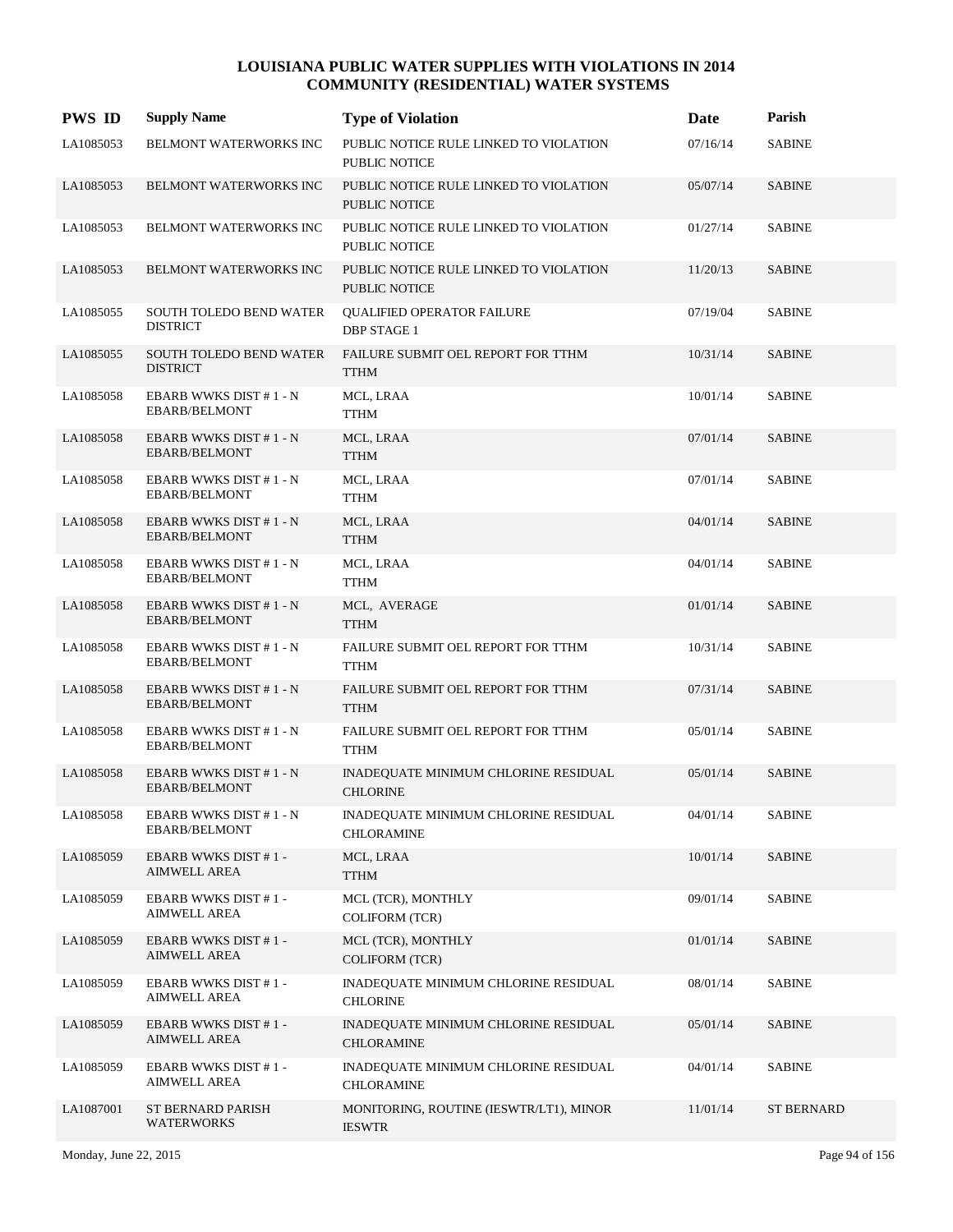| <b>PWS ID</b> | <b>Supply Name</b>                            | <b>Type of Violation</b>                                  | Date     | Parish            |
|---------------|-----------------------------------------------|-----------------------------------------------------------|----------|-------------------|
| LA1087001     | ST BERNARD PARISH<br><b>WATERWORKS</b>        | INADEQUATE MINIMUM CHLORINE RESIDUAL<br><b>CHLORINE</b>   | 12/01/14 | <b>ST BERNARD</b> |
| LA1087001     | ST BERNARD PARISH<br><b>WATERWORKS</b>        | INADEQUATE MINIMUM CHLORINE RESIDUAL<br><b>CHLORINE</b>   | 11/01/14 | <b>ST BERNARD</b> |
| LA1087001     | ST BERNARD PARISH<br><b>WATERWORKS</b>        | INADEQUATE MINIMUM CHLORINE RESIDUAL<br><b>CHLORINE</b>   | 10/01/14 | <b>ST BERNARD</b> |
| LA1087001     | ST BERNARD PARISH<br><b>WATERWORKS</b>        | INADEQUATE MINIMUM CHLORINE RESIDUAL<br><b>CHLORINE</b>   | 09/01/14 | <b>ST BERNARD</b> |
| LA1087001     | <b>ST BERNARD PARISH</b><br><b>WATERWORKS</b> | INADEQUATE MINIMUM CHLORINE RESIDUAL<br><b>CHLORINE</b>   | 08/01/14 | <b>ST BERNARD</b> |
| LA1089001     | ST CHARLES WATER DISTRICT<br>1 EAST BANK      | INADEQUATE MINIMUM CHLORINE RESIDUAL<br><b>CHLORINE</b>   | 06/01/14 | <b>ST CHARLES</b> |
| LA1091009     | <b>DIVERSION WATER -</b><br>TRANQUILITY LAKES | INADEQUATE MINIMUM CHLORINE RESIDUAL<br><b>CHLORINE</b>   | 03/01/14 | <b>ST HELENA</b>  |
| LA1093002     | <b>GRAMERCY WATERWORKS</b>                    | INADEQUATE MINIMUM CHLORINE RESIDUAL<br><b>CHLORINE</b>   | 09/01/14 | ST JAMES          |
| LA1093002     | <b>GRAMERCY WATERWORKS</b>                    | INADEQUATE MINIMUM CHLORINE RESIDUAL<br><b>CHLORINE</b>   | 08/01/14 | <b>ST JAMES</b>   |
| LA1093002     | <b>GRAMERCY WATERWORKS</b>                    | INADEQUATE MINIMUM CHLORINE RESIDUAL<br><b>CHLORINE</b>   | 08/01/14 | <b>ST JAMES</b>   |
| LA1093002     | <b>GRAMERCY WATERWORKS</b>                    | INADEQUATE MINIMUM CHLORINE RESIDUAL<br><b>CHLORINE</b>   | 07/01/14 | <b>ST JAMES</b>   |
| LA1093002     | <b>GRAMERCY WATERWORKS</b>                    | INADEQUATE MINIMUM CHLORINE RESIDUAL<br><b>CHLORINE</b>   | 06/01/14 | <b>ST JAMES</b>   |
| LA1093002     | <b>GRAMERCY WATERWORKS</b>                    | INADEQUATE MINIMUM CHLORINE RESIDUAL<br><b>CHLORAMINE</b> | 05/01/14 | <b>ST JAMES</b>   |
| LA1093002     | <b>GRAMERCY WATERWORKS</b>                    | INADEQUATE MINIMUM CHLORINE RESIDUAL<br><b>CHLORAMINE</b> | 03/01/14 | <b>ST JAMES</b>   |
| LA1093003     | LUTCHER WATERWORKS                            | MCL (TCR), MONTHLY<br>COLIFORM (TCR)                      | 08/01/14 | <b>ST JAMES</b>   |
| LA1093003     | LUTCHER WATERWORKS                            | INADEQUATE DBP PRECURSOR REMOVAL<br>CARBON, TOTAL         | 04/01/14 | <b>ST JAMES</b>   |
| LA1093004     | ST JAMES WATER DISTRICT 1                     | MCL, LRAA<br><b>TTHM</b>                                  | 04/01/14 | <b>ST JAMES</b>   |
| LA1093004     | ST JAMES WATER DISTRICT 1                     | INADEQUATE MINIMUM CHLORINE RESIDUAL<br><b>CHLORINE</b>   | 11/01/14 | <b>ST JAMES</b>   |
| LA1093004     | ST JAMES WATER DISTRICT 1                     | INADEQUATE MINIMUM CHLORINE RESIDUAL<br><b>CHLORINE</b>   | 09/01/14 | <b>ST JAMES</b>   |
| LA1093004     | ST JAMES WATER DISTRICT 1                     | INADEQUATE MINIMUM CHLORINE RESIDUAL<br><b>CHLORINE</b>   | 08/01/14 | <b>ST JAMES</b>   |
| LA1093004     | ST JAMES WATER DISTRICT 1                     | INADEQUATE MINIMUM CHLORINE RESIDUAL<br><b>CHLORINE</b>   | 07/01/14 | <b>ST JAMES</b>   |
| LA1093004     | ST JAMES WATER DISTRICT 1                     | INADEQUATE MINIMUM CHLORINE RESIDUAL<br><b>CHLORINE</b>   | 06/01/14 | <b>ST JAMES</b>   |
| LA1093004     | ST JAMES WATER DISTRICT 1                     | INADEQUATE MINIMUM CHLORINE RESIDUAL<br><b>CHLORAMINE</b> | 05/01/14 | <b>ST JAMES</b>   |
| LA1093005     | ST JAMES WATER DISTRICT 2                     | MCL, LRAA<br><b>TTHM</b>                                  | 10/01/14 | <b>ST JAMES</b>   |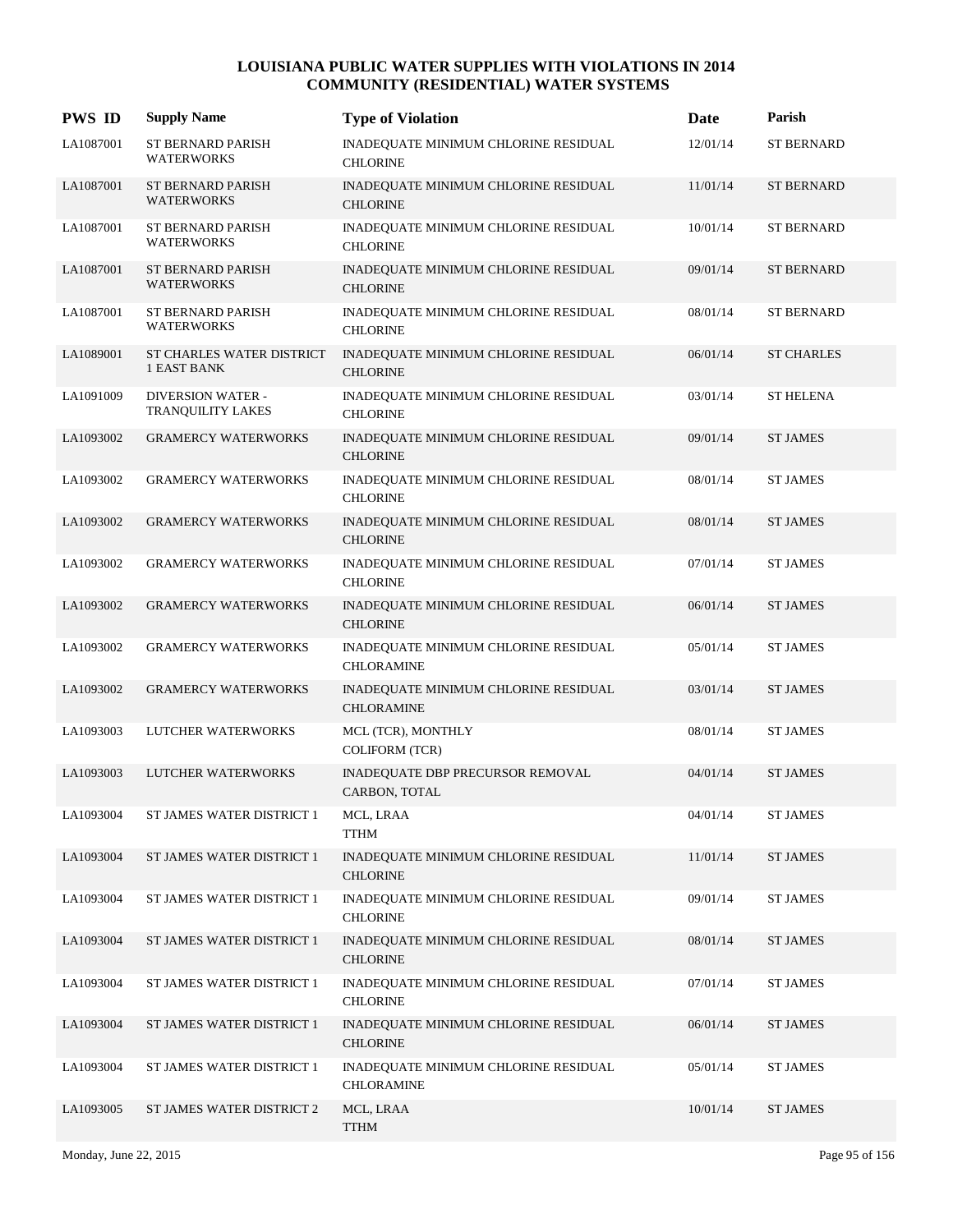| <b>PWS ID</b> | <b>Supply Name</b>                   | <b>Type of Violation</b>                                  | Date     | Parish                               |
|---------------|--------------------------------------|-----------------------------------------------------------|----------|--------------------------------------|
| LA1093005     | ST JAMES WATER DISTRICT 2            | MCL, LRAA<br><b>TTHM</b>                                  | 10/01/14 | <b>ST JAMES</b>                      |
| LA1093005     | ST JAMES WATER DISTRICT 2            | MCL, LRAA<br><b>TTHM</b>                                  | 07/01/14 | <b>ST JAMES</b>                      |
| LA1093005     | ST JAMES WATER DISTRICT 2            | MCL, LRAA<br><b>TTHM</b>                                  | 04/01/14 | <b>ST JAMES</b>                      |
| LA1093005     | <b>ST JAMES WATER DISTRICT 2</b>     | FAILURE SUBMIT OEL REPORT FOR TTHM<br><b>TTHM</b>         | 10/31/14 | <b>ST JAMES</b>                      |
| LA1093005     | ST JAMES WATER DISTRICT 2            | INADEQUATE MINIMUM CHLORINE RESIDUAL<br><b>CHLORINE</b>   | 10/01/14 | <b>ST JAMES</b>                      |
| LA1093005     | ST JAMES WATER DISTRICT 2            | INADEQUATE MINIMUM CHLORINE RESIDUAL<br><b>CHLORINE</b>   | 10/01/14 | <b>ST JAMES</b>                      |
| LA1093005     | ST JAMES WATER DISTRICT 2            | INADEQUATE MINIMUM CHLORINE RESIDUAL<br><b>CHLORINE</b>   | 09/01/14 | <b>ST JAMES</b>                      |
| LA1093005     | ST JAMES WATER DISTRICT 2            | INADEQUATE MINIMUM CHLORINE RESIDUAL<br><b>CHLORINE</b>   | 08/01/14 | <b>ST JAMES</b>                      |
| LA1093005     | ST JAMES WATER DISTRICT 2            | INADEQUATE MINIMUM CHLORINE RESIDUAL<br><b>CHLORINE</b>   | 07/01/14 | <b>ST JAMES</b>                      |
| LA1093005     | ST JAMES WATER DISTRICT 2            | INADEQUATE MINIMUM CHLORINE RESIDUAL<br><b>CHLORINE</b>   | 06/01/14 | <b>ST JAMES</b>                      |
| LA1093005     | ST JAMES WATER DISTRICT 2            | INADEQUATE MINIMUM CHLORINE RESIDUAL<br><b>CHLORAMINE</b> | 05/01/14 | <b>ST JAMES</b>                      |
| LA1095002     | ST JOHN WATER DISTRICT 2             | INADEQUATE MINIMUM CHLORINE RESIDUAL<br><b>CHLORINE</b>   | 08/01/14 | <b>ST JOHN THE</b><br><b>BAPTIST</b> |
| LA1095002     | ST JOHN WATER DISTRICT 2             | INADEQUATE MINIMUM CHLORINE RESIDUAL<br>SWTR              | 02/01/14 | ST JOHN THE<br><b>BAPTIST</b>        |
| LA1095003     | ST JOHN WATER DISTRICT 1             | MCL, LRAA<br><b>TTHM</b>                                  | 10/01/14 | <b>ST JOHN THE</b><br><b>BAPTIST</b> |
| LA1095003     | ST JOHN WATER DISTRICT 1             | MCL, LRAA<br><b>TTHM</b>                                  | 10/01/14 | ST JOHN THE<br><b>BAPTIST</b>        |
| LA1095003     | ST JOHN WATER DISTRICT 1             | INADEQUATE DBP PRECURSOR REMOVAL<br>CARBON, TOTAL         | 04/01/14 | ST JOHN THE<br><b>BAPTIST</b>        |
| LA1095003     | ST JOHN WATER DISTRICT 1             | <b>INADEQUATE DBP PRECURSOR REMOVAL</b><br>CARBON, TOTAL  | 01/01/14 | ST JOHN THE<br><b>BAPTIST</b>        |
| LA1095003     | ST JOHN WATER DISTRICT 1             | INADEQUATE MINIMUM CHLORINE RESIDUAL<br><b>CHLORINE</b>   | 08/01/14 | <b>ST JOHN THE</b><br><b>BAPTIST</b> |
| LA1095003     | ST JOHN WATER DISTRICT 1             | INADEQUATE MINIMUM CHLORINE RESIDUAL<br><b>CHLORINE</b>   | 08/01/14 | ST JOHN THE<br><b>BAPTIST</b>        |
| LA1095006     | PLEASURE BEND WATER<br><b>SUPPLY</b> | MONITORING, ROUTINE (DBP), MAJOR<br><b>CHLORAMINE</b>     | 01/01/14 | ST JOHN THE<br><b>BAPTIST</b>        |
| LA1095006     | PLEASURE BEND WATER<br><b>SUPPLY</b> | INADEQUATE MINIMUM CHLORINE RESIDUAL<br><b>CHLORINE</b>   | 12/01/14 | ST JOHN THE<br><b>BAPTIST</b>        |
| LA1095006     | PLEASURE BEND WATER<br><b>SUPPLY</b> | INADEQUATE MINIMUM CHLORINE RESIDUAL<br><b>CHLORINE</b>   | 11/01/14 | <b>ST JOHN THE</b><br><b>BAPTIST</b> |
| LA1095006     | PLEASURE BEND WATER<br><b>SUPPLY</b> | INADEQUATE MINIMUM CHLORINE RESIDUAL<br><b>CHLORINE</b>   | 10/01/14 | ST JOHN THE<br><b>BAPTIST</b>        |
| LA1095006     | PLEASURE BEND WATER<br><b>SUPPLY</b> | INADEQUATE MINIMUM CHLORINE RESIDUAL<br><b>CHLORINE</b>   | 10/01/14 | ST JOHN THE<br><b>BAPTIST</b>        |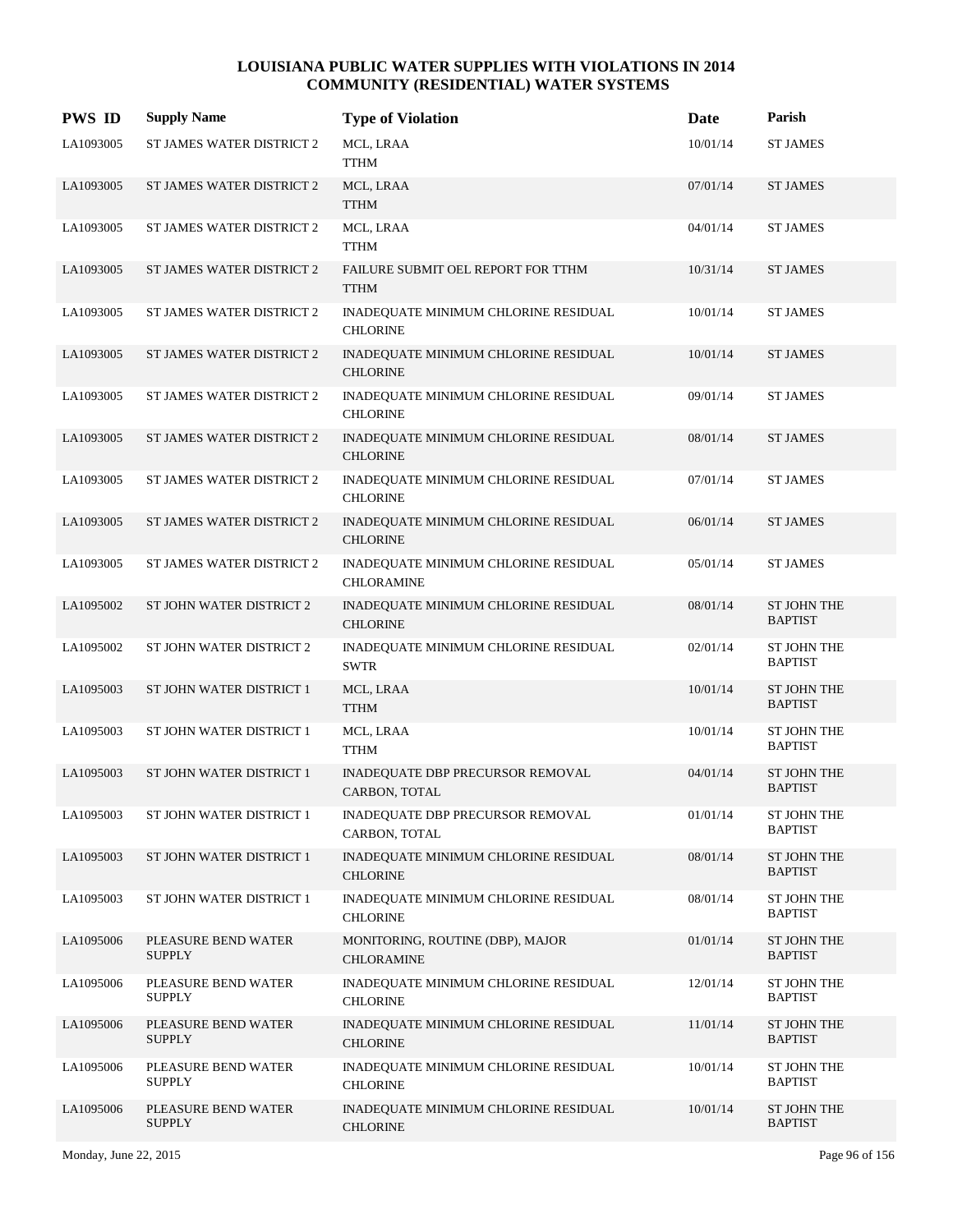| <b>PWS ID</b> | <b>Supply Name</b>                           | <b>Type of Violation</b>                                             | Date     | Parish                               |
|---------------|----------------------------------------------|----------------------------------------------------------------------|----------|--------------------------------------|
| LA1095006     | PLEASURE BEND WATER<br><b>SUPPLY</b>         | INADEQUATE MINIMUM CHLORINE RESIDUAL<br><b>CHLORINE</b>              | 09/01/14 | ST JOHN THE<br><b>BAPTIST</b>        |
| LA1095006     | PLEASURE BEND WATER<br><b>SUPPLY</b>         | INADEQUATE MINIMUM CHLORINE RESIDUAL<br><b>CHLORINE</b>              | 09/01/14 | <b>ST JOHN THE</b><br><b>BAPTIST</b> |
| LA1097001     | TOWN OF GRAND COTEAU<br><b>WATER SYSTEM</b>  | <b>CCR REPORT</b><br>CONSUMER CONFIDENCE RULE                        | 07/01/14 | <b>ST LANDRY</b>                     |
| LA1097001     | TOWN OF GRAND COTEAU<br><b>WATER SYSTEM</b>  | CCR ADEQUACY/AVAILABILITY/CONTENT<br><b>CONSUMER CONFIDENCE RULE</b> | 10/01/14 | <b>ST LANDRY</b>                     |
| LA1097002     | <b>GRAND PRAIRIE WATER</b><br><b>SYSTEM</b>  | FAILURE TO HAVE MONITORING PLAN (IDSE)<br><b>DBP STAGE 2</b>         | 04/01/08 | <b>ST LANDRY</b>                     |
| LA1097002     | <b>GRAND PRAIRIE WATER</b><br><b>SYSTEM</b>  | FAILURE SUBMIT SUBPART V PLAN, ESCALATED<br><b>DBP STAGE 2</b>       | 01/01/13 | <b>ST LANDRY</b>                     |
| LA1097002     | <b>GRAND PRAIRIE WATER</b><br><b>SYSTEM</b>  | <b>CCR REPORT</b><br>CONSUMER CONFIDENCE RULE                        | 07/01/13 | <b>ST LANDRY</b>                     |
| LA1097002     | <b>GRAND PRAIRIE WATER</b><br><b>SYSTEM</b>  | <b>CCR REPORT</b><br>CONSUMER CONFIDENCE RULE                        | 07/01/12 | <b>ST LANDRY</b>                     |
| LA1097002     | <b>GRAND PRAIRIE WATER</b><br><b>SYSTEM</b>  | <b>CCR REPORT</b><br>CONSUMER CONFIDENCE RULE                        | 07/01/11 | <b>ST LANDRY</b>                     |
| LA1097002     | <b>GRAND PRAIRIE WATER</b><br><b>SYSTEM</b>  | <b>CCR REPORT</b><br>CONSUMER CONFIDENCE RULE                        | 07/01/10 | <b>ST LANDRY</b>                     |
| LA1097002     | <b>GRAND PRAIRIE WATER</b><br><b>SYSTEM</b>  | CCR ADEQUACY/AVAILABILITY/CONTENT<br>CONSUMER CONFIDENCE RULE        | 10/01/13 | <b>ST LANDRY</b>                     |
| LA1097002     | <b>GRAND PRAIRIE WATER</b><br><b>SYSTEM</b>  | CCR ADEQUACY/AVAILABILITY/CONTENT<br>CONSUMER CONFIDENCE RULE        | 10/01/12 | <b>ST LANDRY</b>                     |
| LA1097002     | <b>GRAND PRAIRIE WATER</b><br><b>SYSTEM</b>  | CCR ADEQUACY/AVAILABILITY/CONTENT<br>CONSUMER CONFIDENCE RULE        | 10/01/11 | <b>ST LANDRY</b>                     |
| LA1097002     | <b>GRAND PRAIRIE WATER</b><br><b>SYSTEM</b>  | CCR ADEQUACY/AVAILABILITY/CONTENT<br>CONSUMER CONFIDENCE RULE        | 10/01/10 | <b>ST LANDRY</b>                     |
| LA1097002     | <b>GRAND PRAIRIE WATER</b><br><b>SYSTEM</b>  | PUBLIC NOTICE RULE LINKED TO VIOLATION<br>PUBLIC NOTICE              | 02/25/14 | <b>ST LANDRY</b>                     |
| LA1097002     | <b>GRAND PRAIRIE WATER</b><br><b>SYSTEM</b>  | PUBLIC NOTICE RULE LINKED TO VIOLATION<br>PUBLIC NOTICE              | 05/31/12 | <b>ST LANDRY</b>                     |
| LA1097002     | <b>GRAND PRAIRIE WATER</b><br><b>SYSTEM</b>  | INADEQUATE MINIMUM CHLORINE RESIDUAL<br><b>CHLORINE</b>              | 09/01/14 | <b>ST LANDRY</b>                     |
| LA1097002     | <b>GRAND PRAIRIE WATER</b><br><b>SYSTEM</b>  | INADEQUATE MINIMUM CHLORINE RESIDUAL<br><b>CHLORINE</b>              | 08/01/14 | <b>ST LANDRY</b>                     |
| LA1097002     | <b>GRAND PRAIRIE WATER</b><br><b>SYSTEM</b>  | FAILURE TO SUBMIT MONITORING PLAN<br>TOTAL COLIFORM RULE             | 01/01/14 | <b>ST LANDRY</b>                     |
| LA1097003     | TOWN OF KROTZ SPRINGS<br><b>WATER SYSTEM</b> | CCR ADEQUACY/AVAILABILITY/CONTENT<br>CONSUMER CONFIDENCE RULE        | 10/01/13 | <b>ST LANDRY</b>                     |
| LA1097003     | TOWN OF KROTZ SPRINGS<br>WATER SYSTEM        | INADEQUATE MINIMUM CHLORINE RESIDUAL<br><b>CHLORINE</b>              | 08/01/14 | <b>ST LANDRY</b>                     |
| LA1097004     | LAWTELL WW DISTRICT NO 1                     | MONITORING, ROUTINE (DBP), MAJOR<br>TOT_TTHM/HAA5                    | 07/01/13 | <b>ST LANDRY</b>                     |
| LA1097004     | LAWTELL WW DISTRICT NO 1                     | INADEQUATE MINIMUM CHLORINE RESIDUAL<br>RESIDUAL CHLORINE            | 02/01/14 | <b>ST LANDRY</b>                     |
| LA1097005     | TOWN OF LEONVILLE WATER<br><b>SYSTEM</b>     | MONITORING (TCR), ROUTINE MINOR<br>COLIFORM (TCR)                    | 11/01/14 | <b>ST LANDRY</b>                     |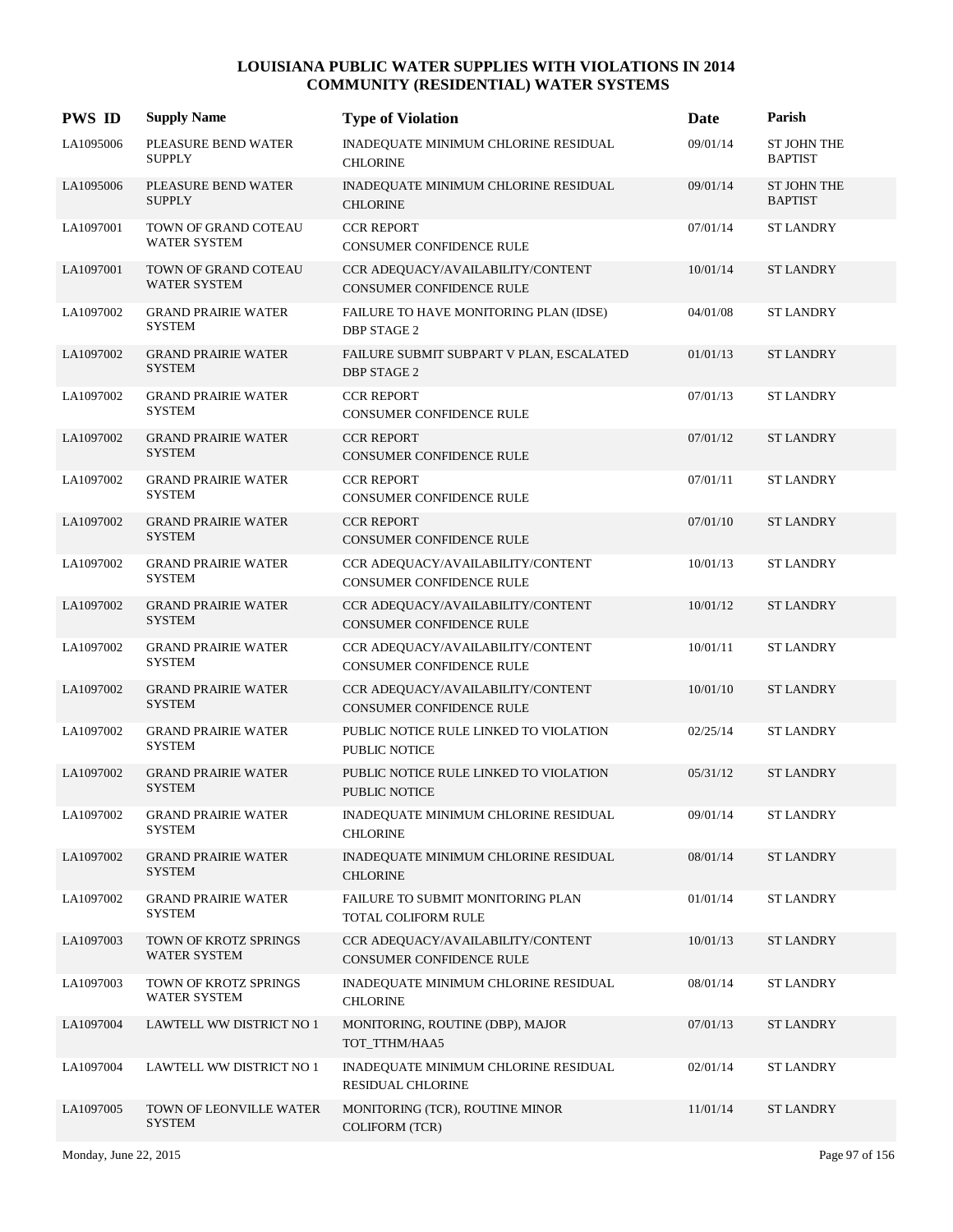| <b>PWS ID</b> | <b>Supply Name</b>                                | <b>Type of Violation</b>                                             | Date     | Parish           |
|---------------|---------------------------------------------------|----------------------------------------------------------------------|----------|------------------|
| LA1097007     | TOWN OF MELVILLE WATER<br><b>SYSTEM</b>           | FAILURE ADDRESS DEFICIENCY (GWR)<br><b>GROUNDWATER RULE</b>          | 04/10/11 | <b>ST LANDRY</b> |
| LA1097007     | TOWN OF MELVILLE WATER<br><b>SYSTEM</b>           | <b>CCR REPORT</b><br>CONSUMER CONFIDENCE RULE                        | 07/01/14 | <b>ST LANDRY</b> |
| LA1097007     | TOWN OF MELVILLE WATER<br><b>SYSTEM</b>           | CCR ADEQUACY/AVAILABILITY/CONTENT<br>CONSUMER CONFIDENCE RULE        | 10/01/14 | <b>ST LANDRY</b> |
| LA1097008     | MIDWAY WATER SYSTEM INC                           | MONITORING, ROUTINE (DBP), MAJOR<br>TOT_TTHM/HAA5                    | 01/01/14 | <b>ST LANDRY</b> |
| LA1097008     | MIDWAY WATER SYSTEM INC                           | MONITOR GWR TRIGGERED/ADDITONAL, MAJOR<br>E. COLI                    | 08/26/13 | <b>ST LANDRY</b> |
| LA1097008     | MIDWAY WATER SYSTEM INC                           | PUBLIC NOTICE RULE LINKED TO VIOLATION<br>PUBLIC NOTICE              | 12/12/13 | <b>ST LANDRY</b> |
| LA1097008     | MIDWAY WATER SYSTEM INC                           | INADEQUATE MINIMUM CHLORINE RESIDUAL<br><b>CHLORINE</b>              | 08/01/14 | <b>ST LANDRY</b> |
| LA1097008     | MIDWAY WATER SYSTEM INC                           | INADEQUATE MINIMUM CHLORINE RESIDUAL<br><b>CHLORINE</b>              | 07/01/14 | <b>ST LANDRY</b> |
| LA1097008     | MIDWAY WATER SYSTEM INC                           | INADEQUATE MINIMUM CHLORINE RESIDUAL<br><b>CHLORINE</b>              | 06/01/14 | <b>ST LANDRY</b> |
| LA1097008     | MIDWAY WATER SYSTEM INC                           | INADEQUATE MINIMUM CHLORINE RESIDUAL<br><b>CHLORINE</b>              | 05/01/14 | <b>ST LANDRY</b> |
| LA1097008     | MIDWAY WATER SYSTEM INC                           | INADEQUATE MINIMUM CHLORINE RESIDUAL<br><b>CHLORINE</b>              | 04/01/14 | <b>ST LANDRY</b> |
| LA1097008     | MIDWAY WATER SYSTEM INC                           | INADEQUATE MINIMUM CHLORINE RESIDUAL<br><b>CHLORINE</b>              | 03/01/14 | <b>ST LANDRY</b> |
| LA1097008     | MIDWAY WATER SYSTEM INC                           | INADEQUATE MINIMUM CHLORINE RESIDUAL<br><b>RESIDUAL CHLORINE</b>     | 02/01/14 | <b>ST LANDRY</b> |
| LA1097008     | MIDWAY WATER SYSTEM INC                           | FAILURE TO SUBMIT MONITORING PLAN<br>TOTAL COLIFORM RULE             | 01/01/14 | <b>ST LANDRY</b> |
| LA1097010     | OPELOUSAS CITY OF WATER<br><b>SYSTEM</b>          | MONITORING, ROUTINE (DBP), MAJOR<br>TOT_TTHM/HAA5                    | 03/01/14 | <b>ST LANDRY</b> |
| LA1097010     | <b>OPELOUSAS CITY OF WATER</b><br><b>SYSTEM</b>   | CCR ADEQUACY/AVAILABILITY/CONTENT<br><b>CONSUMER CONFIDENCE RULE</b> | 10/01/14 | <b>ST LANDRY</b> |
| LA1097011     | <b>VILLAGE OF PALMETTO</b><br>WATER SYSTEM        | MCL (TCR), MONTHLY<br><b>COLIFORM (TCR)</b>                          | 06/01/14 | <b>ST LANDRY</b> |
| LA1097011     | <b>VILLAGE OF PALMETTO</b><br><b>WATER SYSTEM</b> | MONITORING, ROUTINE (DBP), MAJOR<br>TOT TTHM/HAA5                    | 06/01/13 | <b>ST LANDRY</b> |
| LA1097011     | <b>VILLAGE OF PALMETTO</b><br>WATER SYSTEM        | PUBLIC NOTICE RULE LINKED TO VIOLATION<br>PUBLIC NOTICE              | 11/12/13 | <b>ST LANDRY</b> |
| LA1097011     | <b>VILLAGE OF PALMETTO</b><br>WATER SYSTEM        | INADEQUATE MINIMUM CHLORINE RESIDUAL<br><b>CHLORINE</b>              | 10/01/14 | <b>ST LANDRY</b> |
| LA1097012     | PLAISANCE WATER SYSTEM<br><b>INC</b>              | MONITORING, ROUTINE (DBP), MAJOR<br>TOT_TTHM/HAA5                    | 07/01/13 | <b>ST LANDRY</b> |
| LA1097013     | TOWN OF PORT BARRE WATER<br><b>SYSTEM</b>         | MONITORING, ROUTINE (DBP), MAJOR<br>TOT_TTHM/HAA5                    | 10/01/13 | <b>ST LANDRY</b> |
| LA1097014     | PRAIRIE RONDE WATER<br><b>SYSTEM INC</b>          | MCL (TCR), MONTHLY<br><b>COLIFORM (TCR)</b>                          | 06/01/14 | <b>ST LANDRY</b> |
| LA1097015     | TOWN OF SUNSET WATER<br><b>SYSTEM</b>             | MONITORING (TCR), ROUTINE MAJOR<br>COLIFORM (TCR)                    | 03/01/14 | <b>ST LANDRY</b> |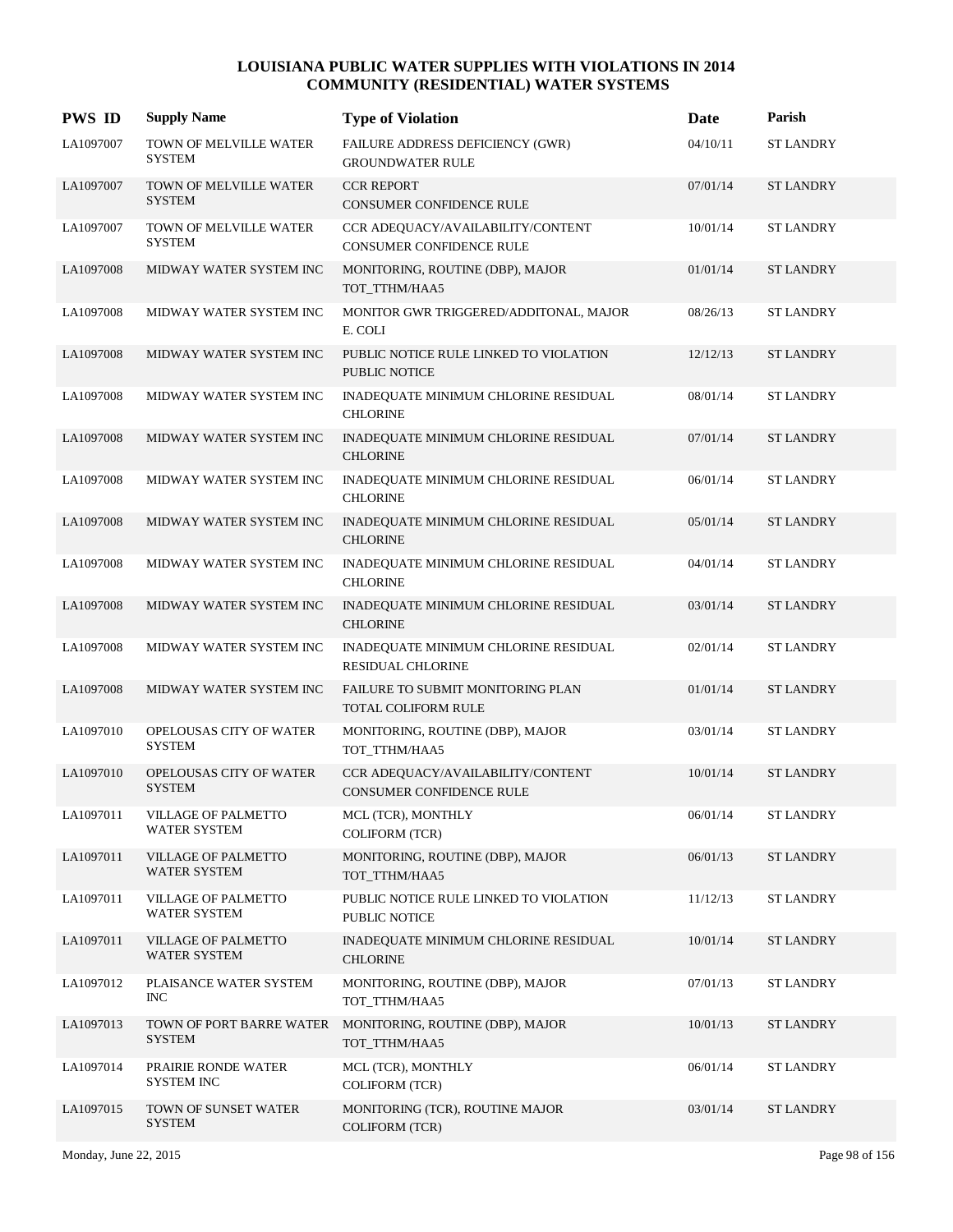| <b>PWS ID</b> | <b>Supply Name</b>                                 | <b>Type of Violation</b>                                                   | Date     | Parish           |
|---------------|----------------------------------------------------|----------------------------------------------------------------------------|----------|------------------|
| LA1097015     | TOWN OF SUNSET WATER<br><b>SYSTEM</b>              | MONITORING, ROUTINE (DBP), MAJOR<br><b>CHLORINE</b>                        | 01/01/14 | <b>ST LANDRY</b> |
| LA1097015     | TOWN OF SUNSET WATER<br><b>SYSTEM</b>              | PUBLIC NOTICE RULE LINKED TO VIOLATION<br>PUBLIC NOTICE                    | 07/15/14 | <b>ST LANDRY</b> |
| LA1097015     | TOWN OF SUNSET WATER<br><b>SYSTEM</b>              | PUBLIC NOTICE RULE LINKED TO VIOLATION<br><b>PUBLIC NOTICE</b>             | 07/14/14 | <b>ST LANDRY</b> |
| LA1097018     | <b>MAMOU ROAD WATER</b><br>DISTRICT INC            | MCL, LRAA<br><b>TTHM</b>                                                   | 10/01/14 | <b>ST LANDRY</b> |
| LA1097018     | <b>MAMOU ROAD WATER</b><br>DISTRICT INC            | FAILURE SUBMIT OEL REPORT FOR HAA5<br>TOTAL HALOACETIC ACIDS (HAA5)        | 07/31/14 | <b>ST LANDRY</b> |
| LA1097025     | <b>SYSTEM</b>                                      | VILLAGE OF CANKTON WATER FAILURE SUBMIT OEL REPORT FOR TTHM<br><b>TTHM</b> | 07/31/14 | <b>ST LANDRY</b> |
| LA1097025     | VILLAGE OF CANKTON WATER<br><b>SYSTEM</b>          | FAILURE ADDRESS DEFICIENCY (GWR)<br><b>GROUNDWATER RULE</b>                | 05/02/13 | <b>ST LANDRY</b> |
| LA1097033     | ST LANDRY WW DISTRICT 2<br><b>RURAL</b>            | MONITORING, ROUTINE (DBP), MAJOR<br>TOT_TTHM/HAA5                          | 09/01/13 | <b>ST LANDRY</b> |
| LA1097036     | ST LANDRY WWD 3 PORT<br><b>BARRE AREA C</b>        | MONITORING (TCR), ROUTINE MINOR<br><b>COLIFORM (TCR)</b>                   | 08/01/14 | <b>ST LANDRY</b> |
| LA1097037     | <b>ST LANDRY WWD 3 PORT</b><br><b>BARRE AREA D</b> | MCL (TCR), MONTHLY<br><b>COLIFORM (TCR)</b>                                | 06/01/14 | <b>ST LANDRY</b> |
| LA1097037     | ST LANDRY WWD 3 PORT<br><b>BARRE AREA D</b>        | MONITORING (TCR), ROUTINE MINOR<br><b>COLIFORM (TCR)</b>                   | 07/01/14 | <b>ST LANDRY</b> |
| LA1097037     | ST LANDRY WWD 3 PORT<br><b>BARRE AREA D</b>        | MONITORING, ROUTINE (DBP), MINOR<br><b>CHLORINE</b>                        | 07/01/14 | <b>ST LANDRY</b> |
| LA1097038     | ST LANDRY WWD 2 RURAL<br><b>PURCHASE</b>           | MONITORING, ROUTINE (DBP), MAJOR<br>TOT_TTHM/HAA5                          | 09/01/14 | <b>ST LANDRY</b> |
| LA1097038     | ST LANDRY WWD 2 RURAL<br><b>PURCHASE</b>           | FAILURE SUBMIT OEL REPORT FOR TTHM<br><b>TTHM</b>                          | 05/01/14 | <b>ST LANDRY</b> |
| LA1097038     | ST LANDRY WWD 2 RURAL<br><b>PURCHASE</b>           | INADEQUATE MINIMUM CHLORINE RESIDUAL<br><b>CHLORINE</b>                    | 03/01/14 | <b>ST LANDRY</b> |
| LA1097039     | <b>WATERWORKS DISTRICT NO 5</b><br>OF ST LANDRY PA | MONITORING (TCR), ROUTINE MINOR<br><b>COLIFORM (TCR)</b>                   | 10/01/14 | <b>ST LANDRY</b> |
| LA1097039     | <b>WATERWORKS DISTRICT NO 5</b><br>OF ST LANDRY PA | MONITORING, ROUTINE (DBP), MAJOR<br>TOT_TTHM/HAA5                          | 09/01/13 | <b>ST LANDRY</b> |
| LA1097039     | <b>WATERWORKS DISTRICT NO 5</b><br>OF ST LANDRY PA | INITIAL TAP SAMPLING (LCR)<br><b>LEAD &amp; COPPER RULE</b>                | 07/01/14 | <b>ST LANDRY</b> |
| LA1097039     | <b>WATERWORKS DISTRICT NO 5</b><br>OF ST LANDRY PA | INADEQUATE MINIMUM CHLORINE RESIDUAL<br><b>CHLORINE</b>                    | 08/01/14 | <b>ST LANDRY</b> |
| LA1099001     | TOWN OF ARNAUDVILLE<br>WATER SYSTEM                | MONITORING, ROUTINE (DBP), MAJOR<br><b>CHLORINE</b>                        | 07/01/14 | <b>ST MARTIN</b> |
| LA1099001     | TOWN OF ARNAUDVILLE<br>WATER SYSTEM                | PUBLIC NOTICE RULE LINKED TO VIOLATION<br>PUBLIC NOTICE                    | 10/03/14 | <b>ST MARTIN</b> |
| LA1099002     | <b>BAYOU TECHE WATER WORKS</b>                     | MCL (TCR), MONTHLY<br><b>COLIFORM (TCR)</b>                                | 06/01/14 | <b>ST MARTIN</b> |
| LA1099002     | <b>BAYOU TECHE WATER WORKS</b>                     | MONITORING, ROUTINE (DBP), MAJOR<br>TOT_TTHM/HAA5                          | 01/01/14 | <b>ST MARTIN</b> |
| LA1099002     | <b>BAYOU TECHE WATER WORKS</b>                     | FAILURE SUBMIT OEL REPORT FOR HAA5<br>TOTAL HALOACETIC ACIDS (HAA5)        | 07/31/14 | <b>ST MARTIN</b> |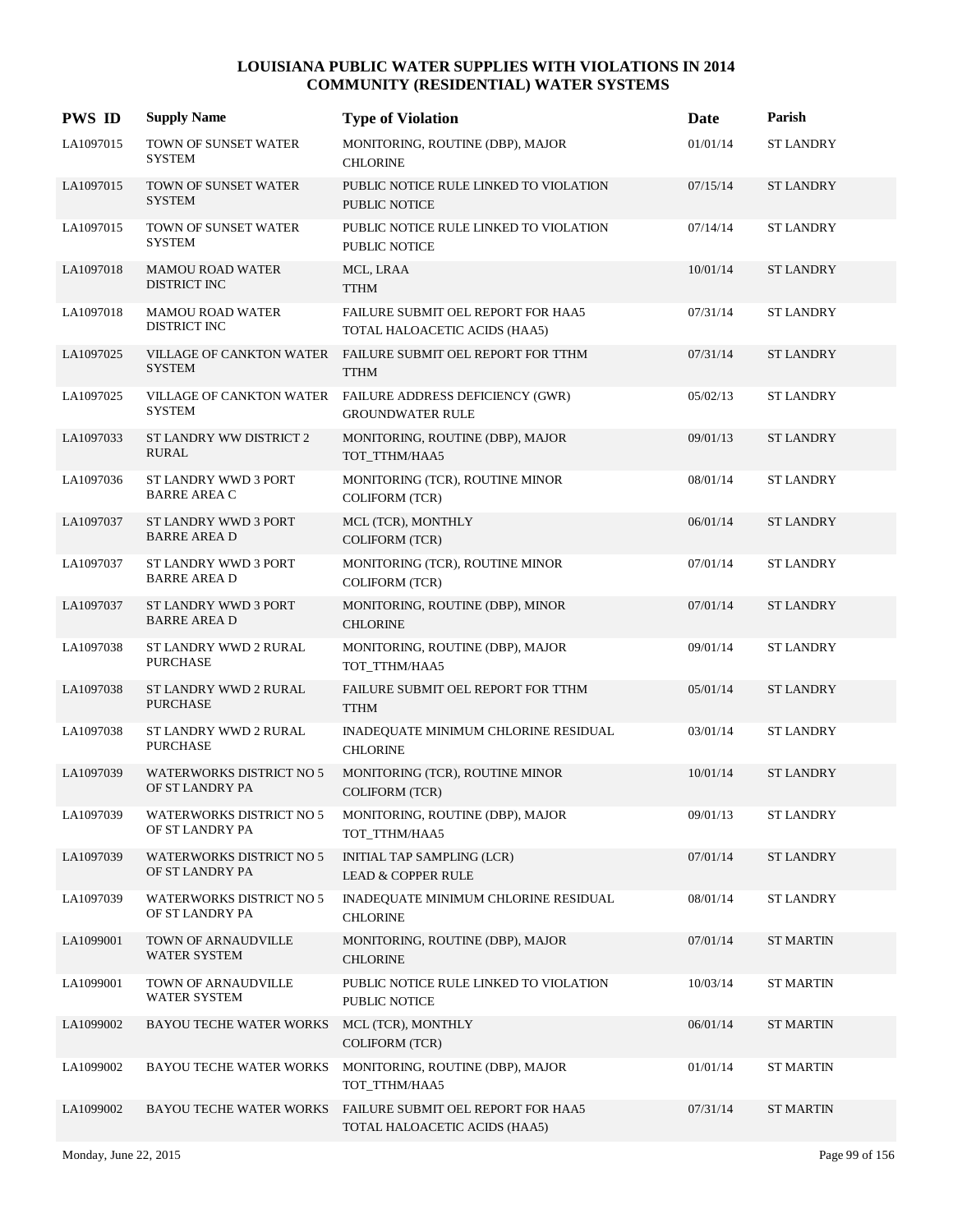| <b>PWS ID</b> | <b>Supply Name</b>                                 | <b>Type of Violation</b>                                         | Date     | Parish           |
|---------------|----------------------------------------------------|------------------------------------------------------------------|----------|------------------|
| LA1099002     | <b>BAYOU TECHE WATER WORKS</b>                     | INADEQUATE MINIMUM CHLORINE RESIDUAL<br><b>CHLORINE</b>          | 05/01/14 | <b>ST MARTIN</b> |
| LA1099003     | <b>CITY OF BREAUX BRIDGE</b><br>WATER SYSTEM       | CCR ADEQUACY/AVAILABILITY/CONTENT<br>CONSUMER CONFIDENCE RULE    | 10/01/14 | <b>ST MARTIN</b> |
| LA1099004     | ST MARTIN PARISH WW<br>DISTRICT 4 CATAHOULA        | FAILURE ADDRESS DEFICIENCY (GWR)<br><b>GROUNDWATER RULE</b>      | 03/07/11 | <b>ST MARTIN</b> |
| LA1099004     | <b>ST MARTIN PARISH WW</b><br>DISTRICT 4 CATAHOULA | CCR ADEQUACY/AVAILABILITY/CONTENT<br>CONSUMER CONFIDENCE RULE    | 10/01/13 | <b>ST MARTIN</b> |
| LA1099004     | ST MARTIN PARISH WW<br>DISTRICT 4 CATAHOULA        | PUBLIC NOTICE RULE LINKED TO VIOLATION<br>PUBLIC NOTICE          | 03/19/14 | <b>ST MARTIN</b> |
| LA1099004     | ST MARTIN PARISH WW<br>DISTRICT 4 CATAHOULA        | PUBLIC NOTICE RULE LINKED TO VIOLATION<br><b>PUBLIC NOTICE</b>   | 05/31/12 | <b>ST MARTIN</b> |
| LA1099004     | ST MARTIN PARISH WW<br>DISTRICT 4 CATAHOULA        | PUBLIC NOTICE RULE LINKED TO VIOLATION<br>PUBLIC NOTICE          | 04/09/11 | ST MARTIN        |
| LA1099007     | <b>CITY OF ST MARTINVILLE</b><br>WATER SYSTEM      | FAILURE SUBMIT OEL REPORT FOR TTHM<br><b>TTHM</b>                | 10/31/14 | <b>ST MARTIN</b> |
| LA1099008     | VILLAGE OF PARKS WATER<br><b>SYSTEM</b>            | MONITORING, ROUTINE (DBP), MAJOR<br>TOT_TTHM/HAA5                | 12/01/13 | <b>ST MARTIN</b> |
| LA1099008     | <b>VILLAGE OF PARKS WATER</b><br><b>SYSTEM</b>     | PUBLIC NOTICE RULE LINKED TO VIOLATION<br><b>PUBLIC NOTICE</b>   | 05/08/14 | <b>ST MARTIN</b> |
| LA1099009     | UNITED WATER SYSTEM                                | INADEQUATE MINIMUM CHLORINE RESIDUAL<br><b>RESIDUAL CHLORINE</b> | 02/01/14 | <b>ST MARTIN</b> |
| LA1099010     | ST MARTIN WATER AND<br><b>SEWER COMMISSION 1</b>   | MONITORING, ROUTINE (DBP), MAJOR<br>TOT_TTHM/HAA5                | 09/01/14 | <b>ST MARTIN</b> |
| LA1099013     | TESI ATCHAFALAYA ACRES<br>WATER SYSTEM             | MONITORING (TCR), ROUTINE MAJOR<br><b>COLIFORM (TCR)</b>         | 05/01/14 | ST MARTIN        |
| LA1099013     | TESI ATCHAFALAYA ACRES<br>WATER SYSTEM             | MONITORING (TCR), ROUTINE MINOR<br><b>COLIFORM (TCR)</b>         | 08/01/14 | <b>ST MARTIN</b> |
| LA1099013     | TESI ATCHAFALAYA ACRES<br><b>WATER SYSTEM</b>      | MONITORING, ROUTINE (DBP), MAJOR<br><b>CHLORINE</b>              | 04/01/14 | ST MARTIN        |
| LA1099013     | TESI ATCHAFALAYA ACRES<br>WATER SYSTEM             | MONITOR GWR TRIGGERED/ADDITONAL, MAJOR<br>E. COLI                | 04/06/11 | <b>ST MARTIN</b> |
| LA1099013     | TESI ATCHAFALAYA ACRES<br>WATER SYSTEM             | FAILURE ADDRESS DEFICIENCY (GWR)<br><b>GROUNDWATER RULE</b>      | 07/11/12 | <b>ST MARTIN</b> |
| LA1099018     | JACO MOBILE HOME PARK<br>WATER SYSTEM              | MONITORING, ROUTINE (DBP), MAJOR<br>TOT TTHM/HAA5                | 10/01/13 | <b>ST MARTIN</b> |
| LA1099023     | RIVER RIDGE ESTATES WATER<br><b>SYSTEM</b>         | MCL, AVERAGE<br><b>ARSENIC</b>                                   | 10/01/14 | <b>ST MARTIN</b> |
| LA1099023     | RIVER RIDGE ESTATES WATER<br><b>SYSTEM</b>         | MCL, AVERAGE<br><b>ARSENIC</b>                                   | 07/01/14 | <b>ST MARTIN</b> |
| LA1099023     | RIVER RIDGE ESTATES WATER<br><b>SYSTEM</b>         | MCL, AVERAGE<br><b>ARSENIC</b>                                   | 04/01/14 | <b>ST MARTIN</b> |
| LA1099023     | RIVER RIDGE ESTATES WATER<br><b>SYSTEM</b>         | MCL, AVERAGE<br><b>ARSENIC</b>                                   | 01/01/14 | <b>ST MARTIN</b> |
| LA1099023     | RIVER RIDGE ESTATES WATER<br><b>SYSTEM</b>         | MONITORING (TCR), ROUTINE MAJOR<br><b>COLIFORM (TCR)</b>         | 03/01/14 | <b>ST MARTIN</b> |
| LA1099023     | RIVER RIDGE ESTATES WATER<br><b>SYSTEM</b>         | MONITORING, ROUTINE (DBP), MAJOR<br><b>CHLORINE</b>              | 01/01/14 | <b>ST MARTIN</b> |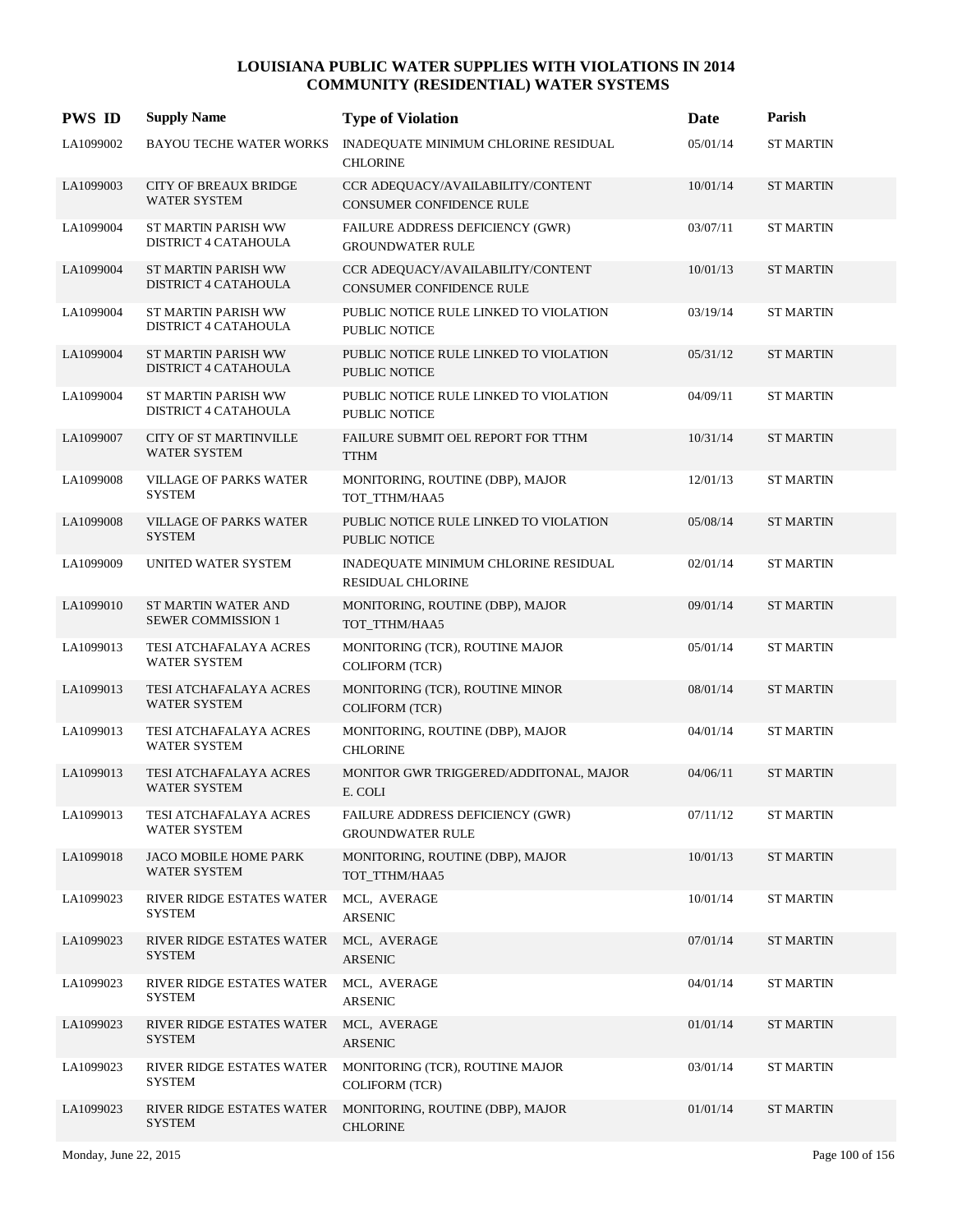| <b>PWS ID</b> | <b>Supply Name</b>                                     | <b>Type of Violation</b>                                            | Date     | Parish           |
|---------------|--------------------------------------------------------|---------------------------------------------------------------------|----------|------------------|
| LA1099023     | RIVER RIDGE ESTATES WATER<br><b>SYSTEM</b>             | PUBLIC NOTICE RULE LINKED TO VIOLATION<br><b>PUBLIC NOTICE</b>      | 07/15/14 | <b>ST MARTIN</b> |
| LA1099023     | RIVER RIDGE ESTATES WATER<br><b>SYSTEM</b>             | PUBLIC NOTICE RULE LINKED TO VIOLATION<br><b>PUBLIC NOTICE</b>      | 07/14/14 | <b>ST MARTIN</b> |
| LA1099025     | MY PLACE MOBILE HOME<br>PARK WATER SYSTEM              | MONITORING, ROUTINE (DBP), MAJOR<br>TOT_TTHM/HAA5                   | 10/01/13 | ST MARTIN        |
| LA1099028     | <b>ST MARTIN PARISH WW</b><br><b>DISTRICT 3 - CADE</b> | MONITORING (TCR), ROUTINE MINOR<br><b>COLIFORM (TCR)</b>            | 09/01/14 | <b>ST MARTIN</b> |
| LA1099028     | ST MARTIN PARISH WW<br><b>DISTRICT 3 - CADE</b>        | MONITORING, ROUTINE (DBP), MAJOR<br>TOT_TTHM/HAA5                   | 01/01/14 | ST MARTIN        |
| LA1099028     | <b>ST MARTIN PARISH WW</b><br><b>DISTRICT 3 - CADE</b> | MONITORING, ROUTINE (DBP), MINOR<br><b>CHLORINE</b>                 | 07/01/14 | <b>ST MARTIN</b> |
| LA1099029     | <b>ST MARTIN PARISH</b><br><b>INDUSTRIAL PARK WS</b>   | MCL, AVERAGE<br><b>ARSENIC</b>                                      | 10/01/14 | ST MARTIN        |
| LA1099029     | <b>ST MARTIN PARISH</b><br><b>INDUSTRIAL PARK WS</b>   | MCL, AVERAGE<br>ARSENIC                                             | 07/01/14 | <b>ST MARTIN</b> |
| LA1099029     | <b>ST MARTIN PARISH</b><br><b>INDUSTRIAL PARK WS</b>   | MCL, AVERAGE<br>ARSENIC                                             | 04/01/14 | ST MARTIN        |
| LA1099029     | <b>ST MARTIN PARISH</b><br><b>INDUSTRIAL PARK WS</b>   | PUBLIC NOTICE RULE LINKED TO VIOLATION<br><b>PUBLIC NOTICE</b>      | 09/05/14 | <b>ST MARTIN</b> |
| LA1099029     | <b>ST MARTIN PARISH</b><br><b>INDUSTRIAL PARK WS</b>   | PUBLIC NOTICE RULE LINKED TO VIOLATION<br>PUBLIC NOTICE             | 08/15/11 | <b>ST MARTIN</b> |
| LA1099030     | TEEN CHALLENGE OF<br>LOUISIANA ARNAUDVILLE             | MONITORING, ROUTINE (DBP), MAJOR<br>TOT_TTHM/HAA5                   | 09/01/13 | <b>ST MARTIN</b> |
| LA1099030     | TEEN CHALLENGE OF<br>LOUISIANA ARNAUDVILLE             | FAILURE SUBMIT SUBPART V PLAN, ESCALATED<br><b>DBP STAGE 2</b>      | 01/01/13 | <b>ST MARTIN</b> |
| LA1099030     | TEEN CHALLENGE OF<br>LOUISIANA ARNAUDVILLE             | FOLLOW-UP OR ROUTINE TAP M/R (LCR)<br><b>LEAD &amp; COPPER RULE</b> | 10/01/13 | <b>ST MARTIN</b> |
| LA1099030     | TEEN CHALLENGE OF<br>LOUISIANA ARNAUDVILLE             | <b>CCR REPORT</b><br>CONSUMER CONFIDENCE RULE                       | 07/01/13 | <b>ST MARTIN</b> |
| LA1099030     | TEEN CHALLENGE OF<br>LOUISIANA ARNAUDVILLE             | CCR ADEQUACY/AVAILABILITY/CONTENT<br>CONSUMER CONFIDENCE RULE       | 10/01/13 | <b>ST MARTIN</b> |
| LA1099030     | TEEN CHALLENGE OF<br>LOUISIANA ARNAUDVILLE             | PUBLIC NOTICE RULE LINKED TO VIOLATION<br>PUBLIC NOTICE             | 03/19/14 | <b>ST MARTIN</b> |
| LA1099030     | TEEN CHALLENGE OF<br>LOUISIANA ARNAUDVILLE             | PUBLIC NOTICE RULE LINKED TO VIOLATION<br>PUBLIC NOTICE             | 02/20/14 | <b>ST MARTIN</b> |
| LA1099030     | TEEN CHALLENGE OF<br>LOUISIANA ARNAUDVILLE             | PUBLIC NOTICE RULE LINKED TO VIOLATION<br>PUBLIC NOTICE             | 09/20/13 | <b>ST MARTIN</b> |
| LA1099030     | TEEN CHALLENGE OF<br>LOUISIANA ARNAUDVILLE             | PUBLIC NOTICE RULE LINKED TO VIOLATION<br>PUBLIC NOTICE             | 03/20/13 | <b>ST MARTIN</b> |
| LA1099030     | TEEN CHALLENGE OF<br>LOUISIANA ARNAUDVILLE             | PUBLIC NOTICE RULE LINKED TO VIOLATION<br>PUBLIC NOTICE             | 12/14/12 | <b>ST MARTIN</b> |
| LA1099030     | TEEN CHALLENGE OF<br>LOUISIANA ARNAUDVILLE             | INADEQUATE MINIMUM CHLORINE RESIDUAL<br>RESIDUAL CHLORINE           | 02/01/14 | <b>ST MARTIN</b> |
| LA1101001     | TOWN OF BALDWIN WATER<br><b>SUPPLY</b>                 | MONITORING (TCR), ROUTINE MINOR<br><b>COLIFORM (TCR)</b>            | 10/01/14 | <b>ST MARY</b>   |
| LA1101001     | TOWN OF BALDWIN WATER<br><b>SUPPLY</b>                 | MONITORING, ROUTINE (DBP), MAJOR<br><b>CHLORINE</b>                 | 01/01/14 | ST MARY          |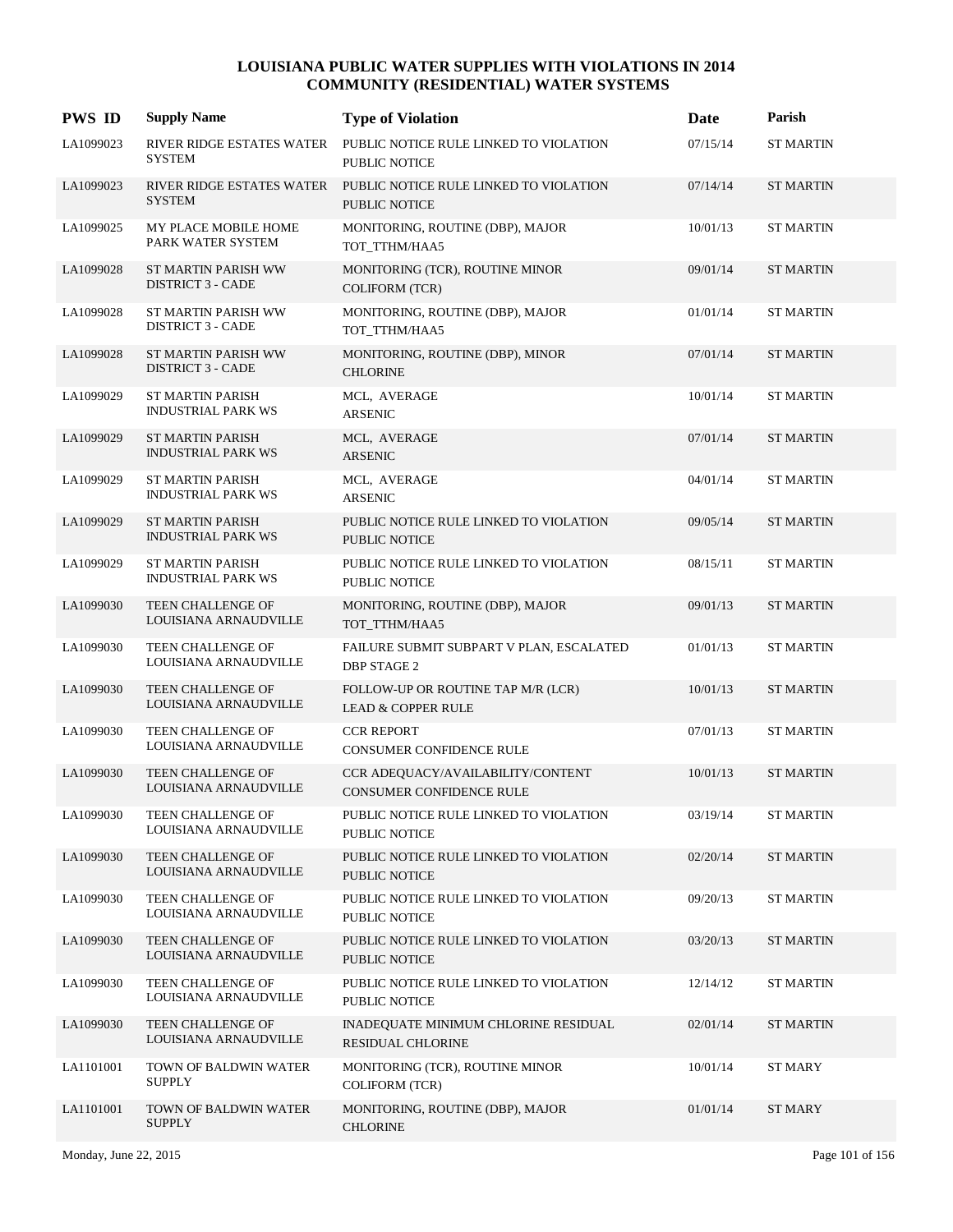| <b>PWS ID</b> | <b>Supply Name</b>                                | <b>Type of Violation</b>                                            | Date     | Parish            |
|---------------|---------------------------------------------------|---------------------------------------------------------------------|----------|-------------------|
| LA1101001     | TOWN OF BALDWIN WATER<br><b>SUPPLY</b>            | FAILURE ADDRESS DEFICIENCY (GWR)<br><b>GROUNDWATER RULE</b>         | 09/01/12 | <b>ST MARY</b>    |
| LA1101001     | TOWN OF BALDWIN WATER<br><b>SUPPLY</b>            | FAILURE ADDRESS DEFICIENCY (GWR)<br><b>GROUNDWATER RULE</b>         | 08/21/12 | <b>ST MARY</b>    |
| LA1101001     | TOWN OF BALDWIN WATER<br><b>SUPPLY</b>            | PUBLIC NOTICE RULE LINKED TO VIOLATION<br>PUBLIC NOTICE             | 03/19/14 | ST MARY           |
| LA1101001     | TOWN OF BALDWIN WATER<br><b>SUPPLY</b>            | INADEQUATE MINIMUM CHLORINE RESIDUAL<br><b>CHLORINE</b>             | 10/01/14 | <b>ST MARY</b>    |
| LA1101001     | TOWN OF BALDWIN WATER<br><b>SUPPLY</b>            | INADEQUATE MINIMUM CHLORINE RESIDUAL<br><b>CHLORINE</b>             | 09/01/14 | ST MARY           |
| LA1101001     | TOWN OF BALDWIN WATER<br><b>SUPPLY</b>            | INADEQUATE MINIMUM CHLORINE RESIDUAL<br><b>CHLORINE</b>             | 07/01/14 | <b>ST MARY</b>    |
| LA1101001     | TOWN OF BALDWIN WATER<br><b>SUPPLY</b>            | INADEQUATE MINIMUM CHLORINE RESIDUAL<br><b>CHLORINE</b>             | 03/01/14 | ST MARY           |
| LA1101001     | TOWN OF BALDWIN WATER<br><b>SUPPLY</b>            | INADEQUATE MINIMUM CHLORINE RESIDUAL<br><b>SWTR</b>                 | 02/01/14 | <b>ST MARY</b>    |
| LA1101003     | <b>CITY OF FRANKLIN WATER</b><br><b>SUPPLY</b>    | MCL, LRAA<br>TOTAL HALOACETIC ACIDS (HAA5)                          | 04/01/14 | ST MARY           |
| LA1101003     | <b>CITY OF FRANKLIN WATER</b><br><b>SUPPLY</b>    | FAILURE SUBMIT OEL REPORT FOR HAA5<br>TOTAL HALOACETIC ACIDS (HAA5) | 05/01/14 | <b>ST MARY</b>    |
| LA1101004     | <b>GLENCOE COMMUNITY</b><br><b>WATER SYSTEM</b>   | PUBLIC NOTICE RULE LINKED TO VIOLATION<br>PUBLIC NOTICE             | 02/11/13 | <b>ST MARY</b>    |
| LA1101009     | <b>ST MARY PARISH WATER</b><br>SEWERAGE COMM 1    | MONTHLY COMB FLTR EFFLUENT (IESWTR/LT1)<br><b>TURBIDITY</b>         | 04/01/14 | <b>ST MARY</b>    |
| LA1101012     | ST MARY PAR JT WATER<br><b>SEWER COMMISSION 5</b> | MONITORING, ROUTINE (DBP), MAJOR<br>TOT_TTHM/HAA5                   | 01/01/14 | <b>ST MARY</b>    |
| LA1103002     | <b>ABITA SPRINGS WATER</b><br><b>SYSTEM</b>       | PUBLIC NOTICE RULE LINKED TO VIOLATION<br>PUBLIC NOTICE             | 10/11/13 | <b>ST TAMMANY</b> |
| LA1103004     | AZALEA LANE TRAILER PARK                          | MONITORING (TCR), ROUTINE MAJOR<br><b>COLIFORM (TCR)</b>            | 09/01/14 | <b>ST TAMMANY</b> |
| LA1103004     | <b>AZALEA LANE TRAILER PARK</b>                   | MONITORING, ROUTINE (DBP), MAJOR<br>TOT_TTHM/HAA5                   | 09/01/13 | <b>ST TAMMANY</b> |
| LA1103004     | AZALEA LANE TRAILER PARK                          | INADEQUATE MINIMUM CHLORINE RESIDUAL<br><b>CHLORINE</b>             | 03/01/14 | <b>ST TAMMANY</b> |
| LA1103004     | AZALEA LANE TRAILER PARK                          | INADEQUATE MINIMUM CHLORINE RESIDUAL<br><b>CHLORINE</b>             | 02/01/14 | <b>ST TAMMANY</b> |
| LA1103010     | COUNTRY CLUB TRAILER PK                           | MONITORING, ROUTINE (DBP), MAJOR<br>TOT_TTHM/HAA5                   | 09/01/13 | <b>ST TAMMANY</b> |
| LA1103010     | <b>COUNTRY CLUB TRAILER PK</b>                    | INADEQUATE MINIMUM CHLORINE RESIDUAL<br><b>CHLORINE</b>             | 03/01/14 | <b>ST TAMMANY</b> |
| LA1103010     | COUNTRY CLUB TRAILER PK                           | INADEQUATE MINIMUM CHLORINE RESIDUAL<br><b>CHLORINE</b>             | 02/01/14 | <b>ST TAMMANY</b> |
| LA1103013     | EDEN ISLES WATER SUPPLY                           | MONITORING, ROUTINE (DBP), MAJOR<br>TOT_TTHM/HAA5                   | 08/01/13 | <b>ST TAMMANY</b> |
| LA1103013     | EDEN ISLES WATER SUPPLY                           | INADEQUATE MINIMUM CHLORINE RESIDUAL<br><b>CHLORINE</b>             | 04/01/14 | <b>ST TAMMANY</b> |
| LA1103014     | FOLSOM WATER SUPPLY                               | MONITORING, ROUTINE (DBP), MAJOR<br>TOT_TTHM/HAA5                   | 10/01/13 | <b>ST TAMMANY</b> |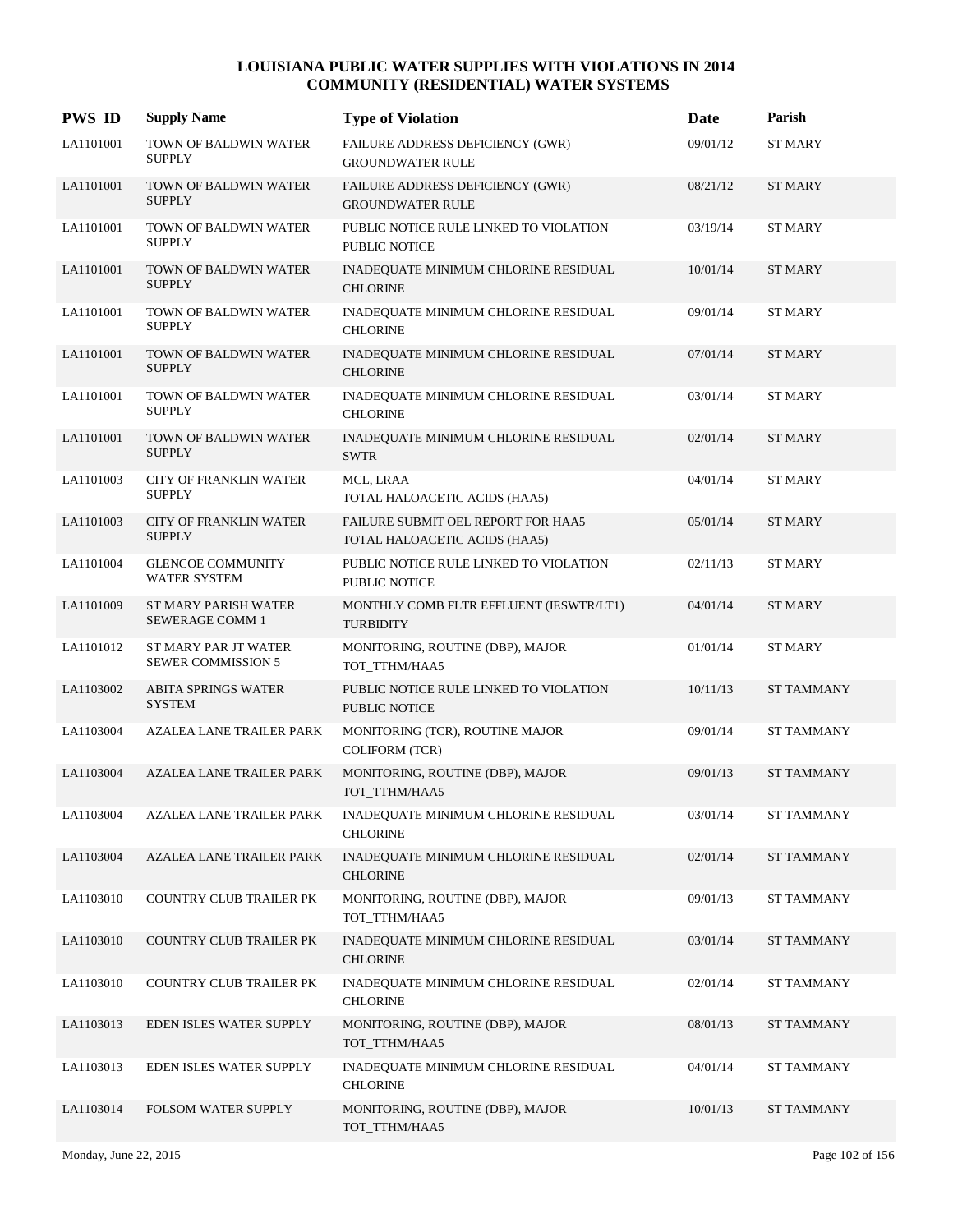| <b>PWS ID</b> | <b>Supply Name</b>                 | <b>Type of Violation</b>                                       | Date     | Parish            |
|---------------|------------------------------------|----------------------------------------------------------------|----------|-------------------|
| LA1103014     | FOLSOM WATER SUPPLY                | INADEQUATE MINIMUM CHLORINE RESIDUAL<br><b>CHLORINE</b>        | 02/01/14 | <b>ST TAMMANY</b> |
| LA1103018     | LACOMBE NURSING CENTRE             | MONITORING, ROUTINE (DBP), MAJOR<br>TOT_TTHM/HAA5              | 08/01/13 | <b>ST TAMMANY</b> |
| LA1103028     | PINEY RIDGE TRAILER PARK           | MONITORING, ROUTINE (DBP), MAJOR<br>TOT_TTHM/HAA5              | 09/01/13 | <b>ST TAMMANY</b> |
| LA1103028     | PINEY RIDGE TRAILER PARK           | PUBLIC NOTICE RULE LINKED TO VIOLATION<br><b>PUBLIC NOTICE</b> | 03/19/14 | <b>ST TAMMANY</b> |
| LA1103028     | PINEY RIDGE TRAILER PARK           | INADEQUATE MINIMUM CHLORINE RESIDUAL<br><b>CHLORINE</b>        | 03/01/14 | <b>ST TAMMANY</b> |
| LA1103028     | PINEY RIDGE TRAILER PARK           | INADEQUATE MINIMUM CHLORINE RESIDUAL<br><b>CHLORINE</b>        | 02/01/14 | <b>ST TAMMANY</b> |
| LA1103032     | <b>ST JOSEPH ABBEY</b>             | MONITORING, ROUTINE (DBP), MAJOR<br>TOT_TTHM/HAA5              | 09/01/13 | <b>ST TAMMANY</b> |
| LA1103032     | <b>ST JOSEPH ABBEY</b>             | FAILURE ADDRESS DEFICIENCY (GWR)<br><b>GROUNDWATER RULE</b>    | 01/01/12 | <b>ST TAMMANY</b> |
| LA1103032     | ST JOSEPH ABBEY                    | <b>CCR REPORT</b><br>CONSUMER CONFIDENCE RULE                  | 07/01/13 | <b>ST TAMMANY</b> |
| LA1103032     | ST JOSEPH ABBEY                    | CCR ADEQUACY/AVAILABILITY/CONTENT<br>CONSUMER CONFIDENCE RULE  | 10/01/13 | <b>ST TAMMANY</b> |
| LA1103032     | ST JOSEPH ABBEY                    | PUBLIC NOTICE RULE LINKED TO VIOLATION<br>PUBLIC NOTICE        | 03/14/13 | ST TAMMANY        |
| LA1103032     | <b>ST JOSEPH ABBEY</b>             | INADEQUATE MINIMUM CHLORINE RESIDUAL<br><b>CHLORINE</b>        | 08/01/14 | <b>ST TAMMANY</b> |
| LA1103032     | <b>ST JOSEPH ABBEY</b>             | INADEQUATE MINIMUM CHLORINE RESIDUAL<br><b>CHLORINE</b>        | 07/01/14 | <b>ST TAMMANY</b> |
| LA1103032     | ST JOSEPH ABBEY                    | INADEQUATE MINIMUM CHLORINE RESIDUAL<br><b>CHLORINE</b>        | 06/01/14 | <b>ST TAMMANY</b> |
| LA1103033     | ST TAMMANY WATER DIST 2            | MONITORING, ROUTINE (DBP), MAJOR<br>TOT_TTHM/HAA5              | 07/01/13 | <b>ST TAMMANY</b> |
| LA1103038     | <b>SUN WATER SUPPLY</b>            | PUBLIC NOTICE RULE LINKED TO VIOLATION<br><b>PUBLIC NOTICE</b> | 03/14/13 | <b>ST TAMMANY</b> |
| LA1103038     | SUN WATER SUPPLY                   | INADEQUATE MINIMUM CHLORINE RESIDUAL<br><b>CHLORINE</b>        | 06/01/14 | ST TAMMANY        |
| LA1103038     | <b>SUN WATER SUPPLY</b>            | INADEQUATE MINIMUM CHLORINE RESIDUAL<br><b>CHLORINE</b>        | 02/01/14 | <b>ST TAMMANY</b> |
| LA1103040     | SHADY PINES TRAILER PARK           | PUBLIC NOTICE RULE LINKED TO VIOLATION<br>PUBLIC NOTICE        | 05/31/12 | <b>ST TAMMANY</b> |
| LA1103040     | SHADY PINES TRAILER PARK           | PUBLIC NOTICE RULE LINKED TO VIOLATION<br>PUBLIC NOTICE        | 03/08/12 | <b>ST TAMMANY</b> |
| LA1103042     | <b>TAMMANY MOBILE HOME</b><br>PARK | MONITORING, ROUTINE (DBP), MAJOR<br>TOT_TTHM/HAA5              | 09/01/13 | <b>ST TAMMANY</b> |
| LA1103042     | <b>TAMMANY MOBILE HOME</b><br>PARK | PUBLIC NOTICE RULE LINKED TO VIOLATION<br>PUBLIC NOTICE        | 03/19/14 | <b>ST TAMMANY</b> |
| LA1103042     | TAMMANY MOBILE HOME<br>PARK        | INADEQUATE MINIMUM CHLORINE RESIDUAL<br><b>CHLORINE</b>        | 03/01/14 | <b>ST TAMMANY</b> |
| LA1103042     | TAMMANY MOBILE HOME<br>PARK        | INADEQUATE MINIMUM CHLORINE RESIDUAL<br><b>CHLORINE</b>        | 02/01/14 | <b>ST TAMMANY</b> |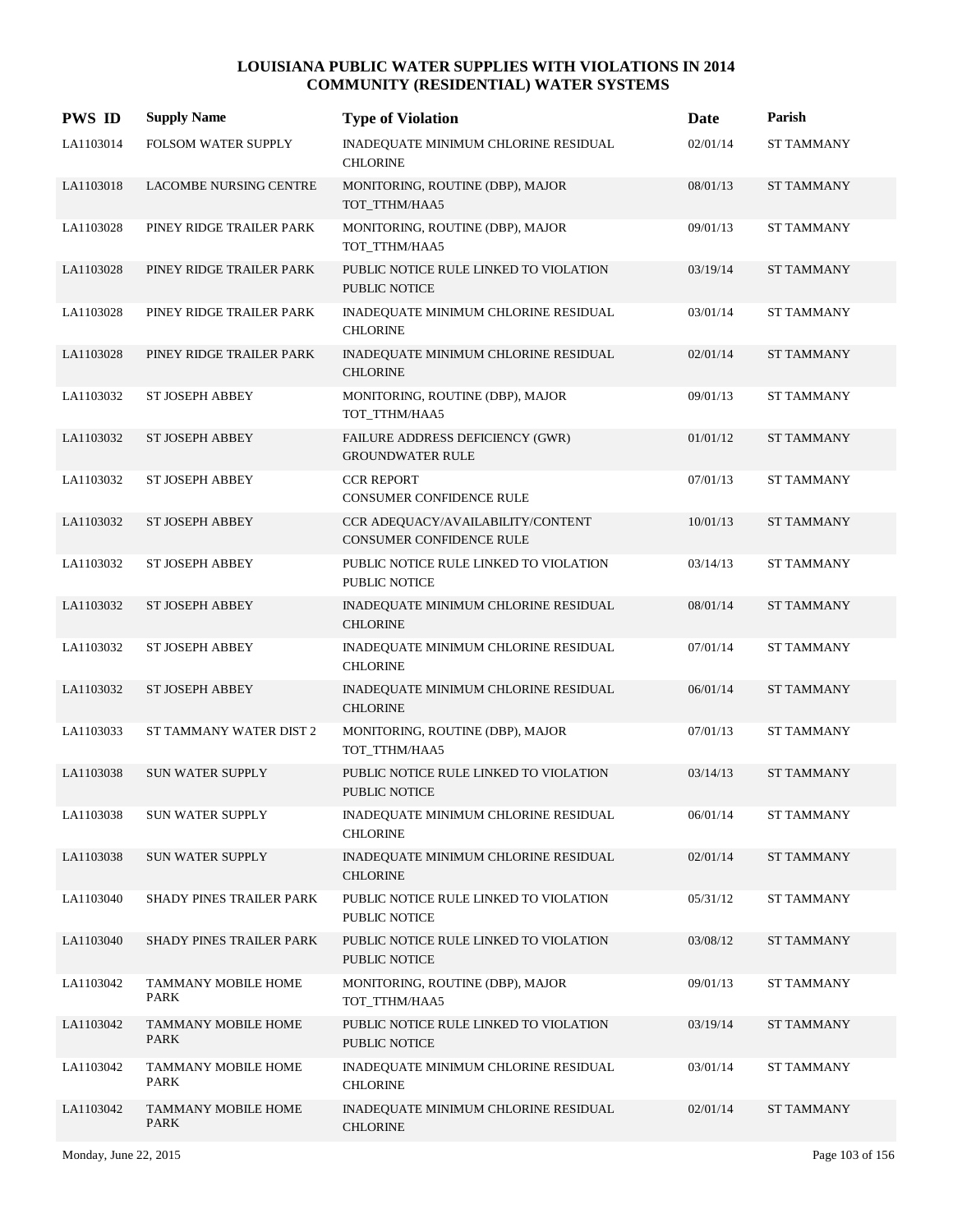| <b>PWS ID</b> | <b>Supply Name</b>                                  | <b>Type of Violation</b>                                            | Date     | Parish            |
|---------------|-----------------------------------------------------|---------------------------------------------------------------------|----------|-------------------|
| LA1103043     | <b>TCHEFUNCTA CLUB ESTATES</b>                      | MCL (TCR), MONTHLY<br><b>COLIFORM (TCR)</b>                         | 03/01/14 | ST TAMMANY        |
| LA1103046     | <b>WHISPERWOOD ESTATES</b><br><b>SUBDIVISION WS</b> | INADEQUATE MINIMUM CHLORINE RESIDUAL<br><b>CHLORINE</b>             | 07/01/14 | <b>ST TAMMANY</b> |
| LA1103046     | WHISPERWOOD ESTATES<br><b>SUBDIVISION WS</b>        | INADEQUATE MINIMUM CHLORINE RESIDUAL<br><b>CHLORINE</b>             | 06/01/14 | ST TAMMANY        |
| LA1103056     | <b>ST TAMMANY WATER</b><br><b>DISTRICT 3</b>        | <b>CCR REPORT</b><br>CONSUMER CONFIDENCE RULE                       | 07/01/14 | <b>ST TAMMANY</b> |
| LA1103056     | <b>ST TAMMANY WATER</b><br><b>DISTRICT 3</b>        | CCR ADEQUACY/AVAILABILITY/CONTENT<br>CONSUMER CONFIDENCE RULE       | 10/01/14 | <b>ST TAMMANY</b> |
| LA1103056     | ST TAMMANY WATER<br><b>DISTRICT 3</b>               | INADEQUATE MINIMUM CHLORINE RESIDUAL<br><b>CHLORINE</b>             | 03/01/14 | <b>ST TAMMANY</b> |
| LA1103066     | <b>VILLAGE GUTHRIE</b><br><b>SUBDIVISION</b>        | MONITORING, ROUTINE (DBP), MAJOR<br>TOTAL HALOACETIC ACIDS (HAA5)   | 08/01/13 | <b>ST TAMMANY</b> |
| LA1103066     | <b>VILLAGE GUTHRIE</b><br><b>SUBDIVISION</b>        | <b>CCR REPORT</b><br>CONSUMER CONFIDENCE RULE                       | 07/01/14 | <b>ST TAMMANY</b> |
| LA1103066     | <b>VILLAGE GUTHRIE</b><br><b>SUBDIVISION</b>        | CCR ADEQUACY/AVAILABILITY/CONTENT<br>CONSUMER CONFIDENCE RULE       | 10/01/14 | <b>ST TAMMANY</b> |
| LA1103069     | <b>OZONE PINE SUBDIVISION</b>                       | MONITORING (TCR), ROUTINE MAJOR<br><b>COLIFORM (TCR)</b>            | 12/01/14 | <b>ST TAMMANY</b> |
| LA1103069     | <b>OZONE PINE SUBDIVISION</b>                       | MONITORING (TCR), ROUTINE MAJOR<br><b>COLIFORM (TCR)</b>            | 11/01/14 | <b>ST TAMMANY</b> |
| LA1103069     | <b>OZONE PINE SUBDIVISION</b>                       | MONITORING (TCR), ROUTINE MAJOR<br><b>COLIFORM (TCR)</b>            | 10/01/14 | <b>ST TAMMANY</b> |
| LA1103069     | OZONE PINE SUBDIVISION                              | MONITORING (TCR), ROUTINE MAJOR<br><b>COLIFORM (TCR)</b>            | 09/01/14 | <b>ST TAMMANY</b> |
| LA1103069     | <b>OZONE PINE SUBDIVISION</b>                       | MONITORING (TCR), ROUTINE MAJOR<br><b>COLIFORM (TCR)</b>            | 08/01/14 | <b>ST TAMMANY</b> |
| LA1103069     | <b>OZONE PINE SUBDIVISION</b>                       | MONITORING (TCR), ROUTINE MAJOR<br><b>COLIFORM (TCR)</b>            | 07/01/14 | ST TAMMANY        |
| LA1103069     | <b>OZONE PINE SUBDIVISION</b>                       | MONITORING (TCR), ROUTINE MAJOR<br><b>COLIFORM (TCR)</b>            | 06/01/14 | <b>ST TAMMANY</b> |
| LA1103069     | OZONE PINE SUBDIVISION                              | MONITORING (TCR), ROUTINE MAJOR<br><b>COLIFORM (TCR)</b>            | 05/01/14 | <b>ST TAMMANY</b> |
| LA1103069     | <b>OZONE PINE SUBDIVISION</b>                       | MONITORING (TCR), ROUTINE MAJOR<br><b>COLIFORM (TCR)</b>            | 04/01/14 | <b>ST TAMMANY</b> |
| LA1103069     | OZONE PINE SUBDIVISION                              | MONITORING (TCR), ROUTINE MAJOR<br><b>COLIFORM (TCR)</b>            | 03/01/14 | <b>ST TAMMANY</b> |
| LA1103069     | <b>OZONE PINE SUBDIVISION</b>                       | MONITORING (TCR), ROUTINE MAJOR<br><b>COLIFORM (TCR)</b>            | 02/01/14 | <b>ST TAMMANY</b> |
| LA1103069     | OZONE PINE SUBDIVISION                              | MONITORING (TCR), ROUTINE MAJOR<br><b>COLIFORM (TCR)</b>            | 01/01/14 | <b>ST TAMMANY</b> |
| LA1103069     | <b>OZONE PINE SUBDIVISION</b>                       | MONITORING, ROUTINE (DBP), MAJOR<br>TOT_TTHM/HAA5                   | 09/01/13 | <b>ST TAMMANY</b> |
| LA1103069     | OZONE PINE SUBDIVISION                              | FAILURE SUBMIT SUBPART V PLAN, ESCALATED<br><b>DBP STAGE 2</b>      | 01/01/13 | ST TAMMANY        |
| LA1103069     | <b>OZONE PINE SUBDIVISION</b>                       | FOLLOW-UP OR ROUTINE TAP M/R (LCR)<br><b>LEAD &amp; COPPER RULE</b> | 10/01/12 | <b>ST TAMMANY</b> |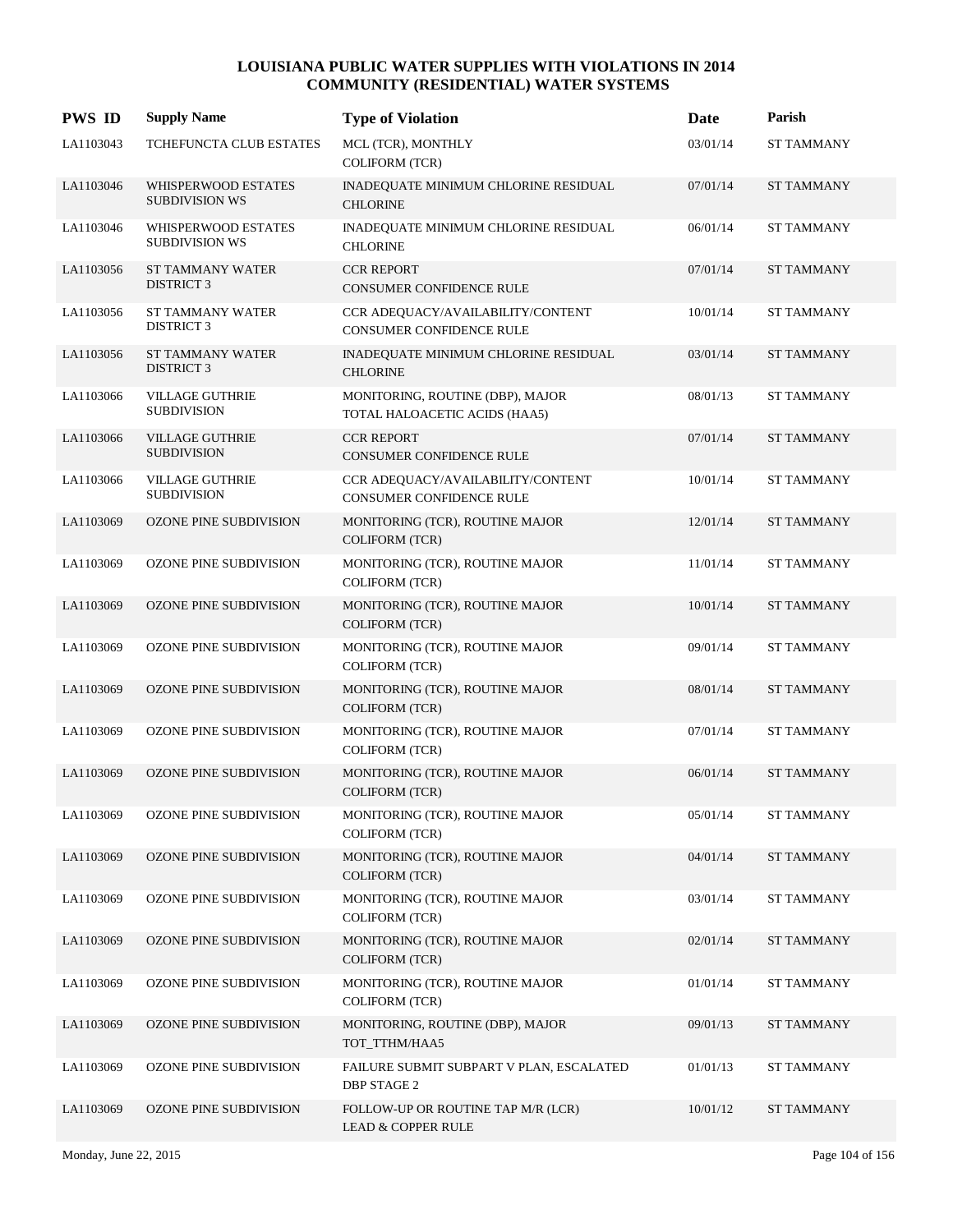| <b>PWS ID</b> | <b>Supply Name</b>            | <b>Type of Violation</b>                                             | Date     | Parish            |
|---------------|-------------------------------|----------------------------------------------------------------------|----------|-------------------|
| LA1103069     | OZONE PINE SUBDIVISION        | FOLLOW-UP OR ROUTINE TAP M/R (LCR)<br><b>LEAD &amp; COPPER RULE</b>  | 10/01/09 | <b>ST TAMMANY</b> |
| LA1103069     | OZONE PINE SUBDIVISION        | <b>CCR REPORT</b><br>CONSUMER CONFIDENCE RULE                        | 07/01/14 | <b>ST TAMMANY</b> |
| LA1103069     | OZONE PINE SUBDIVISION        | <b>CCR REPORT</b><br>CONSUMER CONFIDENCE RULE                        | 07/01/13 | <b>ST TAMMANY</b> |
| LA1103069     | OZONE PINE SUBDIVISION        | <b>CCR REPORT</b><br>CONSUMER CONFIDENCE RULE                        | 07/01/12 | <b>ST TAMMANY</b> |
| LA1103069     | OZONE PINE SUBDIVISION        | <b>CCR REPORT</b><br><b>CONSUMER CONFIDENCE RULE</b>                 | 07/01/11 | <b>ST TAMMANY</b> |
| LA1103069     | OZONE PINE SUBDIVISION        | <b>CCR REPORT</b><br>CONSUMER CONFIDENCE RULE                        | 07/01/10 | <b>ST TAMMANY</b> |
| LA1103069     | OZONE PINE SUBDIVISION        | CCR ADEQUACY/AVAILABILITY/CONTENT<br>CONSUMER CONFIDENCE RULE        | 10/01/14 | <b>ST TAMMANY</b> |
| LA1103069     | <b>OZONE PINE SUBDIVISION</b> | CCR ADEQUACY/AVAILABILITY/CONTENT<br><b>CONSUMER CONFIDENCE RULE</b> | 10/01/13 | <b>ST TAMMANY</b> |
| LA1103069     | <b>OZONE PINE SUBDIVISION</b> | CCR ADEQUACY/AVAILABILITY/CONTENT<br>CONSUMER CONFIDENCE RULE        | 10/01/12 | <b>ST TAMMANY</b> |
| LA1103069     | <b>OZONE PINE SUBDIVISION</b> | CCR ADEQUACY/AVAILABILITY/CONTENT<br>CONSUMER CONFIDENCE RULE        | 10/01/11 | <b>ST TAMMANY</b> |
| LA1103069     | <b>OZONE PINE SUBDIVISION</b> | CCR ADEQUACY/AVAILABILITY/CONTENT<br>CONSUMER CONFIDENCE RULE        | 10/01/10 | <b>ST TAMMANY</b> |
| LA1103069     | <b>OZONE PINE SUBDIVISION</b> | PUBLIC NOTICE RULE LINKED TO VIOLATION<br><b>PUBLIC NOTICE</b>       | 12/09/14 | <b>ST TAMMANY</b> |
| LA1103069     | <b>OZONE PINE SUBDIVISION</b> | PUBLIC NOTICE RULE LINKED TO VIOLATION<br>PUBLIC NOTICE              | 10/08/14 | <b>ST TAMMANY</b> |
| LA1103069     | <b>OZONE PINE SUBDIVISION</b> | PUBLIC NOTICE RULE LINKED TO VIOLATION<br><b>PUBLIC NOTICE</b>       | 09/22/14 | <b>ST TAMMANY</b> |
| LA1103069     | <b>OZONE PINE SUBDIVISION</b> | PUBLIC NOTICE RULE LINKED TO VIOLATION<br>PUBLIC NOTICE              | 09/05/14 | <b>ST TAMMANY</b> |
| LA1103069     | <b>OZONE PINE SUBDIVISION</b> | PUBLIC NOTICE RULE LINKED TO VIOLATION<br><b>PUBLIC NOTICE</b>       | 07/11/14 | <b>ST TAMMANY</b> |
| LA1103069     | OZONE PINE SUBDIVISION        | PUBLIC NOTICE RULE LINKED TO VIOLATION<br>PUBLIC NOTICE              | 06/10/14 | <b>ST TAMMANY</b> |
| LA1103069     | <b>OZONE PINE SUBDIVISION</b> | PUBLIC NOTICE RULE LINKED TO VIOLATION<br>PUBLIC NOTICE              | 05/12/14 | <b>ST TAMMANY</b> |
| LA1103069     | OZONE PINE SUBDIVISION        | PUBLIC NOTICE RULE LINKED TO VIOLATION<br>PUBLIC NOTICE              | 04/10/14 | <b>ST TAMMANY</b> |
| LA1103069     | <b>OZONE PINE SUBDIVISION</b> | PUBLIC NOTICE RULE LINKED TO VIOLATION<br>PUBLIC NOTICE              | 03/19/14 | <b>ST TAMMANY</b> |
| LA1103069     | OZONE PINE SUBDIVISION        | PUBLIC NOTICE RULE LINKED TO VIOLATION<br>PUBLIC NOTICE              | 03/07/14 | <b>ST TAMMANY</b> |
| LA1103069     | <b>OZONE PINE SUBDIVISION</b> | PUBLIC NOTICE RULE LINKED TO VIOLATION<br>PUBLIC NOTICE              | 02/06/14 | <b>ST TAMMANY</b> |
| LA1103069     | OZONE PINE SUBDIVISION        | PUBLIC NOTICE RULE LINKED TO VIOLATION<br>PUBLIC NOTICE              | 01/08/14 | <b>ST TAMMANY</b> |
| LA1103069     | <b>OZONE PINE SUBDIVISION</b> | PUBLIC NOTICE RULE LINKED TO VIOLATION<br>PUBLIC NOTICE              | 12/10/13 | <b>ST TAMMANY</b> |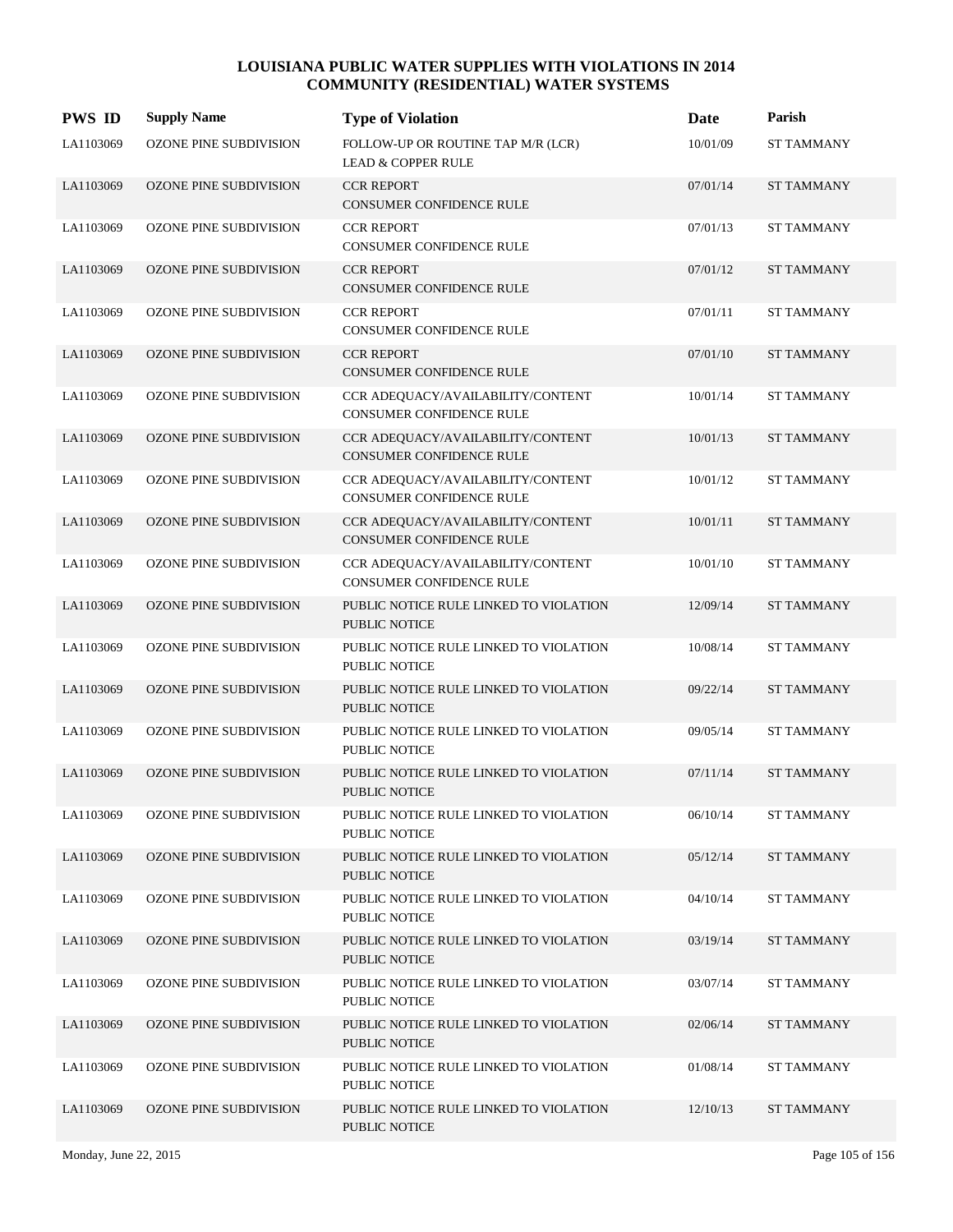| <b>PWS ID</b> | <b>Supply Name</b>                      | <b>Type of Violation</b>                                          | Date     | Parish            |
|---------------|-----------------------------------------|-------------------------------------------------------------------|----------|-------------------|
| LA1103069     | <b>OZONE PINE SUBDIVISION</b>           | PUBLIC NOTICE RULE LINKED TO VIOLATION<br>PUBLIC NOTICE           | 11/13/13 | <b>ST TAMMANY</b> |
| LA1103069     | OZONE PINE SUBDIVISION                  | PUBLIC NOTICE RULE LINKED TO VIOLATION<br><b>PUBLIC NOTICE</b>    | 10/11/13 | <b>ST TAMMANY</b> |
| LA1103069     | <b>OZONE PINE SUBDIVISION</b>           | PUBLIC NOTICE RULE LINKED TO VIOLATION<br>PUBLIC NOTICE           | 09/09/13 | <b>ST TAMMANY</b> |
| LA1103069     | <b>OZONE PINE SUBDIVISION</b>           | PUBLIC NOTICE RULE LINKED TO VIOLATION<br>PUBLIC NOTICE           | 08/08/13 | <b>ST TAMMANY</b> |
| LA1103069     | <b>OZONE PINE SUBDIVISION</b>           | PUBLIC NOTICE RULE LINKED TO VIOLATION<br>PUBLIC NOTICE           | 07/10/13 | <b>ST TAMMANY</b> |
| LA1103069     | <b>OZONE PINE SUBDIVISION</b>           | PUBLIC NOTICE RULE LINKED TO VIOLATION<br><b>PUBLIC NOTICE</b>    | 06/06/13 | <b>ST TAMMANY</b> |
| LA1103069     | <b>OZONE PINE SUBDIVISION</b>           | PUBLIC NOTICE RULE LINKED TO VIOLATION<br>PUBLIC NOTICE           | 05/10/13 | <b>ST TAMMANY</b> |
| LA1103069     | <b>OZONE PINE SUBDIVISION</b>           | PUBLIC NOTICE RULE LINKED TO VIOLATION<br>PUBLIC NOTICE           | 04/11/13 | <b>ST TAMMANY</b> |
| LA1103069     | <b>OZONE PINE SUBDIVISION</b>           | PUBLIC NOTICE RULE LINKED TO VIOLATION<br><b>PUBLIC NOTICE</b>    | 03/14/13 | <b>ST TAMMANY</b> |
| LA1103069     | <b>OZONE PINE SUBDIVISION</b>           | PUBLIC NOTICE RULE LINKED TO VIOLATION<br><b>PUBLIC NOTICE</b>    | 03/14/13 | <b>ST TAMMANY</b> |
| LA1103069     | <b>OZONE PINE SUBDIVISION</b>           | PUBLIC NOTICE RULE LINKED TO VIOLATION<br>PUBLIC NOTICE           | 02/08/13 | <b>ST TAMMANY</b> |
| LA1103069     | <b>OZONE PINE SUBDIVISION</b>           | PUBLIC NOTICE RULE LINKED TO VIOLATION<br><b>PUBLIC NOTICE</b>    | 01/16/13 | <b>ST TAMMANY</b> |
| LA1103069     | <b>OZONE PINE SUBDIVISION</b>           | PUBLIC NOTICE RULE LINKED TO VIOLATION<br>PUBLIC NOTICE           | 12/14/12 | <b>ST TAMMANY</b> |
| LA1103069     | <b>OZONE PINE SUBDIVISION</b>           | PUBLIC NOTICE RULE LINKED TO VIOLATION<br><b>PUBLIC NOTICE</b>    | 05/31/12 | <b>ST TAMMANY</b> |
| LA1103069     | <b>OZONE PINE SUBDIVISION</b>           | FAILURE TO SUBMIT MONITORING PLAN<br>TOTAL COLIFORM RULE          | 01/01/14 | <b>ST TAMMANY</b> |
| LA1103072     | HOMELAND HEIGHTS                        | INADEQUATE MINIMUM CHLORINE RESIDUAL<br><b>CHLORINE</b>           | 04/01/14 | <b>ST TAMMANY</b> |
| LA1103072     | HOMELAND HEIGHTS                        | INADEQUATE MINIMUM CHLORINE RESIDUAL<br><b>CHLORINE</b>           | 03/01/14 | <b>ST TAMMANY</b> |
| LA1103072     | HOMELAND HEIGHTS                        | INADEQUATE MINIMUM CHLORINE RESIDUAL<br><b>CHLORINE</b>           | 02/01/14 | <b>ST TAMMANY</b> |
| LA1103077     | PONDEROSA RANCHES<br><b>SUBDIVISION</b> | MONITORING, ROUTINE (DBP), MAJOR<br>TOTAL HALOACETIC ACIDS (HAA5) | 08/01/13 | <b>ST TAMMANY</b> |
| LA1103077     | PONDEROSA RANCHES<br><b>SUBDIVISION</b> | FAILURE ADDRESS DEFICIENCY (GWR)<br><b>GROUNDWATER RULE</b>       | 08/24/11 | <b>ST TAMMANY</b> |
| LA1103077     | PONDEROSA RANCHES<br><b>SUBDIVISION</b> | <b>CCR REPORT</b><br>CONSUMER CONFIDENCE RULE                     | 07/01/14 | <b>ST TAMMANY</b> |
| LA1103077     | PONDEROSA RANCHES<br><b>SUBDIVISION</b> | CCR ADEQUACY/AVAILABILITY/CONTENT<br>CONSUMER CONFIDENCE RULE     | 10/01/14 | <b>ST TAMMANY</b> |
| LA1103081     | KTERI APARTMENTS                        | INADEQUATE MINIMUM CHLORINE RESIDUAL<br><b>CHLORINE</b>           | 05/01/14 | <b>ST TAMMANY</b> |
| LA1103081     | KTERI APARTMENTS                        | INADEQUATE MINIMUM CHLORINE RESIDUAL<br><b>CHLORINE</b>           | 04/01/14 | <b>ST TAMMANY</b> |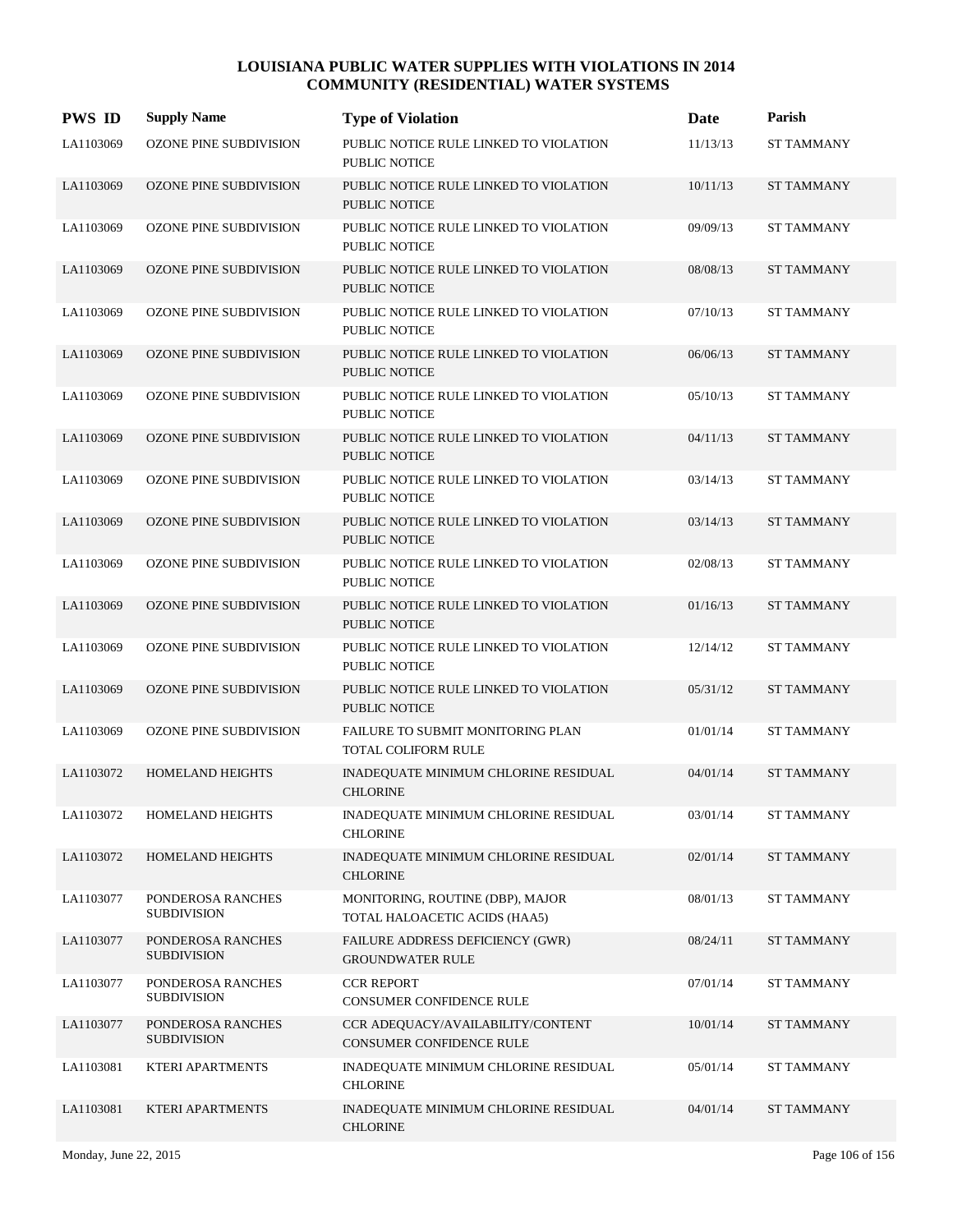| <b>PWS ID</b> | <b>Supply Name</b>                                | <b>Type of Violation</b>                                             | Date     | Parish            |
|---------------|---------------------------------------------------|----------------------------------------------------------------------|----------|-------------------|
| LA1103081     | KTERI APARTMENTS                                  | INADEQUATE MINIMUM CHLORINE RESIDUAL<br><b>CHLORINE</b>              | 03/01/14 | <b>ST TAMMANY</b> |
| LA1103081     | <b>KTERI APARTMENTS</b>                           | INADEQUATE MINIMUM CHLORINE RESIDUAL<br><b>CHLORINE</b>              | 02/01/14 | <b>ST TAMMANY</b> |
| LA1103088     | CENTRAL PARK SUBDIVISION                          | MONITORING, ROUTINE (DBP), MAJOR<br>TOTAL HALOACETIC ACIDS (HAA5)    | 08/01/13 | <b>ST TAMMANY</b> |
| LA1103088     | <b>CENTRAL PARK SUBDIVISION</b>                   | <b>CCR REPORT</b><br>CONSUMER CONFIDENCE RULE                        | 07/01/14 | <b>ST TAMMANY</b> |
| LA1103088     | <b>CENTRAL PARK SUBDIVISION</b>                   | CCR ADEQUACY/AVAILABILITY/CONTENT<br><b>CONSUMER CONFIDENCE RULE</b> | 10/01/14 | <b>ST TAMMANY</b> |
| LA1103095     | LAZY WHEELS TRAILER PARK                          | MONITORING, ROUTINE (DBP), MAJOR<br><b>CHLORINE</b>                  | 01/01/14 | <b>ST TAMMANY</b> |
| LA1103110     | EAGLE LAKE MOBILE HOME<br><b>PARK</b>             | <b>CCR REPORT</b><br>CONSUMER CONFIDENCE RULE                        | 07/01/14 | <b>ST TAMMANY</b> |
| LA1103110     | <b>EAGLE LAKE MOBILE HOME</b><br>PARK             | <b>CCR REPORT</b><br>CONSUMER CONFIDENCE RULE                        | 07/01/13 | <b>ST TAMMANY</b> |
| LA1103110     | EAGLE LAKE MOBILE HOME<br>PARK                    | CCR ADEQUACY/AVAILABILITY/CONTENT<br><b>CONSUMER CONFIDENCE RULE</b> | 10/01/14 | <b>ST TAMMANY</b> |
| LA1103110     | EAGLE LAKE MOBILE HOME<br><b>PARK</b>             | CCR ADEQUACY/AVAILABILITY/CONTENT<br>CONSUMER CONFIDENCE RULE        | 10/01/13 | <b>ST TAMMANY</b> |
| LA1103111     | <b>SOUTHERN MANOR M H P</b>                       | <b>CCR REPORT</b><br><b>CONSUMER CONFIDENCE RULE</b>                 | 07/01/13 | <b>ST TAMMANY</b> |
| LA1103111     | <b>SOUTHERN MANOR M H P</b>                       | CCR ADEQUACY/AVAILABILITY/CONTENT<br>CONSUMER CONFIDENCE RULE        | 10/01/13 | <b>ST TAMMANY</b> |
| LA1103113     | BEAU VILLAGE SUBDIVISION                          | FAILURE ADDRESS DEFICIENCY (GWR)<br><b>GROUNDWATER RULE</b>          | 04/23/12 | <b>ST TAMMANY</b> |
| LA1103113     | <b>BEAU VILLAGE SUBDIVISION</b>                   | PUBLIC NOTICE RULE LINKED TO VIOLATION<br><b>PUBLIC NOTICE</b>       | 02/18/11 | <b>ST TAMMANY</b> |
| LA1103118     | H2O SYSTEMS INC -<br><b>GREENLEAVES UTILITIES</b> | CCR ADEQUACY/AVAILABILITY/CONTENT<br>CONSUMER CONFIDENCE RULE        | 10/01/13 | <b>ST TAMMANY</b> |
| LA1103123     | <b>MARINA DEL RAY WATER</b><br><b>SYSTEM</b>      | <b>CCR REPORT</b><br><b>CONSUMER CONFIDENCE RULE</b>                 | 07/01/14 | <b>ST TAMMANY</b> |
| LA1103123     | <b>MARINA DEL RAY WATER</b><br><b>SYSTEM</b>      | CCR ADEQUACY/AVAILABILITY/CONTENT<br>CONSUMER CONFIDENCE RULE        | 10/01/14 | <b>ST TAMMANY</b> |
| LA1103124     | UTILITIES INC - NORTH PARK<br>WATER SUPPLY        | MONITOR GWR TRIGGERED/ADDITONAL, MINOR<br>E. COLI                    | 09/22/11 | <b>ST TAMMANY</b> |
| LA1103125     | CHAHTA MOBILE HOME PARK                           | FAILURE SUBMIT SUBPART V PLAN, ESCALATED<br>DBP STAGE 2              | 01/01/13 | ST TAMMANY        |
| LA1103125     | CHAHTA MOBILE HOME PARK                           | PUBLIC NOTICE RULE LINKED TO VIOLATION<br>PUBLIC NOTICE              | 02/18/11 | <b>ST TAMMANY</b> |
| LA1103125     | CHAHTA MOBILE HOME PARK                           | INADEQUATE MINIMUM CHLORINE RESIDUAL<br><b>CHLORINE</b>              | 02/01/14 | <b>ST TAMMANY</b> |
| LA1103128     | ST TAM PARISH - LAKE HILLS<br><b>VILLAGE</b>      | INADEQUATE MINIMUM CHLORINE RESIDUAL<br><b>CHLORINE</b>              | 09/01/14 | <b>ST TAMMANY</b> |
| LA1103132     | H2O SYSTEMS INC - BLEU<br><b>LAKE HILLS</b>       | CCR ADEQUACY/AVAILABILITY/CONTENT<br>CONSUMER CONFIDENCE RULE        | 10/01/13 | ST TAMMANY        |
| LA1103136     | <b>TCHEFUNCTE HARBOR</b><br><b>TWNHMS</b>         | MCL (TCR), MONTHLY<br>COLIFORM (TCR)                                 | 06/01/14 | <b>ST TAMMANY</b> |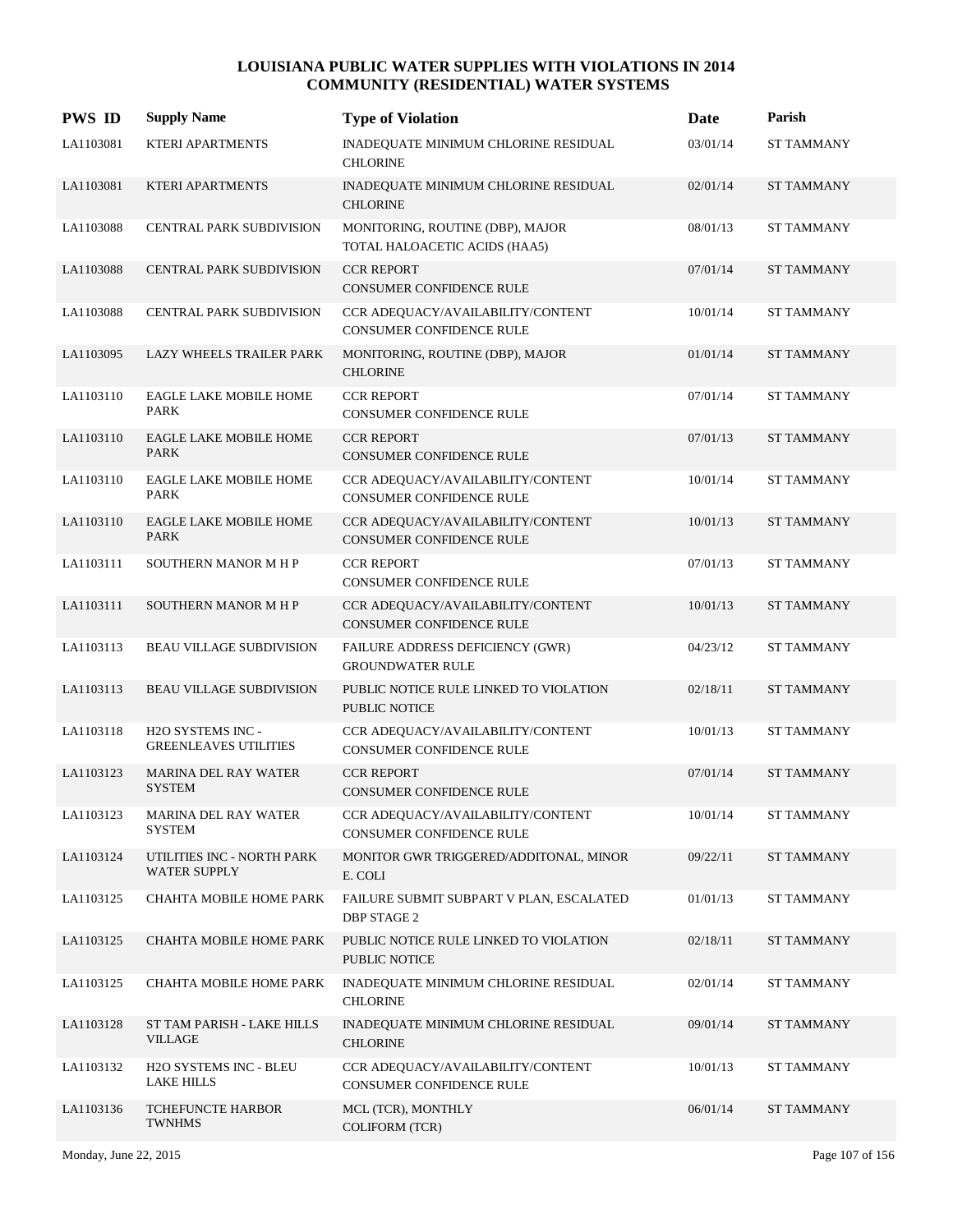| <b>PWS ID</b> | <b>Supply Name</b>                              | <b>Type of Violation</b>                                             | Date     | Parish            |
|---------------|-------------------------------------------------|----------------------------------------------------------------------|----------|-------------------|
| LA1103136     | <b>TCHEFUNCTE HARBOR</b><br><b>TWNHMS</b>       | FAILURE ADDRESS DEFICIENCY (GWR)<br><b>GROUNDWATER RULE</b>          | 11/08/11 | ST TAMMANY        |
| LA1103137     | <b>FOREST GLEN SD</b>                           | MONITORING, ROUTINE (DBP), MAJOR<br>TOTAL HALOACETIC ACIDS (HAA5)    | 08/01/13 | <b>ST TAMMANY</b> |
| LA1103137     | FOREST GLEN SD                                  | <b>CCR REPORT</b><br>CONSUMER CONFIDENCE RULE                        | 07/01/14 | <b>ST TAMMANY</b> |
| LA1103137     | <b>FOREST GLEN SD</b>                           | CCR ADEQUACY/AVAILABILITY/CONTENT<br>CONSUMER CONFIDENCE RULE        | 10/01/14 | <b>ST TAMMANY</b> |
| LA1103139     | <b>LAKE RAMSEY</b>                              | MONITORING, ROUTINE (DBP), MAJOR<br>TOT_TTHM/HAA5                    | 01/01/14 | <b>ST TAMMANY</b> |
| LA1103139     | <b>LAKE RAMSEY</b>                              | FAILURE TO HAVE MONITORING PLAN (IDSE)<br><b>DBP STAGE 2</b>         | 04/01/08 | <b>ST TAMMANY</b> |
| LA1103139     | <b>LAKE RAMSEY</b>                              | <b>CCR REPORT</b><br>CONSUMER CONFIDENCE RULE                        | 07/01/14 | ST TAMMANY        |
| LA1103139     | <b>LAKE RAMSEY</b>                              | CCR ADEQUACY/AVAILABILITY/CONTENT<br>CONSUMER CONFIDENCE RULE        | 10/01/14 | <b>ST TAMMANY</b> |
| LA1103139     | <b>LAKE RAMSEY</b>                              | PUBLIC NOTICE RULE LINKED TO VIOLATION<br>PUBLIC NOTICE              | 12/14/12 | <b>ST TAMMANY</b> |
| LA1103139     | <b>LAKE RAMSEY</b>                              | INADEQUATE MINIMUM CHLORINE RESIDUAL                                 | 06/01/14 | <b>ST TAMMANY</b> |
| LA1103139     | <b>LAKE RAMSEY</b>                              | INADEQUATE MINIMUM CHLORINE RESIDUAL<br><b>CHLORINE</b>              | 05/01/14 | ST TAMMANY        |
| LA1103139     | <b>LAKE RAMSEY</b>                              | INADEQUATE MINIMUM CHLORINE RESIDUAL<br><b>CHLORINE</b>              | 04/01/14 | <b>ST TAMMANY</b> |
| LA1103139     | <b>LAKE RAMSEY</b>                              | INADEQUATE MINIMUM CHLORINE RESIDUAL<br><b>CHLORINE</b>              | 03/01/14 | ST TAMMANY        |
| LA1103139     | <b>LAKE RAMSEY</b>                              | INADEQUATE MINIMUM CHLORINE RESIDUAL<br><b>CHLORINE</b>              | 02/01/14 | <b>ST TAMMANY</b> |
| LA1103142     | H2O SYSTEMS INC - GRANDE<br><b>PALMS</b>        | CCR ADEQUACY/AVAILABILITY/CONTENT<br><b>CONSUMER CONFIDENCE RULE</b> | 10/01/13 | ST TAMMANY        |
| LA1103142     | <b>H2O SYSTEMS INC - GRANDE</b><br><b>PALMS</b> | PUBLIC NOTICE RULE LINKED TO VIOLATION<br>PUBLIC NOTICE              | 04/22/11 | <b>ST TAMMANY</b> |
| LA1103143     | <b>INDIAN HILLS TRAILER PARK</b>                | PUBLIC NOTICE RULE LINKED TO VIOLATION<br>PUBLIC NOTICE              | 03/03/14 | <b>ST TAMMANY</b> |
| LA1103143     | <b>INDIAN HILLS TRAILER PARK</b>                | INADEQUATE MINIMUM CHLORINE RESIDUAL<br><b>CHLORINE</b>              | 06/01/14 | <b>ST TAMMANY</b> |
| LA1103143     | <b>INDIAN HILLS TRAILER PARK</b>                | INADEQUATE MINIMUM CHLORINE RESIDUAL<br><b>CHLORINE</b>              | 05/01/14 | ST TAMMANY        |
| LA1103143     | <b>INDIAN HILLS TRAILER PARK</b>                | INADEQUATE MINIMUM CHLORINE RESIDUAL<br><b>CHLORINE</b>              | 03/01/14 | ST TAMMANY        |
| LA1103143     | INDIAN HILLS TRAILER PARK                       | INADEQUATE MINIMUM CHLORINE RESIDUAL<br><b>CHLORINE</b>              | 02/01/14 | ST TAMMANY        |
| LA1103148     | H2O SYSTEMS INC -<br>MONTEREY SUBDIVISION       | CCR ADEQUACY/AVAILABILITY/CONTENT<br>CONSUMER CONFIDENCE RULE        | 10/01/13 | <b>ST TAMMANY</b> |
| LA1103149     | ST TAM PARISH-FAUBOURG-<br><b>COQUILLE</b>      | INADEQUATE MINIMUM CHLORINE RESIDUAL<br><b>CHLORINE</b>              | 03/01/14 | ST TAMMANY        |
| LA1103152     | OAK VILLA TRAILER PARK                          | <b>CCR REPORT</b><br>CONSUMER CONFIDENCE RULE                        | 07/01/14 | ST TAMMANY        |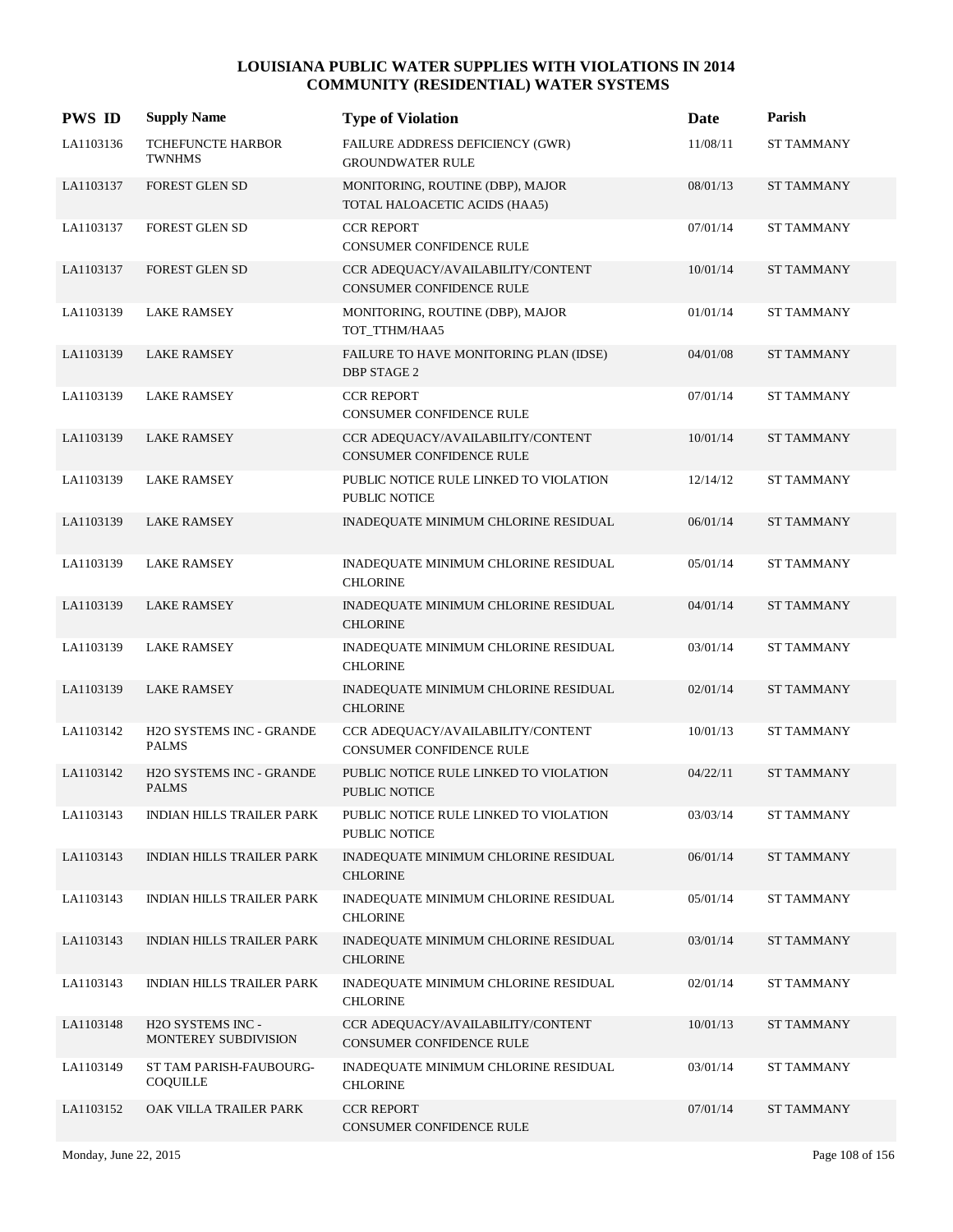| <b>PWS ID</b> | <b>Supply Name</b>                              | <b>Type of Violation</b>                                             | Date     | Parish            |
|---------------|-------------------------------------------------|----------------------------------------------------------------------|----------|-------------------|
| LA1103152     | OAK VILLA TRAILER PARK                          | <b>CCR REPORT</b><br>CONSUMER CONFIDENCE RULE                        | 07/01/13 | <b>ST TAMMANY</b> |
| LA1103152     | OAK VILLA TRAILER PARK                          | CCR ADEQUACY/AVAILABILITY/CONTENT<br>CONSUMER CONFIDENCE RULE        | 10/01/14 | <b>ST TAMMANY</b> |
| LA1103152     | OAK VILLA TRAILER PARK                          | CCR ADEQUACY/AVAILABILITY/CONTENT<br>CONSUMER CONFIDENCE RULE        | 10/01/13 | <b>ST TAMMANY</b> |
| LA1103152     | OAK VILLA TRAILER PARK                          | PUBLIC NOTICE RULE LINKED TO VIOLATION<br><b>PUBLIC NOTICE</b>       | 03/19/14 | <b>ST TAMMANY</b> |
| LA1103157     | TOWN OF PEARL RIVER                             | MONITORING, ROUTINE (DBP), MAJOR<br>TOT_TTHM/HAA5                    | 07/01/13 | <b>ST TAMMANY</b> |
| LA1103159     | OAK RIVER ESTATES                               | MONITORING, ROUTINE (DBP), MAJOR<br>TOT_TTHM/HAA5                    | 09/01/13 | <b>ST TAMMANY</b> |
| LA1103159     | OAK RIVER ESTATES                               | <b>CCR REPORT</b><br><b>CONSUMER CONFIDENCE RULE</b>                 | 07/01/14 | <b>ST TAMMANY</b> |
| LA1103159     | OAK RIVER ESTATES                               | CCR ADEQUACY/AVAILABILITY/CONTENT<br>CONSUMER CONFIDENCE RULE        | 10/01/14 | <b>ST TAMMANY</b> |
| LA1103159     | OAK RIVER ESTATES                               | PUBLIC NOTICE RULE LINKED TO VIOLATION<br>PUBLIC NOTICE              | 03/19/14 | <b>ST TAMMANY</b> |
| LA1103159     | <b>OAK RIVER ESTATES</b>                        | PUBLIC NOTICE RULE LINKED TO VIOLATION<br>PUBLIC NOTICE              | 12/14/12 | <b>ST TAMMANY</b> |
| LA1103159     | OAK RIVER ESTATES                               | PUBLIC NOTICE RULE LINKED TO VIOLATION<br>PUBLIC NOTICE              | 05/31/12 | <b>ST TAMMANY</b> |
| LA1103159     | <b>OAK RIVER ESTATES</b>                        | INADEQUATE MINIMUM CHLORINE RESIDUAL<br><b>CHLORINE</b>              | 04/01/14 | <b>ST TAMMANY</b> |
| LA1103164     | H2O SYSTEMS INC - MONEY<br><b>HILLS ESTATES</b> | FAILURE ADDRESS DEFICIENCY (GWR)<br><b>GROUNDWATER RULE</b>          | 05/28/12 | <b>ST TAMMANY</b> |
| LA1103164     | H2O SYSTEMS INC - MONEY<br><b>HILLS ESTATES</b> | CCR ADEQUACY/AVAILABILITY/CONTENT<br><b>CONSUMER CONFIDENCE RULE</b> | 10/01/13 | <b>ST TAMMANY</b> |
| LA1103165     | H2O SYSTEMS INC -<br>WHIPPOORWILL GROVE         | CCR ADEQUACY/AVAILABILITY/CONTENT<br>CONSUMER CONFIDENCE RULE        | 10/01/13 | <b>ST TAMMANY</b> |
| LA1103175     | <b>BOBS APARTMENTS</b>                          | MONITORING (TCR), ROUTINE MAJOR<br><b>COLIFORM (TCR)</b>             | 12/01/14 | <b>ST TAMMANY</b> |
| LA1103175     | <b>BOBS APARTMENTS</b>                          | MONITORING (TCR), ROUTINE MAJOR<br><b>COLIFORM (TCR)</b>             | 11/01/14 | <b>ST TAMMANY</b> |
| LA1103175     | <b>BOBS APARTMENTS</b>                          | MONITORING (TCR), ROUTINE MAJOR<br><b>COLIFORM (TCR)</b>             | 10/01/14 | <b>ST TAMMANY</b> |
| LA1103175     | <b>BOBS APARTMENTS</b>                          | MONITORING (TCR), ROUTINE MAJOR<br><b>COLIFORM (TCR)</b>             | 09/01/14 | ST TAMMANY        |
| LA1103175     | <b>BOBS APARTMENTS</b>                          | MONITORING (TCR), ROUTINE MAJOR<br><b>COLIFORM (TCR)</b>             | 08/01/14 | <b>ST TAMMANY</b> |
| LA1103175     | <b>BOBS APARTMENTS</b>                          | MONITORING (TCR), ROUTINE MAJOR<br><b>COLIFORM (TCR)</b>             | 07/01/14 | <b>ST TAMMANY</b> |
| LA1103175     | <b>BOBS APARTMENTS</b>                          | MONITORING (TCR), ROUTINE MAJOR<br><b>COLIFORM (TCR)</b>             | 06/01/14 | <b>ST TAMMANY</b> |
| LA1103175     | <b>BOBS APARTMENTS</b>                          | MONITORING (TCR), ROUTINE MAJOR<br><b>COLIFORM (TCR)</b>             | 05/01/14 | ST TAMMANY        |
| LA1103175     | <b>BOBS APARTMENTS</b>                          | MONITORING (TCR), ROUTINE MAJOR<br>COLIFORM (TCR)                    | 04/01/14 | ST TAMMANY        |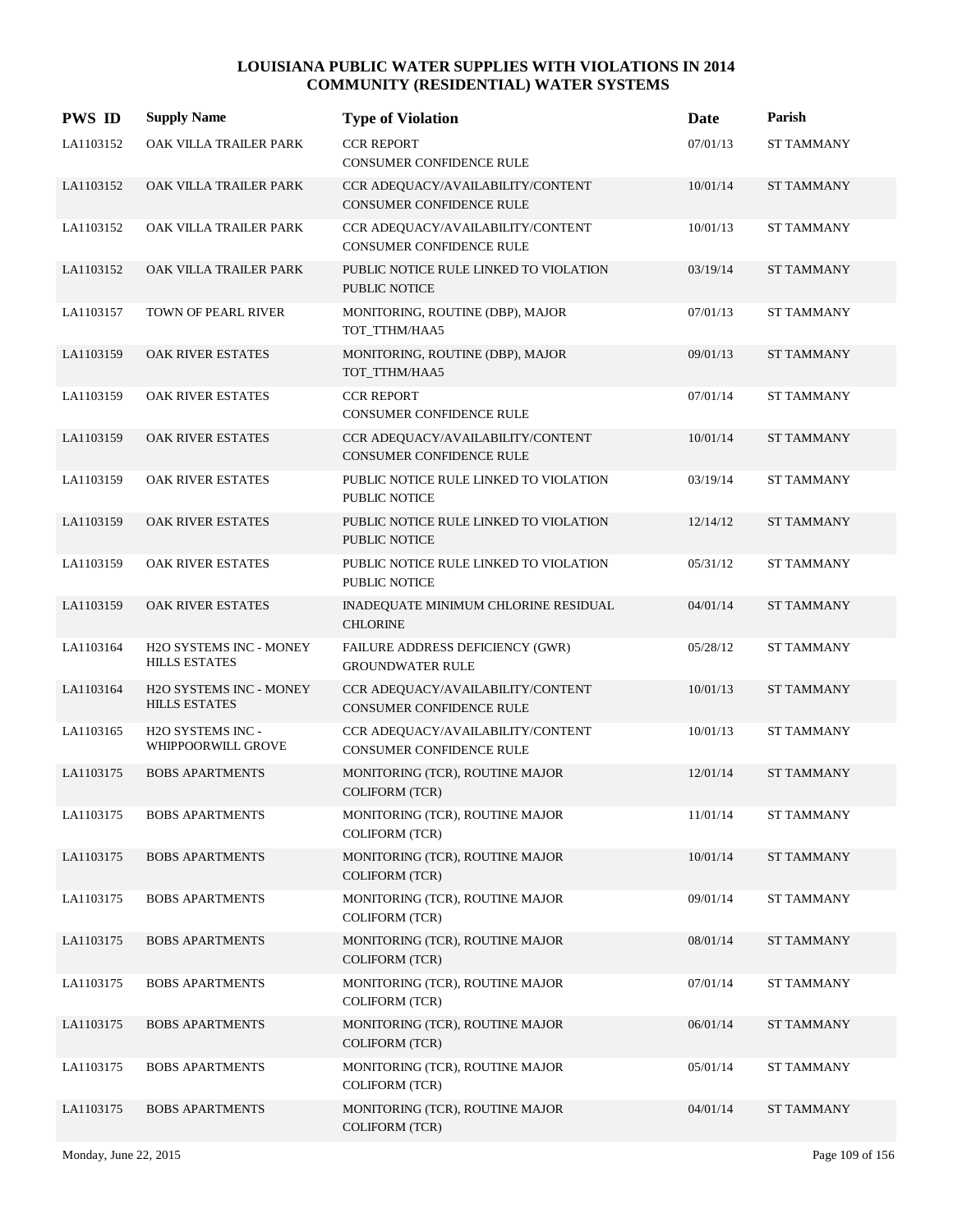| <b>PWS ID</b> | <b>Supply Name</b>     | <b>Type of Violation</b>                                            | Date     | Parish            |
|---------------|------------------------|---------------------------------------------------------------------|----------|-------------------|
| LA1103175     | <b>BOBS APARTMENTS</b> | MONITORING (TCR), ROUTINE MAJOR<br>COLIFORM (TCR)                   | 03/01/14 | <b>ST TAMMANY</b> |
| LA1103175     | <b>BOBS APARTMENTS</b> | MONITORING (TCR), ROUTINE MAJOR<br>COLIFORM (TCR)                   | 02/01/14 | <b>ST TAMMANY</b> |
| LA1103175     | <b>BOBS APARTMENTS</b> | MONITORING (TCR), ROUTINE MAJOR<br>COLIFORM (TCR)                   | 01/01/14 | <b>ST TAMMANY</b> |
| LA1103175     | <b>BOBS APARTMENTS</b> | MONITORING, ROUTINE (DBP), MAJOR<br>TOT_TTHM/HAA5                   | 09/01/13 | <b>ST TAMMANY</b> |
| LA1103175     | <b>BOBS APARTMENTS</b> | FAILURE ADDRESS DEFICIENCY (GWR)<br><b>GROUNDWATER RULE</b>         | 10/24/11 | <b>ST TAMMANY</b> |
| LA1103175     | <b>BOBS APARTMENTS</b> | FOLLOW-UP OR ROUTINE TAP M/R (LCR)<br><b>LEAD &amp; COPPER RULE</b> | 07/01/14 | <b>ST TAMMANY</b> |
| LA1103175     | <b>BOBS APARTMENTS</b> | FOLLOW-UP OR ROUTINE TAP M/R (LCR)<br><b>LEAD &amp; COPPER RULE</b> | 01/01/14 | <b>ST TAMMANY</b> |
| LA1103175     | <b>BOBS APARTMENTS</b> | FOLLOW-UP OR ROUTINE TAP M/R (LCR)<br><b>LEAD &amp; COPPER RULE</b> | 07/01/13 | <b>ST TAMMANY</b> |
| LA1103175     | <b>BOBS APARTMENTS</b> | FOLLOW-UP OR ROUTINE TAP M/R (LCR)<br><b>LEAD &amp; COPPER RULE</b> | 01/01/13 | <b>ST TAMMANY</b> |
| LA1103175     | <b>BOBS APARTMENTS</b> | FOLLOW-UP OR ROUTINE TAP M/R (LCR)<br><b>LEAD &amp; COPPER RULE</b> | 07/01/12 | <b>ST TAMMANY</b> |
| LA1103175     | <b>BOBS APARTMENTS</b> | FOLLOW-UP OR ROUTINE TAP M/R (LCR)<br><b>LEAD &amp; COPPER RULE</b> | 01/01/08 | <b>ST TAMMANY</b> |
| LA1103175     | <b>BOBS APARTMENTS</b> | <b>CCR REPORT</b><br><b>CONSUMER CONFIDENCE RULE</b>                | 07/01/14 | <b>ST TAMMANY</b> |
| LA1103175     | <b>BOBS APARTMENTS</b> | <b>CCR REPORT</b><br>CONSUMER CONFIDENCE RULE                       | 07/01/13 | <b>ST TAMMANY</b> |
| LA1103175     | <b>BOBS APARTMENTS</b> | CCR ADEQUACY/AVAILABILITY/CONTENT<br>CONSUMER CONFIDENCE RULE       | 10/01/14 | <b>ST TAMMANY</b> |
| LA1103175     | <b>BOBS APARTMENTS</b> | CCR ADEQUACY/AVAILABILITY/CONTENT<br>CONSUMER CONFIDENCE RULE       | 10/01/13 | <b>ST TAMMANY</b> |
| LA1103175     | <b>BOBS APARTMENTS</b> | PUBLIC NOTICE RULE LINKED TO VIOLATION<br><b>PUBLIC NOTICE</b>      | 12/09/14 | <b>ST TAMMANY</b> |
| LA1103175     | <b>BOBS APARTMENTS</b> | PUBLIC NOTICE RULE LINKED TO VIOLATION<br>PUBLIC NOTICE             | 12/02/14 | <b>ST TAMMANY</b> |
| LA1103175     | <b>BOBS APARTMENTS</b> | PUBLIC NOTICE RULE LINKED TO VIOLATION<br>PUBLIC NOTICE             | 10/08/14 | <b>ST TAMMANY</b> |
| LA1103175     | <b>BOBS APARTMENTS</b> | PUBLIC NOTICE RULE LINKED TO VIOLATION<br>PUBLIC NOTICE             | 09/22/14 | ST TAMMANY        |
| LA1103175     | <b>BOBS APARTMENTS</b> | PUBLIC NOTICE RULE LINKED TO VIOLATION<br>PUBLIC NOTICE             | 09/05/14 | <b>ST TAMMANY</b> |
| LA1103175     | <b>BOBS APARTMENTS</b> | PUBLIC NOTICE RULE LINKED TO VIOLATION<br>PUBLIC NOTICE             | 07/11/14 | ST TAMMANY        |
| LA1103175     | <b>BOBS APARTMENTS</b> | PUBLIC NOTICE RULE LINKED TO VIOLATION<br>PUBLIC NOTICE             | 06/10/14 | <b>ST TAMMANY</b> |
| LA1103175     | <b>BOBS APARTMENTS</b> | PUBLIC NOTICE RULE LINKED TO VIOLATION<br>PUBLIC NOTICE             | 05/12/14 | ST TAMMANY        |
| LA1103175     | <b>BOBS APARTMENTS</b> | PUBLIC NOTICE RULE LINKED TO VIOLATION<br>PUBLIC NOTICE             | 04/23/14 | ST TAMMANY        |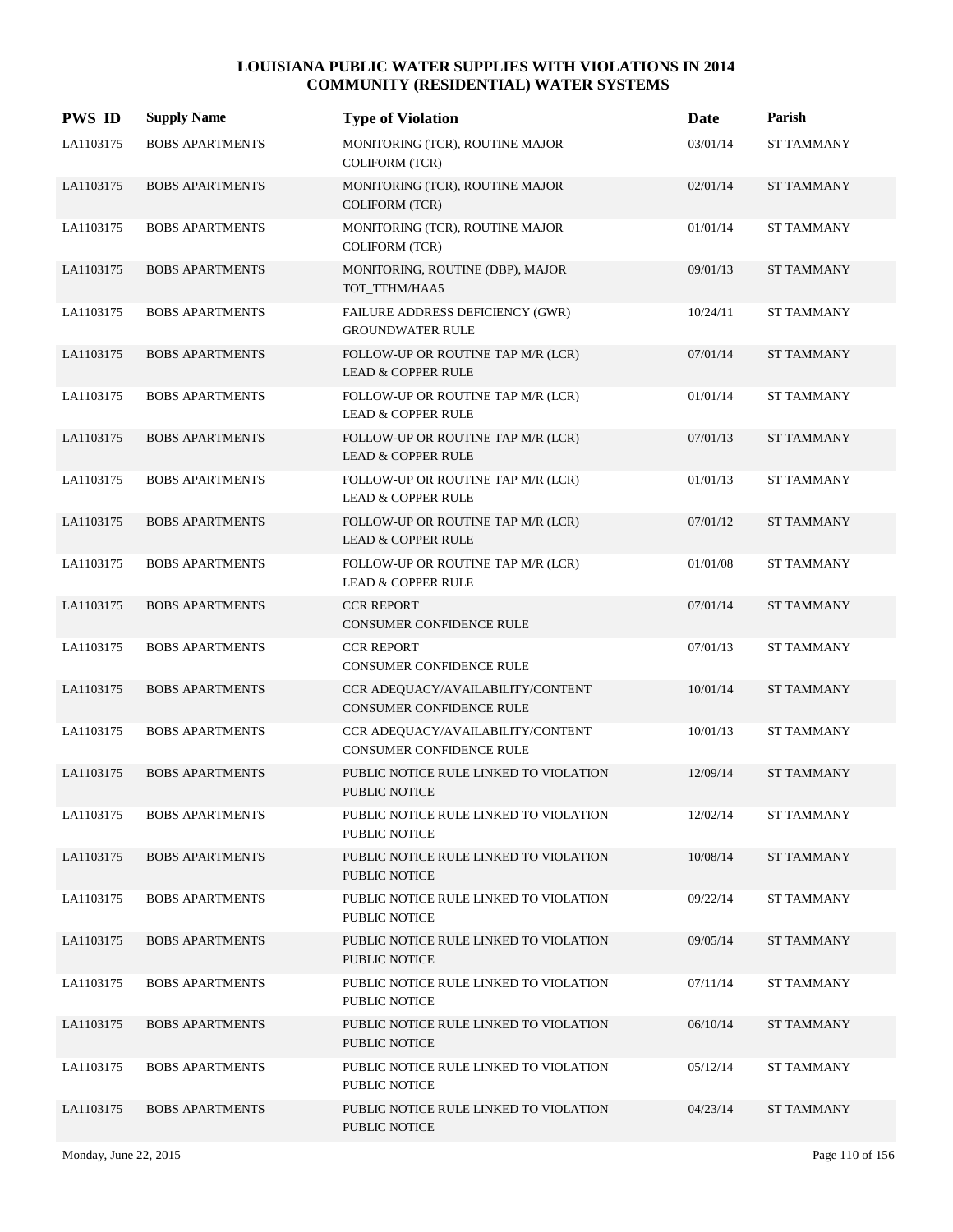| <b>PWS ID</b> | <b>Supply Name</b>                               | <b>Type of Violation</b>                                       | Date     | Parish            |
|---------------|--------------------------------------------------|----------------------------------------------------------------|----------|-------------------|
| LA1103175     | <b>BOBS APARTMENTS</b>                           | PUBLIC NOTICE RULE LINKED TO VIOLATION<br>PUBLIC NOTICE        | 04/10/14 | <b>ST TAMMANY</b> |
| LA1103175     | <b>BOBS APARTMENTS</b>                           | PUBLIC NOTICE RULE LINKED TO VIOLATION<br><b>PUBLIC NOTICE</b> | 03/07/14 | <b>ST TAMMANY</b> |
| LA1103175     | <b>BOBS APARTMENTS</b>                           | PUBLIC NOTICE RULE LINKED TO VIOLATION<br>PUBLIC NOTICE        | 02/06/14 | <b>ST TAMMANY</b> |
| LA1103175     | <b>BOBS APARTMENTS</b>                           | PUBLIC NOTICE RULE LINKED TO VIOLATION<br>PUBLIC NOTICE        | 01/28/14 | <b>ST TAMMANY</b> |
| LA1103175     | <b>BOBS APARTMENTS</b>                           | PUBLIC NOTICE RULE LINKED TO VIOLATION<br><b>PUBLIC NOTICE</b> | 01/08/14 | <b>ST TAMMANY</b> |
| LA1103175     | <b>BOBS APARTMENTS</b>                           | PUBLIC NOTICE RULE LINKED TO VIOLATION<br><b>PUBLIC NOTICE</b> | 12/10/13 | <b>ST TAMMANY</b> |
| LA1103175     | <b>BOBS APARTMENTS</b>                           | PUBLIC NOTICE RULE LINKED TO VIOLATION<br>PUBLIC NOTICE        | 11/19/13 | <b>ST TAMMANY</b> |
| LA1103175     | <b>BOBS APARTMENTS</b>                           | PUBLIC NOTICE RULE LINKED TO VIOLATION<br>PUBLIC NOTICE        | 11/13/13 | <b>ST TAMMANY</b> |
| LA1103175     | <b>BOBS APARTMENTS</b>                           | PUBLIC NOTICE RULE LINKED TO VIOLATION<br><b>PUBLIC NOTICE</b> | 10/11/13 | <b>ST TAMMANY</b> |
| LA1103175     | <b>BOBS APARTMENTS</b>                           | PUBLIC NOTICE RULE LINKED TO VIOLATION<br><b>PUBLIC NOTICE</b> | 09/09/13 | <b>ST TAMMANY</b> |
| LA1103175     | <b>BOBS APARTMENTS</b>                           | PUBLIC NOTICE RULE LINKED TO VIOLATION<br>PUBLIC NOTICE        | 08/08/13 | <b>ST TAMMANY</b> |
| LA1103175     | <b>BOBS APARTMENTS</b>                           | PUBLIC NOTICE RULE LINKED TO VIOLATION<br><b>PUBLIC NOTICE</b> | 07/10/13 | <b>ST TAMMANY</b> |
| LA1103175     | <b>BOBS APARTMENTS</b>                           | PUBLIC NOTICE RULE LINKED TO VIOLATION<br>PUBLIC NOTICE        | 06/06/13 | <b>ST TAMMANY</b> |
| LA1103175     | <b>BOBS APARTMENTS</b>                           | PUBLIC NOTICE RULE LINKED TO VIOLATION<br><b>PUBLIC NOTICE</b> | 05/10/13 | <b>ST TAMMANY</b> |
| LA1103175     | <b>BOBS APARTMENTS</b>                           | PUBLIC NOTICE RULE LINKED TO VIOLATION<br>PUBLIC NOTICE        | 05/09/13 | <b>ST TAMMANY</b> |
| LA1103175     | <b>BOBS APARTMENTS</b>                           | PUBLIC NOTICE RULE LINKED TO VIOLATION<br><b>PUBLIC NOTICE</b> | 11/12/12 | <b>ST TAMMANY</b> |
| LA1103175     | <b>BOBS APARTMENTS</b>                           | PUBLIC NOTICE RULE LINKED TO VIOLATION<br>PUBLIC NOTICE        | 06/10/12 | <b>ST TAMMANY</b> |
| LA1103175     | <b>BOBS APARTMENTS</b>                           | PUBLIC NOTICE RULE LINKED TO VIOLATION<br>PUBLIC NOTICE        | 05/31/12 | <b>ST TAMMANY</b> |
| LA1103175     | <b>BOBS APARTMENTS</b>                           | FAILURE TO SUBMIT MONITORING PLAN<br>TOTAL COLIFORM RULE       | 01/01/14 | <b>ST TAMMANY</b> |
| LA1103176     | MADISONVILLE ON THE LAKE                         | MCL (TCR), MONTHLY<br><b>COLIFORM (TCR)</b>                    | 06/01/14 | <b>ST TAMMANY</b> |
| LA1103178     | BEVERLY HEIGHTS MANOR                            | INADEQUATE MINIMUM CHLORINE RESIDUAL<br><b>CHLORINE</b>        | 04/01/14 | <b>ST TAMMANY</b> |
| LA1103178     | <b>BEVERLY HEIGHTS MANOR</b>                     | INADEQUATE MINIMUM CHLORINE RESIDUAL<br><b>CHLORINE</b>        | 03/01/14 | <b>ST TAMMANY</b> |
| LA1103178     | BEVERLY HEIGHTS MANOR                            | INADEQUATE MINIMUM CHLORINE RESIDUAL<br><b>CHLORINE</b>        | 02/01/14 | <b>ST TAMMANY</b> |
| LA1103179     | H2O SYSTEMS INC - I59<br><b>MOBILE HOME PARK</b> | CCR ADEQUACY/AVAILABILITY/CONTENT<br>CONSUMER CONFIDENCE RULE  | 10/01/13 | <b>ST TAMMANY</b> |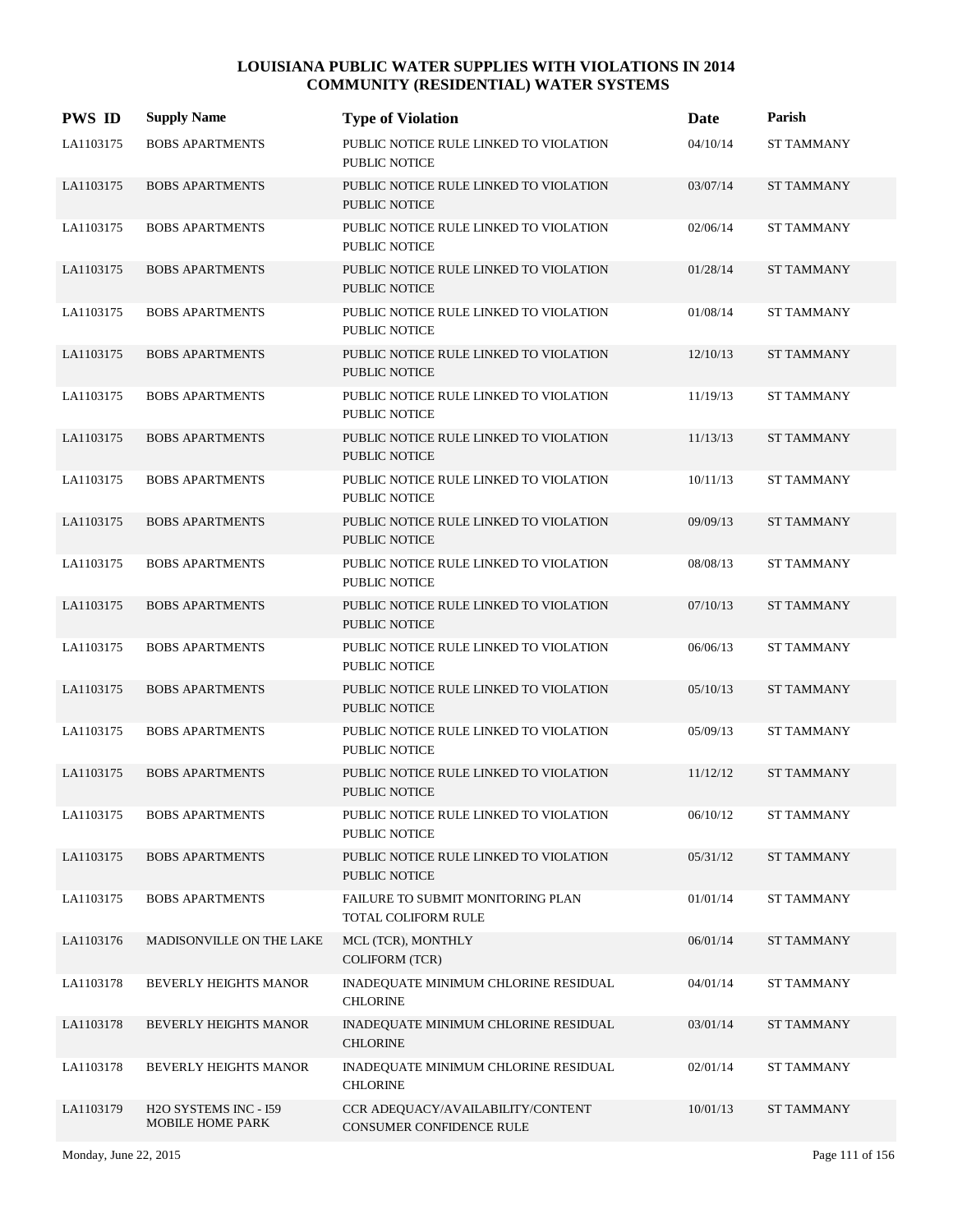| <b>PWS ID</b> | <b>Supply Name</b>                                       | <b>Type of Violation</b>                                                                  | Date     | Parish            |
|---------------|----------------------------------------------------------|-------------------------------------------------------------------------------------------|----------|-------------------|
| LA1103179     | H2O SYSTEMS INC - I59<br>MOBILE HOME PARK                | PUBLIC NOTICE RULE LINKED TO VIOLATION<br>PUBLIC NOTICE                                   | 02/25/14 | <b>ST TAMMANY</b> |
| LA1103185     | <b>LAKES</b>                                             | H2O SYSTEMS INC - PENN MILL CCR ADEQUACY/AVAILABILITY/CONTENT<br>CONSUMER CONFIDENCE RULE | 10/01/13 | <b>ST TAMMANY</b> |
| LA1103187     | <b>ABITA SPRINGS RV PARK</b>                             | INADEQUATE MINIMUM CHLORINE RESIDUAL<br><b>CHLORINE</b>                                   | 02/01/14 | ST TAMMANY        |
| LA1103189     | <b>H2O SYSTEMS INC - GUSTE</b><br><b>ISLAND WATER SU</b> | CCR ADEQUACY/AVAILABILITY/CONTENT<br>CONSUMER CONFIDENCE RULE                             | 10/01/13 | <b>ST TAMMANY</b> |
| LA1103190     | H2O SYSTEMS INC - AUTUMN<br><b>HAVEN</b>                 | CCR ADEQUACY/AVAILABILITY/CONTENT<br>CONSUMER CONFIDENCE RULE                             | 10/01/13 | <b>ST TAMMANY</b> |
| LA1103190     | H2O SYSTEMS INC - AUTUMN<br><b>HAVEN</b>                 | INADEQUATE MINIMUM CHLORINE RESIDUAL<br><b>CHLORINE</b>                                   | 05/01/14 | <b>ST TAMMANY</b> |
| LA1103192     | NORTHSHORE WORKFORCE                                     | MONITORING (TCR), ROUTINE MAJOR<br><b>COLIFORM (TCR)</b>                                  | 03/01/14 | ST TAMMANY        |
| LA1103193     | PILOT STREET WATER SUPPLY                                | MONITORING, ROUTINE (DBP), MAJOR<br>TOT_TTHM/HAA5                                         | 07/01/13 | <b>ST TAMMANY</b> |
| LA1103193     | PILOT STREET WATER SUPPLY                                | PUBLIC NOTICE RULE LINKED TO VIOLATION<br><b>PUBLIC NOTICE</b>                            | 03/13/11 | <b>ST TAMMANY</b> |
| LA1103193     | PILOT STREET WATER SUPPLY                                | INADEQUATE MINIMUM CHLORINE RESIDUAL<br><b>CHLORINE</b>                                   | 04/01/14 | <b>ST TAMMANY</b> |
| LA1103193     | PILOT STREET WATER SUPPLY                                | INADEQUATE MINIMUM CHLORINE RESIDUAL<br><b>CHLORINE</b>                                   | 03/01/14 | <b>ST TAMMANY</b> |
| LA1103193     | PILOT STREET WATER SUPPLY                                | INADEQUATE MINIMUM CHLORINE RESIDUAL<br><b>CHLORINE</b>                                   | 02/01/14 | <b>ST TAMMANY</b> |
| LA1103194     | TIMBERLAND MOBILE HOME<br>PARK                           | <b>CCR REPORT</b><br>CONSUMER CONFIDENCE RULE                                             | 07/01/14 | ST TAMMANY        |
| LA1103194     | TIMBERLAND MOBILE HOME<br>PARK                           | CCR ADEQUACY/AVAILABILITY/CONTENT<br>CONSUMER CONFIDENCE RULE                             | 10/01/14 | <b>ST TAMMANY</b> |
| LA1103195     | <b>VILLAGES OF BOCAGE-</b><br>MADISONVILLE               | MONITORING, ROUTINE (DBP), MAJOR<br>TOT TTHM/HAA5                                         | 01/01/14 | ST TAMMANY        |
| LA1105003     | <b>EASTERN HEIGHTS WATER</b><br><b>WORKS</b>             | FAILURE ADDRESS DEFICIENCY (GWR)<br><b>GROUNDWATER RULE</b>                               | 07/02/12 | <b>TANGIPAHOA</b> |
| LA1105003     | <b>EASTERN HEIGHTS WATER</b><br><b>WORKS</b>             | CCR ADEQUACY/AVAILABILITY/CONTENT<br>CONSUMER CONFIDENCE RULE                             | 10/01/14 | <b>TANGIPAHOA</b> |
| LA1105005     | <b>FLUKER CHAPEL WATER</b><br><b>WORKS</b>               | MONITORING (TCR), ROUTINE MINOR<br><b>COLIFORM (TCR)</b>                                  | 10/01/14 | <b>TANGIPAHOA</b> |
| LA1105005     | FLUKER CHAPEL WATER<br><b>WORKS</b>                      | MONITORING, ROUTINE (DBP), MAJOR<br>TOT_TTHM/HAA5                                         | 10/01/13 | <b>TANGIPAHOA</b> |
| LA1105008     | TANGIPAHOA PARISH WATER<br><b>DISTRICT</b>               | MCL (TCR), MONTHLY<br><b>COLIFORM (TCR)</b>                                               | 09/01/14 | <b>TANGIPAHOA</b> |
| LA1105010     | FSWC - HAMMOND HEIGHTS                                   | MONITORING, ROUTINE (DBP), MAJOR<br>TOT_TTHM/HAA5                                         | 07/01/13 | <b>TANGIPAHOA</b> |
| LA1105011     | <b>EVERGREEN LIFE SERVICE</b><br>NORTHLAKE DIVISIO       | <b>CCR REPORT</b><br>CONSUMER CONFIDENCE RULE                                             | 07/01/14 | <b>TANGIPAHOA</b> |
| LA1105011     | <b>EVERGREEN LIFE SERVICE</b><br>NORTHLAKE DIVISIO       | CCR ADEQUACY/AVAILABILITY/CONTENT<br>CONSUMER CONFIDENCE RULE                             | 10/01/14 | <b>TANGIPAHOA</b> |
| LA1105012     | TOWN OF INDEPENDENCE<br>WATER SYSTEM                     | MONITORING, ROUTINE (DBP), MAJOR<br>TOT_TTHM/HAA5                                         | 11/01/14 | <b>TANGIPAHOA</b> |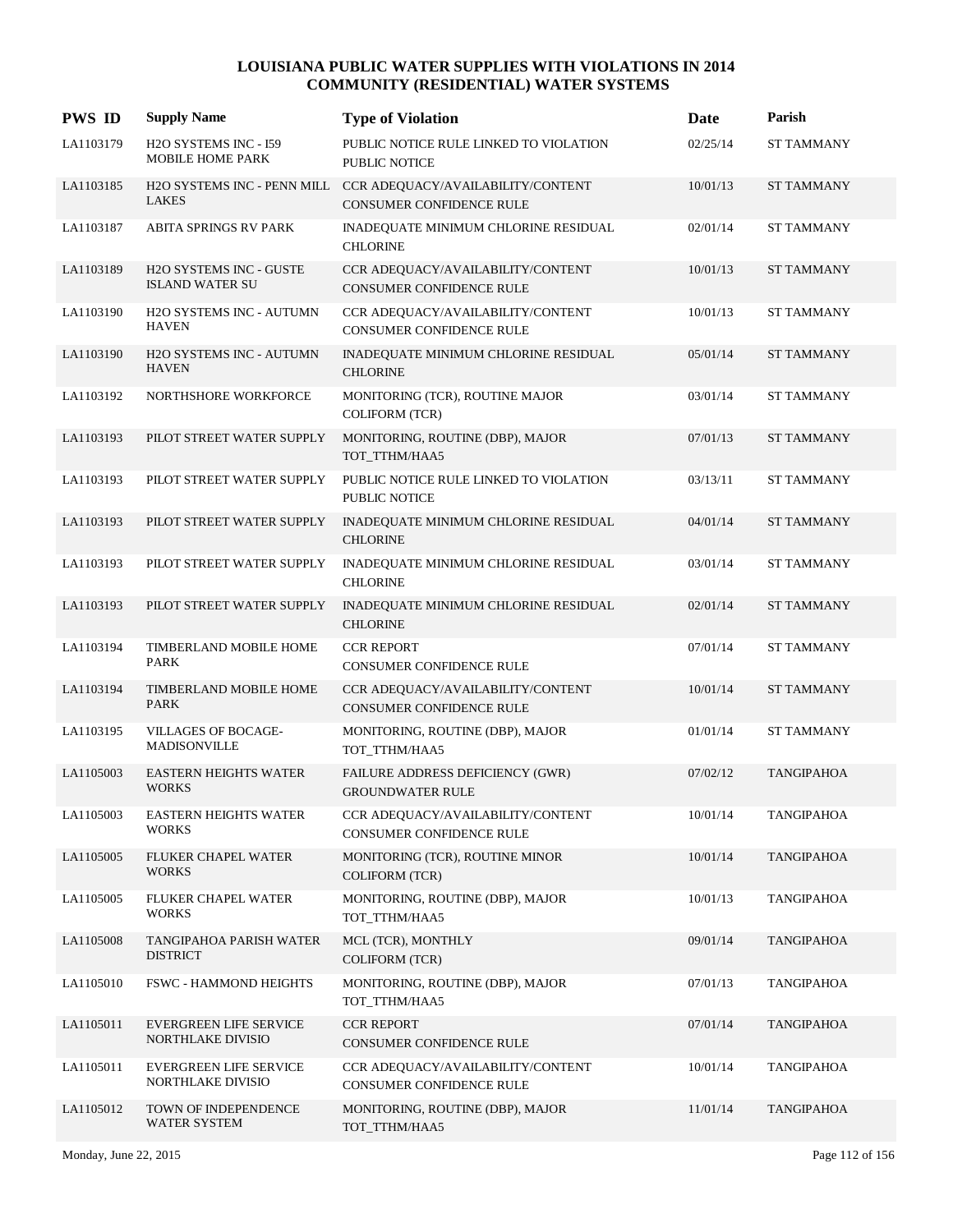| <b>PWS ID</b> | <b>Supply Name</b>                               | <b>Type of Violation</b>                                       | Date     | Parish            |
|---------------|--------------------------------------------------|----------------------------------------------------------------|----------|-------------------|
| LA1105012     | TOWN OF INDEPENDENCE<br><b>WATER SYSTEM</b>      | MONITORING, ROUTINE (DBP), MAJOR<br>TOT TTHM/HAA5              | 02/01/14 | <b>TANGIPAHOA</b> |
| LA1105012     | TOWN OF INDEPENDENCE<br>WATER SYSTEM             | MONITORING, ROUTINE (DBP), MAJOR<br>TOT_TTHM/HAA5              | 11/01/13 | <b>TANGIPAHOA</b> |
| LA1105012     | TOWN OF INDEPENDENCE<br>WATER SYSTEM             | FAILURE ADDRESS DEFICIENCY (GWR)<br><b>GROUNDWATER RULE</b>    | 01/10/12 | TANGIPAHOA        |
| LA1105012     | TOWN OF INDEPENDENCE<br>WATER SYSTEM             | PUBLIC NOTICE RULE LINKED TO VIOLATION<br><b>PUBLIC NOTICE</b> | 10/03/14 | <b>TANGIPAHOA</b> |
| LA1105012     | TOWN OF INDEPENDENCE<br>WATER SYSTEM             | PUBLIC NOTICE RULE LINKED TO VIOLATION<br>PUBLIC NOTICE        | 07/30/14 | <b>TANGIPAHOA</b> |
| LA1105012     | TOWN OF INDEPENDENCE<br>WATER SYSTEM             | PUBLIC NOTICE RULE LINKED TO VIOLATION<br>PUBLIC NOTICE        | 11/13/13 | <b>TANGIPAHOA</b> |
| LA1105013     | <b>INTERSTATE TP</b>                             | MONITORING, ROUTINE (DBP), MAJOR<br>TOT_TTHM/HAA5              | 07/01/13 | <b>TANGIPAHOA</b> |
| LA1105019     | CITY OF PONCHATOULA<br>WATER SYSTEM              | INADEQUATE MINIMUM CHLORINE RESIDUAL<br><b>CHLORINE</b>        | 08/01/14 | <b>TANGIPAHOA</b> |
| LA1105019     | CITY OF PONCHATOULA<br><b>WATER SYSTEM</b>       | INADEQUATE MINIMUM CHLORINE RESIDUAL<br><b>CHLORINE</b>        | 07/01/14 | <b>TANGIPAHOA</b> |
| LA1105019     | <b>CITY OF PONCHATOULA</b><br>WATER SYSTEM       | INADEQUATE MINIMUM CHLORINE RESIDUAL<br><b>CHLORINE</b>        | 06/01/14 | <b>TANGIPAHOA</b> |
| LA1105019     | CITY OF PONCHATOULA<br><b>WATER SYSTEM</b>       | INADEQUATE MINIMUM CHLORINE RESIDUAL<br><b>CHLORINE</b>        | 05/01/14 | <b>TANGIPAHOA</b> |
| LA1105019     | <b>CITY OF PONCHATOULA</b><br>WATER SYSTEM       | INADEQUATE MINIMUM CHLORINE RESIDUAL<br><b>CHLORINE</b>        | 04/01/14 | <b>TANGIPAHOA</b> |
| LA1105019     | CITY OF PONCHATOULA<br><b>WATER SYSTEM</b>       | INADEQUATE MINIMUM CHLORINE RESIDUAL<br><b>CHLORINE</b>        | 03/01/14 | <b>TANGIPAHOA</b> |
| LA1105019     | <b>CITY OF PONCHATOULA</b><br>WATER SYSTEM       | INADEQUATE MINIMUM CHLORINE RESIDUAL<br><b>CHLORINE</b>        | 02/01/14 | <b>TANGIPAHOA</b> |
| LA1105022     | TOWN OF ROSELAND WATER<br><b>SYSTEM</b>          | FAILURE ADDRESS DEFICIENCY (GWR)<br><b>GROUNDWATER RULE</b>    | 02/16/12 | TANGIPAHOA        |
| LA1105025     | <b>FSWC-BLACKCAT</b>                             | MONITORING, ROUTINE (DBP), MAJOR<br>TOT_TTHM/HAA5              | 07/01/13 | <b>TANGIPAHOA</b> |
| LA1105025     | FSWC-BLACKCAT                                    | INADEQUATE MINIMUM CHLORINE RESIDUAL<br><b>CHLORINE</b>        | 03/01/14 | <b>TANGIPAHOA</b> |
| LA1105026     | <b>VILLAGE OF TANGIPAHOA</b><br>WATER SYSTEM     | MONITORING (TCR), ROUTINE MAJOR<br><b>COLIFORM (TCR)</b>       | 11/01/14 | <b>TANGIPAHOA</b> |
| LA1105026     | VILLAGE OF TANGIPAHOA<br><b>WATER SYSTEM</b>     | MONITORING (TCR), ROUTINE MINOR<br><b>COLIFORM (TCR)</b>       | 03/01/14 | TANGIPAHOA        |
| LA1105026     | <b>VILLAGE OF TANGIPAHOA</b><br>WATER SYSTEM     | MONITORING, ROUTINE (DBP), MAJOR<br>TOT TTHM/HAA5              | 10/01/13 | <b>TANGIPAHOA</b> |
| LA1105026     | VILLAGE OF TANGIPAHOA<br><b>WATER SYSTEM</b>     | INADEQUATE MINIMUM CHLORINE RESIDUAL<br><b>CHLORINE</b>        | 03/01/14 | <b>TANGIPAHOA</b> |
| LA1105026     | VILLAGE OF TANGIPAHOA<br>WATER SYSTEM            | INADEQUATE MINIMUM CHLORINE RESIDUAL<br><b>CHLORINE</b>        | 02/01/14 | TANGIPAHOA        |
| LA1105027     | <b>VILLAGE OF TICKFAW WATER</b><br><b>SYSTEM</b> | CCR ADEQUACY/AVAILABILITY/CONTENT<br>CONSUMER CONFIDENCE RULE  | 10/01/14 | <b>TANGIPAHOA</b> |
| LA1105056     | HAMMOND MOBILE HOME<br>PARK                      | MONITORING, ROUTINE (DBP), MAJOR<br>TOT_TTHM/HAA5              | 10/01/13 | <b>TANGIPAHOA</b> |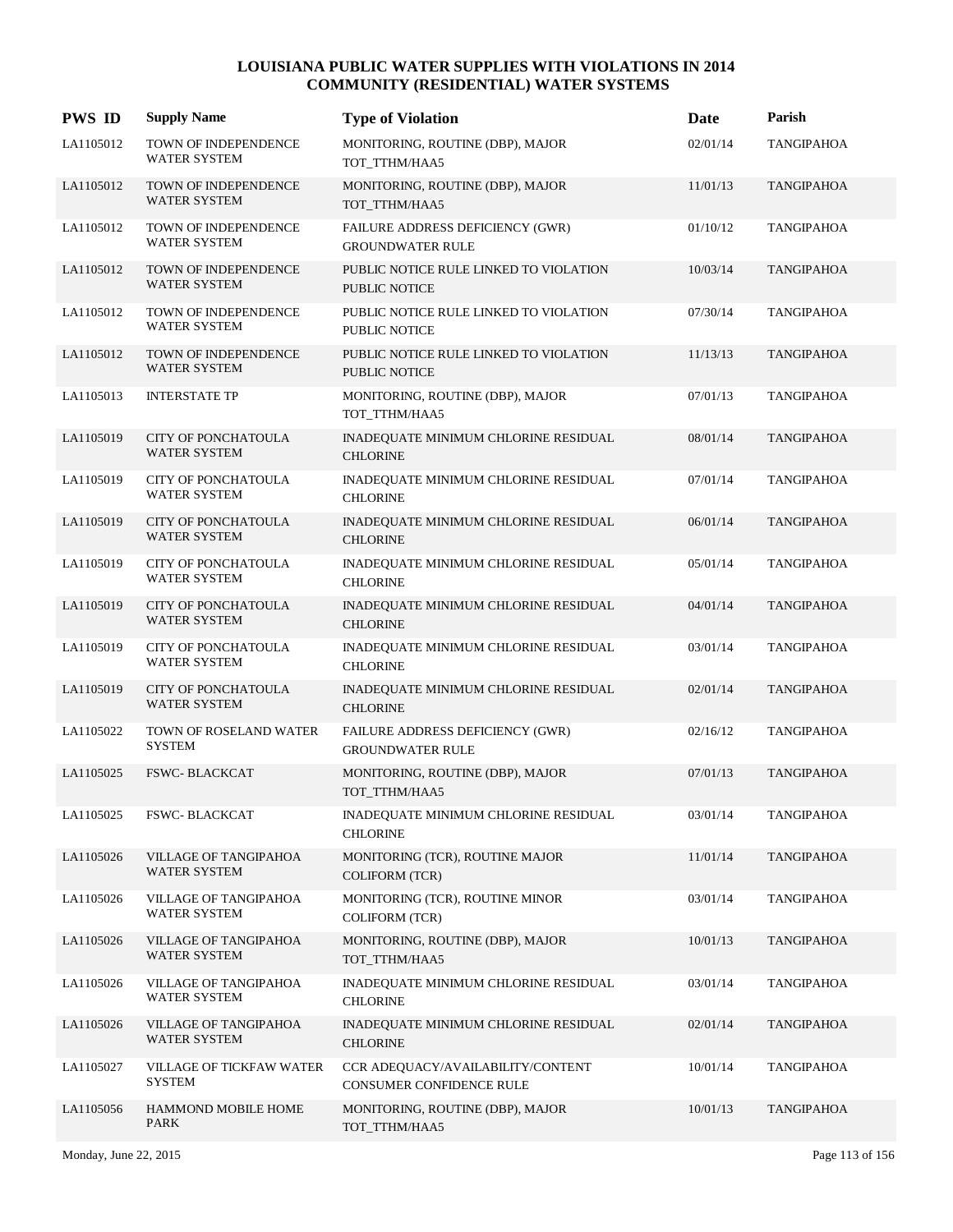| <b>PWS ID</b> | <b>Supply Name</b>                           | <b>Type of Violation</b>                                                               | Date     | Parish            |
|---------------|----------------------------------------------|----------------------------------------------------------------------------------------|----------|-------------------|
| LA1105056     | HAMMOND MOBILE HOME<br><b>PARK</b>           | PUBLIC NOTICE RULE LINKED TO VIOLATION<br><b>PUBLIC NOTICE</b>                         | 02/25/14 | <b>TANGIPAHOA</b> |
| LA1105056     | <b>HAMMOND MOBILE HOME</b><br><b>PARK</b>    | INADEQUATE MINIMUM CHLORINE RESIDUAL<br><b>CHLORINE</b>                                | 03/01/14 | <b>TANGIPAHOA</b> |
| LA1105056     | HAMMOND MOBILE HOME<br>PARK                  | INADEQUATE MINIMUM CHLORINE RESIDUAL<br><b>CHLORINE</b>                                | 02/01/14 | TANGIPAHOA        |
| LA1105067     | <b>ST CHARLES MOBILE HOME</b><br><b>PARK</b> | PUBLIC NOTICE RULE LINKED TO VIOLATION<br>PUBLIC NOTICE                                | 03/19/14 | <b>TANGIPAHOA</b> |
| LA1105069     | <b>CHARLES ROSE MHP</b>                      | PUBLIC NOTICE RULE LINKED TO VIOLATION<br>PUBLIC NOTICE                                | 01/29/14 | TANGIPAHOA        |
| LA1105078     | <b>FSWC-VELMA</b>                            | MONITORING, ROUTINE (DBP), MAJOR<br>TOT_TTHM/HAA5                                      | 07/01/13 | <b>TANGIPAHOA</b> |
| LA1105078     | <b>FSWC-VELMA</b>                            | INADEQUATE MINIMUM CHLORINE RESIDUAL<br><b>CHLORINE</b>                                | 03/01/14 | TANGIPAHOA        |
| LA1105086     | INTERSECTION CONNECTION                      | PUBLIC NOTICE RULE LINKED TO VIOLATION<br>PUBLIC NOTICE                                | 05/10/13 | <b>TANGIPAHOA</b> |
| LA1105088     | <b>BLUE CRYSTAL MHP</b>                      | PUBLIC NOTICE RULE LINKED TO VIOLATION<br><b>PUBLIC NOTICE</b>                         | 01/28/14 | <b>TANGIPAHOA</b> |
| LA1105090     | WOODSIDE MHP                                 | PUBLIC NOTICE RULE LINKED TO VIOLATION<br><b>PUBLIC NOTICE</b>                         | 05/31/12 | <b>TANGIPAHOA</b> |
| LA1105096     | <b>MANCHAC</b>                               | PUBLIC NOTICE RULE LINKED TO VIOLATION<br>PUBLIC NOTICE                                | 12/14/12 | <b>TANGIPAHOA</b> |
| LA1107004     | ST JOSEPH WATER SYSTEM                       | <b>CCR REPORT</b><br>CONSUMER CONFIDENCE RULE                                          | 07/01/14 | <b>TENSAS</b>     |
| LA1107004     | ST JOSEPH WATER SYSTEM                       | CCR ADEQUACY/AVAILABILITY/CONTENT<br>CONSUMER CONFIDENCE RULE                          | 10/01/14 | <b>TENSAS</b>     |
| LA1107004     | ST JOSEPH WATER SYSTEM                       | PUBLIC NOTICE RULE LINKED TO VIOLATION<br><b>PUBLIC NOTICE</b>                         | 09/10/13 | <b>TENSAS</b>     |
| LA1107004     | ST JOSEPH WATER SYSTEM                       | PUBLIC NOTICE RULE LINKED TO VIOLATION<br>PUBLIC NOTICE                                | 02/12/13 | <b>TENSAS</b>     |
| LA1107005     |                                              | WATERPROOF WATER SYSTEM FAILURE SUBMIT IDSE/SUBPT V PLAN (DBPR2)<br><b>DBP STAGE 2</b> | 07/02/10 | <b>TENSAS</b>     |
| LA1107005     |                                              | WATERPROOF WATER SYSTEM PUBLIC NOTICE RULE LINKED TO VIOLATION<br>PUBLIC NOTICE        | 05/08/14 | <b>TENSAS</b>     |
| LA1107005     |                                              | WATERPROOF WATER SYSTEM PUBLIC NOTICE RULE LINKED TO VIOLATION<br>PUBLIC NOTICE        | 03/07/11 | <b>TENSAS</b>     |
| LA1107005     |                                              | WATERPROOF WATER SYSTEM INADEQUATE MINIMUM CHLORINE RESIDUAL<br>CHLORAMINE             | 12/01/14 | <b>TENSAS</b>     |
| LA1107005     |                                              | WATERPROOF WATER SYSTEM INADEQUATE MINIMUM CHLORINE RESIDUAL<br><b>CHLORAMINE</b>      | 11/01/14 | <b>TENSAS</b>     |
| LA1107005     | WATERPROOF WATER SYSTEM                      | INADEQUATE MINIMUM CHLORINE RESIDUAL<br><b>CHLORAMINE</b>                              | 10/01/14 | <b>TENSAS</b>     |
| LA1107005     |                                              | WATERPROOF WATER SYSTEM INADEQUATE MINIMUM CHLORINE RESIDUAL<br>CHLORAMINE             | 09/01/14 | <b>TENSAS</b>     |
| LA1107005     | WATERPROOF WATER SYSTEM                      | INADEQUATE MINIMUM CHLORINE RESIDUAL<br>CHLORAMINE                                     | 04/01/14 | <b>TENSAS</b>     |
| LA1109001     | HOUMA WATER TREATMENT<br><b>SERVICE AREA</b> | INADEQUATE MINIMUM CHLORINE RESIDUAL<br><b>CHLORINE</b>                                | 11/01/14 | <b>TERREBONNE</b> |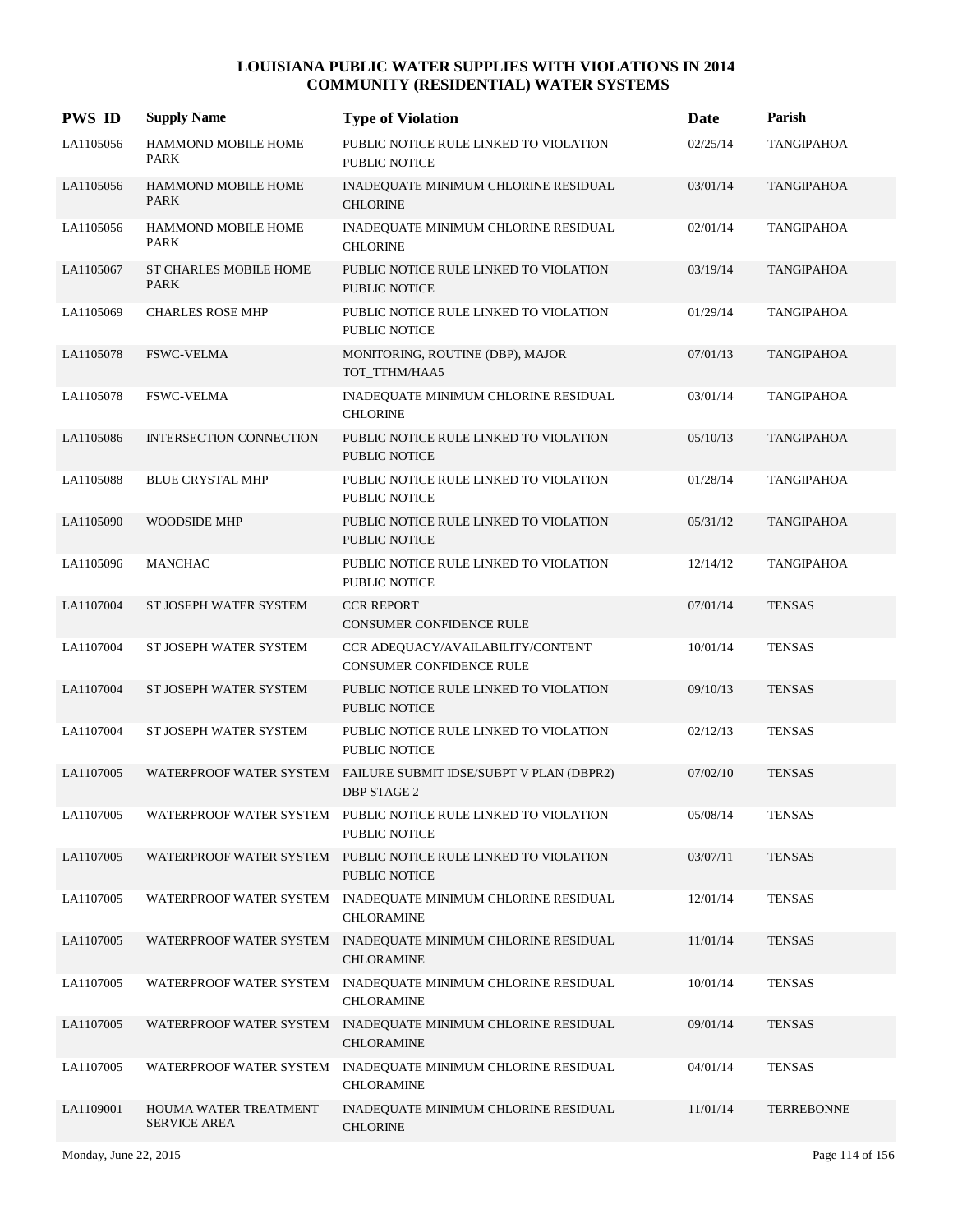| <b>PWS ID</b> | <b>Supply Name</b>                               | <b>Type of Violation</b>                                                               | Date     | Parish            |
|---------------|--------------------------------------------------|----------------------------------------------------------------------------------------|----------|-------------------|
| LA1109001     | HOUMA WATER TREATMENT<br><b>SERVICE AREA</b>     | INADEQUATE MINIMUM CHLORINE RESIDUAL<br><b>CHLORAMINE</b>                              | 04/01/14 | <b>TERREBONNE</b> |
| LA1109001     | HOUMA WATER TREATMENT<br><b>SERVICE AREA</b>     | INADEQUATE MINIMUM CHLORINE RESIDUAL<br><b>SWTR</b>                                    | 02/01/14 | <b>TERREBONNE</b> |
| LA1109002     | <b>SCHRIEVER WATER</b><br>TREATMENT SERVICE AREA | INADEQUATE MINIMUM CHLORINE RESIDUAL<br><b>CHLORINE</b>                                | 09/01/14 | <b>TERREBONNE</b> |
| LA1109002     | <b>SCHRIEVER WATER</b><br>TREATMENT SERVICE AREA | INADEQUATE MINIMUM CHLORINE RESIDUAL<br><b>CHLORINE</b>                                | 08/01/14 | <b>TERREBONNE</b> |
| LA1109002     | <b>SCHRIEVER WATER</b><br>TREATMENT SERVICE AREA | INADEQUATE MINIMUM CHLORINE RESIDUAL<br><b>CHLORINE</b>                                | 07/01/14 | <b>TERREBONNE</b> |
| LA1109002     | <b>SCHRIEVER WATER</b><br>TREATMENT SERVICE AREA | INADEQUATE MINIMUM CHLORINE RESIDUAL<br><b>CHLORAMINE</b>                              | 03/01/14 | <b>TERREBONNE</b> |
| LA1111004     | DOWNSVILLE WATER SYSTEM                          | MCL, LRAA<br><b>TTHM</b>                                                               | 07/01/14 | <b>UNION</b>      |
| LA1111004     | DOWNSVILLE WATER SYSTEM                          | MCL, LRAA<br><b>TTHM</b>                                                               | 07/01/14 | <b>UNION</b>      |
| LA1111004     | DOWNSVILLE WATER SYSTEM                          | MCL, LRAA<br><b>TTHM</b>                                                               | 04/01/14 | <b>UNION</b>      |
| LA1111004     | DOWNSVILLE WATER SYSTEM                          | MONITORING, ROUTINE (DBP), MAJOR<br>TOT_TTHM/HAA5                                      | 10/01/14 | <b>UNION</b>      |
| LA1111004     | DOWNSVILLE WATER SYSTEM                          | MONITORING, ROUTINE (DBP), MAJOR<br>TOT_TTHM/HAA5                                      | 07/01/14 | <b>UNION</b>      |
| LA1111004     | DOWNSVILLE WATER SYSTEM                          | MONITORING, ROUTINE (DBP), MAJOR<br>TOT_TTHM/HAA5                                      | 04/01/14 | <b>UNION</b>      |
| LA1111004     | DOWNSVILLE WATER SYSTEM                          | MONITORING, ROUTINE (DBP), MAJOR<br>TOT_TTHM/HAA5                                      | 01/01/14 | <b>UNION</b>      |
| LA1111004     | DOWNSVILLE WATER SYSTEM                          | FAILURE SUBMIT OEL REPORT FOR TTHM<br><b>TTHM</b>                                      | 07/31/14 | <b>UNION</b>      |
| LA1111004     | DOWNSVILLE WATER SYSTEM                          | FAILURE SUBMIT OEL REPORT FOR TTHM<br><b>TTHM</b>                                      | 05/01/14 | <b>UNION</b>      |
| LA1111004     | DOWNSVILLE WATER SYSTEM                          | FAILURE ADDRESS DEFICIENCY (GWR)<br><b>GROUNDWATER RULE</b>                            | 05/10/12 | <b>UNION</b>      |
| LA1111004     | DOWNSVILLE WATER SYSTEM                          | PUBLIC NOTICE RULE LINKED TO VIOLATION<br>PUBLIC NOTICE                                | 02/12/13 | <b>UNION</b>      |
| LA1111004     | DOWNSVILLE WATER SYSTEM                          | INADEQUATE MINIMUM CHLORINE RESIDUAL<br><b>CHLORINE</b>                                | 07/01/14 | <b>UNION</b>      |
| LA1111005     | FARMERVILLE WATER SYSTEM CCR REPORT              | CONSUMER CONFIDENCE RULE                                                               | 07/01/14 | <b>UNION</b>      |
| LA1111005     |                                                  | FARMERVILLE WATER SYSTEM CCR ADEQUACY/AVAILABILITY/CONTENT<br>CONSUMER CONFIDENCE RULE | 10/01/14 | <b>UNION</b>      |
| LA1111008     | HOLMESVILLE WATER SYSTEM MCL, LRAA               | <b>TTHM</b>                                                                            | 10/01/14 | <b>UNION</b>      |
| LA1111008     | HOLMESVILLE WATER SYSTEM MCL, LRAA               | <b>TTHM</b>                                                                            | 10/01/14 | <b>UNION</b>      |
| LA1111008     | HOLMESVILLE WATER SYSTEM MCL, LRAA               | <b>TTHM</b>                                                                            | 07/01/14 | <b>UNION</b>      |
| LA1111008     | HOLMESVILLE WATER SYSTEM MCL, LRAA               | <b>TTHM</b>                                                                            | 07/01/14 | <b>UNION</b>      |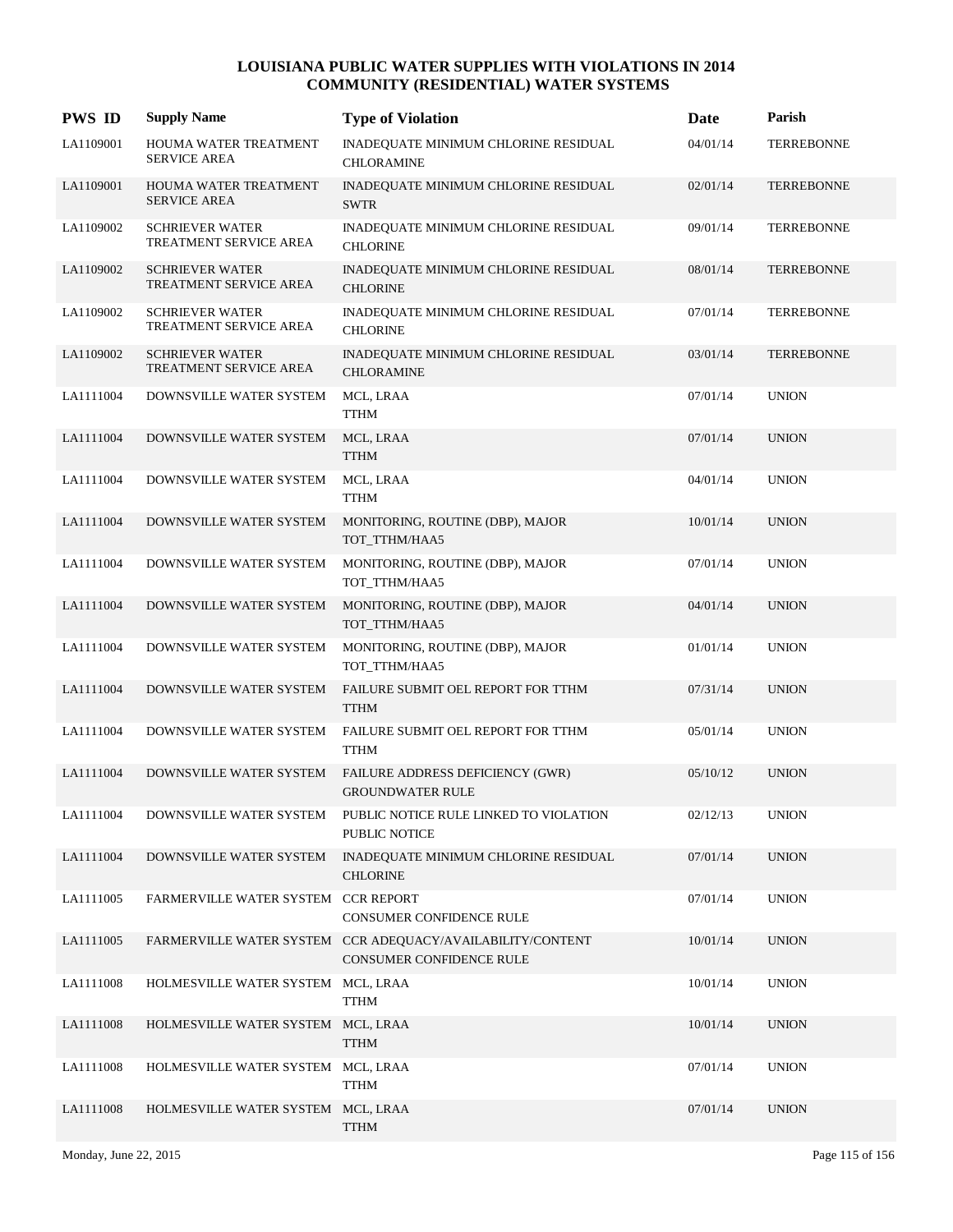| <b>PWS ID</b> | <b>Supply Name</b>                          | <b>Type of Violation</b>                                                   | Date     | Parish       |
|---------------|---------------------------------------------|----------------------------------------------------------------------------|----------|--------------|
| LA1111008     | HOLMESVILLE WATER SYSTEM MCL, LRAA          | <b>TTHM</b>                                                                | 04/01/14 | <b>UNION</b> |
| LA1111008     | HOLMESVILLE WATER SYSTEM MCL, LRAA          | <b>TTHM</b>                                                                | 04/01/14 | <b>UNION</b> |
| LA1111008     | HOLMESVILLE WATER SYSTEM MCL, LRAA          | <b>TTHM</b>                                                                | 01/01/14 | <b>UNION</b> |
| LA1111008     | HOLMESVILLE WATER SYSTEM MCL, LRAA          | <b>TTHM</b>                                                                | 01/01/14 | <b>UNION</b> |
| LA1111008     |                                             | HOLMESVILLE WATER SYSTEM FAILURE SUBMIT OEL REPORT FOR TTHM<br><b>TTHM</b> | 10/31/14 | <b>UNION</b> |
| LA1111008     |                                             | HOLMESVILLE WATER SYSTEM FAILURE SUBMIT OEL REPORT FOR TTHM<br><b>TTHM</b> | 07/31/14 | <b>UNION</b> |
| LA1111008     |                                             | HOLMESVILLE WATER SYSTEM FAILURE SUBMIT OEL REPORT FOR TTHM<br><b>TTHM</b> | 05/01/14 | <b>UNION</b> |
| LA1111009     | JUNCTION CITY WATER<br><b>SYSTEM</b>        | MONITORING (TCR), ROUTINE MINOR<br><b>COLIFORM (TCR)</b>                   | 08/01/14 | <b>UNION</b> |
| LA1111009     | <b>JUNCTION CITY WATER</b><br><b>SYSTEM</b> | MONITORING, ROUTINE (DBP), MAJOR<br><b>CHLORINE</b>                        | 07/01/14 | <b>UNION</b> |
| LA1111009     | <b>JUNCTION CITY WATER</b><br><b>SYSTEM</b> | PUBLIC NOTICE RULE LINKED TO VIOLATION<br>PUBLIC NOTICE                    | 03/03/14 | <b>UNION</b> |
| LA1111010     | LINVILLE-HAILE WATER<br><b>SYSTEM</b>       | MCL, LRAA<br>TTHM                                                          | 10/01/14 | <b>UNION</b> |
| LA1111010     | LINVILLE-HAILE WATER<br><b>SYSTEM</b>       | MCL, LRAA<br>TTHM                                                          | 10/01/14 | <b>UNION</b> |
| LA1111010     | LINVILLE-HAILE WATER<br><b>SYSTEM</b>       | MCL, LRAA<br>TTHM                                                          | 07/01/14 | <b>UNION</b> |
| LA1111010     | LINVILLE-HAILE WATER<br><b>SYSTEM</b>       | MCL, LRAA<br><b>TTHM</b>                                                   | 07/01/14 | <b>UNION</b> |
| LA1111010     | LINVILLE-HAILE WATER<br><b>SYSTEM</b>       | MCL, LRAA<br>TTHM                                                          | 04/01/14 | <b>UNION</b> |
| LA1111010     | LINVILLE-HAILE WATER<br><b>SYSTEM</b>       | MCL, LRAA<br><b>TTHM</b>                                                   | 04/01/14 | <b>UNION</b> |
| LA1111010     | LINVILLE-HAILE WATER<br>SYSTEM              | MCL, LRAA<br><b>TTHM</b>                                                   | 01/01/14 | <b>UNION</b> |
| LA1111010     | LINVILLE-HAILE WATER<br><b>SYSTEM</b>       | MCL, LRAA<br>TTHM                                                          | 01/01/14 | <b>UNION</b> |
| LA1111010     | LINVILLE-HAILE WATER<br><b>SYSTEM</b>       | FAILURE SUBMIT OEL REPORT FOR TTHM<br><b>TTHM</b>                          | 10/31/14 | <b>UNION</b> |
| LA1111010     | LINVILLE-HAILE WATER<br><b>SYSTEM</b>       | FAILURE SUBMIT OEL REPORT FOR TTHM<br><b>TTHM</b>                          | 07/31/14 | <b>UNION</b> |
| LA1111010     | LINVILLE-HAILE WATER<br><b>SYSTEM</b>       | FAILURE SUBMIT OEL REPORT FOR TTHM<br>TTHM                                 | 05/01/14 | <b>UNION</b> |
| LA1111010     | LINVILLE-HAILE WATER<br><b>SYSTEM</b>       | PUBLIC NOTICE RULE LINKED TO VIOLATION<br>PUBLIC NOTICE                    | 11/22/13 | <b>UNION</b> |
| LA1111011     | <b>MARION WATER SYSTEM</b>                  | MCL, LRAA<br>TTHM                                                          | 10/01/14 | <b>UNION</b> |
| LA1111011     | <b>MARION WATER SYSTEM</b>                  | MCL, LRAA<br><b>TTHM</b>                                                   | 10/01/14 | <b>UNION</b> |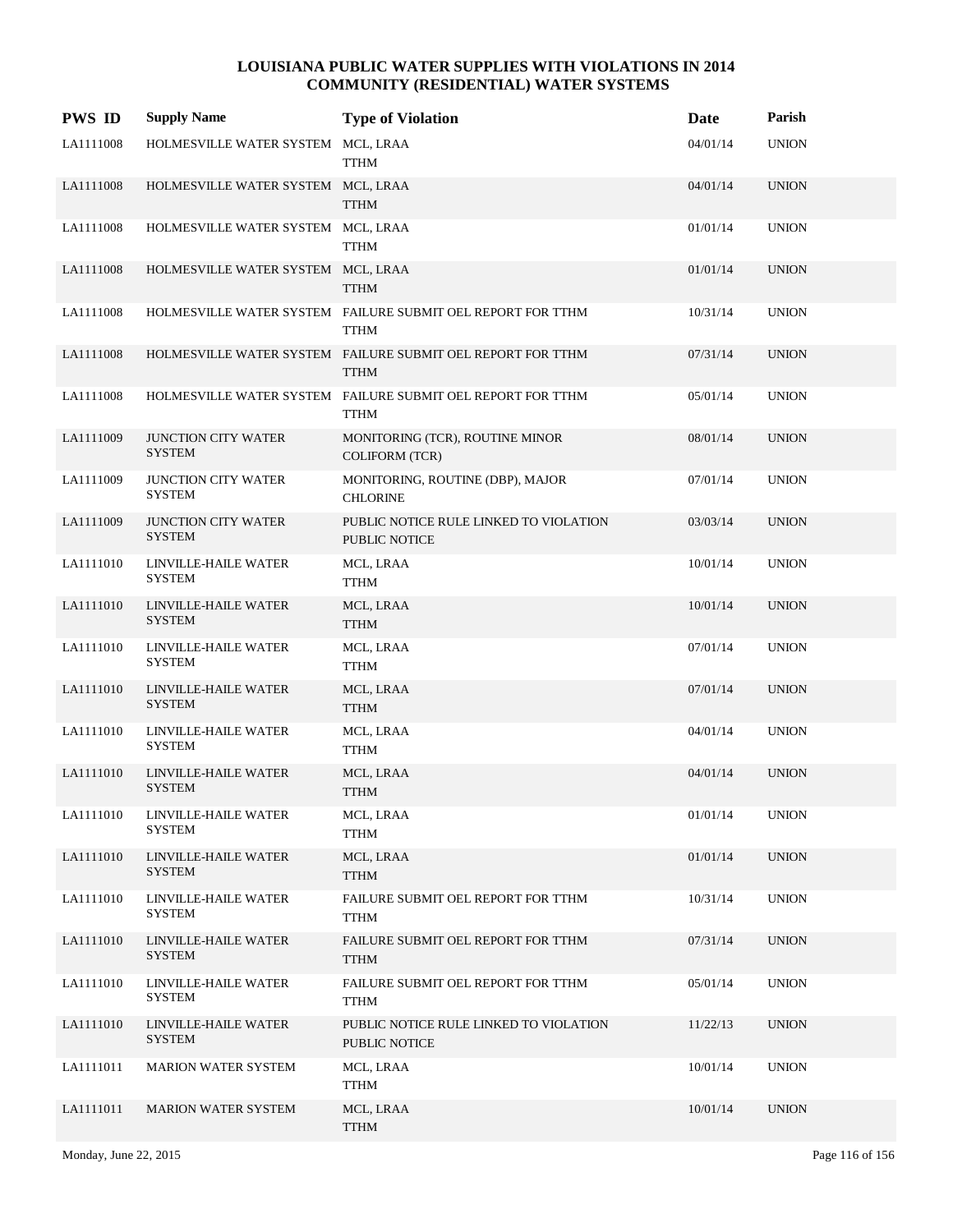| <b>PWS ID</b> | <b>Supply Name</b>         | <b>Type of Violation</b>                                       | Date     | Parish       |
|---------------|----------------------------|----------------------------------------------------------------|----------|--------------|
| LA1111011     | <b>MARION WATER SYSTEM</b> | MCL, LRAA<br><b>TTHM</b>                                       | 04/01/14 | <b>UNION</b> |
| LA1111011     | MARION WATER SYSTEM        | MCL, LRAA<br><b>TTHM</b>                                       | 04/01/14 | <b>UNION</b> |
| LA1111011     | MARION WATER SYSTEM        | MCL, AVERAGE<br><b>TTHM</b>                                    | 01/01/14 | <b>UNION</b> |
| LA1111011     | <b>MARION WATER SYSTEM</b> | MONITORING, ROUTINE (DBP), MAJOR<br>TOT_TTHM/HAA5              | 07/01/14 | <b>UNION</b> |
| LA1111011     | <b>MARION WATER SYSTEM</b> | FAILURE SUBMIT OEL REPORT FOR TTHM<br>TTHM                     | 07/31/14 | <b>UNION</b> |
| LA1111011     | MARION WATER SYSTEM        | FAILURE SUBMIT OEL REPORT FOR TTHM<br><b>TTHM</b>              | 05/01/14 | <b>UNION</b> |
| LA1111011     | MARION WATER SYSTEM        | PUBLIC NOTICE RULE LINKED TO VIOLATION<br><b>PUBLIC NOTICE</b> | 11/22/13 | <b>UNION</b> |
| LA1111012     | POINT WILHITE WS           | MCL, LRAA<br><b>TTHM</b>                                       | 10/01/14 | <b>UNION</b> |
| LA1111012     | POINT WILHITE WS           | MCL, LRAA<br>TTHM                                              | 10/01/14 | <b>UNION</b> |
| LA1111012     | POINT WILHITE WS           | MCL, LRAA<br><b>TTHM</b>                                       | 10/01/14 | <b>UNION</b> |
| LA1111012     | POINT WILHITE WS           | MCL, LRAA<br>TTHM                                              | 07/01/14 | <b>UNION</b> |
| LA1111012     | POINT WILHITE WS           | MCL, LRAA<br><b>TTHM</b>                                       | 07/01/14 | <b>UNION</b> |
| LA1111012     | POINT WILHITE WS           | MCL, LRAA<br>TTHM                                              | 07/01/14 | <b>UNION</b> |
| LA1111012     | POINT WILHITE WS           | MCL, LRAA<br><b>TTHM</b>                                       | 04/01/14 | <b>UNION</b> |
| LA1111012     | POINT WILHITE WS           | MCL, LRAA<br>TTHM                                              | 04/01/14 | <b>UNION</b> |
| LA1111012     | POINT WILHITE WS           | MCL, LRAA<br><b>TTHM</b>                                       | 04/01/14 | <b>UNION</b> |
| LA1111012     | POINT WILHITE WS           | MCL, LRAA<br><b>TTHM</b>                                       | 01/01/14 | <b>UNION</b> |
| LA1111012     | POINT WILHITE WS           | MCL, LRAA<br><b>TTHM</b>                                       | 01/01/14 | <b>UNION</b> |
| LA1111012     | POINT WILHITE WS           | MCL, LRAA<br><b>TTHM</b>                                       | 01/01/14 | <b>UNION</b> |
| LA1111012     | POINT WILHITE WS           | MONITORING, ROUTINE (DBP), MAJOR<br>TOT_TTHM/HAA5              | 03/01/14 | <b>UNION</b> |
| LA1111012     | POINT WILHITE WS           | MONITORING, ROUTINE (DBP), MAJOR<br>TOT_TTHM/HAA5              | 12/01/13 | <b>UNION</b> |
| LA1111012     | POINT WILHITE WS           | FAILURE SUBMIT OEL REPORT FOR TTHM<br><b>TTHM</b>              | 10/31/14 | <b>UNION</b> |
| LA1111012     | POINT WILHITE WS           | FAILURE SUBMIT OEL REPORT FOR TTHM<br><b>TTHM</b>              | 07/31/14 | <b>UNION</b> |
| LA1111012     | POINT WILHITE WS           | FAILURE SUBMIT OEL REPORT FOR TTHM<br><b>TTHM</b>              | 05/01/14 | <b>UNION</b> |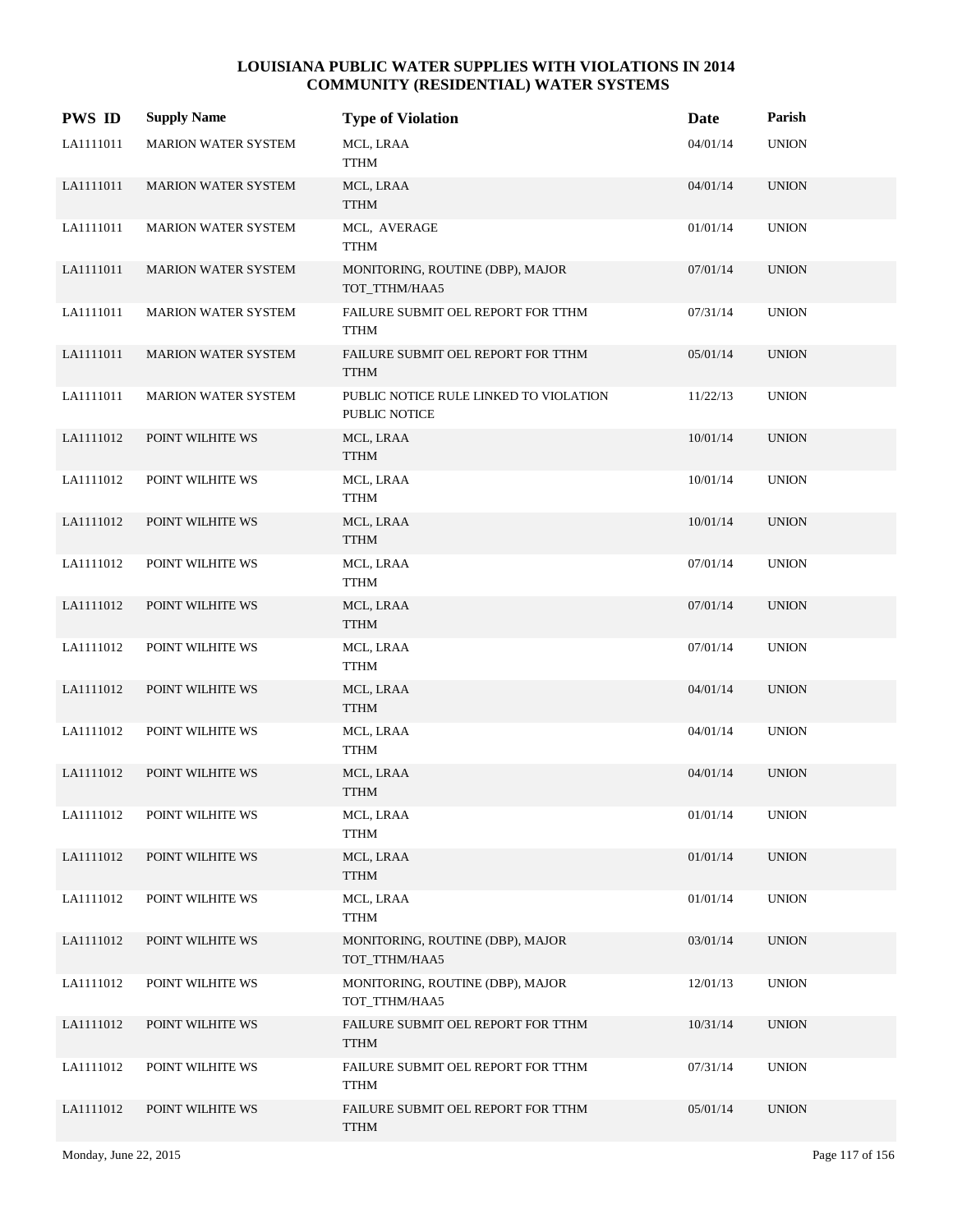| <b>PWS ID</b> | <b>Supply Name</b>                  | <b>Type of Violation</b>                                             | Date     | Parish       |
|---------------|-------------------------------------|----------------------------------------------------------------------|----------|--------------|
| LA1111012     | POINT WILHITE WS                    | <b>CCR REPORT</b><br>CONSUMER CONFIDENCE RULE                        | 07/01/13 | <b>UNION</b> |
| LA1111012     | POINT WILHITE WS                    | CCR ADEQUACY/AVAILABILITY/CONTENT<br><b>CONSUMER CONFIDENCE RULE</b> | 10/01/13 | <b>UNION</b> |
| LA1111012     | POINT WILHITE WS                    | PUBLIC NOTICE RULE LINKED TO VIOLATION<br>PUBLIC NOTICE              | 11/23/14 | <b>UNION</b> |
| LA1111012     | POINT WILHITE WS                    | PUBLIC NOTICE RULE LINKED TO VIOLATION<br><b>PUBLIC NOTICE</b>       | 09/28/14 | <b>UNION</b> |
| LA1111012     | POINT WILHITE WS                    | PUBLIC NOTICE RULE LINKED TO VIOLATION<br>PUBLIC NOTICE              | 05/08/14 | <b>UNION</b> |
| LA1111012     | POINT WILHITE WS                    | PUBLIC NOTICE RULE LINKED TO VIOLATION<br>PUBLIC NOTICE              | 03/19/14 | <b>UNION</b> |
| LA1111012     | POINT WILHITE WS                    | PUBLIC NOTICE RULE LINKED TO VIOLATION<br>PUBLIC NOTICE              | 03/15/14 | <b>UNION</b> |
| LA1111013     | ROCKY BRANCH WATER<br><b>SYSTEM</b> | MONITORING (TCR), ROUTINE MINOR<br><b>COLIFORM (TCR)</b>             | 01/01/14 | <b>UNION</b> |
| LA1111013     | ROCKY BRANCH WATER<br>SYSTEM        | MONITORING, ROUTINE (DBP), MAJOR<br>TOT TTHM/HAA5                    | 12/01/14 | <b>UNION</b> |
| LA1111013     | ROCKY BRANCH WATER<br><b>SYSTEM</b> | MONITORING, ROUTINE (DBP), MAJOR<br>TOT TTHM/HAA5                    | 06/01/13 | <b>UNION</b> |
| LA1111013     | ROCKY BRANCH WATER<br><b>SYSTEM</b> | CCR ADEQUACY/AVAILABILITY/CONTENT<br>CONSUMER CONFIDENCE RULE        | 10/01/14 | <b>UNION</b> |
| LA1111014     | <b>SALEM WATER SYSTEM</b>           | MONITORING (TCR), ROUTINE MAJOR<br><b>COLIFORM (TCR)</b>             | 11/01/14 | <b>UNION</b> |
| LA1111014     | <b>SALEM WATER SYSTEM</b>           | MONITORING, ROUTINE (DBP), MAJOR<br><b>CHLORINE</b>                  | 10/01/14 | <b>UNION</b> |
| LA1111014     | SALEM WATER SYSTEM                  | MONITORING, ROUTINE (DBP), MAJOR<br>TOT_TTHM/HAA5                    | 09/01/14 | <b>UNION</b> |
| LA1111014     | SALEM WATER SYSTEM                  | MONITORING, ROUTINE (DBP), MAJOR<br>TOT_TTHM/HAA5                    | 07/01/14 | <b>UNION</b> |
| LA1111014     | <b>SALEM WATER SYSTEM</b>           | FAILURE SUBMIT SUBPART V PLAN, ESCALATED<br><b>DBP STAGE 2</b>       | 01/01/13 | <b>UNION</b> |
| LA1111014     | <b>SALEM WATER SYSTEM</b>           | FAILURE ADDRESS DEFICIENCY (GWR)<br><b>GROUNDWATER RULE</b>          | 02/21/12 | <b>UNION</b> |
| LA1111014     | <b>SALEM WATER SYSTEM</b>           | FOLLOW-UP OR ROUTINE TAP M/R (LCR)<br>LEAD & COPPER RULE             | 10/01/12 | <b>UNION</b> |
| LA1111014     | <b>SALEM WATER SYSTEM</b>           | <b>CCR REPORT</b><br>CONSUMER CONFIDENCE RULE                        | 07/01/13 | <b>UNION</b> |
| LA1111014     | SALEM WATER SYSTEM                  | <b>CCR REPORT</b><br>CONSUMER CONFIDENCE RULE                        | 07/01/12 | <b>UNION</b> |
| LA1111014     | SALEM WATER SYSTEM                  | <b>CCR REPORT</b><br>CONSUMER CONFIDENCE RULE                        | 07/01/11 | <b>UNION</b> |
| LA1111014     | <b>SALEM WATER SYSTEM</b>           | CCR ADEQUACY/AVAILABILITY/CONTENT<br>CONSUMER CONFIDENCE RULE        | 10/01/13 | <b>UNION</b> |
| LA1111014     | <b>SALEM WATER SYSTEM</b>           | CCR ADEQUACY/AVAILABILITY/CONTENT<br>CONSUMER CONFIDENCE RULE        | 10/01/12 | <b>UNION</b> |
| LA1111014     | SALEM WATER SYSTEM                  | CCR ADEQUACY/AVAILABILITY/CONTENT<br>CONSUMER CONFIDENCE RULE        | 10/01/11 | <b>UNION</b> |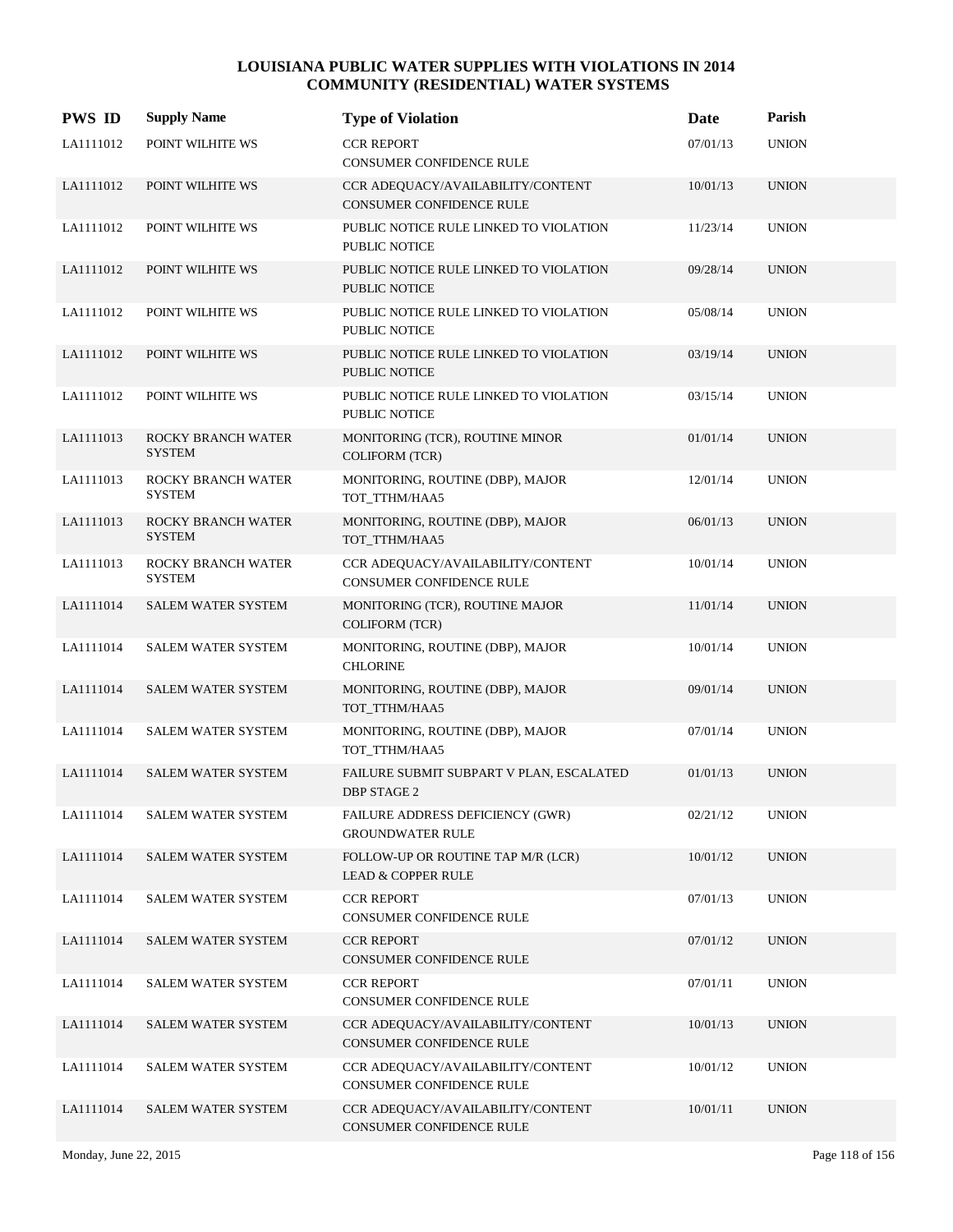| <b>PWS ID</b> | <b>Supply Name</b>                           | <b>Type of Violation</b>                                            | Date     | Parish       |
|---------------|----------------------------------------------|---------------------------------------------------------------------|----------|--------------|
| LA1111014     | <b>SALEM WATER SYSTEM</b>                    | PUBLIC NOTICE RULE LINKED TO VIOLATION<br>PUBLIC NOTICE             | 04/09/14 | <b>UNION</b> |
| LA1111014     | <b>SALEM WATER SYSTEM</b>                    | PUBLIC NOTICE RULE LINKED TO VIOLATION<br><b>PUBLIC NOTICE</b>      | 03/19/14 | <b>UNION</b> |
| LA1111014     | <b>SALEM WATER SYSTEM</b>                    | PUBLIC NOTICE RULE LINKED TO VIOLATION<br>PUBLIC NOTICE             | 12/10/13 | <b>UNION</b> |
| LA1111014     | <b>SALEM WATER SYSTEM</b>                    | PUBLIC NOTICE RULE LINKED TO VIOLATION<br>PUBLIC NOTICE             | 07/10/13 | <b>UNION</b> |
| LA1111014     | <b>SALEM WATER SYSTEM</b>                    | PUBLIC NOTICE RULE LINKED TO VIOLATION<br>PUBLIC NOTICE             | 03/14/13 | <b>UNION</b> |
| LA1111014     | <b>SALEM WATER SYSTEM</b>                    | PUBLIC NOTICE RULE LINKED TO VIOLATION<br><b>PUBLIC NOTICE</b>      | 05/31/12 | <b>UNION</b> |
| LA1111015     | UNION PARISH WATERWORKS<br><b>DISTRICT 1</b> | MCL, LRAA<br><b>TTHM</b>                                            | 01/01/14 | <b>UNION</b> |
| LA1111015     | UNION PARISH WATERWORKS<br><b>DISTRICT 1</b> | MONITORING, ROUTINE (DBP), MAJOR<br>TOT_TTHM/HAA5                   | 12/01/14 | <b>UNION</b> |
| LA1111015     | UNION PARISH WATERWORKS<br><b>DISTRICT 1</b> | MONITORING, ROUTINE (DBP), MAJOR<br>TOT_TTHM/HAA5                   | 09/01/14 | <b>UNION</b> |
| LA1111015     | UNION PARISH WATERWORKS<br><b>DISTRICT 1</b> | MONITORING, ROUTINE (DBP), MAJOR<br>TOT_TTHM/HAA5                   | 06/01/14 | <b>UNION</b> |
| LA1111015     | UNION PARISH WATERWORKS<br><b>DISTRICT 1</b> | MONITORING, ROUTINE (DBP), MAJOR<br>TOT_TTHM/HAA5                   | 03/01/14 | <b>UNION</b> |
| LA1111015     | UNION PARISH WATERWORKS<br><b>DISTRICT 1</b> | MONITORING, ROUTINE (DBP), MAJOR<br>TOT_TTHM/HAA5                   | 12/01/13 | <b>UNION</b> |
| LA1111015     | UNION PARISH WATERWORKS<br><b>DISTRICT 1</b> | FAILURE TO HAVE MONITORING PLAN (IDSE)<br><b>DBP STAGE 2</b>        | 04/01/08 | <b>UNION</b> |
| LA1111015     | UNION PARISH WATERWORKS<br><b>DISTRICT 1</b> | FAILURE SUBMIT SUBPART V PLAN, ESCALATED<br><b>DBP STAGE 2</b>      | 01/01/13 | <b>UNION</b> |
| LA1111015     | UNION PARISH WATERWORKS<br><b>DISTRICT 1</b> | FAILURE SUBMIT IDSE/SUBPT V PLAN (DBPR2)<br><b>DBP STAGE 2</b>      | 07/02/10 | <b>UNION</b> |
| LA1111015     | UNION PARISH WATERWORKS<br><b>DISTRICT 1</b> | FOLLOW-UP OR ROUTINE TAP M/R (LCR)<br><b>LEAD &amp; COPPER RULE</b> | 10/01/13 | <b>UNION</b> |
| LA1111015     | UNION PARISH WATERWORKS<br><b>DISTRICT 1</b> | CCR ADEQUACY/AVAILABILITY/CONTENT<br>CONSUMER CONFIDENCE RULE       | 10/01/14 | <b>UNION</b> |
| LA1111015     | UNION PARISH WATERWORKS<br><b>DISTRICT 1</b> | PUBLIC NOTICE RULE LINKED TO VIOLATION<br>PUBLIC NOTICE             | 10/04/14 | <b>UNION</b> |
| LA1111015     | UNION PARISH WATERWORKS<br><b>DISTRICT 1</b> | PUBLIC NOTICE RULE LINKED TO VIOLATION<br>PUBLIC NOTICE             | 07/30/14 | <b>UNION</b> |
| LA1111015     | UNION PARISH WATERWORKS<br><b>DISTRICT 1</b> | PUBLIC NOTICE RULE LINKED TO VIOLATION<br>PUBLIC NOTICE             | 02/20/14 | <b>UNION</b> |
| LA1111015     | UNION PARISH WATERWORKS<br><b>DISTRICT 1</b> | PUBLIC NOTICE RULE LINKED TO VIOLATION<br>PUBLIC NOTICE             | 06/06/13 | <b>UNION</b> |
| LA1111015     | UNION PARISH WATERWORKS<br><b>DISTRICT 1</b> | PUBLIC NOTICE RULE LINKED TO VIOLATION<br>PUBLIC NOTICE             | 04/27/12 | <b>UNION</b> |
| LA1111015     | UNION PARISH WATERWORKS<br><b>DISTRICT 1</b> | INADEQUATE MINIMUM CHLORINE RESIDUAL<br>RESIDUAL CHLORINE           | 02/01/14 | <b>UNION</b> |
| LA1111016     | <b>WARDS CHAPEL WATER</b><br><b>SYSTEM</b>   | MCL, LRAA<br><b>TTHM</b>                                            | 10/01/14 | <b>UNION</b> |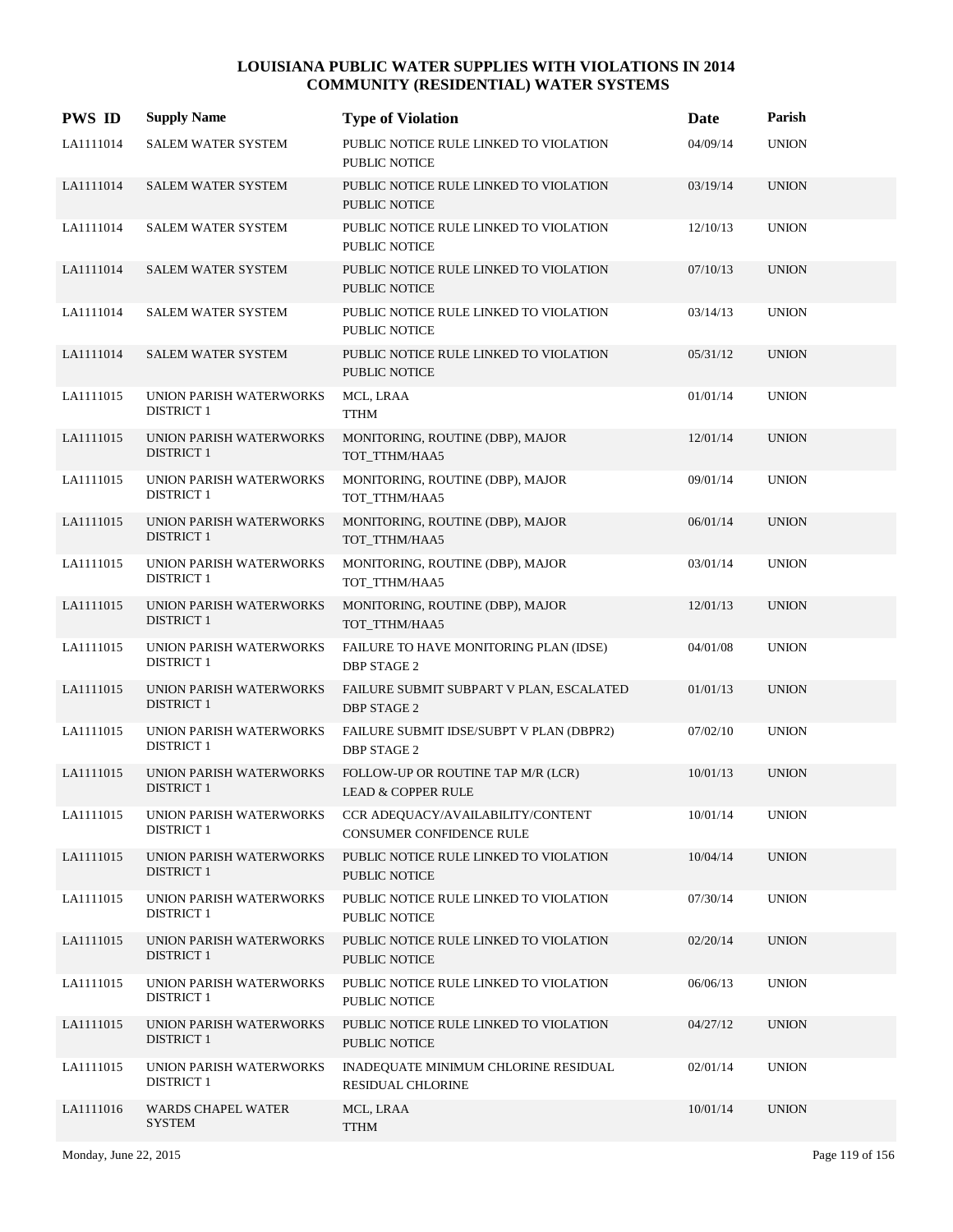| <b>PWS ID</b> | <b>Supply Name</b>                         | <b>Type of Violation</b>                                       | Date     | Parish       |
|---------------|--------------------------------------------|----------------------------------------------------------------|----------|--------------|
| LA1111016     | WARDS CHAPEL WATER<br><b>SYSTEM</b>        | MCL, LRAA<br><b>TTHM</b>                                       | 10/01/14 | <b>UNION</b> |
| LA1111016     | <b>WARDS CHAPEL WATER</b><br><b>SYSTEM</b> | MCL, LRAA<br><b>TTHM</b>                                       | 07/01/14 | <b>UNION</b> |
| LA1111016     | WARDS CHAPEL WATER<br><b>SYSTEM</b>        | MCL, LRAA<br><b>TTHM</b>                                       | 07/01/14 | <b>UNION</b> |
| LA1111016     | <b>WARDS CHAPEL WATER</b><br><b>SYSTEM</b> | MCL, LRAA<br>TTHM                                              | 04/01/14 | <b>UNION</b> |
| LA1111016     | <b>WARDS CHAPEL WATER</b><br><b>SYSTEM</b> | MCL, LRAA<br>TTHM                                              | 04/01/14 | <b>UNION</b> |
| LA1111016     | <b>WARDS CHAPEL WATER</b><br><b>SYSTEM</b> | MCL, LRAA<br><b>TTHM</b>                                       | 01/01/14 | <b>UNION</b> |
| LA1111016     | WARDS CHAPEL WATER<br><b>SYSTEM</b>        | MCL, LRAA<br><b>TTHM</b>                                       | 01/01/14 | <b>UNION</b> |
| LA1111016     | <b>WARDS CHAPEL WATER</b><br><b>SYSTEM</b> | MCL, LRAA<br><b>TTHM</b>                                       | 01/01/14 | <b>UNION</b> |
| LA1111016     | WARDS CHAPEL WATER<br><b>SYSTEM</b>        | FAILURE SUBMIT OEL REPORT FOR TTHM<br>TTHM                     | 07/31/14 | <b>UNION</b> |
| LA1111016     | <b>WARDS CHAPEL WATER</b><br><b>SYSTEM</b> | FAILURE SUBMIT OEL REPORT FOR TTHM<br><b>TTHM</b>              | 05/01/14 | <b>UNION</b> |
| LA1111016     | WARDS CHAPEL WATER<br><b>SYSTEM</b>        | FAILURE SUBMIT SUBPART V PLAN, ESCALATED<br>DBP STAGE 2        | 01/01/13 | <b>UNION</b> |
| LA1111016     | <b>WARDS CHAPEL WATER</b><br><b>SYSTEM</b> | PUBLIC NOTICE RULE LINKED TO VIOLATION<br><b>PUBLIC NOTICE</b> | 12/02/12 | <b>UNION</b> |
| LA1111018     | RANDOLPH WATER SYSTEM                      | MCL, LRAA<br>TTHM                                              | 10/01/14 | <b>UNION</b> |
| LA1111018     | RANDOLPH WATER SYSTEM                      | MCL, LRAA<br><b>TTHM</b>                                       | 07/01/14 | <b>UNION</b> |
| LA1111018     | RANDOLPH WATER SYSTEM                      | MONITORING, ROUTINE (DBP), MAJOR<br>TOT_TTHM/HAA5              | 02/01/14 | <b>UNION</b> |
| LA1111018     | RANDOLPH WATER SYSTEM                      | FAILURE SUBMIT OEL REPORT FOR TTHM<br><b>TTHM</b>              | 07/31/14 | <b>UNION</b> |
| LA1111021     | SARDIS WATER SYSTEM                        | MCL, LRAA<br><b>TTHM</b>                                       | 10/01/14 | <b>UNION</b> |
| LA1111021     | SARDIS WATER SYSTEM                        | MCL, LRAA<br><b>TTHM</b>                                       | 10/01/14 | <b>UNION</b> |
| LA1111021     | SARDIS WATER SYSTEM                        | MCL, LRAA<br><b>TTHM</b>                                       | 07/01/14 | <b>UNION</b> |
| LA1111021     | SARDIS WATER SYSTEM                        | MCL, LRAA<br><b>TTHM</b>                                       | 07/01/14 | <b>UNION</b> |
| LA1111021     | SARDIS WATER SYSTEM                        | MCL, LRAA<br><b>TTHM</b>                                       | 04/01/14 | <b>UNION</b> |
| LA1111021     | SARDIS WATER SYSTEM                        | MCL, LRAA<br><b>TTHM</b>                                       | 04/01/14 | <b>UNION</b> |
| LA1111021     | SARDIS WATER SYSTEM                        | MCL, LRAA<br><b>TTHM</b>                                       | 01/01/14 | <b>UNION</b> |
| LA1111021     | SARDIS WATER SYSTEM                        | MCL, LRAA<br><b>TTHM</b>                                       | 01/01/14 | <b>UNION</b> |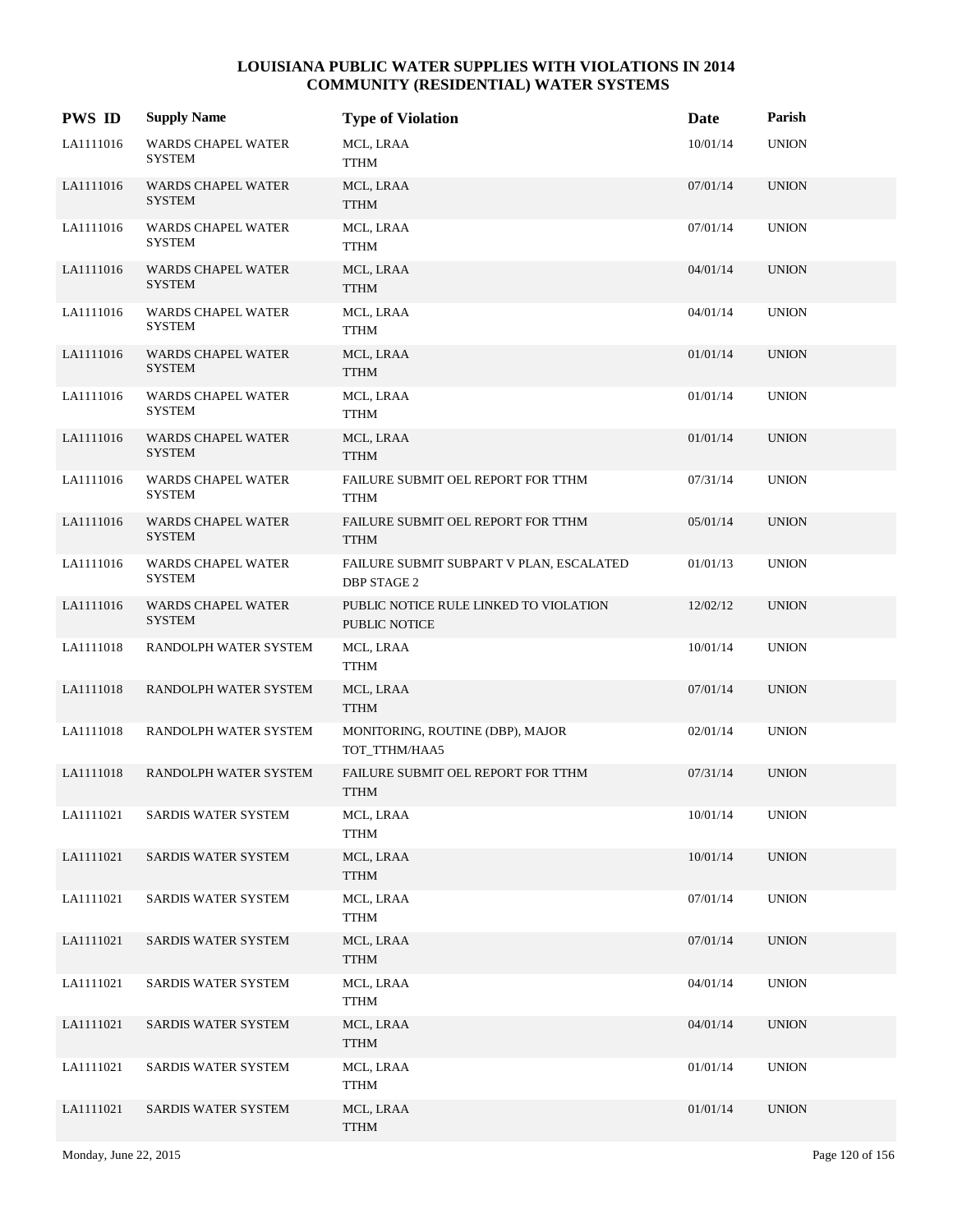| <b>PWS ID</b> | <b>Supply Name</b>         | <b>Type of Violation</b>                                            | Date     | Parish       |
|---------------|----------------------------|---------------------------------------------------------------------|----------|--------------|
| LA1111021     | SARDIS WATER SYSTEM        | FAILURE SUBMIT OEL REPORT FOR TTHM<br><b>TTHM</b>                   | 10/31/14 | <b>UNION</b> |
| LA1111021     | SARDIS WATER SYSTEM        | FAILURE SUBMIT OEL REPORT FOR TTHM<br><b>TTHM</b>                   | 07/31/14 | <b>UNION</b> |
| LA1111021     | SARDIS WATER SYSTEM        | FAILURE SUBMIT OEL REPORT FOR TTHM<br><b>TTHM</b>                   | 05/01/14 | <b>UNION</b> |
| LA1111021     | <b>SARDIS WATER SYSTEM</b> | FAILURE SUBMIT OEL REPORT FOR TTHM<br><b>TTHM</b>                   | 01/31/14 | <b>UNION</b> |
| LA1111021     | SARDIS WATER SYSTEM        | PUBLIC NOTICE RULE LINKED TO VIOLATION<br>PUBLIC NOTICE             | 09/07/14 | <b>UNION</b> |
| LA1111021     | SARDIS WATER SYSTEM        | PUBLIC NOTICE RULE LINKED TO VIOLATION<br>PUBLIC NOTICE             | 05/23/14 | <b>UNION</b> |
| LA1111022     | CONCORD WATER SYSTEM       | MCL, LRAA<br><b>TTHM</b>                                            | 10/01/14 | <b>UNION</b> |
| LA1111022     | CONCORD WATER SYSTEM       | MCL, LRAA<br><b>TTHM</b>                                            | 10/01/14 | <b>UNION</b> |
| LA1111022     | CONCORD WATER SYSTEM       | MCL, LRAA<br><b>TTHM</b>                                            | 07/01/14 | <b>UNION</b> |
| LA1111022     | CONCORD WATER SYSTEM       | MCL, LRAA<br>TOTAL HALOACETIC ACIDS (HAA5)                          | 07/01/14 | <b>UNION</b> |
| LA1111022     | CONCORD WATER SYSTEM       | MCL, LRAA<br><b>TTHM</b>                                            | 07/01/14 | <b>UNION</b> |
| LA1111022     | CONCORD WATER SYSTEM       | MCL, LRAA<br>TOTAL HALOACETIC ACIDS (HAA5)                          | 07/01/14 | <b>UNION</b> |
| LA1111022     | CONCORD WATER SYSTEM       | MCL, LRAA<br>TOTAL HALOACETIC ACIDS (HAA5)                          | 04/01/14 | <b>UNION</b> |
| LA1111022     | CONCORD WATER SYSTEM       | MCL, LRAA<br><b>TTHM</b>                                            | 04/01/14 | <b>UNION</b> |
| LA1111022     | CONCORD WATER SYSTEM       | MCL, LRAA<br><b>TTHM</b>                                            | 04/01/14 | <b>UNION</b> |
| LA1111022     | CONCORD WATER SYSTEM       | MCL, LRAA<br>TOTAL HALOACETIC ACIDS (HAA5)                          | 04/01/14 | <b>UNION</b> |
| LA1111022     | CONCORD WATER SYSTEM       | MCL, LRAA<br><b>TTHM</b>                                            | 01/01/14 | <b>UNION</b> |
| LA1111022     | CONCORD WATER SYSTEM       | MCL, LRAA<br><b>TTHM</b>                                            | 01/01/14 | <b>UNION</b> |
| LA1111022     | CONCORD WATER SYSTEM       | MCL, LRAA<br>TOTAL HALOACETIC ACIDS (HAA5)                          | 01/01/14 | <b>UNION</b> |
| LA1111022     | CONCORD WATER SYSTEM       | MCL, LRAA<br>TOTAL HALOACETIC ACIDS (HAA5)                          | 01/01/14 | <b>UNION</b> |
| LA1111022     | CONCORD WATER SYSTEM       | FAILURE SUBMIT OEL REPORT FOR HAA5<br>TOTAL HALOACETIC ACIDS (HAA5) | 07/31/14 | <b>UNION</b> |
| LA1111022     | CONCORD WATER SYSTEM       | FAILURE SUBMIT OEL REPORT FOR TTHM<br><b>TTHM</b>                   | 07/31/14 | <b>UNION</b> |
| LA1111022     | CONCORD WATER SYSTEM       | FAILURE SUBMIT OEL REPORT FOR TTHM<br><b>TTHM</b>                   | 05/01/14 | <b>UNION</b> |
| LA1111022     | CONCORD WATER SYSTEM       | FAILURE SUBMIT OEL REPORT FOR HAA5<br>TOTAL HALOACETIC ACIDS (HAA5) | 05/01/14 | <b>UNION</b> |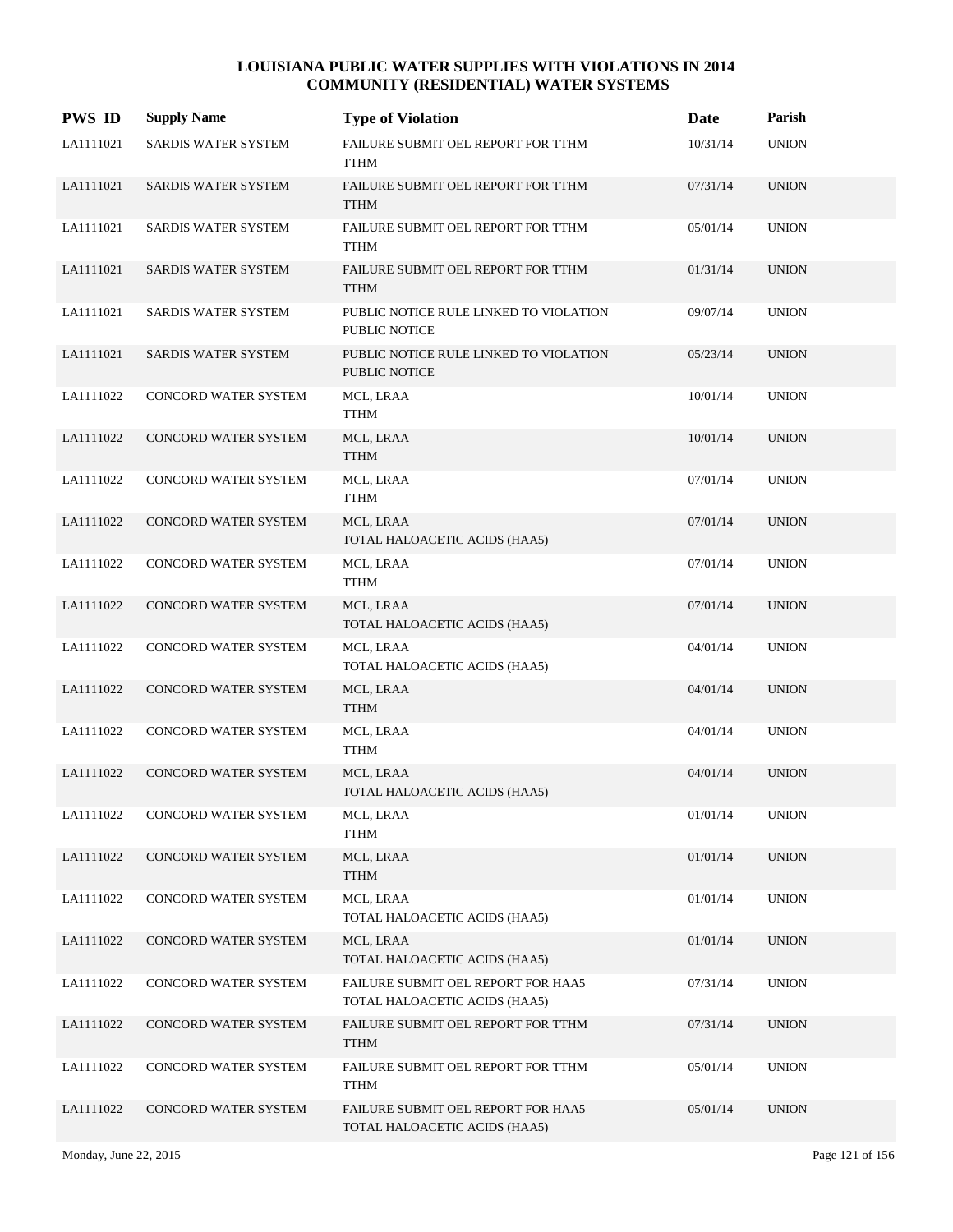| <b>PWS ID</b> | <b>Supply Name</b>     | <b>Type of Violation</b>                                             | Date     | Parish       |
|---------------|------------------------|----------------------------------------------------------------------|----------|--------------|
| LA1111022     | CONCORD WATER SYSTEM   | PUBLIC NOTICE RULE LINKED TO VIOLATION<br><b>PUBLIC NOTICE</b>       | 11/23/14 | <b>UNION</b> |
| LA1111022     | CONCORD WATER SYSTEM   | PUBLIC NOTICE RULE LINKED TO VIOLATION<br><b>PUBLIC NOTICE</b>       | 05/23/14 | <b>UNION</b> |
| LA1111022     | CONCORD WATER SYSTEM   | PUBLIC NOTICE RULE LINKED TO VIOLATION<br><b>PUBLIC NOTICE</b>       | 03/08/14 | <b>UNION</b> |
| LA1111022     | CONCORD WATER SYSTEM   | PUBLIC NOTICE RULE LINKED TO VIOLATION<br>PUBLIC NOTICE              | 12/06/13 | <b>UNION</b> |
| LA1111025     | LITROE WATER SYSTEM    | MCL, LRAA<br>TTHM                                                    | 10/01/14 | <b>UNION</b> |
| LA1111025     | LITROE WATER SYSTEM    | MCL, LRAA<br><b>TTHM</b>                                             | 10/01/14 | <b>UNION</b> |
| LA1111025     | LITROE WATER SYSTEM    | MCL, LRAA<br><b>TTHM</b>                                             | 07/01/14 | <b>UNION</b> |
| LA1111025     | LITROE WATER SYSTEM    | MCL, LRAA<br>TTHM                                                    | 07/01/14 | <b>UNION</b> |
| LA1111025     | LITROE WATER SYSTEM    | MCL, LRAA<br>TTHM                                                    | 04/01/14 | <b>UNION</b> |
| LA1111025     | LITROE WATER SYSTEM    | MCL, LRAA<br><b>TTHM</b>                                             | 04/01/14 | <b>UNION</b> |
| LA1111025     | LITROE WATER SYSTEM    | MCL, LRAA<br><b>TTHM</b>                                             | 01/01/14 | <b>UNION</b> |
| LA1111025     | LITROE WATER SYSTEM    | MCL, LRAA<br>TTHM                                                    | 01/01/14 | <b>UNION</b> |
| LA1111025     | LITROE WATER SYSTEM    | FAILURE SUBMIT OEL REPORT FOR TTHM<br><b>TTHM</b>                    | 10/31/14 | <b>UNION</b> |
| LA1111025     | LITROE WATER SYSTEM    | FAILURE SUBMIT OEL REPORT FOR TTHM<br><b>TTHM</b>                    | 07/31/14 | <b>UNION</b> |
| LA1111025     | LITROE WATER SYSTEM    | FAILURE SUBMIT OEL REPORT FOR TTHM<br><b>TTHM</b>                    | 05/01/14 | <b>UNION</b> |
| LA1111025     | LITROE WATER SYSTEM    | <b>CCR REPORT</b><br><b>CONSUMER CONFIDENCE RULE</b>                 | 07/01/14 | <b>UNION</b> |
| LA1111025     | LITROE WATER SYSTEM    | CCR ADEQUACY/AVAILABILITY/CONTENT<br><b>CONSUMER CONFIDENCE RULE</b> | 10/01/14 | <b>UNION</b> |
| LA1111025     | LITROE WATER SYSTEM    | PUBLIC NOTICE RULE LINKED TO VIOLATION<br>PUBLIC NOTICE              | 11/23/14 | <b>UNION</b> |
| LA1111025     | LITROE WATER SYSTEM    | PUBLIC NOTICE RULE LINKED TO VIOLATION<br>PUBLIC NOTICE              | 08/28/14 | <b>UNION</b> |
| LA1111025     | LITROE WATER SYSTEM    | PUBLIC NOTICE RULE LINKED TO VIOLATION<br>PUBLIC NOTICE              | 05/17/14 | <b>UNION</b> |
| LA1111025     | LITROE WATER SYSTEM    | PUBLIC NOTICE RULE LINKED TO VIOLATION<br>PUBLIC NOTICE              | 03/15/14 | <b>UNION</b> |
| LA1111025     | LITROE WATER SYSTEM    | PUBLIC NOTICE RULE LINKED TO VIOLATION<br>PUBLIC NOTICE              | 12/06/13 | <b>UNION</b> |
| LA1111025     | LITROE WATER SYSTEM    | PUBLIC NOTICE RULE LINKED TO VIOLATION<br>PUBLIC NOTICE              | 04/27/12 | <b>UNION</b> |
| LA1111027     | COX FERRY WATER SYSTEM | MCL, LRAA<br><b>TTHM</b>                                             | 10/01/14 | <b>UNION</b> |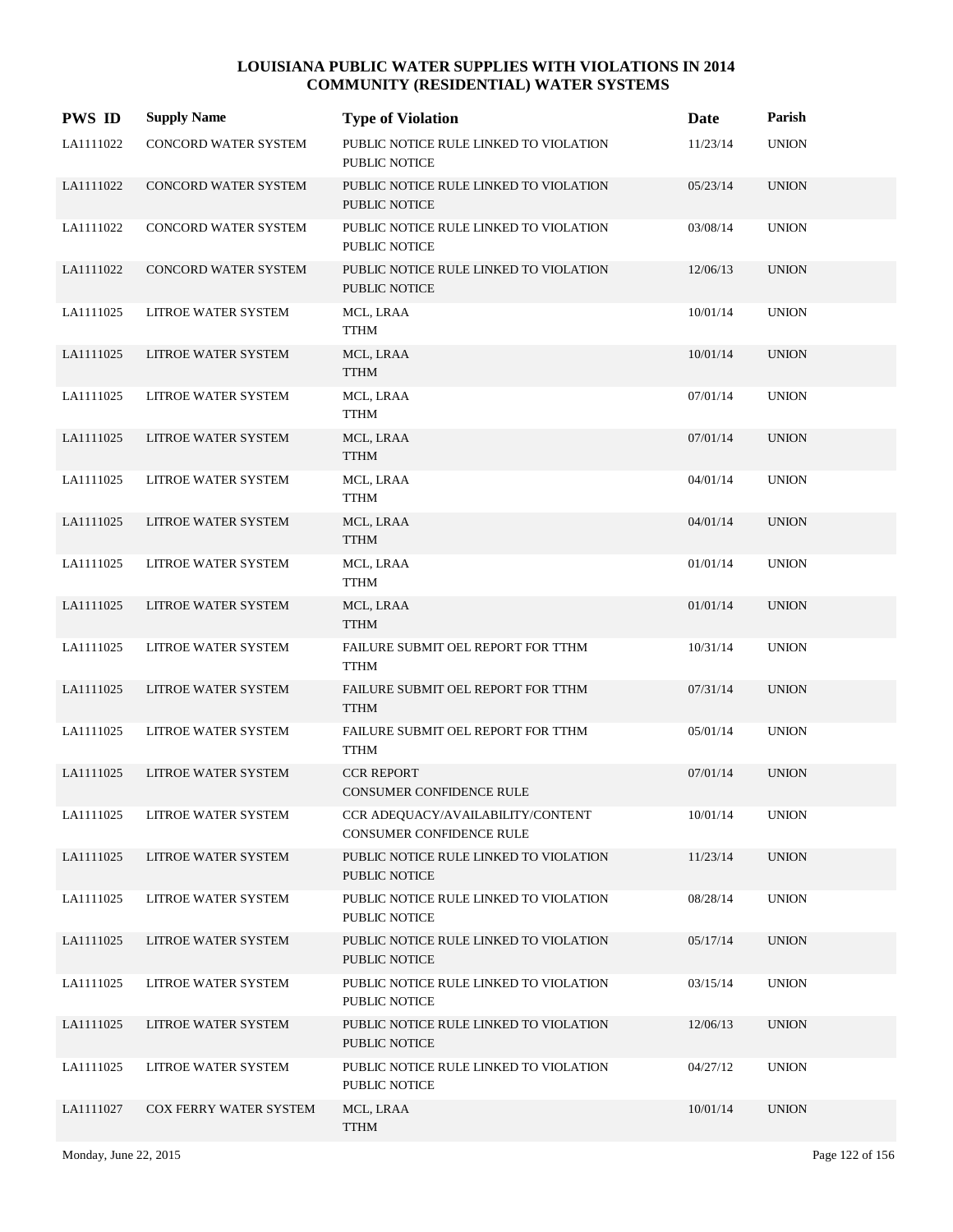| <b>PWS ID</b> | <b>Supply Name</b>                              | <b>Type of Violation</b>                                                   | Date     | Parish           |
|---------------|-------------------------------------------------|----------------------------------------------------------------------------|----------|------------------|
| LA1111027     | COX FERRY WATER SYSTEM                          | MCL, LRAA<br><b>TTHM</b>                                                   | 10/01/14 | <b>UNION</b>     |
| LA1111027     | COX FERRY WATER SYSTEM                          | MONITORING, ROUTINE (DBP), MAJOR<br>TOT_TTHM/HAA5                          | 10/01/14 | <b>UNION</b>     |
| LA1111027     | COX FERRY WATER SYSTEM                          | MONITORING, ROUTINE (DBP), MAJOR<br>TOT_TTHM/HAA5                          | 07/01/14 | <b>UNION</b>     |
| LA1111027     | COX FERRY WATER SYSTEM                          | MONITORING, ROUTINE (DBP), MAJOR<br>TOT_TTHM/HAA5                          | 07/01/13 | <b>UNION</b>     |
| LA1111027     | COX FERRY WATER SYSTEM                          | FAILURE ADDRESS DEFICIENCY (GWR)<br><b>GROUNDWATER RULE</b>                | 01/09/12 | <b>UNION</b>     |
| LA1111027     | COX FERRY WATER SYSTEM                          | <b>CCR REPORT</b><br>CONSUMER CONFIDENCE RULE                              | 07/01/14 | <b>UNION</b>     |
| LA1111027     | COX FERRY WATER SYSTEM                          | <b>CCR REPORT</b><br><b>CONSUMER CONFIDENCE RULE</b>                       | 07/01/13 | <b>UNION</b>     |
| LA1111027     | COX FERRY WATER SYSTEM                          | CCR ADEQUACY/AVAILABILITY/CONTENT<br><b>CONSUMER CONFIDENCE RULE</b>       | 10/01/14 | <b>UNION</b>     |
| LA1111027     | COX FERRY WATER SYSTEM                          | CCR ADEQUACY/AVAILABILITY/CONTENT<br><b>CONSUMER CONFIDENCE RULE</b>       | 10/01/13 | <b>UNION</b>     |
| LA1111027     | COX FERRY WATER SYSTEM                          | PUBLIC NOTICE RULE LINKED TO VIOLATION<br><b>PUBLIC NOTICE</b>             | 09/30/14 | <b>UNION</b>     |
| LA1111027     | COX FERRY WATER SYSTEM                          | PUBLIC NOTICE RULE LINKED TO VIOLATION<br>PUBLIC NOTICE                    | 01/08/12 | <b>UNION</b>     |
| LA1113001     | <b>CITY OF ABBEVILLE WATER</b><br><b>SYSTEM</b> | <b>FAILURE SUBMIT OEL REPORT FOR HAA5</b><br>TOTAL HALOACETIC ACIDS (HAA5) | 10/31/14 | <b>VERMILION</b> |
| LA1113001     | <b>CITY OF ABBEVILLE WATER</b><br><b>SYSTEM</b> | FAILURE SUBMIT OEL REPORT FOR TTHM<br><b>TTHM</b>                          | 10/31/13 | <b>VERMILION</b> |
| LA1113004     | TOWN OF DELCAMBRE WATER<br><b>SYSTEM</b>        | MONITORING, ROUTINE (DBP), MAJOR<br>TOT_TTHM/HAA5                          | 06/01/13 | <b>VERMILION</b> |
| LA1113004     | TOWN OF DELCAMBRE WATER<br><b>SYSTEM</b>        | FAILURE SUBMIT SUBPART V PLAN, ESCALATED<br><b>DBP STAGE 2</b>             | 01/01/13 | <b>VERMILION</b> |
| LA1113005     | TOWN OF ERATH WATER<br><b>SYSTEM</b>            | MCL (TCR), MONTHLY<br><b>COLIFORM (TCR)</b>                                | 06/01/14 | <b>VERMILION</b> |
| LA1113005     | TOWN OF ERATH WATER<br><b>SYSTEM</b>            | MONITORING (TCR), ROUTINE MINOR<br><b>COLIFORM (TCR)</b>                   | 07/01/14 | <b>VERMILION</b> |
| LA1113005     | TOWN OF ERATH WATER<br><b>SYSTEM</b>            | MONITORING, ROUTINE (DBP), MAJOR<br>TOT_TTHM/HAA5                          | 08/01/13 | <b>VERMILION</b> |
| LA1113005     | TOWN OF ERATH WATER<br><b>SYSTEM</b>            | MONITORING, ROUTINE (DBP), MINOR<br><b>CHLORINE</b>                        | 07/01/14 | <b>VERMILION</b> |
| LA1113029     | PECAN ISLAND WW DISTRICT<br>NO <sub>3</sub>     | MCL, LRAA<br><b>TTHM</b>                                                   | 10/01/14 | <b>VERMILION</b> |
| LA1113029     | PECAN ISLAND WW DISTRICT<br>NO <sub>3</sub>     | MCL, LRAA<br><b>TTHM</b>                                                   | 07/01/14 | <b>VERMILION</b> |
| LA1113029     | PECAN ISLAND WW DISTRICT<br>NO <sub>3</sub>     | MCL, LRAA<br><b>TTHM</b>                                                   | 04/01/14 | <b>VERMILION</b> |
| LA1113029     | PECAN ISLAND WW DISTRICT<br>NO <sub>3</sub>     | MONITORING, ROUTINE (DBP), MAJOR<br>TOT_TTHM/HAA5                          | 07/01/14 | <b>VERMILION</b> |
| LA1113029     | PECAN ISLAND WW DISTRICT<br>NO <sub>3</sub>     | FAILURE SUBMIT OEL REPORT FOR TTHM<br><b>TTHM</b>                          | 01/31/15 | <b>VERMILION</b> |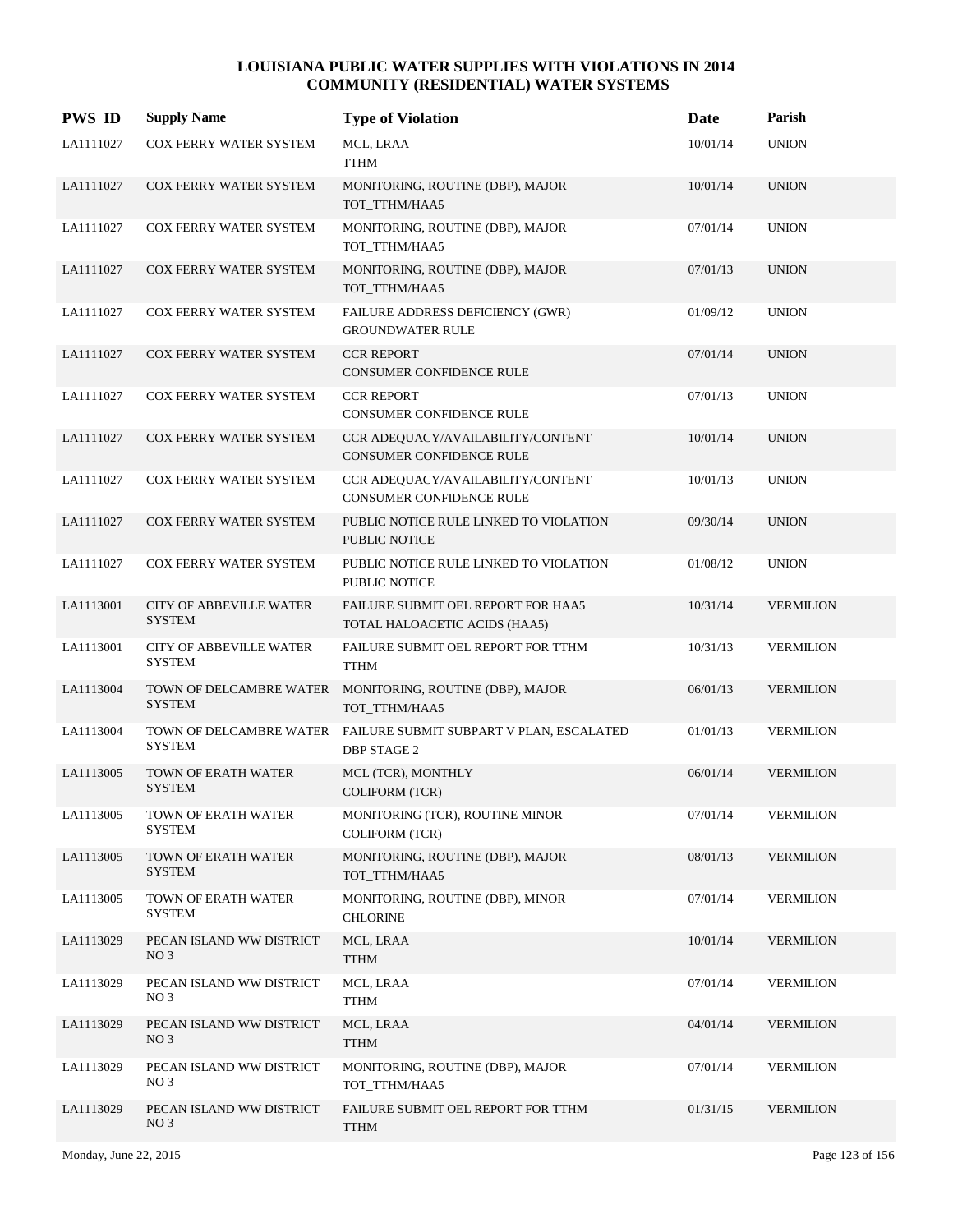| <b>PWS ID</b> | <b>Supply Name</b>                                   | <b>Type of Violation</b>                                             | Date     | Parish            |
|---------------|------------------------------------------------------|----------------------------------------------------------------------|----------|-------------------|
| LA1113029     | PECAN ISLAND WW DISTRICT<br>NO <sub>3</sub>          | FAILURE SUBMIT OEL REPORT FOR TTHM<br><b>TTHM</b>                    | 10/31/14 | <b>VERMILION</b>  |
| LA1113029     | PECAN ISLAND WW DISTRICT<br>NO <sub>3</sub>          | FAILURE SUBMIT OEL REPORT FOR TTHM<br><b>TTHM</b>                    | 07/31/14 | <b>VERMILION</b>  |
| LA1115019     | <b>CITY OF LEESVILLE WATER</b><br><b>SYSTEM</b>      | MONITOR GWR TRIGGERED/ADDITONAL, MAJOR<br>E. COLI                    | 09/25/12 | <b>VERNON</b>     |
| LA1115047     | <b>EMPIRE POINT COMMUNITY</b><br><b>WATER SYSTEM</b> | MONITORING, ROUTINE (DBP), MAJOR<br>TOT_TTHM/HAA5                    | 01/01/14 | <b>VERNON</b>     |
| LA1117001     | <b>CITY OF BOGALUSA WATER</b><br><b>SYSTEM</b>       | INADEQUATE MINIMUM CHLORINE RESIDUAL<br><b>CHLORINE</b>              | 05/01/14 | <b>WASHINGTON</b> |
| LA1117001     | <b>CITY OF BOGALUSA WATER</b><br><b>SYSTEM</b>       | INADEQUATE MINIMUM CHLORINE RESIDUAL<br><b>CHLORINE</b>              | 04/01/14 | <b>WASHINGTON</b> |
| LA1117002     | TOWN OF FRANKLINTON<br><b>WATER SYSTEM</b>           | MONITORING, ROUTINE (DBP), MAJOR<br>TOT_TTHM/HAA5                    | 06/01/13 | <b>WASHINGTON</b> |
| LA1117002     | TOWN OF FRANKLINTON<br><b>WATER SYSTEM</b>           | CCR ADEQUACY/AVAILABILITY/CONTENT<br><b>CONSUMER CONFIDENCE RULE</b> | 10/01/14 | <b>WASHINGTON</b> |
| LA1117003     | RURAL FRANKLINTON WATER                              | MONITORING, ROUTINE (DBP), MAJOR<br>TOT TTHM/HAA5                    | 10/01/14 | <b>WASHINGTON</b> |
| LA1117006     | VARNADO WATER WORKS                                  | MONITORING, ROUTINE (DBP), MAJOR<br>TOT_TTHM/HAA5                    | 06/01/13 | WASHINGTON        |
| LA1117009     | <b>BOGUE-LUSA WATER WORKS</b><br><b>DISTRICT</b>     | MONITORING, ROUTINE (DBP), MAJOR<br>TOT_TTHM/HAA5                    | 06/01/13 | <b>WASHINGTON</b> |
| LA1117019     | WILLA VILLA MOBILE HOME                              | MONITORING, ROUTINE (DBP), MAJOR<br>TOT_TTHM/HAA5                    | 09/01/13 | <b>WASHINGTON</b> |
| LA1117021     | MOUNT HERMON WATER<br><b>DISTRICT</b>                | MONITORING, ROUTINE (DBP), MAJOR<br>TOT_TTHM/HAA5                    | 07/01/13 | <b>WASHINGTON</b> |
| LA1117021     | <b>MOUNT HERMON WATER</b><br><b>DISTRICT</b>         | INADEQUATE MINIMUM CHLORINE RESIDUAL<br><b>CHLORINE</b>              | 03/01/14 | WASHINGTON        |
| LA1117022     | <b>RON SON BEAR</b>                                  | MONITORING, ROUTINE (DBP), MAJOR<br>TOT_TTHM/HAA5                    | 10/01/13 | <b>WASHINGTON</b> |
| LA1117022     | <b>RON SON BEAR</b>                                  | PUBLIC NOTICE RULE LINKED TO VIOLATION<br><b>PUBLIC NOTICE</b>       | 03/19/14 | <b>WASHINGTON</b> |
| LA1117023     | <b>29 PALMS TRAILER PARK</b>                         | MONITORING, ROUTINE (DBP), MAJOR<br>TOT TTHM/HAA5                    | 10/01/13 | <b>WASHINGTON</b> |
| LA1117023     | <b>29 PALMS TRAILER PARK</b>                         | FAILURE SUBMIT SUBPART V PLAN, ESCALATED<br><b>DBP STAGE 2</b>       | 01/01/13 | <b>WASHINGTON</b> |
| LA1117023     | <b>29 PALMS TRAILER PARK</b>                         | FOLLOW-UP OR ROUTINE TAP M/R (LCR)<br><b>LEAD &amp; COPPER RULE</b>  | 10/01/14 | <b>WASHINGTON</b> |
| LA1117023     | <b>29 PALMS TRAILER PARK</b>                         | <b>CCR REPORT</b><br>CONSUMER CONFIDENCE RULE                        | 07/01/14 | <b>WASHINGTON</b> |
| LA1117023     | <b>29 PALMS TRAILER PARK</b>                         | <b>CCR REPORT</b><br>CONSUMER CONFIDENCE RULE                        | 07/01/13 | <b>WASHINGTON</b> |
| LA1117023     | <b>29 PALMS TRAILER PARK</b>                         | <b>CCR REPORT</b><br>CONSUMER CONFIDENCE RULE                        | 07/01/12 | <b>WASHINGTON</b> |
| LA1117023     | <b>29 PALMS TRAILER PARK</b>                         | CCR ADEQUACY/AVAILABILITY/CONTENT<br>CONSUMER CONFIDENCE RULE        | 10/01/14 | <b>WASHINGTON</b> |
| LA1117023     | <b>29 PALMS TRAILER PARK</b>                         | CCR ADEQUACY/AVAILABILITY/CONTENT<br>CONSUMER CONFIDENCE RULE        | 10/01/13 | <b>WASHINGTON</b> |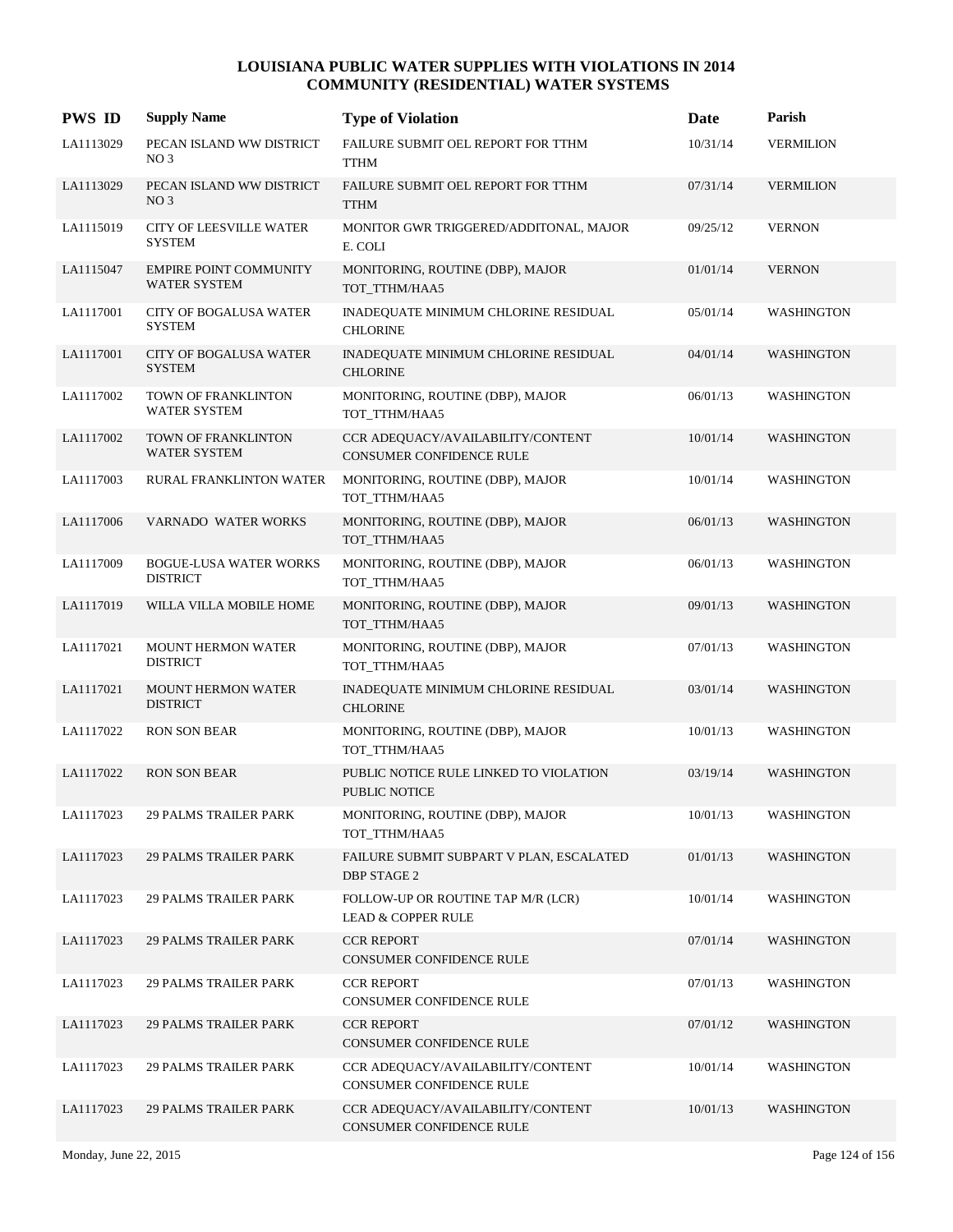| <b>PWS ID</b> | <b>Supply Name</b>                                  | <b>Type of Violation</b>                                             | Date     | Parish            |
|---------------|-----------------------------------------------------|----------------------------------------------------------------------|----------|-------------------|
| LA1117023     | <b>29 PALMS TRAILER PARK</b>                        | CCR ADEQUACY/AVAILABILITY/CONTENT<br><b>CONSUMER CONFIDENCE RULE</b> | 10/01/12 | <b>WASHINGTON</b> |
| LA1117023     | <b>29 PALMS TRAILER PARK</b>                        | PUBLIC NOTICE RULE LINKED TO VIOLATION<br><b>PUBLIC NOTICE</b>       | 01/21/14 | <b>WASHINGTON</b> |
| LA1117023     | <b>29 PALMS TRAILER PARK</b>                        | PUBLIC NOTICE RULE LINKED TO VIOLATION<br><b>PUBLIC NOTICE</b>       | 05/31/12 | <b>WASHINGTON</b> |
| LA1117025     | <b>VARNADO WATER WORKS -</b><br><b>PINE</b>         | MONITORING, ROUTINE (DBP), MAJOR<br>TOT_TTHM/HAA5                    | 06/01/13 | <b>WASHINGTON</b> |
| LA1117026     | UTILITIES INC - NORTH<br><b>FOLSOM HILLS</b>        | MONITORING (TCR), ROUTINE MAJOR<br><b>COLIFORM (TCR)</b>             | 04/01/14 | <b>WASHINGTON</b> |
| LA1117026     | UTILITIES INC - NORTH<br><b>FOLSOM HILLS</b>        | MONITORING (TCR), ROUTINE MAJOR<br><b>COLIFORM (TCR)</b>             | 03/01/14 | <b>WASHINGTON</b> |
| LA1117026     | UTILITIES INC - NORTH<br><b>FOLSOM HILLS</b>        | MONITORING (TCR), ROUTINE MAJOR<br><b>COLIFORM (TCR)</b>             | 02/01/14 | <b>WASHINGTON</b> |
| LA1117026     | <b>UTILITIES INC - NORTH</b><br><b>FOLSOM HILLS</b> | MONITORING (TCR), ROUTINE MAJOR<br><b>COLIFORM (TCR)</b>             | 01/01/14 | <b>WASHINGTON</b> |
| LA1117026     | UTILITIES INC - NORTH<br><b>FOLSOM HILLS</b>        | MONITORING, ROUTINE (DBP), MAJOR<br>TOT_TTHM/HAA5                    | 12/01/14 | <b>WASHINGTON</b> |
| LA1117026     | UTILITIES INC - NORTH<br><b>FOLSOM HILLS</b>        | MONITORING, ROUTINE (DBP), MAJOR<br>TOT_TTHM/HAA5                    | 09/01/14 | <b>WASHINGTON</b> |
| LA1117026     | UTILITIES INC - NORTH<br><b>FOLSOM HILLS</b>        | INITIAL TAP SAMPLING (LCR)<br><b>LEAD &amp; COPPER RULE</b>          | 01/01/14 | <b>WASHINGTON</b> |
| LA1117026     | UTILITIES INC - NORTH<br><b>FOLSOM HILLS</b>        | INITIAL TAP SAMPLING (LCR)<br><b>LEAD &amp; COPPER RULE</b>          | 07/01/13 | <b>WASHINGTON</b> |
| LA1117026     | UTILITIES INC - NORTH<br><b>FOLSOM HILLS</b>        | INITIAL TAP SAMPLING (LCR)<br><b>LEAD &amp; COPPER RULE</b>          | 01/01/13 | <b>WASHINGTON</b> |
| LA1117026     | UTILITIES INC - NORTH<br><b>FOLSOM HILLS</b>        | INITIAL TAP SAMPLING (LCR)<br><b>LEAD &amp; COPPER RULE</b>          | 07/01/12 | <b>WASHINGTON</b> |
| LA1117026     | UTILITIES INC - NORTH<br><b>FOLSOM HILLS</b>        | INITIAL TAP SAMPLING (LCR)<br><b>LEAD &amp; COPPER RULE</b>          | 01/01/10 | <b>WASHINGTON</b> |
| LA1117026     | UTILITIES INC - NORTH<br><b>FOLSOM HILLS</b>        | <b>CCR REPORT</b><br><b>CONSUMER CONFIDENCE RULE</b>                 | 07/01/13 | <b>WASHINGTON</b> |
| LA1117026     | UTILITIES INC - NORTH<br><b>FOLSOM HILLS</b>        | <b>CCR REPORT</b><br>CONSUMER CONFIDENCE RULE                        | 07/01/12 | <b>WASHINGTON</b> |
| LA1117026     | UTILITIES INC - NORTH<br><b>FOLSOM HILLS</b>        | <b>CCR REPORT</b><br>CONSUMER CONFIDENCE RULE                        | 07/01/11 | <b>WASHINGTON</b> |
| LA1117026     | UTILITIES INC - NORTH<br><b>FOLSOM HILLS</b>        | CCR ADEQUACY/AVAILABILITY/CONTENT<br>CONSUMER CONFIDENCE RULE        | 10/01/13 | <b>WASHINGTON</b> |
| LA1117026     | UTILITIES INC - NORTH<br><b>FOLSOM HILLS</b>        | CCR ADEQUACY/AVAILABILITY/CONTENT<br>CONSUMER CONFIDENCE RULE        | 10/01/12 | <b>WASHINGTON</b> |
| LA1117026     | UTILITIES INC - NORTH<br><b>FOLSOM HILLS</b>        | CCR ADEQUACY/AVAILABILITY/CONTENT<br>CONSUMER CONFIDENCE RULE        | 10/01/11 | <b>WASHINGTON</b> |
| LA1117026     | UTILITIES INC - NORTH<br><b>FOLSOM HILLS</b>        | PUBLIC NOTICE RULE LINKED TO VIOLATION<br>PUBLIC NOTICE              | 04/10/14 | <b>WASHINGTON</b> |
| LA1117026     | UTILITIES INC - NORTH<br><b>FOLSOM HILLS</b>        | PUBLIC NOTICE RULE LINKED TO VIOLATION<br>PUBLIC NOTICE              | 03/07/14 | <b>WASHINGTON</b> |
| LA1117026     | UTILITIES INC - NORTH<br><b>FOLSOM HILLS</b>        | PUBLIC NOTICE RULE LINKED TO VIOLATION<br>PUBLIC NOTICE              | 03/05/14 | <b>WASHINGTON</b> |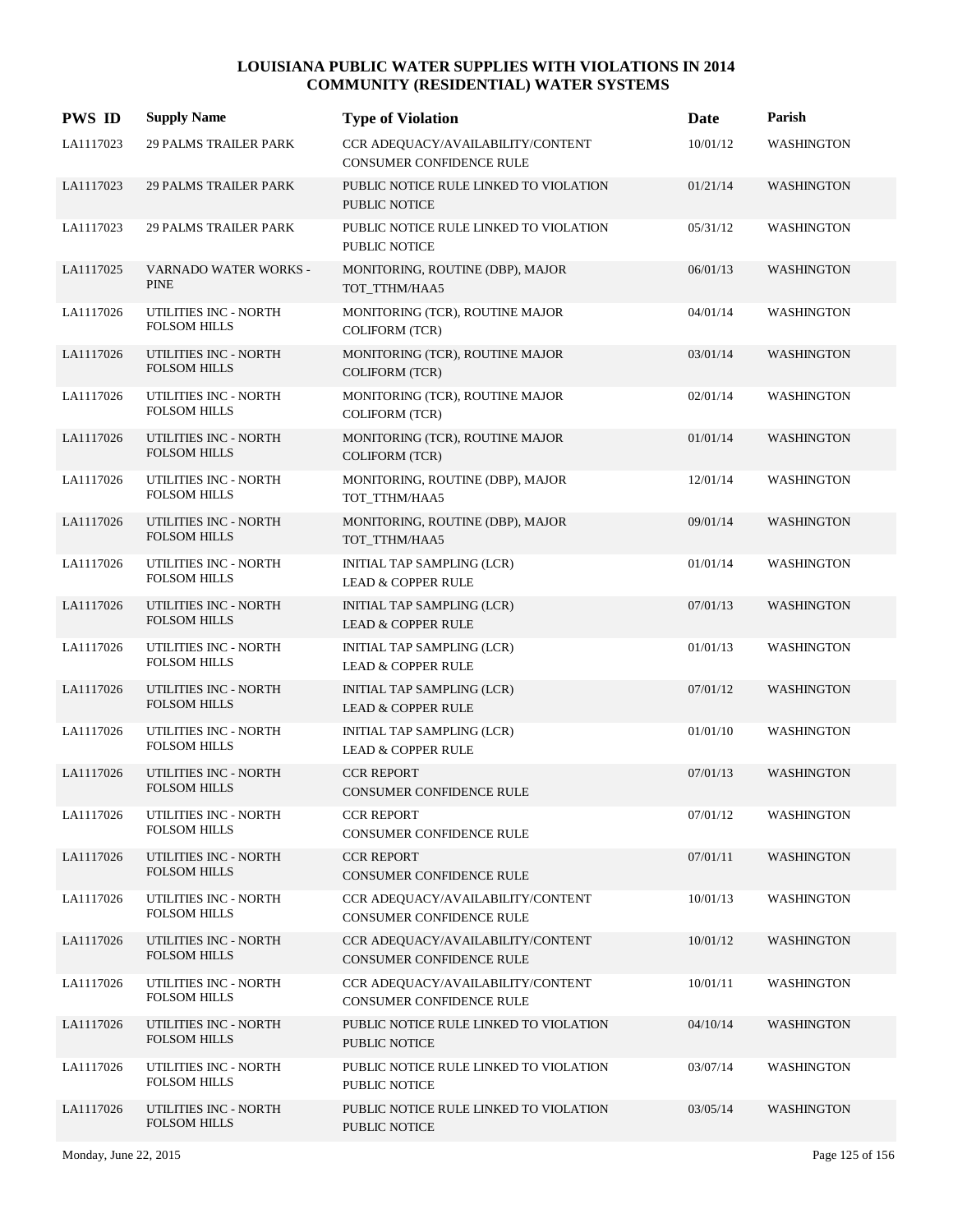| <b>PWS ID</b> | <b>Supply Name</b>                           | <b>Type of Violation</b>                                            | Date     | Parish            |
|---------------|----------------------------------------------|---------------------------------------------------------------------|----------|-------------------|
| LA1117026     | UTILITIES INC - NORTH<br><b>FOLSOM HILLS</b> | PUBLIC NOTICE RULE LINKED TO VIOLATION<br>PUBLIC NOTICE             | 02/06/14 | WASHINGTON        |
| LA1117026     | UTILITIES INC - NORTH<br><b>FOLSOM HILLS</b> | PUBLIC NOTICE RULE LINKED TO VIOLATION<br>PUBLIC NOTICE             | 01/08/14 | <b>WASHINGTON</b> |
| LA1117026     | UTILITIES INC - NORTH<br><b>FOLSOM HILLS</b> | PUBLIC NOTICE RULE LINKED TO VIOLATION<br>PUBLIC NOTICE             | 12/10/13 | <b>WASHINGTON</b> |
| LA1117026     | UTILITIES INC - NORTH<br>FOLSOM HILLS        | PUBLIC NOTICE RULE LINKED TO VIOLATION<br>PUBLIC NOTICE             | 11/19/13 | <b>WASHINGTON</b> |
| LA1117026     | UTILITIES INC - NORTH<br><b>FOLSOM HILLS</b> | PUBLIC NOTICE RULE LINKED TO VIOLATION<br>PUBLIC NOTICE             | 11/13/13 | <b>WASHINGTON</b> |
| LA1117026     | UTILITIES INC - NORTH<br><b>FOLSOM HILLS</b> | PUBLIC NOTICE RULE LINKED TO VIOLATION<br>PUBLIC NOTICE             | 10/11/13 | <b>WASHINGTON</b> |
| LA1117026     | UTILITIES INC - NORTH<br><b>FOLSOM HILLS</b> | PUBLIC NOTICE RULE LINKED TO VIOLATION<br>PUBLIC NOTICE             | 09/09/13 | <b>WASHINGTON</b> |
| LA1117026     | UTILITIES INC - NORTH<br><b>FOLSOM HILLS</b> | PUBLIC NOTICE RULE LINKED TO VIOLATION<br><b>PUBLIC NOTICE</b>      | 08/08/13 | <b>WASHINGTON</b> |
| LA1117026     | UTILITIES INC - NORTH<br><b>FOLSOM HILLS</b> | PUBLIC NOTICE RULE LINKED TO VIOLATION<br>PUBLIC NOTICE             | 07/10/13 | <b>WASHINGTON</b> |
| LA1117026     | UTILITIES INC - NORTH<br><b>FOLSOM HILLS</b> | PUBLIC NOTICE RULE LINKED TO VIOLATION<br><b>PUBLIC NOTICE</b>      | 06/06/13 | <b>WASHINGTON</b> |
| LA1117026     | UTILITIES INC - NORTH<br><b>FOLSOM HILLS</b> | PUBLIC NOTICE RULE LINKED TO VIOLATION<br>PUBLIC NOTICE             | 05/10/13 | <b>WASHINGTON</b> |
| LA1117026     | UTILITIES INC - NORTH<br><b>FOLSOM HILLS</b> | PUBLIC NOTICE RULE LINKED TO VIOLATION<br><b>PUBLIC NOTICE</b>      | 05/09/13 | <b>WASHINGTON</b> |
| LA1117026     | UTILITIES INC - NORTH<br><b>FOLSOM HILLS</b> | PUBLIC NOTICE RULE LINKED TO VIOLATION<br>PUBLIC NOTICE             | 04/11/13 | <b>WASHINGTON</b> |
| LA1117026     | UTILITIES INC - NORTH<br><b>FOLSOM HILLS</b> | PUBLIC NOTICE RULE LINKED TO VIOLATION<br><b>PUBLIC NOTICE</b>      | 03/14/13 | <b>WASHINGTON</b> |
| LA1117026     | UTILITIES INC - NORTH<br><b>FOLSOM HILLS</b> | PUBLIC NOTICE RULE LINKED TO VIOLATION<br><b>PUBLIC NOTICE</b>      | 02/08/13 | <b>WASHINGTON</b> |
| LA1117026     | UTILITIES INC - NORTH<br><b>FOLSOM HILLS</b> | PUBLIC NOTICE RULE LINKED TO VIOLATION<br><b>PUBLIC NOTICE</b>      | 01/16/13 | <b>WASHINGTON</b> |
| LA1117026     | UTILITIES INC - NORTH<br><b>FOLSOM HILLS</b> | PUBLIC NOTICE RULE LINKED TO VIOLATION<br><b>PUBLIC NOTICE</b>      | 12/14/12 | <b>WASHINGTON</b> |
| LA1117026     | UTILITIES INC - NORTH<br><b>FOLSOM HILLS</b> | PUBLIC NOTICE RULE LINKED TO VIOLATION<br>PUBLIC NOTICE             | 11/12/12 | <b>WASHINGTON</b> |
| LA1117026     | UTILITIES INC - NORTH<br><b>FOLSOM HILLS</b> | PUBLIC NOTICE RULE LINKED TO VIOLATION<br>PUBLIC NOTICE             | 05/31/12 | <b>WASHINGTON</b> |
| LA1117026     | UTILITIES INC - NORTH<br><b>FOLSOM HILLS</b> | PUBLIC NOTICE RULE LINKED TO VIOLATION<br>PUBLIC NOTICE             | 04/12/11 | <b>WASHINGTON</b> |
| LA1117127     | SANDSTONE LAKE WATER<br><b>SUPPLY</b>        | FOLLOW-UP OR ROUTINE TAP M/R (LCR)<br><b>LEAD &amp; COPPER RULE</b> | 07/01/14 | <b>WASHINGTON</b> |
| LA1119002     | <b>BLOCKER WATER SYSTEM</b>                  | MCL (TCR), MONTHLY<br><b>COLIFORM (TCR)</b>                         | 06/01/14 | <b>WEBSTER</b>    |
| LA1119003     | CENTRAL WATER SYSTEM                         | MONITORING (TCR), ROUTINE MAJOR<br><b>COLIFORM (TCR)</b>            | 11/01/14 | <b>WEBSTER</b>    |
| LA1119003     | CENTRAL WATER SYSTEM                         | MONITORING, ROUTINE (DBP), MAJOR<br><b>CHLORINE</b>                 | 04/01/14 | WEBSTER           |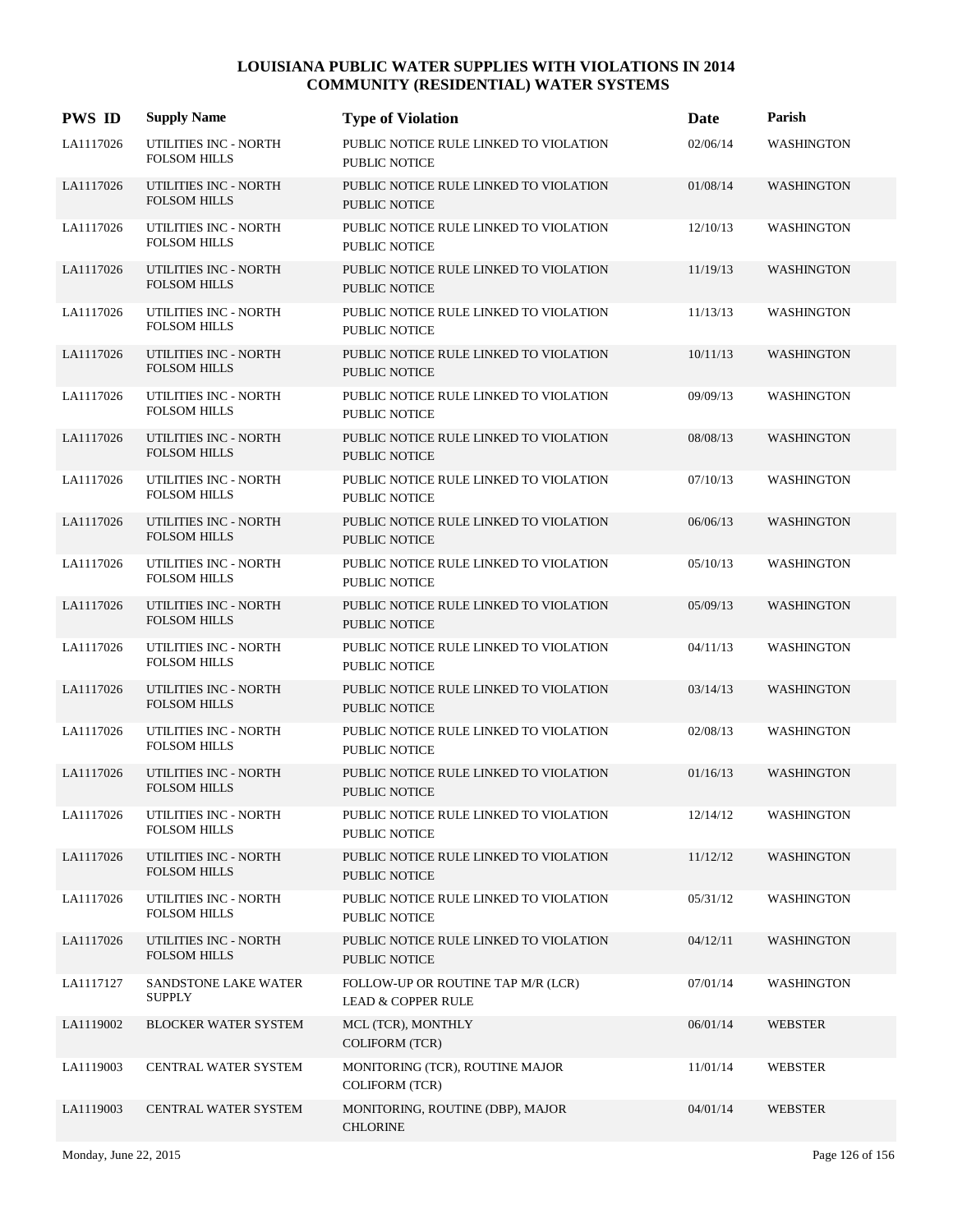| <b>PWS ID</b> | <b>Supply Name</b>                          | <b>Type of Violation</b>                                            | <b>Date</b> | Parish         |
|---------------|---------------------------------------------|---------------------------------------------------------------------|-------------|----------------|
| LA1119003     | CENTRAL WATER SYSTEM                        | FAILURE TO HAVE MONITORING PLAN (IDSE)<br><b>DBP STAGE 2</b>        | 04/01/08    | <b>WEBSTER</b> |
| LA1119003     | CENTRAL WATER SYSTEM                        | FAILURE SUBMIT IDSE/SUBPT V PLAN (DBPR2)<br><b>DBP STAGE 2</b>      | 07/02/10    | <b>WEBSTER</b> |
| LA1119003     | <b>CENTRAL WATER SYSTEM</b>                 | PUBLIC NOTICE RULE LINKED TO VIOLATION<br><b>PUBLIC NOTICE</b>      | 09/17/14    | <b>WEBSTER</b> |
| LA1119003     | <b>CENTRAL WATER SYSTEM</b>                 | PUBLIC NOTICE RULE LINKED TO VIOLATION<br><b>PUBLIC NOTICE</b>      | 05/07/14    | <b>WEBSTER</b> |
| LA1119004     | <b>COTTON VALLEY WATER</b><br><b>SYSTEM</b> | MONITORING, ROUTINE (DBP), MAJOR<br>TOT_TTHM/HAA5                   | 09/01/13    | WEBSTER        |
| LA1119004     | <b>COTTON VALLEY WATER</b><br><b>SYSTEM</b> | <b>CCR REPORT</b><br><b>CONSUMER CONFIDENCE RULE</b>                | 07/01/14    | <b>WEBSTER</b> |
| LA1119004     | <b>COTTON VALLEY WATER</b><br><b>SYSTEM</b> | CCR ADEQUACY/AVAILABILITY/CONTENT<br>CONSUMER CONFIDENCE RULE       | 10/01/14    | <b>WEBSTER</b> |
| LA1119005     | <b>CULLEN WATER SYSTEM</b>                  | MONITORING, ROUTINE (DBP), MAJOR<br>TOT_TTHM/HAA5                   | 12/01/14    | WEBSTER        |
| LA1119005     | <b>CULLEN WATER SYSTEM</b>                  | MONITORING, ROUTINE (DBP), MAJOR<br>TOT_TTHM/HAA5                   | 04/01/14    | <b>WEBSTER</b> |
| LA1119005     | <b>CULLEN WATER SYSTEM</b>                  | FAILURE SUBMIT SUBPART V PLAN, ESCALATED<br><b>DBP STAGE 2</b>      | 01/01/13    | <b>WEBSTER</b> |
| LA1119005     | <b>CULLEN WATER SYSTEM</b>                  | FAILURE ADDRESS DEFICIENCY (GWR)<br><b>GROUNDWATER RULE</b>         | 01/23/11    | WEBSTER        |
| LA1119005     | <b>CULLEN WATER SYSTEM</b>                  | PUBLIC NOTICE RULE LINKED TO VIOLATION<br><b>PUBLIC NOTICE</b>      | 01/03/14    | WEBSTER        |
| LA1119005     | <b>CULLEN WATER SYSTEM</b>                  | PUBLIC NOTICE RULE LINKED TO VIOLATION<br>PUBLIC NOTICE             | 03/12/13    | <b>WEBSTER</b> |
| LA1119005     | <b>CULLEN WATER SYSTEM</b>                  | PUBLIC NOTICE RULE LINKED TO VIOLATION<br><b>PUBLIC NOTICE</b>      | 05/31/12    | <b>WEBSTER</b> |
| LA1119008     | DOYLINE WATER SYSTEM                        | MONITORING, ROUTINE (DBP), MAJOR<br>TOT_TTHM/HAA5                   | 08/01/13    | <b>WEBSTER</b> |
| LA1119008     | DOYLINE WATER SYSTEM                        | FOLLOW-UP OR ROUTINE TAP M/R (LCR)<br><b>LEAD &amp; COPPER RULE</b> | 10/01/14    | WEBSTER        |
| LA1119008     | DOYLINE WATER SYSTEM                        | <b>CCR REPORT</b><br>CONSUMER CONFIDENCE RULE                       | 07/01/14    | <b>WEBSTER</b> |
| LA1119008     | DOYLINE WATER SYSTEM                        | CCR ADEQUACY/AVAILABILITY/CONTENT<br>CONSUMER CONFIDENCE RULE       | 10/01/14    | <b>WEBSTER</b> |
| LA1119009     | DUBBERLY WATER SYSTEM                       | MONITORING, ROUTINE (DBP), MAJOR<br>TOT_TTHM/HAA5                   | 10/01/13    | <b>WEBSTER</b> |
| LA1119011     | <b>GERMANTOWN WATER</b><br><b>SYSTEM</b>    | PUBLIC NOTICE RULE LINKED TO VIOLATION<br>PUBLIC NOTICE             | 04/10/14    | <b>WEBSTER</b> |
| LA1119011     | <b>GERMANTOWN WATER</b><br><b>SYSTEM</b>    | PUBLIC NOTICE RULE LINKED TO VIOLATION<br>PUBLIC NOTICE             | 05/31/12    | <b>WEBSTER</b> |
| LA1119012     | <b>GILARK WATER SYSTEM</b>                  | MONITORING (TCR), ROUTINE MINOR<br>COLIFORM (TCR)                   | 02/01/14    | <b>WEBSTER</b> |
| LA1119012     | <b>GILARK WATER SYSTEM</b>                  | <b>CCR REPORT</b><br>CONSUMER CONFIDENCE RULE                       | 07/01/14    | <b>WEBSTER</b> |
| LA1119012     | <b>GILARK WATER SYSTEM</b>                  | CCR ADEQUACY/AVAILABILITY/CONTENT<br>CONSUMER CONFIDENCE RULE       | 10/01/14    | <b>WEBSTER</b> |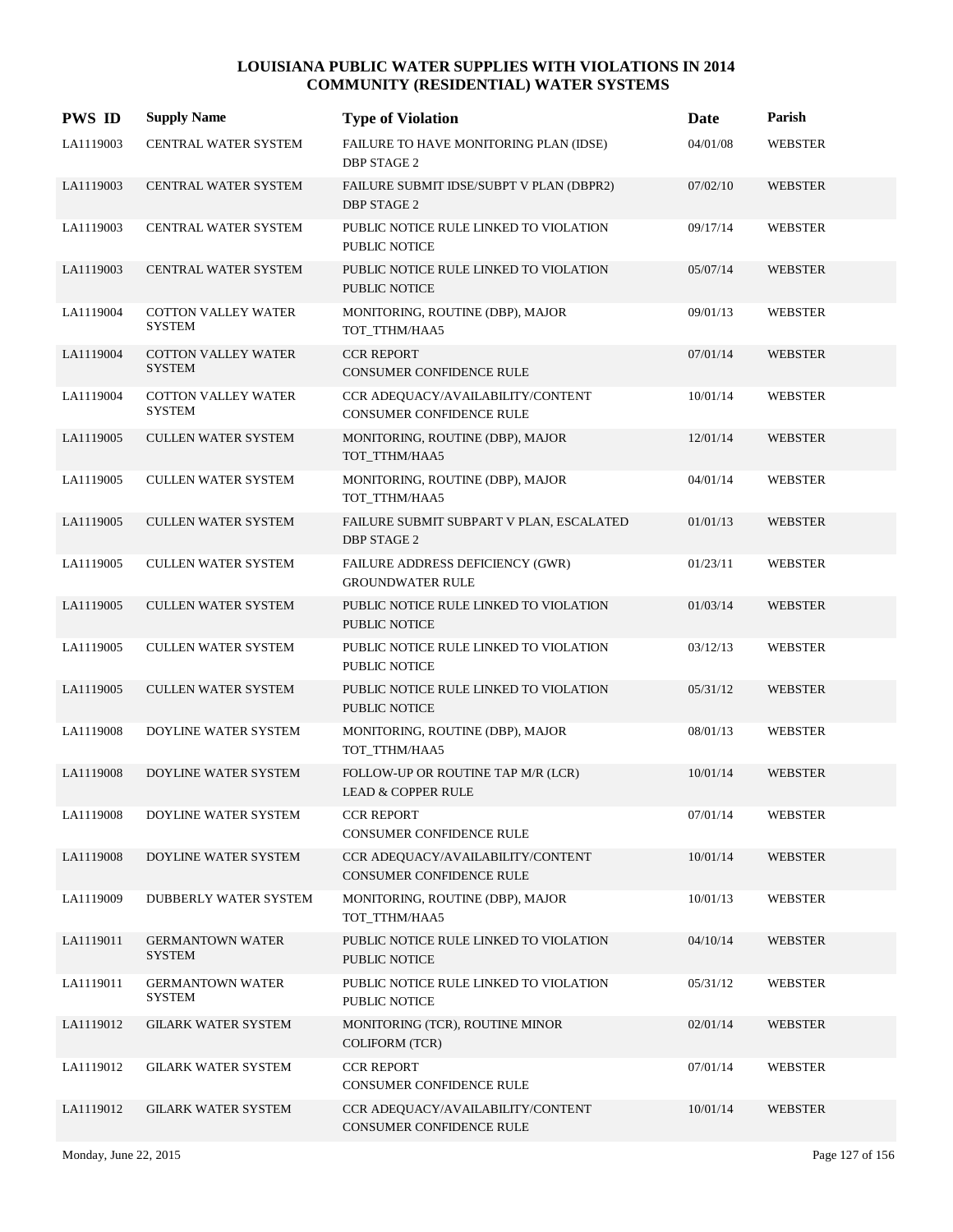| <b>PWS ID</b> | <b>Supply Name</b>                              | <b>Type of Violation</b>                                                               | Date     | Parish         |
|---------------|-------------------------------------------------|----------------------------------------------------------------------------------------|----------|----------------|
| LA1119012     | <b>GILARK WATER SYSTEM</b>                      | PUBLIC NOTICE RULE LINKED TO VIOLATION<br>PUBLIC NOTICE                                | 06/05/14 | <b>WEBSTER</b> |
| LA1119013     | HEFLIN WATER SYSTEM                             | MONITORING (TCR), ROUTINE MINOR<br><b>COLIFORM (TCR)</b>                               | 08/01/14 | WEBSTER        |
| LA1119013     | HEFLIN WATER SYSTEM                             | MONITORING, ROUTINE (DBP), MAJOR<br><b>CHLORINE</b>                                    | 07/01/14 | <b>WEBSTER</b> |
| LA1119013     | HEFLIN WATER SYSTEM                             | MONITORING, ROUTINE (DBP), MAJOR<br>TOT_TTHM/HAA5                                      | 11/01/13 | <b>WEBSTER</b> |
| LA1119013     | HEFLIN WATER SYSTEM                             | PUBLIC NOTICE RULE LINKED TO VIOLATION<br>PUBLIC NOTICE                                | 12/05/14 | <b>WEBSTER</b> |
| LA1119013     | HEFLIN WATER SYSTEM                             | INADEQUATE MINIMUM CHLORINE RESIDUAL<br><b>CHLORINE</b>                                | 05/01/14 | WEBSTER        |
| LA1119015     | HORSE SHOE ROAD WATER<br><b>SYSTEM</b>          | MONITORING, ROUTINE (DBP), MAJOR<br>TOT TTHM/HAA5                                      | 08/01/13 | WEBSTER        |
| LA1119015     | HORSE SHOE ROAD WATER<br><b>SYSTEM</b>          | FAILURE SUBMIT SUBPART V PLAN, ESCALATED<br><b>DBP STAGE 2</b>                         | 01/01/13 | WEBSTER        |
| LA1119015     | HORSE SHOE ROAD WATER<br><b>SYSTEM</b>          | PUBLIC NOTICE RULE LINKED TO VIOLATION<br>PUBLIC NOTICE                                | 03/03/14 | <b>WEBSTER</b> |
| LA1119016     | <b>JENKINS COMMUNITY WATER</b><br><b>SYSTEM</b> | FAILURE ADDRESS DEFICIENCY (GWR)<br><b>GROUNDWATER RULE</b>                            | 12/06/11 | WEBSTER        |
| LA1119017     | LETON WATER SYSTEM                              | MONITORING, ROUTINE (DBP), MAJOR<br>TOT_TTHM/HAA5                                      | 08/01/13 | <b>WEBSTER</b> |
| LA1119019     | MCINTYRE WATER SYSTEM                           | MONITORING, ROUTINE (DBP), MAJOR<br>TOT_TTHM/HAA5                                      | 08/01/13 | WEBSTER        |
| LA1119019     | MCINTYRE WATER SYSTEM                           | FAILURE SUBMIT SUBPART V PLAN, ESCALATED<br><b>DBP STAGE 2</b>                         | 01/01/13 | <b>WEBSTER</b> |
| LA1119019     | MCINTYRE WATER SYSTEM                           | FAILURE ADDRESS DEFICIENCY (GWR)<br><b>GROUNDWATER RULE</b>                            | 12/28/11 | WEBSTER        |
| LA1119019     | MCINTYRE WATER SYSTEM                           | PUBLIC NOTICE RULE LINKED TO VIOLATION<br>PUBLIC NOTICE                                | 03/05/14 | <b>WEBSTER</b> |
| LA1119019     | MCINTYRE WATER SYSTEM                           | PUBLIC NOTICE RULE LINKED TO VIOLATION<br>PUBLIC NOTICE                                | 05/31/12 | <b>WEBSTER</b> |
| LA1119020     | MIDWAY WATER SYSTEM                             | MONITORING, ROUTINE (DBP), MAJOR<br>TOT_TTHM/HAA5                                      | 06/01/13 | WEBSTER        |
| LA1119021     | MINDEN WATER SYSTEM                             | MONITORING, ROUTINE (DBP), MAJOR<br>TOT_TTHM/HAA5                                      | 03/01/14 | <b>WEBSTER</b> |
| LA1119022     |                                                 | PALMETTO WATER WORKS INC MONITORING, ROUTINE (DBP), MAJOR<br>TOT_TTHM/HAA5             | 08/01/13 | <b>WEBSTER</b> |
| LA1119022     | PALMETTO WATER WORKS INC CCR REPORT             | CONSUMER CONFIDENCE RULE                                                               | 07/01/14 | <b>WEBSTER</b> |
| LA1119022     |                                                 | PALMETTO WATER WORKS INC CCR ADEQUACY/AVAILABILITY/CONTENT<br>CONSUMER CONFIDENCE RULE | 10/01/14 | <b>WEBSTER</b> |
| LA1119023     | PLEASANT VALLEY WATER<br><b>SYSTEM</b>          | MONITORING, ROUTINE (DBP), MAJOR<br>TOT_TTHM/HAA5                                      | 12/01/14 | WEBSTER        |
| LA1119023     | PLEASANT VALLEY WATER<br><b>SYSTEM</b>          | MONITORING, ROUTINE (DBP), MAJOR<br>TOT_TTHM/HAA5                                      | 09/01/14 | WEBSTER        |
| LA1119023     | PLEASANT VALLEY WATER<br><b>SYSTEM</b>          | MONITORING, ROUTINE (DBP), MAJOR<br>TOT_TTHM/HAA5                                      | 06/01/14 | WEBSTER        |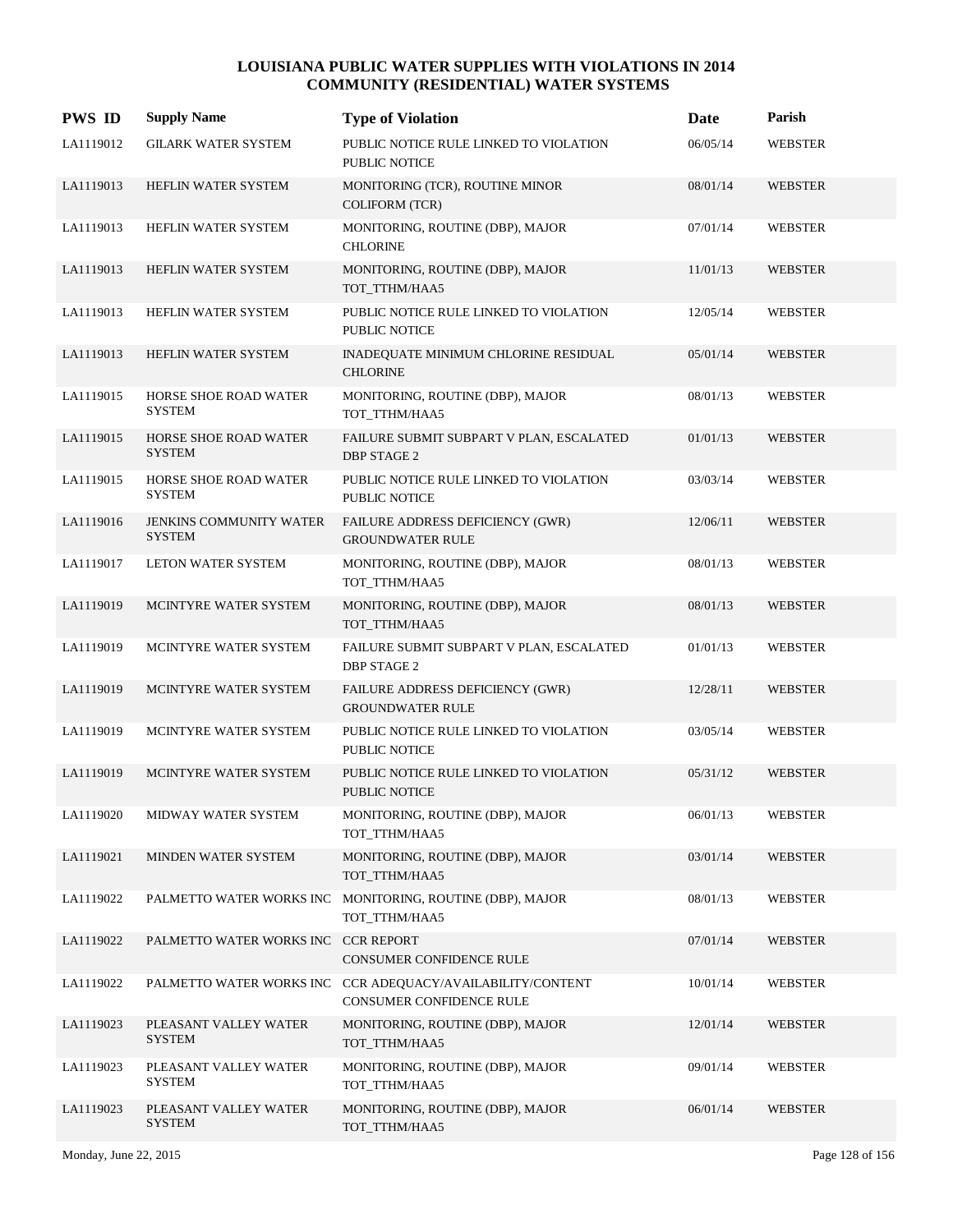| <b>PWS ID</b> | <b>Supply Name</b>                     | <b>Type of Violation</b>                                                   | Date     | Parish         |
|---------------|----------------------------------------|----------------------------------------------------------------------------|----------|----------------|
| LA1119023     | PLEASANT VALLEY WATER<br><b>SYSTEM</b> | MONITORING, ROUTINE (DBP), MAJOR<br>TOT_TTHM/HAA5                          | 03/01/14 | <b>WEBSTER</b> |
| LA1119023     | PLEASANT VALLEY WATER<br><b>SYSTEM</b> | MONITORING, ROUTINE (DBP), MAJOR<br>TOT_TTHM/HAA5                          | 12/01/13 | WEBSTER        |
| LA1119023     | PLEASANT VALLEY WATER<br><b>SYSTEM</b> | FAILURE TO HAVE MONITORING PLAN (IDSE)<br><b>DBP STAGE 2</b>               | 04/01/08 | <b>WEBSTER</b> |
| LA1119023     | PLEASANT VALLEY WATER<br><b>SYSTEM</b> | FAILURE SUBMIT SUBPART V PLAN, ESCALATED<br><b>DBP STAGE 2</b>             | 01/01/13 | <b>WEBSTER</b> |
| LA1119023     | PLEASANT VALLEY WATER<br><b>SYSTEM</b> | FAILURE SUBMIT IDSE/SUBPT V PLAN (DBPR2)<br><b>DBP STAGE 2</b>             | 07/02/10 | <b>WEBSTER</b> |
| LA1119023     | PLEASANT VALLEY WATER<br><b>SYSTEM</b> | <b>CCR REPORT</b><br>CONSUMER CONFIDENCE RULE                              | 07/01/14 | <b>WEBSTER</b> |
| LA1119023     | PLEASANT VALLEY WATER<br><b>SYSTEM</b> | CCR ADEQUACY/AVAILABILITY/CONTENT<br><b>CONSUMER CONFIDENCE RULE</b>       | 10/01/14 | WEBSTER        |
| LA1119023     | PLEASANT VALLEY WATER<br><b>SYSTEM</b> | CCR ADEQUACY/AVAILABILITY/CONTENT<br>CONSUMER CONFIDENCE RULE              | 10/01/13 | <b>WEBSTER</b> |
| LA1119023     | PLEASANT VALLEY WATER<br><b>SYSTEM</b> | PUBLIC NOTICE RULE LINKED TO VIOLATION<br><b>PUBLIC NOTICE</b>             | 10/03/14 | <b>WEBSTER</b> |
| LA1119023     | PLEASANT VALLEY WATER<br><b>SYSTEM</b> | PUBLIC NOTICE RULE LINKED TO VIOLATION<br>PUBLIC NOTICE                    | 05/08/14 | <b>WEBSTER</b> |
| LA1119023     | PLEASANT VALLEY WATER<br><b>SYSTEM</b> | PUBLIC NOTICE RULE LINKED TO VIOLATION<br>PUBLIC NOTICE                    | 03/19/14 | <b>WEBSTER</b> |
| LA1119024     | SALT WORKS WATER SYSTEM                | FAILURE SUBMIT SUBPART V PLAN, ESCALATED<br><b>DBP STAGE 2</b>             | 01/01/13 | WEBSTER        |
| LA1119024     | SALT WORKS WATER SYSTEM                | <b>CCR REPORT</b><br><b>CONSUMER CONFIDENCE RULE</b>                       | 07/01/14 | <b>WEBSTER</b> |
| LA1119024     | SALT WORKS WATER SYSTEM                | CCR ADEQUACY/AVAILABILITY/CONTENT<br><b>CONSUMER CONFIDENCE RULE</b>       | 10/01/14 | <b>WEBSTER</b> |
| LA1119024     | SALT WORKS WATER SYSTEM                | PUBLIC NOTICE RULE LINKED TO VIOLATION<br>PUBLIC NOTICE                    | 03/19/14 | <b>WEBSTER</b> |
| LA1119024     | <b>SALT WORKS WATER SYSTEM</b>         | PUBLIC NOTICE RULE LINKED TO VIOLATION<br><b>PUBLIC NOTICE</b>             | 03/07/14 | <b>WEBSTER</b> |
| LA1119024     | SALT WORKS WATER SYSTEM                | INADEQUATE MINIMUM CHLORINE RESIDUAL<br><b>CHLORINE</b>                    | 05/01/14 | WEBSTER        |
| LA1119024     | <b>SALT WORKS WATER SYSTEM</b>         | INADEQUATE MINIMUM CHLORINE RESIDUAL<br><b>CHLORINE</b>                    | 04/01/14 | <b>WEBSTER</b> |
| LA1119025     | SAREPTA WATER WORKS<br><b>DISTRICT</b> | MONITORING, ROUTINE (DBP), MAJOR<br>TOT_TTHM/HAA5                          | 08/01/13 | WEBSTER        |
| LA1119027     | SIBLEY WATER SYSTEM                    | PUBLIC NOTICE RULE LINKED TO VIOLATION<br>PUBLIC NOTICE                    | 03/19/14 | <b>WEBSTER</b> |
| LA1119028     | SPRINGHILL WATER SYSTEM                | MCL (TCR), MONTHLY<br>COLIFORM (TCR)                                       | 06/01/14 | <b>WEBSTER</b> |
| LA1119028     | SPRINGHILL WATER SYSTEM                | INADEQUATE MINIMUM CHLORINE RESIDUAL<br><b>CHLORINE</b>                    | 03/04/14 | <b>WEBSTER</b> |
| LA1119028     | SPRINGHILL WATER SYSTEM                | INADEQUATE MINIMUM CHLORINE RESIDUAL<br>RESIDUAL CHLORINE                  | 02/01/14 | <b>WEBSTER</b> |
| LA1119030     |                                        | THOMASVILLE WATER SYSTEM MONITORING, ROUTINE (DBP), MAJOR<br>TOT_TTHM/HAA5 | 08/01/13 | WEBSTER        |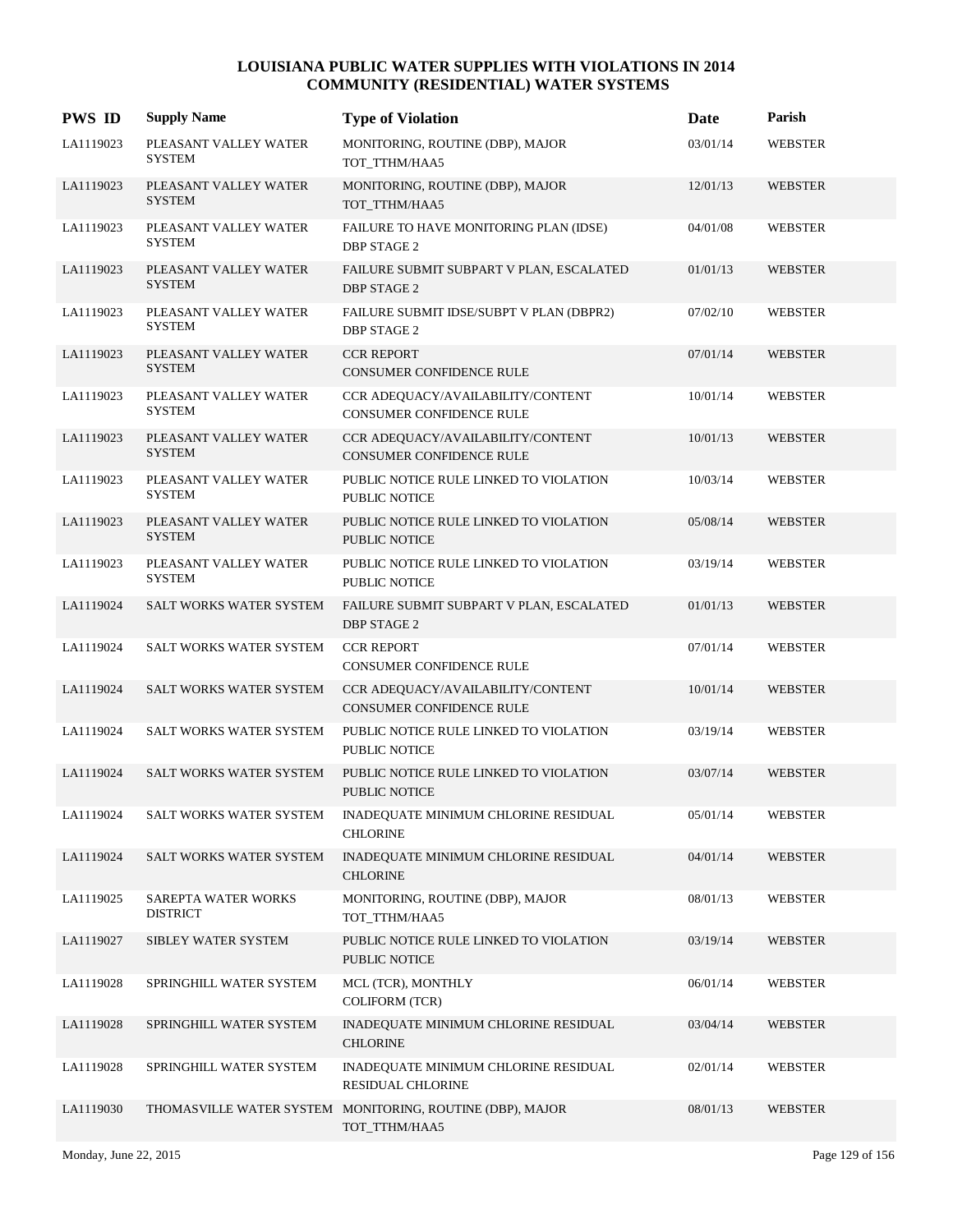| <b>PWS ID</b> | <b>Supply Name</b>                               | <b>Type of Violation</b>                                                         | Date     | Parish                  |
|---------------|--------------------------------------------------|----------------------------------------------------------------------------------|----------|-------------------------|
| LA1119031     | UNION GROVE WATER SYSTEM                         | MONITORING, ROUTINE (DBP), MAJOR<br>TOT_TTHM/HAA5                                | 10/01/13 | <b>WEBSTER</b>          |
| LA1119035     | ST JAMES WATER SYSTEM                            | <b>FAILURE ADDRESS DEFICIENCY (GWR)</b><br><b>GROUNDWATER RULE</b>               | 01/01/12 | <b>WEBSTER</b>          |
| LA1119035     | ST JAMES WATER SYSTEM                            | CCR ADEQUACY/AVAILABILITY/CONTENT<br><b>CONSUMER CONFIDENCE RULE</b>             | 10/01/14 | <b>WEBSTER</b>          |
| LA1121014     | <b>CITY OF PORT ALLEN WATER</b><br><b>SYSTEM</b> | MONITORING (TCR), ROUTINE MINOR<br><b>COLIFORM (TCR)</b>                         | 01/01/14 | <b>WEST BATON ROUGE</b> |
| LA1121024     |                                                  | WBR DISTRICT 4 - HOLIDAY INN MONITORING, ROUTINE (DBP), MAJOR<br><b>CHLORINE</b> | 01/01/14 | <b>WEST BATON ROUGE</b> |
| LA1123001     | <b>EPPS WATER SYSTEM</b>                         | MONITORING (TCR), ROUTINE MAJOR<br><b>COLIFORM (TCR)</b>                         | 11/01/14 | <b>WEST CARROLL</b>     |
| LA1123001     | <b>EPPS WATER SYSTEM</b>                         | MONITORING (TCR), ROUTINE MAJOR<br><b>COLIFORM (TCR)</b>                         | 08/01/14 | <b>WEST CARROLL</b>     |
| LA1123001     | <b>EPPS WATER SYSTEM</b>                         | MONITORING (TCR), ROUTINE MAJOR<br><b>COLIFORM (TCR)</b>                         | 02/01/14 | <b>WEST CARROLL</b>     |
| LA1123001     | <b>EPPS WATER SYSTEM</b>                         | MONITORING (TCR), ROUTINE MINOR<br><b>COLIFORM (TCR)</b>                         | 10/01/14 | <b>WEST CARROLL</b>     |
| LA1123001     | <b>EPPS WATER SYSTEM</b>                         | MONITORING (TCR), REPEAT MAJOR<br><b>COLIFORM (TCR)</b>                          | 09/01/14 | <b>WEST CARROLL</b>     |
| LA1123001     | <b>EPPS WATER SYSTEM</b>                         | MONITORING, ROUTINE (DBP), MAJOR<br>TOT_TTHM/HAA5                                | 12/01/14 | <b>WEST CARROLL</b>     |
| LA1123001     | <b>EPPS WATER SYSTEM</b>                         | MONITORING, ROUTINE (DBP), MAJOR<br><b>CHLORINE</b>                              | 10/01/14 | <b>WEST CARROLL</b>     |
| LA1123001     | <b>EPPS WATER SYSTEM</b>                         | MONITORING, ROUTINE (DBP), MAJOR<br><b>CHLORINE</b>                              | 10/01/14 | <b>WEST CARROLL</b>     |
| LA1123001     | <b>EPPS WATER SYSTEM</b>                         | MONITORING, ROUTINE (DBP), MAJOR<br>TOT_TTHM/HAA5                                | 09/01/14 | WEST CARROLL            |
| LA1123001     | <b>EPPS WATER SYSTEM</b>                         | MONITORING, ROUTINE (DBP), MAJOR<br><b>CHLORINE</b>                              | 07/01/14 | <b>WEST CARROLL</b>     |
| LA1123001     | <b>EPPS WATER SYSTEM</b>                         | MONITORING, ROUTINE (DBP), MAJOR<br>TOT_TTHM/HAA5                                | 07/01/14 | <b>WEST CARROLL</b>     |
| LA1123001     | <b>EPPS WATER SYSTEM</b>                         | MONITORING, ROUTINE (DBP), MAJOR<br><b>CHLORINE</b>                              | 07/01/14 | <b>WEST CARROLL</b>     |
| LA1123001     | <b>EPPS WATER SYSTEM</b>                         | PUBLIC NOTICE RULE LINKED TO VIOLATION<br><b>PUBLIC NOTICE</b>                   | 12/11/14 | <b>WEST CARROLL</b>     |
| LA1123001     | <b>EPPS WATER SYSTEM</b>                         | PUBLIC NOTICE RULE LINKED TO VIOLATION<br>PUBLIC NOTICE                          | 12/08/14 | WEST CARROLL            |
| LA1123001     | EPPS WATER SYSTEM                                | PUBLIC NOTICE RULE LINKED TO VIOLATION<br><b>PUBLIC NOTICE</b>                   | 04/09/14 | <b>WEST CARROLL</b>     |
| LA1123001     | EPPS WATER SYSTEM                                | PUBLIC NOTICE RULE LINKED TO VIOLATION<br>PUBLIC NOTICE                          | 03/10/14 | WEST CARROLL            |
| LA1123001     | EPPS WATER SYSTEM                                | PUBLIC NOTICE RULE LINKED TO VIOLATION<br><b>PUBLIC NOTICE</b>                   | 03/07/14 | <b>WEST CARROLL</b>     |
| LA1123001     | EPPS WATER SYSTEM                                | PUBLIC NOTICE RULE LINKED TO VIOLATION<br>PUBLIC NOTICE                          | 12/06/13 | WEST CARROLL            |
| LA1123001     | EPPS WATER SYSTEM                                | INADEQUATE MINIMUM CHLORINE RESIDUAL<br><b>CHLORINE</b>                          | 07/01/14 | <b>WEST CARROLL</b>     |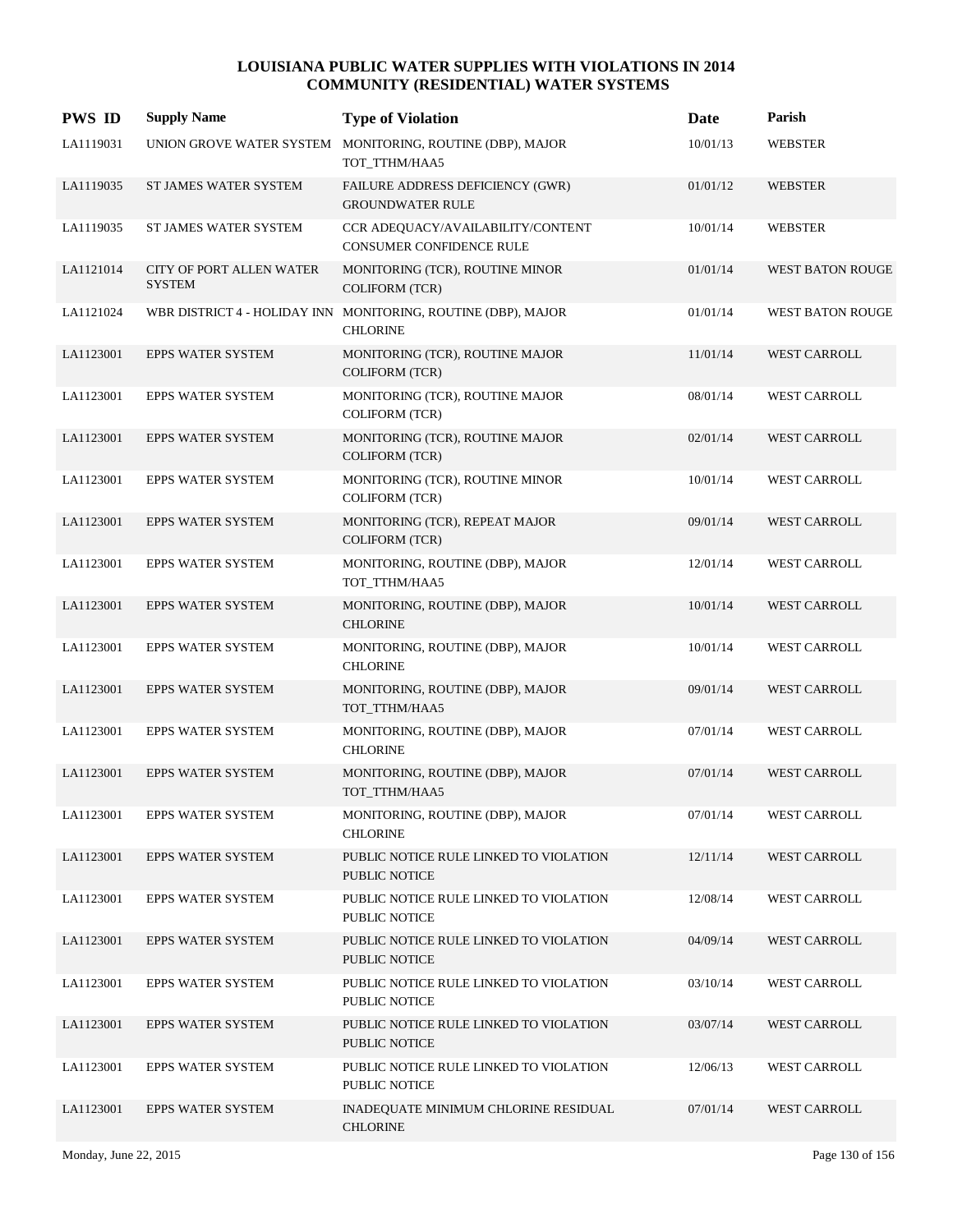| <b>PWS ID</b> | <b>Supply Name</b>                              | <b>Type of Violation</b>                                            | Date     | Parish                |
|---------------|-------------------------------------------------|---------------------------------------------------------------------|----------|-----------------------|
| LA1123001     | EPPS WATER SYSTEM                               | INADEQUATE MINIMUM CHLORINE RESIDUAL<br><b>CHLORINE</b>             | 04/01/14 | <b>WEST CARROLL</b>   |
| LA1123001     | EPPS WATER SYSTEM                               | <b>INADEQUATE MINIMUM CHLORINE RESIDUAL</b><br><b>CHLORINE</b>      | 03/01/14 | <b>WEST CARROLL</b>   |
| LA1123004     | <b>GOODWILL WATER SYSTEM</b>                    | PUBLIC NOTICE RULE LINKED TO VIOLATION<br>PUBLIC NOTICE             | 01/09/14 | <b>WEST CARROLL</b>   |
| LA1123005     | NEW CARROLL WATER<br><b>SYSTEM</b>              | MONITORING, ROUTINE (DBP), MAJOR<br><b>CHLORINE</b>                 | 01/01/14 | <b>WEST CARROLL</b>   |
| LA1123005     | NEW CARROLL WATER<br><b>SYSTEM</b>              | FAILURE SUBMIT SUBPART V PLAN, ESCALATED<br><b>DBP STAGE 2</b>      | 01/01/13 | <b>WEST CARROLL</b>   |
| LA1123005     | NEW CARROLL WATER<br><b>SYSTEM</b>              | PUBLIC NOTICE RULE LINKED TO VIOLATION<br>PUBLIC NOTICE             | 05/08/14 | <b>WEST CARROLL</b>   |
| LA1125005     | LOUISIANA STATE<br><b>PENITENTIARY</b>          | MCL (TCR), MONTHLY<br>COLIFORM (TCR)                                | 07/01/14 | <b>WEST FELICIANA</b> |
| LA1125006     | TOWN OF ST FRANCISVILLE<br>WATER SYSTEM         | MONITORING, ROUTINE (DBP), MAJOR<br>TOT TTHM/HAA5                   | 08/01/13 | <b>WEST FELICIANA</b> |
| LA1125010     | WEST FELICIANA CONSOL<br>WWKS DISTRICT 13       | MONITORING, ROUTINE (DBP), MAJOR<br>TOT TTHM/HAA5                   | 07/01/13 | <b>WEST FELICIANA</b> |
| LA1125011     | TUNICA WATER SYSTEM                             | MONITORING, ROUTINE (DBP), MAJOR<br>TOT TTHM/HAA5                   | 07/01/13 | <b>WEST FELICIANA</b> |
| LA1127001     | ATLANTA WATER SUPPLY                            | MCL, LRAA<br><b>TTHM</b>                                            | 04/01/14 | <b>WINN</b>           |
| LA1127001     | ATLANTA WATER SUPPLY                            | MCL, LRAA<br>TOTAL HALOACETIC ACIDS (HAA5)                          | 04/01/14 | <b>WINN</b>           |
| LA1127001     | ATLANTA WATER SUPPLY                            | MCL, AVERAGE<br>TOTAL HALOACETIC ACIDS (HAA5)                       | 01/01/14 | <b>WINN</b>           |
| LA1127001     | ATLANTA WATER SUPPLY                            | FAILURE SUBMIT OEL REPORT FOR HAA5<br>TOTAL HALOACETIC ACIDS (HAA5) | 05/01/14 | <b>WINN</b>           |
| LA1127001     | <b>ATLANTA WATER SUPPLY</b>                     | FAILURE SUBMIT OEL REPORT FOR TTHM<br><b>TTHM</b>                   | 05/01/14 | <b>WINN</b>           |
| LA1127002     | <b>VILLAGE OF CALVIN WATER</b><br><b>SYSTEM</b> | MCL, LRAA<br><b>TTHM</b>                                            | 10/01/14 | <b>WINN</b>           |
| LA1127002     | <b>VILLAGE OF CALVIN WATER</b><br><b>SYSTEM</b> | MCL, LRAA<br>TOTAL HALOACETIC ACIDS (HAA5)                          | 10/01/14 | <b>WINN</b>           |
| LA1127002     | <b>VILLAGE OF CALVIN WATER</b><br><b>SYSTEM</b> | MCL, LRAA<br><b>TTHM</b>                                            | 10/01/14 | <b>WINN</b>           |
| LA1127002     | VILLAGE OF CALVIN WATER<br><b>SYSTEM</b>        | MCL, LRAA<br>TTHM                                                   | 07/01/14 | WINN                  |
| LA1127002     | <b>VILLAGE OF CALVIN WATER</b><br><b>SYSTEM</b> | MCL, LRAA<br><b>TTHM</b>                                            | 07/01/14 | <b>WINN</b>           |
| LA1127002     | VILLAGE OF CALVIN WATER<br><b>SYSTEM</b>        | MCL, LRAA<br>TOTAL HALOACETIC ACIDS (HAA5)                          | 07/01/14 | <b>WINN</b>           |
| LA1127002     | VILLAGE OF CALVIN WATER<br><b>SYSTEM</b>        | MCL, LRAA<br>TOTAL HALOACETIC ACIDS (HAA5)                          | 04/01/14 | <b>WINN</b>           |
| LA1127002     | VILLAGE OF CALVIN WATER<br><b>SYSTEM</b>        | MCL, LRAA<br>TTHM                                                   | 04/01/14 | WINN                  |
| LA1127002     | <b>VILLAGE OF CALVIN WATER</b><br><b>SYSTEM</b> | MCL, LRAA<br><b>TTHM</b>                                            | 04/01/14 | <b>WINN</b>           |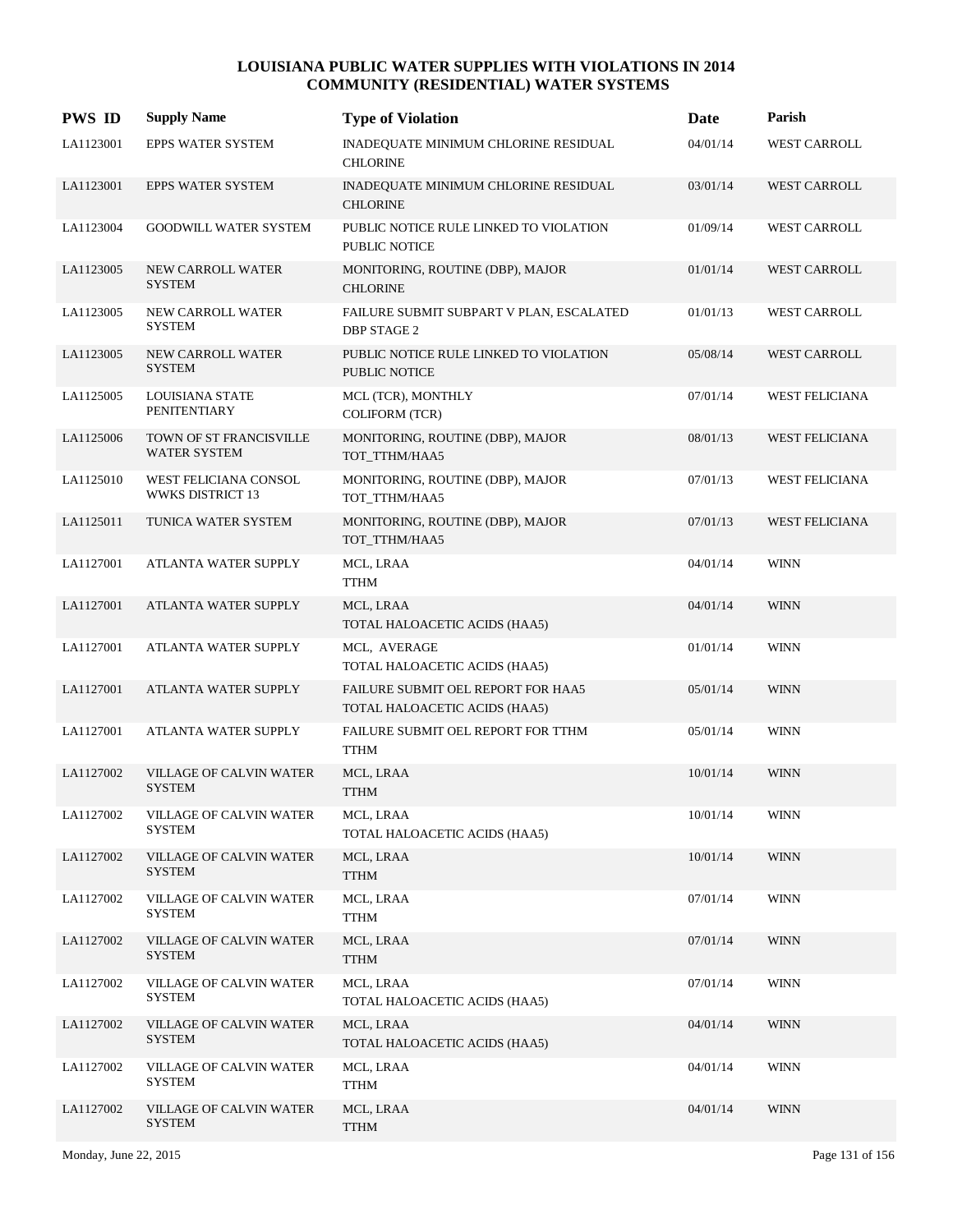| <b>PWS ID</b> | <b>Supply Name</b>                              | <b>Type of Violation</b>                                            | Date     | Parish      |
|---------------|-------------------------------------------------|---------------------------------------------------------------------|----------|-------------|
| LA1127002     | <b>VILLAGE OF CALVIN WATER</b><br><b>SYSTEM</b> | MCL, LRAA<br><b>TTHM</b>                                            | 01/01/14 | <b>WINN</b> |
| LA1127002     | VILLAGE OF CALVIN WATER<br><b>SYSTEM</b>        | MONITORING (TCR), ROUTINE MAJOR<br><b>COLIFORM (TCR)</b>            | 09/01/14 | <b>WINN</b> |
| LA1127002     | VILLAGE OF CALVIN WATER<br><b>SYSTEM</b>        | MONITORING, ROUTINE (DBP), MAJOR<br>TOT_TTHM/HAA5                   | 12/01/14 | <b>WINN</b> |
| LA1127002     | <b>VILLAGE OF CALVIN WATER</b><br><b>SYSTEM</b> | MONITORING, ROUTINE (DBP), MAJOR<br>TOT_TTHM/HAA5                   | 09/01/14 | <b>WINN</b> |
| LA1127002     | <b>VILLAGE OF CALVIN WATER</b><br><b>SYSTEM</b> | MONITORING, ROUTINE (DBP), MAJOR<br><b>CHLORINE</b>                 | 07/01/14 | <b>WINN</b> |
| LA1127002     | VILLAGE OF CALVIN WATER<br><b>SYSTEM</b>        | MONITORING, ROUTINE (DBP), MAJOR<br>TOT_TTHM/HAA5                   | 06/01/14 | <b>WINN</b> |
| LA1127002     | VILLAGE OF CALVIN WATER<br><b>SYSTEM</b>        | MONITORING, ROUTINE (DBP), MAJOR<br>TOT_TTHM/HAA5                   | 12/01/13 | <b>WINN</b> |
| LA1127002     | VILLAGE OF CALVIN WATER<br><b>SYSTEM</b>        | FAILURE SUBMIT OEL REPORT FOR HAA5<br>TOTAL HALOACETIC ACIDS (HAA5) | 10/31/14 | <b>WINN</b> |
| LA1127002     | <b>VILLAGE OF CALVIN WATER</b><br><b>SYSTEM</b> | FAILURE SUBMIT OEL REPORT FOR TTHM<br><b>TTHM</b>                   | 10/31/14 | <b>WINN</b> |
| LA1127002     | VILLAGE OF CALVIN WATER<br><b>SYSTEM</b>        | FAILURE SUBMIT OEL REPORT FOR HAA5<br>TOTAL HALOACETIC ACIDS (HAA5) | 07/31/14 | <b>WINN</b> |
| LA1127002     | VILLAGE OF CALVIN WATER<br><b>SYSTEM</b>        | FAILURE SUBMIT OEL REPORT FOR TTHM<br><b>TTHM</b>                   | 07/31/14 | <b>WINN</b> |
| LA1127002     | VILLAGE OF CALVIN WATER<br><b>SYSTEM</b>        | FAILURE SUBMIT OEL REPORT FOR TTHM<br><b>TTHM</b>                   | 05/01/14 | <b>WINN</b> |
| LA1127002     | <b>VILLAGE OF CALVIN WATER</b><br><b>SYSTEM</b> | <b>CCR REPORT</b><br>CONSUMER CONFIDENCE RULE                       | 07/01/14 | <b>WINN</b> |
| LA1127002     | VILLAGE OF CALVIN WATER<br><b>SYSTEM</b>        | CCR ADEQUACY/AVAILABILITY/CONTENT<br>CONSUMER CONFIDENCE RULE       | 10/01/14 | <b>WINN</b> |
| LA1127002     | VILLAGE OF CALVIN WATER<br><b>SYSTEM</b>        | PUBLIC NOTICE RULE LINKED TO VIOLATION<br>PUBLIC NOTICE             | 09/08/14 | <b>WINN</b> |
| LA1127002     | VILLAGE OF CALVIN WATER<br><b>SYSTEM</b>        | PUBLIC NOTICE RULE LINKED TO VIOLATION<br>PUBLIC NOTICE             | 09/08/14 | <b>WINN</b> |
| LA1127002     | VILLAGE OF CALVIN WATER<br><b>SYSTEM</b>        | PUBLIC NOTICE RULE LINKED TO VIOLATION<br>PUBLIC NOTICE             | 07/30/14 | <b>WINN</b> |
| LA1127002     | VILLAGE OF CALVIN WATER<br><b>SYSTEM</b>        | PUBLIC NOTICE RULE LINKED TO VIOLATION<br>PUBLIC NOTICE             | 05/23/14 | <b>WINN</b> |
| LA1127002     | VILLAGE OF CALVIN WATER<br>SYSTEM               | PUBLIC NOTICE RULE LINKED TO VIOLATION<br>PUBLIC NOTICE             | 05/08/14 | <b>WINN</b> |
| LA1127002     | VILLAGE OF CALVIN WATER<br><b>SYSTEM</b>        | PUBLIC NOTICE RULE LINKED TO VIOLATION<br>PUBLIC NOTICE             | 03/15/14 | <b>WINN</b> |
| LA1127002     | VILLAGE OF CALVIN WATER<br><b>SYSTEM</b>        | PUBLIC NOTICE RULE LINKED TO VIOLATION<br>PUBLIC NOTICE             | 12/08/13 | <b>WINN</b> |
| LA1127002     | VILLAGE OF CALVIN WATER<br><b>SYSTEM</b>        | PUBLIC NOTICE RULE LINKED TO VIOLATION<br>PUBLIC NOTICE             | 04/20/13 | <b>WINN</b> |
| LA1127002     | VILLAGE OF CALVIN WATER<br><b>SYSTEM</b>        | PUBLIC NOTICE RULE LINKED TO VIOLATION<br>PUBLIC NOTICE             | 12/02/12 | <b>WINN</b> |
| LA1127002     | VILLAGE OF CALVIN WATER<br><b>SYSTEM</b>        | PUBLIC NOTICE RULE LINKED TO VIOLATION<br>PUBLIC NOTICE             | 04/29/12 | <b>WINN</b> |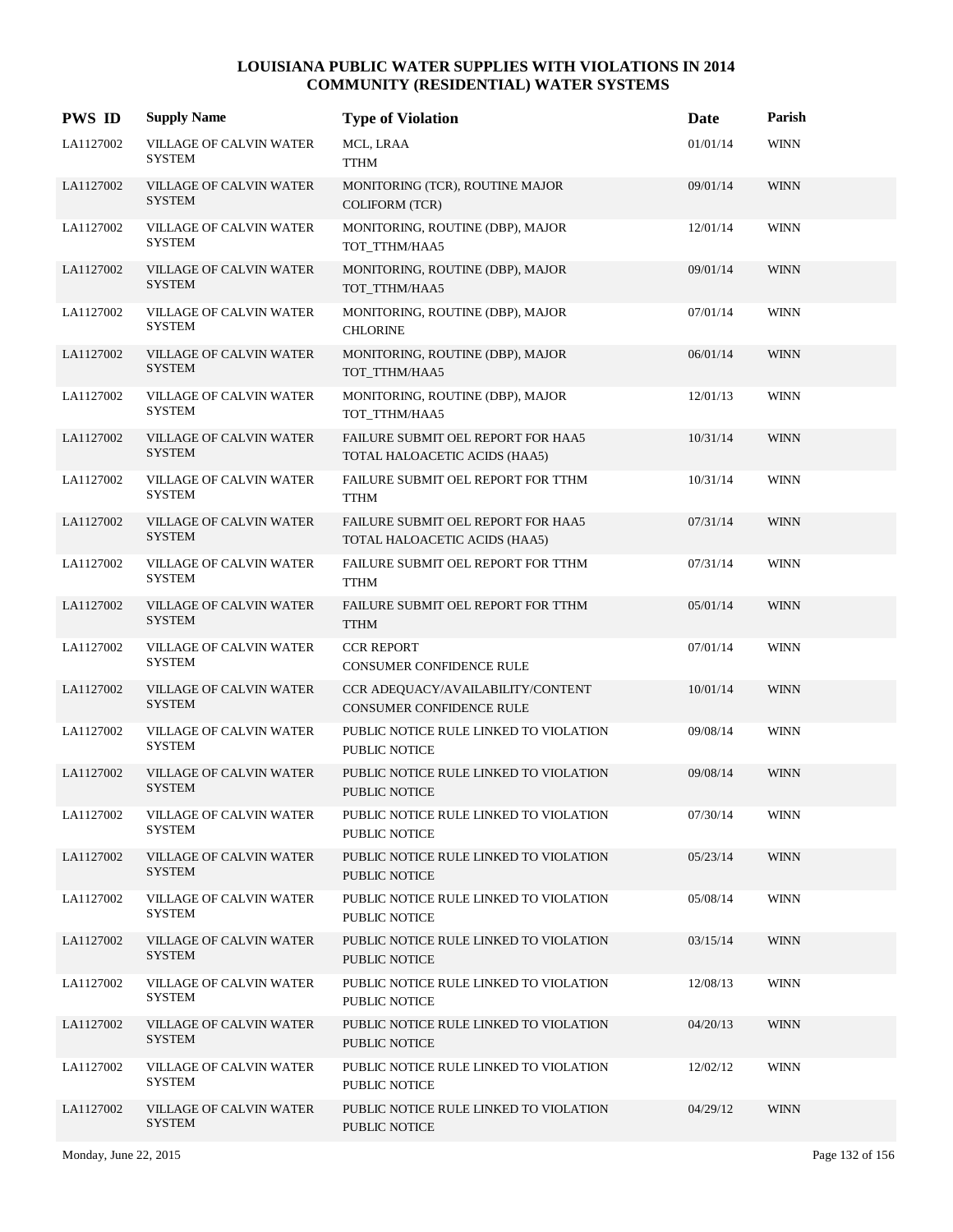| <b>PWS ID</b> | <b>Supply Name</b>                             | <b>Type of Violation</b>                                            | Date     | Parish      |
|---------------|------------------------------------------------|---------------------------------------------------------------------|----------|-------------|
| LA1127007     | HWY 84 WEST WATER SUPPLY                       | PUBLIC NOTICE RULE LINKED TO VIOLATION<br>PUBLIC NOTICE             | 03/03/14 | <b>WINN</b> |
| LA1127008     | <b>JOYCE WATER SUPPLY</b>                      | MONITORING (TCR), ROUTINE MAJOR<br><b>COLIFORM (TCR)</b>            | 08/01/14 | <b>WINN</b> |
| LA1127008     | JOYCE WATER SUPPLY                             | MONITORING (TCR), ROUTINE MAJOR<br><b>COLIFORM (TCR)</b>            | 04/01/14 | <b>WINN</b> |
| LA1127008     | <b>JOYCE WATER SUPPLY</b>                      | MONITORING (TCR), ROUTINE MAJOR<br><b>COLIFORM (TCR)</b>            | 03/01/14 | <b>WINN</b> |
| LA1127008     | JOYCE WATER SUPPLY                             | MONITORING, ROUTINE (DBP), MAJOR<br><b>CHLORINE</b>                 | 07/01/14 | <b>WINN</b> |
| LA1127008     | <b>JOYCE WATER SUPPLY</b>                      | MONITORING, ROUTINE (DBP), MAJOR<br><b>CHLORINE</b>                 | 04/01/14 | <b>WINN</b> |
| LA1127008     | JOYCE WATER SUPPLY                             | MONITORING, ROUTINE (DBP), MAJOR<br><b>CHLORINE</b>                 | 01/01/14 | <b>WINN</b> |
| LA1127008     | <b>JOYCE WATER SUPPLY</b>                      | FAILURE ADDRESS DEFICIENCY (GWR)<br><b>GROUNDWATER RULE</b>         | 05/09/12 | <b>WINN</b> |
| LA1127008     | JOYCE WATER SUPPLY                             | PUBLIC NOTICE RULE LINKED TO VIOLATION<br><b>PUBLIC NOTICE</b>      | 08/13/14 | <b>WINN</b> |
| LA1127008     | JOYCE WATER SUPPLY                             | PUBLIC NOTICE RULE LINKED TO VIOLATION<br><b>PUBLIC NOTICE</b>      | 08/08/14 | <b>WINN</b> |
| LA1127008     | JOYCE WATER SUPPLY                             | PUBLIC NOTICE RULE LINKED TO VIOLATION<br>PUBLIC NOTICE             | 07/21/14 | <b>WINN</b> |
| LA1127008     | <b>JOYCE WATER SUPPLY</b>                      | PUBLIC NOTICE RULE LINKED TO VIOLATION<br><b>PUBLIC NOTICE</b>      | 07/04/14 | <b>WINN</b> |
| LA1127008     | JOYCE WATER SUPPLY                             | PUBLIC NOTICE RULE LINKED TO VIOLATION<br>PUBLIC NOTICE             | 04/08/14 | <b>WINN</b> |
| LA1127010     | VILLAGE OF SIKES WATER<br><b>SYSTEM</b>        | MCL, LRAA<br>TOTAL HALOACETIC ACIDS (HAA5)                          | 10/01/14 | <b>WINN</b> |
| LA1127010     | <b>VILLAGE OF SIKES WATER</b><br><b>SYSTEM</b> | MCL, LRAA<br><b>TTHM</b>                                            | 07/01/14 | <b>WINN</b> |
| LA1127010     | <b>VILLAGE OF SIKES WATER</b><br><b>SYSTEM</b> | MCL, LRAA<br>TOTAL HALOACETIC ACIDS (HAA5)                          | 07/01/14 | <b>WINN</b> |
| LA1127010     | VILLAGE OF SIKES WATER<br><b>SYSTEM</b>        | MCL, LRAA<br><b>TTHM</b>                                            | 04/01/14 | <b>WINN</b> |
| LA1127010     | <b>VILLAGE OF SIKES WATER</b><br><b>SYSTEM</b> | MCL, LRAA<br>TOTAL HALOACETIC ACIDS (HAA5)                          | 04/01/14 | <b>WINN</b> |
| LA1127010     | <b>VILLAGE OF SIKES WATER</b><br><b>SYSTEM</b> | MCL, LRAA<br>TOTAL HALOACETIC ACIDS (HAA5)                          | 01/01/14 | WINN        |
| LA1127010     | <b>VILLAGE OF SIKES WATER</b><br><b>SYSTEM</b> | MCL, LRAA<br><b>TTHM</b>                                            | 01/01/14 | <b>WINN</b> |
| LA1127010     | VILLAGE OF SIKES WATER<br><b>SYSTEM</b>        | FAILURE SUBMIT OEL REPORT FOR HAA5<br>TOTAL HALOACETIC ACIDS (HAA5) | 07/31/14 | <b>WINN</b> |
| LA1127010     | <b>VILLAGE OF SIKES WATER</b><br><b>SYSTEM</b> | FAILURE SUBMIT OEL REPORT FOR TTHM<br><b>TTHM</b>                   | 07/31/14 | <b>WINN</b> |
| LA1127010     | <b>VILLAGE OF SIKES WATER</b><br><b>SYSTEM</b> | FAILURE SUBMIT OEL REPORT FOR HAA5<br>TOTAL HALOACETIC ACIDS (HAA5) | 05/01/14 | WINN        |
| LA1127010     | <b>VILLAGE OF SIKES WATER</b><br><b>SYSTEM</b> | FAILURE SUBMIT OEL REPORT FOR TTHM<br><b>TTHM</b>                   | 05/01/14 | <b>WINN</b> |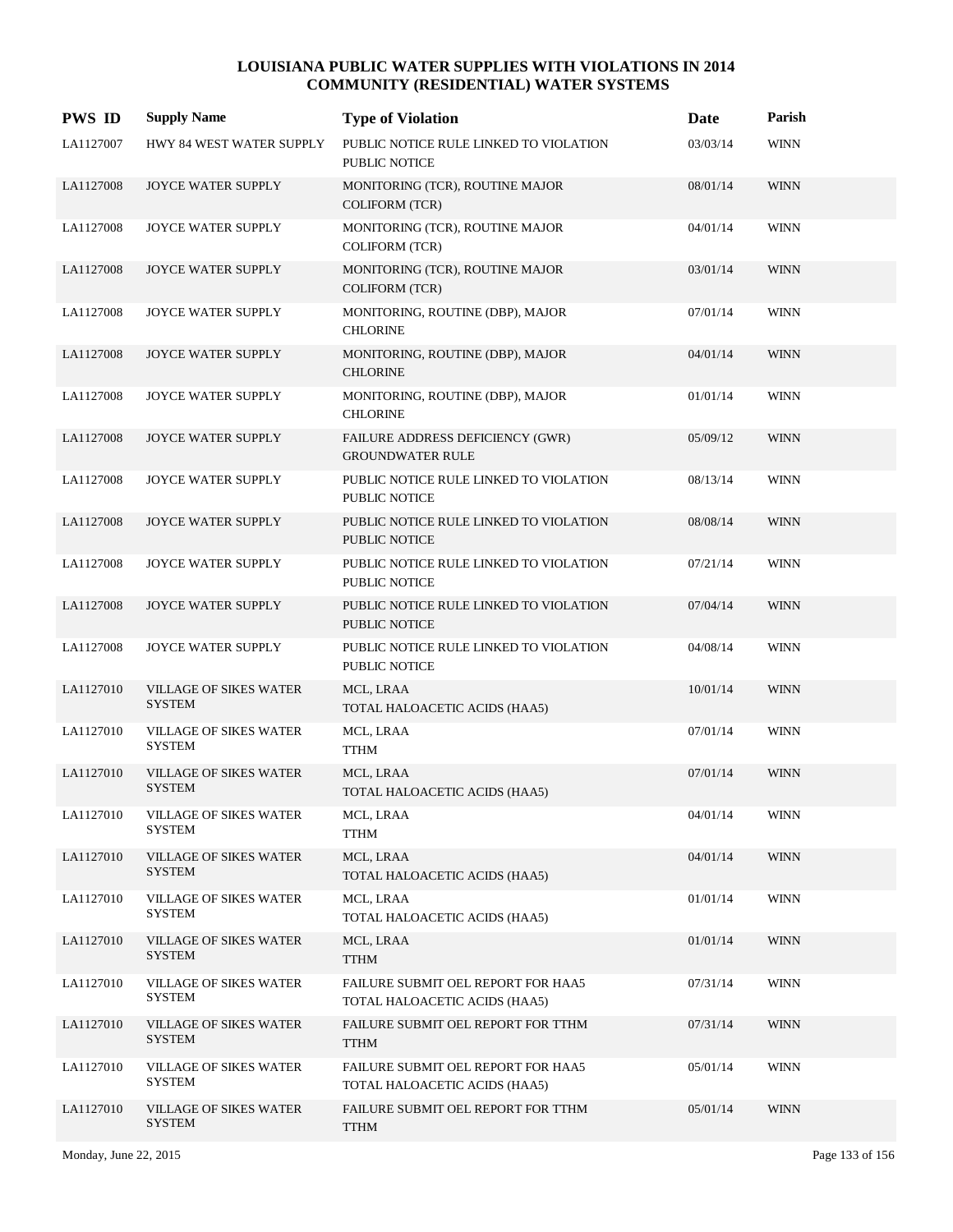| <b>PWS ID</b> | <b>Supply Name</b>                              | <b>Type of Violation</b>                                            | Date     | Parish      |
|---------------|-------------------------------------------------|---------------------------------------------------------------------|----------|-------------|
| LA1127010     | VILLAGE OF SIKES WATER<br><b>SYSTEM</b>         | FOLLOW-UP OR ROUTINE TAP M/R (LCR)<br><b>LEAD &amp; COPPER RULE</b> | 10/01/14 | <b>WINN</b> |
| LA1127010     | VILLAGE OF SIKES WATER<br><b>SYSTEM</b>         | FOLLOW-UP OR ROUTINE TAP M/R (LCR)<br><b>LEAD &amp; COPPER RULE</b> | 10/01/13 | <b>WINN</b> |
| LA1127010     | VILLAGE OF SIKES WATER<br><b>SYSTEM</b>         | FOLLOW-UP OR ROUTINE TAP M/R (LCR)<br><b>LEAD &amp; COPPER RULE</b> | 10/01/12 | <b>WINN</b> |
| LA1127010     | VILLAGE OF SIKES WATER<br><b>SYSTEM</b>         | <b>CCR REPORT</b><br>CONSUMER CONFIDENCE RULE                       | 07/01/14 | <b>WINN</b> |
| LA1127010     | VILLAGE OF SIKES WATER<br><b>SYSTEM</b>         | CCR ADEOUACY/AVAILABILITY/CONTENT<br>CONSUMER CONFIDENCE RULE       | 10/01/14 | <b>WINN</b> |
| LA1127010     | VILLAGE OF SIKES WATER<br><b>SYSTEM</b>         | PUBLIC NOTICE RULE LINKED TO VIOLATION<br>PUBLIC NOTICE             | 12/04/14 | <b>WINN</b> |
| LA1127010     | VILLAGE OF SIKES WATER<br><b>SYSTEM</b>         | PUBLIC NOTICE RULE LINKED TO VIOLATION<br><b>PUBLIC NOTICE</b>      | 05/23/14 | <b>WINN</b> |
| LA1127010     | VILLAGE OF SIKES WATER<br><b>SYSTEM</b>         | PUBLIC NOTICE RULE LINKED TO VIOLATION<br>PUBLIC NOTICE             | 02/20/14 | <b>WINN</b> |
| LA1127011     | WEST WINN WATER SYSTEM<br><b>INC</b>            | MONITORING, ROUTINE (DBP), MAJOR<br>TOT_TTHM/HAA5                   | 09/01/14 | <b>WINN</b> |
| LA1127011     | WEST WINN WATER SYSTEM<br><b>INC</b>            | MONITORING, ROUTINE (DBP), MAJOR<br>TOT TTHM/HAA5                   | 06/01/14 | <b>WINN</b> |
| LA1127011     | WEST WINN WATER SYSTEM<br><b>INC</b>            | FAILURE SUBMIT OEL REPORT FOR TTHM<br><b>TTHM</b>                   | 05/01/14 | <b>WINN</b> |
| LA1127012     | CITY OF WINNFIELD WATER<br><b>SYSTEM</b>        | CCR ADEQUACY/AVAILABILITY/CONTENT<br>CONSUMER CONFIDENCE RULE       | 10/01/14 | <b>WINN</b> |
| LA1127015     | HUDSON GAARS MILL WATER<br><b>SYSTEM</b>        | MCL, LRAA<br><b>TTHM</b>                                            | 10/01/14 | <b>WINN</b> |
| LA1127015     | HUDSON GAARS MILL WATER<br><b>SYSTEM</b>        | MCL, LRAA<br>TOTAL HALOACETIC ACIDS (HAA5)                          | 10/01/14 | <b>WINN</b> |
| LA1127015     | HUDSON GAARS MILL WATER<br><b>SYSTEM</b>        | MCL, LRAA<br>TOTAL HALOACETIC ACIDS (HAA5)                          | 10/01/14 | <b>WINN</b> |
| LA1127015     | <b>HUDSON GAARS MILL WATER</b><br><b>SYSTEM</b> | MCL, LRAA<br><b>TTHM</b>                                            | 10/01/14 | <b>WINN</b> |
| LA1127015     | HUDSON GAARS MILL WATER<br><b>SYSTEM</b>        | MCL, LRAA<br><b>TTHM</b>                                            | 07/01/14 | <b>WINN</b> |
| LA1127015     | HUDSON GAARS MILL WATER<br><b>SYSTEM</b>        | MCL, LRAA<br>TOTAL HALOACETIC ACIDS (HAA5)                          | 07/01/14 | <b>WINN</b> |
| LA1127015     | HUDSON GAARS MILL WATER<br><b>SYSTEM</b>        | MCL, LRAA<br>TOTAL HALOACETIC ACIDS (HAA5)                          | 07/01/14 | <b>WINN</b> |
| LA1127015     | HUDSON GAARS MILL WATER<br><b>SYSTEM</b>        | MCL, LRAA<br><b>TTHM</b>                                            | 07/01/14 | <b>WINN</b> |
| LA1127015     | HUDSON GAARS MILL WATER<br><b>SYSTEM</b>        | MCL, LRAA<br><b>TTHM</b>                                            | 04/01/14 | <b>WINN</b> |
| LA1127015     | HUDSON GAARS MILL WATER<br><b>SYSTEM</b>        | MCL, LRAA<br>TOTAL HALOACETIC ACIDS (HAA5)                          | 04/01/14 | <b>WINN</b> |
| LA1127015     | HUDSON GAARS MILL WATER<br><b>SYSTEM</b>        | MCL, LRAA<br>TOTAL HALOACETIC ACIDS (HAA5)                          | 04/01/14 | WINN        |
| LA1127015     | HUDSON GAARS MILL WATER<br><b>SYSTEM</b>        | MCL, LRAA<br><b>TTHM</b>                                            | 04/01/14 | <b>WINN</b> |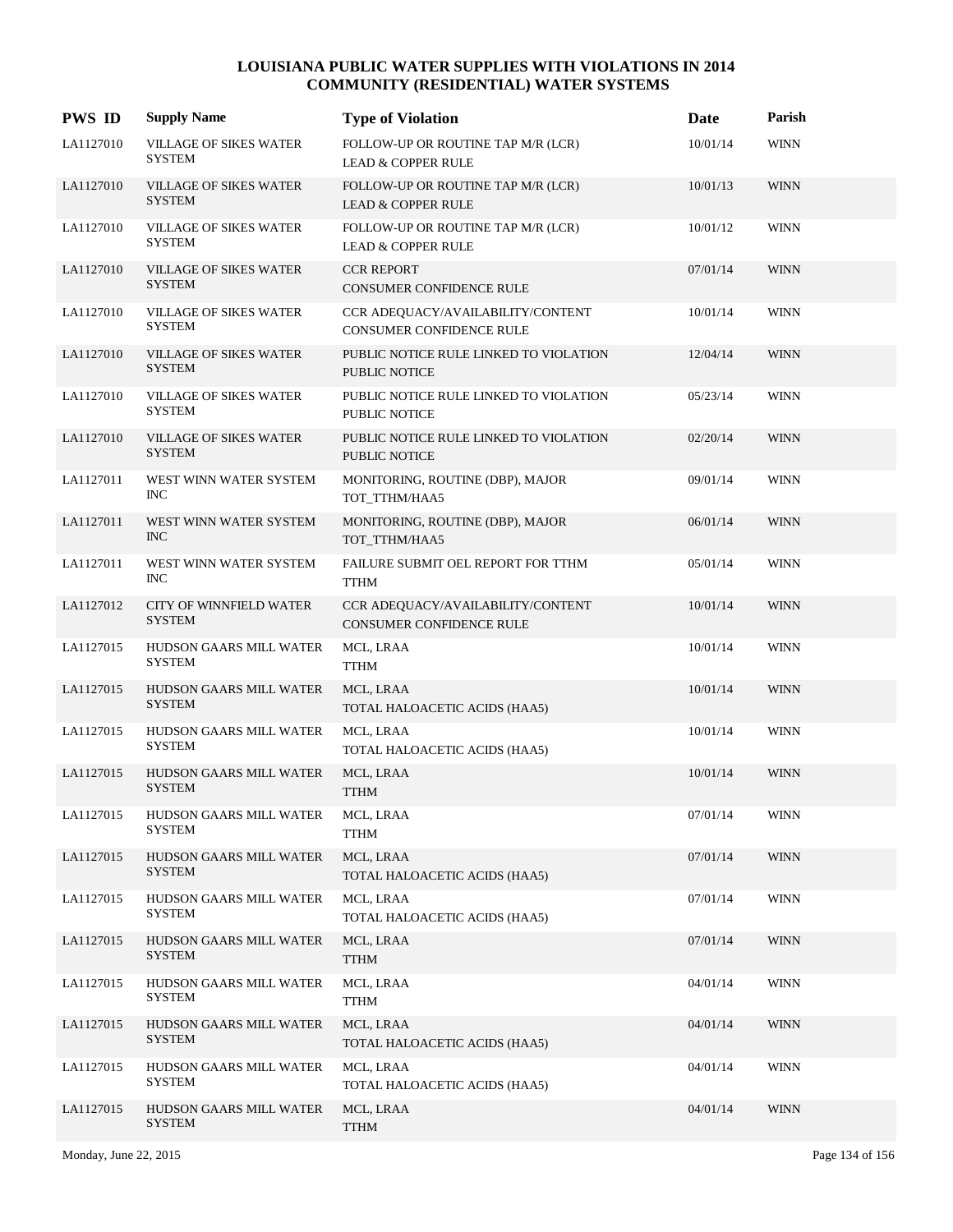| <b>PWS ID</b> | <b>Supply Name</b>                               | <b>Type of Violation</b>                                            | Date     | Parish      |
|---------------|--------------------------------------------------|---------------------------------------------------------------------|----------|-------------|
| LA1127015     | HUDSON GAARS MILL WATER<br><b>SYSTEM</b>         | MCL, LRAA<br><b>TTHM</b>                                            | 01/01/14 | <b>WINN</b> |
| LA1127015     | HUDSON GAARS MILL WATER<br><b>SYSTEM</b>         | MCL, LRAA<br>TOTAL HALOACETIC ACIDS (HAA5)                          | 01/01/14 | <b>WINN</b> |
| LA1127015     | HUDSON GAARS MILL WATER<br><b>SYSTEM</b>         | MCL, LRAA<br>TOTAL HALOACETIC ACIDS (HAA5)                          | 01/01/14 | <b>WINN</b> |
| LA1127015     | HUDSON GAARS MILL WATER<br><b>SYSTEM</b>         | FAILURE SUBMIT OEL REPORT FOR HAA5<br>TOTAL HALOACETIC ACIDS (HAA5) | 10/31/14 | <b>WINN</b> |
| LA1127015     | HUDSON GAARS MILL WATER<br><b>SYSTEM</b>         | FAILURE SUBMIT OEL REPORT FOR TTHM<br><b>TTHM</b>                   | 10/31/14 | <b>WINN</b> |
| LA1127015     | HUDSON GAARS MILL WATER<br><b>SYSTEM</b>         | FAILURE SUBMIT OEL REPORT FOR HAA5<br>TOTAL HALOACETIC ACIDS (HAA5) | 07/31/14 | <b>WINN</b> |
| LA1127015     | HUDSON GAARS MILL WATER<br><b>SYSTEM</b>         | FAILURE SUBMIT OEL REPORT FOR TTHM<br><b>TTHM</b>                   | 07/31/14 | <b>WINN</b> |
| LA1127015     | HUDSON GAARS MILL WATER<br><b>SYSTEM</b>         | FAILURE SUBMIT OEL REPORT FOR HAA5<br>TOTAL HALOACETIC ACIDS (HAA5) | 05/01/14 | <b>WINN</b> |
| LA1127015     | HUDSON GAARS MILL WATER<br>SYSTEM                | FAILURE SUBMIT OEL REPORT FOR TTHM<br><b>TTHM</b>                   | 05/01/14 | <b>WINN</b> |
| LA1127015     | HUDSON GAARS MILL WATER<br><b>SYSTEM</b>         | <b>CCR REPORT</b><br>CONSUMER CONFIDENCE RULE                       | 07/01/14 | <b>WINN</b> |
| LA1127015     | HUDSON GAARS MILL WATER<br><b>SYSTEM</b>         | <b>CCR REPORT</b><br>CONSUMER CONFIDENCE RULE                       | 07/01/13 | <b>WINN</b> |
| LA1127015     | HUDSON GAARS MILL WATER<br><b>SYSTEM</b>         | CCR ADEQUACY/AVAILABILITY/CONTENT<br>CONSUMER CONFIDENCE RULE       | 10/01/14 | <b>WINN</b> |
| LA1127015     | HUDSON GAARS MILL WATER<br>SYSTEM                | CCR ADEQUACY/AVAILABILITY/CONTENT<br>CONSUMER CONFIDENCE RULE       | 10/01/13 | <b>WINN</b> |
| LA1127015     | HUDSON GAARS MILL WATER<br><b>SYSTEM</b>         | PUBLIC NOTICE RULE LINKED TO VIOLATION<br><b>PUBLIC NOTICE</b>      | 08/25/14 | <b>WINN</b> |
| LA1127015     | HUDSON GAARS MILL WATER<br><b>SYSTEM</b>         | PUBLIC NOTICE RULE LINKED TO VIOLATION<br>PUBLIC NOTICE             | 08/25/14 | <b>WINN</b> |
| LA1127015     | HUDSON GAARS MILL WATER<br><b>SYSTEM</b>         | PUBLIC NOTICE RULE LINKED TO VIOLATION<br>PUBLIC NOTICE             | 06/01/14 | <b>WINN</b> |
| LA1127017     | TANNEHILL WATER SYSTEM                           | MONITORING, ROUTINE (DBP), MAJOR<br>TOT_TTHM/HAA5                   | 10/01/13 | <b>WINN</b> |
| LA1127019     | WHEELING WATER SYSTEM<br>INC                     | MONITORING, ROUTINE (DBP), MAJOR<br>TOT_TTHM/HAA5                   | 10/01/13 | <b>WINN</b> |
| LA1127022     | <b>BACKWOOD VILLAGE WATER</b><br>SYSTEM          | MONITORING, ROUTINE (DBP), MAJOR<br>TOT_TTHM/HAA5                   | 04/01/13 | <b>WINN</b> |
| LA1127022     | <b>BACKWOOD VILLAGE WATER</b><br><b>SYSTEM</b>   | PUBLIC NOTICE RULE LINKED TO VIOLATION<br>PUBLIC NOTICE             | 07/16/14 | <b>WINN</b> |
| LA1127023     | PLEASANT HILLS-<br>CROSSROADS WATER SYSTEMS TTHM | MCL, LRAA                                                           | 10/01/14 | WINN        |
| LA1127023     | PLEASANT HILLS-<br>CROSSROADS WATER SYSTEMS      | MCL, LRAA<br><b>TTHM</b>                                            | 10/01/14 | <b>WINN</b> |
| LA1127023     | PLEASANT HILLS-<br>CROSSROADS WATER SYSTEMS      | MCL, LRAA<br><b>TTHM</b>                                            | 07/01/14 | WINN        |
| LA1127023     | PLEASANT HILLS-<br>CROSSROADS WATER SYSTEMS      | MCL, LRAA<br><b>TTHM</b>                                            | 07/01/14 | <b>WINN</b> |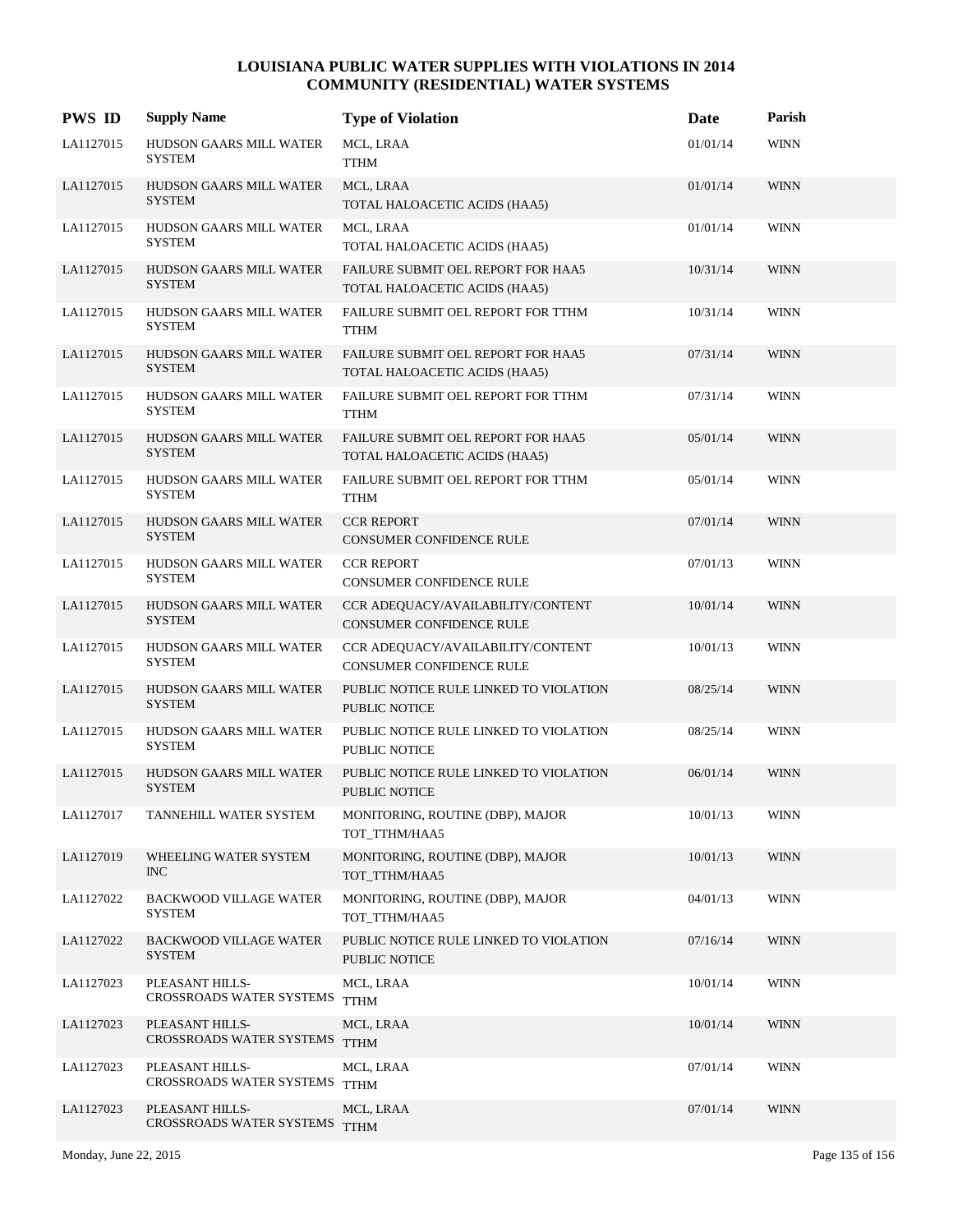| <b>PWS ID</b> | <b>Supply Name</b>                                        | <b>Type of Violation</b>                                                                     | Date     | Parish      |
|---------------|-----------------------------------------------------------|----------------------------------------------------------------------------------------------|----------|-------------|
| LA1127023     | PLEASANT HILLS-<br>CROSSROADS WATER SYSTEMS TTHM          | MCL, LRAA                                                                                    | 04/01/14 | <b>WINN</b> |
| LA1127023     | PLEASANT HILLS-<br>CROSSROADS WATER SYSTEMS TTHM          | MCL, LRAA                                                                                    | 04/01/14 | <b>WINN</b> |
| LA1127023     | PLEASANT HILLS-<br>CROSSROADS WATER SYSTEMS               | MCL, LRAA<br>TOTAL HALOACETIC ACIDS (HAA5)                                                   | 04/01/14 | <b>WINN</b> |
| LA1127023     | PLEASANT HILLS-<br>CROSSROADS WATER SYSTEMS TTHM          | MCL, LRAA                                                                                    | 01/01/14 | <b>WINN</b> |
| LA1127023     | PLEASANT HILLS-<br>CROSSROADS WATER SYSTEMS               | MCL, LRAA<br><b>TTHM</b>                                                                     | 01/01/14 | <b>WINN</b> |
| LA1127023     | PLEASANT HILLS-<br>CROSSROADS WATER SYSTEMS TOT_TTHM/HAA5 | MONITORING, ROUTINE (DBP), MAJOR                                                             | 08/01/14 | <b>WINN</b> |
| LA1127023     | PLEASANT HILLS-<br>CROSSROADS WATER SYSTEMS               | MONITORING, ROUTINE (DBP), MAJOR<br>TOT TTHM/HAA5                                            | 02/01/14 | <b>WINN</b> |
| LA1127023     | PLEASANT HILLS-<br>CROSSROADS WATER SYSTEMS               | MONITORING, ROUTINE (DBP), MAJOR<br>TOT_TTHM/HAA5                                            | 11/01/13 | <b>WINN</b> |
| LA1127023     | PLEASANT HILLS-<br>CROSSROADS WATER SYSTEMS TTHM          | FAILURE SUBMIT OEL REPORT FOR TTHM                                                           | 10/31/14 | <b>WINN</b> |
| LA1127023     | PLEASANT HILLS-                                           | FAILURE SUBMIT OEL REPORT FOR HAA5<br>CROSSROADS WATER SYSTEMS TOTAL HALOACETIC ACIDS (HAA5) | 07/31/14 | <b>WINN</b> |
| LA1127023     | PLEASANT HILLS-<br>CROSSROADS WATER SYSTEMS               | FAILURE SUBMIT OEL REPORT FOR TTHM<br><b>TTHM</b>                                            | 07/31/14 | <b>WINN</b> |
| LA1127023     | PLEASANT HILLS-<br>CROSSROADS WATER SYSTEMS               | FAILURE SUBMIT OEL REPORT FOR TTHM<br><b>TTHM</b>                                            | 05/01/14 | <b>WINN</b> |
| LA1127023     | PLEASANT HILLS-<br>CROSSROADS WATER SYSTEMS               | <b>FAILURE SUBMIT OEL REPORT FOR HAA5</b><br>TOTAL HALOACETIC ACIDS (HAA5)                   | 05/01/14 | <b>WINN</b> |
| LA1127023     | PLEASANT HILLS-<br>CROSSROADS WATER SYSTEMS DBP STAGE 2   | FAILURE SUBMIT SUBPART V PLAN, ESCALATED                                                     | 01/01/13 | <b>WINN</b> |
| LA1127023     | PLEASANT HILLS-<br><b>CROSSROADS WATER SYSTEMS</b>        | FAILURE SUBMIT IDSE/SUBPT V PLAN (DBPR2)<br><b>DBP STAGE 2</b>                               | 07/02/10 | <b>WINN</b> |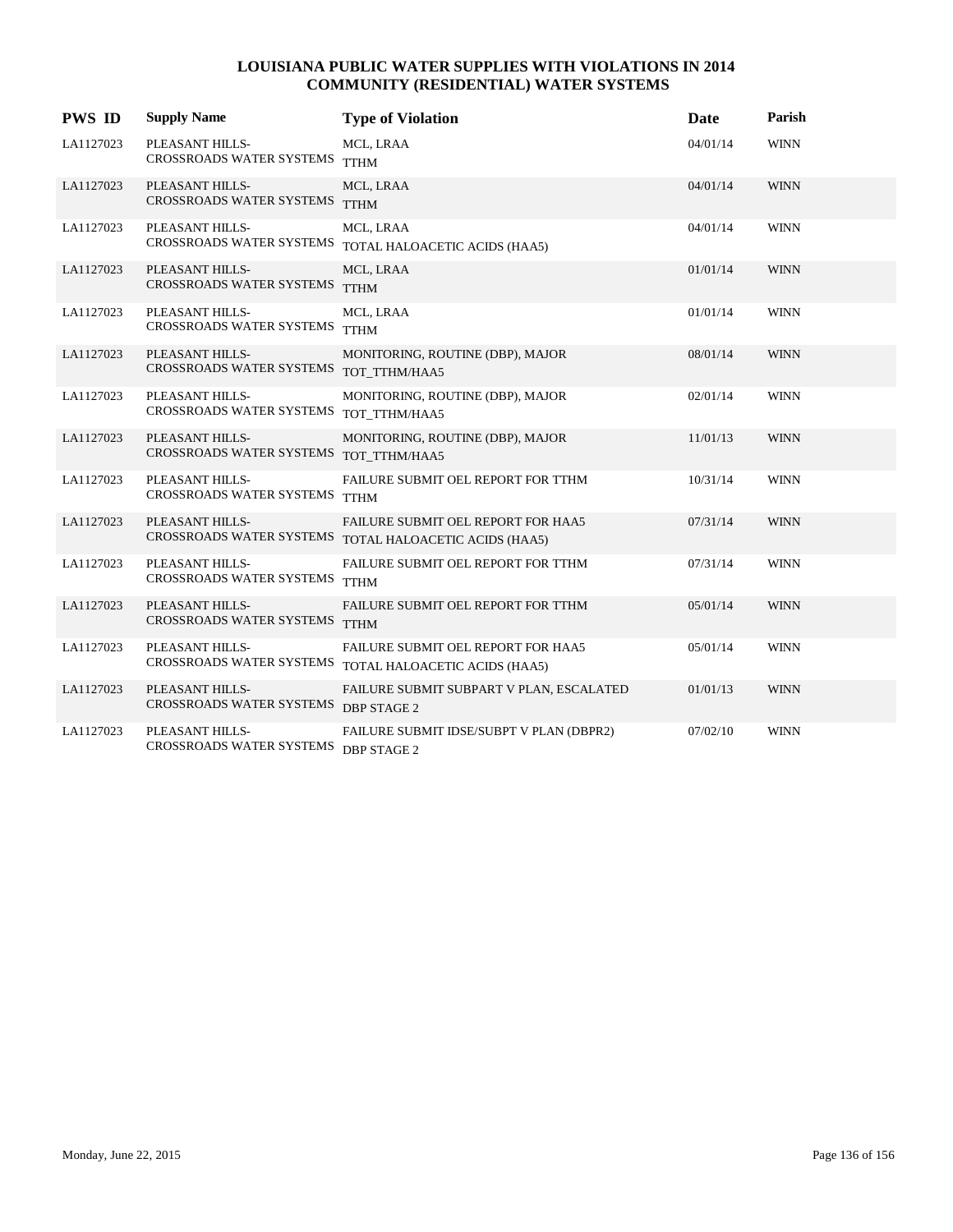| <b>PWS ID</b> | <b>Supply Name</b>                        | <b>Type of Violation</b>                                                         | Date     | Parish           |
|---------------|-------------------------------------------|----------------------------------------------------------------------------------|----------|------------------|
| LA2005006     | WESTLAKE VINYLS COMPANY,<br>LP            | MONITORING, ROUTINE (DBP), MAJOR<br>TOT TTHM/HAA5                                | 09/01/13 | <b>ASCENSION</b> |
| LA2005006     | LP                                        | WESTLAKE VINYLS COMPANY, INADEQUATE MINIMUM CHLORINE RESIDUAL<br><b>CHLORINE</b> | 10/01/14 | <b>ASCENSION</b> |
| LA2005006     | WESTLAKE VINYLS COMPANY,<br>LP            | INADEQUATE MINIMUM CHLORINE RESIDUAL<br><b>CHLORINE</b>                          | 08/01/14 | <b>ASCENSION</b> |
| LA2005006     | LP                                        | WESTLAKE VINYLS COMPANY, INADEQUATE MINIMUM CHLORINE RESIDUAL                    | 06/01/14 | <b>ASCENSION</b> |
| LA2005006     | LP                                        | WESTLAKE VINYLS COMPANY, INADEQUATE MINIMUM CHLORINE RESIDUAL<br><b>CHLORINE</b> | 05/01/14 | <b>ASCENSION</b> |
| LA2005006     | LP                                        | WESTLAKE VINYLS COMPANY, INADEQUATE MINIMUM CHLORINE RESIDUAL<br><b>CHLORINE</b> | 04/01/14 | <b>ASCENSION</b> |
| LA2005006     | WESTLAKE VINYLS COMPANY,<br>LP            | INADEQUATE MINIMUM CHLORINE RESIDUAL<br><b>CHLORINE</b>                          | 03/01/14 | <b>ASCENSION</b> |
| LA2005006     | WESTLAKE VINYLS COMPANY,<br>LP            | INADEQUATE MINIMUM CHLORINE RESIDUAL<br><b>CHLORINE</b>                          | 02/01/14 | <b>ASCENSION</b> |
| LA2005042     | OCCIDENTAL CHEMICAL<br><b>CORPORATION</b> | INADEQUATE MINIMUM CHLORINE RESIDUAL<br><b>CHLORINE</b>                          | 10/01/14 | <b>ASCENSION</b> |
| LA2005042     | OCCIDENTAL CHEMICAL<br><b>CORPORATION</b> | INADEQUATE MINIMUM CHLORINE RESIDUAL<br><b>CHLORINE</b>                          | 09/01/14 | <b>ASCENSION</b> |
| LA2005042     | OCCIDENTAL CHEMICAL<br><b>CORPORATION</b> | INADEQUATE MINIMUM CHLORINE RESIDUAL<br><b>CHLORINE</b>                          | 05/01/14 | <b>ASCENSION</b> |
| LA2005047     | RPCC TECHNICAL EDUCATION<br><b>CENTER</b> | MONITORING (TCR), ROUTINE MAJOR<br><b>COLIFORM (TCR)</b>                         | 10/01/14 | <b>ASCENSION</b> |
| LA2005047     | RPCC TECHNICAL EDUCATION<br><b>CENTER</b> | MONITORING, ROUTINE (DBP), MAJOR<br>TOT_TTHM/HAA5                                | 08/01/13 | <b>ASCENSION</b> |
| LA2005047     | RPCC TECHNICAL EDUCATION<br><b>CENTER</b> | PUBLIC NOTICE RULE LINKED TO VIOLATION<br>PUBLIC NOTICE                          | 03/19/14 | <b>ASCENSION</b> |
| LA2005047     | RPCC TECHNICAL EDUCATION<br><b>CENTER</b> | INADEQUATE MINIMUM CHLORINE RESIDUAL<br><b>CHLORINE</b>                          | 07/01/14 | <b>ASCENSION</b> |
| LA2005047     | RPCC TECHNICAL EDUCATION<br><b>CENTER</b> | INADEQUATE MINIMUM CHLORINE RESIDUAL<br><b>CHLORINE</b>                          | 02/01/14 | <b>ASCENSION</b> |
| LA2005123     | <b>BEST STOP #5</b>                       | MONITORING (TCR), ROUTINE MAJOR<br><b>COLIFORM (TCR)</b>                         | 07/01/14 | <b>ASCENSION</b> |
| LA2005123     | <b>BEST STOP #5</b>                       | MONITORING (TCR), ROUTINE MAJOR<br><b>COLIFORM (TCR)</b>                         | 04/01/14 | <b>ASCENSION</b> |
| LA2005123     | <b>BEST STOP #5</b>                       | PUBLIC NOTICE RULE LINKED TO VIOLATION<br>PUBLIC NOTICE                          | 11/24/14 | <b>ASCENSION</b> |
| LA2005123     | <b>BEST STOP #5</b>                       | PUBLIC NOTICE RULE LINKED TO VIOLATION<br>PUBLIC NOTICE                          | 08/24/14 | <b>ASCENSION</b> |
| LA2005165     | <b>ALMATIS</b>                            | MONITORING, ROUTINE (IESWTR/LT1), MAJOR<br><b>IESWTR</b>                         | 07/01/14 | <b>ASCENSION</b> |
| LA2005165     | <b>ALMATIS</b>                            | MONITORING, ROUTINE (IESWTR/LT1), MAJOR<br><b>IESWTR</b>                         | 06/01/14 | <b>ASCENSION</b> |
| LA2005165     | <b>ALMATIS</b>                            | MONITORING, ROUTINE (IESWTR/LT1), MAJOR<br><b>IESWTR</b>                         | 01/01/14 | <b>ASCENSION</b> |
| LA2005167     | LIONS COPOLYMER GEISMAR                   | FAILURE SUBMIT SUBPART V PLAN, ESCALATED<br><b>DBP STAGE 2</b>                   | 01/01/13 | <b>ASCENSION</b> |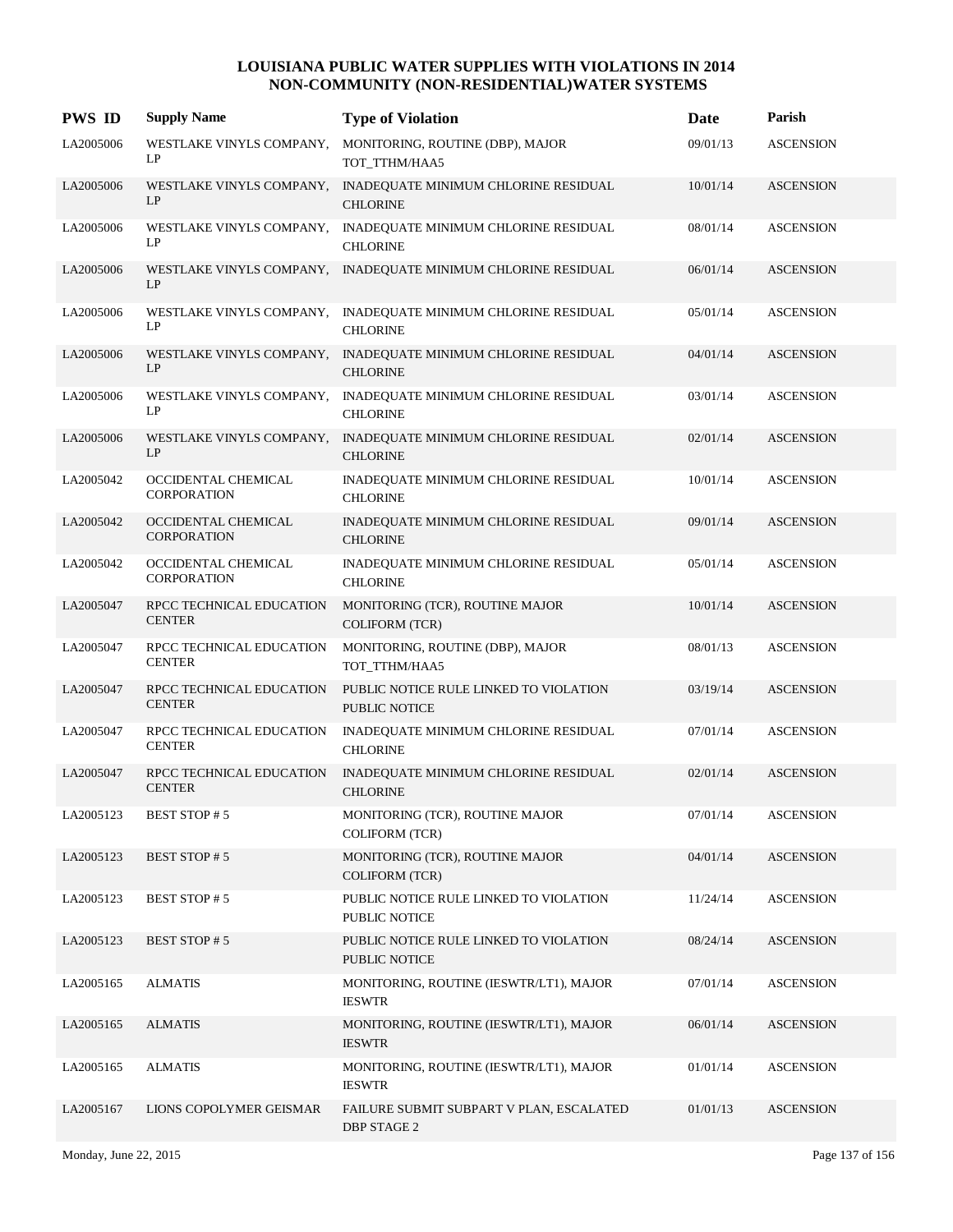| <b>PWS ID</b> | <b>Supply Name</b>                                 | <b>Type of Violation</b>                                                          | Date     | Parish           |
|---------------|----------------------------------------------------|-----------------------------------------------------------------------------------|----------|------------------|
| LA2005191     | LA PETITE DAY CARE CENTER                          | MONITORING, ROUTINE (DBP), MAJOR<br>TOT_TTHM/HAA5                                 | 09/01/13 | <b>ASCENSION</b> |
| LA2005231     | <b>FAITH DAY SCHOOL &amp;</b><br><b>ACADEMY</b>    | MONITORING (TCR), ROUTINE MAJOR<br><b>COLIFORM (TCR)</b>                          | 04/01/14 | <b>ASCENSION</b> |
| LA2005255     |                                                    | SORRENTO LUMBER COMPANY PUBLIC NOTICE RULE LINKED TO VIOLATION<br>PUBLIC NOTICE   | 03/19/14 | <b>ASCENSION</b> |
| LA2005255     |                                                    | SORRENTO LUMBER COMPANY INADEQUATE MINIMUM CHLORINE RESIDUAL<br><b>CHLORINE</b>   | 06/01/14 | <b>ASCENSION</b> |
| LA2005255     |                                                    | SORRENTO LUMBER COMPANY INADEQUATE MINIMUM CHLORINE RESIDUAL<br><b>CHLORINE</b>   | 05/01/14 | <b>ASCENSION</b> |
| LA2005255     |                                                    | SORRENTO LUMBER COMPANY INADEQUATE MINIMUM CHLORINE RESIDUAL<br><b>CHLORINE</b>   | 04/01/14 | <b>ASCENSION</b> |
| LA2005255     |                                                    | SORRENTO LUMBER COMPANY INADEQUATE MINIMUM CHLORINE RESIDUAL<br><b>CHLORINE</b>   | 03/01/14 | <b>ASCENSION</b> |
| LA2005255     |                                                    | SORRENTO LUMBER COMPANY INADEQUATE MINIMUM CHLORINE RESIDUAL<br><b>CHLORINE</b>   | 02/01/14 | <b>ASCENSION</b> |
| LA2005256     | AIR LIQUIDE GEISMAR UTILITY<br><b>SERVICES</b>     | MONITORING, ROUTINE (DBP), MAJOR<br>TOT_TTHM/HAA5                                 | 09/01/13 | <b>ASCENSION</b> |
| LA2005260     | ONE LIFE BAPTIST CHURCH                            | PUBLIC NOTICE RULE LINKED TO VIOLATION<br>PUBLIC NOTICE                           | 11/24/13 | <b>ASCENSION</b> |
| LA2005260     | ONE LIFE BAPTIST CHURCH                            | PUBLIC NOTICE RULE LINKED TO VIOLATION<br>PUBLIC NOTICE                           | 08/27/13 | <b>ASCENSION</b> |
| LA2005260     | ONE LIFE BAPTIST CHURCH                            | PUBLIC NOTICE RULE LINKED TO VIOLATION<br>PUBLIC NOTICE                           | 04/11/13 | <b>ASCENSION</b> |
| LA2005260     | ONE LIFE BAPTIST CHURCH                            | PUBLIC NOTICE RULE LINKED TO VIOLATION<br>PUBLIC NOTICE                           | 01/16/13 | <b>ASCENSION</b> |
| LA2005265     | <b>BABY BEGINNINGS</b>                             | MONITORING, ROUTINE (DBP), MAJOR<br>TOT_TTHM/HAA5                                 | 09/01/13 | <b>ASCENSION</b> |
| LA2005266     | A CHILDS WORLD DAY CARE &<br><b>LEARNING CENTR</b> | INADEQUATE MINIMUM CHLORINE RESIDUAL<br><b>CHLORINE</b>                           | 07/01/14 | <b>ASCENSION</b> |
| LA2005266     | <b>LEARNING CENTR</b>                              | A CHILDS WORLD DAY CARE & INADEQUATE MINIMUM CHLORINE RESIDUAL<br><b>CHLORINE</b> | 04/01/14 | <b>ASCENSION</b> |
| LA2005267     | NEESE INDUSTRIES, INC                              | INADEQUATE MINIMUM CHLORINE RESIDUAL<br><b>CHLORINE</b>                           | 04/01/14 | <b>ASCENSION</b> |
| LA2005268     | ST AMANT BAPTIST CHURCH<br><b>SCHOOL</b>           | MONITORING, ROUTINE (DBP), MAJOR<br>TOT_TTHM/HAA5                                 | 07/01/13 | <b>ASCENSION</b> |
| LA2005268     | ST AMANT BAPTIST CHURCH<br><b>SCHOOL</b>           | PUBLIC NOTICE RULE LINKED TO VIOLATION<br>PUBLIC NOTICE                           | 09/30/14 | <b>ASCENSION</b> |
| LA2005268     | ST AMANT BAPTIST CHURCH<br><b>SCHOOL</b>           | INADEQUATE MINIMUM CHLORINE RESIDUAL<br><b>CHLORINE</b>                           | 06/01/14 | <b>ASCENSION</b> |
| LA2005268     | ST AMANT BAPTIST CHURCH<br><b>SCHOOL</b>           | INADEQUATE MINIMUM CHLORINE RESIDUAL<br><b>CHLORINE</b>                           | 05/01/14 | <b>ASCENSION</b> |
| LA2005268     | ST AMANT BAPTIST CHURCH<br><b>SCHOOL</b>           | INADEQUATE MINIMUM CHLORINE RESIDUAL<br><b>CHLORINE</b>                           | 04/01/14 | <b>ASCENSION</b> |
| LA2005268     | ST AMANT BAPTIST CHURCH<br><b>SCHOOL</b>           | INADEQUATE MINIMUM CHLORINE RESIDUAL<br><b>CHLORINE</b>                           | 03/01/14 | <b>ASCENSION</b> |
| LA2005268     | ST AMANT BAPTIST CHURCH<br><b>SCHOOL</b>           | INADEQUATE MINIMUM CHLORINE RESIDUAL<br><b>CHLORINE</b>                           | 02/01/14 | <b>ASCENSION</b> |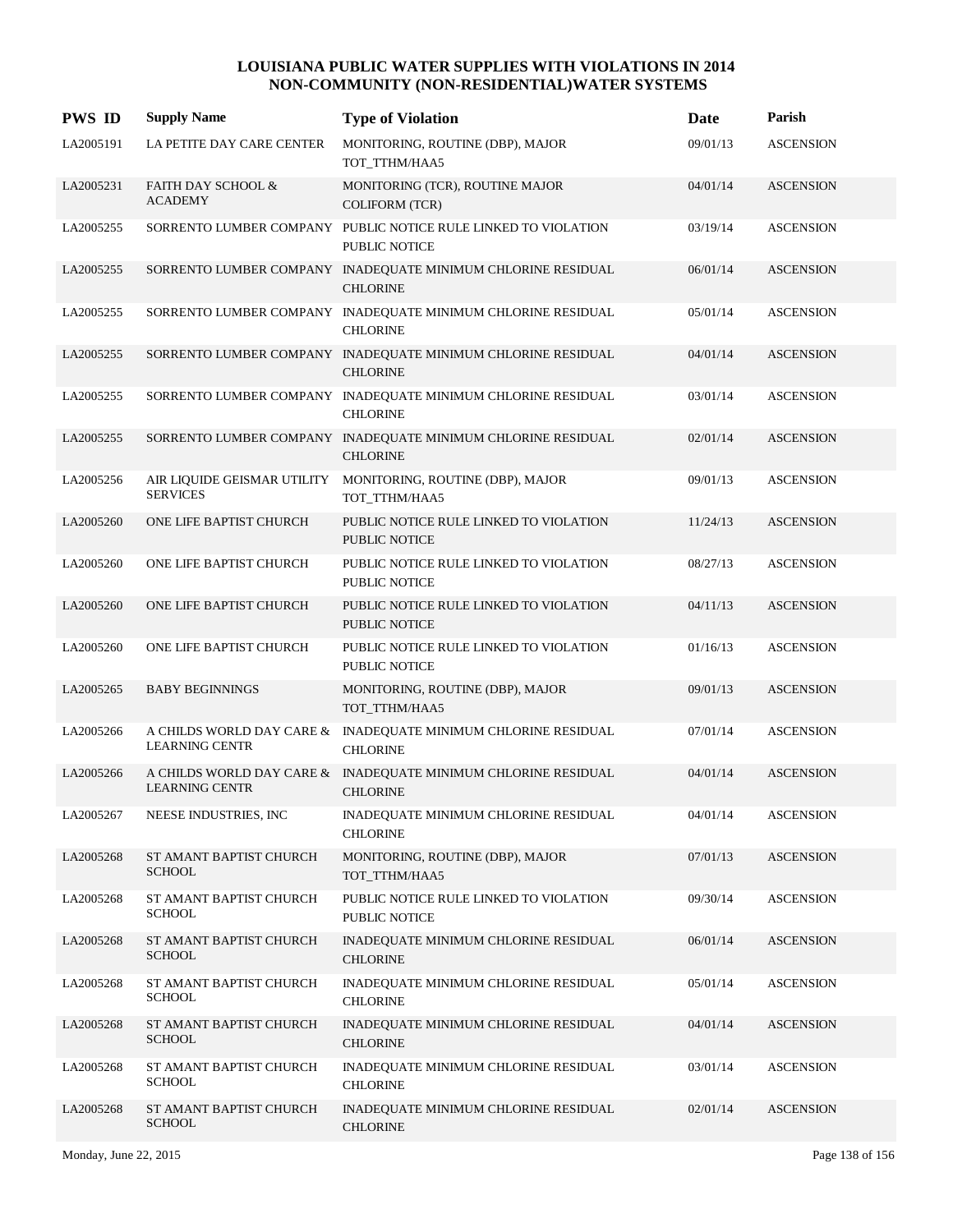| <b>PWS ID</b> | <b>Supply Name</b>                                | <b>Type of Violation</b>                                        | Date     | Parish           |
|---------------|---------------------------------------------------|-----------------------------------------------------------------|----------|------------------|
| LA2013012     | FOSTER POULTRY FARMS<br>(ARCADIA FEEDMILL)        | MONITORING, ROUTINE (DBP), MAJOR<br>TOT_TTHM/HAA5               | 09/01/13 | <b>BIENVILLE</b> |
| LA2013012     | <b>FOSTER POULTRY FARMS</b><br>(ARCADIA FEEDMILL) | FAILURE TO SUBMIT MONITORING PLAN<br>TOTAL COLIFORM RULE        | 01/01/14 | <b>BIENVILLE</b> |
| LA2013015     | <b>HOUSE OF RAEFORD</b>                           | FAILURE SUBMIT SUBPART V PLAN, ESCALATED<br><b>DBP STAGE 2</b>  | 01/01/13 | <b>BIENVILLE</b> |
| LA2013015     | <b>HOUSE OF RAEFORD</b>                           | PUBLIC NOTICE RULE LINKED TO VIOLATION<br><b>PUBLIC NOTICE</b>  | 03/03/14 | <b>BIENVILLE</b> |
| LA2013015     | HOUSE OF RAEFORD                                  | PUBLIC NOTICE RULE LINKED TO VIOLATION<br><b>PUBLIC NOTICE</b>  | 07/10/13 | <b>BIENVILLE</b> |
| LA2013015     | <b>HOUSE OF RAEFORD</b>                           | PUBLIC NOTICE RULE LINKED TO VIOLATION<br><b>PUBLIC NOTICE</b>  | 05/31/12 | <b>BIENVILLE</b> |
| LA2013015     | HOUSE OF RAEFORD                                  | FAILURE TO SUBMIT MONITORING PLAN<br><b>TOTAL COLIFORM RULE</b> | 01/01/14 | <b>BIENVILLE</b> |
| LA2015004     | <b>GREEN PARK CAMP WATER</b><br><b>SYSTEM</b>     | MCL (TCR), MONTHLY<br><b>COLIFORM (TCR)</b>                     | 12/01/14 | <b>BOSSIER</b>   |
| LA2015004     | <b>GREEN PARK CAMP WATER</b><br><b>SYSTEM</b>     | MONITORING (TCR), REPEAT MAJOR<br><b>COLIFORM (TCR)</b>         | 10/01/14 | <b>BOSSIER</b>   |
| LA2015004     | <b>GREEN PARK CAMP WATER</b><br><b>SYSTEM</b>     | PUBLIC NOTICE RULE LINKED TO VIOLATION<br><b>PUBLIC NOTICE</b>  | 01/24/14 | <b>BOSSIER</b>   |
| LA2015004     | <b>GREEN PARK CAMP WATER</b><br><b>SYSTEM</b>     | PUBLIC NOTICE RULE LINKED TO VIOLATION<br><b>PUBLIC NOTICE</b>  | 02/17/12 | <b>BOSSIER</b>   |
| LA2015004     | <b>GREEN PARK CAMP WATER</b><br><b>SYSTEM</b>     | FAILURE TO SUBMIT MONITORING PLAN<br><b>TOTAL COLIFORM RULE</b> | 01/01/14 | <b>BOSSIER</b>   |
| LA2015009     | WILSONS BISTINEAU INN                             | MCL (TCR), MONTHLY<br><b>COLIFORM (TCR)</b>                     | 10/01/14 | <b>BOSSIER</b>   |
| LA2015009     | WILSONS BISTINEAU INN                             | MONITORING (TCR), ROUTINE MAJOR<br><b>COLIFORM</b> (TCR)        | 11/01/14 | <b>BOSSIER</b>   |
| LA2015009     | WILSONS BISTINEAU INN                             | MONITORING (TCR), ROUTINE MAJOR<br><b>COLIFORM (TCR)</b>        | 08/01/14 | <b>BOSSIER</b>   |
| LA2015009     | WILSONS BISTINEAU INN                             | MONITORING (TCR), ROUTINE MAJOR<br><b>COLIFORM (TCR)</b>        | 04/01/14 | <b>BOSSIER</b>   |
| LA2015009     | WILSONS BISTINEAU INN                             | MONITORING (TCR), REPEAT MINOR<br><b>COLIFORM (TCR)</b>         | 10/01/14 | <b>BOSSIER</b>   |
| LA2015009     | WILSONS BISTINEAU INN                             | PUBLIC NOTICE RULE LINKED TO VIOLATION<br><b>PUBLIC NOTICE</b>  | 12/28/14 | <b>BOSSIER</b>   |
| LA2015009     | WILSONS BISTINEAU INN                             | PUBLIC NOTICE RULE LINKED TO VIOLATION<br>PUBLIC NOTICE         | 10/24/14 | <b>BOSSIER</b>   |
| LA2015009     | WILSONS BISTINEAU INN                             | PUBLIC NOTICE RULE LINKED TO VIOLATION<br>PUBLIC NOTICE         | 08/23/14 | <b>BOSSIER</b>   |
| LA2015009     | WILSONS BISTINEAU INN                             | INADEQUATE MINIMUM CHLORINE RESIDUAL<br><b>CHLORINE</b>         | 07/01/14 | <b>BOSSIER</b>   |
| LA2015009     | WILSONS BISTINEAU INN                             | FAILURE TO SUBMIT MONITORING PLAN<br>TOTAL COLIFORM RULE        | 01/01/14 | <b>BOSSIER</b>   |
| LA2017020     | LOUISIANA CLARKLIFT                               | MONITORING, ROUTINE (DBP), MAJOR<br>TOT_TTHM/HAA5               | 02/01/14 | CADDO            |
| LA2017020     | LOUISIANA CLARKLIFT                               | MONITORING, ROUTINE (DBP), MAJOR<br>TOT_TTHM/HAA5               | 01/01/14 | CADDO            |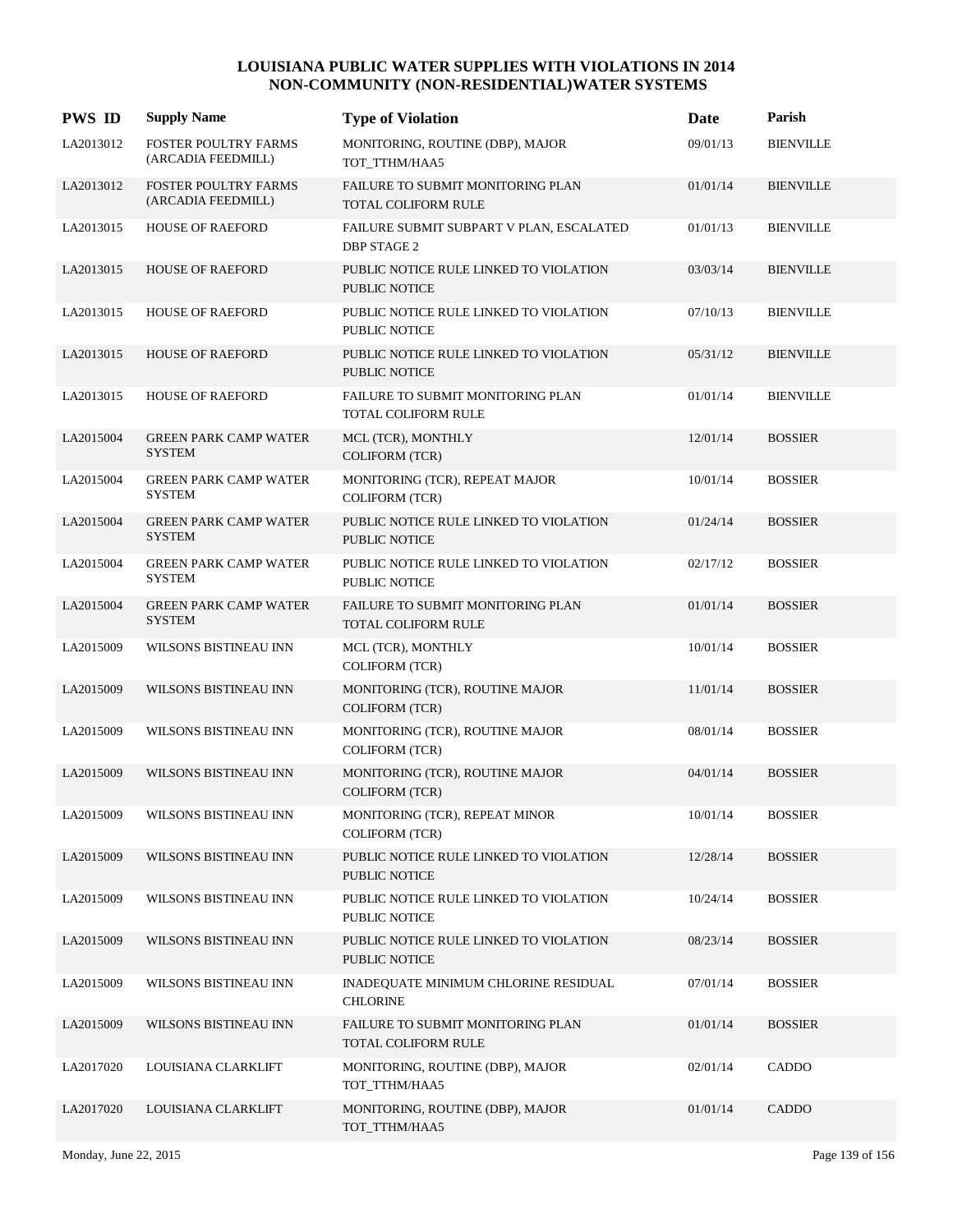| <b>PWS ID</b> | <b>Supply Name</b>                                       | <b>Type of Violation</b>                                                                | Date     | Parish           |
|---------------|----------------------------------------------------------|-----------------------------------------------------------------------------------------|----------|------------------|
| LA2017022     | THUNDER ROAD RACEWAY<br><b>PARK</b>                      | PUBLIC NOTICE RULE LINKED TO VIOLATION<br><b>PUBLIC NOTICE</b>                          | 08/31/13 | CADDO            |
| LA2017022     | THUNDER ROAD RACEWAY<br><b>PARK</b>                      | PUBLIC NOTICE RULE LINKED TO VIOLATION<br><b>PUBLIC NOTICE</b>                          | 12/11/12 | CADDO            |
| LA2017022     | THUNDER ROAD RACEWAY<br><b>PARK</b>                      | FAILURE TO SUBMIT MONITORING PLAN<br>TOTAL COLIFORM RULE                                | 01/01/14 | CADDO            |
| LA2017026     | <b>RELAY STATION</b>                                     | MONITORING (TCR), ROUTINE MAJOR<br><b>COLIFORM (TCR)</b>                                | 04/01/14 | <b>CADDO</b>     |
| LA2017026     | <b>RELAY STATION</b>                                     | PUBLIC NOTICE RULE LINKED TO VIOLATION<br>PUBLIC NOTICE                                 | 08/23/14 | CADDO            |
| LA2017026     | <b>RELAY STATION</b>                                     | PUBLIC NOTICE RULE LINKED TO VIOLATION<br>PUBLIC NOTICE                                 | 04/10/13 | CADDO            |
| LA2017027     | <b>CRAWDADDYS TRUCK STOP</b><br><b>WATER SYSTEM</b>      | INADEQUATE MINIMUM CHLORINE RESIDUAL<br><b>CHLORINE</b>                                 | 05/01/14 | CADDO            |
| LA2019010     |                                                          | CERTAINTEED WATER SYSTEM MONITORING (TCR), ROUTINE MAJOR<br>COLIFORM (TCR)              | 10/01/14 | <b>CALCASIEU</b> |
| LA2019010     |                                                          | CERTAINTEED WATER SYSTEM MONITORING, ROUTINE (DBP), MAJOR<br><b>CHLORINE</b>            | 10/01/14 | <b>CALCASIEU</b> |
| LA2019010     |                                                          | CERTAINTEED WATER SYSTEM FAILURE ADDRESS DEFICIENCY (GWR)<br><b>GROUNDWATER RULE</b>    | 05/01/13 | <b>CALCASIEU</b> |
| LA2019010     |                                                          | CERTAINTEED WATER SYSTEM PUBLIC NOTICE RULE LINKED TO VIOLATION<br>PUBLIC NOTICE        | 02/21/14 | <b>CALCASIEU</b> |
| LA2019010     |                                                          | CERTAINTEED WATER SYSTEM PUBLIC NOTICE RULE LINKED TO VIOLATION<br>PUBLIC NOTICE        | 11/29/13 | <b>CALCASIEU</b> |
| LA2019010     |                                                          | CERTAINTEED WATER SYSTEM PUBLIC NOTICE RULE LINKED TO VIOLATION<br>PUBLIC NOTICE        | 08/23/13 | <b>CALCASIEU</b> |
| LA2019010     |                                                          | CERTAINTEED WATER SYSTEM PUBLIC NOTICE RULE LINKED TO VIOLATION<br>PUBLIC NOTICE        | 07/12/13 | <b>CALCASIEU</b> |
| LA2019010     |                                                          | CERTAINTEED WATER SYSTEM PUBLIC NOTICE RULE LINKED TO VIOLATION<br><b>PUBLIC NOTICE</b> | 04/12/13 | <b>CALCASIEU</b> |
| LA2019010     |                                                          | CERTAINTEED WATER SYSTEM PUBLIC NOTICE RULE LINKED TO VIOLATION<br><b>PUBLIC NOTICE</b> | 01/17/13 | <b>CALCASIEU</b> |
| LA2019010     |                                                          | CERTAINTEED WATER SYSTEM FAILURE TO SUBMIT MONITORING PLAN<br>TOTAL COLIFORM RULE       | 01/01/14 | CALCASIEU        |
| LA2019015     | CITGO PETROLEUM REFINERY<br>WATER SYSTEM                 | MONITORING, ROUTINE (DBP), MAJOR<br>TOT_TTHM/HAA5                                       | 10/01/13 | <b>CALCASIEU</b> |
| LA2019015     | CITGO PETROLEUM REFINERY<br>WATER SYSTEM                 | MONITOR GWR TRIGGERED/ADDITONAL, MINOR<br>E. COLI                                       | 02/10/12 | <b>CALCASIEU</b> |
| LA2019016     | <b>AXIALL CORPORATION</b><br><b>COMPLEX WATER SYSTEM</b> | MCL, AVERAGE<br>1,2-DICHLOROETHANE                                                      | 04/01/14 | CALCASIEU        |
| LA2019016     | <b>AXIALL CORPORATION</b><br>COMPLEX WATER SYSTEM        | INADEQUATE MINIMUM CHLORINE RESIDUAL<br><b>CHLORINE</b>                                 | 05/01/14 | <b>CALCASIEU</b> |
| LA2019060     | C A T C POSITIVE<br><b>CONNECTIONS</b>                   | MONITORING, ROUTINE (DBP), MAJOR<br>TOT_TTHM/HAA5                                       | 09/01/13 | CALCASIEU        |
| LA2019060     | C A T C POSITIVE<br>CONNECTIONS                          | PUBLIC NOTICE RULE LINKED TO VIOLATION<br>PUBLIC NOTICE                                 | 01/28/14 | <b>CALCASIEU</b> |
| LA2019087     | LAKE CHARLES HARBOR &<br>TERMINAL COKE PLNT              | INADEQUATE MINIMUM CHLORINE RESIDUAL<br><b>CHLORINE</b>                                 | 04/01/14 | CALCASIEU        |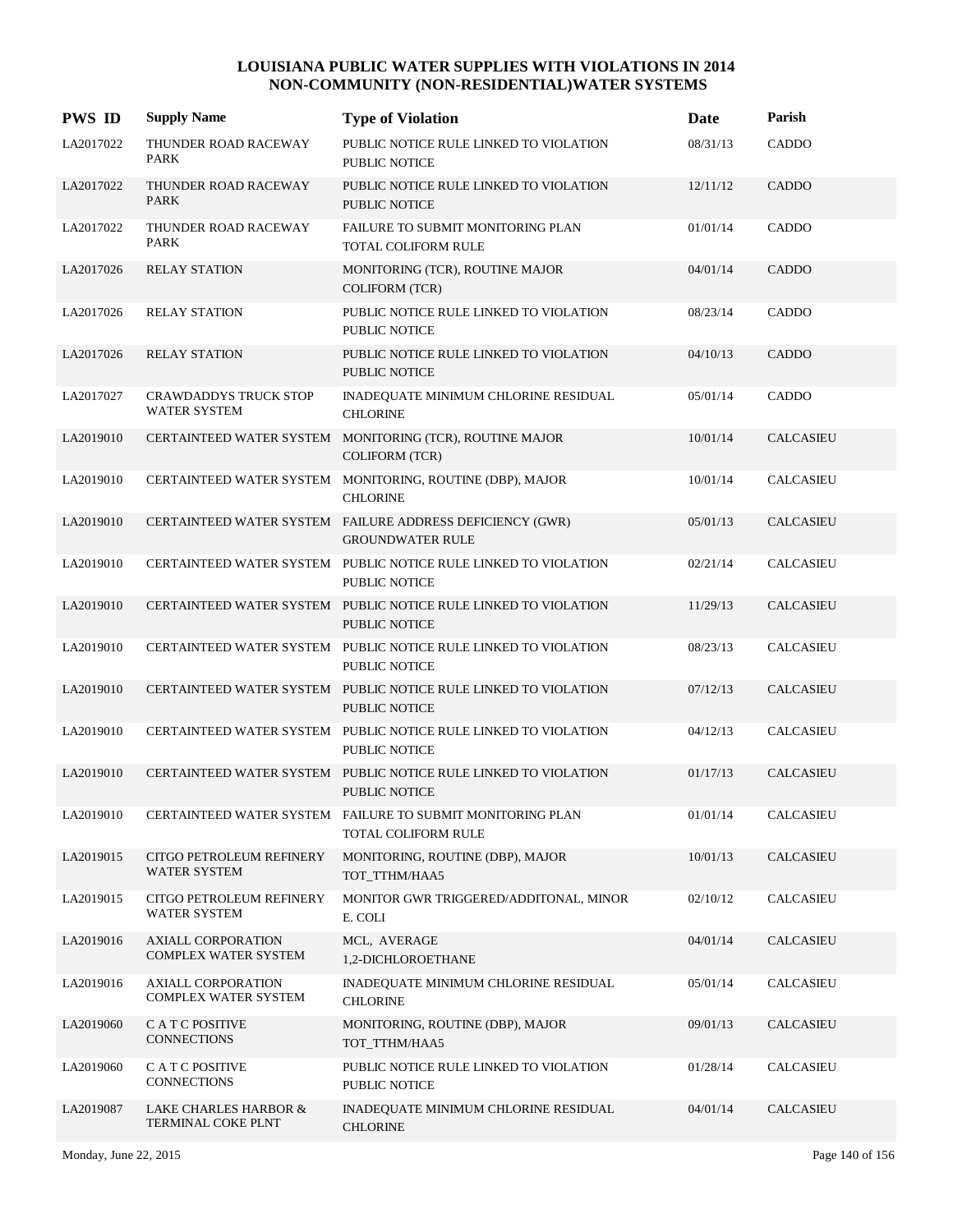| <b>PWS ID</b> | <b>Supply Name</b>                                 | <b>Type of Violation</b>                                       | Date     | Parish           |
|---------------|----------------------------------------------------|----------------------------------------------------------------|----------|------------------|
| LA2019098     | TRUNKLINE LNG CO WATER<br><b>SYSTEM</b>            | MONITORING, ROUTINE (DBP), MAJOR<br>TOT_TTHM/HAA5              | 10/01/13 | <b>CALCASIEU</b> |
| LA2019121     | <b>AXIALL CORP COMP FAMILY</b><br><b>CENTER WS</b> | PUBLIC NOTICE RULE LINKED TO VIOLATION<br>PUBLIC NOTICE        | 01/17/13 | CALCASIEU        |
| LA2019124     | TOOMEY REST AREA WATER<br><b>SYSTEM</b>            | MONITOR GWR TRIGGERED/ADDITONAL, MAJOR<br>E. COLI              | 06/27/13 | <b>CALCASIEU</b> |
| LA2019132     | <b>CALCASIEU REFINING</b><br><b>COMPANY W S</b>    | INADEQUATE MINIMUM CHLORINE RESIDUAL<br><b>CHLORINE</b>        | 10/01/14 | CALCASIEU        |
| LA2019134     | DUNHAM PRICE GROUP<br>WATER SYSTEM                 | FAILURE SUBMIT SUBPART V PLAN, ESCALATED<br><b>DBP STAGE 2</b> | 01/01/13 | CALCASIEU        |
| LA2019138     | <b>CITGO PETROLEUM -</b><br>CONTRACTOR COMP W S    | MONITORING, ROUTINE (DBP), MAJOR<br>TOT_TTHM/HAA5              | 10/01/13 | CALCASIEU        |
| LA2019141     | CITGO-PECAN GROVE CENTER                           | MCL, LRAA<br><b>TTHM</b>                                       | 04/01/14 | <b>CALCASIEU</b> |
| LA2019141     | CITGO-PECAN GROVE CENTER                           | MCL, LRAA<br><b>TTHM</b>                                       | 01/01/14 | CALCASIEU        |
| LA2019141     | CITGO-PECAN GROVE CENTER                           | MONITORING, ROUTINE (DBP), MAJOR<br>TOT TTHM/HAA5              | 10/01/14 | CALCASIEU        |
| LA2019141     | <b>CITGO-PECAN GROVE CENTER</b>                    | MONITORING, ROUTINE (DBP), MAJOR<br>TOT_TTHM/HAA5              | 07/01/14 | <b>CALCASIEU</b> |
| LA2019141     | CITGO-PECAN GROVE CENTER                           | FAILURE SUBMIT OEL REPORT FOR TTHM<br><b>TTHM</b>              | 05/01/14 | <b>CALCASIEU</b> |
| LA2019142     | <b>CIRCLE A MINI MART #2</b>                       | MONITORING (TCR), ROUTINE MAJOR<br><b>COLIFORM (TCR)</b>       | 10/01/14 | <b>CALCASIEU</b> |
| LA2019143     | PRAIRIE PLAZA WATER<br><b>SYSTEM</b>               | MONITORING (TCR), ROUTINE MAJOR<br><b>COLIFORM (TCR)</b>       | 07/01/14 | CALCASIEU        |
| LA2019143     | PRAIRIE PLAZA WATER<br><b>SYSTEM</b>               | MONITORING (TCR), ROUTINE MAJOR<br><b>COLIFORM (TCR)</b>       | 04/01/14 | <b>CALCASIEU</b> |
| LA2019143     | PRAIRIE PLAZA WATER<br><b>SYSTEM</b>               | MONITORING (TCR), ROUTINE MAJOR<br><b>COLIFORM (TCR)</b>       | 01/01/14 | <b>CALCASIEU</b> |
| LA2019143     | PRAIRIE PLAZA WATER<br><b>SYSTEM</b>               | MONITORING, ROUTINE (DBP), MAJOR<br><b>CHLORINE</b>            | 07/01/14 | <b>CALCASIEU</b> |
| LA2019143     | PRAIRIE PLAZA WATER<br><b>SYSTEM</b>               | MONITORING, ROUTINE (DBP), MAJOR<br><b>CHLORINE</b>            | 04/01/14 | <b>CALCASIEU</b> |
| LA2019143     | PRAIRIE PLAZA WATER<br><b>SYSTEM</b>               | FAILURE ADDRESS DEFICIENCY (GWR)<br><b>GROUNDWATER RULE</b>    | 10/02/12 | CALCASIEU        |
| LA2019143     | PRAIRIE PLAZA WATER<br><b>SYSTEM</b>               | PUBLIC NOTICE RULE LINKED TO VIOLATION<br>PUBLIC NOTICE        | 08/27/14 | CALCASIEU        |
| LA2019143     | PRAIRIE PLAZA WATER<br><b>SYSTEM</b>               | PUBLIC NOTICE RULE LINKED TO VIOLATION<br>PUBLIC NOTICE        | 05/31/14 | CALCASIEU        |
| LA2019143     | PRAIRIE PLAZA WATER<br><b>SYSTEM</b>               | PUBLIC NOTICE RULE LINKED TO VIOLATION<br>PUBLIC NOTICE        | 02/28/14 | CALCASIEU        |
| LA2019143     | PRAIRIE PLAZA WATER<br><b>SYSTEM</b>               | PUBLIC NOTICE RULE LINKED TO VIOLATION<br>PUBLIC NOTICE        | 08/23/13 | <b>CALCASIEU</b> |
| LA2019143     | PRAIRIE PLAZA WATER<br><b>SYSTEM</b>               | PUBLIC NOTICE RULE LINKED TO VIOLATION<br>PUBLIC NOTICE        | 04/12/13 | CALCASIEU        |
| LA2019144     | TIGER TOUCHDOWN #4                                 | FAILURE ADDRESS DEFICIENCY (GWR)<br><b>GROUNDWATER RULE</b>    | 10/02/12 | CALCASIEU        |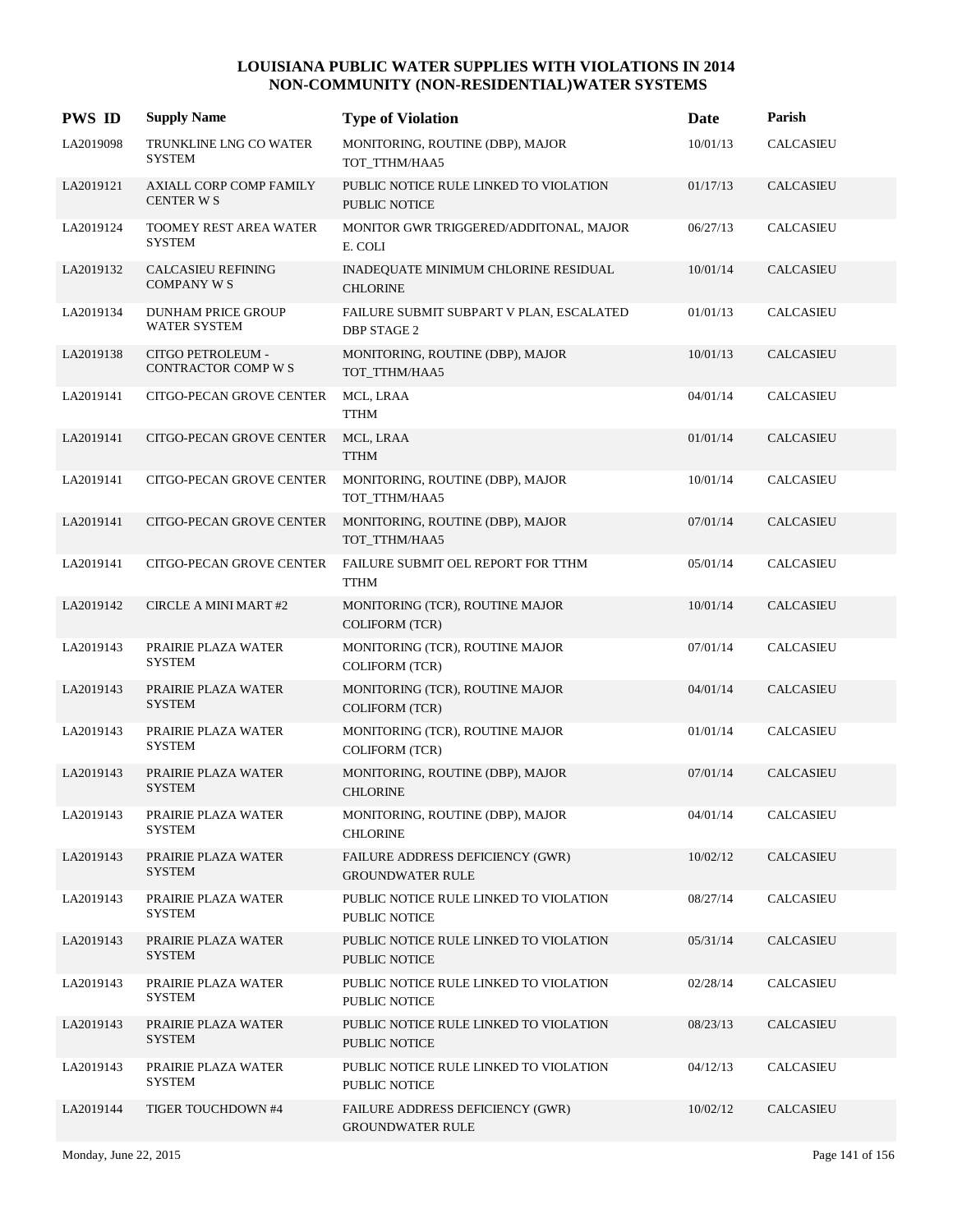| <b>PWS ID</b> | <b>Supply Name</b>                                       | <b>Type of Violation</b>                                       | Date     | Parish                  |
|---------------|----------------------------------------------------------|----------------------------------------------------------------|----------|-------------------------|
| LA2019144     | TIGER TOUCHDOWN #4                                       | PUBLIC NOTICE RULE LINKED TO VIOLATION<br>PUBLIC NOTICE        | 07/12/13 | <b>CALCASIEU</b>        |
| LA2033003     | <b>EXXONMOBIL CHEMICAL</b><br><b>BATON ROUGE POLYMER</b> | MONITORING (TCR), ROUTINE MAJOR<br><b>COLIFORM (TCR)</b>       | 04/01/14 | <b>EAST BATON ROUGE</b> |
| LA2033003     | EXXONMOBIL CHEMICAL<br><b>BATON ROUGE POLYMER</b>        | MONITORING, ROUTINE (DBP), MAJOR<br>TOT_TTHM/HAA5              | 08/01/13 | <b>EAST BATON ROUGE</b> |
| LA2033025     | DELTECH CORPORATION                                      | MONITORING (TCR), ROUTINE MAJOR<br><b>COLIFORM (TCR)</b>       | 05/01/14 | <b>EAST BATON ROUGE</b> |
| LA2033025     | DELTECH CORPORATION                                      | MONITORING, ROUTINE (DBP), MAJOR<br>TOT_TTHM/HAA5              | 10/01/13 | <b>EAST BATON ROUGE</b> |
| LA2033025     | DELTECH CORPORATION                                      | FAILURE SUBMIT SUBPART V PLAN, ESCALATED<br><b>DBP STAGE 2</b> | 01/01/13 | <b>EAST BATON ROUGE</b> |
| LA2033025     | DELTECH CORPORATION                                      | PUBLIC NOTICE RULE LINKED TO VIOLATION<br>PUBLIC NOTICE        | 07/22/14 | <b>EAST BATON ROUGE</b> |
| LA2033025     | DELTECH CORPORATION                                      | PUBLIC NOTICE RULE LINKED TO VIOLATION<br><b>PUBLIC NOTICE</b> | 04/11/13 | <b>EAST BATON ROUGE</b> |
| LA2033025     | DELTECH CORPORATION                                      | INADEQUATE MINIMUM CHLORINE RESIDUAL<br><b>CHLORINE</b>        | 07/01/14 | <b>EAST BATON ROUGE</b> |
| LA2033025     | DELTECH CORPORATION                                      | INADEQUATE MINIMUM CHLORINE RESIDUAL<br><b>CHLORINE</b>        | 04/01/14 | <b>EAST BATON ROUGE</b> |
| LA2033025     | DELTECH CORPORATION                                      | INADEQUATE MINIMUM CHLORINE RESIDUAL<br><b>CHLORINE</b>        | 02/01/14 | <b>EAST BATON ROUGE</b> |
| LA2033041     | UOP, LLC                                                 | MONITORING, ROUTINE (DBP), MAJOR<br>TOT_TTHM/HAA5              | 11/01/13 | <b>EAST BATON ROUGE</b> |
| LA2033052     | OXBOW CALCINING, LLC                                     | MONITORING, ROUTINE (DBP), MAJOR<br>TOT_TTHM/HAA5              | 07/01/13 | <b>EAST BATON ROUGE</b> |
| LA2033102     | <b>FORMOSA PLASTICS</b><br><b>CORPORATION</b>            | MONITORING, ROUTINE (DBP), MAJOR<br>TOT_TTHM/HAA5              | 10/01/13 | <b>EAST BATON ROUGE</b> |
| LA2033102     | <b>FORMOSA PLASTICS</b><br><b>CORPORATION</b>            | INADEQUATE MINIMUM CHLORINE RESIDUAL<br><b>CHLORINE</b>        | 03/01/14 | <b>EAST BATON ROUGE</b> |
| LA2033127     | <b>NPC SERVICES</b>                                      | INADEQUATE MINIMUM CHLORINE RESIDUAL<br><b>CHLORINE</b>        | 03/01/14 | <b>EAST BATON ROUGE</b> |
| LA2033131     | <b>SALMON &amp; ASSOCIATES</b>                           | MONITORING, ROUTINE (DBP), MAJOR<br><b>CHLORINE</b>            | 01/01/14 | EAST BATON ROUGE        |
| LA2033135     | MADE TO GO TRUCKSTOP                                     | INADEQUATE MINIMUM CHLORINE RESIDUAL<br><b>CHLORINE</b>        | 07/01/14 | <b>EAST BATON ROUGE</b> |
| LA2033135     | MADE TO GO TRUCKSTOP                                     | INADEQUATE MINIMUM CHLORINE RESIDUAL<br><b>CHLORINE</b>        | 03/01/14 | <b>EAST BATON ROUGE</b> |
| LA2039017     | LOUISIANA STATE<br>ARBORETUM                             | MONITOR GWR TRIGGERED/ADDITONAL, MINOR<br>E. COLI              | 01/01/13 | <b>EVANGELINE</b>       |
| LA2039017     | LOUISIANA STATE<br>ARBORETUM                             | INADEQUATE MINIMUM CHLORINE RESIDUAL<br><b>CHLORINE</b>        | 09/01/14 | <b>EVANGELINE</b>       |
| LA2039017     | LOUISIANA STATE<br><b>ARBORETUM</b>                      | INADEQUATE MINIMUM CHLORINE RESIDUAL<br><b>CHLORINE</b>        | 04/01/14 | <b>EVANGELINE</b>       |
| LA2039017     | LOUISIANA STATE<br>ARBORETUM                             | INADEQUATE MINIMUM CHLORINE RESIDUAL<br><b>CHLORINE</b>        | 01/01/14 | <b>EVANGELINE</b>       |
| LA2045066     | RIP VAN WINKLE GARDENS                                   | PUBLIC NOTICE RULE LINKED TO VIOLATION<br>PUBLIC NOTICE        | 11/29/13 | <b>IBERIA</b>           |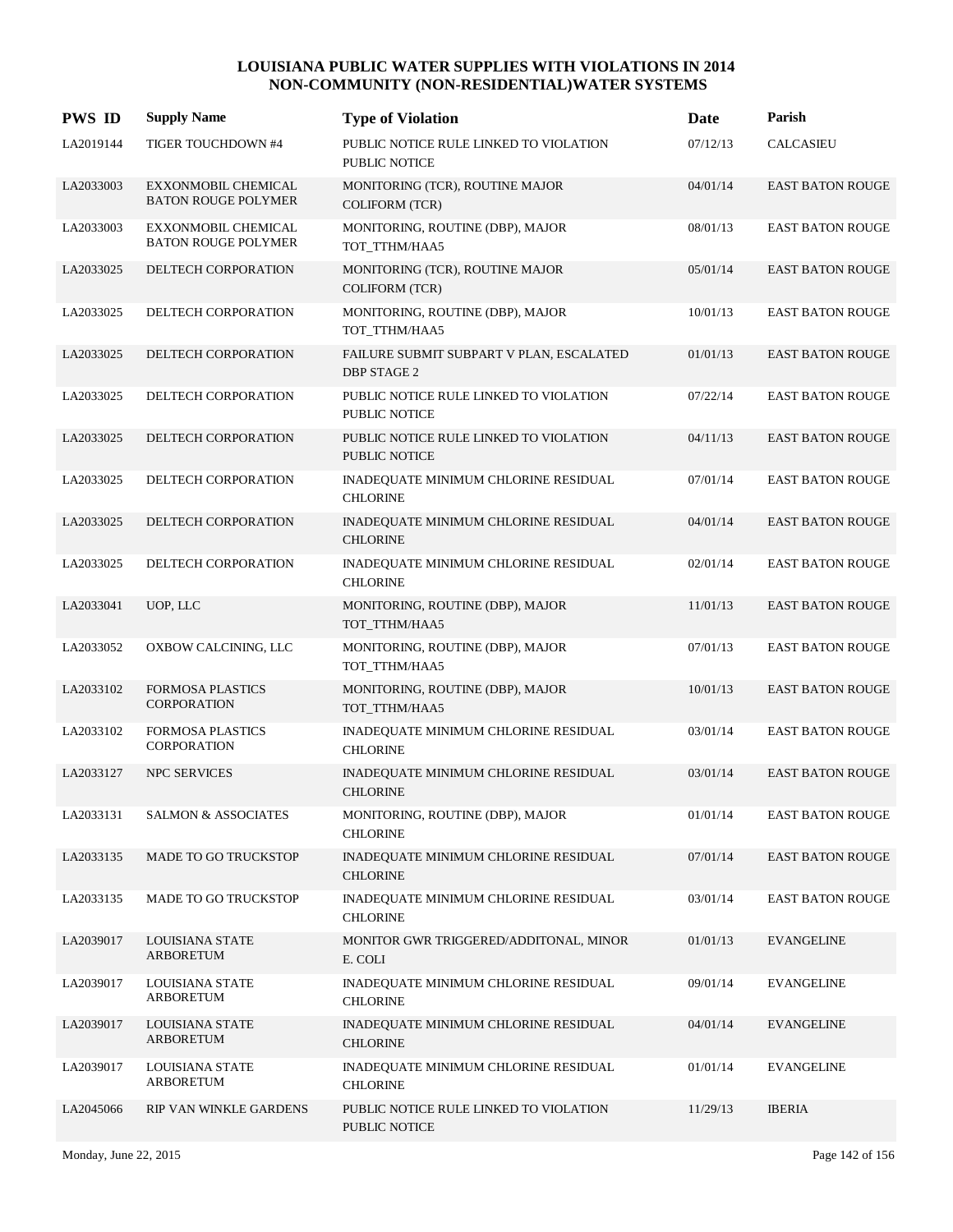| <b>PWS ID</b> | <b>Supply Name</b>                             | <b>Type of Violation</b>                                                                      | Date     | Parish              |
|---------------|------------------------------------------------|-----------------------------------------------------------------------------------------------|----------|---------------------|
| LA2045071     | ROHM AND HAAS CO<br>ADVANCED MATERIALS WS      | MONITORING, ROUTINE (DBP), MAJOR<br>TOT TTHM/HAA5                                             | 08/01/13 | <b>IBERIA</b>       |
| LA2055086     | OMNI GEOPHYSICAL LLC<br><b>WATER SYSTEM</b>    | MONITORING, ROUTINE (DBP), MAJOR<br><b>CHLORINE</b>                                           | 07/01/14 | LAFAYETTE           |
| LA2055086     | OMNI GEOPHYSICAL LLC<br><b>WATER SYSTEM</b>    | MONITORING, ROUTINE (DBP), MAJOR<br>TOT_TTHM/HAA5                                             | 09/01/13 | LAFAYETTE           |
| LA2055086     | OMNI GEOPHYSICAL LLC<br>WATER SYSTEM           | INADEQUATE MINIMUM CHLORINE RESIDUAL<br><b>CHLORINE</b>                                       | 07/01/14 | LAFAYETTE           |
| LA2061003     | ARDAGH GLASS WATER<br><b>SYSTEM</b>            | MONITORING, ROUTINE (DBP), MAJOR<br>TOT_TTHM/HAA5                                             | 11/01/14 | <b>LINCOLN</b>      |
| LA2061009     | WEYERHAEUSER NR -<br><b>ARCADIA OSB</b>        | MCL (TCR), MONTHLY<br><b>COLIFORM (TCR)</b>                                                   | 10/01/14 | <b>LINCOLN</b>      |
| LA2061009     | WEYERHAEUSER NR -<br><b>ARCADIA OSB</b>        | MONITORING (TCR), ROUTINE MAJOR<br><b>COLIFORM (TCR)</b>                                      | 11/01/14 | <b>LINCOLN</b>      |
| LA2061009     | <b>WEYERHAEUSER NR -</b><br><b>ARCADIA OSB</b> | MONITORING (TCR), ROUTINE MAJOR<br>COLIFORM (TCR)                                             | 07/01/14 | <b>LINCOLN</b>      |
| LA2061009     | WEYERHAEUSER NR -<br><b>ARCADIA OSB</b>        | MONITORING, ROUTINE (DBP), MAJOR<br><b>CHLORINE</b>                                           | 10/01/14 | <b>LINCOLN</b>      |
| LA2061009     | <b>WEYERHAEUSER NR -</b><br><b>ARCADIA OSB</b> | MONITORING, ROUTINE (DBP), MAJOR<br><b>CHLORINE</b>                                           | 07/01/14 | <b>LINCOLN</b>      |
| LA2061009     | WEYERHAEUSER NR -<br><b>ARCADIA OSB</b>        | MONITORING, ROUTINE (DBP), MAJOR<br>TOT_TTHM/HAA5                                             | 09/01/13 | <b>LINCOLN</b>      |
| LA2063033     | SPRINGFIELD MIDDLE SCHOOL                      | MCL, LRAA<br>TOTAL HALOACETIC ACIDS (HAA5)                                                    | 10/01/14 | <b>LIVINGSTON</b>   |
| LA2063033     | SPRINGFIELD MIDDLE SCHOOL                      | MCL, LRAA<br>TOTAL HALOACETIC ACIDS (HAA5)                                                    | 07/01/14 | <b>LIVINGSTON</b>   |
| LA2063033     | SPRINGFIELD MIDDLE SCHOOL                      | MONITORING, ROUTINE (DBP), MAJOR<br>TOT_TTHM/HAA5                                             | 03/01/14 | <b>LIVINGSTON</b>   |
| LA2063033     | SPRINGFIELD MIDDLE SCHOOL                      | FAILURE SUBMIT OEL REPORT FOR HAA5<br>TOTAL HALOACETIC ACIDS (HAA5)                           | 10/31/14 | <b>LIVINGSTON</b>   |
| LA2063033     | SPRINGFIELD MIDDLE SCHOOL                      | FAILURE SUBMIT OEL REPORT FOR TTHM<br><b>TTHM</b>                                             | 10/31/14 | <b>LIVINGSTON</b>   |
| LA2063033     |                                                | SPRINGFIELD MIDDLE SCHOOL FAILURE SUBMIT OEL REPORT FOR HAA5<br>TOTAL HALOACETIC ACIDS (HAA5) | 07/31/14 | <b>LIVINGSTON</b>   |
| LA2063033     | SPRINGFIELD MIDDLE SCHOOL                      | FAILURE SUBMIT OEL REPORT FOR TTHM<br><b>TTHM</b>                                             | 07/31/14 | <b>LIVINGSTON</b>   |
| LA2063043     | TICKFAW STATE PARK                             | INADEQUATE MINIMUM CHLORINE RESIDUAL<br><b>CHLORINE</b>                                       | 03/01/14 | <b>LIVINGSTON</b>   |
| LA2069024     | <b>COWBOYS GENERAL STORE</b>                   | FAILURE ADDRESS DEFICIENCY (GWR)<br><b>GROUNDWATER RULE</b>                                   | 01/03/12 | <b>NATCHITOCHES</b> |
| LA2069024     | COWBOYS GENERAL STORE                          | PUBLIC NOTICE RULE LINKED TO VIOLATION<br>PUBLIC NOTICE                                       | 07/12/13 | <b>NATCHITOCHES</b> |
| LA2071038     | FORT PIKE STATE PARK                           | MCL (TCR), ACUTE<br><b>COLIFORM (TCR)</b>                                                     | 07/01/14 | <b>ORLEANS</b>      |
| LA2071038     | FORT PIKE STATE PARK                           | FAILURE TO SUBMIT MONITORING PLAN<br>TOTAL COLIFORM RULE                                      | 01/01/14 | <b>ORLEANS</b>      |
| LA2071116     | CRAZY ALS LOUNGE                               | MONITORING (TCR), ROUTINE MAJOR<br><b>COLIFORM (TCR)</b>                                      | 10/01/14 | <b>ORLEANS</b>      |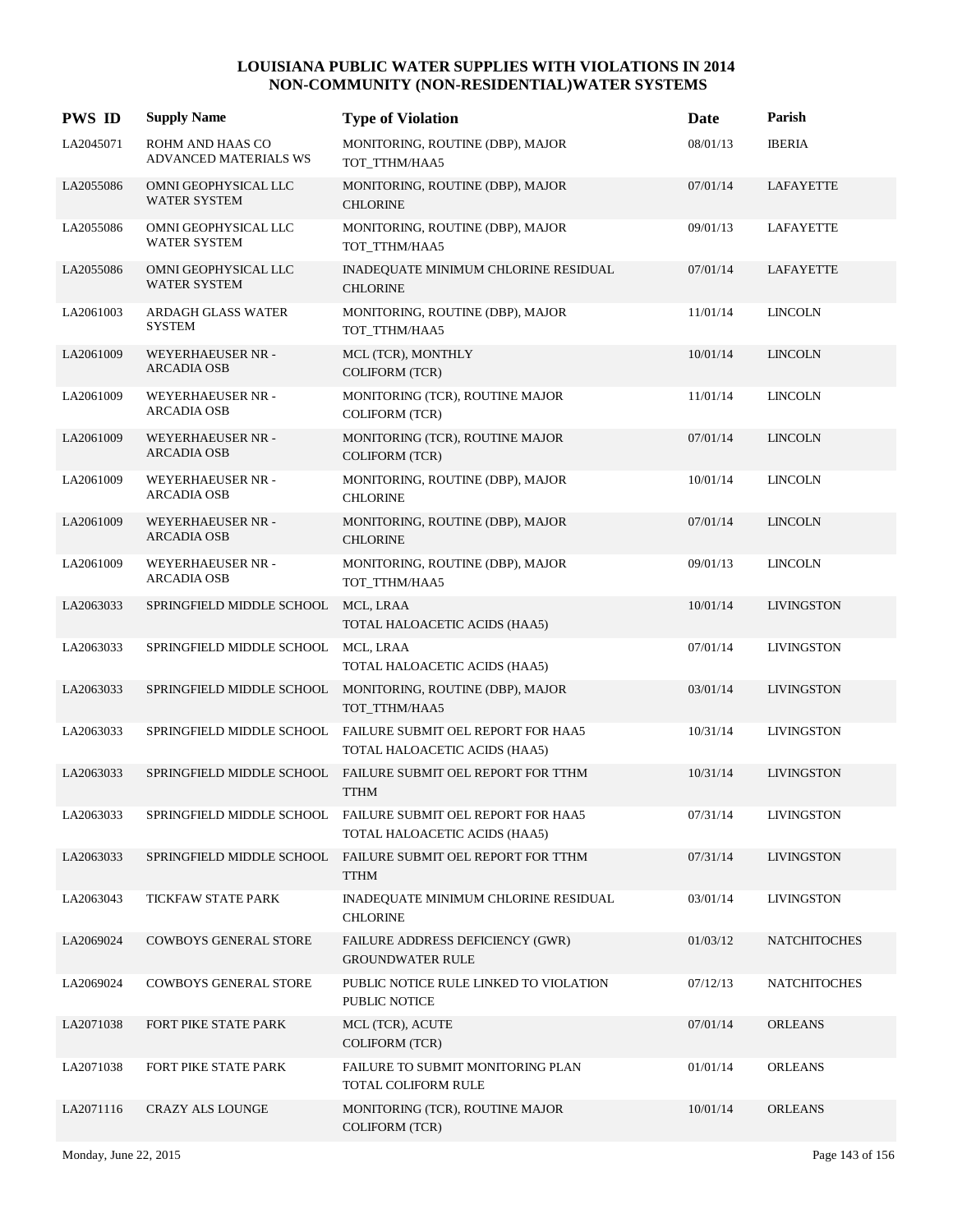| <b>PWS ID</b> | <b>Supply Name</b>                           | <b>Type of Violation</b>                                        | <b>Date</b> | Parish          |
|---------------|----------------------------------------------|-----------------------------------------------------------------|-------------|-----------------|
| LA2071116     | <b>CRAZY ALS LOUNGE</b>                      | FAILURE TO SUBMIT MONITORING PLAN<br><b>TOTAL COLIFORM RULE</b> | 01/01/14    | <b>ORLEANS</b>  |
| LA2073027     | WEST OUACHITA IND PARK                       | FAILURE SUBMIT OEL REPORT FOR TTHM<br><b>TTHM</b>               | 10/31/14    | <b>OUACHITA</b> |
| LA2073027     | WEST OUACHITA IND PARK                       | INADEQUATE MINIMUM CHLORINE RESIDUAL<br><b>CHLORINE</b>         | 04/01/14    | <b>OUACHITA</b> |
| LA2073027     | WEST OUACHITA IND PARK                       | INADEQUATE MINIMUM CHLORINE RESIDUAL<br><b>CHLORINE</b>         | 03/01/14    | <b>OUACHITA</b> |
| LA2073042     | <b>GEORGIA PACIFIC</b><br><b>CORPORATION</b> | MONITORING, ROUTINE (DBP), MAJOR<br>TOT TTHM/HAA5               | 09/01/13    | <b>OUACHITA</b> |
| LA2073046     | RICE-WAYNE WATER COLLC                       | MONITORING, ROUTINE (DBP), MAJOR<br>TOT_TTHM/HAA5               | 08/01/13    | <b>OUACHITA</b> |
| LA2073046     | RICE-WAYNE WATER COLLC                       | FAILURE SUBMIT SUBPART V PLAN, ESCALATED<br><b>DBP STAGE 2</b>  | 01/01/13    | <b>OUACHITA</b> |
| LA2073046     | RICE-WAYNE WATER COLLC                       | PUBLIC NOTICE RULE LINKED TO VIOLATION<br><b>PUBLIC NOTICE</b>  | 03/19/14    | <b>OUACHITA</b> |
| LA2073055     | <b>WAGON WHEEL WATER</b><br><b>SYSTEM</b>    | INADEQUATE MINIMUM CHLORINE RESIDUAL<br><b>CHLORINE</b>         | 04/01/14    | <b>OUACHITA</b> |
| LA2077047     | <b>OLD RIVER WATER 7</b>                     | MONITORING, ROUTINE (DBP), MAJOR<br>TOT TTHM/HAA5               | 09/01/13    | POINTE COUPEE   |
| LA2077047     | <b>OLD RIVER WATER 7</b>                     | MONITOR GWR TRIGGERED/ADDITONAL, MAJOR<br>E. COLI               | 09/26/12    | POINTE COUPEE   |
| LA2077047     | <b>OLD RIVER WATER 7</b>                     | MONITOR GWR TRIGGERED/ADDITONAL, MAJOR<br>E. COLI               | 09/26/12    | POINTE COUPEE   |
| LA2077047     | OLD RIVER WATER 7                            | MONITOR GWR TRIGGERED/ADDITONAL, MAJOR<br>E. COLI               | 09/26/12    | POINTE COUPEE   |
| LA2077047     | <b>OLD RIVER WATER 7</b>                     | MONITOR GWR TRIGGERED/ADDITONAL, MAJOR<br>E. COLI               | 08/27/12    | POINTE COUPEE   |
| LA2077047     | <b>OLD RIVER WATER 7</b>                     | FAILURE ADDRESS DEFICIENCY (GWR)<br><b>GROUNDWATER RULE</b>     | 10/12/11    | POINTE COUPEE   |
| LA2077047     | <b>OLD RIVER WATER 7</b>                     | PUBLIC NOTICE RULE LINKED TO VIOLATION<br>PUBLIC NOTICE         | 11/01/12    | POINTE COUPEE   |
| LA2077047     | <b>OLD RIVER WATER 7</b>                     | INADEQUATE MINIMUM CHLORINE RESIDUAL<br><b>CHLORINE</b>         | 12/01/14    | POINTE COUPEE   |
| LA2077050     | SHERBURNE WILDLIFE MGT<br>AREA WATER SYSTEM  | MONITORING (TCR), ROUTINE MAJOR<br>COLIFORM (TCR)               | 10/01/14    | POINTE COUPEE   |
| LA2077050     | SHERBURNE WILDLIFE MGT<br>AREA WATER SYSTEM  | MONITORING (TCR), ROUTINE MAJOR<br><b>COLIFORM (TCR)</b>        | 07/01/14    | POINTE COUPEE   |
| LA2077050     | SHERBURNE WILDLIFE MGT<br>AREA WATER SYSTEM  | MONITORING (TCR), ROUTINE MAJOR<br><b>COLIFORM (TCR)</b>        | 04/01/14    | POINTE COUPEE   |
| LA2077050     | SHERBURNE WILDLIFE MGT<br>AREA WATER SYSTEM  | PUBLIC NOTICE RULE LINKED TO VIOLATION<br>PUBLIC NOTICE         | 11/24/14    | POINTE COUPEE   |
| LA2077050     | SHERBURNE WILDLIFE MGT<br>AREA WATER SYSTEM  | PUBLIC NOTICE RULE LINKED TO VIOLATION<br>PUBLIC NOTICE         | 08/24/14    | POINTE COUPEE   |
| LA2079017     | ASSEMBLY OF GOD CHURCH<br><b>CAMP</b>        | MONITORING (TCR), ROUTINE MAJOR<br><b>COLIFORM (TCR)</b>        | 07/01/14    | <b>RAPIDES</b>  |
| LA2079017     | ASSEMBLY OF GOD CHURCH<br><b>CAMP</b>        | MONITORING, ROUTINE (DBP), MAJOR<br><b>CHLORINE</b>             | 07/01/14    | <b>RAPIDES</b>  |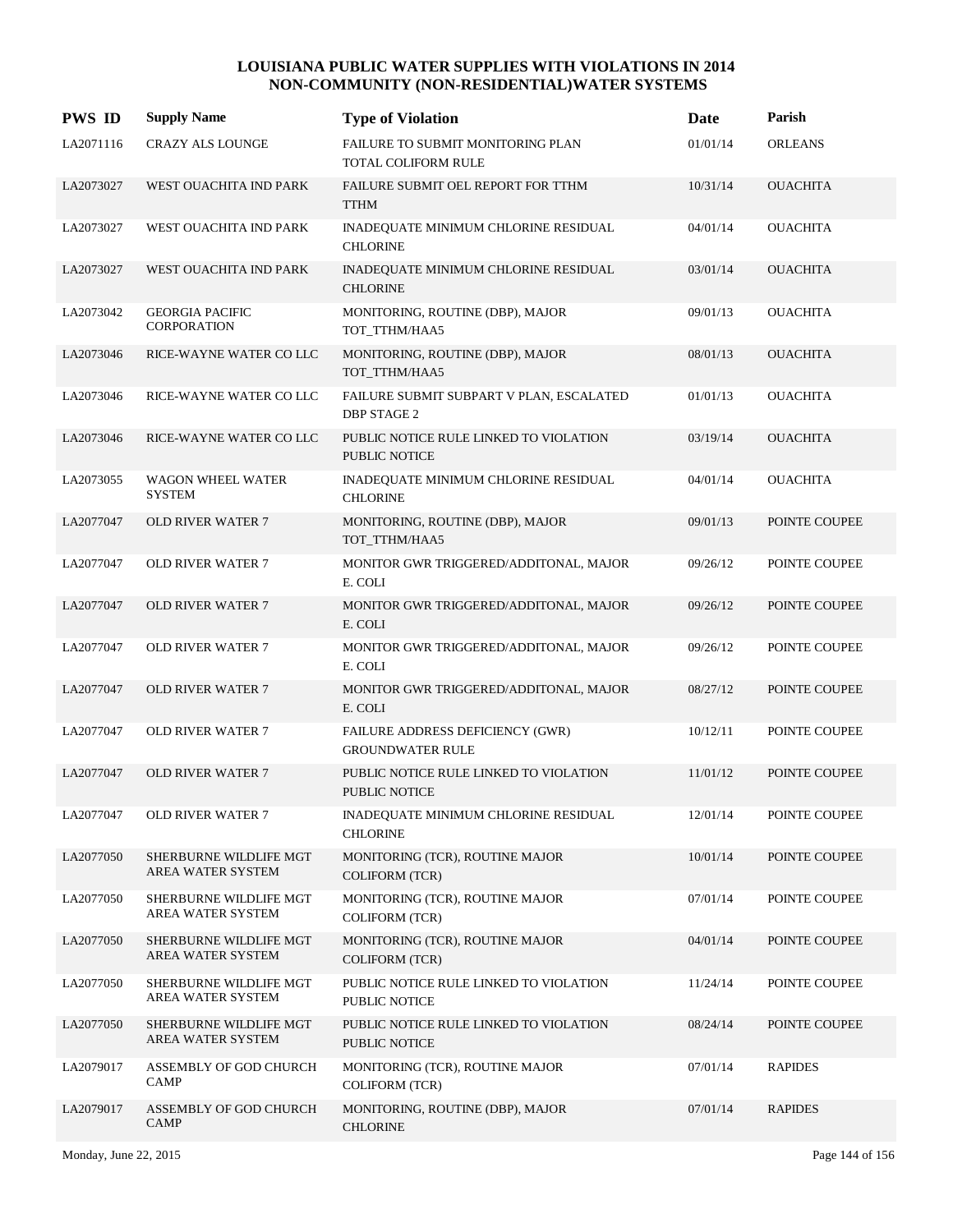| <b>PWS ID</b> | <b>Supply Name</b>                              | <b>Type of Violation</b>                                            | Date     | Parish                        |
|---------------|-------------------------------------------------|---------------------------------------------------------------------|----------|-------------------------------|
| LA2085063     | <b>WRIGHTS LANDING WATER</b><br><b>SYSTEM</b>   | PUBLIC NOTICE RULE LINKED TO VIOLATION<br>PUBLIC NOTICE             | 05/31/12 | <b>SABINE</b>                 |
| LA2085063     | WRIGHTS LANDING WATER<br><b>SYSTEM</b>          | PUBLIC NOTICE RULE LINKED TO VIOLATION<br><b>PUBLIC NOTICE</b>      | 12/11/11 | <b>SABINE</b>                 |
| LA2085063     | WRIGHTS LANDING WATER<br><b>SYSTEM</b>          | PUBLIC NOTICE RULE LINKED TO VIOLATION<br>PUBLIC NOTICE             | 09/22/11 | <b>SABINE</b>                 |
| LA2085063     | WRIGHTS LANDING WATER<br><b>SYSTEM</b>          | PUBLIC NOTICE RULE LINKED TO VIOLATION<br>PUBLIC NOTICE             | 08/30/11 | <b>SABINE</b>                 |
| LA2085079     | HARBOR MHP WATER SYSTEM                         | FAILURE ADDRESS DEFICIENCY (GWR)<br><b>GROUNDWATER RULE</b>         | 12/29/11 | <b>SABINE</b>                 |
| LA2085087     | R R & L PARK                                    | <b>FAILURE TO SUBMIT MONITORING PLAN</b><br>TOTAL COLIFORM RULE     | 01/01/14 | <b>SABINE</b>                 |
| LA2087001     | <b>DOMINO SUGAR</b>                             | MONITORING, ROUTINE (DBP), MINOR<br><b>CHLORINE</b>                 | 10/01/14 | <b>ST BERNARD</b>             |
| LA2087001     | <b>DOMINO SUGAR</b>                             | SINGLE COMB FLTR EFFLUENT (IESWTR/LT1)<br><b>TURBIDITY</b>          | 05/01/14 | <b>ST BERNARD</b>             |
| LA2087001     | DOMINO SUGAR                                    | INADEQUATE MINIMUM CHLORINE RESIDUAL                                | 08/01/14 | <b>ST BERNARD</b>             |
| LA2087001     | <b>DOMINO SUGAR</b>                             | INADEQUATE MINIMUM CHLORINE RESIDUAL<br><b>CHLORINE</b>             | 07/01/14 | <b>ST BERNARD</b>             |
| LA2087001     | DOMINO SUGAR                                    | INADEQUATE MINIMUM CHLORINE RESIDUAL<br><b>CHLORINE</b>             | 06/01/14 | <b>ST BERNARD</b>             |
| LA2091032     | NATALBANY CREEK<br>CAMPGROUND                   | INADEQUATE MINIMUM CHLORINE RESIDUAL<br><b>CHLORINE</b>             | 06/01/14 | <b>ST HELENA</b>              |
| LA2093002     | NORANDA ALUMINA, LLC                            | FAILURE SUBMIT OEL REPORT FOR HAA5<br>TOTAL HALOACETIC ACIDS (HAA5) | 10/31/14 | <b>ST JAMES</b>               |
| LA2093002     | NORANDA ALUMINA, LLC                            | FAILURE SUBMIT OEL REPORT FOR TTHM<br><b>TTHM</b>                   | 10/31/14 | <b>ST JAMES</b>               |
| LA2093002     | NORANDA ALUMINA, LLC                            | INADEQUATE DBP PRECURSOR REMOVAL<br>CARBON, TOTAL                   | 04/01/14 | <b>ST JAMES</b>               |
| LA2093002     | NORANDA ALUMINA, LLC                            | INADEQUATE DBP PRECURSOR REMOVAL<br>CARBON, TOTAL                   | 01/01/14 | <b>ST JAMES</b>               |
| LA2093002     | NORANDA ALUMINA, LLC                            | INADEQUATE MINIMUM CHLORINE RESIDUAL<br><b>CHLORINE</b>             | 05/01/14 | <b>ST JAMES</b>               |
| LA2095008     | <b>MARATHON PETROLEUM</b><br><b>COMPANY LLC</b> | MCL, LRAA<br><b>TTHM</b>                                            | 10/01/14 | ST JOHN THE<br><b>BAPTIST</b> |
| LA2095008     | <b>MARATHON PETROLEUM</b><br>COMPANY LLC        | MCL, LRAA<br><b>TTHM</b>                                            | 07/01/14 | ST JOHN THE<br><b>BAPTIST</b> |
| LA2095008     | <b>MARATHON PETROLEUM</b><br><b>COMPANY LLC</b> | MCL, LRAA<br><b>TTHM</b>                                            | 04/01/14 | ST JOHN THE<br><b>BAPTIST</b> |
| LA2095008     | <b>MARATHON PETROLEUM</b><br><b>COMPANY LLC</b> | MONITORING (TCR), ROUTINE MAJOR<br><b>COLIFORM (TCR)</b>            | 07/01/14 | ST JOHN THE<br><b>BAPTIST</b> |
| LA2095008     | <b>MARATHON PETROLEUM</b><br><b>COMPANY LLC</b> | INADEQUATE MINIMUM CHLORINE RESIDUAL<br><b>CHLORINE</b>             | 07/01/14 | ST JOHN THE<br><b>BAPTIST</b> |
| LA2095008     | <b>MARATHON PETROLEUM</b><br>COMPANY LLC        | INADEQUATE MINIMUM CHLORINE RESIDUAL<br><b>CHLORINE</b>             | 06/01/14 | ST JOHN THE<br><b>BAPTIST</b> |
| LA2095008     | <b>MARATHON PETROLEUM</b><br><b>COMPANY LLC</b> | INADEQUATE MINIMUM CHLORINE RESIDUAL<br><b>CHLORINE</b>             | 05/01/14 | ST JOHN THE<br><b>BAPTIST</b> |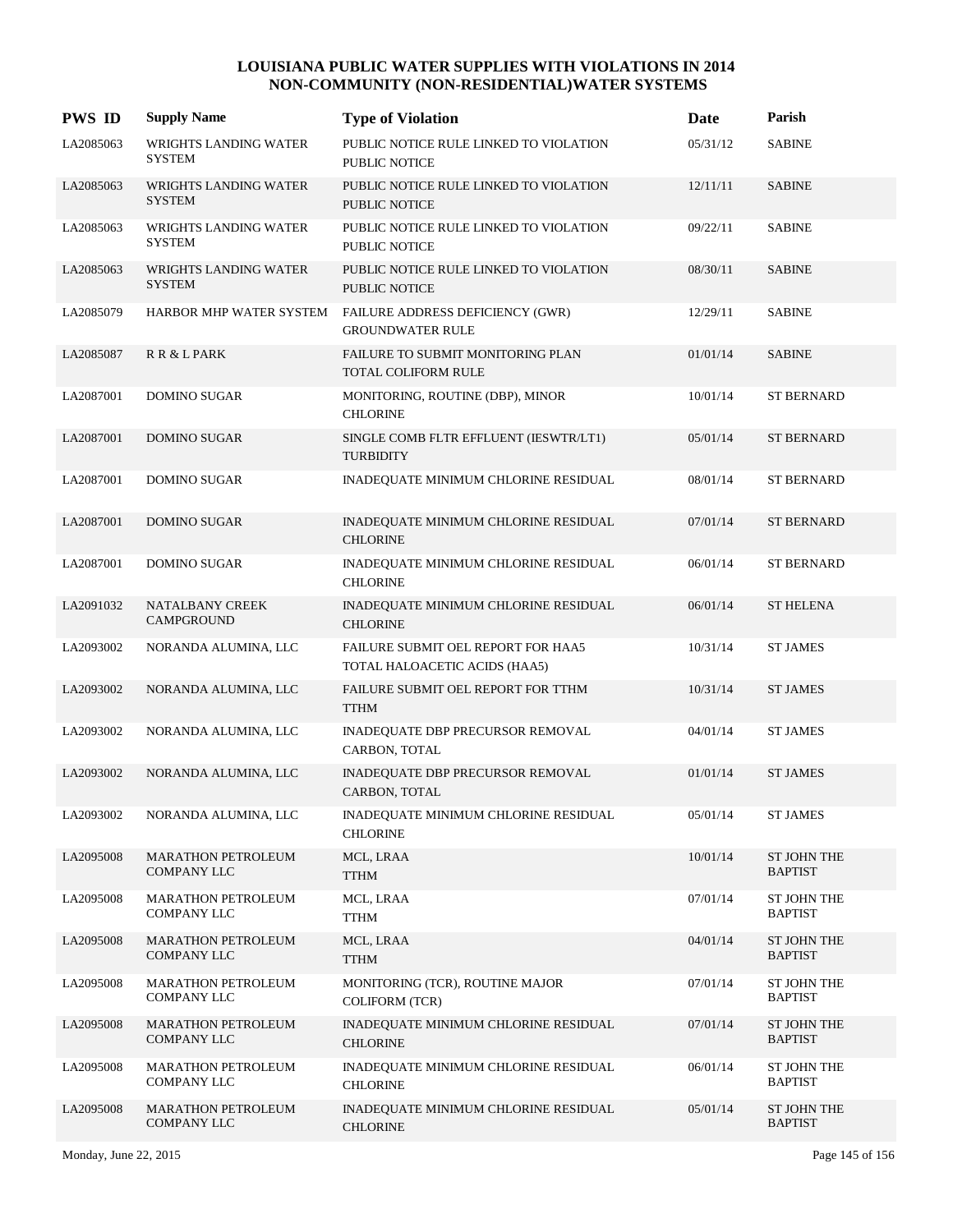| <b>PWS ID</b> | <b>Supply Name</b>                              | <b>Type of Violation</b>                                       | Date     | Parish                               |
|---------------|-------------------------------------------------|----------------------------------------------------------------|----------|--------------------------------------|
| LA2095008     | <b>MARATHON PETROLEUM</b><br><b>COMPANY LLC</b> | INADEQUATE MINIMUM CHLORINE RESIDUAL<br><b>CHLORINE</b>        | 04/01/14 | <b>ST JOHN THE</b><br><b>BAPTIST</b> |
| LA2095041     | PINNACLE POLYMERS                               | MCL, LRAA<br>TOTAL HALOACETIC ACIDS (HAA5)                     | 10/01/14 | <b>ST JOHN THE</b><br><b>BAPTIST</b> |
| LA2095041     | PINNACLE POLYMERS                               | MCL, LRAA<br><b>TTHM</b>                                       | 10/01/14 | ST JOHN THE<br><b>BAPTIST</b>        |
| LA2095041     | PINNACLE POLYMERS                               | MCL, LRAA<br><b>TTHM</b>                                       | 10/01/14 | <b>ST JOHN THE</b><br><b>BAPTIST</b> |
| LA2095041     | PINNACLE POLYMERS                               | MCL, LRAA<br>TTHM                                              | 07/01/14 | <b>ST JOHN THE</b><br><b>BAPTIST</b> |
| LA2095041     | PINNACLE POLYMERS                               | MCL, LRAA<br><b>TTHM</b>                                       | 07/01/14 | <b>ST JOHN THE</b><br><b>BAPTIST</b> |
| LA2095041     | PINNACLE POLYMERS                               | MCL, LRAA<br><b>TTHM</b>                                       | 04/01/14 | <b>ST JOHN THE</b><br><b>BAPTIST</b> |
| LA2095041     | PINNACLE POLYMERS                               | MCL, LRAA<br><b>TTHM</b>                                       | 04/01/14 | <b>ST JOHN THE</b><br><b>BAPTIST</b> |
| LA2095041     | PINNACLE POLYMERS                               | MONITORING, ROUTINE (DBP), MAJOR<br>TOT_TTHM/HAA5              | 03/01/14 | <b>ST JOHN THE</b><br><b>BAPTIST</b> |
| LA2095041     | PINNACLE POLYMERS                               | MONITORING, ROUTINE (DBP), MAJOR<br>TOT_TTHM/HAA5              | 12/01/13 | <b>ST JOHN THE</b><br><b>BAPTIST</b> |
| LA2095041     | PINNACLE POLYMERS                               | FAILURE SUBMIT OEL REPORT FOR TTHM<br><b>TTHM</b>              | 07/31/14 | ST JOHN THE<br><b>BAPTIST</b>        |
| LA2095041     | PINNACLE POLYMERS                               | FAILURE SUBMIT OEL REPORT FOR TTHM<br><b>TTHM</b>              | 05/01/14 | <b>ST JOHN THE</b><br><b>BAPTIST</b> |
| LA2095041     | PINNACLE POLYMERS                               | PUBLIC NOTICE RULE LINKED TO VIOLATION<br>PUBLIC NOTICE        | 09/07/14 | ST JOHN THE<br><b>BAPTIST</b>        |
| LA2095041     | PINNACLE POLYMERS                               | PUBLIC NOTICE RULE LINKED TO VIOLATION<br><b>PUBLIC NOTICE</b> | 07/29/14 | ST JOHN THE<br><b>BAPTIST</b>        |
| LA2095041     | PINNACLE POLYMERS                               | PUBLIC NOTICE RULE LINKED TO VIOLATION<br>PUBLIC NOTICE        | 12/07/13 | <b>ST JOHN THE</b><br><b>BAPTIST</b> |
| LA2095041     | PINNACLE POLYMERS                               | INADEQUATE MINIMUM CHLORINE RESIDUAL<br><b>CHLORINE</b>        | 06/01/14 | ST JOHN THE<br><b>BAPTIST</b>        |
| LA2095042     | CAJUN PRIDE WATER SYSTEM                        | INADEQUATE MINIMUM CHLORINE RESIDUAL<br><b>CHLORINE</b>        | 03/01/14 | <b>ST JOHN THE</b><br><b>BAPTIST</b> |
| LA2095043     | <b>GILLIGANS ON THE LAKE</b>                    | PUBLIC NOTICE RULE LINKED TO VIOLATION<br>PUBLIC NOTICE        | 02/08/12 | ST JOHN THE<br><b>BAPTIST</b>        |
| LA2095045     | FRENIER LANDING<br><b>RESTAURANT</b>            | MONITORING (TCR), ROUTINE MAJOR<br><b>COLIFORM (TCR)</b>       | 07/01/14 | ST JOHN THE<br><b>BAPTIST</b>        |
| LA2095045     | <b>FRENIER LANDING</b><br><b>RESTAURANT</b>     | MONITORING (TCR), ROUTINE MAJOR<br><b>COLIFORM (TCR)</b>       | 01/01/14 | ST JOHN THE<br><b>BAPTIST</b>        |
| LA2097051     | WALMART DISTRIBUTION<br><b>WATER SYSTEM</b>     | MONITORING, ROUTINE (DBP), MAJOR<br>TOT_TTHM/HAA5              | 09/01/13 | <b>ST LANDRY</b>                     |
| LA2099014     | MCGEES LANDING WATER<br><b>SYSTEM</b>           | MONITORING (TCR), ROUTINE MAJOR<br>COLIFORM (TCR)              | 07/01/14 | <b>ST MARTIN</b>                     |
| LA2099014     | MCGEES LANDING WATER<br><b>SYSTEM</b>           | MONITORING, ROUTINE (DBP), MAJOR<br><b>CHLORINE</b>            | 07/01/14 | <b>ST MARTIN</b>                     |
| LA2099014     | MCGEES LANDING WATER<br><b>SYSTEM</b>           | INADEQUATE MINIMUM CHLORINE RESIDUAL<br>RESIDUAL CHLORINE      | 02/01/14 | <b>ST MARTIN</b>                     |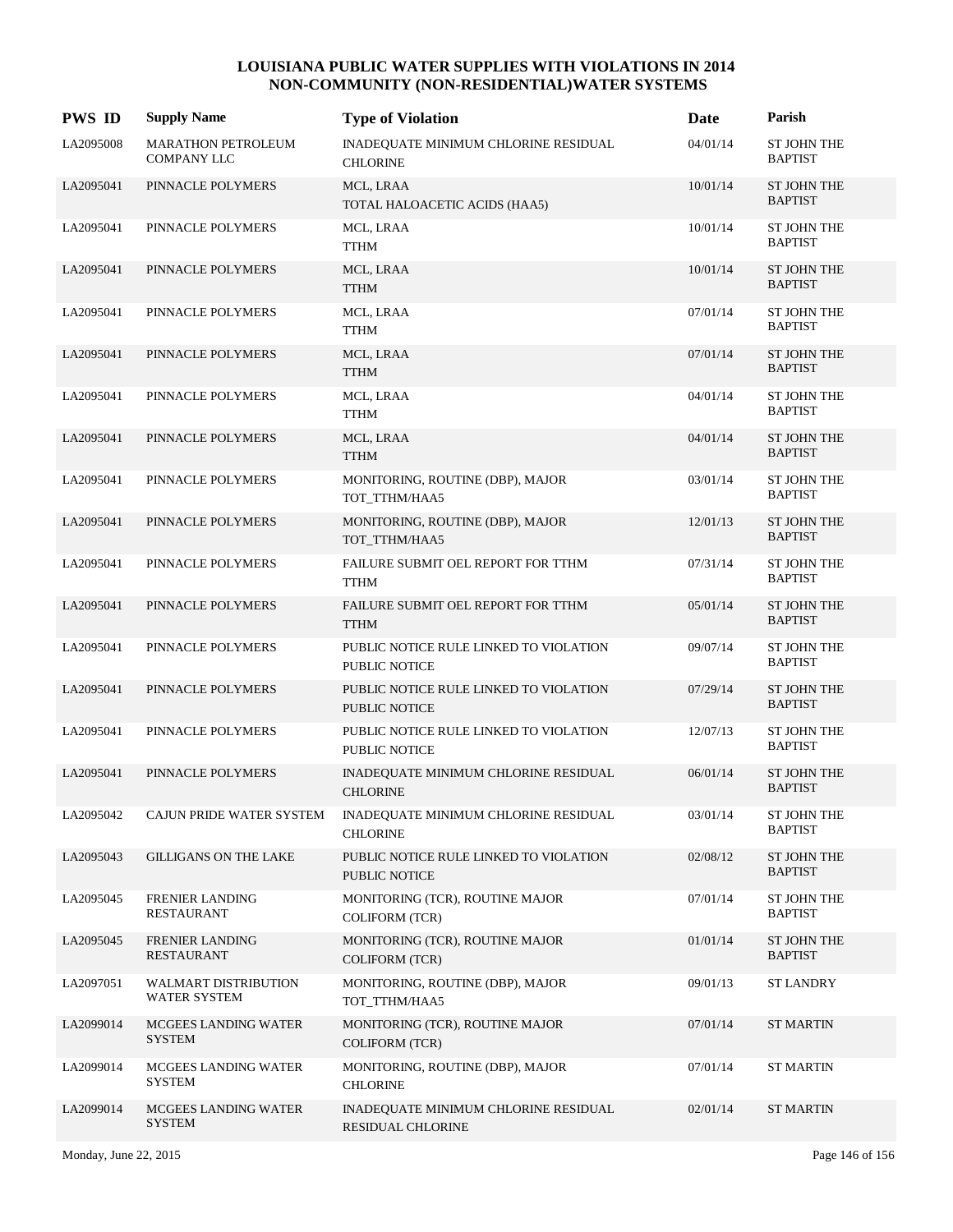| <b>PWS ID</b> | <b>Supply Name</b>                            | <b>Type of Violation</b>                                         | Date     | Parish            |
|---------------|-----------------------------------------------|------------------------------------------------------------------|----------|-------------------|
| LA2099043     | ONEAL STEEL INC WATER<br><b>SYSTEM</b>        | MONITORING, ROUTINE (DBP), MAJOR<br>TOT_TTHM/HAA5                | 10/01/13 | <b>ST MARTIN</b>  |
| LA2099043     | ONEAL STEEL INC WATER<br><b>SYSTEM</b>        | PUBLIC NOTICE RULE LINKED TO VIOLATION<br>PUBLIC NOTICE          | 03/19/14 | <b>ST MARTIN</b>  |
| LA2099067     | SURE FIT HEALTH CLUB<br>WATER SYSTEM          | INADEQUATE MINIMUM CHLORINE RESIDUAL<br><b>CHLORINE</b>          | 08/01/14 | <b>ST MARTIN</b>  |
| LA2099078     | UNCLE DICK DAVIS RV PARK<br>WATER SYSTEM      | MONITORING (TCR), ROUTINE MAJOR<br><b>COLIFORM (TCR)</b>         | 04/01/14 | <b>ST MARTIN</b>  |
| LA2099078     | UNCLE DICK DAVIS RV PARK<br>WATER SYSTEM      | PUBLIC NOTICE RULE LINKED TO VIOLATION<br>PUBLIC NOTICE          | 08/27/14 | <b>ST MARTIN</b>  |
| LA2099078     | UNCLE DICK DAVIS RV PARK<br>WATER SYSTEM      | PUBLIC NOTICE RULE LINKED TO VIOLATION<br>PUBLIC NOTICE          | 08/27/14 | <b>ST MARTIN</b>  |
| LA2099093     | <b>ALLEMOND POINT</b>                         | INADEQUATE MINIMUM CHLORINE RESIDUAL<br><b>RESIDUAL CHLORINE</b> | 02/01/14 | <b>ST MARTIN</b>  |
| LA2101028     | <b>OUINTANA MARINA</b>                        | MONITORING (TCR), ROUTINE MAJOR<br><b>COLIFORM (TCR)</b>         | 07/01/14 | <b>ST MARY</b>    |
| LA2103004     | FONTAINEBLEAU STATE PARK                      | INADEQUATE MINIMUM CHLORINE RESIDUAL<br><b>CHLORINE</b>          | 07/01/14 | <b>ST TAMMANY</b> |
| LA2103072     | FAT SPOON CAFE #2                             | MONITORING (TCR), ROUTINE MAJOR<br><b>COLIFORM (TCR)</b>         | 10/01/14 | <b>ST TAMMANY</b> |
| LA2103072     | FAT SPOON CAFE #2                             | FAILURE TO SUBMIT MONITORING PLAN<br>TOTAL COLIFORM RULE         | 01/01/14 | <b>ST TAMMANY</b> |
| LA2103094     | STATE POLICE TROOP L                          | INADEQUATE MINIMUM CHLORINE RESIDUAL<br><b>CHLORINE</b>          | 11/01/14 | <b>ST TAMMANY</b> |
| LA2103183     | <b>GYMNASTICS PLUS - EDDIE</b><br><b>RESO</b> | MONITORING, ROUTINE (DBP), MAJOR<br>TOT_TTHM/HAA5                | 10/01/13 | <b>ST TAMMANY</b> |
| LA2103233     | RAMSEY GRILL AND CAFE                         | PUBLIC NOTICE RULE LINKED TO VIOLATION<br><b>PUBLIC NOTICE</b>   | 02/24/14 | <b>ST TAMMANY</b> |
| LA2103233     | RAMSEY GRILL AND CAFE                         | PUBLIC NOTICE RULE LINKED TO VIOLATION<br>PUBLIC NOTICE          | 04/11/13 | <b>ST TAMMANY</b> |
| LA2103239     | <b>SIXTH WARD JR HIGH W S</b>                 | MONITORING, ROUTINE (DBP), MAJOR<br>TOT_TTHM/HAA5                | 01/01/14 | <b>ST TAMMANY</b> |
| LA2103241     | VALUE TRAVEL INN, INC                         | PUBLIC NOTICE RULE LINKED TO VIOLATION<br>PUBLIC NOTICE          | 02/24/14 | <b>ST TAMMANY</b> |
| LA2103241     | VALUE TRAVEL INN, INC                         | FAILURE TO SUBMIT MONITORING PLAN<br>TOTAL COLIFORM RULE         | 01/01/14 | <b>ST TAMMANY</b> |
| LA2103270     | SLIDELL LITTLE THEATER                        | MONITORING (TCR), ROUTINE MAJOR<br><b>COLIFORM (TCR)</b>         | 01/01/14 | ST TAMMANY        |
| LA2103270     | <b>SLIDELL LITTLE THEATER</b>                 | PUBLIC NOTICE RULE LINKED TO VIOLATION<br>PUBLIC NOTICE          | 04/11/13 | <b>ST TAMMANY</b> |
| LA2103270     | SLIDELL LITTLE THEATER                        | PUBLIC NOTICE RULE LINKED TO VIOLATION<br>PUBLIC NOTICE          | 01/16/13 | <b>ST TAMMANY</b> |
| LA2103270     | <b>SLIDELL LITTLE THEATER</b>                 | FAILURE TO SUBMIT MONITORING PLAN<br>TOTAL COLIFORM RULE         | 01/01/14 | <b>ST TAMMANY</b> |
| LA2103284     | SLIDELL WATER SUPPLY<br>SYSTEM NO. 2          | MONITORING (TCR), ROUTINE MINOR<br><b>COLIFORM (TCR)</b>         | 05/01/14 | ST TAMMANY        |
| LA2103299     | <b>HOUSE OF SEAFOOD</b>                       | FAILURE ADDRESS DEFICIENCY (GWR)<br><b>GROUNDWATER RULE</b>      | 05/29/12 | <b>ST TAMMANY</b> |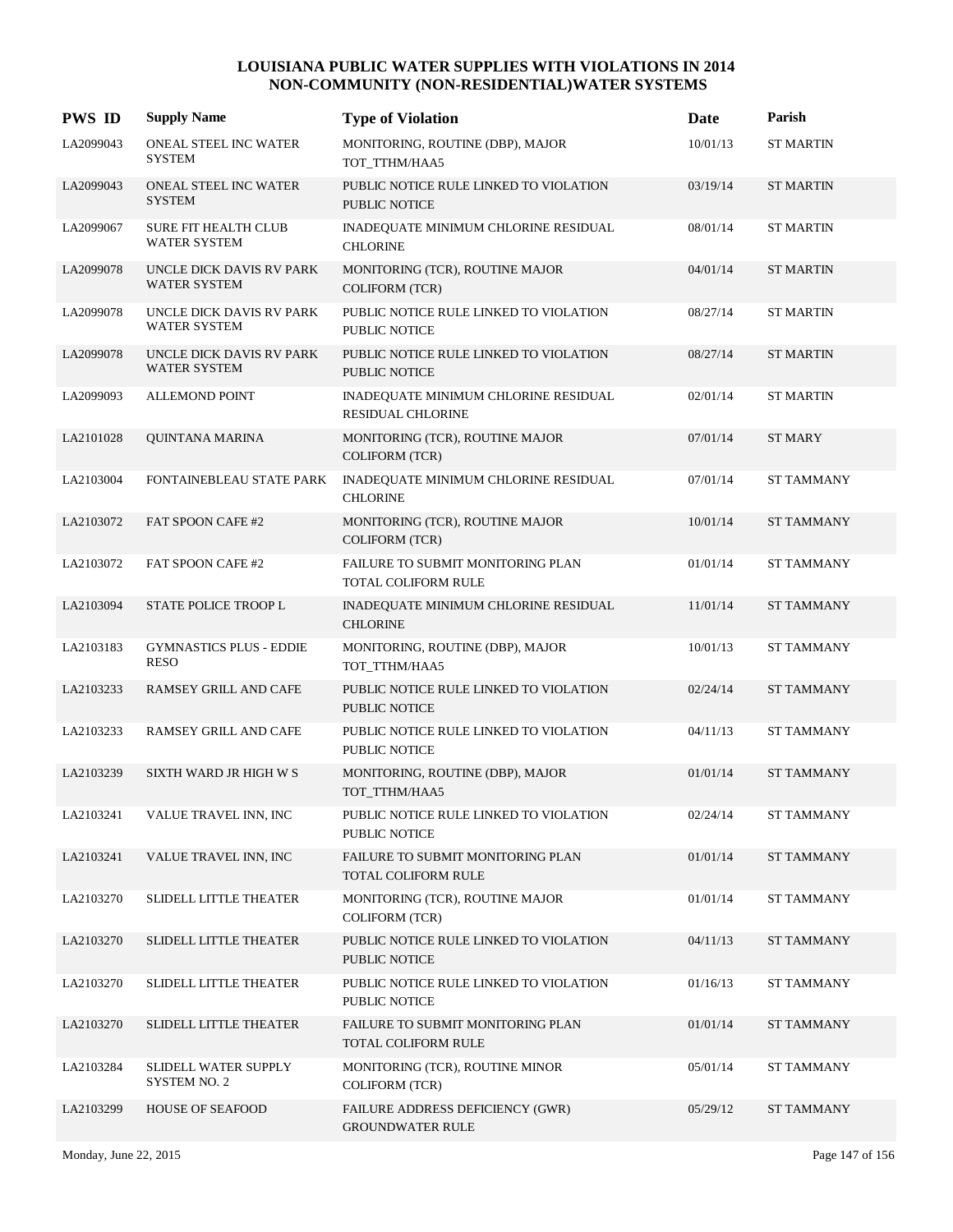| <b>PWS ID</b> | <b>Supply Name</b>                             | <b>Type of Violation</b>                                            | Date     | Parish            |
|---------------|------------------------------------------------|---------------------------------------------------------------------|----------|-------------------|
| LA2103299     | <b>HOUSE OF SEAFOOD</b>                        | PUBLIC NOTICE RULE LINKED TO VIOLATION<br>PUBLIC NOTICE             | 01/16/13 | <b>ST TAMMANY</b> |
| LA2103304     | KINDERHAUS MONTESORRI                          | PUBLIC NOTICE RULE LINKED TO VIOLATION<br><b>PUBLIC NOTICE</b>      | 01/09/12 | <b>ST TAMMANY</b> |
| LA2103306     | PELICAN PARK                                   | INADEQUATE MINIMUM CHLORINE RESIDUAL<br><b>CHLORINE</b>             | 05/01/14 | <b>ST TAMMANY</b> |
| LA2103319     | <b>LOLLIPOP RANCH</b>                          | MONITORING, ROUTINE (DBP), MAJOR<br>TOT_TTHM/HAA5                   | 01/01/14 | <b>ST TAMMANY</b> |
| LA2103327     | SLIDELL COUNTRY STORE                          | PUBLIC NOTICE RULE LINKED TO VIOLATION<br>PUBLIC NOTICE             | 04/11/13 | <b>ST TAMMANY</b> |
| LA2103327     | SLIDELL COUNTRY STORE                          | PUBLIC NOTICE RULE LINKED TO VIOLATION<br>PUBLIC NOTICE             | 01/16/13 | <b>ST TAMMANY</b> |
| LA2103348     | FATBOYS CHECK-IN CHECK-<br><b>OUT</b>          | MONITORING (TCR), ROUTINE MAJOR<br><b>COLIFORM (TCR)</b>            | 10/01/14 | <b>ST TAMMANY</b> |
| LA2103348     | <b>FATBOYS CHECK-IN CHECK-</b><br><b>OUT</b>   | MONITORING (TCR), ROUTINE MAJOR<br>COLIFORM (TCR)                   | 01/01/14 | <b>ST TAMMANY</b> |
| LA2103348     | FATBOYS CHECK-IN CHECK-<br><b>OUT</b>          | PUBLIC NOTICE RULE LINKED TO VIOLATION<br>PUBLIC NOTICE             | 02/24/14 | <b>ST TAMMANY</b> |
| LA2103348     | FATBOYS CHECK-IN CHECK-<br><b>OUT</b>          | PUBLIC NOTICE RULE LINKED TO VIOLATION<br>PUBLIC NOTICE             | 11/24/13 | <b>ST TAMMANY</b> |
| LA2103348     | FATBOYS CHECK-IN CHECK-<br><b>OUT</b>          | PUBLIC NOTICE RULE LINKED TO VIOLATION<br>PUBLIC NOTICE             | 04/11/13 | <b>ST TAMMANY</b> |
| LA2103348     | FATBOYS CHECK-IN CHECK-<br><b>OUT</b>          | FAILURE TO SUBMIT MONITORING PLAN<br>TOTAL COLIFORM RULE            | 01/01/14 | <b>ST TAMMANY</b> |
| LA2103356     | LACOMBE-MANDEVILLE<br><b>HEADSTART</b>         | MONITORING (TCR), REPEAT MAJOR<br><b>COLIFORM (TCR)</b>             | 01/01/14 | <b>ST TAMMANY</b> |
| LA2103356     | LACOMBE-MANDEVILLE<br><b>HEADSTART</b>         | MONITOR GWR TRIGGERED/ADDITONAL, MAJOR<br>E. COLI                   | 03/06/14 | <b>ST TAMMANY</b> |
| LA2103356     | LACOMBE-MANDEVILLE<br><b>HEADSTART</b>         | INADEQUATE MINIMUM CHLORINE RESIDUAL<br><b>CHLORINE</b>             | 06/01/14 | <b>ST TAMMANY</b> |
| LA2103356     | LACOMBE-MANDEVILLE<br><b>HEADSTART</b>         | INADEQUATE MINIMUM CHLORINE RESIDUAL<br><b>CHLORINE</b>             | 02/01/14 | <b>ST TAMMANY</b> |
| LA2103356     | LACOMBE-MANDEVILLE<br><b>HEADSTART</b>         | FAILURE TO SUBMIT MONITORING PLAN<br>TOTAL COLIFORM RULE            | 01/01/14 | <b>ST TAMMANY</b> |
| LA2103357     | <b>NORTHMINSTER</b><br>PRESBYTERIAN MONTESSORI | MONITORING, ROUTINE (DBP), MAJOR<br><b>CHLORINE</b>                 | 04/01/14 | <b>ST TAMMANY</b> |
| LA2103357     | <b>NORTHMINSTER</b><br>PRESBYTERIAN MONTESSORI | MONITORING, ROUTINE (DBP), MAJOR<br><b>CHLORINE</b>                 | 01/01/14 | <b>ST TAMMANY</b> |
| LA2103357     | <b>NORTHMINSTER</b><br>PRESBYTERIAN MONTESSORI | FOLLOW-UP OR ROUTINE TAP M/R (LCR)<br><b>LEAD &amp; COPPER RULE</b> | 10/01/13 | <b>ST TAMMANY</b> |
| LA2103360     | ST TAMMANY RACEWAY                             | MONITORING (TCR), ROUTINE MAJOR<br>COLIFORM (TCR)                   | 10/01/14 | <b>ST TAMMANY</b> |
| LA2103360     | ST TAMMANY RACEWAY                             | MONITORING (TCR), ROUTINE MAJOR<br><b>COLIFORM (TCR)</b>            | 07/01/14 | <b>ST TAMMANY</b> |
| LA2103360     | ST TAMMANY RACEWAY                             | MONITORING (TCR), ROUTINE MAJOR<br><b>COLIFORM (TCR)</b>            | 04/01/14 | <b>ST TAMMANY</b> |
| LA2103360     | ST TAMMANY RACEWAY                             | MONITORING (TCR), ROUTINE MAJOR<br>COLIFORM (TCR)                   | 01/01/14 | <b>ST TAMMANY</b> |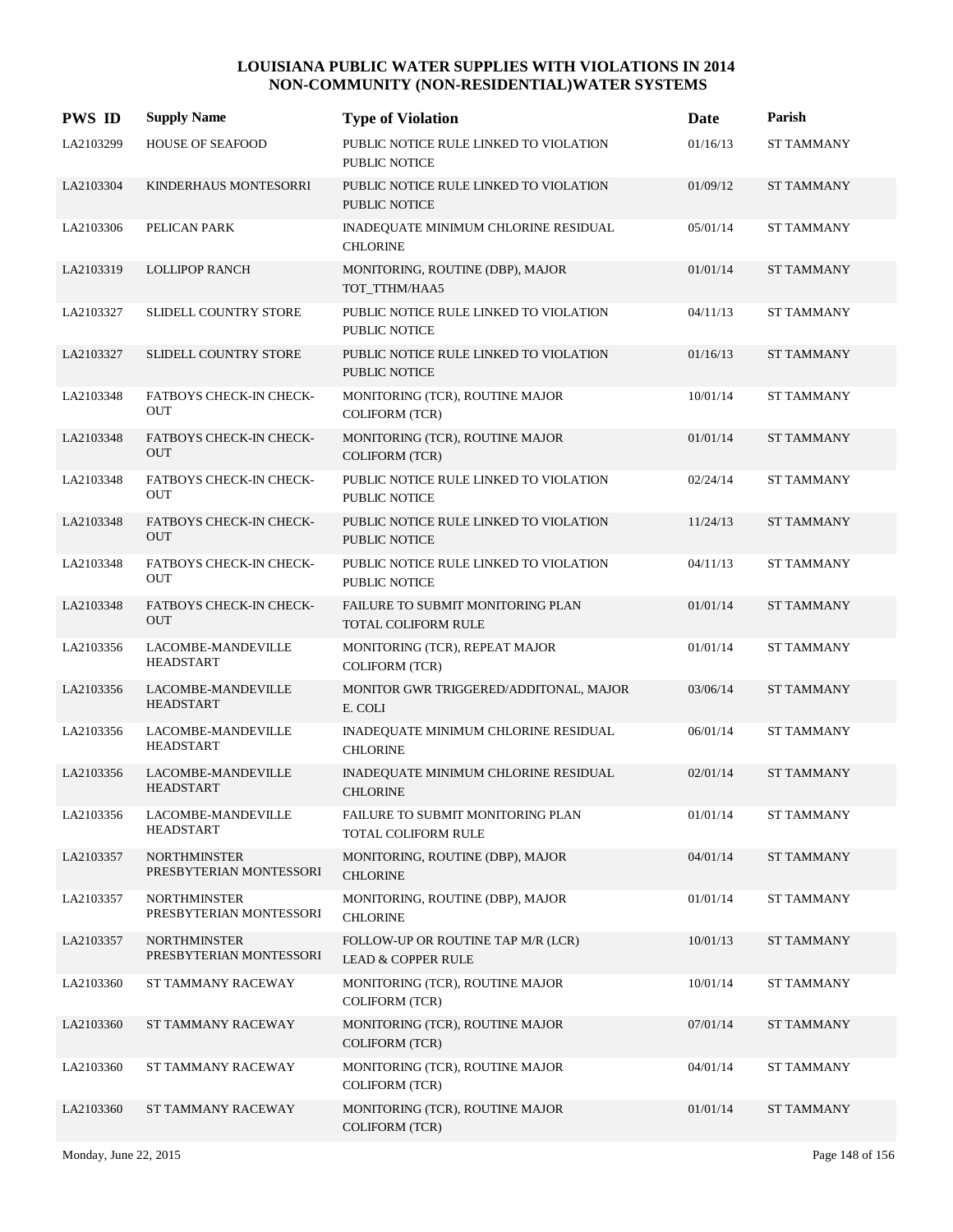| <b>PWS ID</b> | <b>Supply Name</b>                     | <b>Type of Violation</b>                                        | Date     | Parish            |
|---------------|----------------------------------------|-----------------------------------------------------------------|----------|-------------------|
| LA2103360     | ST TAMMANY RACEWAY                     | PUBLIC NOTICE RULE LINKED TO VIOLATION<br>PUBLIC NOTICE         | 11/24/14 | <b>ST TAMMANY</b> |
| LA2103360     | ST TAMMANY RACEWAY                     | PUBLIC NOTICE RULE LINKED TO VIOLATION<br><b>PUBLIC NOTICE</b>  | 08/24/14 | <b>ST TAMMANY</b> |
| LA2103360     | ST TAMMANY RACEWAY                     | PUBLIC NOTICE RULE LINKED TO VIOLATION<br>PUBLIC NOTICE         | 05/27/14 | ST TAMMANY        |
| LA2103360     | ST TAMMANY RACEWAY                     | FAILURE TO SUBMIT MONITORING PLAN<br><b>TOTAL COLIFORM RULE</b> | 01/01/14 | <b>ST TAMMANY</b> |
| LA2103362     | <b>B &amp; B GROCERY &amp; DELI</b>    | INADEQUATE MINIMUM CHLORINE RESIDUAL<br><b>CHLORINE</b>         | 10/01/14 | <b>ST TAMMANY</b> |
| LA2103365     | <b>CHARLOUS PIZZERIA</b>               | PUBLIC NOTICE RULE LINKED TO VIOLATION<br><b>PUBLIC NOTICE</b>  | 02/24/14 | <b>ST TAMMANY</b> |
| LA2103365     | <b>CHARLOUS PIZZERIA</b>               | PUBLIC NOTICE RULE LINKED TO VIOLATION<br><b>PUBLIC NOTICE</b>  | 11/24/13 | <b>ST TAMMANY</b> |
| LA2103365     | CHARLOUS PIZZERIA                      | PUBLIC NOTICE RULE LINKED TO VIOLATION<br><b>PUBLIC NOTICE</b>  | 08/27/13 | <b>ST TAMMANY</b> |
| LA2103365     | <b>CHARLOUS PIZZERIA</b>               | PUBLIC NOTICE RULE LINKED TO VIOLATION<br>PUBLIC NOTICE         | 07/11/13 | <b>ST TAMMANY</b> |
| LA2103365     | <b>CHARLOUS PIZZERIA</b>               | FAILURE TO SUBMIT MONITORING PLAN<br>TOTAL COLIFORM RULE        | 01/01/14 | <b>ST TAMMANY</b> |
| LA2103371     | SPEEDY G#2                             | PUBLIC NOTICE RULE LINKED TO VIOLATION<br>PUBLIC NOTICE         | 02/08/13 | <b>ST TAMMANY</b> |
| LA2103371     | SPEEDY G#2                             | PUBLIC NOTICE RULE LINKED TO VIOLATION<br><b>PUBLIC NOTICE</b>  | 12/14/12 | <b>ST TAMMANY</b> |
| LA2103373     | WASTE MANAGEMENT                       | MONITORING, ROUTINE (DBP), MAJOR<br>TOT_TTHM/HAA5               | 07/01/13 | <b>ST TAMMANY</b> |
| LA2103379     | TWO SISTERS BILLIARDS                  | FAILURE TO SUBMIT MONITORING PLAN<br>TOTAL COLIFORM RULE        | 01/01/14 | <b>ST TAMMANY</b> |
| LA2103380     | FOUNTAINBLEAU SCHOOL                   | MCL (TCR), MONTHLY<br><b>COLIFORM (TCR)</b>                     | 05/01/14 | <b>ST TAMMANY</b> |
| LA2103386     | <b>LOCK 1 PANTRY</b>                   | FAILURE TO SUBMIT MONITORING PLAN<br>TOTAL COLIFORM RULE        | 01/01/14 | <b>ST TAMMANY</b> |
| LA2103397     | PHOENIX ENERGY SERVICES                | MONITORING, ROUTINE (DBP), MAJOR<br>TOT TTHM/HAA5               | 09/01/13 | <b>ST TAMMANY</b> |
| LA2103404     | HWY 59 CHEVRON                         | PUBLIC NOTICE RULE LINKED TO VIOLATION<br>PUBLIC NOTICE         | 12/14/12 | ST TAMMANY        |
| LA2103404     | HWY 59 CHEVRON                         | PUBLIC NOTICE RULE LINKED TO VIOLATION<br>PUBLIC NOTICE         | 07/17/12 | ST TAMMANY        |
| LA2103412     | NORTHSHORE 1 COMMERCIAL<br>CONDO ASSOC | MONITORING, ROUTINE (DBP), MAJOR<br>TOT TTHM/HAA5               | 12/01/14 | <b>ST TAMMANY</b> |
| LA2103412     | NORTHSHORE 1 COMMERCIAL<br>CONDO ASSOC | MONITORING, ROUTINE (DBP), MAJOR<br>TOT_TTHM/HAA5               | 09/01/14 | ST TAMMANY        |
| LA2103412     | NORTHSHORE 1 COMMERCIAL<br>CONDO ASSOC | FAILURE SUBMIT OEL REPORT FOR TTHM<br>TTHM                      | 10/31/14 | <b>ST TAMMANY</b> |
| LA2103420     | MIDWAY FOOD MART                       | MONITORING (TCR), ROUTINE MAJOR<br><b>COLIFORM (TCR)</b>        | 10/01/14 | ST TAMMANY        |
| LA2103420     | MIDWAY FOOD MART                       | MONITORING (TCR), ROUTINE MAJOR<br><b>COLIFORM (TCR)</b>        | 07/01/14 | <b>ST TAMMANY</b> |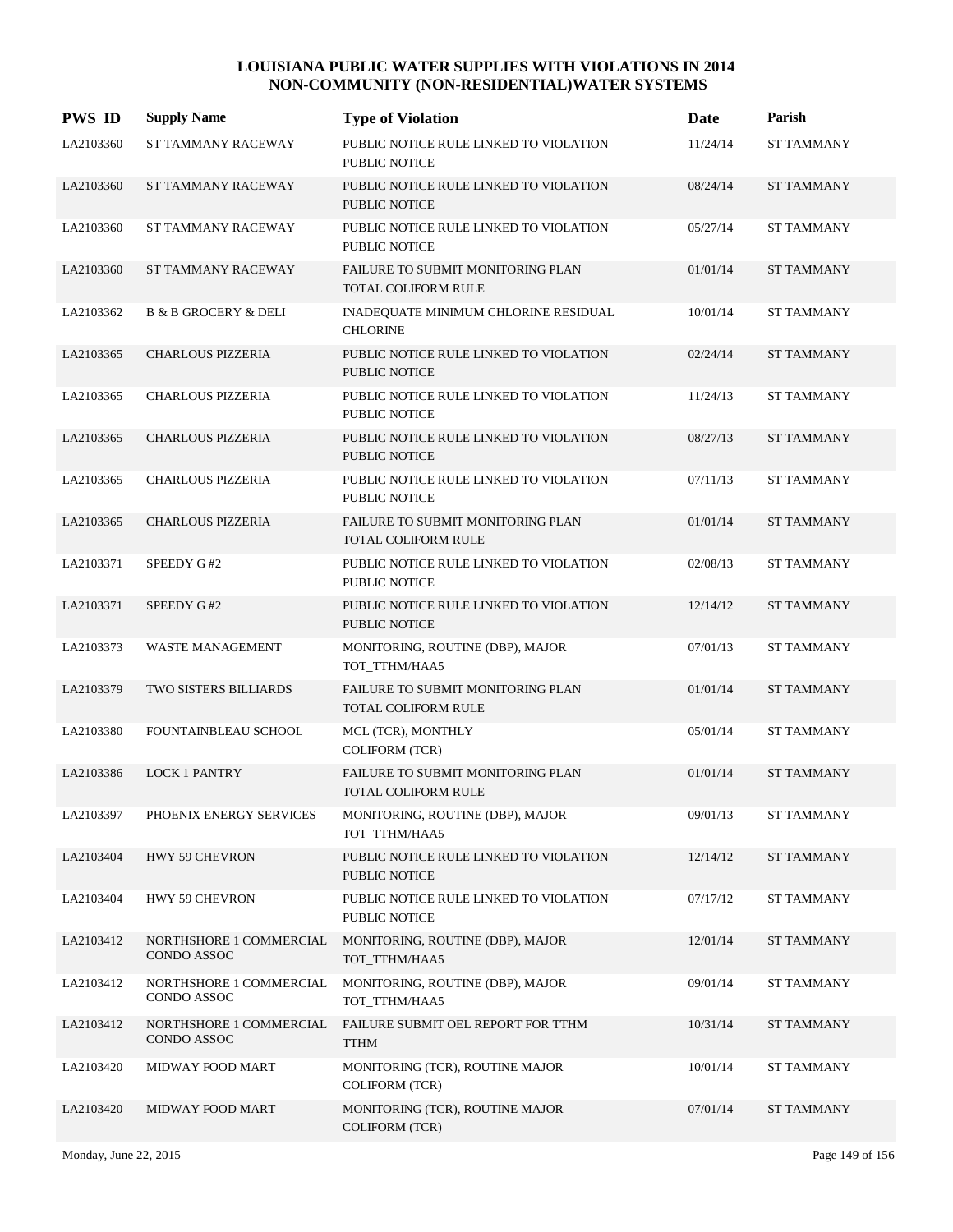| <b>PWS ID</b> | <b>Supply Name</b>           | <b>Type of Violation</b>                                                  | Date     | Parish            |
|---------------|------------------------------|---------------------------------------------------------------------------|----------|-------------------|
| LA2103420     | MIDWAY FOOD MART             | MONITORING (TCR), ROUTINE MAJOR<br>COLIFORM (TCR)                         | 04/01/14 | <b>ST TAMMANY</b> |
| LA2103420     | <b>MIDWAY FOOD MART</b>      | PUBLIC NOTICE RULE LINKED TO VIOLATION<br>PUBLIC NOTICE                   | 11/24/14 | <b>ST TAMMANY</b> |
| LA2103420     | MIDWAY FOOD MART             | PUBLIC NOTICE RULE LINKED TO VIOLATION<br>PUBLIC NOTICE                   | 08/24/14 | <b>ST TAMMANY</b> |
| LA2103420     | <b>MIDWAY FOOD MART</b>      | PUBLIC NOTICE RULE LINKED TO VIOLATION<br>PUBLIC NOTICE                   | 12/28/13 | <b>ST TAMMANY</b> |
| LA2103420     | MIDWAY FOOD MART             | PUBLIC NOTICE RULE LINKED TO VIOLATION<br>PUBLIC NOTICE                   | 01/09/12 | <b>ST TAMMANY</b> |
| LA2103429     | <b>BRIAN HARRIS AUTOPLEX</b> | PUBLIC NOTICE RULE LINKED TO VIOLATION<br>PUBLIC NOTICE                   | 12/23/13 | <b>ST TAMMANY</b> |
| LA2103429     | <b>BRIAN HARRIS AUTOPLEX</b> | PUBLIC NOTICE RULE LINKED TO VIOLATION<br>PUBLIC NOTICE                   | 11/24/13 | <b>ST TAMMANY</b> |
| LA2103429     | <b>BRIAN HARRIS AUTOPLEX</b> | FAILURE TO SUBMIT MONITORING PLAN<br>TOTAL COLIFORM RULE                  | 01/01/14 | <b>ST TAMMANY</b> |
| LA2103430     | <b>LAKESHORE CHRYSLER</b>    | PUBLIC NOTICE RULE LINKED TO VIOLATION<br><b>PUBLIC NOTICE</b>            | 01/16/13 | <b>ST TAMMANY</b> |
| LA2103451     | <b>GOODBEE QUICKSTOP</b>     | MONITORING (TCR), ROUTINE MAJOR<br><b>COLIFORM (TCR)</b>                  | 01/01/14 | <b>ST TAMMANY</b> |
| LA2103451     | <b>GOODBEE QUICKSTOP</b>     | PUBLIC NOTICE RULE LINKED TO VIOLATION<br>PUBLIC NOTICE                   | 05/27/14 | <b>ST TAMMANY</b> |
| LA2103451     | <b>GOODBEE QUICKSTOP</b>     | PUBLIC NOTICE RULE LINKED TO VIOLATION<br><b>PUBLIC NOTICE</b>            | 02/24/14 | <b>ST TAMMANY</b> |
| LA2103451     | <b>GOODBEE QUICKSTOP</b>     | FAILURE TO SUBMIT MONITORING PLAN<br>TOTAL COLIFORM RULE                  | 01/01/14 | <b>ST TAMMANY</b> |
| LA2103459     | A T AND T                    | FOLLOW-UP OR ROUTINE TAP M/R (LCR)<br><b>LEAD &amp; COPPER RULE</b>       | 07/01/14 | <b>ST TAMMANY</b> |
| LA2103459     | A T AND T                    | WATER QUALITY PARAMETER M/R (LCR)<br><b>LEAD &amp; COPPER RULE</b>        | 01/01/14 | <b>ST TAMMANY</b> |
| LA2103459     | A T AND T                    | INITIAL/FOLLOW-UP/ROUTINE SOWT M/R (LCR)<br><b>LEAD &amp; COPPER RULE</b> | 01/01/14 | <b>ST TAMMANY</b> |
| LA2103459     | A T AND T                    | PUBLIC EDUCATION (LCR)<br><b>LEAD &amp; COPPER RULE</b>                   | 02/04/14 | <b>ST TAMMANY</b> |
| LA2103462     | PAPARAZZI                    | PUBLIC NOTICE RULE LINKED TO VIOLATION<br>PUBLIC NOTICE                   | 04/11/13 | <b>ST TAMMANY</b> |
| LA2103462     | PAPARAZZI                    | PUBLIC NOTICE RULE LINKED TO VIOLATION<br>PUBLIC NOTICE                   | 01/16/13 | <b>ST TAMMANY</b> |
| LA2103479     | US FISH & WILDLIFE HQ        | MONITORING, ROUTINE (DBP), MAJOR<br>TOT_TTHM/HAA5                         | 04/01/14 | <b>ST TAMMANY</b> |
| LA2103479     | US FISH & WILDLIFE HQ        | MONITORING, ROUTINE (DBP), MAJOR<br><b>CHLORINE</b>                       | 04/01/14 | <b>ST TAMMANY</b> |
| LA2103479     | US FISH & WILDLIFE HQ        | FAILURE SUBMIT SUBPART V PLAN, ESCALATED<br><b>DBP STAGE 2</b>            | 01/01/13 | <b>ST TAMMANY</b> |
| LA2103479     | US FISH & WILDLIFE HQ        | FOLLOW-UP OR ROUTINE TAP M/R (LCR)<br><b>LEAD &amp; COPPER RULE</b>       | 01/01/14 | ST TAMMANY        |
| LA2103479     | US FISH & WILDLIFE HQ        | FOLLOW-UP OR ROUTINE TAP M/R (LCR)<br><b>LEAD &amp; COPPER RULE</b>       | 07/01/13 | <b>ST TAMMANY</b> |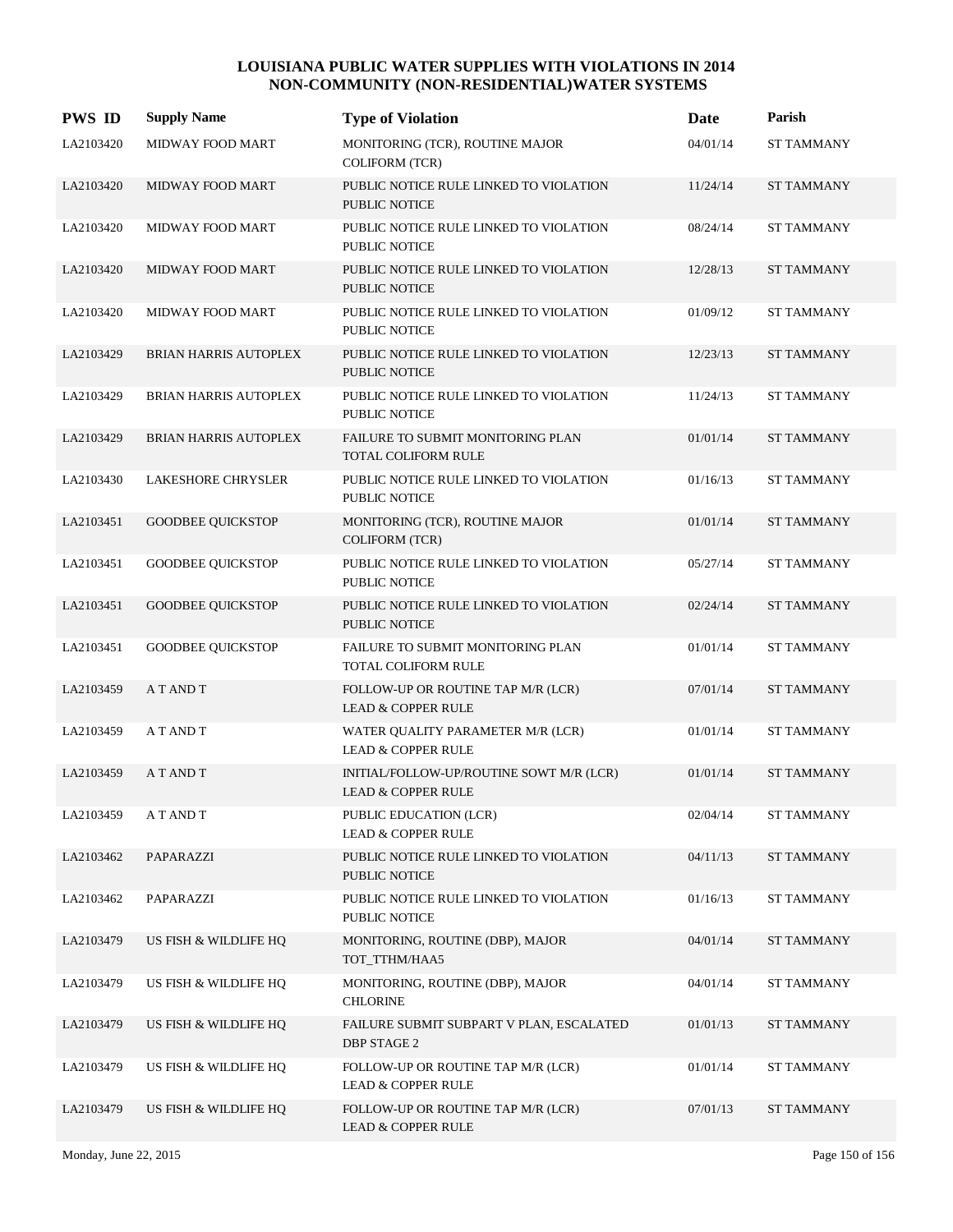| <b>PWS ID</b> | <b>Supply Name</b>     | <b>Type of Violation</b>                                            | Date     | Parish            |
|---------------|------------------------|---------------------------------------------------------------------|----------|-------------------|
| LA2103479     | US FISH & WILDLIFE HQ  | FOLLOW-UP OR ROUTINE TAP M/R (LCR)<br><b>LEAD &amp; COPPER RULE</b> | 01/01/13 | <b>ST TAMMANY</b> |
| LA2103479     | US FISH & WILDLIFE HQ  | FOLLOW-UP OR ROUTINE TAP M/R (LCR)<br><b>LEAD &amp; COPPER RULE</b> | 07/01/12 | <b>ST TAMMANY</b> |
| LA2103479     | US FISH & WILDLIFE HQ  | FOLLOW-UP OR ROUTINE TAP M/R (LCR)<br><b>LEAD &amp; COPPER RULE</b> | 07/01/09 | <b>ST TAMMANY</b> |
| LA2103479     | US FISH & WILDLIFE HQ  | PUBLIC NOTICE RULE LINKED TO VIOLATION<br>PUBLIC NOTICE             | 10/04/14 | <b>ST TAMMANY</b> |
| LA2103479     | US FISH & WILDLIFE HQ  | PUBLIC NOTICE RULE LINKED TO VIOLATION<br>PUBLIC NOTICE             | 03/19/14 | <b>ST TAMMANY</b> |
| LA2103479     | US FISH & WILDLIFE HQ  | PUBLIC NOTICE RULE LINKED TO VIOLATION<br>PUBLIC NOTICE             | 02/24/14 | <b>ST TAMMANY</b> |
| LA2103479     | US FISH & WILDLIFE HQ  | PUBLIC NOTICE RULE LINKED TO VIOLATION<br>PUBLIC NOTICE             | 11/24/13 | <b>ST TAMMANY</b> |
| LA2103479     | US FISH & WILDLIFE HQ  | PUBLIC NOTICE RULE LINKED TO VIOLATION<br>PUBLIC NOTICE             | 10/05/13 | <b>ST TAMMANY</b> |
| LA2103479     | US FISH & WILDLIFE HQ  | PUBLIC NOTICE RULE LINKED TO VIOLATION<br>PUBLIC NOTICE             | 08/27/13 | <b>ST TAMMANY</b> |
| LA2103479     | US FISH & WILDLIFE HQ  | PUBLIC NOTICE RULE LINKED TO VIOLATION<br>PUBLIC NOTICE             | 07/11/13 | <b>ST TAMMANY</b> |
| LA2103479     | US FISH & WILDLIFE HQ  | PUBLIC NOTICE RULE LINKED TO VIOLATION<br>PUBLIC NOTICE             | 05/09/13 | <b>ST TAMMANY</b> |
| LA2103479     | US FISH & WILDLIFE HQ  | PUBLIC NOTICE RULE LINKED TO VIOLATION<br><b>PUBLIC NOTICE</b>      | 04/11/13 | <b>ST TAMMANY</b> |
| LA2103479     | US FISH & WILDLIFE HQ  | PUBLIC NOTICE RULE LINKED TO VIOLATION<br>PUBLIC NOTICE             | 01/16/13 | <b>ST TAMMANY</b> |
| LA2103479     | US FISH & WILDLIFE HQ  | PUBLIC NOTICE RULE LINKED TO VIOLATION<br>PUBLIC NOTICE             | 11/12/12 | <b>ST TAMMANY</b> |
| LA2103479     | US FISH & WILDLIFE HQ  | PUBLIC NOTICE RULE LINKED TO VIOLATION<br>PUBLIC NOTICE             | 05/31/12 | <b>ST TAMMANY</b> |
| LA2103479     | US FISH & WILDLIFE HQ  | INADEQUATE MINIMUM CHLORINE RESIDUAL<br><b>CHLORINE</b>             | 10/01/14 | <b>ST TAMMANY</b> |
| LA2103479     | US FISH & WILDLIFE HQ  | INADEQUATE MINIMUM CHLORINE RESIDUAL<br><b>CHLORINE</b>             | 07/01/14 | ST TAMMANY        |
| LA2103479     | US FISH & WILDLIFE HQ  | FAILURE TO SUBMIT MONITORING PLAN<br>TOTAL COLIFORM RULE            | 01/01/14 | <b>ST TAMMANY</b> |
| LA2103483     | <b>SLIDELL SEAFOOD</b> | MONITORING (TCR), ROUTINE MAJOR<br><b>COLIFORM (TCR)</b>            | 10/01/14 | <b>ST TAMMANY</b> |
| LA2103483     | <b>SLIDELL SEAFOOD</b> | MONITORING (TCR), ROUTINE MAJOR<br><b>COLIFORM (TCR)</b>            | 07/01/14 | <b>ST TAMMANY</b> |
| LA2103483     | <b>SLIDELL SEAFOOD</b> | MONITORING (TCR), ROUTINE MAJOR<br><b>COLIFORM (TCR)</b>            | 04/01/14 | <b>ST TAMMANY</b> |
| LA2103483     | <b>SLIDELL SEAFOOD</b> | MONITORING (TCR), ROUTINE MAJOR<br><b>COLIFORM (TCR)</b>            | 01/01/14 | <b>ST TAMMANY</b> |
| LA2103483     | <b>SLIDELL SEAFOOD</b> | PUBLIC NOTICE RULE LINKED TO VIOLATION<br>PUBLIC NOTICE             | 11/24/14 | ST TAMMANY        |
| LA2103483     | <b>SLIDELL SEAFOOD</b> | PUBLIC NOTICE RULE LINKED TO VIOLATION<br>PUBLIC NOTICE             | 08/24/14 | <b>ST TAMMANY</b> |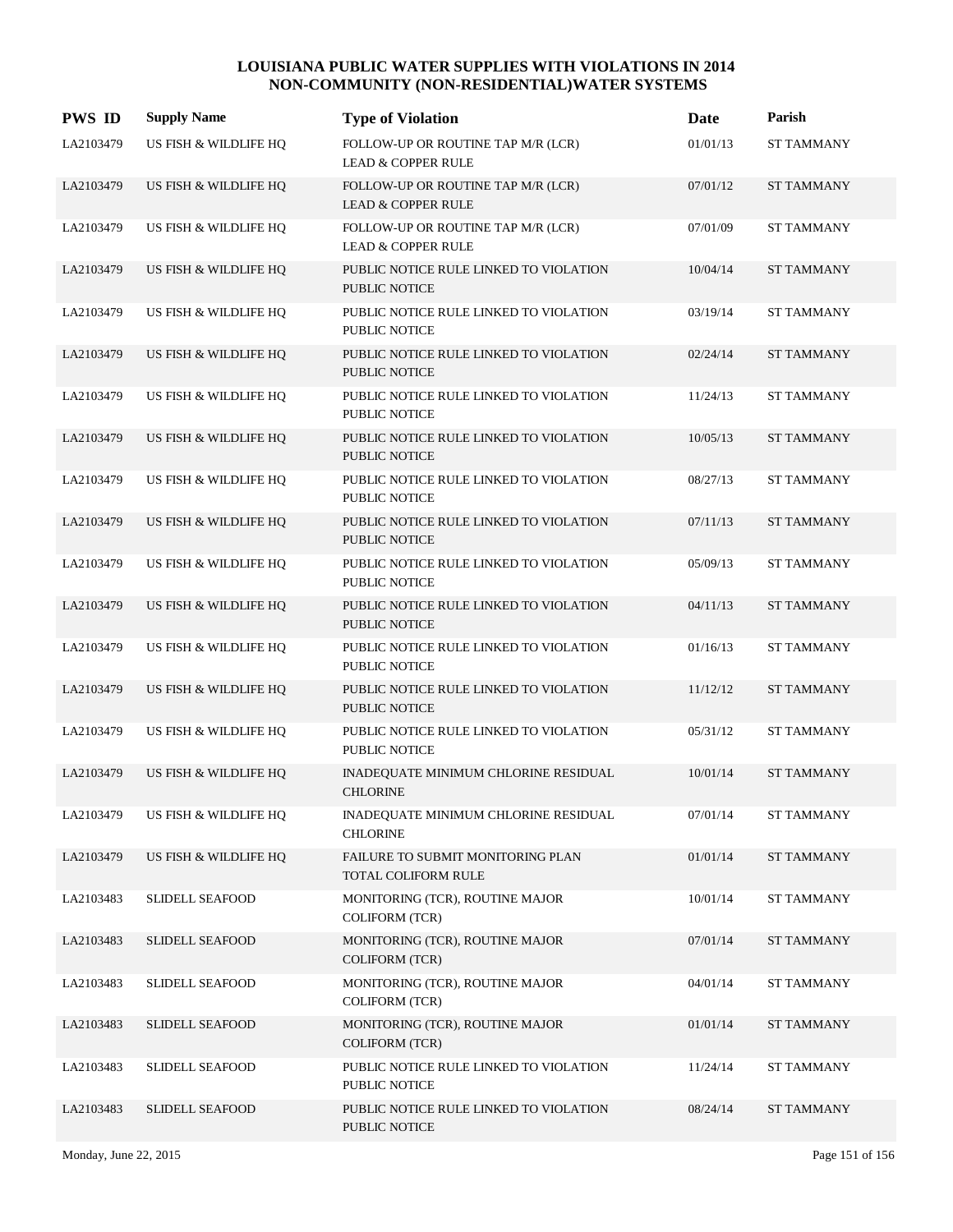| <b>PWS ID</b> | <b>Supply Name</b>                           | <b>Type of Violation</b>                                                          | Date     | Parish            |
|---------------|----------------------------------------------|-----------------------------------------------------------------------------------|----------|-------------------|
| LA2103483     | <b>SLIDELL SEAFOOD</b>                       | PUBLIC NOTICE RULE LINKED TO VIOLATION<br>PUBLIC NOTICE                           | 05/27/14 | <b>ST TAMMANY</b> |
| LA2103483     | <b>SLIDELL SEAFOOD</b>                       | PUBLIC NOTICE RULE LINKED TO VIOLATION<br>PUBLIC NOTICE                           | 02/24/14 | <b>ST TAMMANY</b> |
| LA2103483     | <b>SLIDELL SEAFOOD</b>                       | PUBLIC NOTICE RULE LINKED TO VIOLATION<br>PUBLIC NOTICE                           | 11/24/13 | <b>ST TAMMANY</b> |
| LA2103483     | <b>SLIDELL SEAFOOD</b>                       | PUBLIC NOTICE RULE LINKED TO VIOLATION<br><b>PUBLIC NOTICE</b>                    | 08/27/13 | <b>ST TAMMANY</b> |
| LA2103483     | <b>SLIDELL SEAFOOD</b>                       | PUBLIC NOTICE RULE LINKED TO VIOLATION<br><b>PUBLIC NOTICE</b>                    | 07/11/13 | <b>ST TAMMANY</b> |
| LA2103483     | <b>SLIDELL SEAFOOD</b>                       | PUBLIC NOTICE RULE LINKED TO VIOLATION<br>PUBLIC NOTICE                           | 01/16/13 | <b>ST TAMMANY</b> |
| LA2103483     | <b>SLIDELL SEAFOOD</b>                       | FAILURE TO SUBMIT MONITORING PLAN<br>TOTAL COLIFORM RULE                          | 01/01/14 | <b>ST TAMMANY</b> |
| LA2103497     | UPPERROOM BIBLE CHURCH,<br><b>INC</b>        | MONITORING, ROUTINE (DBP), MAJOR<br>TOT_TTHM/HAA5                                 | 09/01/13 | <b>ST TAMMANY</b> |
| LA2103497     | UPPERROOM BIBLE CHURCH,<br><b>INC</b>        | FAILURE SUBMIT SUBPART V PLAN, ESCALATED<br><b>DBP STAGE 2</b>                    | 01/01/13 | <b>ST TAMMANY</b> |
| LA2103497     | UPPERROOM BIBLE CHURCH,<br><b>INC</b>        | PUBLIC NOTICE RULE LINKED TO VIOLATION<br>PUBLIC NOTICE                           | 03/19/14 | <b>ST TAMMANY</b> |
| LA2103499     | LE CAFE DE BON TEMPS                         | PUBLIC NOTICE RULE LINKED TO VIOLATION<br>PUBLIC NOTICE                           | 01/16/13 | <b>ST TAMMANY</b> |
| LA2103506     | ST TAMMANY PARISH<br><b>CORONER FACILITY</b> | MONITORING, ROUTINE (DBP), MAJOR<br>TOT_TTHM/HAA5                                 | 10/01/13 | <b>ST TAMMANY</b> |
| LA2103508     | MORAY CONDOMINIUMS-<br>LAKESHORE ADULT DAY   | FAILURE SUBMIT SUBPART V PLAN, ESCALATED<br><b>DBP STAGE 2</b>                    | 01/01/13 | <b>ST TAMMANY</b> |
| LA2103508     | MORAY CONDOMINIUMS-<br>LAKESHORE ADULT DAY   | PUBLIC NOTICE RULE LINKED TO VIOLATION<br>PUBLIC NOTICE                           | 03/05/14 | <b>ST TAMMANY</b> |
| LA2105001     | TCHEFUNCTI FAMILY CMPGRD                     | MONITORING (TCR), ROUTINE MAJOR<br><b>COLIFORM (TCR)</b>                          | 10/01/14 | <b>TANGIPAHOA</b> |
| LA2105001     | TCHEFUNCTI FAMILY CMPGRD                     | MONITORING (TCR), ROUTINE MAJOR<br><b>COLIFORM (TCR)</b>                          | 07/01/14 | <b>TANGIPAHOA</b> |
| LA2105001     |                                              | TCHEFUNCTI FAMILY CMPGRD MONITORING (TCR), ROUTINE MAJOR<br><b>COLIFORM (TCR)</b> | 04/01/14 | <b>TANGIPAHOA</b> |
| LA2105001     | TCHEFUNCTI FAMILY CMPGRD                     | MONITORING (TCR), ROUTINE MAJOR<br>COLIFORM (TCR)                                 | 01/01/14 | <b>TANGIPAHOA</b> |
| LA2105001     | TCHEFUNCTI FAMILY CMPGRD                     | PUBLIC NOTICE RULE LINKED TO VIOLATION<br>PUBLIC NOTICE                           | 11/24/14 | TANGIPAHOA        |
| LA2105001     | TCHEFUNCTI FAMILY CMPGRD                     | PUBLIC NOTICE RULE LINKED TO VIOLATION<br>PUBLIC NOTICE                           | 08/24/14 | <b>TANGIPAHOA</b> |
| LA2105001     | TCHEFUNCTI FAMILY CMPGRD                     | PUBLIC NOTICE RULE LINKED TO VIOLATION<br><b>PUBLIC NOTICE</b>                    | 05/27/14 | TANGIPAHOA        |
| LA2105001     | TCHEFUNCTI FAMILY CMPGRD                     | PUBLIC NOTICE RULE LINKED TO VIOLATION<br>PUBLIC NOTICE                           | 02/24/14 | <b>TANGIPAHOA</b> |
| LA2105001     | TCHEFUNCTI FAMILY CMPGRD                     | PUBLIC NOTICE RULE LINKED TO VIOLATION<br><b>PUBLIC NOTICE</b>                    | 11/24/13 | <b>TANGIPAHOA</b> |
| LA2105001     | TCHEFUNCTI FAMILY CMPGRD                     | PUBLIC NOTICE RULE LINKED TO VIOLATION<br>PUBLIC NOTICE                           | 08/27/13 | <b>TANGIPAHOA</b> |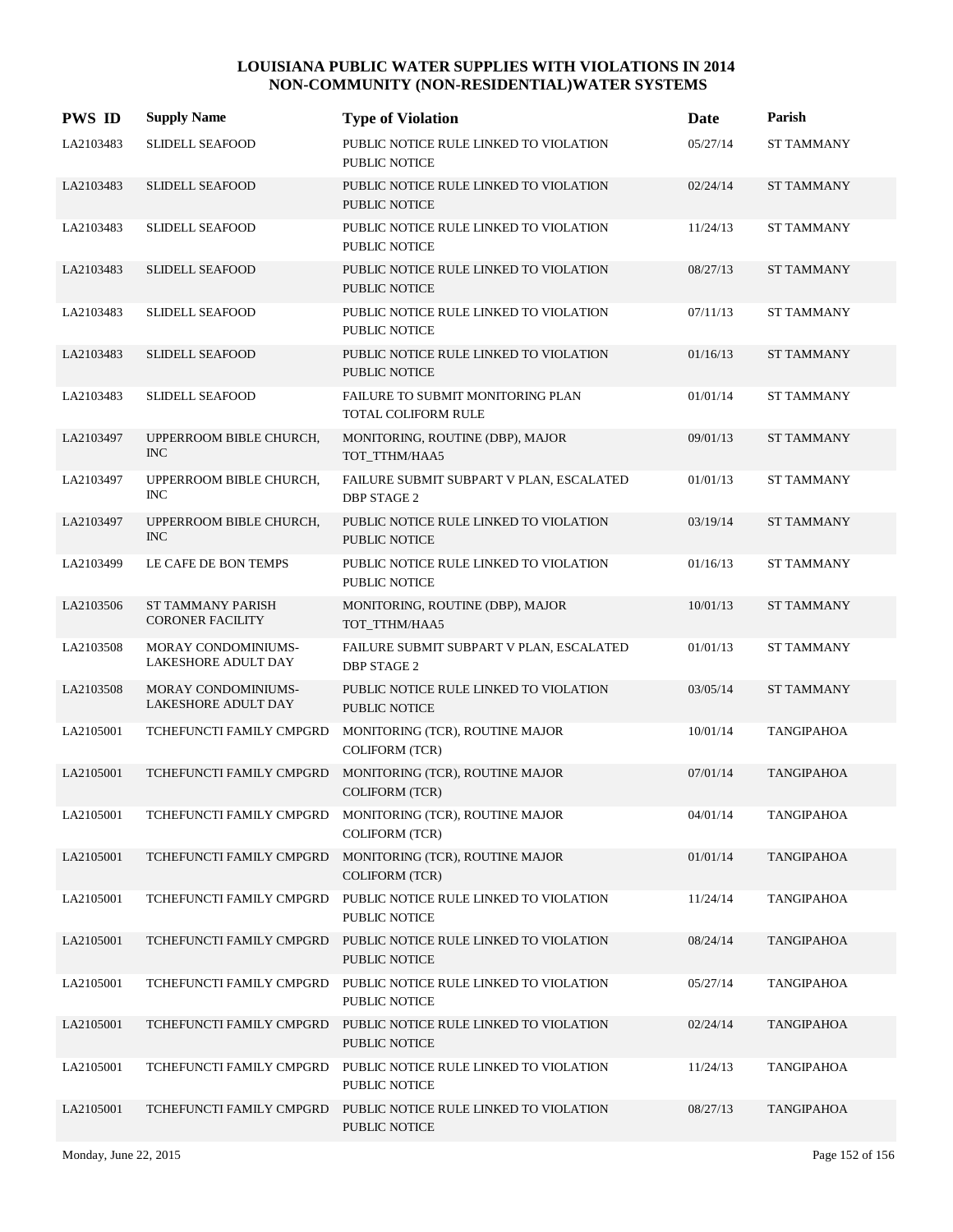| <b>PWS ID</b> | <b>Supply Name</b>                              | <b>Type of Violation</b>                                       | <b>Date</b> | Parish            |
|---------------|-------------------------------------------------|----------------------------------------------------------------|-------------|-------------------|
| LA2105001     | TCHEFUNCTI FAMILY CMPGRD                        | PUBLIC NOTICE RULE LINKED TO VIOLATION<br>PUBLIC NOTICE        | 07/11/13    | <b>TANGIPAHOA</b> |
| LA2105049     | YOGI BEARS JELLYSTONE PK                        | MONITORING (TCR), ROUTINE MAJOR<br><b>COLIFORM (TCR)</b>       | 04/01/14    | <b>TANGIPAHOA</b> |
| LA2105051     | NORTH OAKS MEDICAL<br><b>CENTER</b>             | MONITORING, ROUTINE (DBP), MAJOR<br>TOT_TTHM/HAA5              | 08/01/13    | TANGIPAHOA        |
| LA2105067     | <b>GLENWOOD BAPTIST YOUTH</b><br><b>CAMP</b>    | INADEQUATE MINIMUM CHLORINE RESIDUAL<br><b>CHLORINE</b>        | 03/01/14    | <b>TANGIPAHOA</b> |
| LA2105089     | COLONIAL INN MOTEL                              | INADEQUATE MINIMUM CHLORINE RESIDUAL<br><b>CHLORINE</b>        | 07/01/14    | TANGIPAHOA        |
| LA2105089     | COLONIAL INN MOTEL                              | INADEQUATE MINIMUM CHLORINE RESIDUAL<br><b>CHLORINE</b>        | 04/01/14    | <b>TANGIPAHOA</b> |
| LA2105103     | <b>GLOBAL WILDLIFE CENTER</b>                   | INADEQUATE MINIMUM CHLORINE RESIDUAL<br><b>CHLORINE</b>        | 10/01/14    | TANGIPAHOA        |
| LA2105103     | <b>GLOBAL WILDLIFE CENTER</b>                   | INADEQUATE MINIMUM CHLORINE RESIDUAL<br><b>CHLORINE</b>        | 04/01/14    | <b>TANGIPAHOA</b> |
| LA2105107     | EPISCOPAL CONFERENCE CTR<br>A SPECIAL PLCE      | INADEQUATE MINIMUM CHLORINE RESIDUAL<br><b>CHLORINE</b>        | 07/01/14    | <b>TANGIPAHOA</b> |
| LA2105118     | <b>WHITES SEAFOOD</b>                           | INADEQUATE MINIMUM CHLORINE RESIDUAL<br><b>CHLORINE</b>        | 09/01/14    | <b>TANGIPAHOA</b> |
| LA2105118     | <b>WHITES SEAFOOD</b>                           | INADEQUATE MINIMUM CHLORINE RESIDUAL                           | 05/01/14    | <b>TANGIPAHOA</b> |
| LA2113189     | <b>BIG JOHNS SEAFOOD WATER</b><br><b>SYSTEM</b> | MONITORING (TCR), ROUTINE MAJOR<br><b>COLIFORM (TCR)</b>       | 07/01/14    | <b>VERMILION</b>  |
| LA2113189     | <b>BIG JOHNS SEAFOOD WATER</b><br><b>SYSTEM</b> | MONITORING (TCR), ROUTINE MAJOR<br>COLIFORM (TCR)              | 04/01/14    | <b>VERMILION</b>  |
| LA2113189     | <b>BIG JOHNS SEAFOOD WATER</b><br><b>SYSTEM</b> | MONITORING, ROUTINE (DBP), MAJOR<br><b>CHLORINE</b>            | 07/01/14    | <b>VERMILION</b>  |
| LA2113189     | <b>BIG JOHNS SEAFOOD WATER</b><br><b>SYSTEM</b> | MONITORING, ROUTINE (DBP), MAJOR<br><b>CHLORINE</b>            | 04/01/14    | <b>VERMILION</b>  |
| LA2113218     | RHONDA'S CLUB 91 WATER<br><b>SYSTEM</b>         | MONITOR GWR TRIGGERED/ADDITONAL, MAJOR<br>E. COLI              | 08/09/13    | <b>VERMILION</b>  |
| LA2113218     | RHONDA'S CLUB 91 WATER<br><b>SYSTEM</b>         | MONITOR GWR TRIGGERED/ADDITONAL, MAJOR<br>E. COLI              | 06/28/13    | <b>VERMILION</b>  |
| LA2113218     | RHONDA'S CLUB 91 WATER<br><b>SYSTEM</b>         | PUBLIC NOTICE RULE LINKED TO VIOLATION<br><b>PUBLIC NOTICE</b> | 09/29/13    | <b>VERMILION</b>  |
| LA2113218     | <b>RHONDA'S CLUB 91 WATER</b><br><b>SYSTEM</b>  | INADEQUATE MINIMUM CHLORINE RESIDUAL<br><b>CHLORINE</b>        | 10/01/14    | <b>VERMILION</b>  |
| LA2113273     | THE OASIS WATER SYSTEM                          | MONITORING (TCR), ROUTINE MAJOR<br><b>COLIFORM (TCR)</b>       | 01/01/14    | <b>VERMILION</b>  |
| LA2113273     | THE OASIS WATER SYSTEM                          | PUBLIC NOTICE RULE LINKED TO VIOLATION<br>PUBLIC NOTICE        | 02/28/14    | <b>VERMILION</b>  |
| LA2113273     | THE OASIS WATER SYSTEM                          | PUBLIC NOTICE RULE LINKED TO VIOLATION<br><b>PUBLIC NOTICE</b> | 11/29/13    | <b>VERMILION</b>  |
| LA2113273     | THE OASIS WATER SYSTEM                          | PUBLIC NOTICE RULE LINKED TO VIOLATION<br>PUBLIC NOTICE        | 08/23/13    | <b>VERMILION</b>  |
| LA2113273     | THE OASIS WATER SYSTEM                          | PUBLIC NOTICE RULE LINKED TO VIOLATION<br>PUBLIC NOTICE        | 07/12/13    | <b>VERMILION</b>  |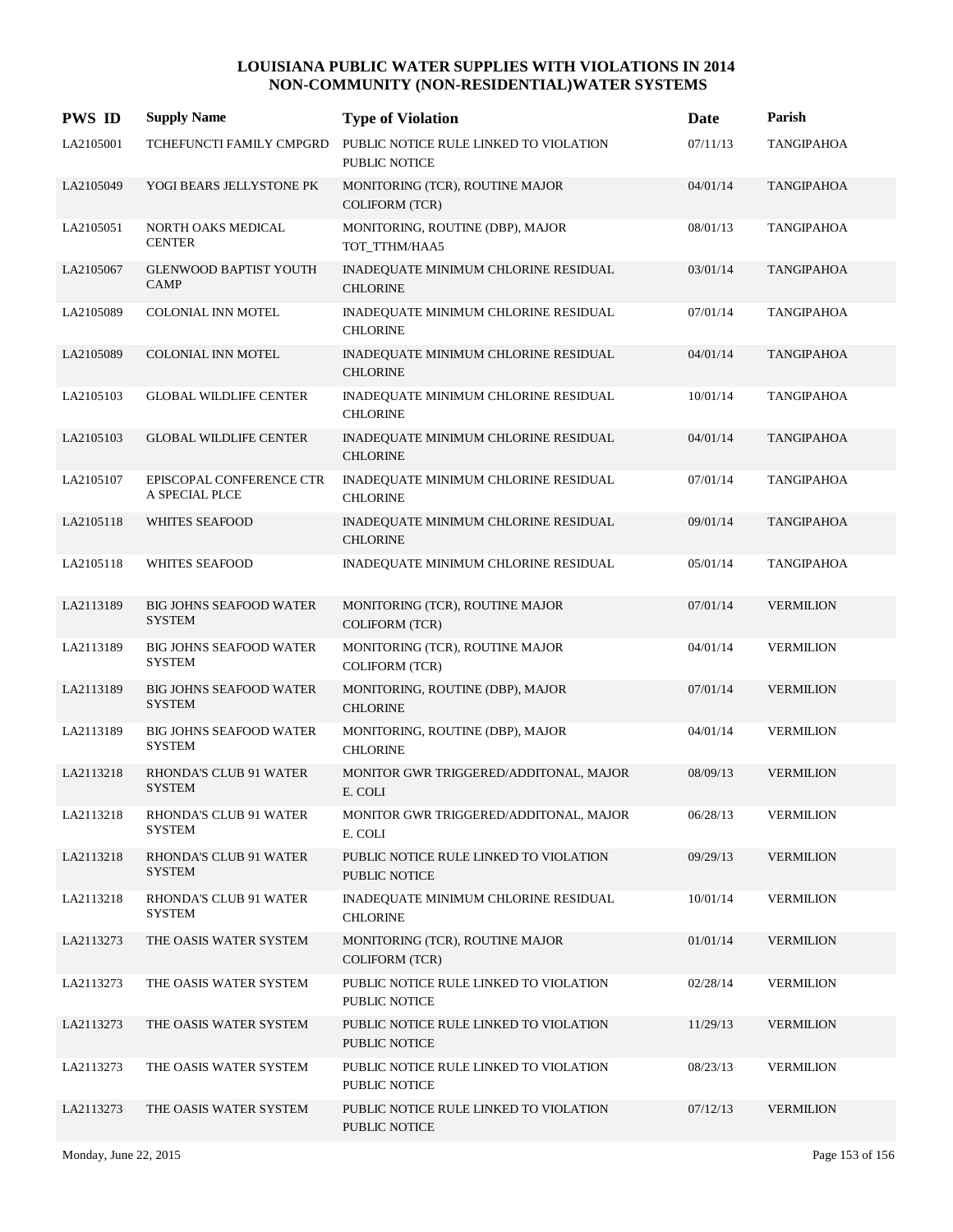| <b>PWS ID</b> | <b>Supply Name</b>                                | <b>Type of Violation</b>                                        | Date     | Parish            |
|---------------|---------------------------------------------------|-----------------------------------------------------------------|----------|-------------------|
| LA2113273     | THE OASIS WATER SYSTEM                            | PUBLIC NOTICE RULE LINKED TO VIOLATION<br><b>PUBLIC NOTICE</b>  | 11/02/12 | <b>VERMILION</b>  |
| LA2113273     | THE OASIS WATER SYSTEM                            | FAILURE TO SUBMIT MONITORING PLAN<br><b>TOTAL COLIFORM RULE</b> | 01/01/14 | <b>VERMILION</b>  |
| LA2113276     | LA MAISON DES CHENES<br><b>WATER SYSTEM</b>       | MCL (TCR), MONTHLY<br><b>COLIFORM (TCR)</b>                     | 04/01/14 | <b>VERMILION</b>  |
| LA2113276     | LA MAISON DES CHENES<br>WATER SYSTEM              | MONITORING (TCR), ROUTINE MAJOR<br><b>COLIFORM (TCR)</b>        | 07/01/14 | <b>VERMILION</b>  |
| LA2113276     | LA MAISON DES CHENES<br>WATER SYSTEM              | MONITORING, ROUTINE (DBP), MAJOR<br><b>CHLORINE</b>             | 07/01/14 | <b>VERMILION</b>  |
| LA2113276     | LA MAISON DES CHENES<br>WATER SYSTEM              | INADEQUATE MINIMUM CHLORINE RESIDUAL<br><b>CHLORINE</b>         | 03/01/14 | <b>VERMILION</b>  |
| LA2113279     | <b>GRAND ISLE SHIPYARD WATER</b><br><b>SYSTEM</b> | MONITORING, ROUTINE (DBP), MAJOR<br>TOT_TTHM/HAA5               | 07/01/13 | <b>VERMILION</b>  |
| LA2115011     | US FORESTRY FULLERTON<br><b>RECREATION AREA</b>   | MONITORING (TCR), ROUTINE MAJOR<br><b>COLIFORM (TCR)</b>        | 08/01/14 | <b>VERNON</b>     |
| LA2115062     | CATFISH HUT, LLC                                  | MONITORING (TCR), ROUTINE MAJOR<br><b>COLIFORM (TCR)</b>        | 01/01/14 | <b>VERNON</b>     |
| LA2115062     | CATFISH HUT, LLC                                  | FAILURE ADDRESS DEFICIENCY (GWR)<br><b>GROUNDWATER RULE</b>     | 02/26/12 | <b>VERNON</b>     |
| LA2115062     | CATFISH HUT, LLC                                  | PUBLIC NOTICE RULE LINKED TO VIOLATION<br>PUBLIC NOTICE         | 08/27/13 | <b>VERNON</b>     |
| LA2115062     | CATFISH HUT, LLC                                  | PUBLIC NOTICE RULE LINKED TO VIOLATION<br><b>PUBLIC NOTICE</b>  | 07/11/13 | <b>VERNON</b>     |
| LA2115062     | CATFISH HUT, LLC                                  | FAILURE TO SUBMIT MONITORING PLAN<br>TOTAL COLIFORM RULE        | 01/01/14 | <b>VERNON</b>     |
| LA2115127     | <b>EAGLE NEST CAFE</b>                            | PUBLIC NOTICE RULE LINKED TO VIOLATION<br><b>PUBLIC NOTICE</b>  | 04/11/13 | <b>VERNON</b>     |
| LA2115128     | <b>CRAVENS HANDI STOP</b>                         | FAILURE ADDRESS DEFICIENCY (GWR)<br><b>GROUNDWATER RULE</b>     | 01/11/12 | <b>VERNON</b>     |
| LA2115128     | <b>CRAVENS HANDI STOP</b>                         | <b>FAILURE TO SUBMIT MONITORING PLAN</b><br>TOTAL COLIFORM RULE | 01/01/14 | <b>VERNON</b>     |
| LA2115130     | <b>COUNTRY CORNER STORE</b>                       | FAILURE TO SUBMIT MONITORING PLAN<br>TOTAL COLIFORM RULE        | 01/01/14 | <b>VERNON</b>     |
| LA2117097     | <b>ISABEL GROCERY &amp; CAFE</b>                  | PUBLIC NOTICE RULE LINKED TO VIOLATION<br>PUBLIC NOTICE         | 07/11/13 | <b>WASHINGTON</b> |
| LA2117097     | ISABEL GROCERY & CAFE                             | PUBLIC NOTICE RULE LINKED TO VIOLATION<br><b>PUBLIC NOTICE</b>  | 04/11/13 | <b>WASHINGTON</b> |
| LA2117097     | <b>ISABEL GROCERY &amp; CAFE</b>                  | <b>FAILURE TO SUBMIT MONITORING PLAN</b><br>TOTAL COLIFORM RULE | 01/01/14 | <b>WASHINGTON</b> |
| LA2117100     | <b>BO S STEAKHOUSE</b>                            | MONITOR GWR TRIGGERED/ADDITONAL, MAJOR<br>E. COLI               | 02/01/12 | <b>WASHINGTON</b> |
| LA2117100     | <b>BO S STEAKHOUSE</b>                            | FAILURE ADDRESS DEFICIENCY (GWR)<br><b>GROUNDWATER RULE</b>     | 01/05/12 | <b>WASHINGTON</b> |
| LA2117136     | <b>GRANNYS COUNTRY BUFFET</b>                     | PUBLIC NOTICE RULE LINKED TO VIOLATION<br><b>PUBLIC NOTICE</b>  | 02/24/14 | <b>WASHINGTON</b> |
| LA2117136     | <b>GRANNYS COUNTRY BUFFET</b>                     | PUBLIC NOTICE RULE LINKED TO VIOLATION<br>PUBLIC NOTICE         | 11/24/13 | <b>WASHINGTON</b> |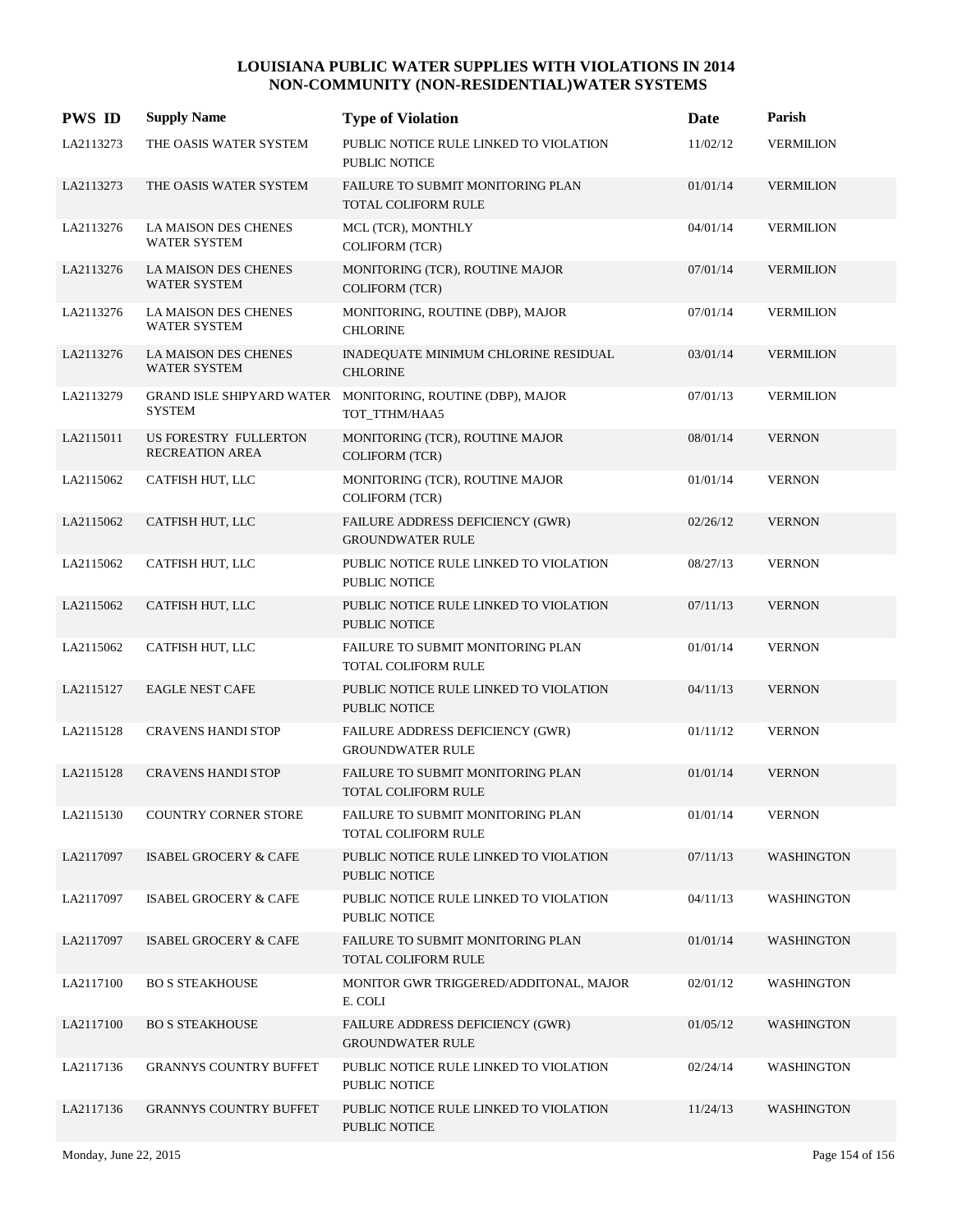| <b>PWS ID</b> | <b>Supply Name</b>                                   | <b>Type of Violation</b>                                       | Date     | Parish            |
|---------------|------------------------------------------------------|----------------------------------------------------------------|----------|-------------------|
| LA2117136     | <b>GRANNYS COUNTRY BUFFET</b>                        | PUBLIC NOTICE RULE LINKED TO VIOLATION<br>PUBLIC NOTICE        | 08/27/13 | <b>WASHINGTON</b> |
| LA2117136     | <b>GRANNYS COUNTRY BUFFET</b>                        | PUBLIC NOTICE RULE LINKED TO VIOLATION<br>PUBLIC NOTICE        | 07/11/13 | <b>WASHINGTON</b> |
| LA2117136     | <b>GRANNYS COUNTRY BUFFET</b>                        | PUBLIC NOTICE RULE LINKED TO VIOLATION<br>PUBLIC NOTICE        | 04/11/13 | <b>WASHINGTON</b> |
| LA2117136     | <b>GRANNYS COUNTRY BUFFET</b>                        | FAILURE TO SUBMIT MONITORING PLAN<br>TOTAL COLIFORM RULE       | 01/01/14 | <b>WASHINGTON</b> |
| LA2117181     | <b>S AND P TRUCK STOP</b>                            | MONITORING (TCR), ROUTINE MAJOR<br>COLIFORM (TCR)              | 10/01/14 | <b>WASHINGTON</b> |
| LA2117181     | <b>S AND P TRUCK STOP</b>                            | MONITORING (TCR), ROUTINE MAJOR<br><b>COLIFORM (TCR)</b>       | 01/01/14 | <b>WASHINGTON</b> |
| LA2117181     | <b>S AND P TRUCK STOP</b>                            | FAILURE ADDRESS DEFICIENCY (GWR)<br><b>GROUNDWATER RULE</b>    | 01/05/12 | <b>WASHINGTON</b> |
| LA2117181     | <b>S AND P TRUCK STOP</b>                            | PUBLIC NOTICE RULE LINKED TO VIOLATION<br><b>PUBLIC NOTICE</b> | 05/27/14 | <b>WASHINGTON</b> |
| LA2117181     | <b>S AND P TRUCK STOP</b>                            | PUBLIC NOTICE RULE LINKED TO VIOLATION<br>PUBLIC NOTICE        | 11/24/13 | <b>WASHINGTON</b> |
| LA2117181     | <b>S AND P TRUCK STOP</b>                            | PUBLIC NOTICE RULE LINKED TO VIOLATION<br><b>PUBLIC NOTICE</b> | 08/27/13 | <b>WASHINGTON</b> |
| LA2117181     | <b>S AND P TRUCK STOP</b>                            | PUBLIC NOTICE RULE LINKED TO VIOLATION<br>PUBLIC NOTICE        | 07/11/13 | <b>WASHINGTON</b> |
| LA2117181     | <b>S AND P TRUCK STOP</b>                            | PUBLIC NOTICE RULE LINKED TO VIOLATION<br>PUBLIC NOTICE        | 04/11/13 | <b>WASHINGTON</b> |
| LA2117184     | <b>LIL LANDERS BAR</b>                               | MONITOR GWR TRIGGERED/ADDITONAL, MAJOR<br>E. COLI              | 12/07/10 | <b>WASHINGTON</b> |
| LA2117184     | <b>LIL LANDERS BAR</b>                               | PUBLIC NOTICE RULE LINKED TO VIOLATION<br>PUBLIC NOTICE        | 12/14/12 | <b>WASHINGTON</b> |
| LA2117184     | <b>LIL LANDERS BAR</b>                               | PUBLIC NOTICE RULE LINKED TO VIOLATION<br>PUBLIC NOTICE        | 01/09/12 | <b>WASHINGTON</b> |
| LA2117184     | <b>LIL LANDERS BAR</b>                               | PUBLIC NOTICE RULE LINKED TO VIOLATION<br>PUBLIC NOTICE        | 01/25/11 | <b>WASHINGTON</b> |
| LA2117193     | <b>JIMMYS FISH MARKET</b>                            | PUBLIC NOTICE RULE LINKED TO VIOLATION<br>PUBLIC NOTICE        | 08/27/13 | WASHINGTON        |
| LA2117193     | <b>JIMMYS FISH MARKET</b>                            | PUBLIC NOTICE RULE LINKED TO VIOLATION<br>PUBLIC NOTICE        | 07/11/13 | <b>WASHINGTON</b> |
| LA2117193     | <b>JIMMYS FISH MARKET</b>                            | PUBLIC NOTICE RULE LINKED TO VIOLATION<br>PUBLIC NOTICE        | 04/11/13 | <b>WASHINGTON</b> |
| LA2117196     | LIL ANGELS DAYCARE                                   | MONITORING, ROUTINE (DBP), MAJOR<br>TOT TTHM/HAA5              | 11/01/13 | <b>WASHINGTON</b> |
| LA2117198     | <b>BOGUE CHITTO STATE PARK-</b><br>UPLAND CAMPGROU   | MONITORING (TCR), ROUTINE MAJOR<br><b>COLIFORM (TCR)</b>       | 07/01/14 | <b>WASHINGTON</b> |
| LA2117199     | <b>BOGUE CHITTO STATE PARK-</b><br><b>BOTTOMLAND</b> | MCL (TCR), MONTHLY<br><b>COLIFORM (TCR)</b>                    | 09/01/14 | <b>WASHINGTON</b> |
| LA2117199     | <b>BOGUE CHITTO STATE PARK-</b><br><b>BOTTOMLAND</b> | MONITORING (TCR), ROUTINE MINOR<br><b>COLIFORM (TCR)</b>       | 02/01/14 | <b>WASHINGTON</b> |
| LA2117199     | <b>BOGUE CHITTO STATE PARK-</b><br><b>BOTTOMLAND</b> | INADEQUATE MINIMUM CHLORINE RESIDUAL<br><b>CHLORINE</b>        | 08/01/14 | <b>WASHINGTON</b> |